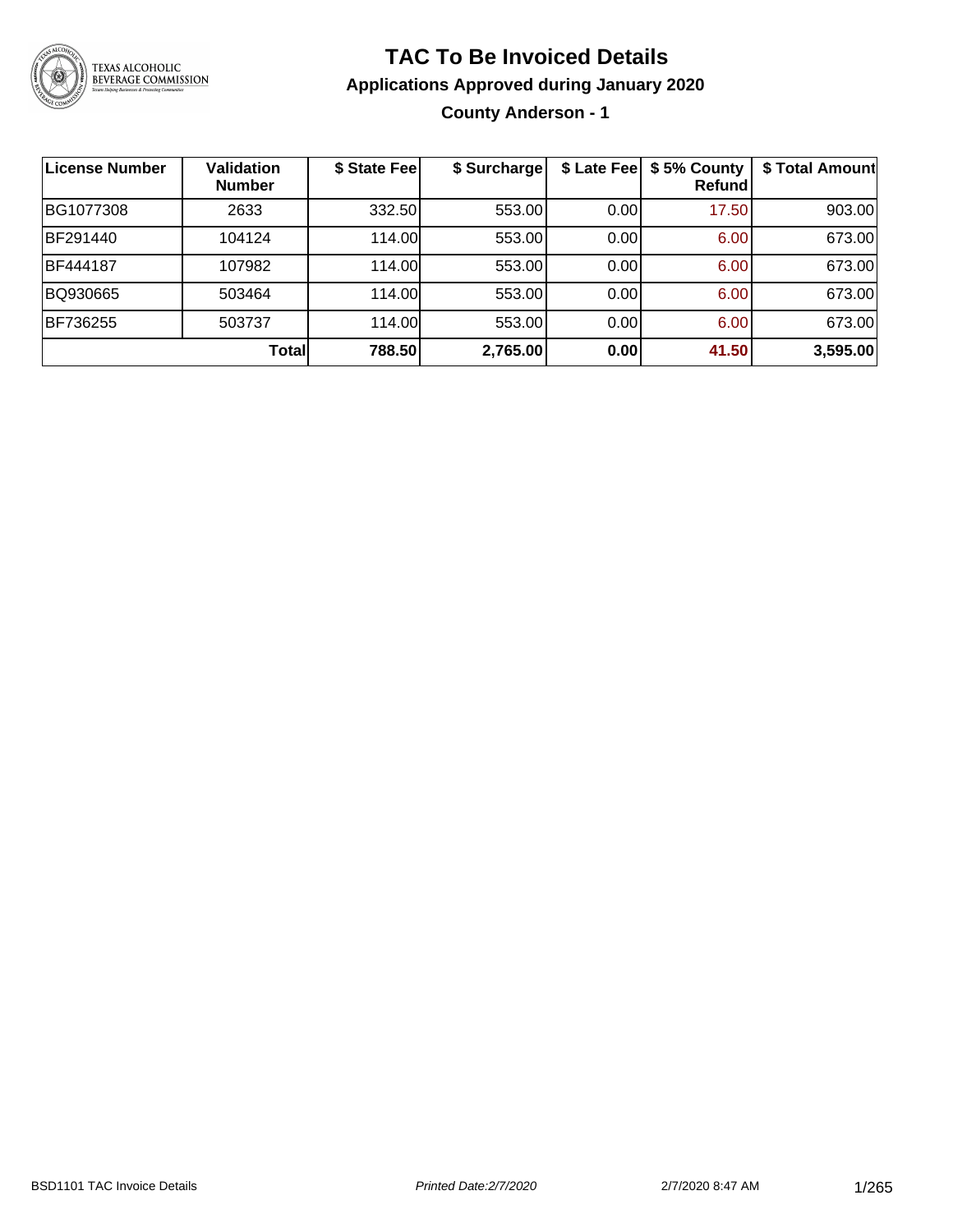

**County Andrews - 2**

| License Number | <b>Validation</b><br><b>Number</b> | \$ State Fee | \$ Surcharge |      | \$ Late Fee   \$5% County<br><b>Refund</b> | \$ Total Amount |
|----------------|------------------------------------|--------------|--------------|------|--------------------------------------------|-----------------|
| BE1078669      | 2835                               | 285.00       | 553.00       | 0.00 | 15.00                                      | 853.00          |
| BQ860133       | 106862                             | 114.00L      | 553.00       | 0.00 | 6.00                                       | 673.00          |
| BQ859913       | 106980                             | 114.00L      | 553.00       | 0.00 | 6.00                                       | 673.00          |
| BQ860803       | 110102                             | 114.00       | 553.00       | 0.00 | 6.00                                       | 673.00          |
|                | Totall                             | 627.00       | 2,212.00     | 0.00 | 33.00                                      | 2,872.00        |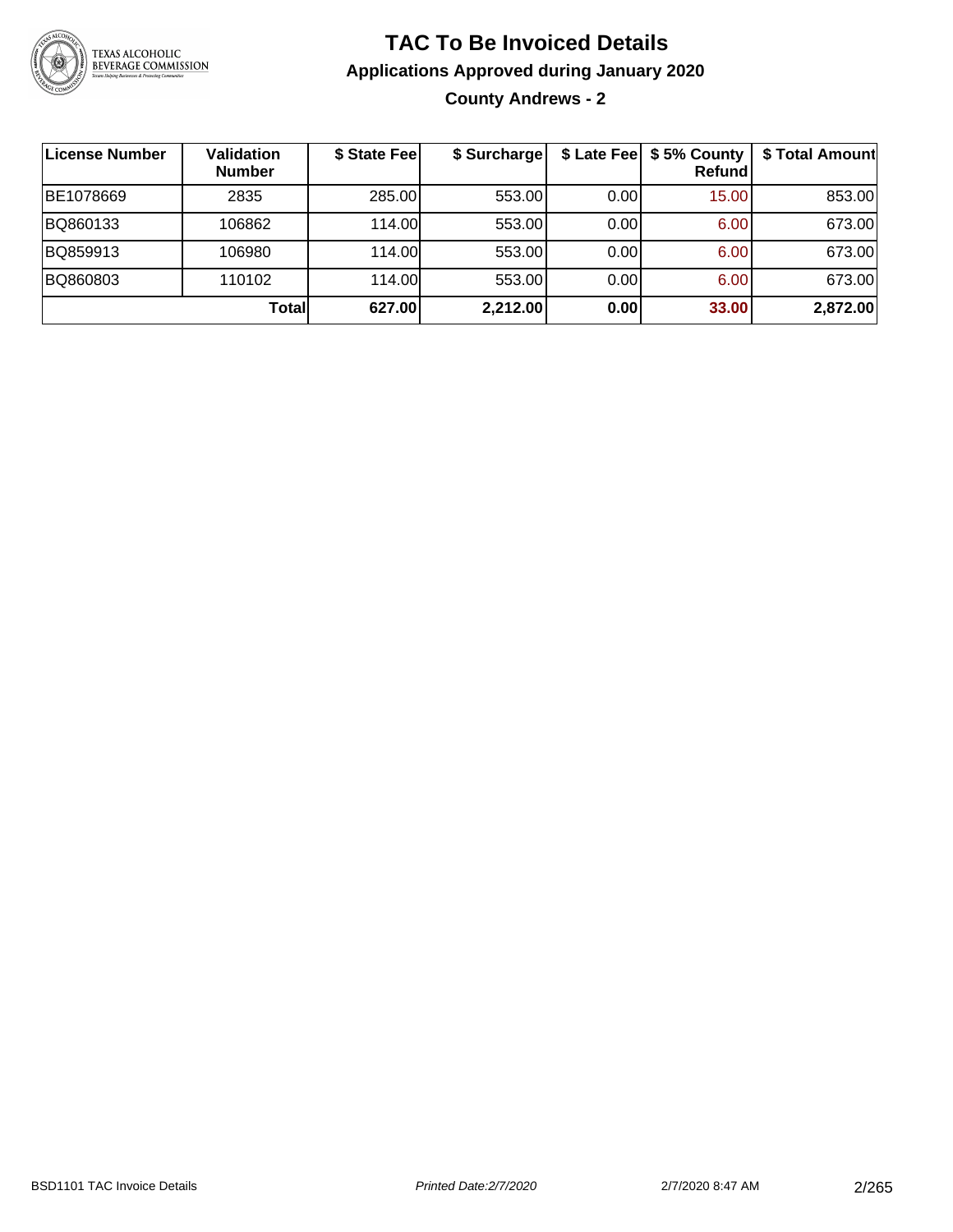

#### **TAC To Be Invoiced Details Applications Approved during January 2020 County Angelina - 3**

| <b>License Number</b> | <b>Validation</b><br><b>Number</b> | \$ State Fee | \$ Surcharge |      | \$ Late Fee   \$5% County<br><b>Refund</b> | \$ Total Amount |
|-----------------------|------------------------------------|--------------|--------------|------|--------------------------------------------|-----------------|
| BF1076862             | 2787                               | 114.00       | 553.00       | 0.00 | 6.00                                       | 673.00          |
| BQ926250              | 104256                             | 114.00       | 553.00       | 0.00 | 6.00                                       | 673.00          |
| BQ737562              | 105480                             | 114.00       | 553.00       | 0.00 | 6.00                                       | 673.00          |
| BG1000561             | 106807                             | 332.50       | 553.00       | 0.00 | 17.50                                      | 903.00          |
| BQ647585              | 107046                             | 114.00       | 553.00       | 0.00 | 6.00                                       | 673.00          |
| BQ739778              | 108393                             | 114.00       | 553.00       | 0.00 | 6.00                                       | 673.00          |
| BQ648558              | 108870                             | 114.00       | 553.00       | 0.00 | 6.00                                       | 673.00          |
| BQ932495              | 110264                             | 114.00       | 553.00       | 0.00 | 6.00                                       | 673.00          |
| BQ648951              | 110584                             | 114.00       | 553.00       | 0.00 | 6.00                                       | 673.00          |
| BG999205              | 502212                             | 332.50       | 553.00       | 0.00 | 17.50                                      | 903.00          |
| BG858799              | 504322                             | 332.50       | 553.00       | 0.00 | 17.50                                      | 903.00          |
| BF648342              | 505131                             | 114.00       | 553.00       | 0.00 | 6.00                                       | 673.00          |
| BF648344              | 505131                             | 114.00       | 553.00       | 0.00 | 6.00                                       | 673.00          |
| BF648348              | 505131                             | 114.00       | 553.00       | 0.00 | 6.00                                       | 673.00          |
| BF648340              | 505203                             | 114.00       | 553.00       | 0.00 | 6.00                                       | 673.00          |
| BF648350              | 505203                             | 114.00       | 553.00       | 0.00 | 6.00                                       | 673.00          |
|                       | Total                              | 2,479.50     | 8,848.00     | 0.00 | 130.50                                     | 11,458.00       |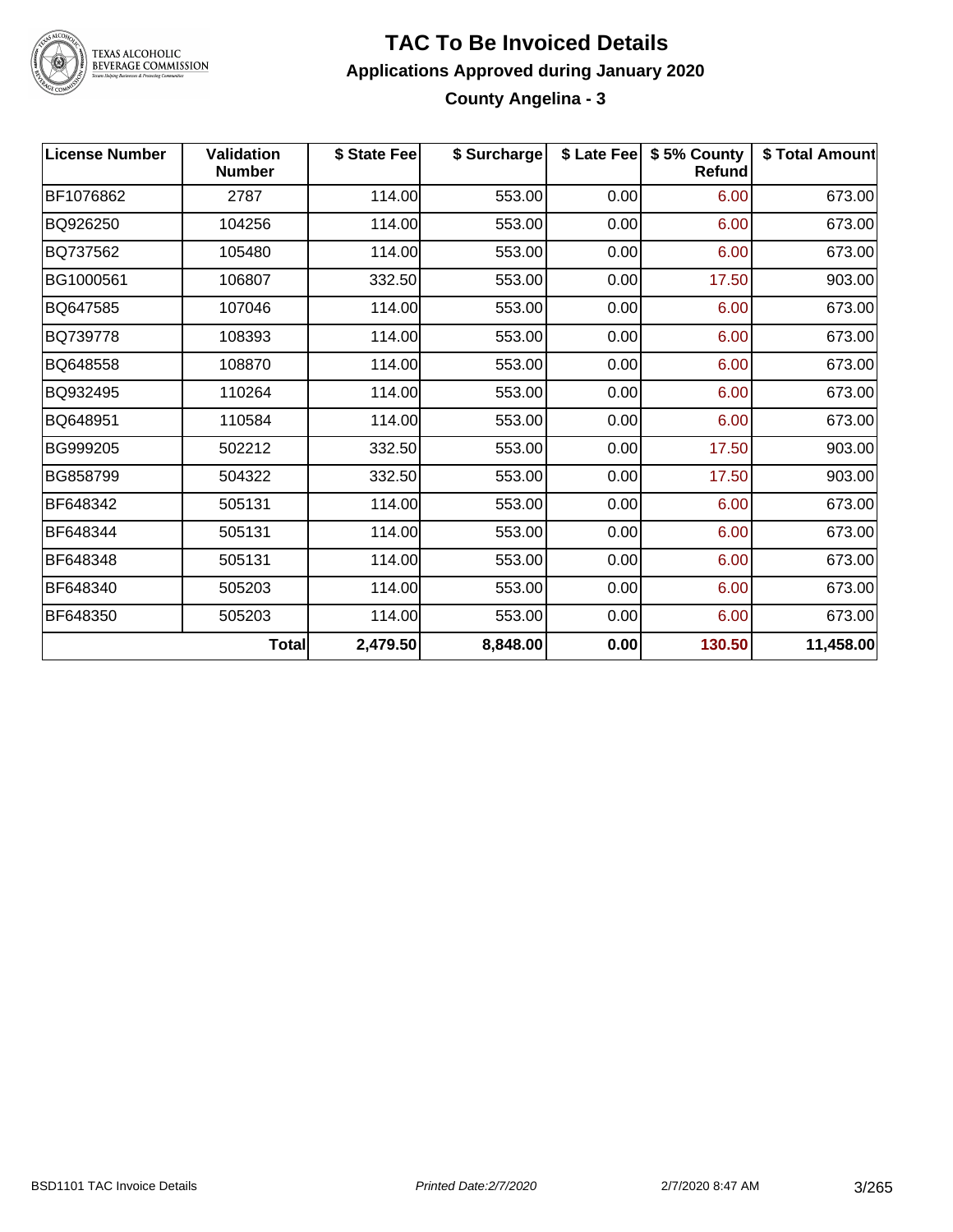

**County Aransas - 4**

| ∣License Number | Validation<br><b>Number</b> | \$ State Feel | \$ Surcharge |       | Refundl |          |
|-----------------|-----------------------------|---------------|--------------|-------|---------|----------|
| BG1078191       | 2863                        | 332.50        | 553.00       | 0.001 | 17.50   | 903.00   |
| BQ1003522       | 505869                      | 114.00L       | 553.00       | 0.001 | 6.00    | 673.00   |
|                 | Totall                      | 446.50        | 1,106.00     | 0.00  | 23.50   | 1,576.00 |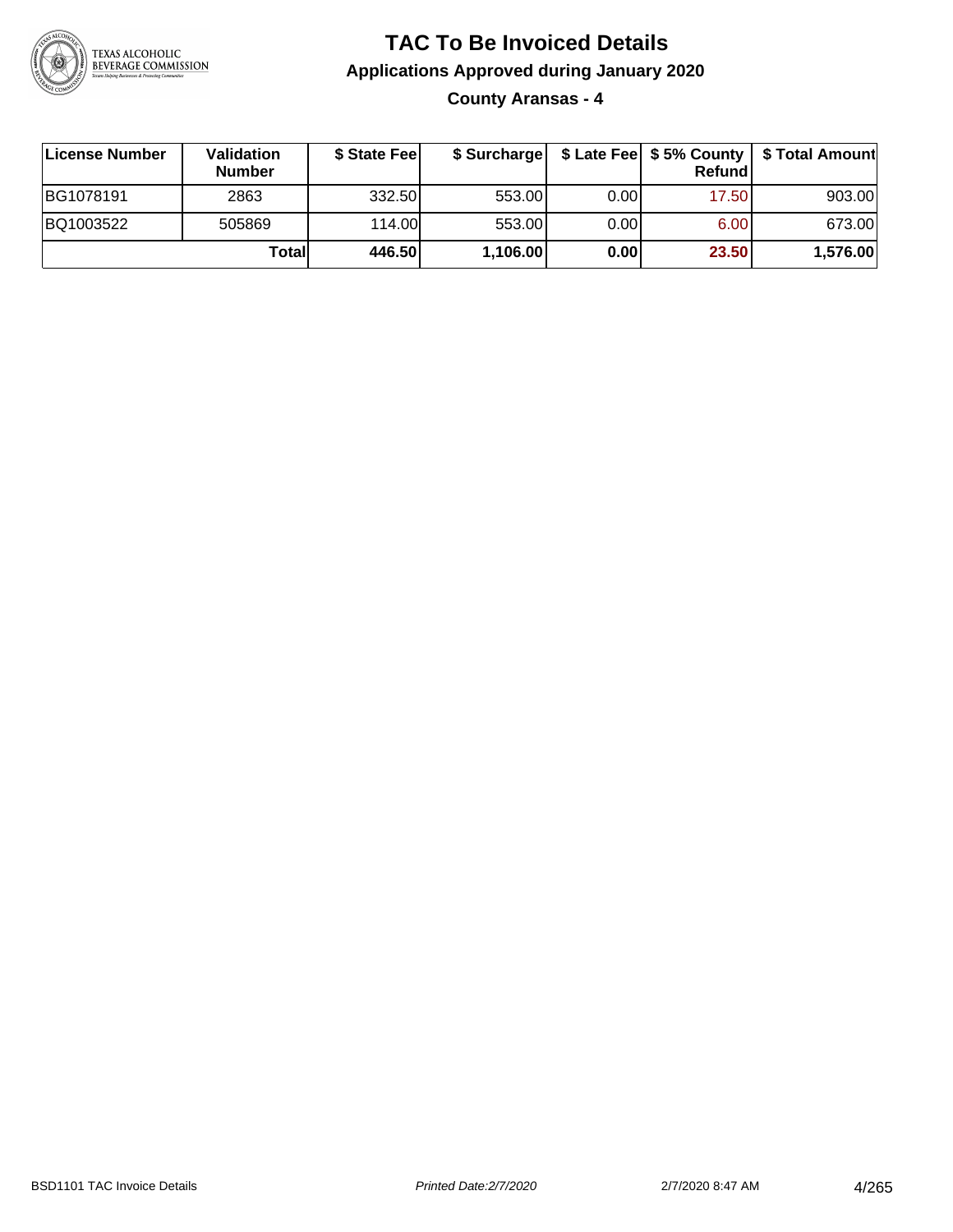

#### **TAC To Be Invoiced Details Applications Approved during January 2020 County Atascosa - 7**

**License Number Validation Number \$ State Fee \$ Surcharge \$ Late Fee \$ 5% County Refund \$ Total Amount** BG1077824 3442 332.50 553.00 0.00 17.50 903.00 BQ460645 103645 114.00 553.00 0.00 6.00 673.00 BQ568607 104514 114.00 553.00 0.00 6.00 673.00 BG790710 | 104826 | 332.50| 553.00| 0.00| 17.50| 903.00 BQ161518 | 106852 | 114.00| 553.00| 0.00| 6.00| 673.00 BF860129 108143 114.00 553.00 0.00 6.00 673.00 BE569518 504747 285.00 553.00 0.00 15.00 853.00 **Total 1,406.00 3,871.00 0.00 74.00 5,351.00**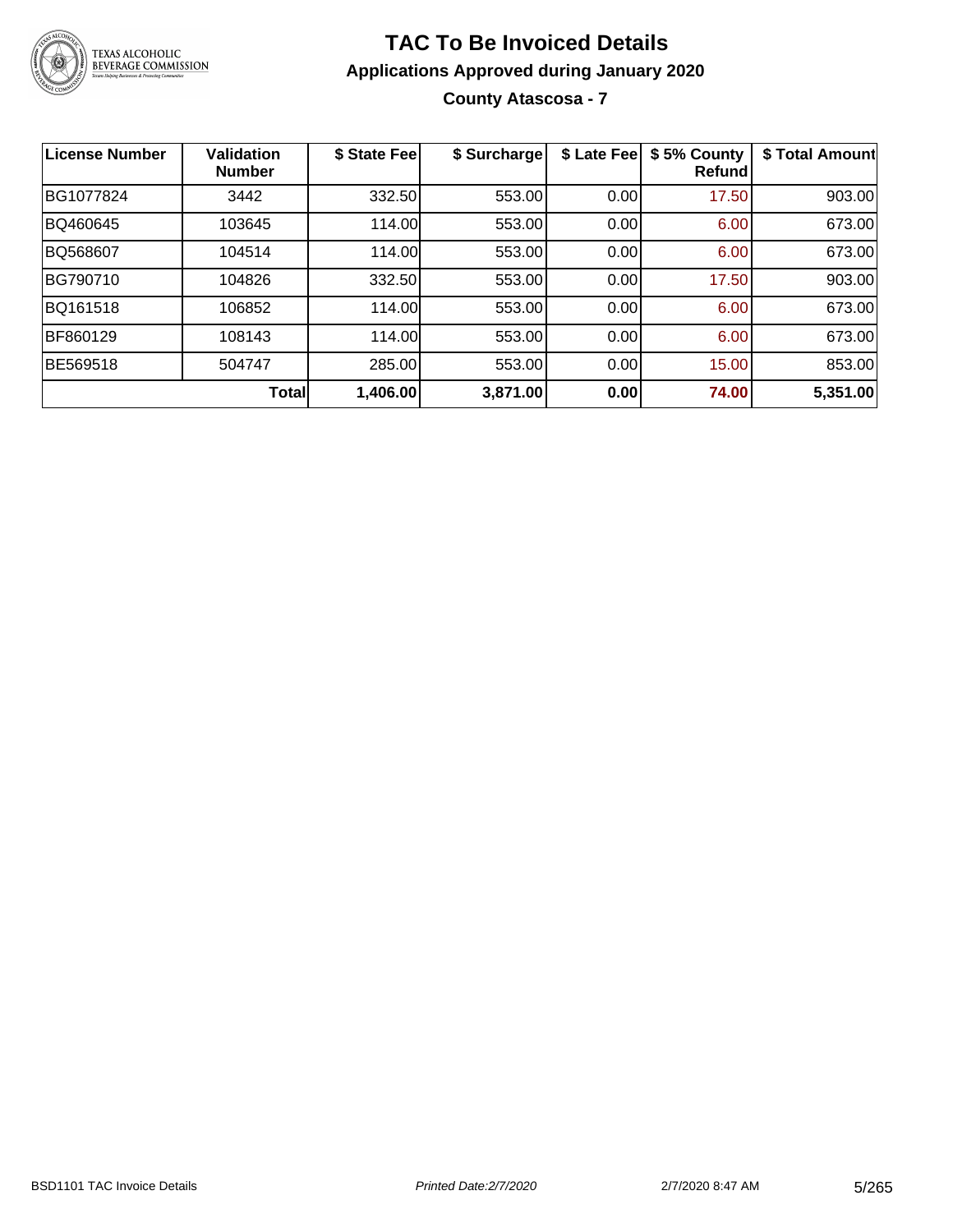

#### **TAC To Be Invoiced Details Applications Approved during January 2020 County Austin - 8**

| License Number | <b>Validation</b><br><b>Number</b> | \$ State Fee | \$ Surcharge |      | \$ Late Fee   \$5% County  <br><b>Refund</b> | \$ Total Amount |
|----------------|------------------------------------|--------------|--------------|------|----------------------------------------------|-----------------|
| BE59685        | 107928                             | 285.00       | 553.00       | 0.00 | 15.00                                        | 853.00          |
| BQ484656       | 108303                             | 114.00       | 553.00       | 0.00 | 6.00                                         | 673.00          |
| BQ571749       | 108980                             | 114.00       | 553.00       | 0.00 | 6.00                                         | 673.00          |
|                | Total                              | 513.00       | 1,659.00     | 0.00 | 27.00                                        | 2,199.00        |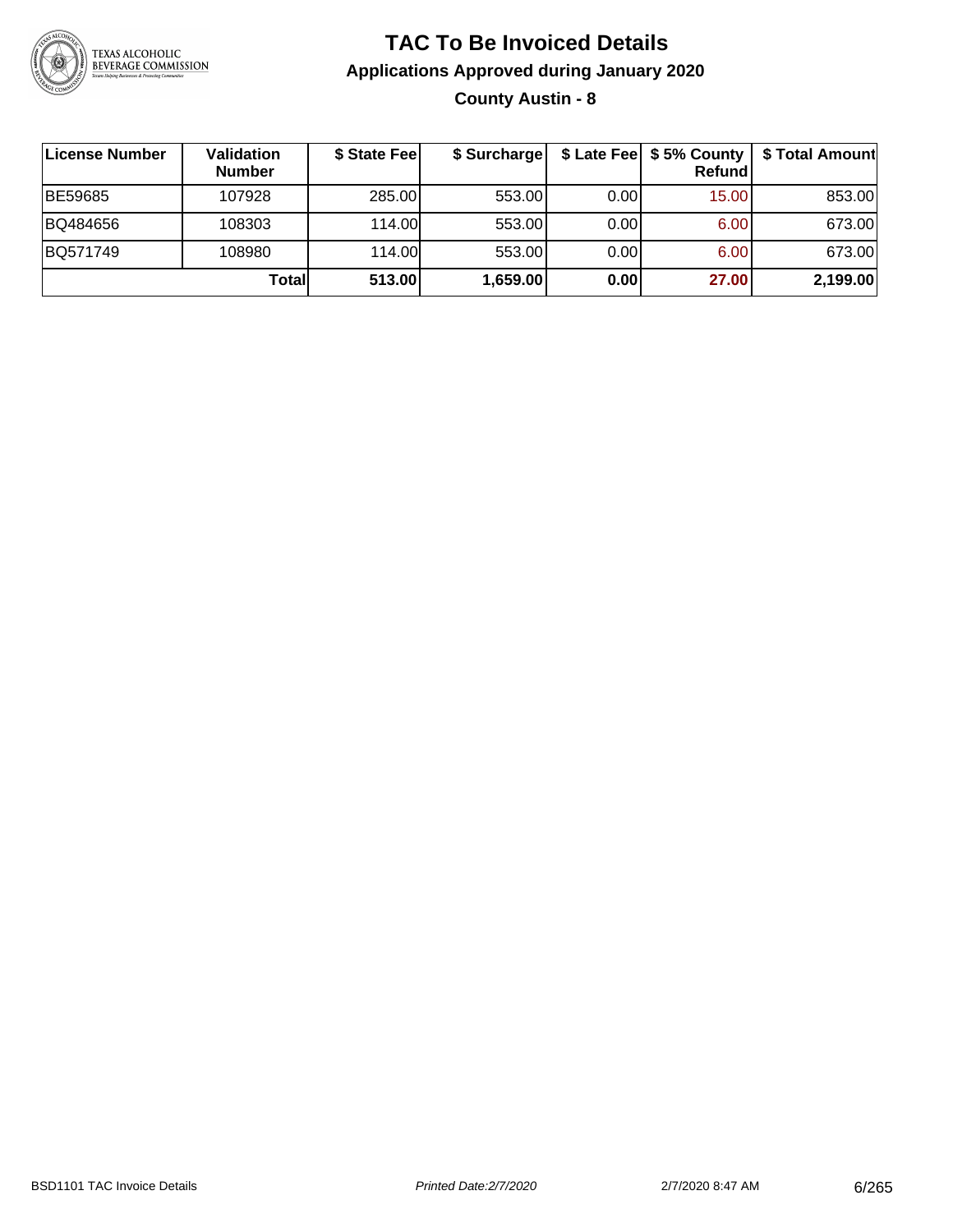

**County Bailey - 9**

| License Number | Validation<br><b>Number</b> | \$ State Fee | \$ Surcharge |       | Refundl | \$ Late Fee   \$5% County   \$ Total Amount |
|----------------|-----------------------------|--------------|--------------|-------|---------|---------------------------------------------|
| BF929705       | 106453                      | 114.00       | 553.00       | 0.00  | 6.00    | 673.00                                      |
| BQ930608       | 503441                      | 114.00       | 553.00       | 0.001 | 6.00    | 673.00                                      |
|                | Totall                      | 228.00       | 1,106.00     | 0.00  | 12.00   | 1,346.00                                    |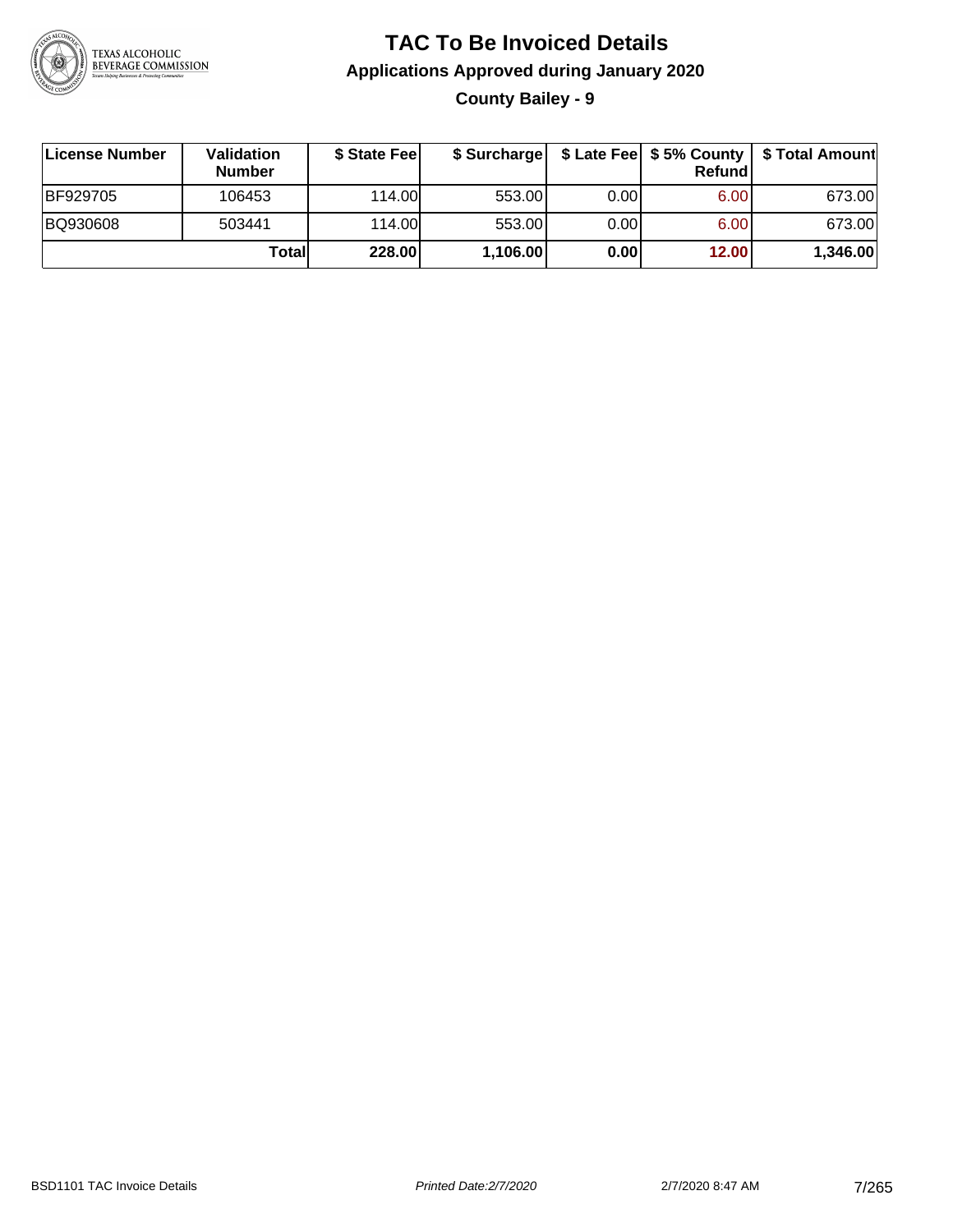

#### **TAC To Be Invoiced Details Applications Approved during January 2020 County Bandera - 10**

| License Number | <b>Validation</b><br><b>Number</b> | \$ State Feel | \$ Surcharge |      | Refund | \$ Late Fee   \$5% County   \$ Total Amount |
|----------------|------------------------------------|---------------|--------------|------|--------|---------------------------------------------|
| BQ928782       | 503453                             | 114.00L       | 553.00       | 0.00 | 6.00   | 673.00                                      |
| BQ999427       | 504196                             | 114.00L       | 553.00       | 0.00 | 6.00   | 673.00                                      |
|                | Totall                             | <b>228.00</b> | 1,106.00     | 0.00 | 12.00  | 1,346.00                                    |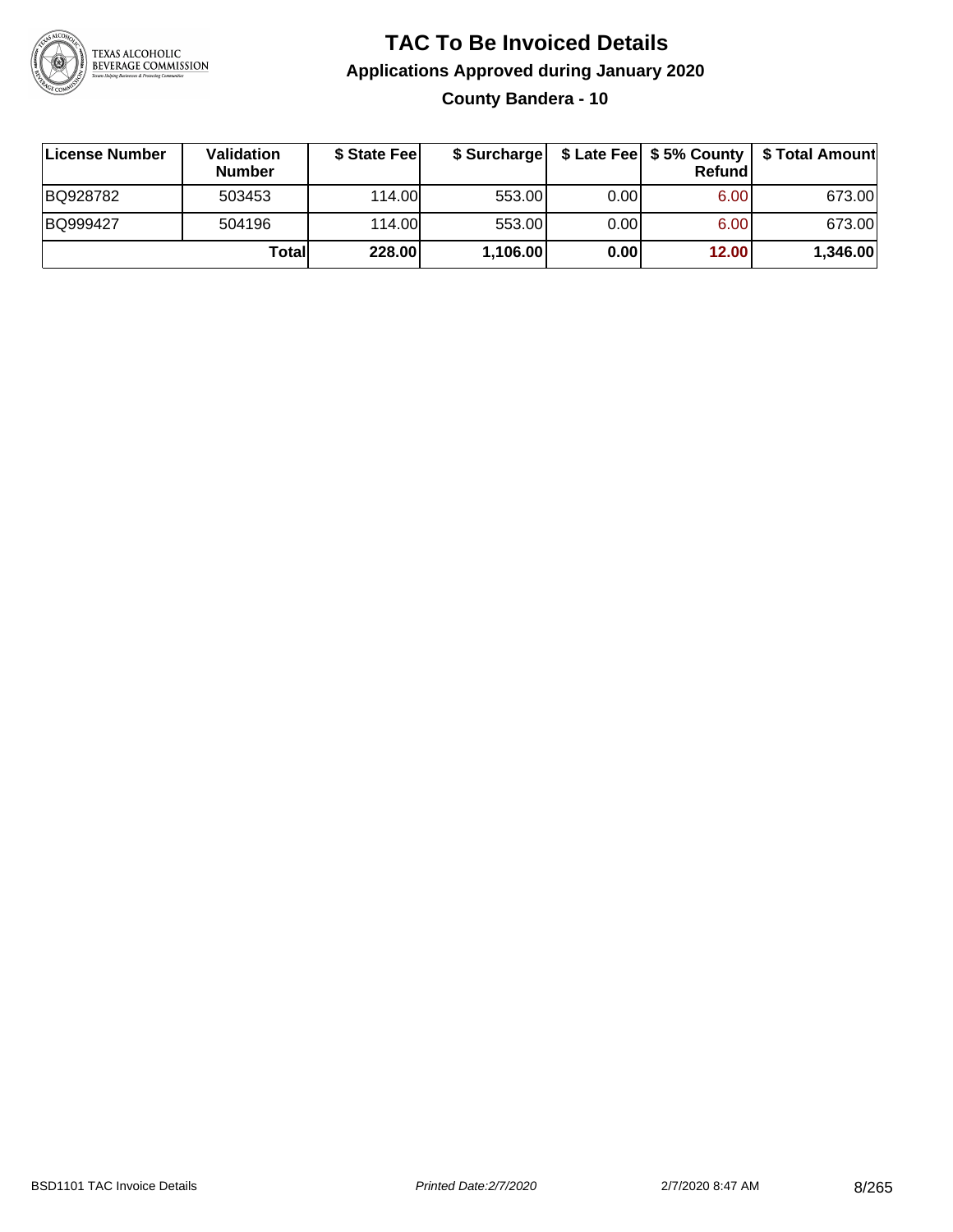

#### **TAC To Be Invoiced Details Applications Approved during January 2020 County Bastrop - 11**

| <b>License Number</b> | <b>Validation</b><br><b>Number</b> | \$ State Fee | \$ Surcharge | \$ Late Fee | \$5% County<br>Refund | \$ Total Amount |
|-----------------------|------------------------------------|--------------|--------------|-------------|-----------------------|-----------------|
| BG1077407             | 2865                               | 332.50       | 553.00       | 0.00        | 17.50                 | 903.00          |
| BG1079441             | 3807                               | 332.50       | 553.00       | 0.00        | 17.50                 | 903.00          |
| BG998588              | 103875                             | 332.50       | 553.00       | 0.00        | 17.50                 | 903.00          |
| BG735855              | 104617                             | 332.50       | 553.00       | 0.00        | 17.50                 | 903.00          |
| BG611843              | 105092                             | 332.50       | 553.00       | 100.00      | 17.50                 | 1,003.00        |
| BG569606              | 106920                             | 332.50       | 553.00       | 0.00        | 17.50                 | 903.00          |
| BF105111              | 106921                             | 114.00       | 553.00       | 0.00        | 6.00                  | 673.00          |
| BQ615567              | 107624                             | 114.00       | 553.00       | 0.00        | 6.00                  | 673.00          |
| BQ1005122             | 109678                             | 114.00       | 553.00       | 0.00        | 6.00                  | 673.00          |
| BQ292357              | 110262                             | 114.00       | 553.00       | 0.00        | 6.00                  | 673.00          |
| BQ862243              | 110296                             | 114.00       | 553.00       | 0.00        | 6.00                  | 673.00          |
| BQ862372              | 110296                             | 114.00       | 553.00       | 0.00        | 6.00                  | 673.00          |
| BQ481958              | 502018                             | 114.00       | 553.00       | 0.00        | 6.00                  | 673.00          |
|                       | Total                              | 2,793.00     | 7,189.00     | 100.00      | 147.00                | 10,229.00       |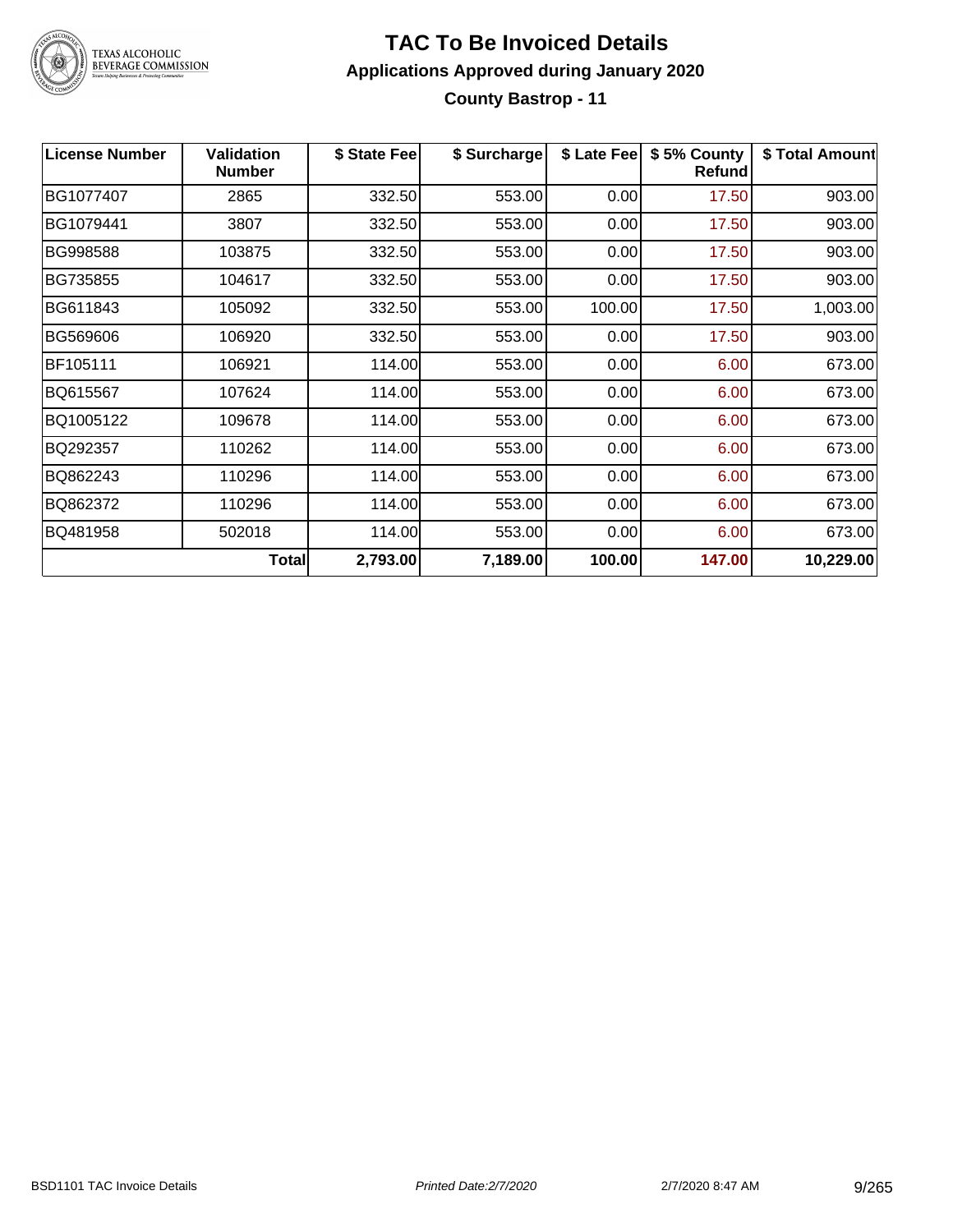

**County Baylor - 12**

| License Number | Validation<br><b>Number</b> | \$ State Fee  | \$ Surcharge |      | Refundl | \$ Late Fee   \$5% County   \$ Total Amount |
|----------------|-----------------------------|---------------|--------------|------|---------|---------------------------------------------|
| BF1076836      | 2919                        | 114.00        | 553.00       | 0.00 | 6.00    | 673.00                                      |
|                | Totall                      | <b>114.00</b> | 553.00       | 0.00 | 6.00    | 673.00                                      |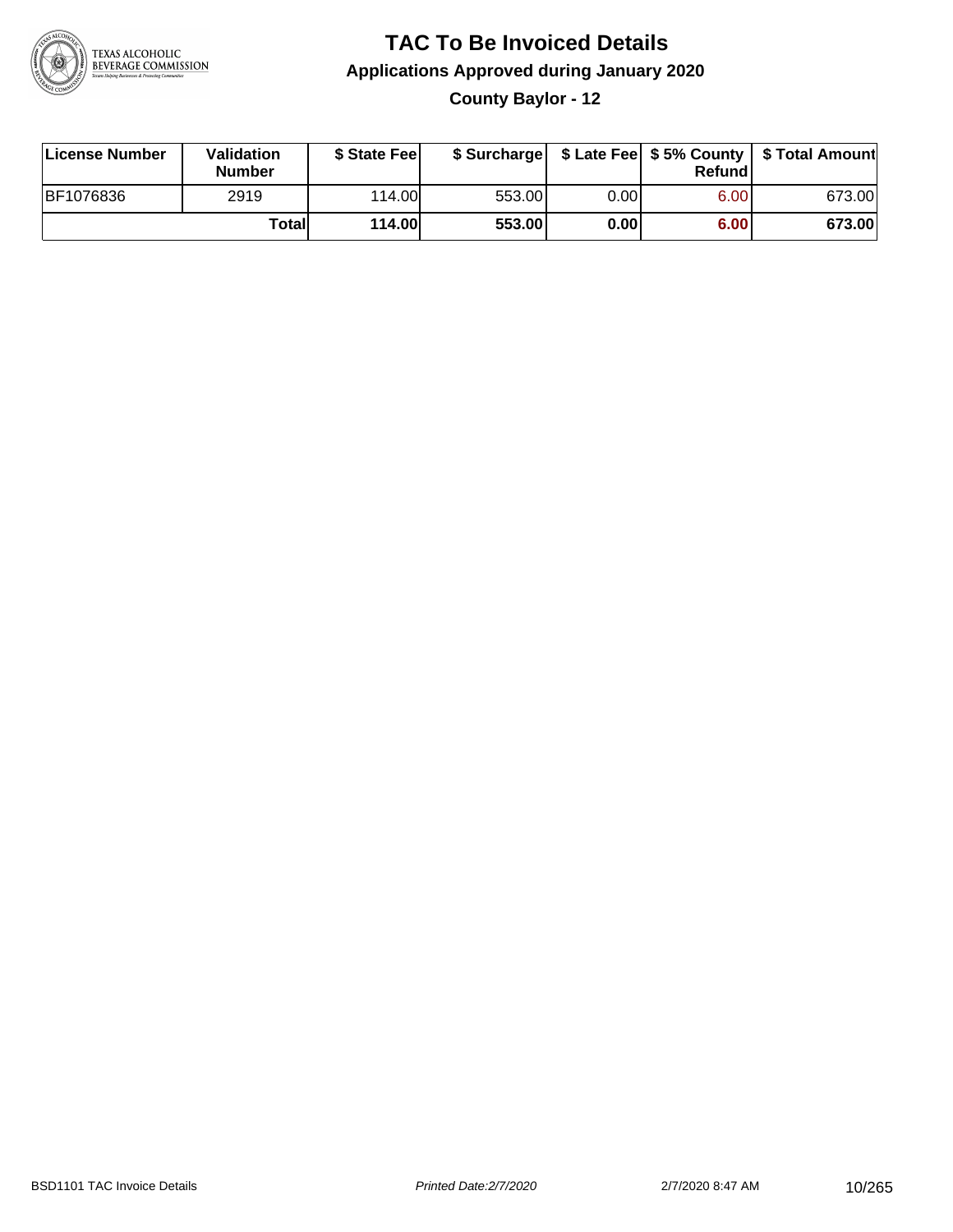

#### **TAC To Be Invoiced Details Applications Approved during January 2020 County Bee - 13**

| <b>License Number</b> | Validation<br><b>Number</b> | \$ State Fee | \$ Surcharge | \$ Late Fee | \$5% County<br>Refundl | \$ Total Amount |
|-----------------------|-----------------------------|--------------|--------------|-------------|------------------------|-----------------|
| BQ928064              | 104683                      | 114.00       | 553.00       | 0.00        | 6.00                   | 673.00          |
| BQ675448              | 105717                      | 114.00       | 553.00       | 0.00        | 6.00                   | 673.00          |
| BQ856572              | 106648                      | 114.00       | 553.00       | 100.00      | 6.00                   | 773.00          |
| BF463570              | 107265                      | 114.00       | 553.00       | 0.00        | 6.00                   | 673.00          |
| BG614463              | 107491                      | 332.50       | 553.00       | 0.00        | 17.50                  | 903.00          |
| BF463570              | 507473                      | 114.00       | 553.00       | 100.00      | 6.00                   | 773.00          |
|                       | <b>Total</b>                | 902.50       | 3,318.00     | 200.00      | 47.50                  | 4,468.00        |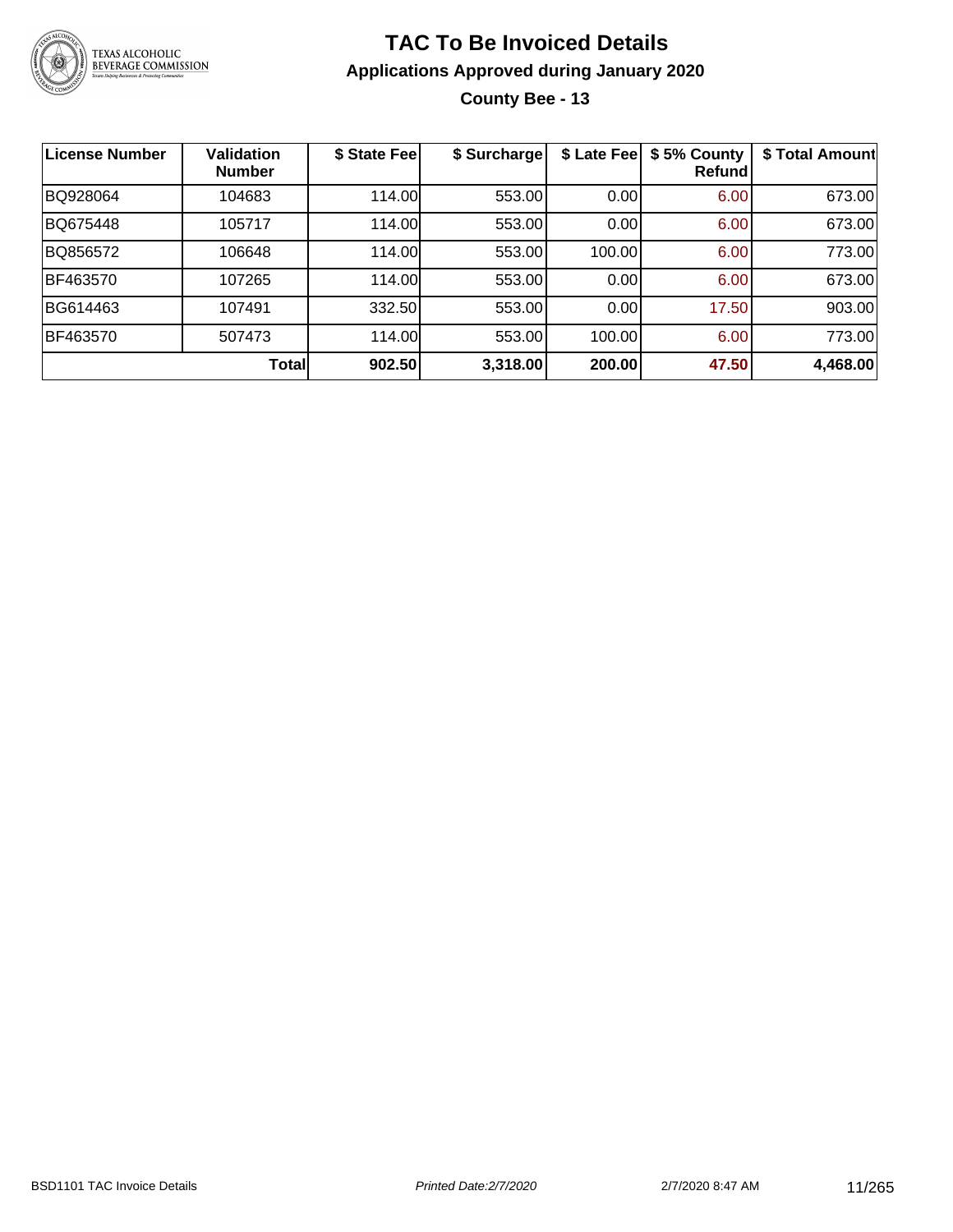

#### **TAC To Be Invoiced Details Applications Approved during January 2020 County Bell - 14**

| <b>License Number</b> | Validation<br><b>Number</b> | \$ State Fee | \$ Surcharge |        | \$ Late Fee   \$5% County<br>Refund | \$ Total Amount |
|-----------------------|-----------------------------|--------------|--------------|--------|-------------------------------------|-----------------|
| BG1077569             | 1324                        | 332.50       | 553.00       | 0.00   | 17.50                               | 903.00          |
| BG1077562             | 1325                        | 332.50       | 553.00       | 0.00   | 17.50                               | 903.00          |
| BQ1079409             | 2794                        | 114.00       | 553.00       | 0.00   | 6.00                                | 673.00          |
| BF1076860             | 5031                        | 114.00       | 553.00       | 0.00   | 6.00                                | 673.00          |
| BQ785685              | 102107                      | 114.00       | 553.00       | 100.00 | 6.00                                | 773.00          |
| BQ422624              | 103355                      | 114.00       | 553.00       | 0.00   | 6.00                                | 673.00          |
| BQ927125              | 103632                      | 114.00       | 553.00       | 0.00   | 6.00                                | 673.00          |
| BG642401              | 104275                      | 332.50       | 553.00       | 0.00   | 17.50                               | 903.00          |
| BE291648              | 104594                      | 285.00       | 553.00       | 0.00   | 15.00                               | 853.00          |
| BF924217              | 104623                      | 114.00       | 553.00       | 0.00   | 6.00                                | 673.00          |
| BE290930              | 104654                      | 285.00       | 553.00       | 0.00   | 15.00                               | 853.00          |
| BF854950              | 104725                      | 114.00       | 553.00       | 0.00   | 6.00                                | 673.00          |
| BQ735368              | 104983                      | 114.00       | 553.00       | 0.00   | 6.00                                | 673.00          |
| BQ858312              | 104985                      | 114.00       | 553.00       | 0.00   | 6.00                                | 673.00          |
| BQ546450              | 105006                      | 114.00       | 553.00       | 0.00   | 6.00                                | 673.00          |
| BQ929969              | 106252                      | 114.00       | 553.00       | 0.00   | 6.00                                | 673.00          |
| BQ526481              | 106924                      | 114.00       | 553.00       | 0.00   | 6.00                                | 673.00          |
| BQ526482              | 106924                      | 114.00       | 553.00       | 0.00   | 6.00                                | 673.00          |
| BQ526484              | 106924                      | 114.00       | 553.00       | 0.00   | 6.00                                | 673.00          |
| BQ526485              | 106924                      | 114.00       | 553.00       | 0.00   | 6.00                                | 673.00          |
| BQ526487              | 106924                      | 114.00       | 553.00       | 0.00   | 6.00                                | 673.00          |
| BQ526488              | 106924                      | 114.00       | 553.00       | 0.00   | 6.00                                | 673.00          |
| BQ548241              | 106924                      | 114.00       | 553.00       | 0.00   | 6.00                                | 673.00          |
| BQ930069              | 106924                      | 114.00       | 553.00       | 0.00   | 6.00                                | 673.00          |
| BG792746              | 107043                      | 332.50       | 553.00       | 0.00   | 17.50                               | 903.00          |
| BG1000000             | 107316                      | 332.50       | 553.00       | 0.00   | 17.50                               | 903.00          |
| BQ739696              | 107848                      | 114.00       | 553.00       | 0.00   | 6.00                                | 673.00          |
| BQ484335              | 108086                      | 114.00       | 553.00       | 0.00   | 6.00                                | 673.00          |
| BQ527613              | 108136                      | 114.00       | 553.00       | 0.00   | 6.00                                | 673.00          |
| BQ791934              | 108528                      | 114.00       | 553.00       | 0.00   | 6.00                                | 673.00          |
| BQ930872              | 108672                      | 114.00       | 553.00       | 0.00   | 6.00                                | 673.00          |
| BQ527493              | 108841                      | 114.00       | 553.00       | 0.00   | 6.00                                | 673.00          |
| BQ931939              | 109003                      | 114.00       | 553.00       | 0.00   | 6.00                                | 673.00          |
| BQ572340              | 109658                      | 114.00       | 553.00       | 0.00   | 6.00                                | 673.00          |
| BQ1005389             | 110024                      | 114.00       | 553.00       | 0.00   | 6.00                                | 673.00          |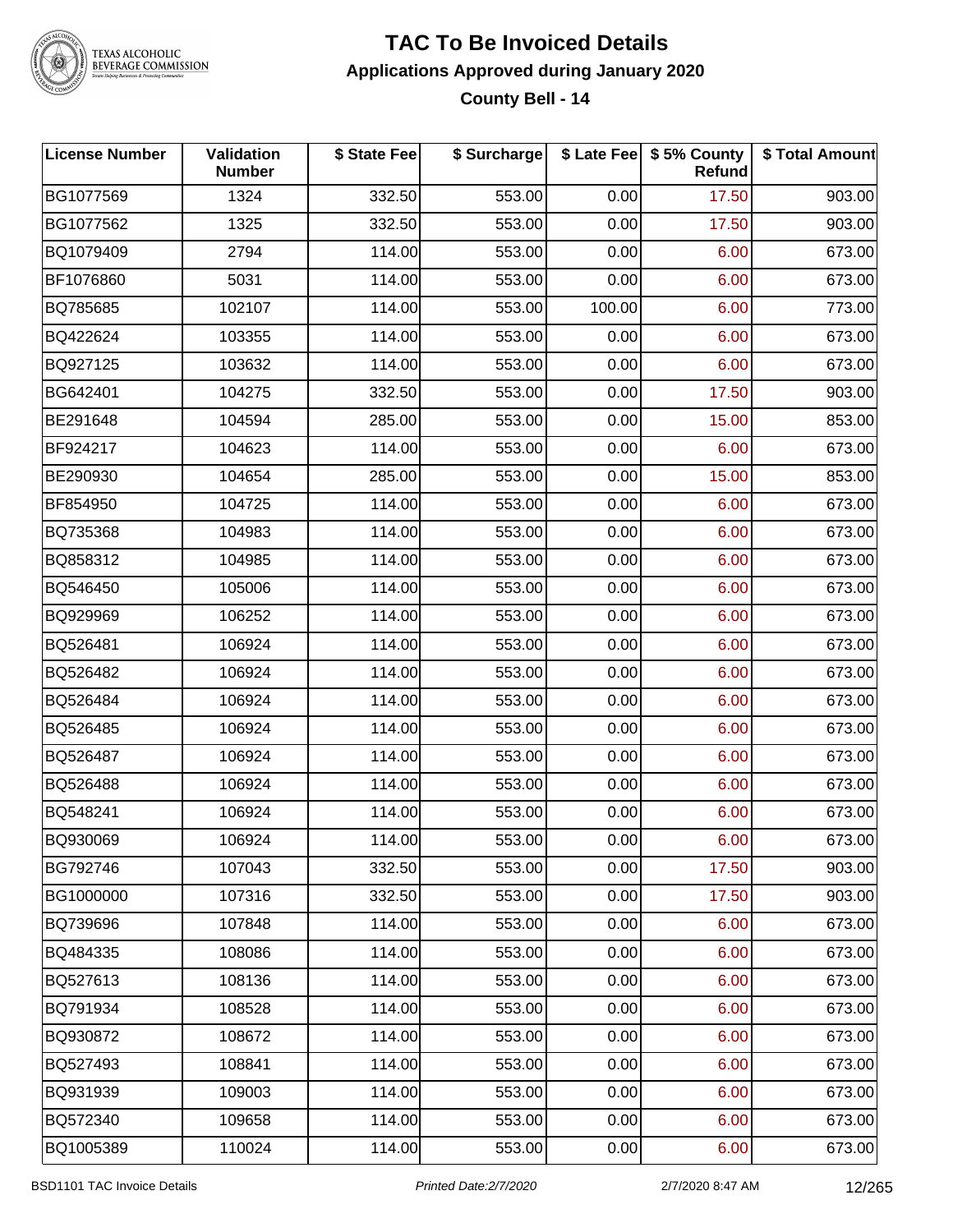| ∣License Number | <b>Validation</b><br><b>Number</b> | \$ State Fee | \$ Surcharge |        | \$ Late Fee   \$5% County  <br><b>Refund</b> | \$ Total Amount |
|-----------------|------------------------------------|--------------|--------------|--------|----------------------------------------------|-----------------|
| BQ570191        | 110159                             | 114.00       | 553.00       | 0.00   | 6.00                                         | 673.00          |
| BQ925817        | 504178                             | 114.00L      | 553.00       | 0.00   | 6.00                                         | 673.00          |
| BQ1001263       | 504296                             | 114.00L      | 553.00       | 0.00   | 6.00                                         | 673.00          |
| BF1000794       | 504297                             | 114.00       | 553.00       | 0.00   | 6.00                                         | 673.00          |
|                 | Total                              | 5,880.50     | 21,567.00    | 100.00 | 309.50                                       | 27,857.00       |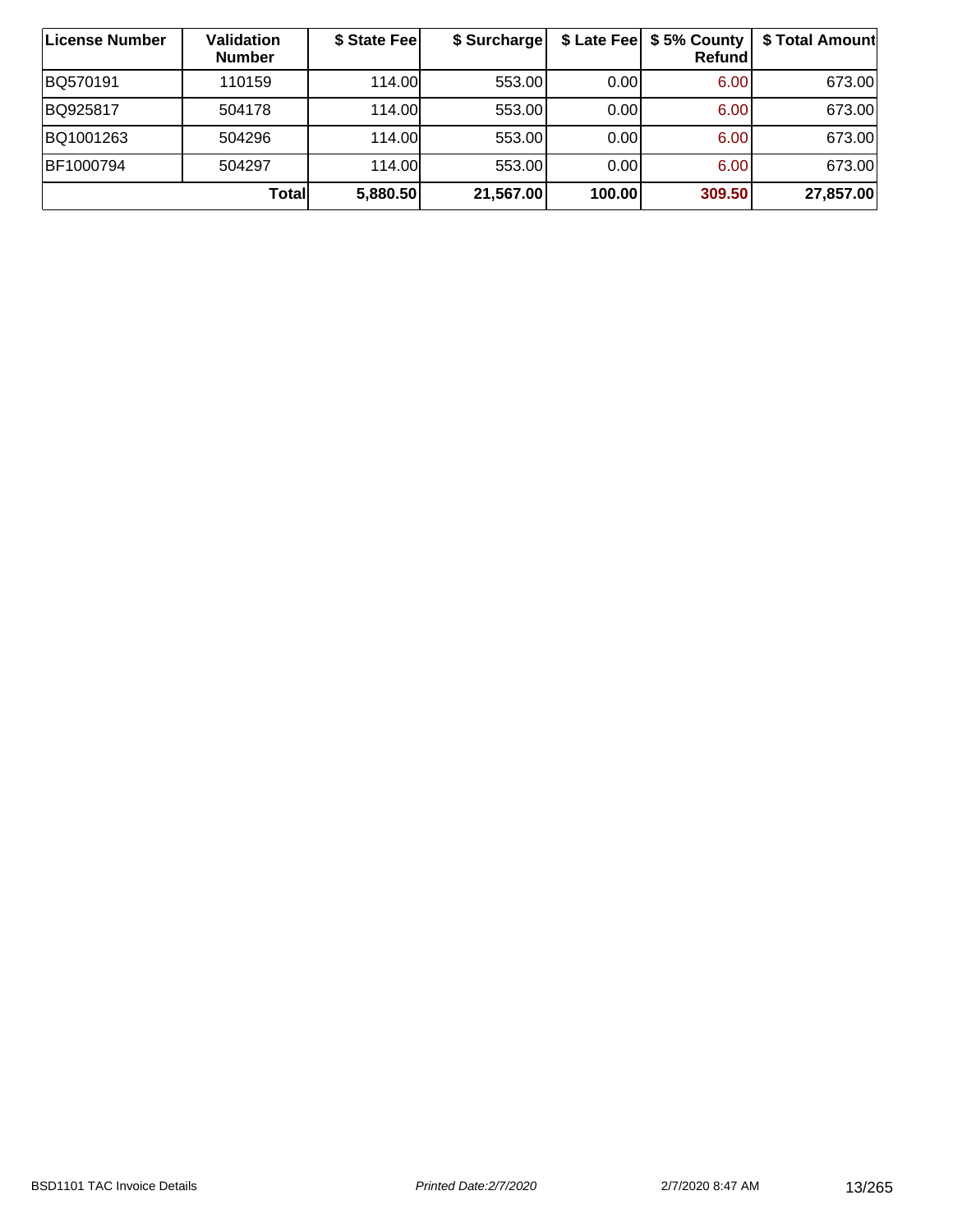

#### **TAC To Be Invoiced Details Applications Approved during January 2020 County Bexar - 15**

| <b>License Number</b> | Validation<br><b>Number</b> | \$ State Fee | \$ Surcharge |        | \$ Late Fee   \$5% County<br>Refund | \$ Total Amount |
|-----------------------|-----------------------------|--------------|--------------|--------|-------------------------------------|-----------------|
| BG1077128             | 2128                        | 1,900.00     | 553.00       | 0.00   | 100.00                              | 2,553.00        |
| BQ1076896             | 2842                        | 114.00       | 553.00       | 0.00   | 6.00                                | 673.00          |
| BF1077422             | 2957                        | 114.00       | 553.00       | 0.00   | 6.00                                | 673.00          |
| BF1077513             | 3040                        | 114.00       | 553.00       | 0.00   | 6.00                                | 673.00          |
| BG1077336             | 3043                        | 1,900.00     | 553.00       | 0.00   | 100.00                              | 2,553.00        |
| BG1078028             | 3059                        | 1,900.00     | 553.00       | 0.00   | 100.00                              | 2,553.00        |
| BF1078105             | 3089                        | 114.00       | 553.00       | 0.00   | 6.00                                | 673.00          |
| BG1077498             | 3234                        | 1,900.00     | 553.00       | 0.00   | 100.00                              | 2,553.00        |
| BL1077498             | 3234                        | 475.00       | 327.00       | 0.00   | 25.00                               | 827.00          |
| BG1078527             | 3241                        | 1,900.00     | 553.00       | 0.00   | 100.00                              | 2,553.00        |
| BF1079492             | 3795                        | 114.00       | 553.00       | 0.00   | 6.00                                | 673.00          |
| BI852103              | 101475                      | 38.00        | 278.00       | 0.00   | 2.00                                | 318.00          |
| BQ525479              | 103261                      | 114.00       | 553.00       | 0.00   | 6.00                                | 673.00          |
| BQ460928              | 103346                      | 114.00       | 553.00       | 0.00   | 6.00                                | 673.00          |
| BQ546616              | 103346                      | 114.00       | 553.00       | 0.00   | 6.00                                | 673.00          |
| BQ921813              | 103488                      | 114.00       | 553.00       | 100.00 | 6.00                                | 773.00          |
| BG613218              | 103523                      | 1,425.00     | 553.00       | 0.00   | 75.00                               | 2,053.00        |
| BQ422517              | 103636                      | 114.00       | 553.00       | 0.00   | 6.00                                | 673.00          |
| BQ998897              | 103663                      | 114.00       | 553.00       | 0.00   | 6.00                                | 673.00          |
| BQ524555              | 103685                      | 114.00       | 553.00       | 0.00   | 6.00                                | 673.00          |
| BG736165              | 103806                      | 1,425.00     | 553.00       | 0.00   | 75.00                               | 2,053.00        |
| BL736165              | 103806                      | 475.00       | 327.00       | 0.00   | 25.00                               | 827.00          |
| BQ677288              | 103939                      | 114.00       | 553.00       | 0.00   | 6.00                                | 673.00          |
| BQ525478              | 103945                      | 114.00       | 553.00       | 0.00   | 6.00                                | 673.00          |
| BG733937              | 103962                      | 1,425.00     | 553.00       | 0.00   | 75.00                               | 2,053.00        |
| BG790715              | 104018                      | 1,425.00     | 553.00       | 0.00   | 75.00                               | 2,053.00        |
| BQ548315              | 104348                      | 114.00       | 553.00       | 0.00   | 6.00                                | 673.00          |
| BF999363              | 104411                      | 114.00       | 553.00       | 0.00   | 6.00                                | 673.00          |
| BF858028              | 104521                      | 114.00       | 553.00       | 0.00   | 6.00                                | 673.00          |
| BF858147              | 104524                      | 114.00       | 553.00       | 0.00   | 6.00                                | 673.00          |
| BG421045              | 104545                      | 1,425.00     | 553.00       | 0.00   | 75.00                               | 2,053.00        |
| BQ614163              | 104646                      | 114.00       | 553.00       | 0.00   | 6.00                                | 673.00          |
| BG645243              | 104662                      | 1,425.00     | 553.00       | 0.00   | 75.00                               | 2,053.00        |
| BG925292              | 104685                      | 1,425.00     | 553.00       | 0.00   | 75.00                               | 2,053.00        |
| BG614927              | 104719                      | 1,425.00     | 553.00       | 0.00   | 75.00                               | 2,053.00        |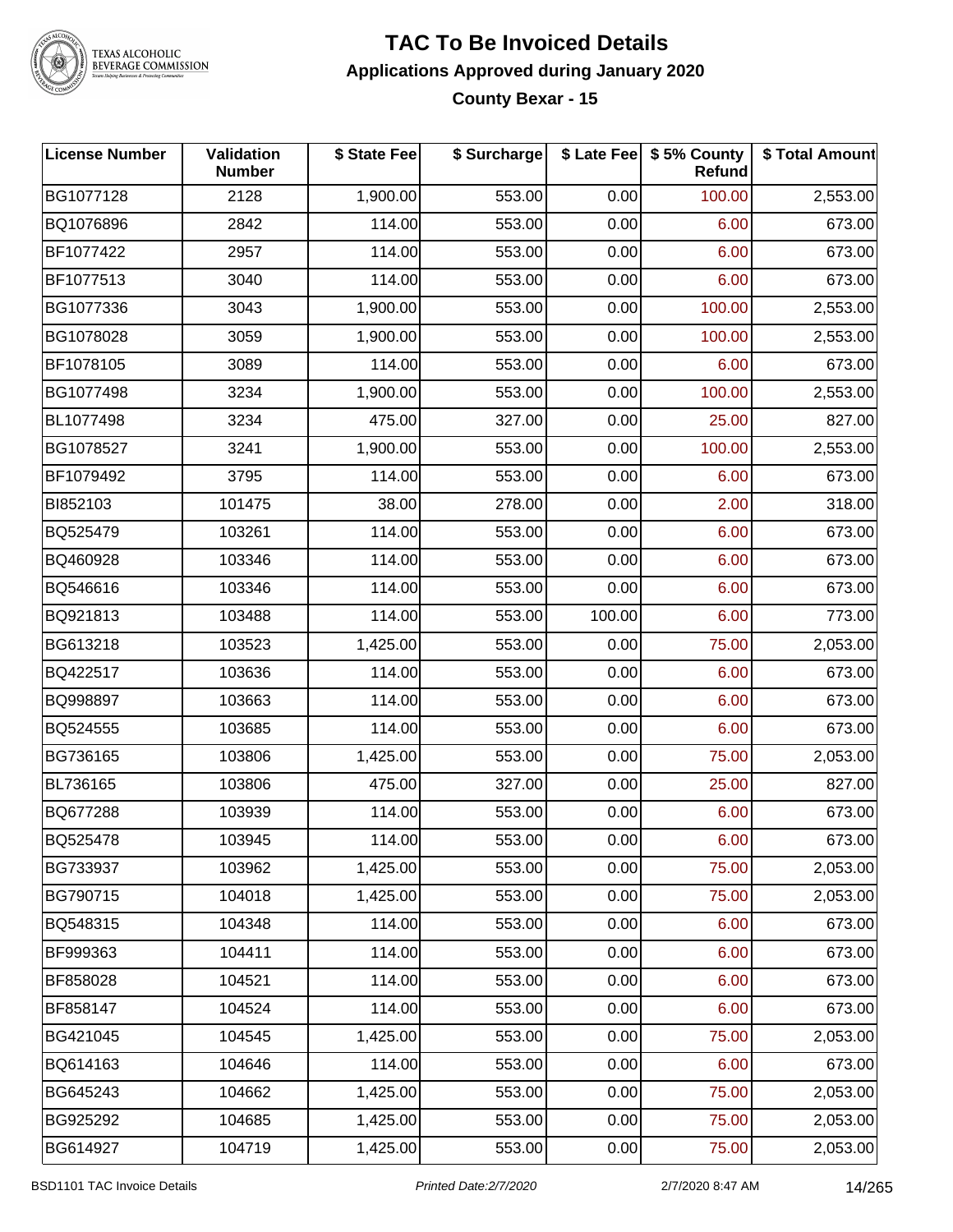| <b>License Number</b> | Validation<br><b>Number</b> | \$ State Fee | \$ Surcharge |        | \$ Late Fee   \$5% County<br>Refund | \$ Total Amount |
|-----------------------|-----------------------------|--------------|--------------|--------|-------------------------------------|-----------------|
| BQ505143              | 104759                      | 114.00       | 553.00       | 0.00   | 6.00                                | 673.00          |
| BQ926820              | 104796                      | 114.00       | 553.00       | 0.00   | 6.00                                | 673.00          |
| BG280628              | 104907                      | 1,425.00     | 553.00       | 0.00   | 75.00                               | 2,053.00        |
| BQ857916              | 104956                      | 114.00       | 553.00       | 0.00   | 6.00                                | 673.00          |
| BQ858125              | 104966                      | 114.00       | 553.00       | 0.00   | 6.00                                | 673.00          |
| BQ858170              | 104966                      | 114.00       | 553.00       | 0.00   | 6.00                                | 673.00          |
| BQ858210              | 104966                      | 114.00       | 553.00       | 0.00   | 6.00                                | 673.00          |
| BG568888              | 104970                      | 1,425.00     | 553.00       | 0.00   | 75.00                               | 2,053.00        |
| BG312938              | 104979                      | 1,425.00     | 553.00       | 0.00   | 75.00                               | 2,053.00        |
| BQ1001366             | 105031                      | 114.00       | 553.00       | 0.00   | 6.00                                | 673.00          |
| BQ925818              | 105076                      | 114.00       | 553.00       | 0.00   | 6.00                                | 673.00          |
| BQ858307              | 105078                      | 114.00       | 553.00       | 0.00   | 6.00                                | 673.00          |
| BQ484015              | 105079                      | 114.00       | 553.00       | 0.00   | 6.00                                | 673.00          |
| BG222851              | 105105                      | 1,425.00     | 553.00       | 0.00   | 75.00                               | 2,053.00        |
| BQ281212              | 105208                      | 114.00       | 553.00       | 0.00   | 6.00                                | 673.00          |
| BQ999675              | 105262                      | 114.00       | 553.00       | 0.00   | 6.00                                | 673.00          |
| BG614166              | 105286                      | 1,425.00     | 553.00       | 0.00   | 75.00                               | 2,053.00        |
| BF858726              | 105370                      | 114.00       | 553.00       | 0.00   | 6.00                                | 673.00          |
| BQ568819              | 105435                      | 114.00       | 553.00       | 0.00   | 6.00                                | 673.00          |
| BQ281511              | 105457                      | 114.00       | 553.00       | 0.00   | 6.00                                | 673.00          |
| BQ547107              | 105458                      | 114.00       | 553.00       | 0.00   | 6.00                                | 673.00          |
| BQ422222              | 105592                      | 114.00       | 553.00       | 0.00   | 6.00                                | 673.00          |
| BQ461432              | 105592                      | 114.00       | 553.00       | 0.00   | 6.00                                | 673.00          |
| BG999843              | 105594                      | 1,425.00     | 553.00       | 0.00   | 75.00                               | 2,053.00        |
| BG996624              | 105620                      | 1,425.00     | 553.00       | 100.00 | 75.00                               | 2,153.00        |
| BG676837              | 105623                      | 1,425.00     | 553.00       | 0.00   | 75.00                               | 2,053.00        |
| BE202357              | 105697                      | 1,425.00     | 553.00       | 0.00   | 75.00                               | 2,053.00        |
| BQ792279              | 105725                      | 114.00       | 553.00       | 0.00   | 6.00                                | 673.00          |
| BQ792281              | 105725                      | 114.00       | 553.00       | 0.00   | 6.00                                | 673.00          |
| BQ792286              | 105725                      | 114.00       | 553.00       | 0.00   | 6.00                                | 673.00          |
| BQ792404              | 105725                      | 114.00       | 553.00       | 0.00   | 6.00                                | 673.00          |
| BQ929008              | 105725                      | 114.00       | 553.00       | 0.00   | 6.00                                | 673.00          |
| BQ791919              | 105785                      | 114.00       | 553.00       | 0.00   | 6.00                                | 673.00          |
| BG999168              | 105792                      | 1,425.00     | 553.00       | 0.00   | 75.00                               | 2,053.00        |
| BQ736404              | 105827                      | 114.00       | 553.00       | 0.00   | 6.00                                | 673.00          |
| BQ856808              | 105890                      | 114.00       | 553.00       | 0.00   | 6.00                                | 673.00          |
| BG569263              | 105946                      | 1,425.00     | 553.00       | 0.00   | 75.00                               | 2,053.00        |
| BQ736738              | 106017                      | 114.00       | 553.00       | 0.00   | 6.00                                | 673.00          |
| BQ708434              | 106018                      | 114.00       | 553.00       | 0.00   | 6.00                                | 673.00          |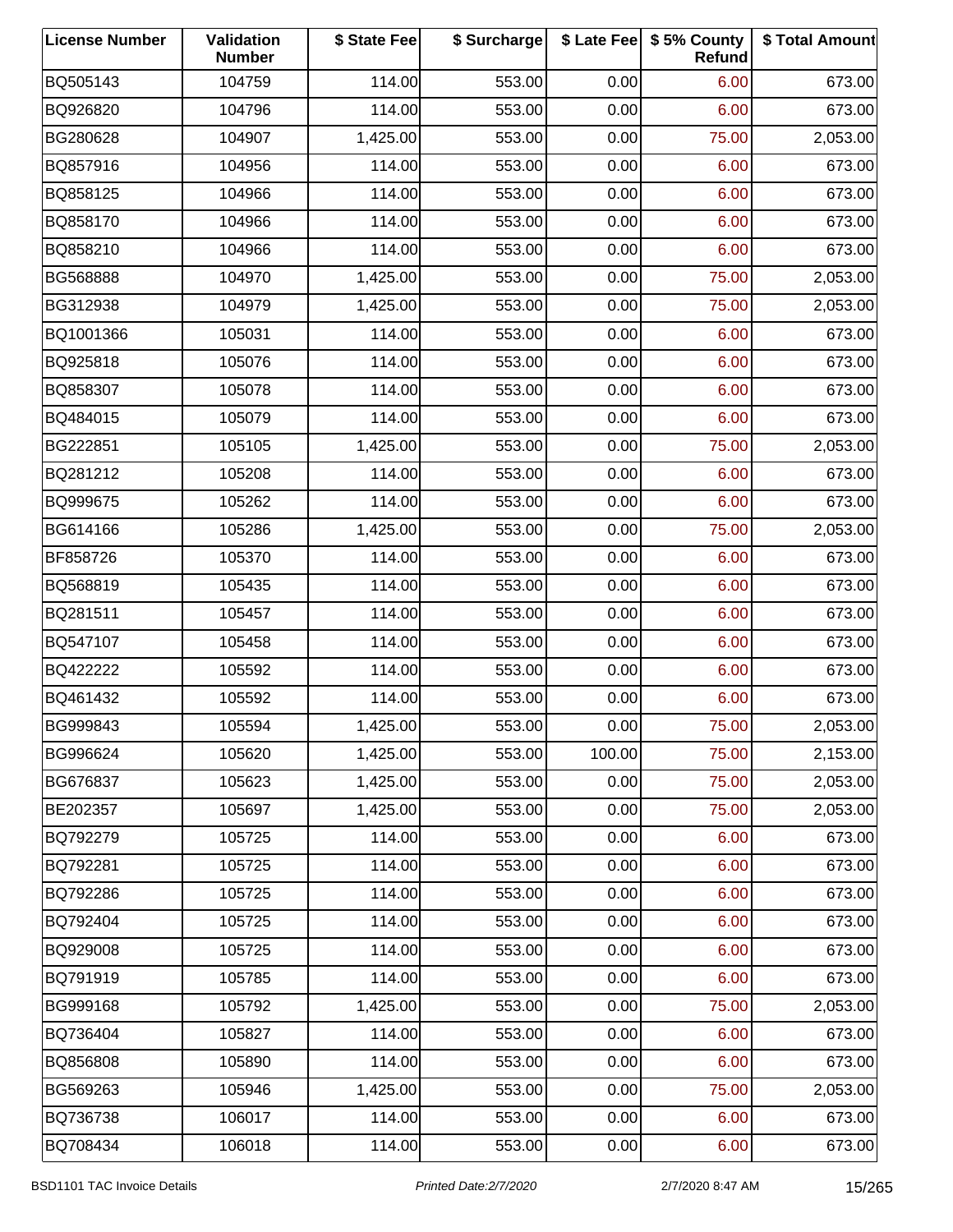| <b>License Number</b> | Validation<br><b>Number</b> | \$ State Fee | \$ Surcharge |      | \$ Late Fee   \$5% County<br>Refund | \$ Total Amount |
|-----------------------|-----------------------------|--------------|--------------|------|-------------------------------------|-----------------|
| BQ859453              | 106027                      | 114.00       | 553.00       | 0.00 | 6.00                                | 673.00          |
| BF613222              | 106069                      | 114.00       | 553.00       | 0.00 | 6.00                                | 673.00          |
| BQ792531              | 106353                      | 114.00       | 553.00       | 0.00 | 6.00                                | 673.00          |
| BF858101              | 106386                      | 114.00       | 553.00       | 0.00 | 6.00                                | 673.00          |
| BQ615642              | 106472                      | 114.00       | 553.00       | 0.00 | 6.00                                | 673.00          |
| BG1001807             | 106533                      | 1,425.00     | 553.00       | 0.00 | 75.00                               | 2,053.00        |
| BQ678459              | 106543                      | 114.00       | 553.00       | 0.00 | 6.00                                | 673.00          |
| BG614921              | 106594                      | 1,425.00     | 553.00       | 0.00 | 75.00                               | 2,053.00        |
| BG504438              | 106610                      | 1,425.00     | 553.00       | 0.00 | 75.00                               | 2,053.00        |
| BL504438              | 106610                      | 475.00       | 327.00       | 0.00 | 25.00                               | 827.00          |
| BG504440              | 106611                      | 1,425.00     | 553.00       | 0.00 | 75.00                               | 2,053.00        |
| BL504440              | 106611                      | 475.00       | 327.00       | 0.00 | 25.00                               | 827.00          |
| BQ548423              | 106907                      | 114.00       | 553.00       | 0.00 | 6.00                                | 673.00          |
| BQ303087              | 107018                      | 114.00       | 553.00       | 0.00 | 6.00                                | 673.00          |
| BQ859065              | 107027                      | 114.00       | 553.00       | 0.00 | 6.00                                | 673.00          |
| BQ859069              | 107027                      | 114.00       | 553.00       | 0.00 | 6.00                                | 673.00          |
| BQ859193              | 107027                      | 114.00       | 553.00       | 0.00 | 6.00                                | 673.00          |
| BQ859408              | 107027                      | 114.00       | 553.00       | 0.00 | 6.00                                | 673.00          |
| BQ260869              | 107104                      | 114.00       | 553.00       | 0.00 | 6.00                                | 673.00          |
| BQ930251              | 107107                      | 114.00       | 553.00       | 0.00 | 6.00                                | 673.00          |
| BQ505860              | 107129                      | 114.00       | 553.00       | 0.00 | 6.00                                | 673.00          |
| BF1002824             | 107186                      | 114.00       | 553.00       | 0.00 | 6.00                                | 673.00          |
| BG1001394             | 107197                      | 1,425.00     | 553.00       | 0.00 | 75.00                               | 2,053.00        |
| BQ710763              | 107261                      | 114.00       | 553.00       | 0.00 | 6.00                                | 673.00          |
| BQ615149              | 107273                      | 114.00       | 553.00       | 0.00 | 6.00                                | 673.00          |
| BQ679752              | 107293                      | 114.00       | 553.00       | 0.00 | 6.00                                | 673.00          |
| BQ1002200             | 107308                      | 114.00       | 553.00       | 0.00 | 6.00                                | 673.00          |
| BG710045              | 107329                      | 1,425.00     | 553.00       | 0.00 | 75.00                               | 2,053.00        |
| BG620148              | 107333                      | 1,425.00     | 553.00       | 0.00 | 75.00                               | 2,053.00        |
| BG403307              | 107334                      | 1,425.00     | 553.00       | 0.00 | 75.00                               | 2,053.00        |
| BG514904              | 107335                      | 1,425.00     | 553.00       | 0.00 | 75.00                               | 2,053.00        |
| BQ791025              | 107466                      | 114.00       | 553.00       | 0.00 | 6.00                                | 673.00          |
| BQ709157              | 107505                      | 114.00       | 553.00       | 0.00 | 6.00                                | 673.00          |
| BQ1003080             | 107557                      | 114.00       | 553.00       | 0.00 | 6.00                                | 673.00          |
| BG1002489             | 107666                      | 1,425.00     | 553.00       | 0.00 | 75.00                               | 2,053.00        |
| BG1002497             | 107670                      | 1,425.00     | 553.00       | 0.00 | 75.00                               | 2,053.00        |
| BQ679753              | 107685                      | 114.00       | 553.00       | 0.00 | 6.00                                | 673.00          |
| BQ791447              | 107771                      | 114.00       | 553.00       | 0.00 | 6.00                                | 673.00          |
| BG281018              | 107839                      | 1,425.00     | 553.00       | 0.00 | 75.00                               | 2,053.00        |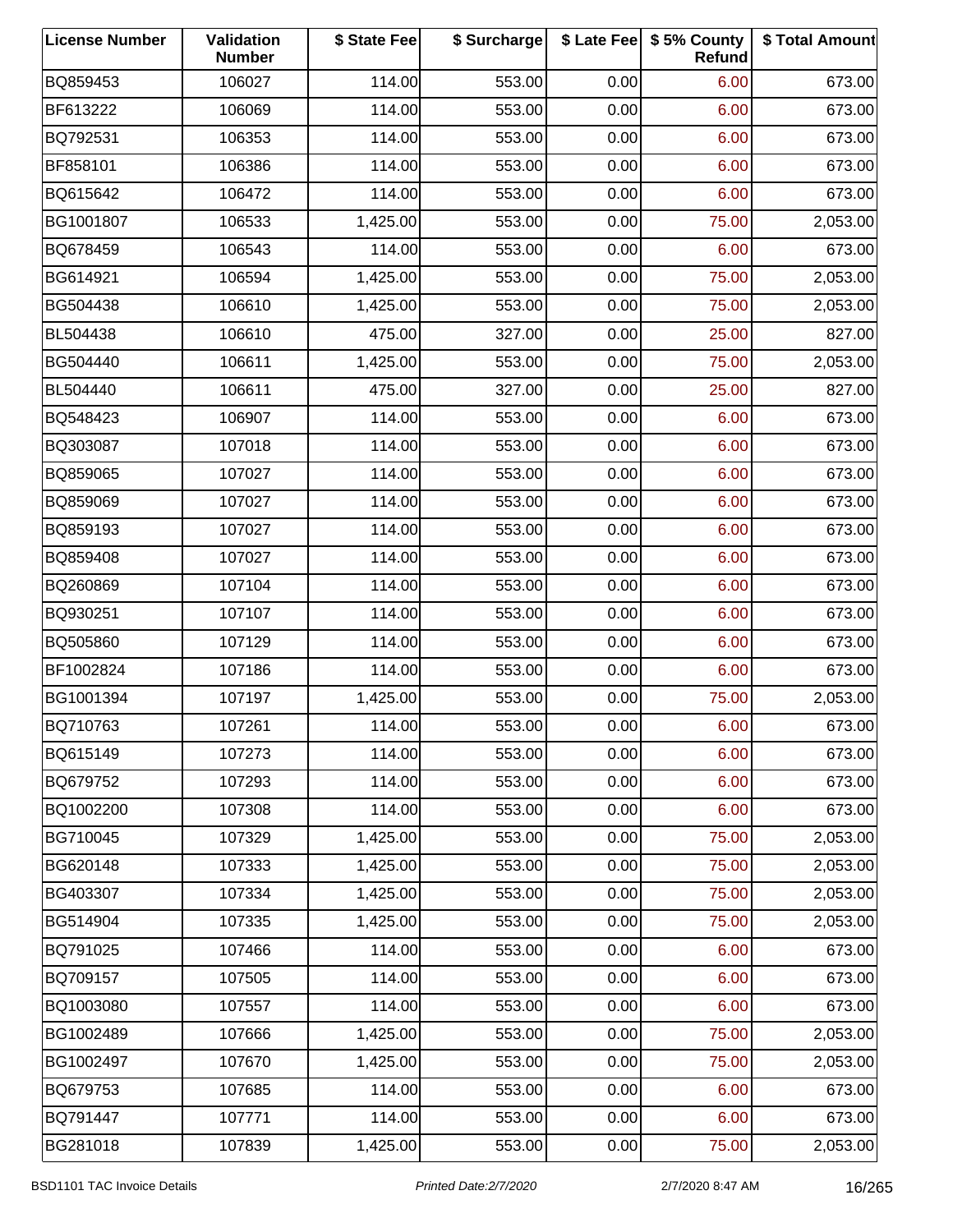| <b>License Number</b> | Validation<br><b>Number</b> | \$ State Fee | \$ Surcharge |      | \$ Late Fee   \$5% County<br>Refund | \$ Total Amount |
|-----------------------|-----------------------------|--------------|--------------|------|-------------------------------------|-----------------|
| BG442895              | 107872                      | 1,425.00     | 553.00       | 0.00 | 75.00                               | 2,053.00        |
| BL442895              | 107872                      | 475.00       | 327.00       | 0.00 | 25.00                               | 827.00          |
| BG313311              | 107876                      | 1,425.00     | 553.00       | 0.00 | 75.00                               | 2,053.00        |
| BG857570              | 107910                      | 1,425.00     | 553.00       | 0.00 | 75.00                               | 2,053.00        |
| BQ793433              | 107927                      | 114.00       | 553.00       | 0.00 | 6.00                                | 673.00          |
| BQ739611              | 107950                      | 114.00       | 553.00       | 0.00 | 6.00                                | 673.00          |
| BQ739805              | 108099                      | 114.00       | 553.00       | 0.00 | 6.00                                | 673.00          |
| BQ442671              | 108155                      | 114.00       | 553.00       | 0.00 | 6.00                                | 673.00          |
| BQ615051              | 108201                      | 114.00       | 553.00       | 0.00 | 6.00                                | 673.00          |
| BQ527241              | 108383                      | 114.00       | 553.00       | 0.00 | 6.00                                | 673.00          |
| BQ176136              | 108459                      | 114.00       | 553.00       | 0.00 | 6.00                                | 673.00          |
| BF282087              | 108482                      | 114.00       | 553.00       | 0.00 | 6.00                                | 673.00          |
| BF860848              | 108734                      | 114.00       | 553.00       | 0.00 | 6.00                                | 673.00          |
| BQ860836              | 108801                      | 114.00       | 553.00       | 0.00 | 6.00                                | 673.00          |
| BQ860837              | 108801                      | 114.00       | 553.00       | 0.00 | 6.00                                | 673.00          |
| BQ1003462             | 109003                      | 114.00       | 553.00       | 0.00 | 6.00                                | 673.00          |
| BG739619              | 109053                      | 1,425.00     | 553.00       | 0.00 | 75.00                               | 2,053.00        |
| BQ442084              | 109416                      | 114.00       | 553.00       | 0.00 | 6.00                                | 673.00          |
| BQ710411              | 109416                      | 114.00       | 553.00       | 0.00 | 6.00                                | 673.00          |
| BQ508121              | 109767                      | 114.00       | 553.00       | 0.00 | 6.00                                | 673.00          |
| BQ617240              | 109825                      | 114.00       | 553.00       | 0.00 | 6.00                                | 673.00          |
| BQ739431              | 110039                      | 114.00       | 553.00       | 0.00 | 6.00                                | 673.00          |
| BQ861851              | 110172                      | 114.00       | 553.00       | 0.00 | 6.00                                | 673.00          |
| BQ292704              | 110257                      | 114.00       | 553.00       | 0.00 | 6.00                                | 673.00          |
| BQ739149              | 110257                      | 114.00       | 553.00       | 0.00 | 6.00                                | 673.00          |
| BQ1004800             | 110268                      | 114.00       | 553.00       | 0.00 | 6.00                                | 673.00          |
| BQ861074              | 110280                      | 114.00       | 553.00       | 0.00 | 6.00                                | 673.00          |
| BQ933496              | 110290                      | 114.00       | 553.00       | 0.00 | 6.00                                | 673.00          |
| BQ549757              | 110379                      | 114.00       | 553.00       | 0.00 | 6.00                                | 673.00          |
| BQ650089              | 110403                      | 114.00       | 553.00       | 0.00 | 6.00                                | 673.00          |
| BQ739630              | 110453                      | 114.00       | 553.00       | 0.00 | 6.00                                | 673.00          |
| BQ739593              | 110455                      | 114.00       | 553.00       | 0.00 | 6.00                                | 673.00          |
| BQ739801              | 110470                      | 114.00       | 553.00       | 0.00 | 6.00                                | 673.00          |
| BQ282291              | 110605                      | 114.00       | 553.00       | 0.00 | 6.00                                | 673.00          |
| BQ293234              | 110612                      | 114.00       | 553.00       | 0.00 | 6.00                                | 673.00          |
| BQ740874              | 110628                      | 114.00       | 553.00       | 0.00 | 6.00                                | 673.00          |
| BQ794487              | 110829                      | 114.00       | 553.00       | 0.00 | 6.00                                | 673.00          |
| BQ740527              | 110849                      | 114.00       | 553.00       | 0.00 | 6.00                                | 673.00          |
| BQ544728              | 400905                      | 114.00       | 553.00       | 0.00 | 6.00                                | 673.00          |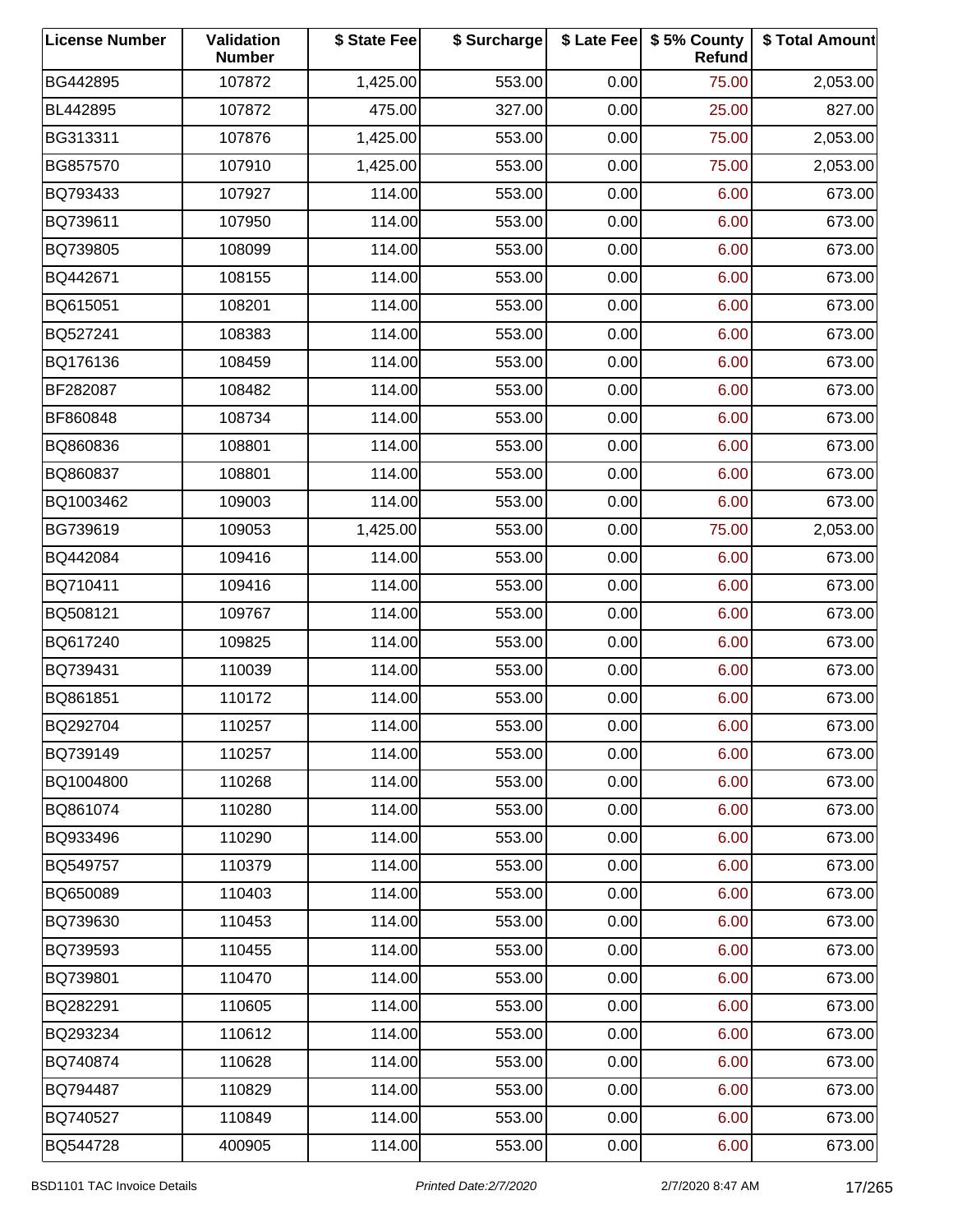| <b>License Number</b> | Validation<br><b>Number</b> | \$ State Fee | \$ Surcharge |        | \$ Late Fee   \$5% County<br>Refund | \$ Total Amount |
|-----------------------|-----------------------------|--------------|--------------|--------|-------------------------------------|-----------------|
| BG499683              | 501514                      | 1,425.00     | 553.00       | 0.00   | 75.00                               | 2,053.00        |
| BG853892              | 501612                      | 1,425.00     | 553.00       | 0.00   | 75.00                               | 2,053.00        |
| BQ925703              | 501626                      | 114.00       | 553.00       | 0.00   | 6.00                                | 673.00          |
| BG522056              | 501713                      | 1,425.00     | 553.00       | 100.00 | 75.00                               | 2,153.00        |
| BG996212              | 501747                      | 1,425.00     | 553.00       | 0.00   | 75.00                               | 2,053.00        |
| BL996212              | 501747                      | 475.00       | 327.00       | 0.00   | 25.00                               | 827.00          |
| BG675070              | 501868                      | 1,425.00     | 553.00       | 0.00   | 75.00                               | 2,053.00        |
| BL675070              | 501868                      | 475.00       | 327.00       | 0.00   | 25.00                               | 827.00          |
| BG736344              | 501870                      | 1,425.00     | 553.00       | 0.00   | 75.00                               | 2,053.00        |
| BL736344              | 501870                      | 475.00       | 327.00       | 0.00   | 25.00                               | 827.00          |
| BF705383              | 502088                      | 114.00       | 553.00       | 0.00   | 6.00                                | 673.00          |
| BQ611212              | 502089                      | 114.00       | 553.00       | 0.00   | 6.00                                | 673.00          |
| BQ645127              | 502189                      | 114.00       | 553.00       | 0.00   | 6.00                                | 673.00          |
| BG269507              | 502190                      | 1,425.00     | 553.00       | 0.00   | 75.00                               | 2,053.00        |
| BL269507              | 502190                      | 475.00       | 327.00       | 0.00   | 25.00                               | 827.00          |
| BQ999341              | 502318                      | 114.00       | 553.00       | 0.00   | 6.00                                | 673.00          |
| BQ927355              | 502359                      | 114.00       | 553.00       | 0.00   | 6.00                                | 673.00          |
| BG997821              | 502541                      | 1,425.00     | 553.00       | 0.00   | 75.00                               | 2,053.00        |
| BG736184              | 502542                      | 1,425.00     | 553.00       | 0.00   | 75.00                               | 2,053.00        |
| BG402791              | 503123                      | 1,425.00     | 553.00       | 0.00   | 75.00                               | 2,053.00        |
| BQ927532              | 503124                      | 114.00       | 553.00       | 0.00   | 6.00                                | 673.00          |
| BQ644776              | 503134                      | 114.00       | 553.00       | 0.00   | 6.00                                | 673.00          |
| BG999428              | 503389                      | 1,425.00     | 553.00       | 0.00   | 75.00                               | 2,053.00        |
| BQ736742              | 503392                      | 114.00       | 553.00       | 0.00   | 6.00                                | 673.00          |
| BG734788              | 503412                      | 1,425.00     | 553.00       | 0.00   | 75.00                               | 2,053.00        |
| BQ706661              | 503414                      | 114.00       | 553.00       | 0.00   | 6.00                                | 673.00          |
| BF706156              | 503415                      | 114.00       | 553.00       | 0.00   | 6.00                                | 673.00          |
| BG1000610             | 503418                      | 1,425.00     | 553.00       | 0.00   | 75.00                               | 2,053.00        |
| BF999724              | 503436                      | 114.00       | 553.00       | 0.00   | 6.00                                | 673.00          |
| BQ1002430             | 503444                      | 114.00       | 553.00       | 0.00   | 6.00                                | 673.00          |
| BQ1002486             | 503448                      | 114.00       | 553.00       | 0.00   | 6.00                                | 673.00          |
| BQ1002253             | 503449                      | 114.00       | 553.00       | 0.00   | 6.00                                | 673.00          |
| BQ1002484             | 503450                      | 114.00       | 553.00       | 0.00   | 6.00                                | 673.00          |
| BQ858724              | 503459                      | 114.00       | 553.00       | 0.00   | 6.00                                | 673.00          |
| BG301908              | 503596                      | 1,425.00     | 553.00       | 0.00   | 75.00                               | 2,053.00        |
| BQ504746              | 503597                      | 114.00       | 553.00       | 0.00   | 6.00                                | 673.00          |
| BG642954              | 503671                      | 1,425.00     | 553.00       | 0.00   | 75.00                               | 2,053.00        |
| BF259764              | 503709                      | 114.00       | 553.00       | 0.00   | 6.00                                | 673.00          |
| BQ927422              | 503740                      | 114.00       | 553.00       | 0.00   | 6.00                                | 673.00          |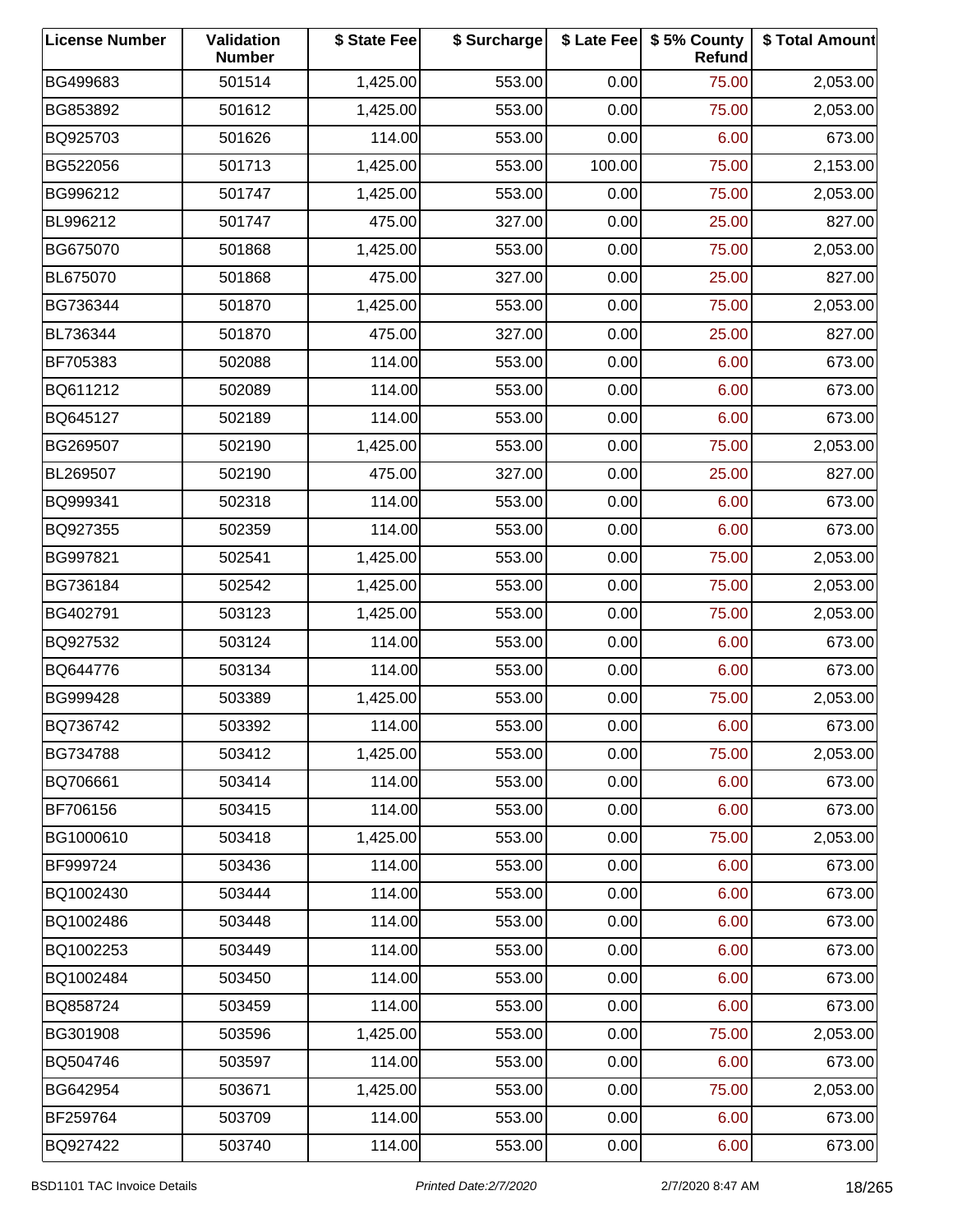| <b>License Number</b> | Validation<br><b>Number</b> | \$ State Fee | \$ Surcharge |        | \$ Late Fee   \$5% County<br>Refund | \$ Total Amount |
|-----------------------|-----------------------------|--------------|--------------|--------|-------------------------------------|-----------------|
| BF239580              | 503744                      | 114.00       | 553.00       | 0.00   | 6.00                                | 673.00          |
| BF788099              | 503746                      | 114.00       | 553.00       | 100.00 | 6.00                                | 773.00          |
| BF925223              | 503959                      | 114.00       | 553.00       | 0.00   | 6.00                                | 673.00          |
| BF61413               | 503960                      | 114.00       | 553.00       | 0.00   | 6.00                                | 673.00          |
| BQ857564              | 503961                      | 114.00       | 553.00       | 0.00   | 6.00                                | 673.00          |
| BQ483811              | 503962                      | 114.00       | 553.00       | 0.00   | 6.00                                | 673.00          |
| BG856007              | 504005                      | 1,425.00     | 553.00       | 0.00   | 75.00                               | 2,053.00        |
| BG736236              | 504007                      | 1,425.00     | 553.00       | 0.00   | 75.00                               | 2,053.00        |
| BF735799              | 504100                      | 114.00       | 553.00       | 0.00   | 6.00                                | 673.00          |
| BG925548              | 504192                      | 1,425.00     | 553.00       | 0.00   | 75.00                               | 2,053.00        |
| BQ281581              | 504197                      | 114.00       | 553.00       | 0.00   | 6.00                                | 673.00          |
| BQ1001651             | 504329                      | 114.00       | 553.00       | 0.00   | 6.00                                | 673.00          |
| BG676232              | 504335                      | 1,425.00     | 553.00       | 0.00   | 75.00                               | 2,053.00        |
| BF165557              | 504338                      | 114.00       | 553.00       | 0.00   | 6.00                                | 673.00          |
| BF165560              | 504339                      | 114.00       | 553.00       | 0.00   | 6.00                                | 673.00          |
| BF11814               | 504340                      | 114.00       | 553.00       | 0.00   | 6.00                                | 673.00          |
| BF165559              | 504341                      | 114.00       | 553.00       | 0.00   | 6.00                                | 673.00          |
| BF312771              | 504342                      | 114.00       | 553.00       | 0.00   | 6.00                                | 673.00          |
| BF790108              | 504613                      | 114.00       | 553.00       | 0.00   | 6.00                                | 673.00          |
| BF547508              | 504614                      | 114.00       | 553.00       | 0.00   | 6.00                                | 673.00          |
| BG1001015             | 504779                      | 1,425.00     | 553.00       | 0.00   | 75.00                               | 2,053.00        |
| BG926823              | 504780                      | 1,425.00     | 553.00       | 100.00 | 75.00                               | 2,153.00        |
| BF679464              | 504782                      | 114.00       | 553.00       | 0.00   | 6.00                                | 673.00          |
| BG1000616             | 504785                      | 1,425.00     | 553.00       | 0.00   | 75.00                               | 2,053.00        |
| BQ930165              | 505133                      | 114.00       | 553.00       | 0.00   | 6.00                                | 673.00          |
| BQ927800              | 505237                      | 114.00       | 553.00       | 0.00   | 6.00                                | 673.00          |
| BG527787              | 505238                      | 1,425.00     | 553.00       | 0.00   | 75.00                               | 2,053.00        |
| BQ931269              | 505276                      | 114.00       | 553.00       | 0.00   | 6.00                                | 673.00          |
| BQ548018              | 505294                      | 114.00       | 553.00       | 0.00   | 6.00                                | 673.00          |
| BQ861940              | 505311                      | 114.00       | 553.00       | 0.00   | 6.00                                | 673.00          |
| BQ860826              | 505321                      | 114.00       | 553.00       | 0.00   | 6.00                                | 673.00          |
| BQ861941              | 505322                      | 114.00       | 553.00       | 0.00   | 6.00                                | 673.00          |
| BQ861382              | 505325                      | 114.00       | 553.00       | 0.00   | 6.00                                | 673.00          |
| BQ709407              | 505339                      | 114.00       | 553.00       | 0.00   | 6.00                                | 673.00          |
| BQ929140              | 505550                      | 114.00       | 553.00       | 0.00   | 6.00                                | 673.00          |
| BQ930706              | 505588                      | 114.00       | 553.00       | 0.00   | 6.00                                | 673.00          |
| BQ932873              | 505989                      | 114.00       | 553.00       | 0.00   | 6.00                                | 673.00          |
|                       | Total                       | 114,133.00   | 123,775.00   | 500.00 | 6,007.00                            | 244,415.00      |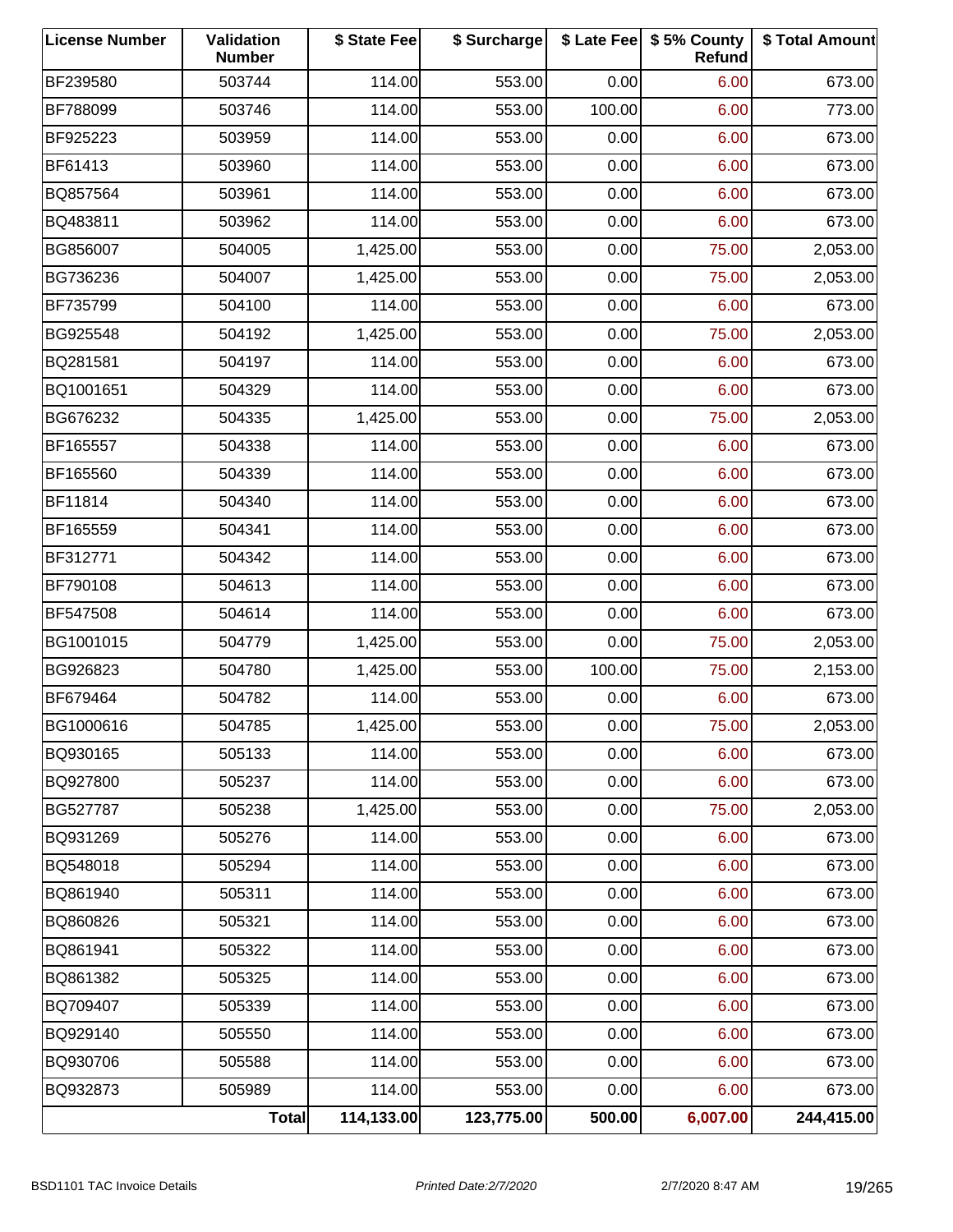

#### **TAC To Be Invoiced Details Applications Approved during January 2020 County Blanco - 16**

| License Number | <b>Validation</b><br><b>Number</b> | \$ State Fee | \$ Surcharge |      | \$ Late Fee   \$5% County  <br>Refundl | \$ Total Amount |
|----------------|------------------------------------|--------------|--------------|------|----------------------------------------|-----------------|
| BG857601       | 103709                             | 332.50       | 553.00       | 0.00 | 17.50                                  | 903.00          |
| BQ857455       | 106116                             | 114.00       | 553.00       | 0.00 | 6.00                                   | 673.00          |
| BQ792602       | 106353                             | 114.00       | 553.00       | 0.00 | 6.00                                   | 673.00          |
| BF858402       | 503599                             | 114.00       | 553.00       | 0.00 | 6.00                                   | 673.00          |
|                | Total                              | 674.50       | 2,212.00     | 0.00 | 35.50                                  | 2,922.00        |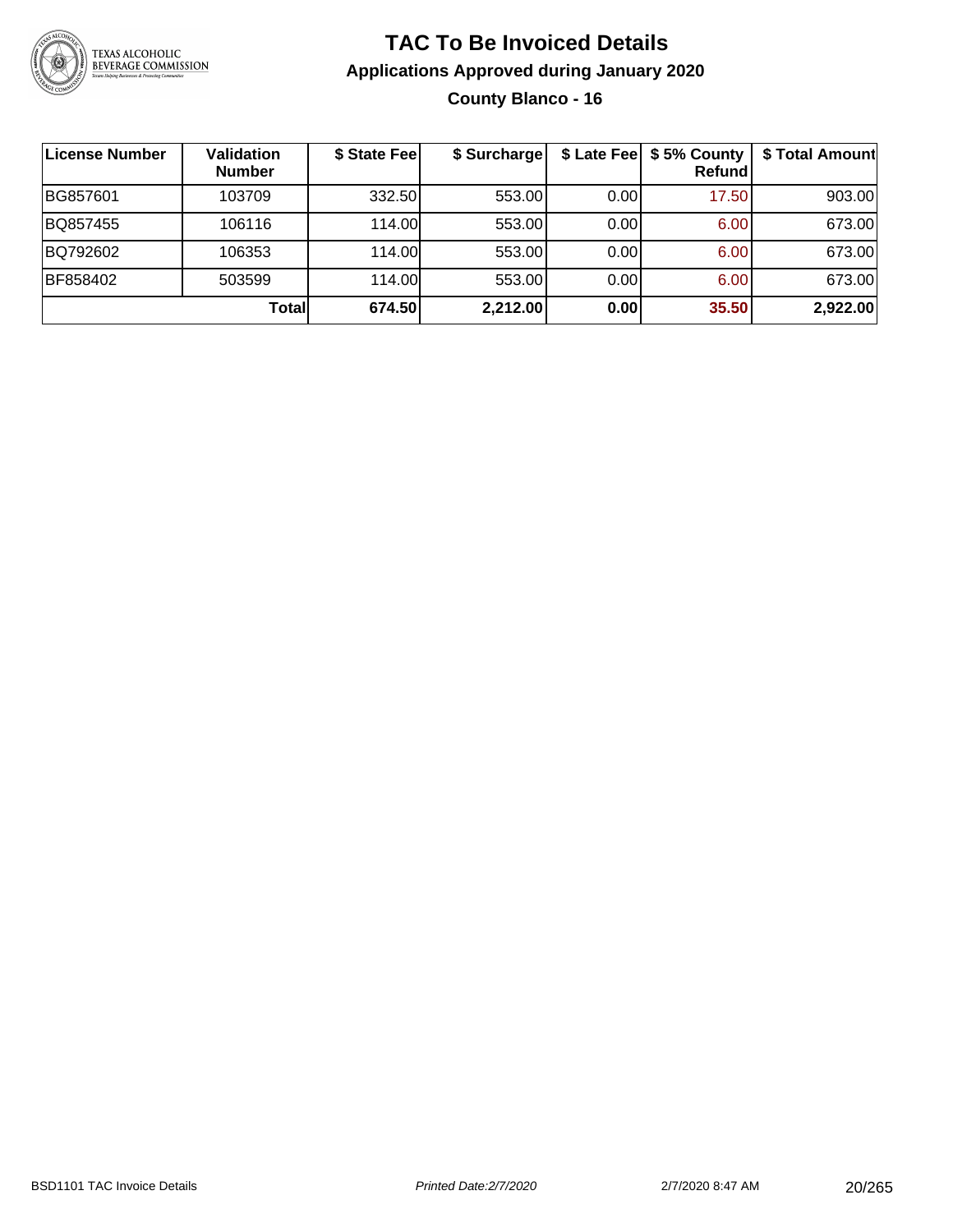

#### **TAC To Be Invoiced Details Applications Approved during January 2020 County Bosque - 18**

| ∣License Number | Validation<br><b>Number</b> | \$ State Fee | \$ Surcharge |      | \$ Late Fee   \$5% County<br>Refundl | \$ Total Amount |
|-----------------|-----------------------------|--------------|--------------|------|--------------------------------------|-----------------|
| BQ998898        | 103313                      | 114.00       | 553.00       | 0.00 | 6.00                                 | 673.00          |
| BF677351        | 106051                      | 114.00       | 553.00       | 0.00 | 6.00                                 | 673.00          |
| BF677547        | 108622                      | 114.00       | 553.00       | 0.00 | 6.00                                 | 673.00          |
|                 | <b>Total</b>                | 342.00       | 1,659.00     | 0.00 | 18.00                                | 2,019.00        |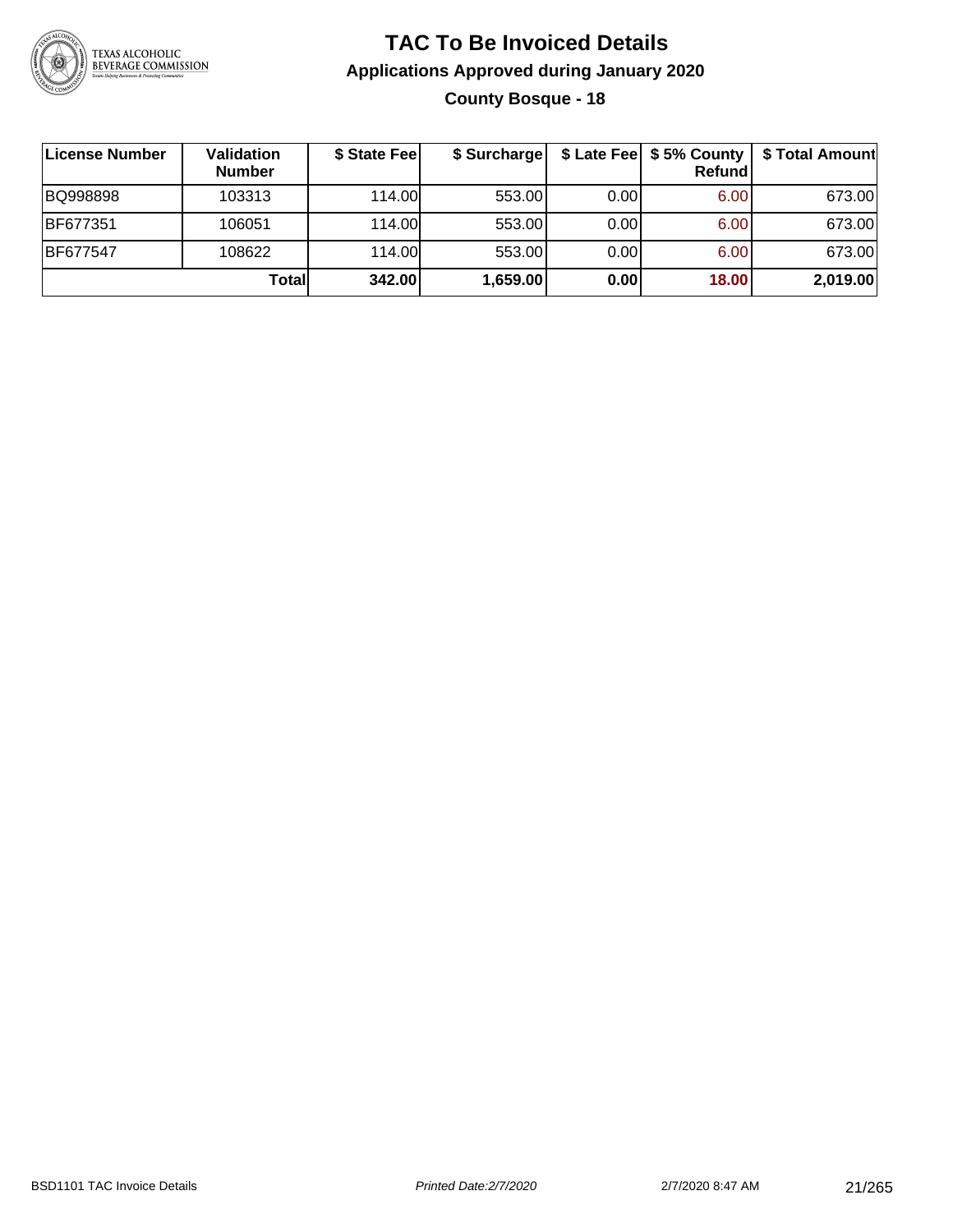

#### **TAC To Be Invoiced Details Applications Approved during January 2020 County Bowie - 19**

| License Number | <b>Validation</b><br><b>Number</b> | \$ State Fee | \$ Surcharge |      | \$ Late Fee   \$5% County<br>Refund | \$ Total Amount |
|----------------|------------------------------------|--------------|--------------|------|-------------------------------------|-----------------|
| BQ1077482      | 2995                               | 114.00       | 553.00       | 0.00 | 6.00                                | 673.00          |
| BQ999100       | 103885                             | 114.00       | 553.00       | 0.00 | 6.00                                | 673.00          |
| BQ931090       | 108761                             | 114.00       | 553.00       | 0.00 | 6.00                                | 673.00          |
| BQ1002182      | 503461                             | 114.00       | 553.00       | 0.00 | 6.00                                | 673.00          |
| BQ932499       | 505704                             | 114.00       | 553.00       | 0.00 | 6.00                                | 673.00          |
|                | Total                              | 570.00       | 2,765.00     | 0.00 | 30.00                               | 3,365.00        |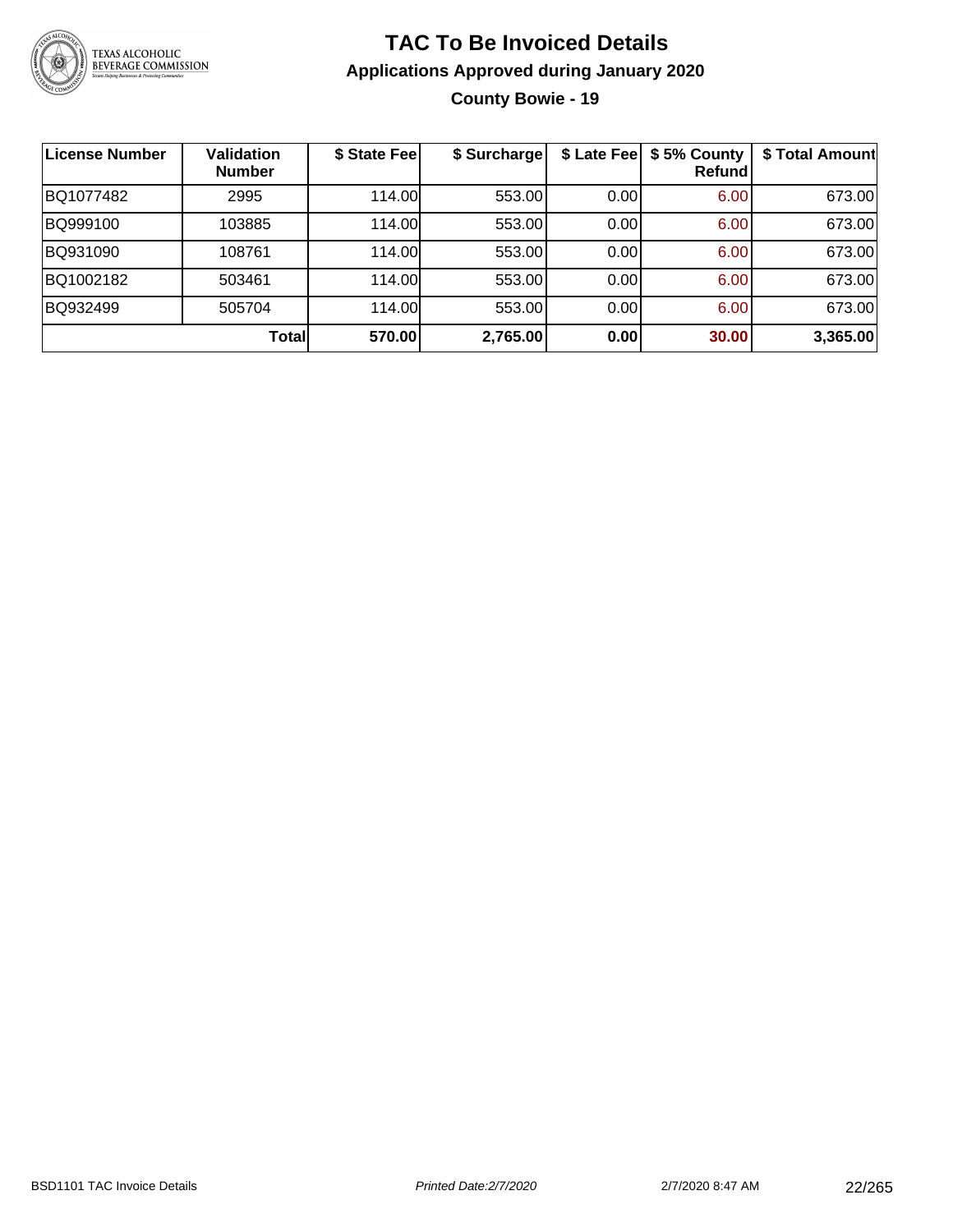

#### **TAC To Be Invoiced Details Applications Approved during January 2020 County Brazoria - 20**

| <b>License Number</b> | Validation<br><b>Number</b> | \$ State Fee | \$ Surcharge |      | \$ Late Fee   \$5% County<br><b>Refund</b> | \$ Total Amount |
|-----------------------|-----------------------------|--------------|--------------|------|--------------------------------------------|-----------------|
| BF1077483             | 2760                        | 114.00       | 553.00       | 0.00 | 6.00                                       | 673.00          |
| BG1078525             | 3024                        | 332.50       | 553.00       | 0.00 | 17.50                                      | 903.00          |
| BG1078386             | 3443                        | 332.50       | 553.00       | 0.00 | 17.50                                      | 903.00          |
| BL1078386             | 3443                        | 475.00       | 327.00       | 0.00 | 25.00                                      | 827.00          |
| BQ733846              | 103381                      | 114.00       | 553.00       | 0.00 | 6.00                                       | 673.00          |
| BQ735648              | 103399                      | 114.00       | 553.00       | 0.00 | 6.00                                       | 673.00          |
| BF568600              | 103807                      | 114.00       | 553.00       | 0.00 | 6.00                                       | 673.00          |
| BQ926237              | 103831                      | 114.00       | 553.00       | 0.00 | 6.00                                       | 673.00          |
| BE856201              | 104087                      | 285.00       | 553.00       | 0.00 | 15.00                                      | 853.00          |
| BQ999403              | 104122                      | 114.00       | 553.00       | 0.00 | 6.00                                       | 673.00          |
| BE707637              | 104139                      | 285.00       | 553.00       | 0.00 | 15.00                                      | 853.00          |
| BE790714              | 104499                      | 285.00       | 553.00       | 0.00 | 15.00                                      | 853.00          |
| BE225833              | 104589                      | 285.00       | 553.00       | 0.00 | 15.00                                      | 853.00          |
| BE736690              | 104640                      | 285.00       | 553.00       | 0.00 | 15.00                                      | 853.00          |
| BQ924154              | 104815                      | 114.00       | 553.00       | 0.00 | 6.00                                       | 673.00          |
| BQ707162              | 105291                      | 114.00       | 553.00       | 0.00 | 6.00                                       | 673.00          |
| BQ707161              | 105292                      | 114.00       | 553.00       | 0.00 | 6.00                                       | 673.00          |
| BF998981              | 105540                      | 114.00       | 553.00       | 0.00 | 6.00                                       | 673.00          |
| BE422625              | 105842                      | 285.00       | 553.00       | 0.00 | 15.00                                      | 853.00          |
| BQ927583              | 105958                      | 114.00       | 553.00       | 0.00 | 6.00                                       | 673.00          |
| BG925866              | 106029                      | 332.50       | 553.00       | 0.00 | 17.50                                      | 903.00          |
| BF249694              | 106131                      | 114.00       | 553.00       | 0.00 | 6.00                                       | 673.00          |
| BQ506098              | 106138                      | 114.00       | 553.00       | 0.00 | 6.00                                       | 673.00          |
| BQ738246              | 106187                      | 114.00       | 553.00       | 0.00 | 6.00                                       | 673.00          |
| BG927889              | 106381                      | 332.50       | 553.00       | 0.00 | 17.50                                      | 903.00          |
| BE312940              | 106754                      | 285.00       | 553.00       | 0.00 | 15.00                                      | 853.00          |
| BE281692              | 107020                      | 285.00       | 553.00       | 0.00 | 15.00                                      | 853.00          |
| BE527293              | 107064                      | 285.00       | 553.00       | 0.00 | 15.00                                      | 853.00          |
| BQ678766              | 107536                      | 114.00       | 553.00       | 0.00 | 6.00                                       | 673.00          |
| BQ678765              | 107538                      | 114.00       | 553.00       | 0.00 | 6.00                                       | 673.00          |
| BQ929373              | 107541                      | 114.00       | 553.00       | 0.00 | 6.00                                       | 673.00          |
| BQ710305              | 107565                      | 114.00       | 553.00       | 0.00 | 6.00                                       | 673.00          |
| BF549472              | 107587                      | 114.00       | 553.00       | 0.00 | 6.00                                       | 673.00          |
| BQ680402              | 107937                      | 114.00       | 553.00       | 0.00 | 6.00                                       | 673.00          |
| BQ680398              | 107938                      | 114.00       | 553.00       | 0.00 | 6.00                                       | 673.00          |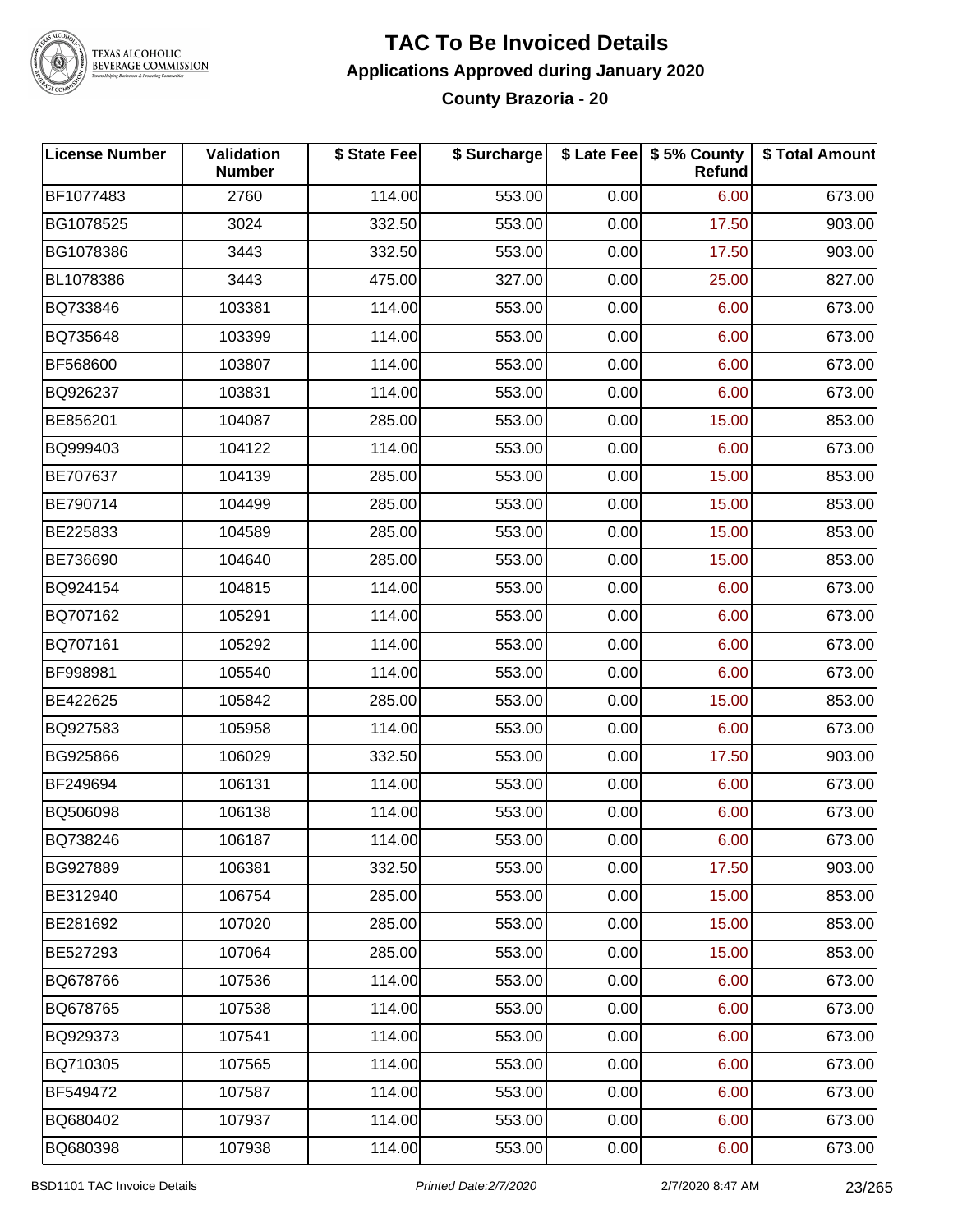| <b>License Number</b> | Validation<br><b>Number</b> | \$ State Fee | \$ Surcharge |      | \$ Late Fee   \$5% County<br>Refund | \$ Total Amount |
|-----------------------|-----------------------------|--------------|--------------|------|-------------------------------------|-----------------|
| BF1002514             | 108044                      | 114.00       | 553.00       | 0.00 | 6.00                                | 673.00          |
| BQ739464              | 108919                      | 114.00       | 553.00       | 0.00 | 6.00                                | 673.00          |
| BQ791637              | 109191                      | 114.00       | 553.00       | 0.00 | 6.00                                | 673.00          |
| BQ680464              | 109450                      | 114.00       | 553.00       | 0.00 | 6.00                                | 673.00          |
| BQ711077              | 110257                      | 114.00       | 553.00       | 0.00 | 6.00                                | 673.00          |
| BQ932160              | 110505                      | 114.00       | 553.00       | 0.00 | 6.00                                | 673.00          |
| BQ861732              | 110533                      | 114.00       | 553.00       | 0.00 | 6.00                                | 673.00          |
| BQ1004225             | 110719                      | 114.00       | 553.00       | 0.00 | 6.00                                | 673.00          |
| BQ796632              | 110733                      | 114.00       | 553.00       | 0.00 | 6.00                                | 673.00          |
| BQ682278              | 110798                      | 114.00       | 553.00       | 0.00 | 6.00                                | 673.00          |
| BQ680848              | 110829                      | 114.00       | 553.00       | 0.00 | 6.00                                | 673.00          |
| BQ740317              | 110829                      | 114.00       | 553.00       | 0.00 | 6.00                                | 673.00          |
| BQ854443              | 501743                      | 114.00       | 553.00       | 0.00 | 6.00                                | 673.00          |
| BQ706846              | 502274                      | 114.00       | 553.00       | 0.00 | 6.00                                | 673.00          |
| BQ708281              | 503132                      | 114.00       | 553.00       | 0.00 | 6.00                                | 673.00          |
| BG997920              | 503521                      | 332.50       | 553.00       | 0.00 | 17.50                               | 903.00          |
| BF790602              | 504144                      | 114.00       | 553.00       | 0.00 | 6.00                                | 673.00          |
| BQ678559              | 505067                      | 114.00       | 553.00       | 0.00 | 6.00                                | 673.00          |
| BQ928659              | 505070                      | 114.00       | 553.00       | 0.00 | 6.00                                | 673.00          |
| BQ678568              | 505071                      | 114.00       | 553.00       | 0.00 | 6.00                                | 673.00          |
| BQ932152              | 505305                      | 114.00       | 553.00       | 0.00 | 6.00                                | 673.00          |
| BQ711050              | 505753                      | 114.00       | 553.00       | 0.00 | 6.00                                | 673.00          |
|                       | Total                       | 9,490.50     | 31,295.00    | 0.00 | 499.50                              | 41,285.00       |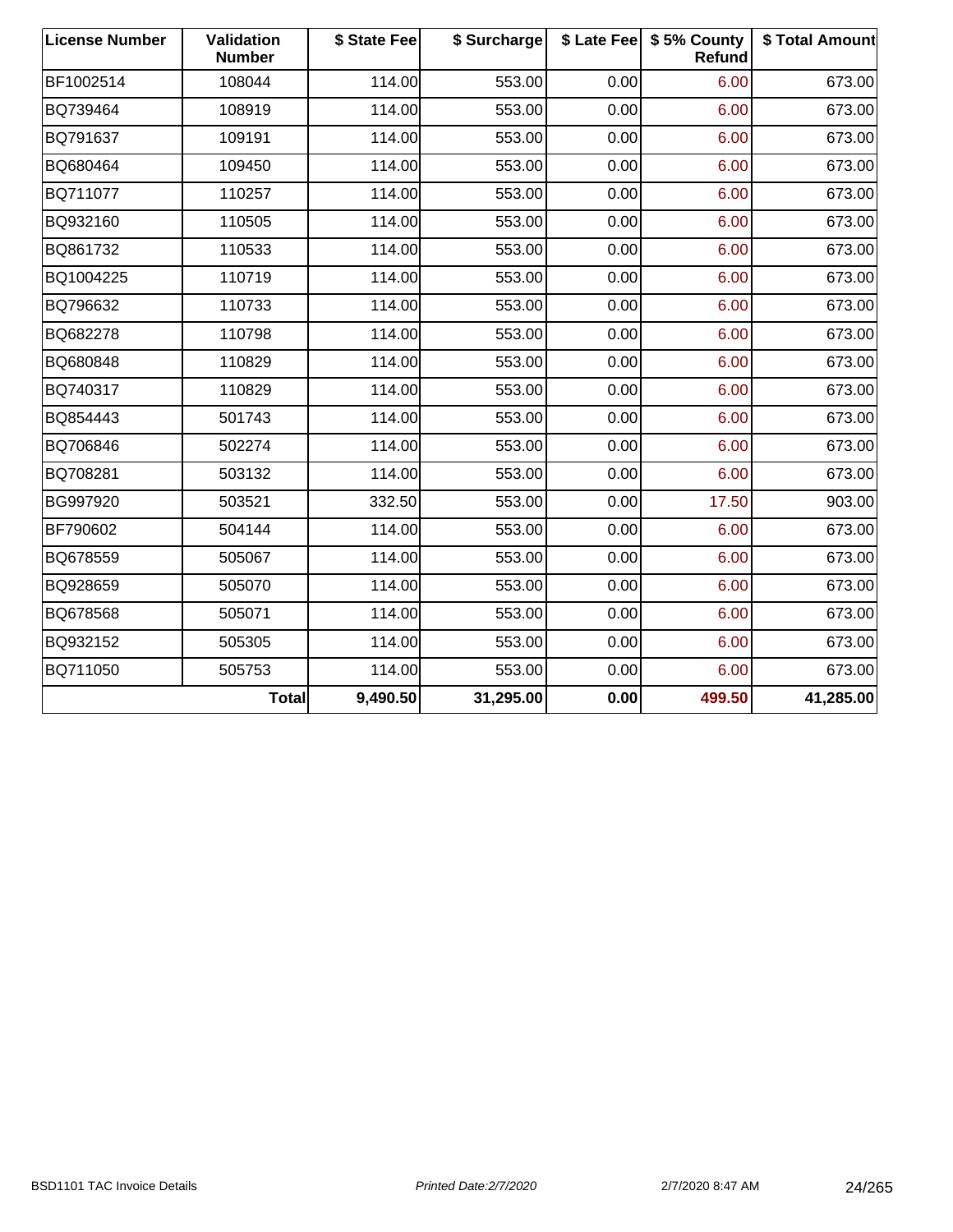

#### **TAC To Be Invoiced Details Applications Approved during January 2020 County Brazos - 21**

| <b>License Number</b> | Validation<br><b>Number</b> | \$ State Fee | \$ Surcharge |        | \$ Late Fee   \$5% County<br>Refund | \$ Total Amount |
|-----------------------|-----------------------------|--------------|--------------|--------|-------------------------------------|-----------------|
| BG1078549             | 2961                        | 332.50       | 553.00       | 0.00   | 17.50                               | 903.00          |
| BG1079511             | 3723                        | 332.50       | 553.00       | 0.00   | 17.50                               | 903.00          |
| BQ999828              | 104144                      | 114.00       | 553.00       | 0.00   | 6.00                                | 673.00          |
| BG461625              | 104562                      | 332.50       | 553.00       | 0.00   | 17.50                               | 903.00          |
| BQ705438              | 104586                      | 114.00       | 553.00       | 100.00 | 6.00                                | 773.00          |
| BQ737639              | 104628                      | 114.00       | 553.00       | 0.00   | 6.00                                | 673.00          |
| BQ998316              | 105383                      | 114.00       | 553.00       | 0.00   | 6.00                                | 673.00          |
| BG503467              | 105615                      | 332.50       | 553.00       | 0.00   | 17.50                               | 903.00          |
| BQ646547              | 106021                      | 114.00       | 553.00       | 0.00   | 6.00                                | 673.00          |
| BQ1002117             | 106398                      | 114.00       | 553.00       | 0.00   | 6.00                                | 673.00          |
| BG858293              | 106570                      | 332.50       | 553.00       | 0.00   | 17.50                               | 903.00          |
| BL858293              | 106570                      | 475.00       | 327.00       | 0.00   | 25.00                               | 827.00          |
| BQ792659              | 106683                      | 114.00       | 553.00       | 0.00   | 6.00                                | 673.00          |
| BG929644              | 106880                      | 332.50       | 553.00       | 0.00   | 17.50                               | 903.00          |
| BF504853              | 107193                      | 114.00       | 553.00       | 0.00   | 6.00                                | 673.00          |
| BQ677538              | 107240                      | 114.00       | 553.00       | 0.00   | 6.00                                | 673.00          |
| BQ711452              | 108936                      | 114.00       | 553.00       | 0.00   | 6.00                                | 673.00          |
| BQ485628              | 110470                      | 114.00       | 553.00       | 0.00   | 6.00                                | 673.00          |
| BQ931720              | 110500                      | 114.00       | 553.00       | 0.00   | 6.00                                | 673.00          |
| BQ996571              | 501621                      | 114.00       | 553.00       | 0.00   | 6.00                                | 673.00          |
| BG925463              | 504017                      | 332.50       | 553.00       | 0.00   | 17.50                               | 903.00          |
| BG858324              | 504185                      | 332.50       | 553.00       | 0.00   | 17.50                               | 903.00          |
| BQ738219              | 504932                      | 114.00       | 553.00       | 0.00   | 6.00                                | 673.00          |
| BF1005667             | 506268                      | 114.00       | 553.00       | 0.00   | 6.00                                | 673.00          |
| BG1078524             | 507203                      | 332.50       | 553.00       | 0.00   | 17.50                               | 903.00          |
| BL1078524             | 507203                      | 475.00       | 327.00       | 0.00   | 25.00                               | 827.00          |
|                       | Total                       | 5,652.50     | 13,926.00    | 100.00 | 297.50                              | 19,976.00       |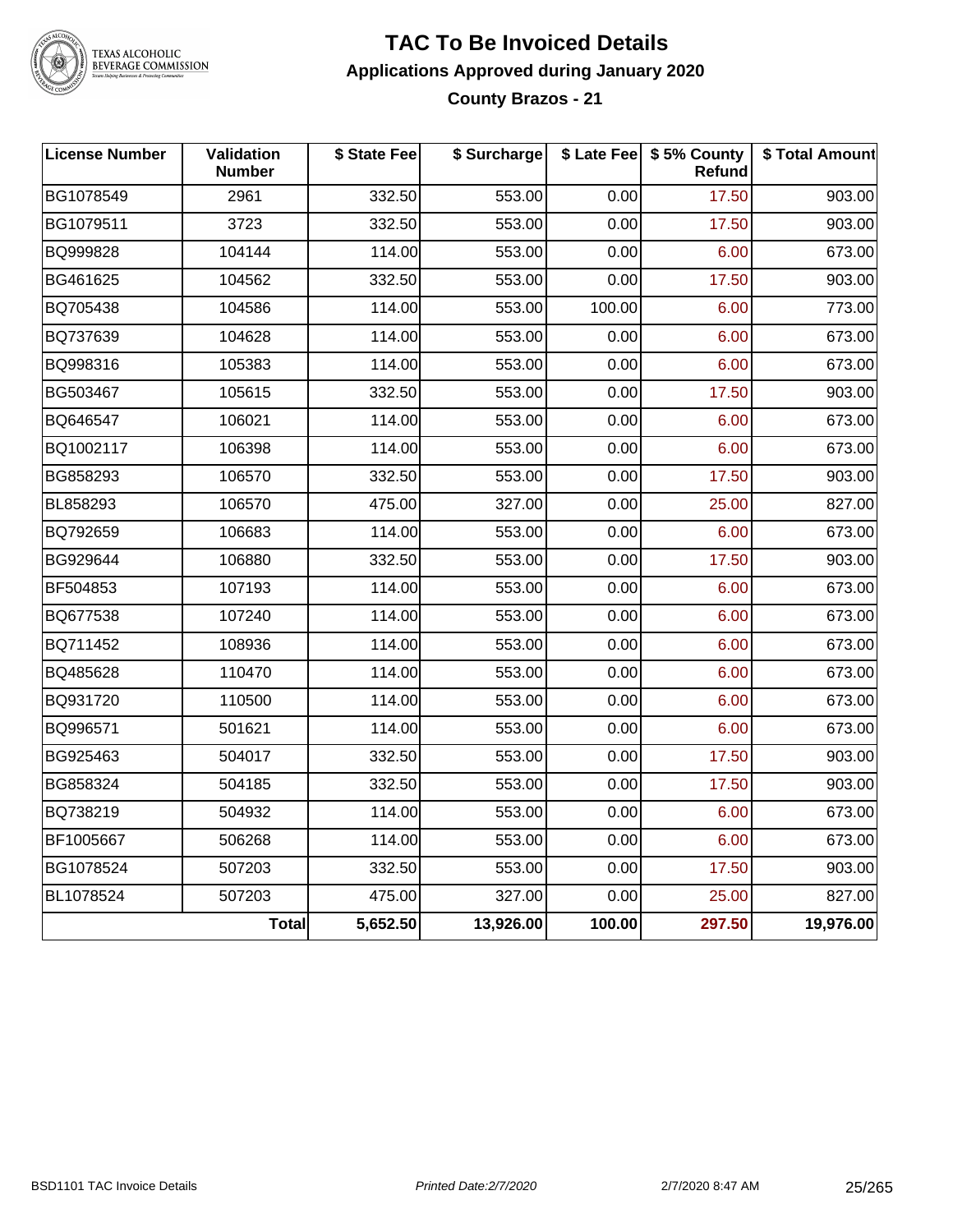

**County Brewster - 22**

| License Number | <b>Validation</b><br><b>Number</b> | \$ State Fee | \$ Surcharge | \$ Late Feel | \$5% County<br>Refundl | \$ Total Amount |
|----------------|------------------------------------|--------------|--------------|--------------|------------------------|-----------------|
| BG434413       | 103691                             | 332.50       | 553.00       | 0.00         | 17.50                  | 903.00          |
| BG999454       | 105207                             | 332.50       | 553.00       | 0.00         | 17.50                  | 903.00          |
| BF791628       | 106544                             | 114.00       | 553.00       | 0.00         | 6.00                   | 673.00          |
| BQ260898       | 108092                             | 114.00       | 553.00       | 0.00         | 6.00                   | 673.00          |
| BG859080       | 504943                             | 332.50       | 553.00       | 0.00         | 17.50                  | 903.00          |
|                | Totall                             | 1,225.50     | 2,765.00     | 0.00         | 64.50                  | 4,055.00        |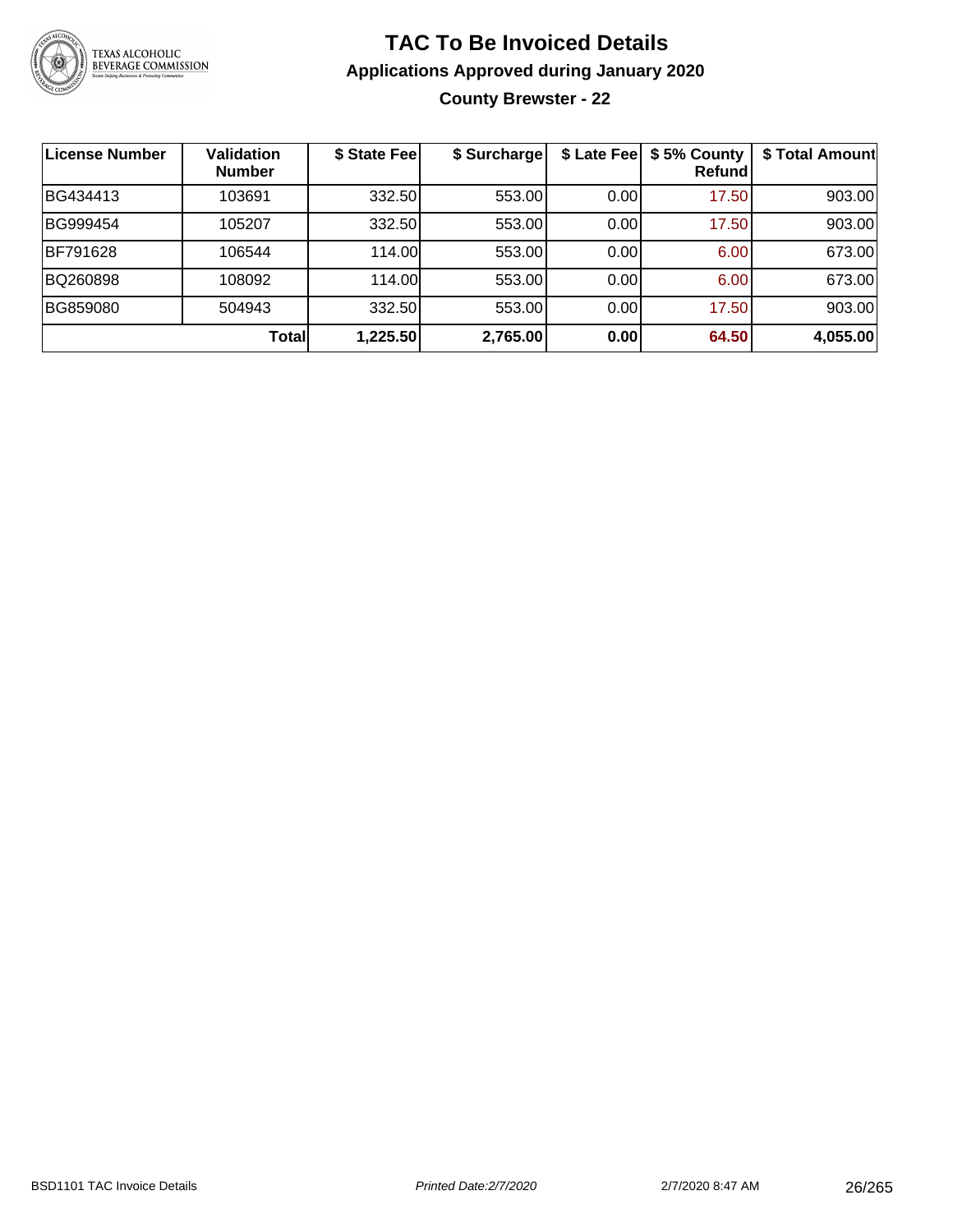

**County Brooks - 24**

| License Number | Validation<br><b>Number</b> | \$ State Fee  | \$ Surcharge |      | Refundl |        |
|----------------|-----------------------------|---------------|--------------|------|---------|--------|
| BQ186849       | 104293                      | 114.00        | 553.00       | 0.00 | 6.00    | 673.00 |
|                | Totall                      | <b>114.00</b> | 553.00       | 0.00 | 6.00    | 673.00 |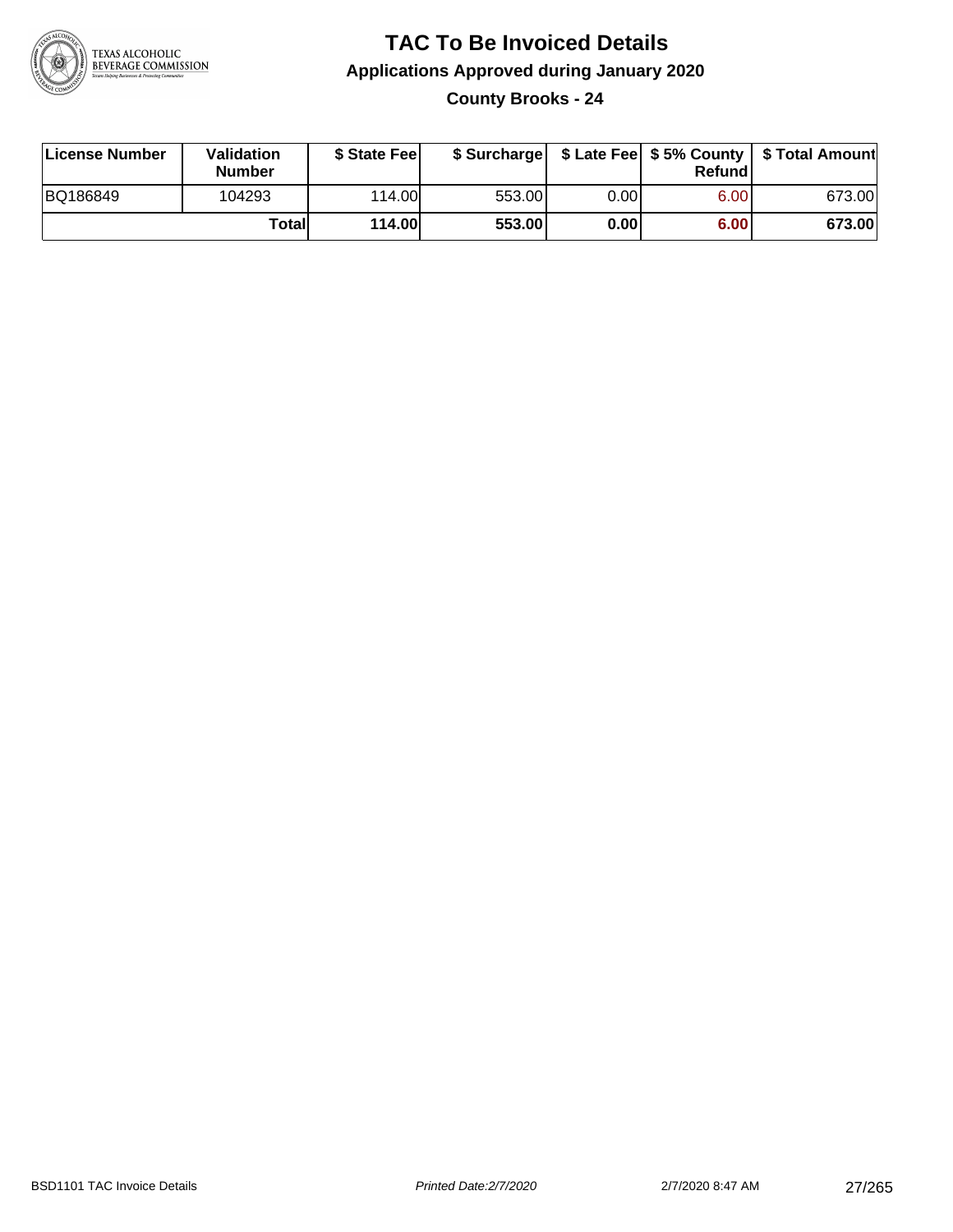

#### **TAC To Be Invoiced Details Applications Approved during January 2020 County Brown - 25**

| License Number | <b>Validation</b><br><b>Number</b> | \$ State Fee | \$ Surcharge | \$ Late Fee | \$5% County<br>Refundl | \$ Total Amount |
|----------------|------------------------------------|--------------|--------------|-------------|------------------------|-----------------|
| BQ1079067      | 3388                               | 114.00       | 553.00       | 0.00        | 6.00                   | 673.00          |
| BC721793       | 103517                             | 142.50       | 701.00       | 0.00        | 7.50                   | 851.00          |
| BI721794       | 103517                             | 38.00        | 278.00       | 0.00        | 2.00                   | 318.00          |
| BJ721794       | 103517                             | 38.00        | 202.00       | 0.00        | 2.00                   | 242.00          |
| BQ464362       | 108599                             | 114.00       | 553.00       | 0.00        | 6.00                   | 673.00          |
|                | Total                              | 446.50       | 2,287.00     | 0.00        | 23.50                  | 2,757.00        |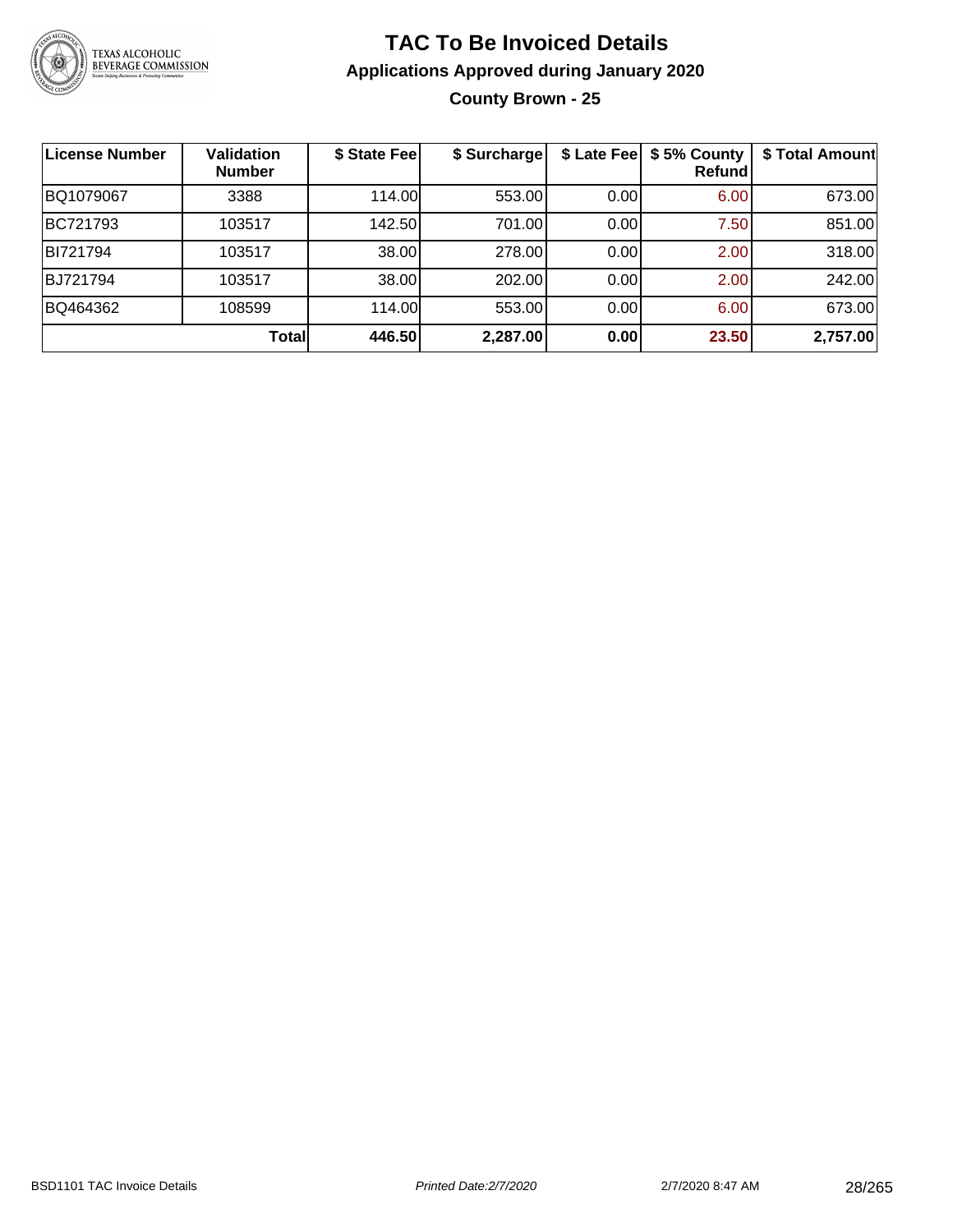

#### **TAC To Be Invoiced Details Applications Approved during January 2020 County Burleson - 26**

| License Number | Validation<br><b>Number</b> | \$ State Fee | \$ Surcharge | \$ Late Fee | \$5% County<br>Refundl | \$ Total Amount |
|----------------|-----------------------------|--------------|--------------|-------------|------------------------|-----------------|
| BG402754       | 105894                      | 332.50       | 553.00       | 0.00        | 17.50                  | 903.00          |
| BQ927617       | 106427                      | 114.00L      | 553.00       | 0.00        | 6.00                   | 673.00          |
| BG485400       | 107022                      | 332.50       | 553.00       | 0.00        | 17.50                  | 903.00          |
| BQ484783       | 109070                      | 114.00       | 553.00       | 0.00        | 6.00                   | 673.00          |
|                | <b>Total</b>                | 893.00       | 2,212.00     | 0.00        | 47.00                  | 3,152.00        |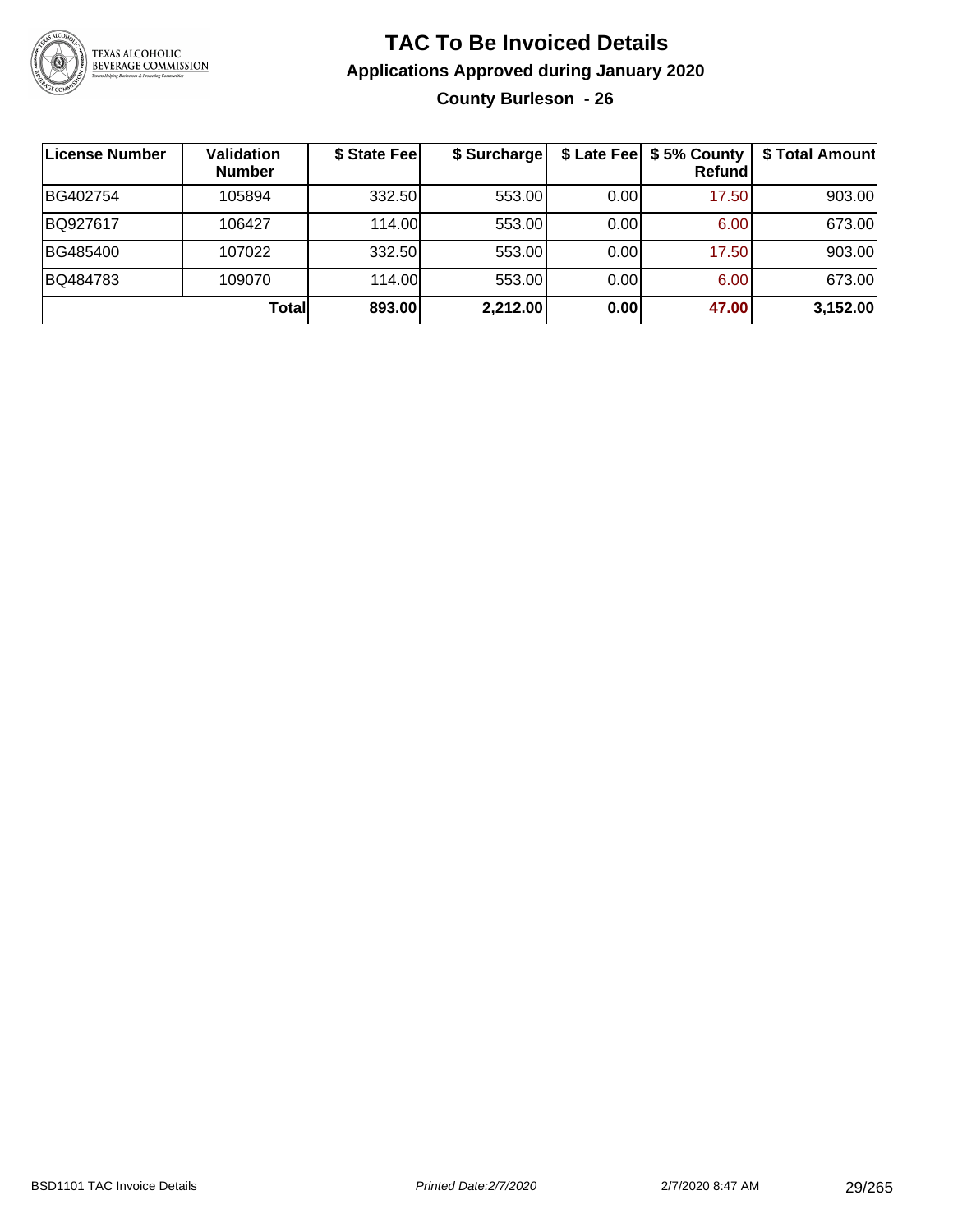

#### **TAC To Be Invoiced Details Applications Approved during January 2020 County Burnet - 27**

| <b>License Number</b> | <b>Validation</b><br><b>Number</b> | \$ State Fee | \$ Surcharge | \$ Late Fee | \$5% County<br>Refund | \$ Total Amount |
|-----------------------|------------------------------------|--------------|--------------|-------------|-----------------------|-----------------|
| BG1077150             | 3155                               | 332.50       | 553.00       | 0.00        | 17.50                 | 903.00          |
| BQ926004              | 103180                             | 114.00       | 553.00       | 0.00        | 6.00                  | 673.00          |
| BQ1000166             | 104195                             | 114.00       | 553.00       | 0.00        | 6.00                  | 673.00          |
| BQ1000547             | 104816                             | 114.00       | 553.00       | 0.00        | 6.00                  | 673.00          |
| BQ795080              | 109498                             | 114.00       | 553.00       | 0.00        | 6.00                  | 673.00          |
| BQ465019              | 110587                             | 114.00       | 553.00       | 0.00        | 6.00                  | 673.00          |
|                       | <b>Total</b>                       | 902.50       | 3,318.00     | 0.00        | 47.50                 | 4,268.00        |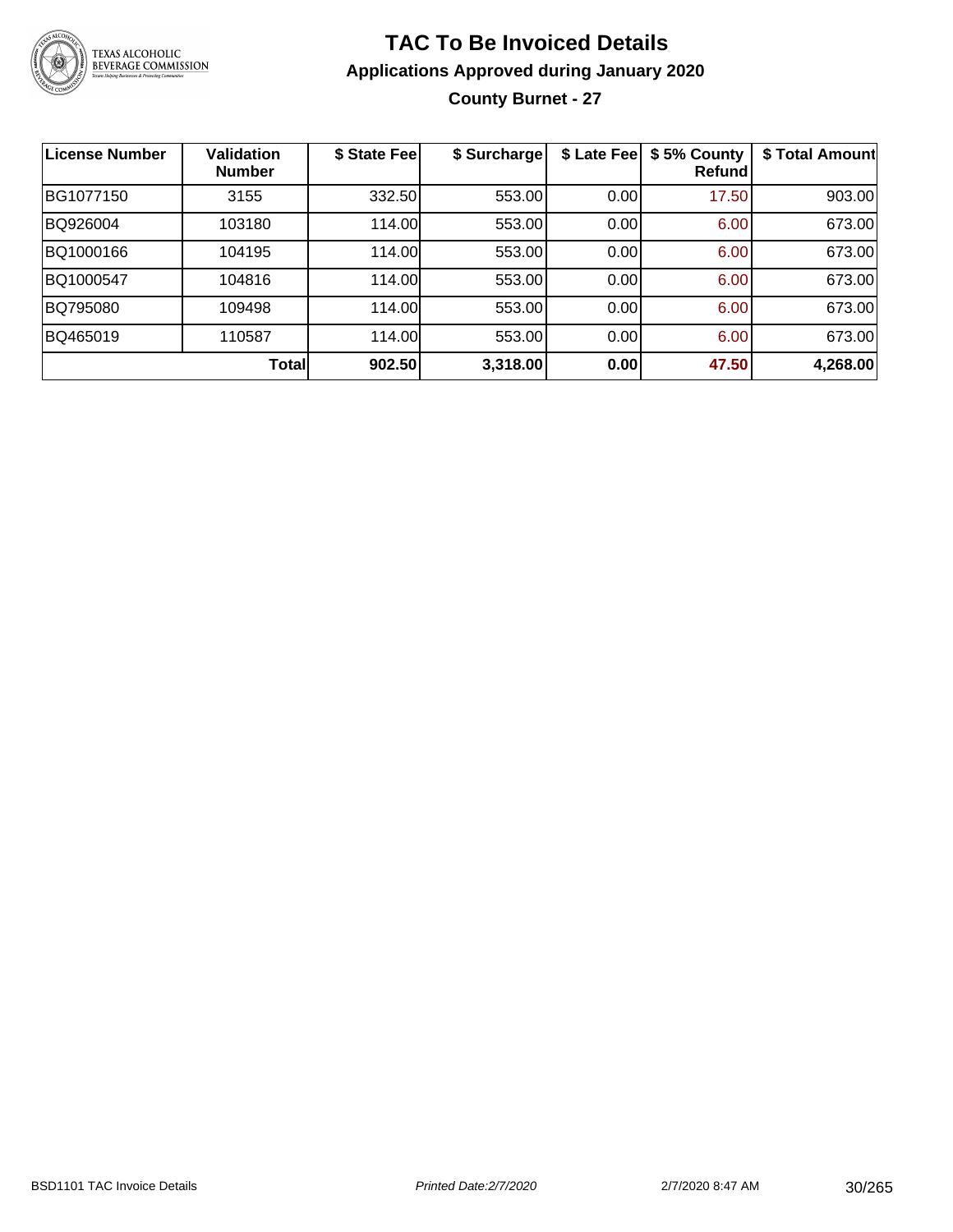

#### **TAC To Be Invoiced Details Applications Approved during January 2020 County Caldwell - 28**

| <b>License Number</b> | <b>Validation</b><br><b>Number</b> | \$ State Fee | \$ Surcharge |      | \$ Late Fee   \$5% County<br>Refundl | \$ Total Amount |
|-----------------------|------------------------------------|--------------|--------------|------|--------------------------------------|-----------------|
| BG926716              | 104362                             | 332.50       | 553.00       | 0.00 | 17.50                                | 903.00          |
| BG998124              | 104830                             | 332.50       | 553.00       | 0.00 | 17.50                                | 903.00          |
| BG1001147             | 107923                             | 332.50       | 553.00       | 0.00 | 17.50                                | 903.00          |
| BQ862130              | 110296                             | 114.00       | 553.00       | 0.00 | 6.00                                 | 673.00          |
| BQ1002176             | 503451                             | 114.00       | 553.00       | 0.00 | 6.00                                 | 673.00          |
|                       | <b>Total</b>                       | 1,225.50     | 2,765.00     | 0.00 | 64.50                                | 4,055.00        |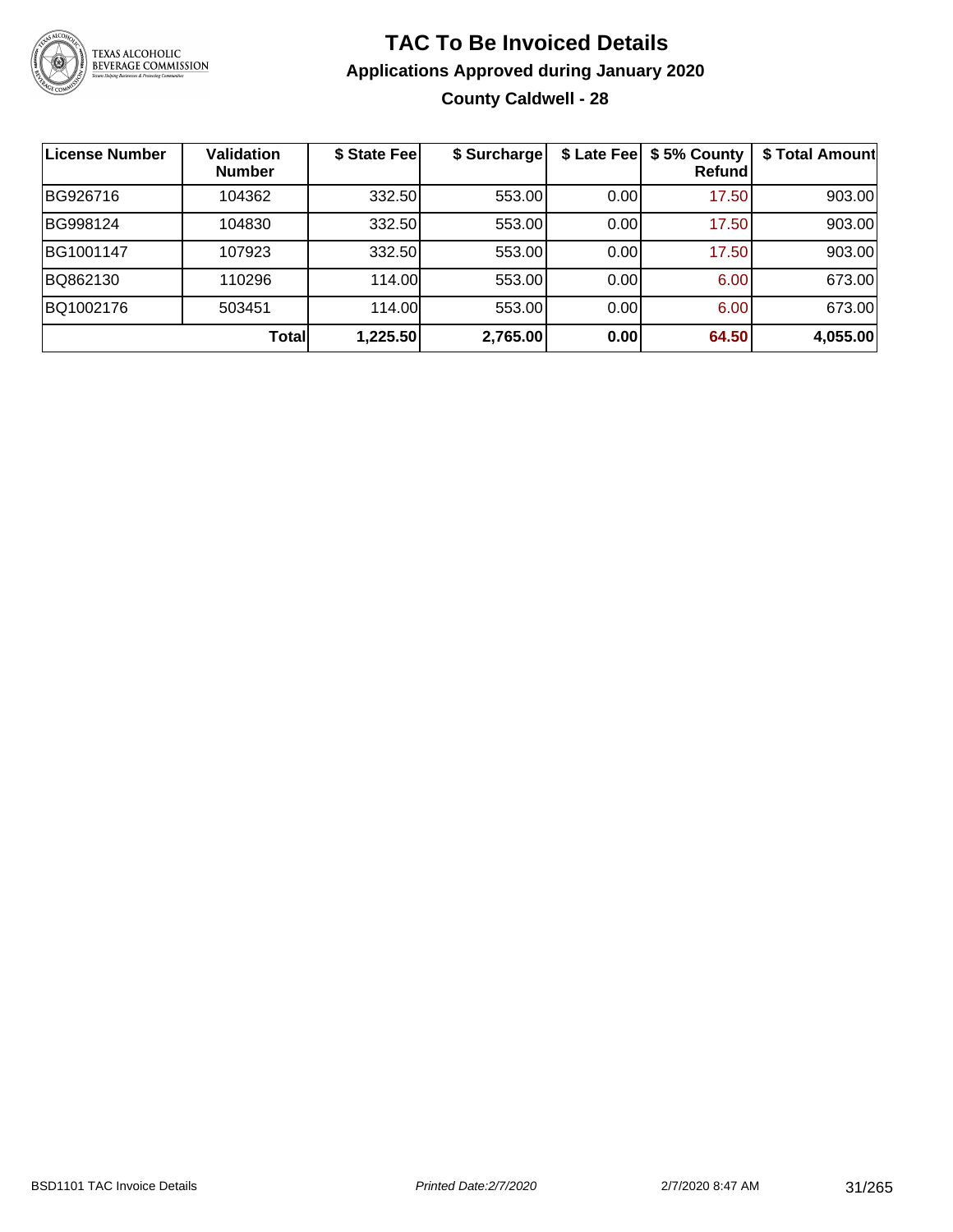

#### **TAC To Be Invoiced Details Applications Approved during January 2020 County Calhoun - 29**

| <b>License Number</b> | <b>Validation</b><br><b>Number</b> | \$ State Fee | \$ Surcharge |        | \$ Late Fee   \$5% County<br><b>Refund</b> | \$ Total Amount |
|-----------------------|------------------------------------|--------------|--------------|--------|--------------------------------------------|-----------------|
| BQ313692              | 105725                             | 114.00L      | 553.00       | 0.00   | 6.00                                       | 673.00          |
| BQ928924              | 106209                             | 114.00       | 553.00       | 0.00   | 6.00                                       | 673.00          |
| BQ484097              | 106640                             | 114.00       | 553.00       | 0.00   | 6.00                                       | 673.00          |
| <b>BF525855</b>       | 107519                             | 114.00       | 553.00       | 100.00 | 6.00                                       | 773.00          |
| BQ508692              | 110151                             | 114.00       | 553.00       | 0.00   | 6.00                                       | 673.00          |
|                       | Total                              | 570.00       | 2,765.00     | 100.00 | 30.00                                      | 3,465.00        |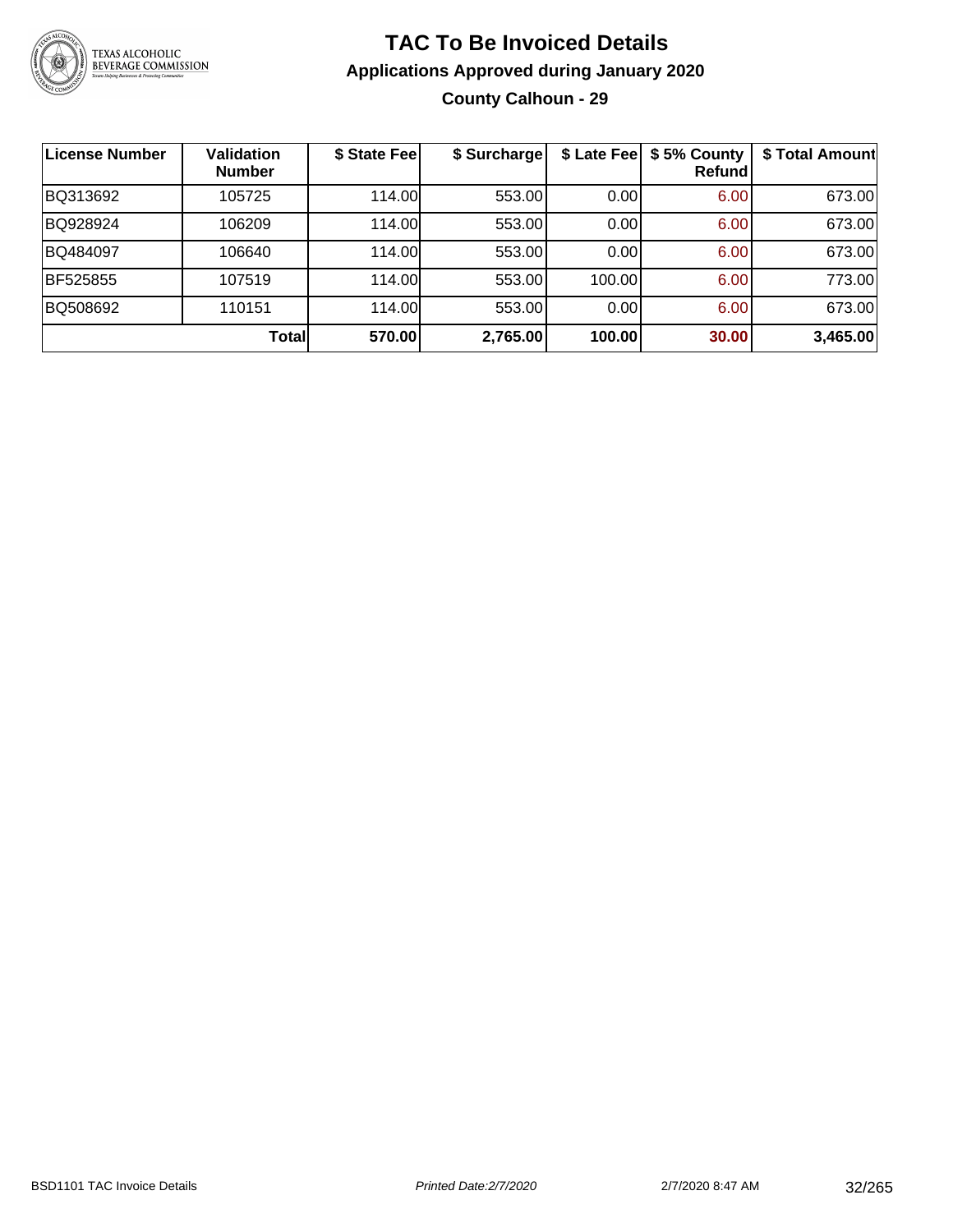

**County Callahan - 30**

| License Number | Validation<br><b>Number</b> | \$ State Feel | \$ Surcharge |             | Refundl |        |
|----------------|-----------------------------|---------------|--------------|-------------|---------|--------|
| BQ931425       | 108845                      | 114.00        | 553.00       | $0.00\vert$ | 6.00    | 673.00 |
|                | Totall                      | <b>114.00</b> | 553.00       | 0.00        | 6.00    | 673.00 |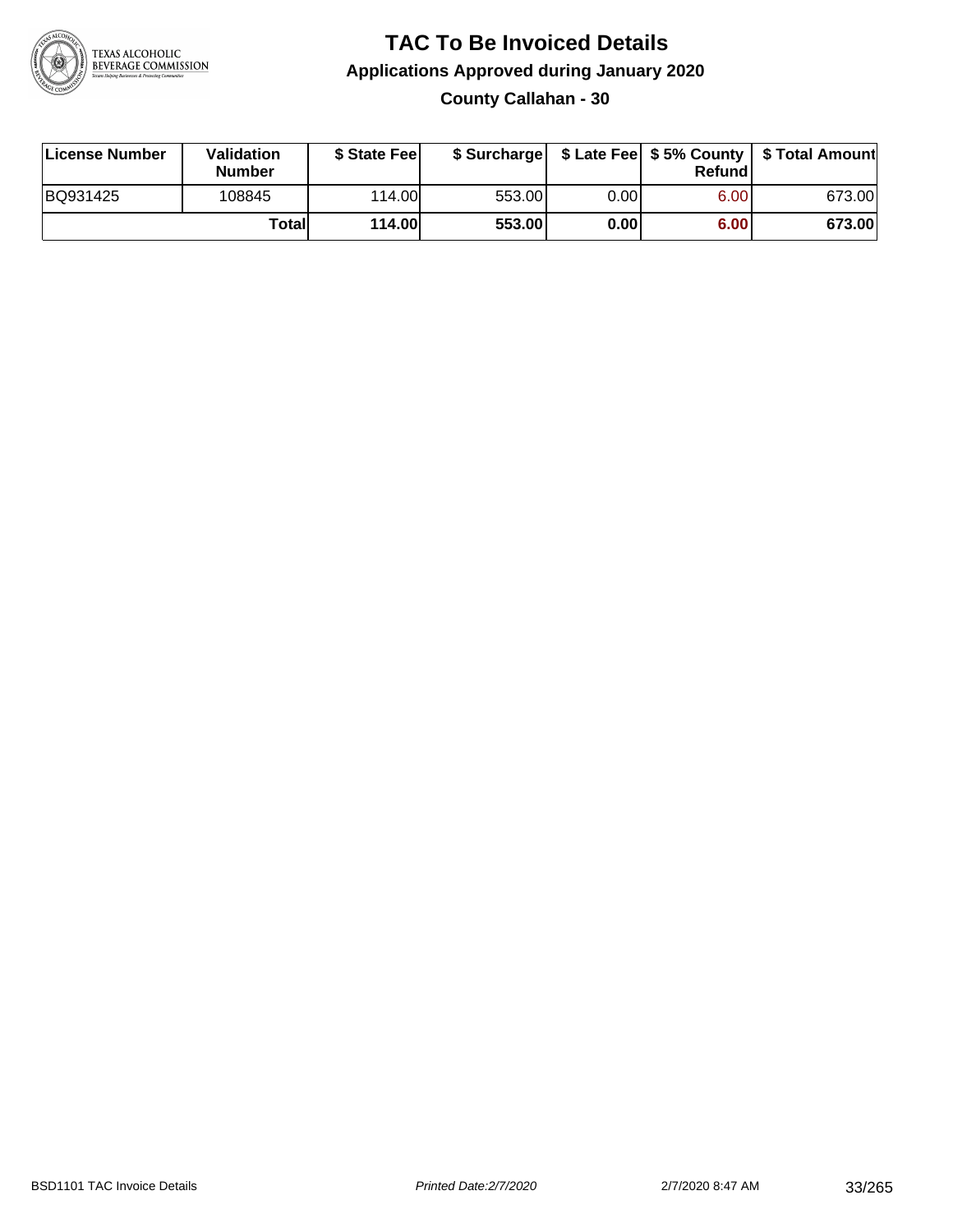

#### **TAC To Be Invoiced Details Applications Approved during January 2020 County Cameron - 31**

| <b>License Number</b> | Validation<br><b>Number</b> | \$ State Fee | \$ Surcharge |        | \$ Late Fee   \$5% County<br>Refund | \$ Total Amount |
|-----------------------|-----------------------------|--------------|--------------|--------|-------------------------------------|-----------------|
| BG1078124             | 3100                        | 332.50       | 553.00       | 0.00   | 17.50                               | 903.00          |
| BG1079145             | 3410                        | 332.50       | 553.00       | 0.00   | 17.50                               | 903.00          |
| BG1078864             | 3505                        | 332.50       | 553.00       | 0.00   | 17.50                               | 903.00          |
| BQ1079458             | 3747                        | 114.00       | 553.00       | 0.00   | 6.00                                | 673.00          |
| BG997057              | 103383                      | 332.50       | 553.00       | 0.00   | 17.50                               | 903.00          |
| BQ482815              | 103632                      | 114.00       | 553.00       | 0.00   | 6.00                                | 673.00          |
| BQ280710              | 103645                      | 114.00       | 553.00       | 0.00   | 6.00                                | 673.00          |
| BF460376              | 103802                      | 114.00       | 553.00       | 0.00   | 6.00                                | 673.00          |
| BQ644222              | 103981                      | 114.00       | 553.00       | 0.00   | 6.00                                | 673.00          |
| BQ734733              | 104270                      | 114.00       | 553.00       | 0.00   | 6.00                                | 673.00          |
| BF676926              | 104670                      | 114.00       | 553.00       | 0.00   | 6.00                                | 673.00          |
| BQ676446              | 105317                      | 114.00       | 553.00       | 0.00   | 6.00                                | 673.00          |
| BG735245              | 105364                      | 332.50       | 553.00       | 0.00   | 17.50                               | 903.00          |
| BL735245              | 105364                      | 475.00       | 327.00       | 0.00   | 25.00                               | 827.00          |
| BQ484775              | 105725                      | 114.00       | 553.00       | 0.00   | 6.00                                | 673.00          |
| BG858918              | 105878                      | 332.50       | 553.00       | 0.00   | 17.50                               | 903.00          |
| BG735721              | 105945                      | 332.50       | 553.00       | 100.00 | 17.50                               | 1,003.00        |
| BL735721              | 105945                      | 475.00       | 327.00       | 100.00 | 25.00                               | 927.00          |
| BQ857566              | 106127                      | 114.00       | 553.00       | 0.00   | 6.00                                | 673.00          |
| BG214724              | 106518                      | 332.50       | 553.00       | 0.00   | 17.50                               | 903.00          |
| BQ615333              | 106521                      | 114.00       | 553.00       | 0.00   | 6.00                                | 673.00          |
| BG929981              | 106551                      | 332.50       | 553.00       | 0.00   | 17.50                               | 903.00          |
| BG930081              | 106573                      | 332.50       | 553.00       | 0.00   | 17.50                               | 903.00          |
| BQ463090              | 106870                      | 114.00       | 553.00       | 0.00   | 6.00                                | 673.00          |
| BQ527297              | 107162                      | 114.00       | 553.00       | 0.00   | 6.00                                | 673.00          |
| BG312174              | 107195                      | 332.50       | 553.00       | 100.00 | 17.50                               | 1,003.00        |
| BG548577              | 107592                      | 332.50       | 553.00       | 0.00   | 17.50                               | 903.00          |
| BQ929073              | 107855                      | 114.00       | 553.00       | 0.00   | 6.00                                | 673.00          |
| BF1000530             | 107934                      | 114.00       | 553.00       | 0.00   | 6.00                                | 673.00          |
| BQ739079              | 108247                      | 114.00       | 553.00       | 0.00   | 6.00                                | 673.00          |
| BF292050              | 108410                      | 114.00       | 553.00       | 0.00   | 6.00                                | 673.00          |
| BQ858741              | 108518                      | 114.00       | 553.00       | 0.00   | 6.00                                | 673.00          |
| BQ1001266             | 108566                      | 114.00       | 553.00       | 0.00   | 6.00                                | 673.00          |
| BQ647630              | 108726                      | 114.00       | 553.00       | 0.00   | 6.00                                | 673.00          |
| BQ738268              | 108755                      | 114.00       | 553.00       | 0.00   | 6.00                                | 673.00          |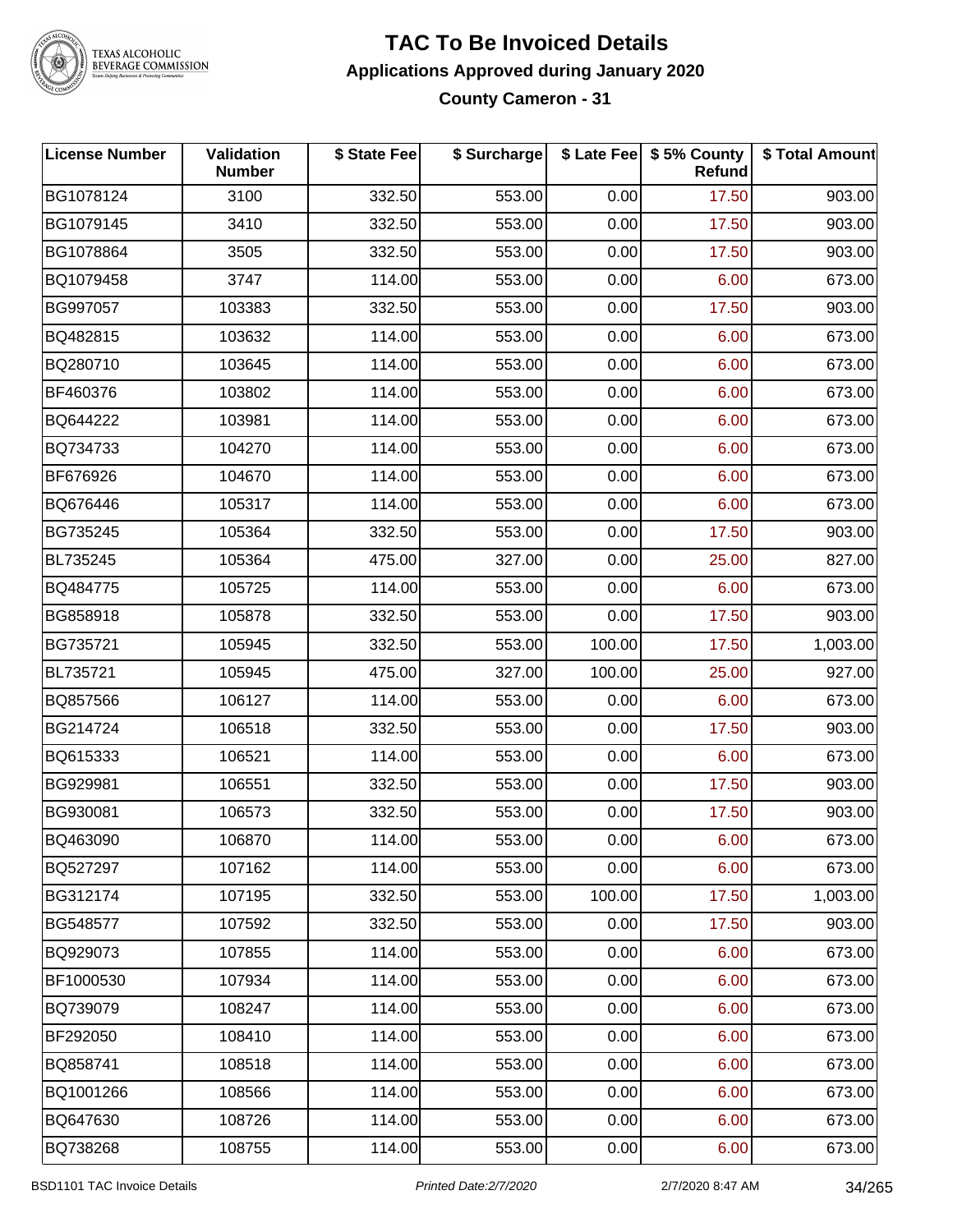| <b>License Number</b> | <b>Validation</b><br><b>Number</b> | \$ State Fee | \$ Surcharge |        | \$ Late Fee   \$5% County<br>Refund | \$ Total Amount |
|-----------------------|------------------------------------|--------------|--------------|--------|-------------------------------------|-----------------|
| BQ680314              | 108827                             | 114.00       | 553.00       | 0.00   | 6.00                                | 673.00          |
| BQ740254              | 108977                             | 114.00       | 553.00       | 0.00   | 6.00                                | 673.00          |
| BQ930183              | 109304                             | 114.00       | 553.00       | 0.00   | 6.00                                | 673.00          |
| BQ930246              | 109308                             | 114.00       | 553.00       | 0.00   | 6.00                                | 673.00          |
| BQ190173              | 109502                             | 114.00       | 553.00       | 0.00   | 6.00                                | 673.00          |
| BQ739804              | 109562                             | 114.00       | 553.00       | 0.00   | 6.00                                | 673.00          |
| BQ465217              | 109576                             | 114.00       | 553.00       | 0.00   | 6.00                                | 673.00          |
| BQ465218              | 109576                             | 114.00       | 553.00       | 0.00   | 6.00                                | 673.00          |
| BQ930333              | 109739                             | 114.00       | 553.00       | 0.00   | 6.00                                | 673.00          |
| BQ443688              | 109883                             | 114.00       | 553.00       | 0.00   | 6.00                                | 673.00          |
| BQ282522              | 109935                             | 114.00       | 553.00       | 0.00   | 6.00                                | 673.00          |
| BQ527798              | 110046                             | 114.00       | 553.00       | 0.00   | 6.00                                | 673.00          |
| BQ932215              | 110099                             | 114.00       | 553.00       | 0.00   | 6.00                                | 673.00          |
| BQ425998              | 110622                             | 114.00       | 553.00       | 0.00   | 6.00                                | 673.00          |
| BQ739953              | 110829                             | 114.00       | 553.00       | 0.00   | 6.00                                | 673.00          |
| BQ650807              | 110830                             | 114.00       | 553.00       | 0.00   | 6.00                                | 673.00          |
| BQ551474              | 110908                             | 114.00       | 553.00       | 0.00   | 6.00                                | 673.00          |
| BF116717              | 503380                             | 114.00       | 553.00       | 0.00   | 6.00                                | 673.00          |
| BF116716              | 503382                             | 114.00       | 553.00       | 0.00   | 6.00                                | 673.00          |
| BG545267              | 503718                             | 332.50       | 553.00       | 0.00   | 17.50                               | 903.00          |
| BQ929010              | 505374                             | 114.00       | 553.00       | 0.00   | 6.00                                | 673.00          |
|                       | <b>Total</b>                       | 9,946.50     | 30,516.00    | 300.00 | 523.50                              | 41,286.00       |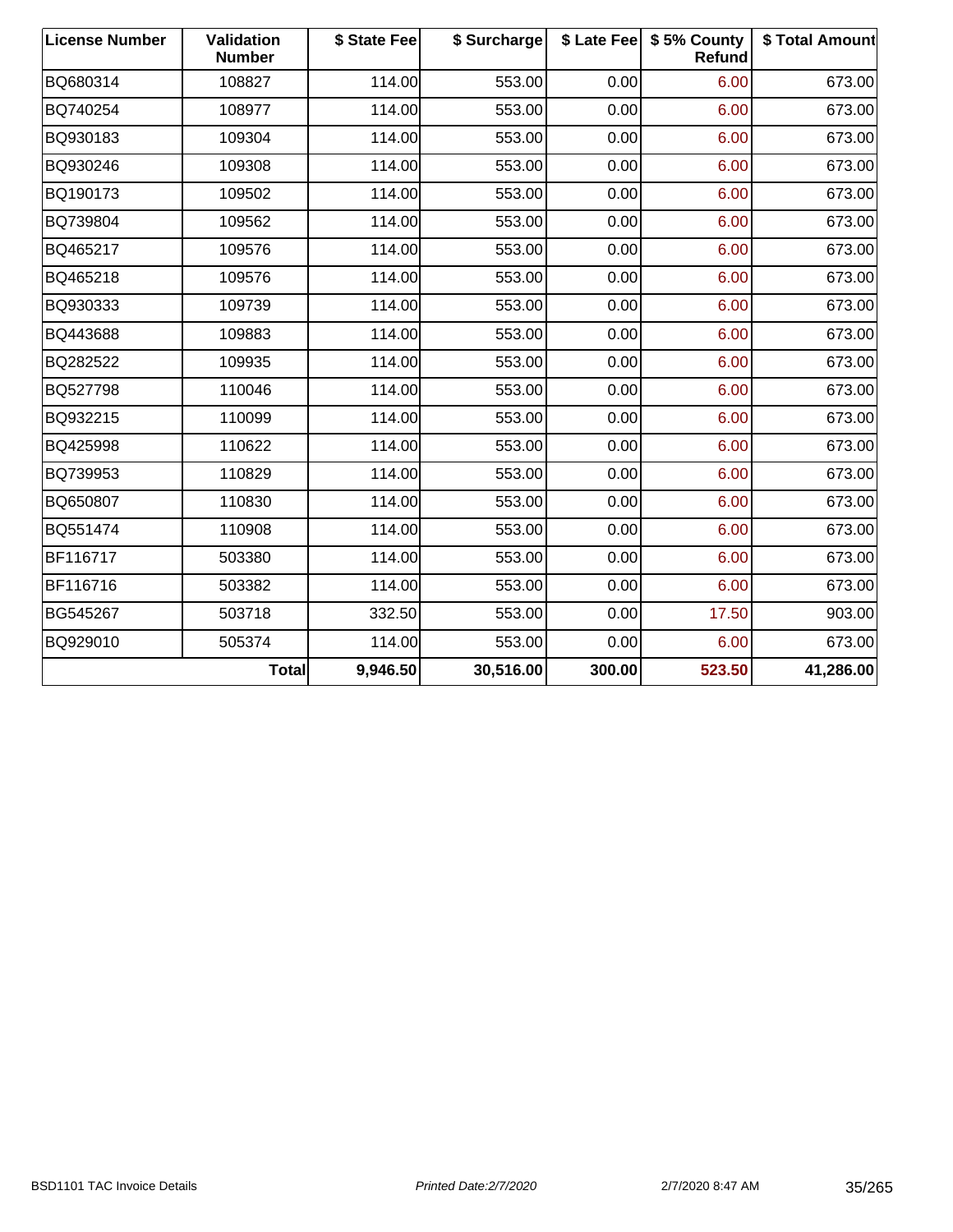

#### **TAC To Be Invoiced Details Applications Approved during January 2020 County Camp - 32**

| License Number | Validation<br><b>Number</b> | \$ State Fee | \$ Surcharge |      | <b>Refund</b> | \$ Late Fee   \$5% County   \$ Total Amount |
|----------------|-----------------------------|--------------|--------------|------|---------------|---------------------------------------------|
| BG790160       | 104509                      | 332.50       | 553.00       | 0.00 | 17.50         | 903.00                                      |
| BQ859910       | 107515                      | 114.00       | 553.00       | 0.00 | 6.00          | 673.00                                      |
|                | Totall                      | 446.50       | 1,106.00     | 0.00 | 23.50         | 1,576.00                                    |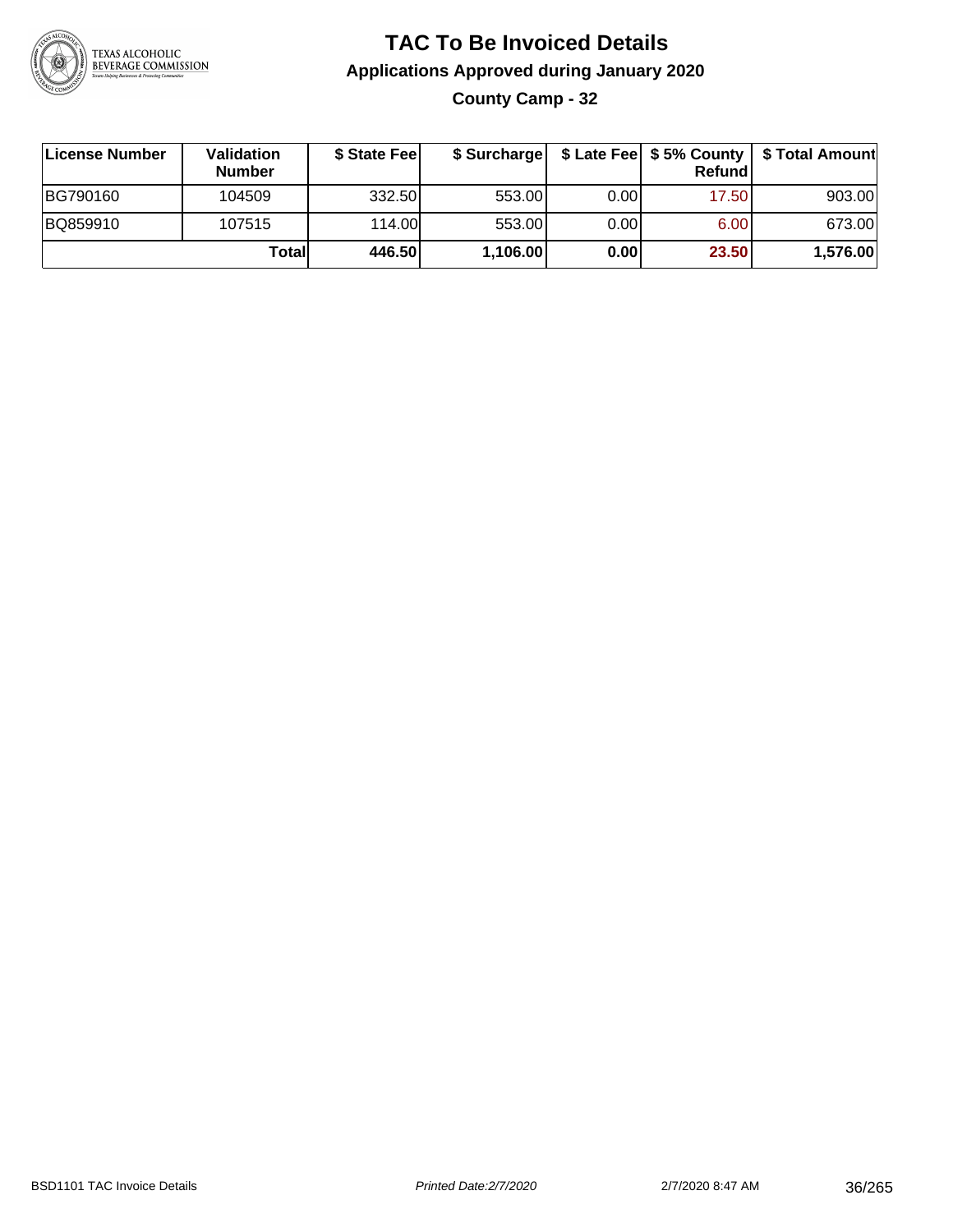

## **TAC To Be Invoiced Details Applications Approved during January 2020 County Cass - 34**

| License Number | Validation<br><b>Number</b> | \$ State Fee | \$ Surcharge |      | \$ Late Fee   \$5% County  <br>Refund | \$ Total Amount |
|----------------|-----------------------------|--------------|--------------|------|---------------------------------------|-----------------|
| BQ1077380      | 2523                        | 114.00       | 553.00       | 0.00 | 6.00                                  | 673.00          |
| BQ856844       | 105690                      | 114.00       | 553.00       | 0.00 | 6.00                                  | 673.00          |
| BQ1000554      | 501256                      | 114.00       | 553.00       | 0.00 | 6.00                                  | 673.00          |
|                | Totall                      | 342.00       | 1,659.00     | 0.00 | 18.00                                 | 2,019.00        |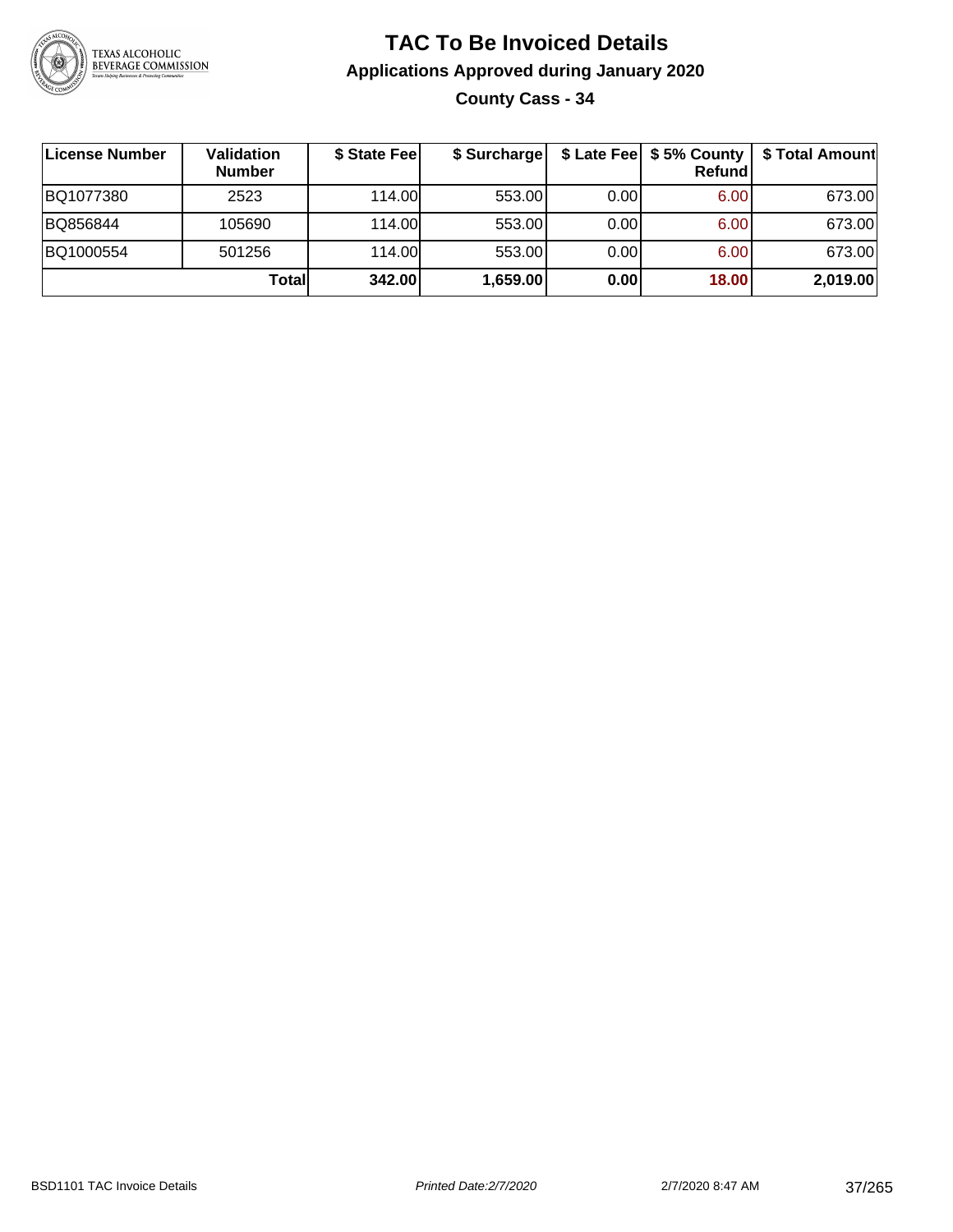

## **TAC To Be Invoiced Details Applications Approved during January 2020 County Chambers - 36**

| <b>License Number</b> | <b>Validation</b><br><b>Number</b> | \$ State Fee | \$ Surcharge | \$ Late Fee | \$5% County<br><b>Refund</b> | \$ Total Amount |
|-----------------------|------------------------------------|--------------|--------------|-------------|------------------------------|-----------------|
| BF735926              | 104127                             | 114.00       | 553.00       | 0.00        | 6.00                         | 673.00          |
| BQ737274              | 104966                             | 114.00       | 553.00       | 0.00        | 6.00                         | 673.00          |
| BQ857276              | 106596                             | 114.00       | 553.00       | 0.00        | 6.00                         | 673.00          |
| BQ739692              | 110411                             | 114.00       | 553.00       | 0.00        | 6.00                         | 673.00          |
| BF790381              | 503127                             | 114.00       | 553.00       | 0.00        | 6.00                         | 673.00          |
| BQ678503              | 504560                             | 114.00       | 553.00       | 0.00        | 6.00                         | 673.00          |
| BQ791783              | 504933                             | 114.00       | 553.00       | 0.00        | 6.00                         | 673.00          |
|                       | Total                              | 798.00       | 3,871.00     | 0.00        | 42.00                        | 4,711.00        |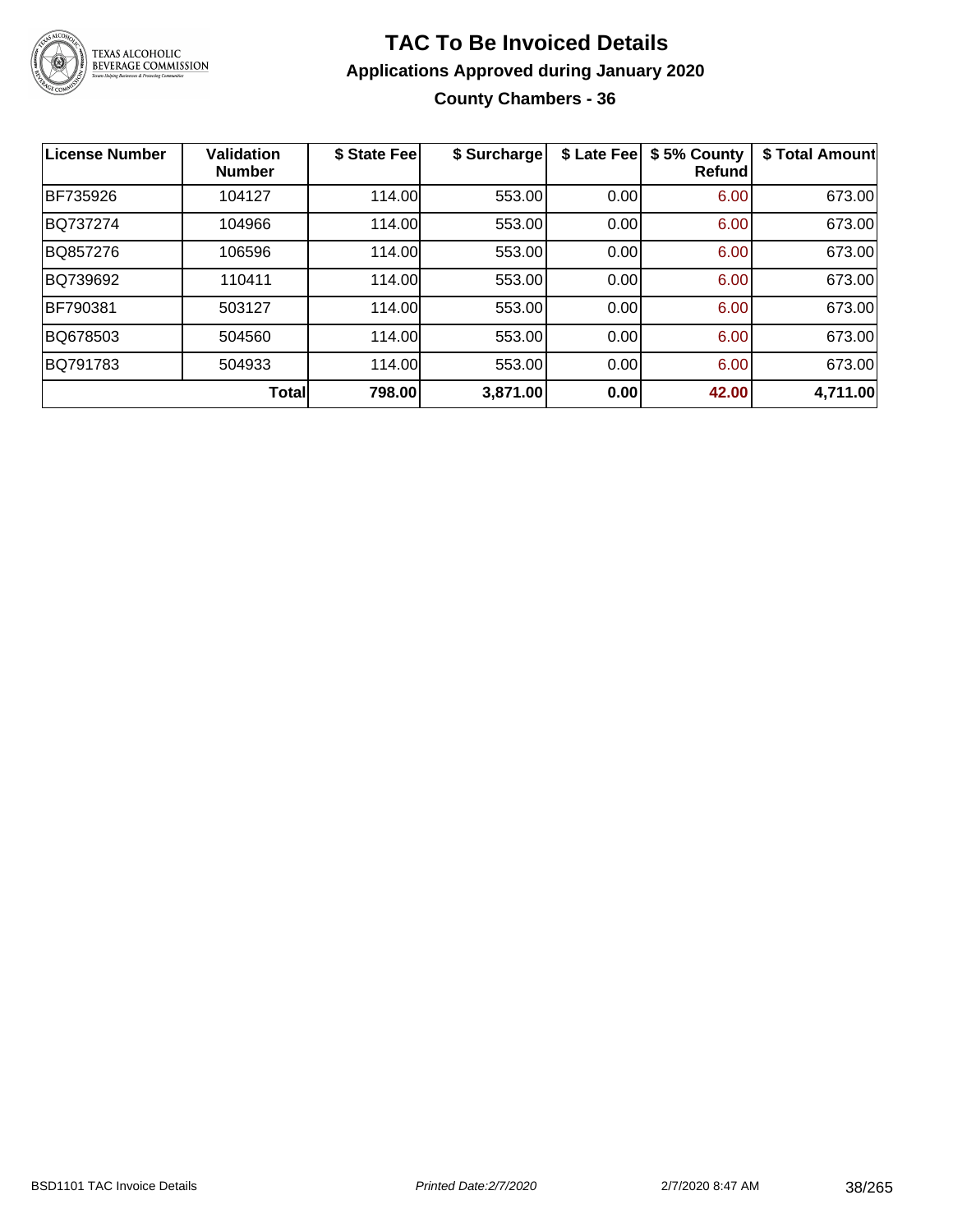

### **TAC To Be Invoiced Details Applications Approved during January 2020 County Cherokee - 37**

| License Number | Validation<br><b>Number</b> | \$ State Fee |        |      | Refund | \$ Surcharge   \$ Late Fee   \$5% County   \$ Total Amount |
|----------------|-----------------------------|--------------|--------|------|--------|------------------------------------------------------------|
| BQ1000164      | 106523                      | 114.00       | 553.00 | 0.00 | 6.00   | 673.00                                                     |
|                | Totall                      | 114.00       | 553.00 | 0.00 | 6.00   | 673.00                                                     |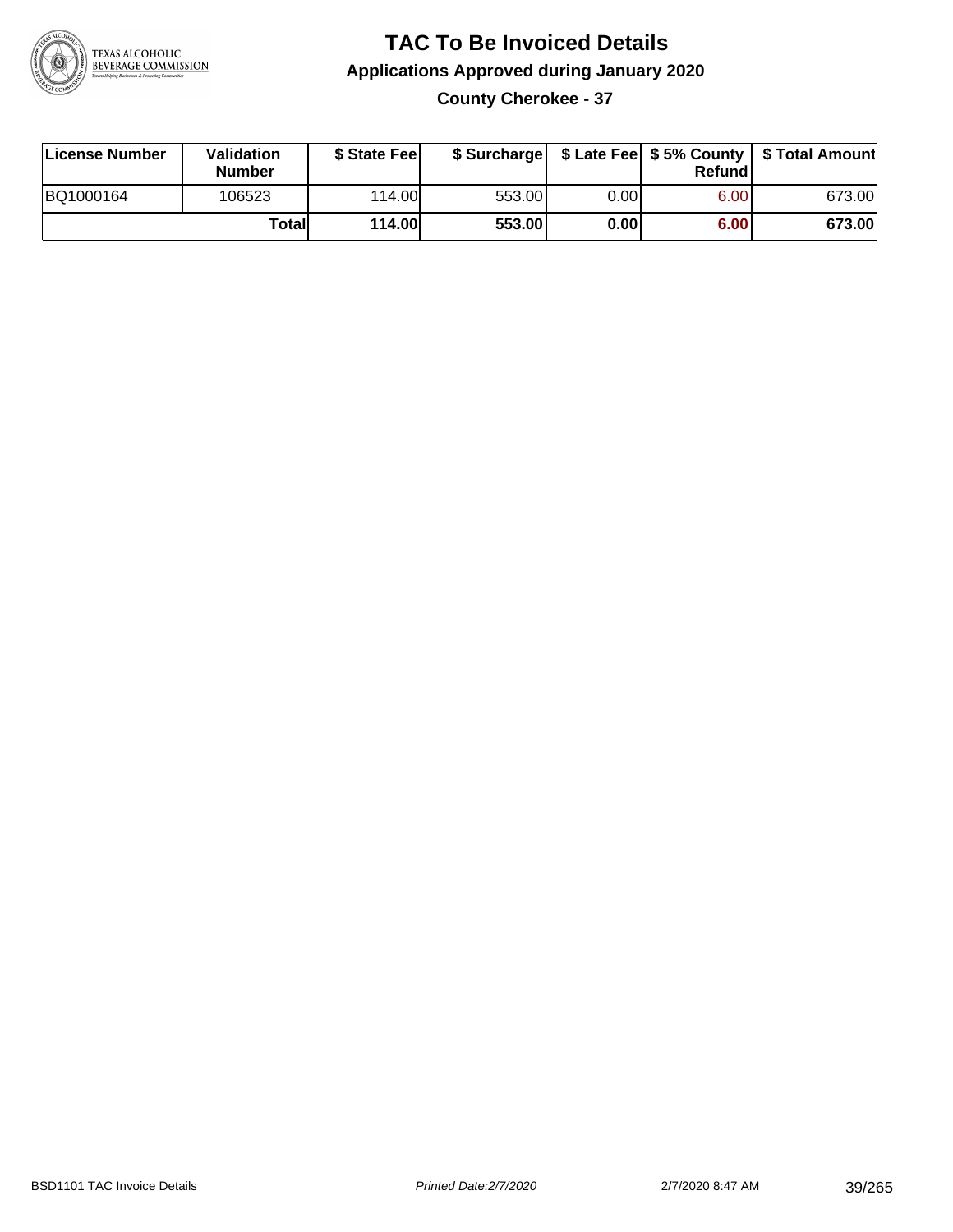

## **TAC To Be Invoiced Details Applications Approved during January 2020 County Childress - 38**

| License Number | <b>Validation</b><br><b>Number</b> | \$ State Feel |          |      | <b>Refund</b> | \$ Surcharge   \$ Late Fee   \$5% County   \$ Total Amount |
|----------------|------------------------------------|---------------|----------|------|---------------|------------------------------------------------------------|
| BF1078287      | 3417                               | 114.00L       | 553.00   | 0.00 | 6.00          | 673.00                                                     |
| BQ680125       | 108483                             | 114.00L       | 553.00   | 0.00 | 6.00          | 673.00                                                     |
|                | Totall                             | 228.00        | 1,106.00 | 0.00 | 12.00         | 1,346.00                                                   |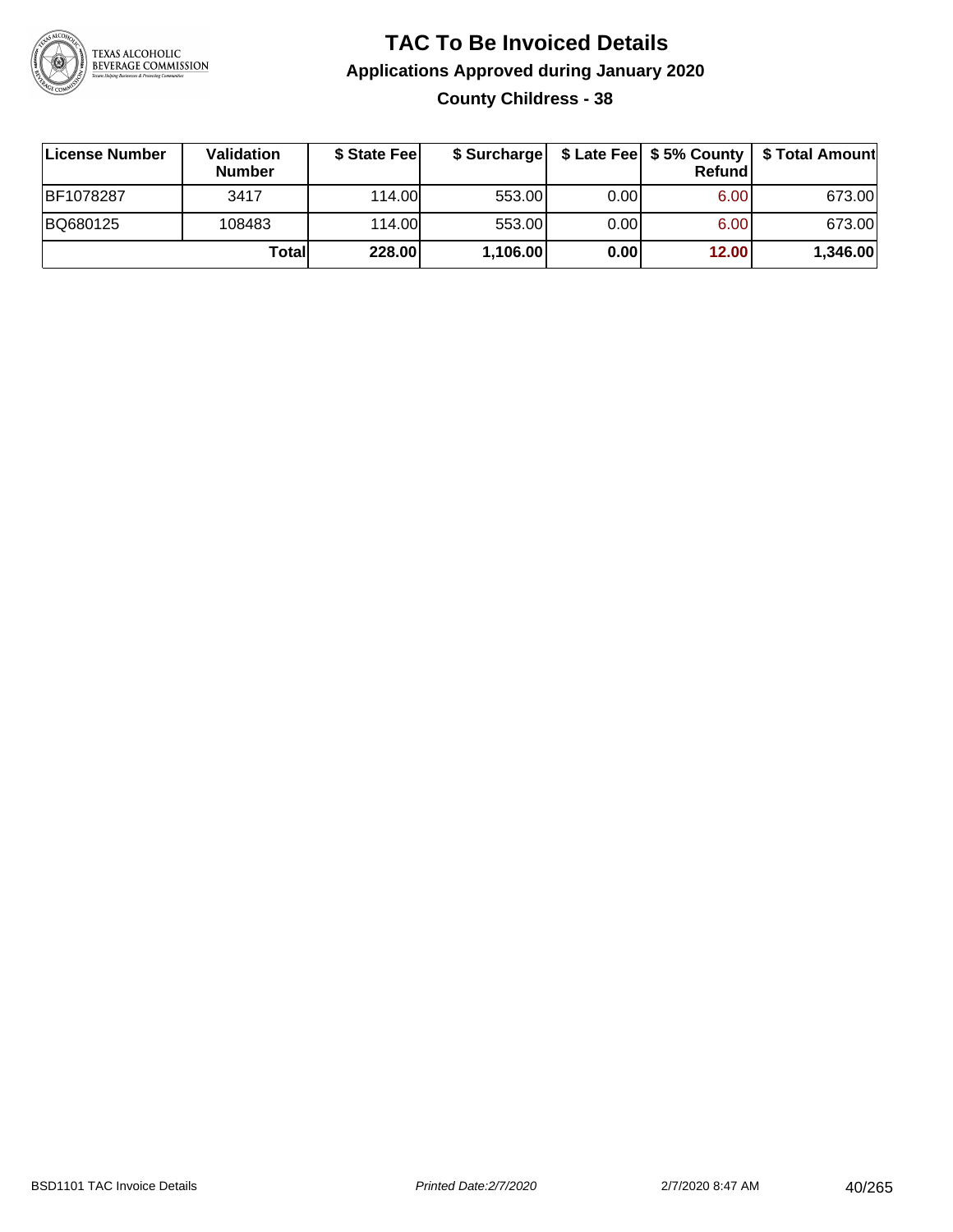

**County Clay - 39**

| License Number | Validation<br><b>Number</b> | \$ State Feel | \$ Surcharge |      | Refundl | \$ Late Fee   \$5% County   \$ Total Amount |
|----------------|-----------------------------|---------------|--------------|------|---------|---------------------------------------------|
| BF1003135      | 107890                      | 114.00L       | 553.00       | 0.00 | 6.00    | 673.00                                      |
|                | Totall                      | <b>114.00</b> | 553.00       | 0.00 | 6.00    | 673.00                                      |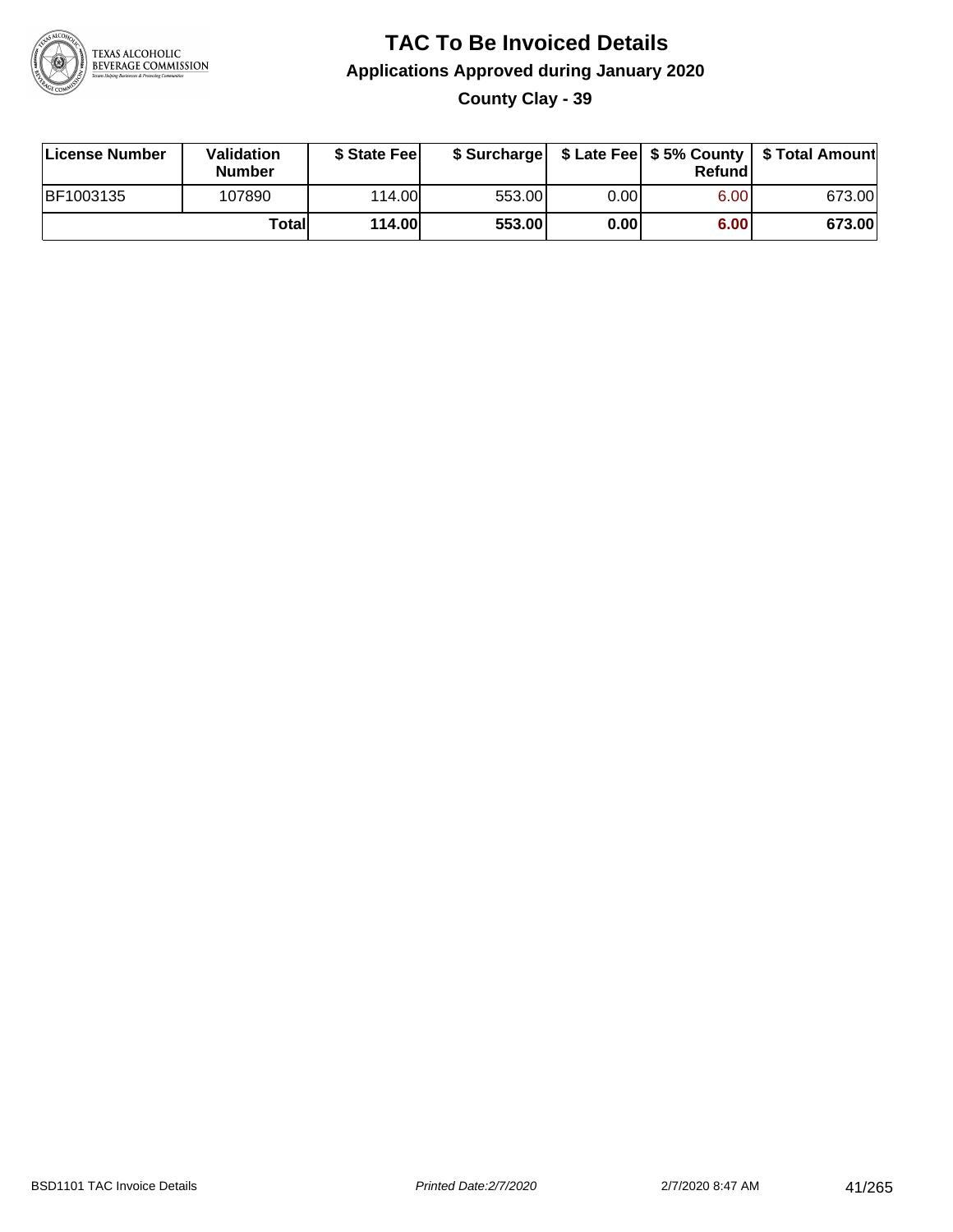

**County Coleman - 42**

| ∣License Number | <b>Validation</b><br><b>Number</b> | \$ State Fee |          |      | <b>Refund</b> | \$ Surcharge   \$ Late Fee   \$5% County   \$ Total Amount |
|-----------------|------------------------------------|--------------|----------|------|---------------|------------------------------------------------------------|
| BF643825        | 104008                             | 114.00L      | 553.00   | 0.00 | 6.00          | 673.00                                                     |
| BQ1002045       | 505278                             | 114.00L      | 553.00   | 0.00 | 6.00          | 673.00                                                     |
|                 | Totall                             | 228.00       | 1,106.00 | 0.00 | 12.00         | 1,346.00                                                   |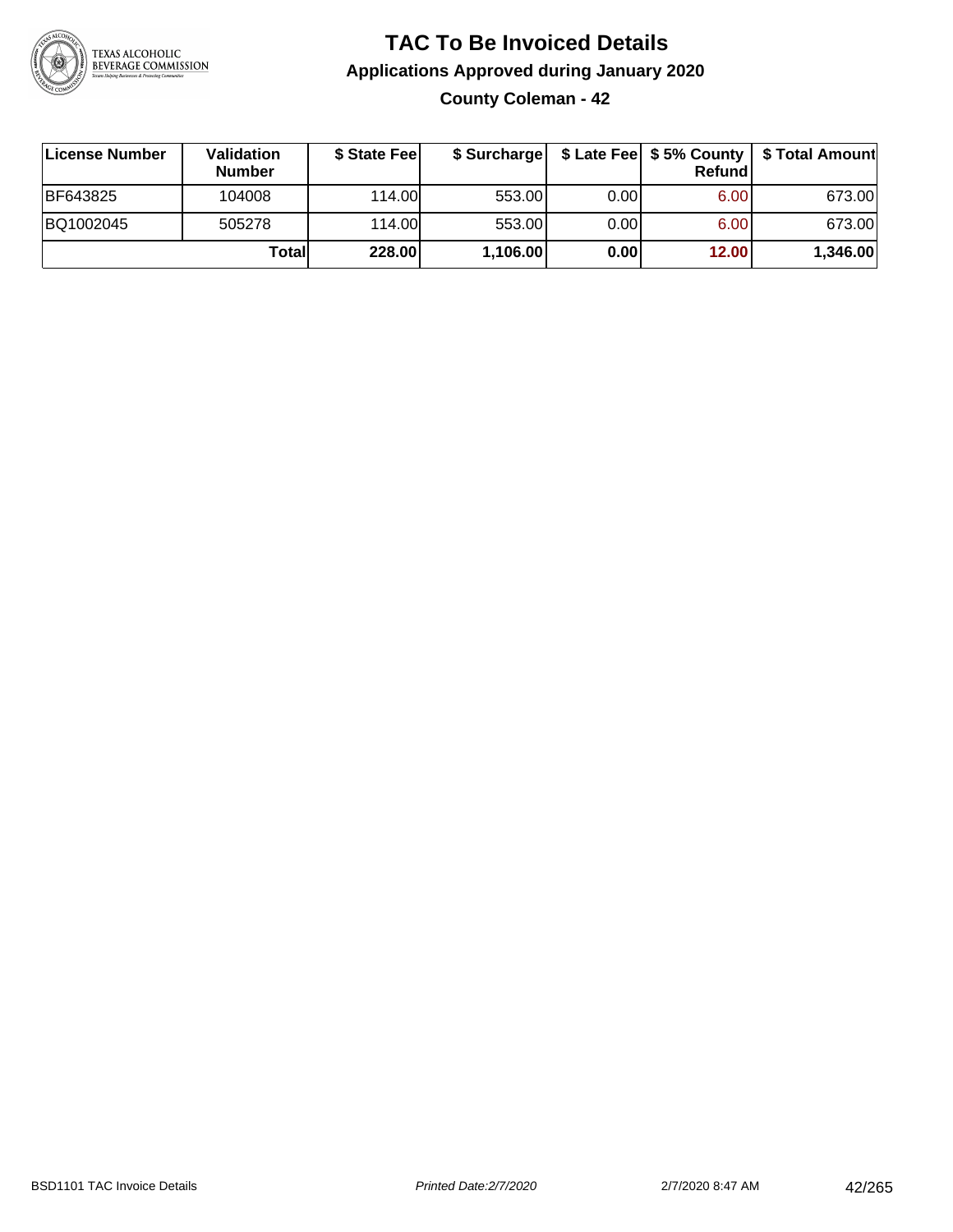

#### **TAC To Be Invoiced Details Applications Approved during January 2020 County Collin - 43**

| <b>License Number</b> | Validation<br><b>Number</b> | \$ State Fee | \$ Surcharge |      | \$ Late Fee   \$5% County<br>Refund | \$ Total Amount |
|-----------------------|-----------------------------|--------------|--------------|------|-------------------------------------|-----------------|
| BQ1076894             | 2923                        | 114.00       | 553.00       | 0.00 | 6.00                                | 673.00          |
| BG1078542             | 3451                        | 332.50       | 553.00       | 0.00 | 17.50                               | 903.00          |
| BQ789518              | 103213                      | 114.00       | 553.00       | 0.00 | 6.00                                | 673.00          |
| BQ708697              | 103632                      | 114.00       | 553.00       | 0.00 | 6.00                                | 673.00          |
| BQ998905              | 103645                      | 114.00       | 553.00       | 0.00 | 6.00                                | 673.00          |
| BQ1000792             | 104391                      | 114.00       | 553.00       | 0.00 | 6.00                                | 673.00          |
| BQ858090              | 104829                      | 114.00       | 553.00       | 0.00 | 6.00                                | 673.00          |
| BG928164              | 105142                      | 332.50       | 553.00       | 0.00 | 17.50                               | 903.00          |
| BF1000061             | 105194                      | 114.00       | 553.00       | 0.00 | 6.00                                | 673.00          |
| BQ737711              | 105432                      | 114.00       | 553.00       | 0.00 | 6.00                                | 673.00          |
| BQ855799              | 105563                      | 114.00       | 553.00       | 0.00 | 6.00                                | 673.00          |
| BQ926174              | 105592                      | 114.00       | 553.00       | 0.00 | 6.00                                | 673.00          |
| BQ678701              | 105725                      | 114.00       | 553.00       | 0.00 | 6.00                                | 673.00          |
| BQ708141              | 105890                      | 114.00       | 553.00       | 0.00 | 6.00                                | 673.00          |
| BG1000590             | 106024                      | 332.50       | 553.00       | 0.00 | 17.50                               | 903.00          |
| BG928571              | 106222                      | 332.50       | 553.00       | 0.00 | 17.50                               | 903.00          |
| BQ859552              | 106353                      | 114.00       | 553.00       | 0.00 | 6.00                                | 673.00          |
| BQ1002032             | 106353                      | 114.00       | 553.00       | 0.00 | 6.00                                | 673.00          |
| BQ1002540             | 106353                      | 114.00       | 553.00       | 0.00 | 6.00                                | 673.00          |
| BQ678015              | 106678                      | 114.00       | 553.00       | 0.00 | 6.00                                | 673.00          |
| BQ738671              | 106841                      | 114.00       | 553.00       | 0.00 | 6.00                                | 673.00          |
| BQ505702              | 106905                      | 114.00       | 553.00       | 0.00 | 6.00                                | 673.00          |
| BQ545689              | 107128                      | 114.00       | 553.00       | 0.00 | 6.00                                | 673.00          |
| BQ857321              | 107158                      | 114.00       | 553.00       | 0.00 | 6.00                                | 673.00          |
| BQ739137              | 107518                      | 114.00       | 553.00       | 0.00 | 6.00                                | 673.00          |
| BF927426              | 107523                      | 114.00       | 553.00       | 0.00 | 6.00                                | 673.00          |
| BQ859885              | 107654                      | 114.00       | 553.00       | 0.00 | 6.00                                | 673.00          |
| BQ1003141             | 107848                      | 114.00       | 553.00       | 0.00 | 6.00                                | 673.00          |
| BQ860140              | 108476                      | 114.00       | 553.00       | 0.00 | 6.00                                | 673.00          |
| BQ858695              | 108532                      | 114.00       | 553.00       | 0.00 | 6.00                                | 673.00          |
| BQ1004387             | 109003                      | 114.00       | 553.00       | 0.00 | 6.00                                | 673.00          |
| BQ739875              | 109065                      | 114.00       | 553.00       | 0.00 | 6.00                                | 673.00          |
| BQ861390              | 109284                      | 114.00       | 553.00       | 0.00 | 6.00                                | 673.00          |
| BQ712154              | 109716                      | 114.00       | 553.00       | 0.00 | 6.00                                | 673.00          |
| BQ649070              | 110060                      | 114.00       | 553.00       | 0.00 | 6.00                                | 673.00          |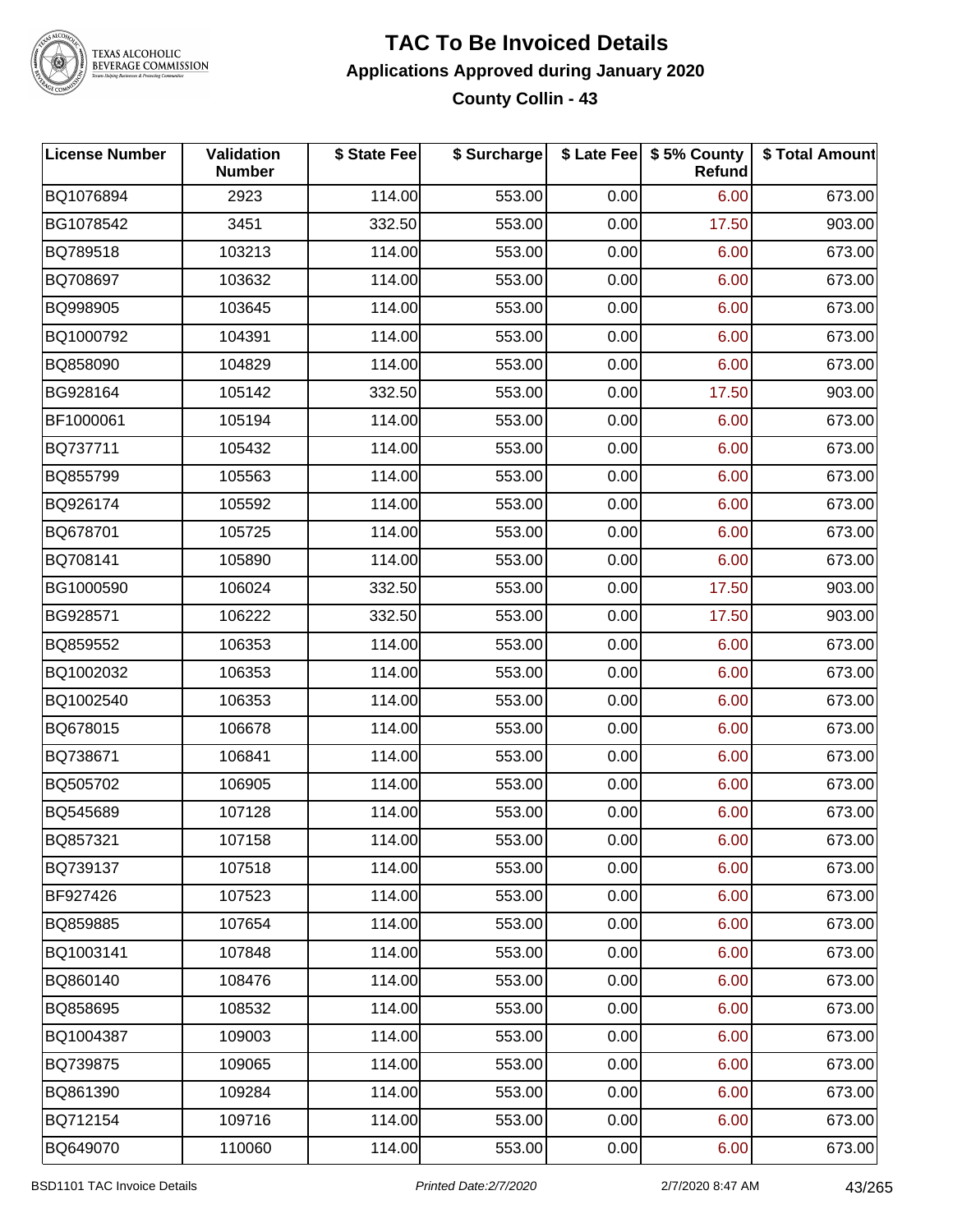| <b>License Number</b> | <b>Validation</b><br><b>Number</b> | \$ State Fee | \$ Surcharge | \$ Late Fee | \$5% County<br>Refund | \$ Total Amount |
|-----------------------|------------------------------------|--------------|--------------|-------------|-----------------------|-----------------|
| BQ793298              | 110155                             | 114.00       | 553.00       | 0.00        | 6.00                  | 673.00          |
| BQ549672              | 110257                             | 114.00       | 553.00       | 0.00        | 6.00                  | 673.00          |
| BQ862796              | 110290                             | 114.00       | 553.00       | 0.00        | 6.00                  | 673.00          |
| BQ1005435             | 110290                             | 114.00       | 553.00       | 0.00        | 6.00                  | 673.00          |
| BQ1005602             | 110290                             | 114.00       | 553.00       | 0.00        | 6.00                  | 673.00          |
| BQ1006095             | 110290                             | 114.00       | 553.00       | 0.00        | 6.00                  | 673.00          |
| BQ648530              | 110320                             | 114.00       | 553.00       | 0.00        | 6.00                  | 673.00          |
| BQ465469              | 110353                             | 114.00       | 553.00       | 0.00        | 6.00                  | 673.00          |
| BQ681190              | 110781                             | 114.00       | 553.00       | 0.00        | 6.00                  | 673.00          |
| BQ613578              | 501731                             | 114.00       | 553.00       | 0.00        | 6.00                  | 673.00          |
| BQ707639              | 503422                             | 114.00       | 553.00       | 0.00        | 6.00                  | 673.00          |
| BG998487              | 503423                             | 332.50       | 553.00       | 0.00        | 17.50                 | 903.00          |
| BF790988              | 504145                             | 114.00       | 553.00       | 0.00        | 6.00                  | 673.00          |
| BQ443781              | 505224                             | 114.00       | 553.00       | 0.00        | 6.00                  | 673.00          |
| BQ860265              | 505385                             | 114.00       | 553.00       | 0.00        | 6.00                  | 673.00          |
| BQ425040              | 506082                             | 114.00       | 553.00       | 0.00        | 6.00                  | 673.00          |
|                       | Total                              | 6,906.50     | 28,203.00    | 0.00        | 363.50                | 35,473.00       |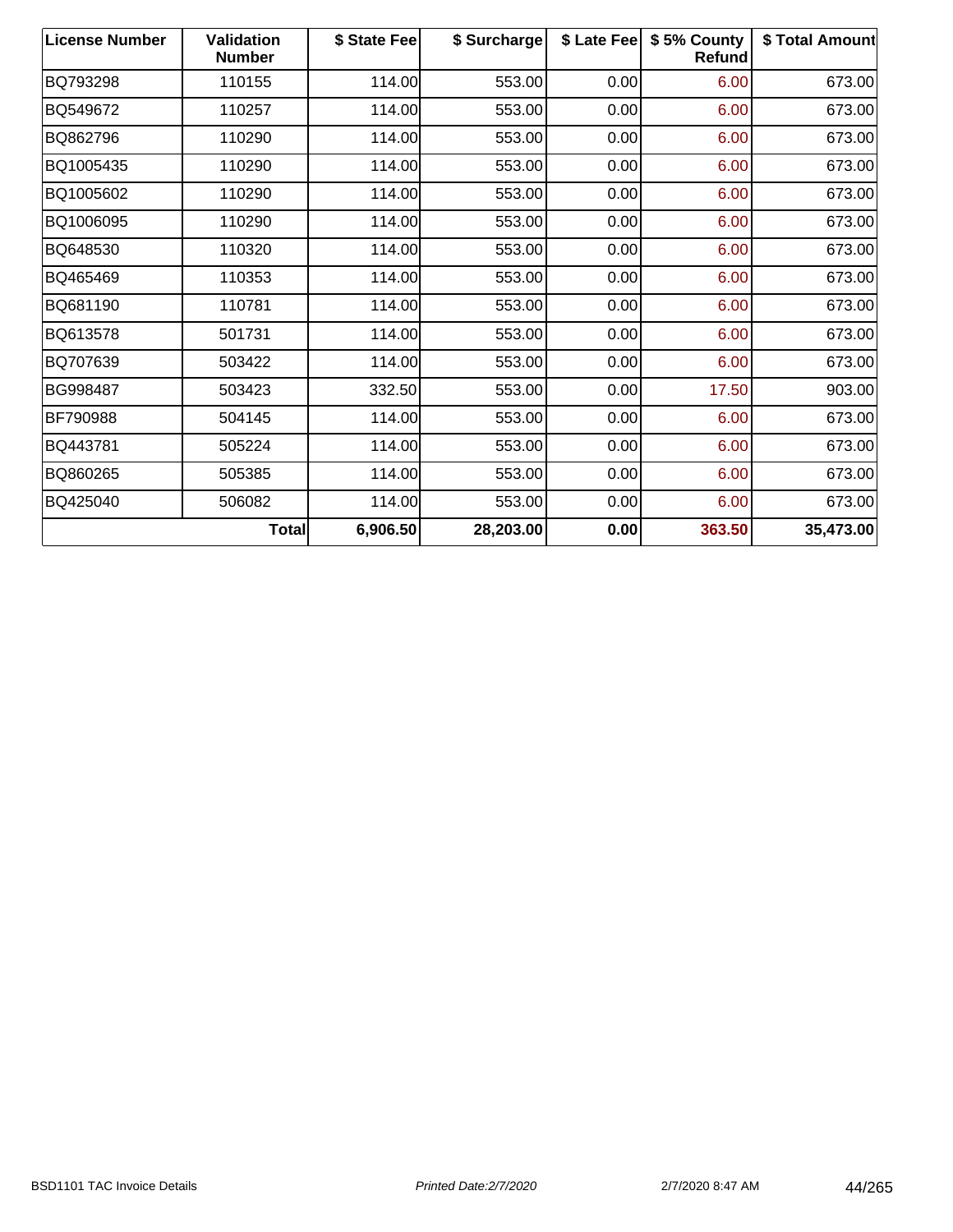

**County Colorado - 45**

| ∣License Number | Validation<br><b>Number</b> | \$ State Fee | \$ Surcharge |       | <b>Refund</b> | \$ Late Fee   \$5% County   \$ Total Amount |
|-----------------|-----------------------------|--------------|--------------|-------|---------------|---------------------------------------------|
| <b>BQ508687</b> | 110219                      | 114.00       | 553.00       | 0.00  | 6.00          | 673.00                                      |
| BG239359        | 504912                      | 332.50       | 553.00       | 0.001 | 17.50         | 903.00                                      |
|                 | Totall                      | 446.50       | 1,106.00     | 0.00  | 23.50         | 1,576.00                                    |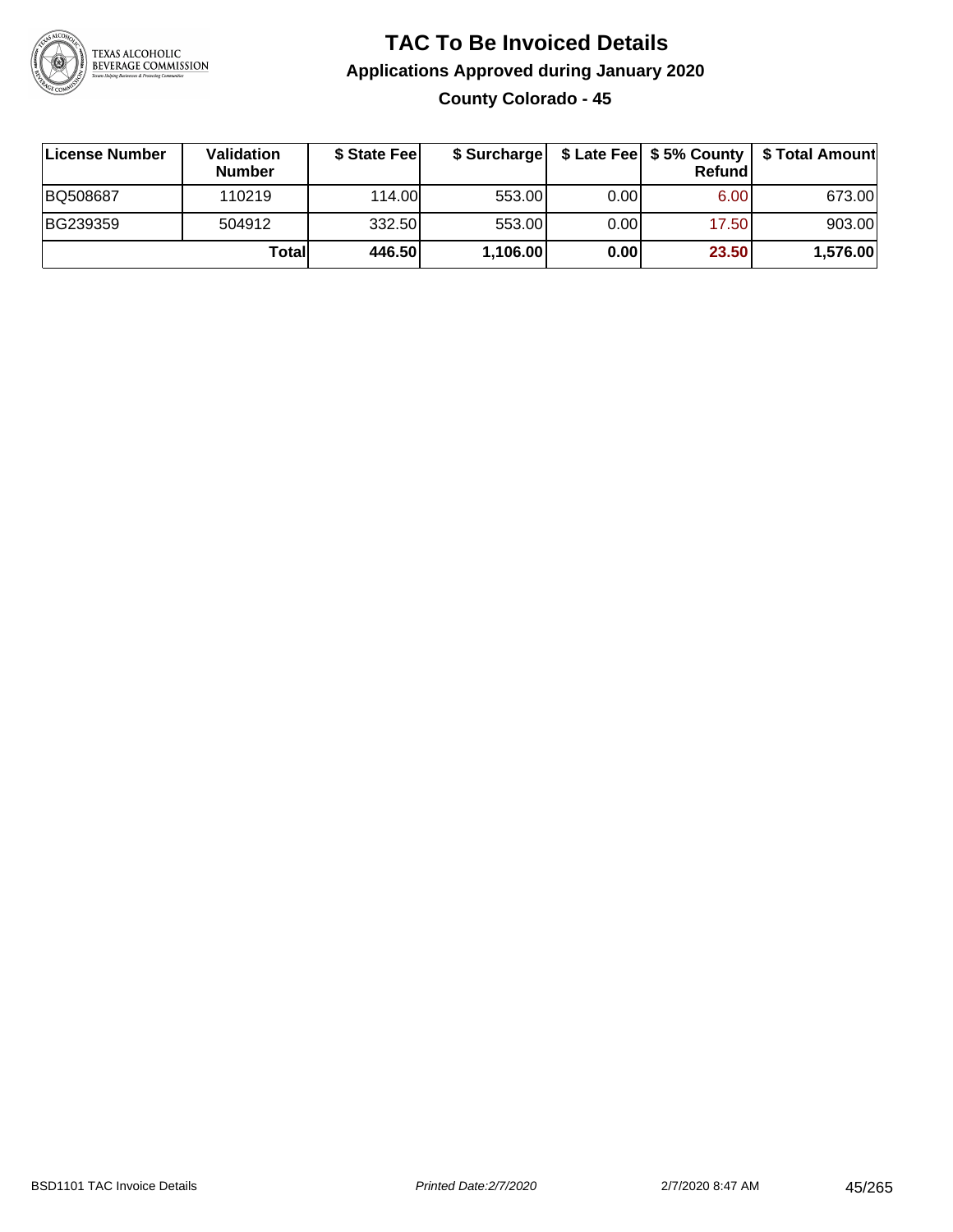

#### **TAC To Be Invoiced Details Applications Approved during January 2020 County Comal - 46**

| <b>License Number</b> | <b>Validation</b><br><b>Number</b> | \$ State Fee | \$ Surcharge |        | \$ Late Fee   \$5% County<br><b>Refund</b> | \$ Total Amount |
|-----------------------|------------------------------------|--------------|--------------|--------|--------------------------------------------|-----------------|
| BG1077803             | 2847                               | 332.50       | 553.00       | 0.00   | 17.50                                      | 903.00          |
| BG786654              | 103597                             | 332.50       | 553.00       | 100.00 | 17.50                                      | 1,003.00        |
| BG854933              | 104844                             | 332.50       | 553.00       | 0.00   | 17.50                                      | 903.00          |
| BG998848              | 104951                             | 332.50       | 553.00       | 0.00   | 17.50                                      | 903.00          |
| BG855333              | 105144                             | 332.50       | 553.00       | 0.00   | 17.50                                      | 903.00          |
| BP855333              | 105144                             | 950.00       | 426.00       | 0.00   | 50.00                                      | 1,426.00        |
| BQ679240              | 106358                             | 114.00       | 553.00       | 0.00   | 6.00                                       | 673.00          |
| BG999937              | 106555                             | 332.50       | 553.00       | 0.00   | 17.50                                      | 903.00          |
| BP999937              | 106555                             | 950.00       | 426.00       | 0.00   | 50.00                                      | 1,426.00        |
| BQ711521              | 108152                             | 114.00       | 553.00       | 0.00   | 6.00                                       | 673.00          |
| BQ861915              | 110296                             | 114.00       | 553.00       | 0.00   | 6.00                                       | 673.00          |
| BQ861920              | 110296                             | 114.00       | 553.00       | 0.00   | 6.00                                       | 673.00          |
| BQ861921              | 110296                             | 114.00       | 553.00       | 0.00   | 6.00                                       | 673.00          |
| BQ861922              | 110296                             | 114.00       | 553.00       | 0.00   | 6.00                                       | 673.00          |
| BQ861923              | 110296                             | 114.00       | 553.00       | 0.00   | 6.00                                       | 673.00          |
| BQ862233              | 110296                             | 114.00       | 553.00       | 0.00   | 6.00                                       | 673.00          |
| BQ862250              | 110296                             | 114.00       | 553.00       | 0.00   | 6.00                                       | 673.00          |
| BG568359              | 506457                             | 332.50       | 553.00       | 0.00   | 17.50                                      | 903.00          |
|                       | <b>Total</b>                       | 5,253.50     | 9,700.00     | 100.00 | 276.50                                     | 15,330.00       |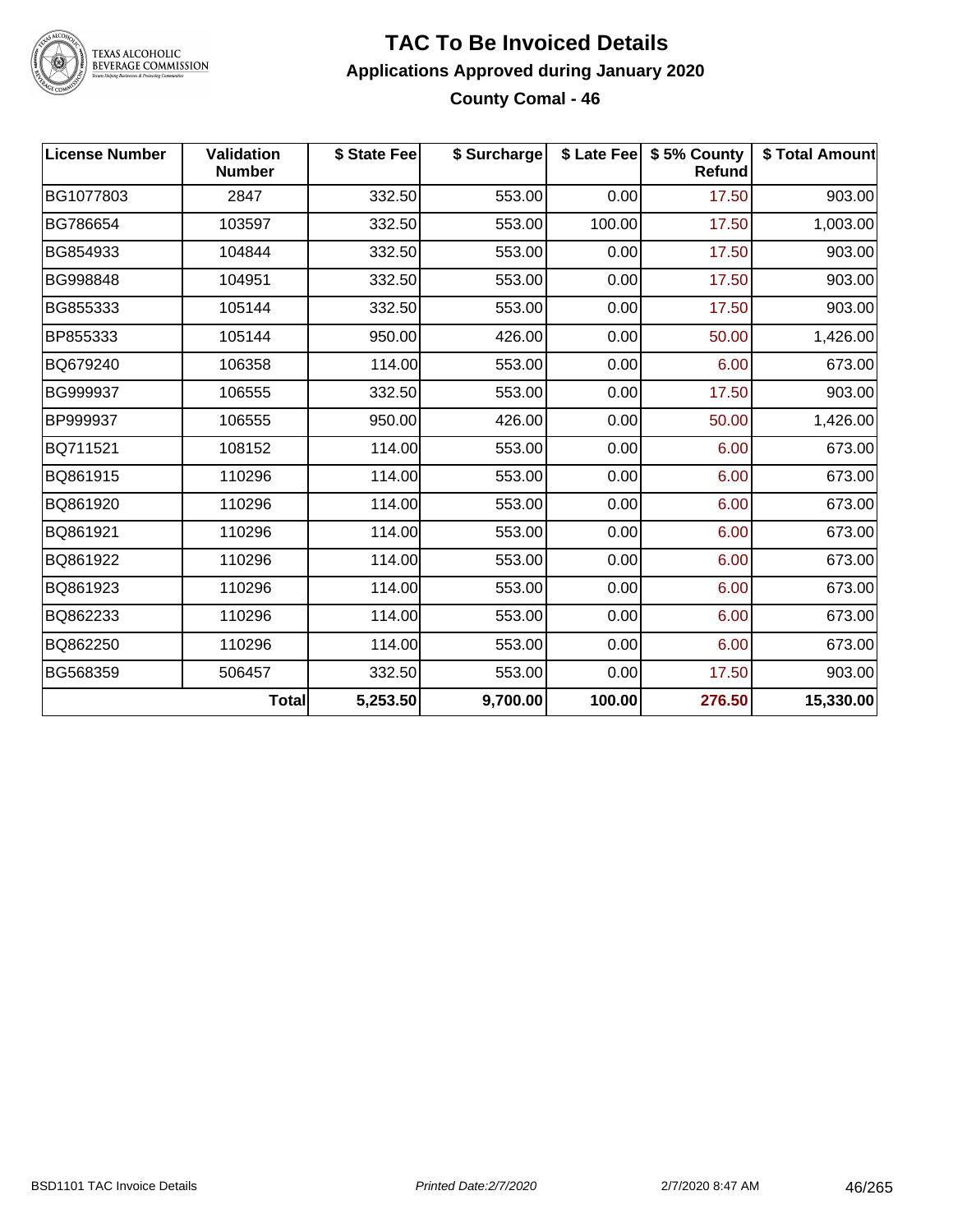

**County Comanche - 47**

| License Number | <b>Validation</b><br><b>Number</b> | \$ State Feel |        |      | Refundl | \$ Surcharge   \$ Late Fee   \$5% County   \$ Total Amount |
|----------------|------------------------------------|---------------|--------|------|---------|------------------------------------------------------------|
| BG1000800      | 105852                             | 332.50        | 553.00 | 0.00 | 17.50   | 903.00                                                     |
|                | Totall                             | 332.50        | 553.00 | 0.00 | 17.50   | 903.00                                                     |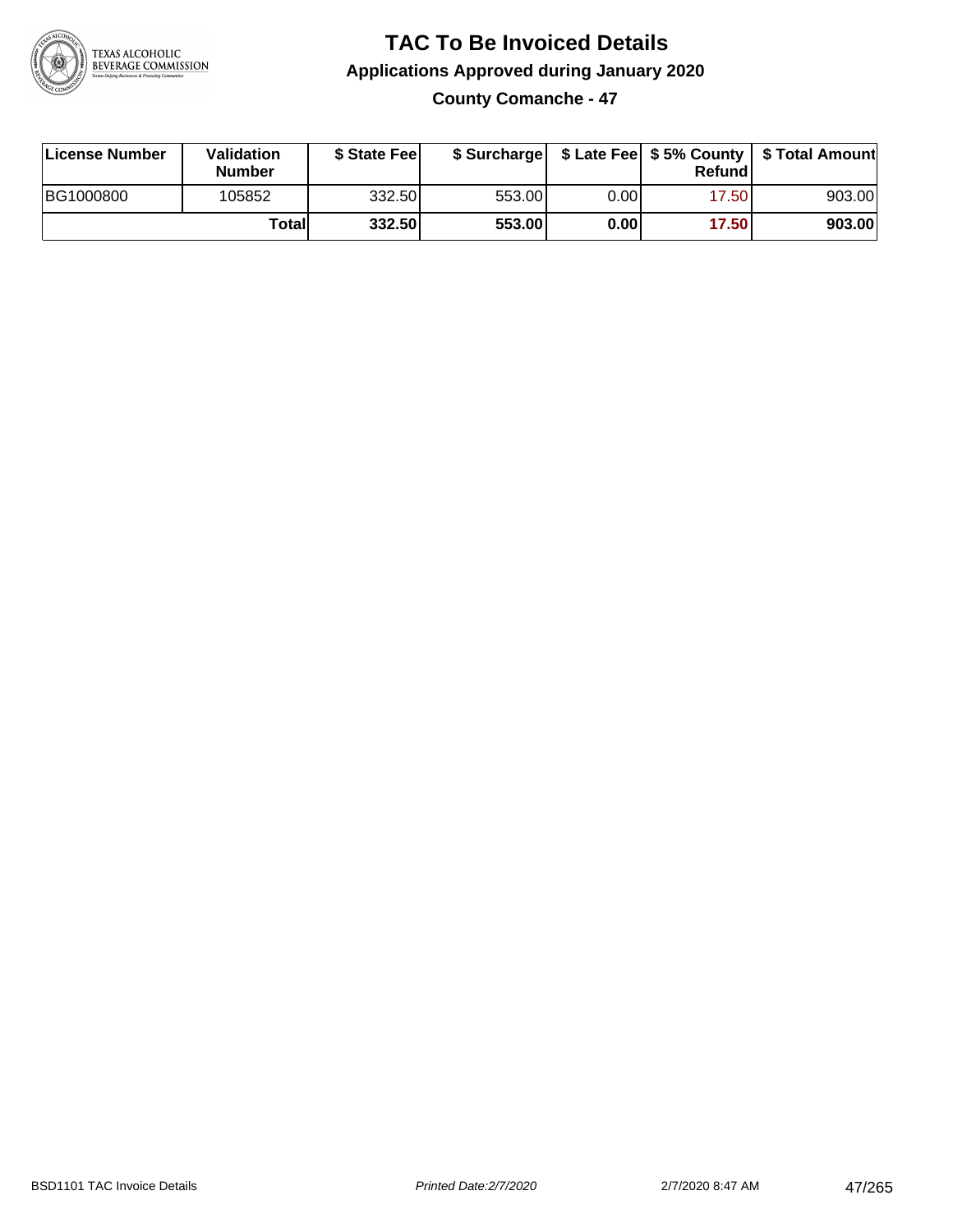

## **TAC To Be Invoiced Details Applications Approved during January 2020 County Cooke - 49**

| <b>License Number</b> | <b>Validation</b><br><b>Number</b> | \$ State Fee | \$ Surcharge | \$ Late Fee | \$5% County<br><b>Refund</b> | \$ Total Amount |
|-----------------------|------------------------------------|--------------|--------------|-------------|------------------------------|-----------------|
| BQ1077881             | 2563                               | 114.00       | 553.00       | 0.00        | 6.00                         | 673.00          |
| BQ526656              | 104627                             | 114.00       | 553.00       | 0.00        | 6.00                         | 673.00          |
| BQ422439              | 104997                             | 114.00       | 553.00       | 0.00        | 6.00                         | 673.00          |
| BQ929402              | 106306                             | 114.00       | 553.00       | 0.00        | 6.00                         | 673.00          |
| BQ791874              | 109164                             | 114.00       | 553.00       | 0.00        | 6.00                         | 673.00          |
| BQ528916              | 110070                             | 114.00       | 553.00       | 0.00        | 6.00                         | 673.00          |
| <b>BQ550737</b>       | 110829                             | 114.00       | 553.00       | 0.00        | 6.00                         | 673.00          |
|                       | <b>Total</b>                       | 798.00       | 3,871.00     | 0.00        | 42.00                        | 4,711.00        |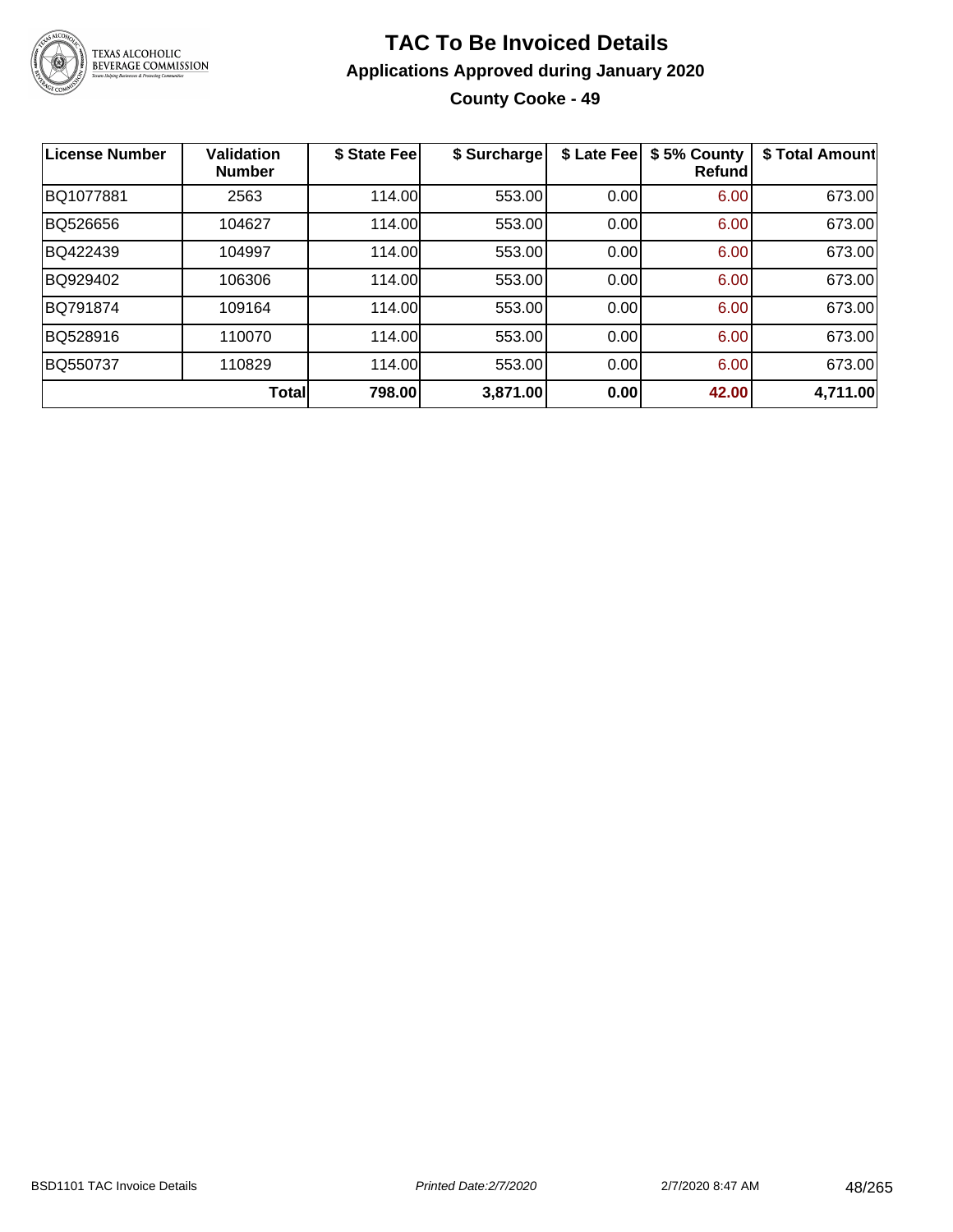

## **TAC To Be Invoiced Details Applications Approved during January 2020 County Coryell - 50**

| License Number | Validation<br><b>Number</b> | \$ State Fee | \$ Surcharge |      | Refund | \$ Late Fee   \$5% County   \$ Total Amount |
|----------------|-----------------------------|--------------|--------------|------|--------|---------------------------------------------|
| BF858451       | 105462                      | 114.00L      | 553.00       | 0.00 | 6.00   | 673.00                                      |
| BQ740776       | 110852                      | 114.00L      | 553.00       | 0.00 | 6.00   | 673.00                                      |
| BQ928408       | 503465                      | 114.00L      | 553.00       | 0.00 | 6.00   | 673.00                                      |
|                | Totall                      | 342.00       | 1,659.00     | 0.00 | 18.00  | 2,019.00                                    |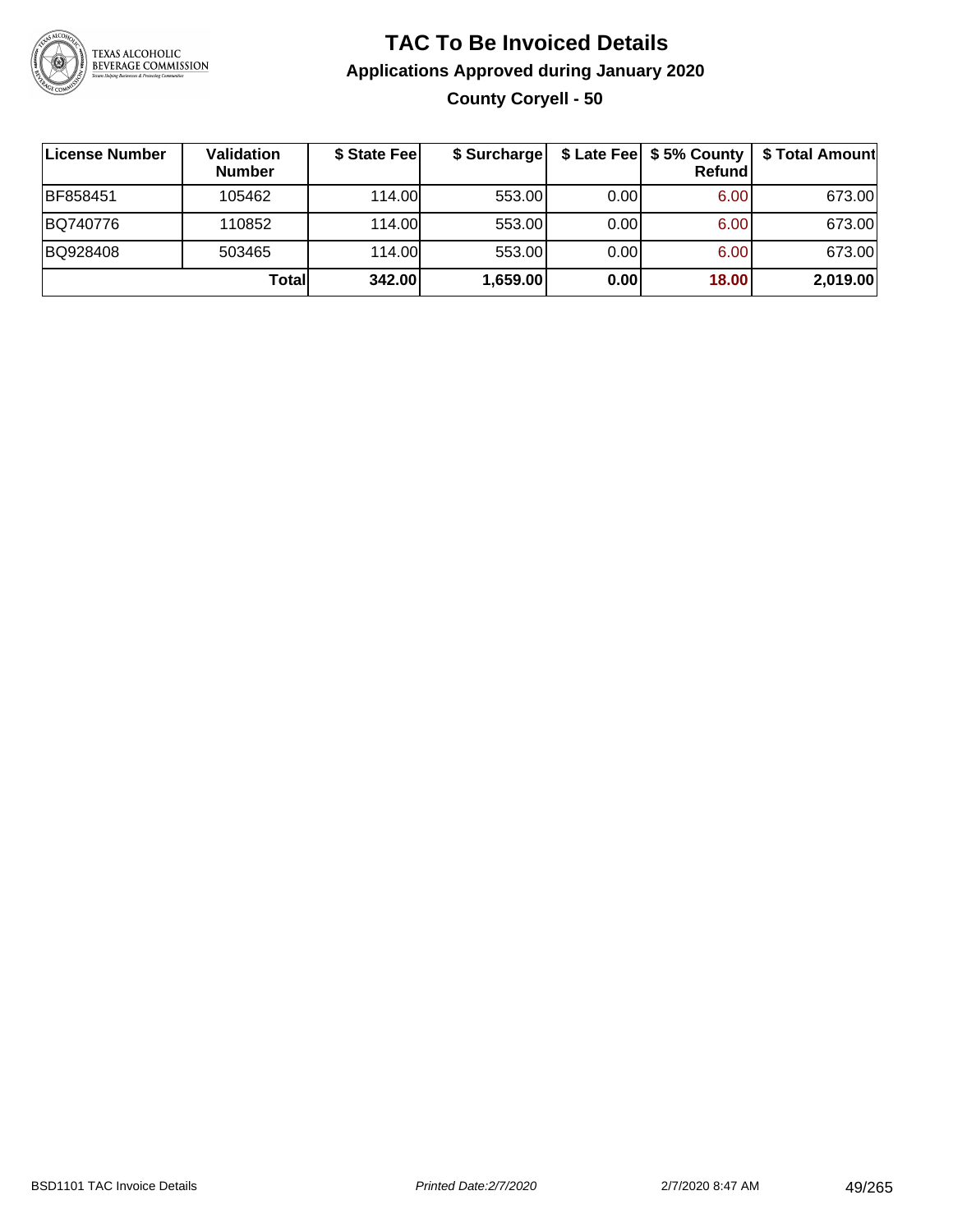

**County Crosby - 54**

| License Number | <b>Validation</b><br>Number | \$ State Fee | \$ Surcharge |       | Refundl | \$ Late Fee   \$5% County   \$ Total Amount |
|----------------|-----------------------------|--------------|--------------|-------|---------|---------------------------------------------|
| BQ930170       | 503463                      | 114.00       | 553.00       | 0.001 | 6.00    | 673.00                                      |
|                | Totall                      | 114.00       | 553.00       | 0.00  | 6.00    | 673.00                                      |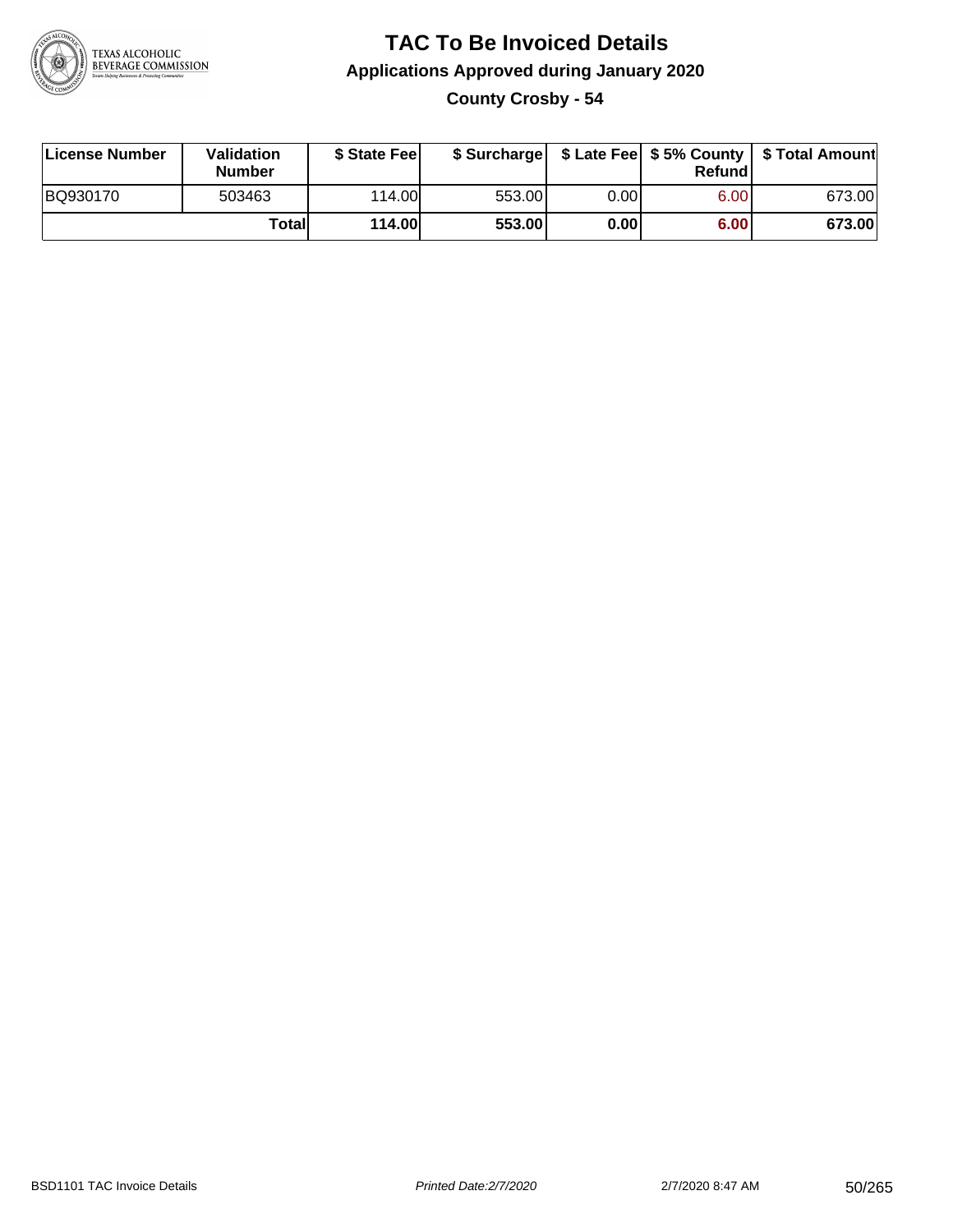

**County Culberson - 55**

| License Number | Validation<br><b>Number</b> | \$ State Fee  | \$ Surcharge |      | Refundl | \$ Late Fee   \$5% County   \$ Total Amount |
|----------------|-----------------------------|---------------|--------------|------|---------|---------------------------------------------|
| BQ924964       | 503926                      | 114.00        | 553.00       | 0.00 | 6.00    | 673.00                                      |
|                | Totall                      | <b>114.00</b> | 553.00       | 0.00 | 6.00    | 673.00                                      |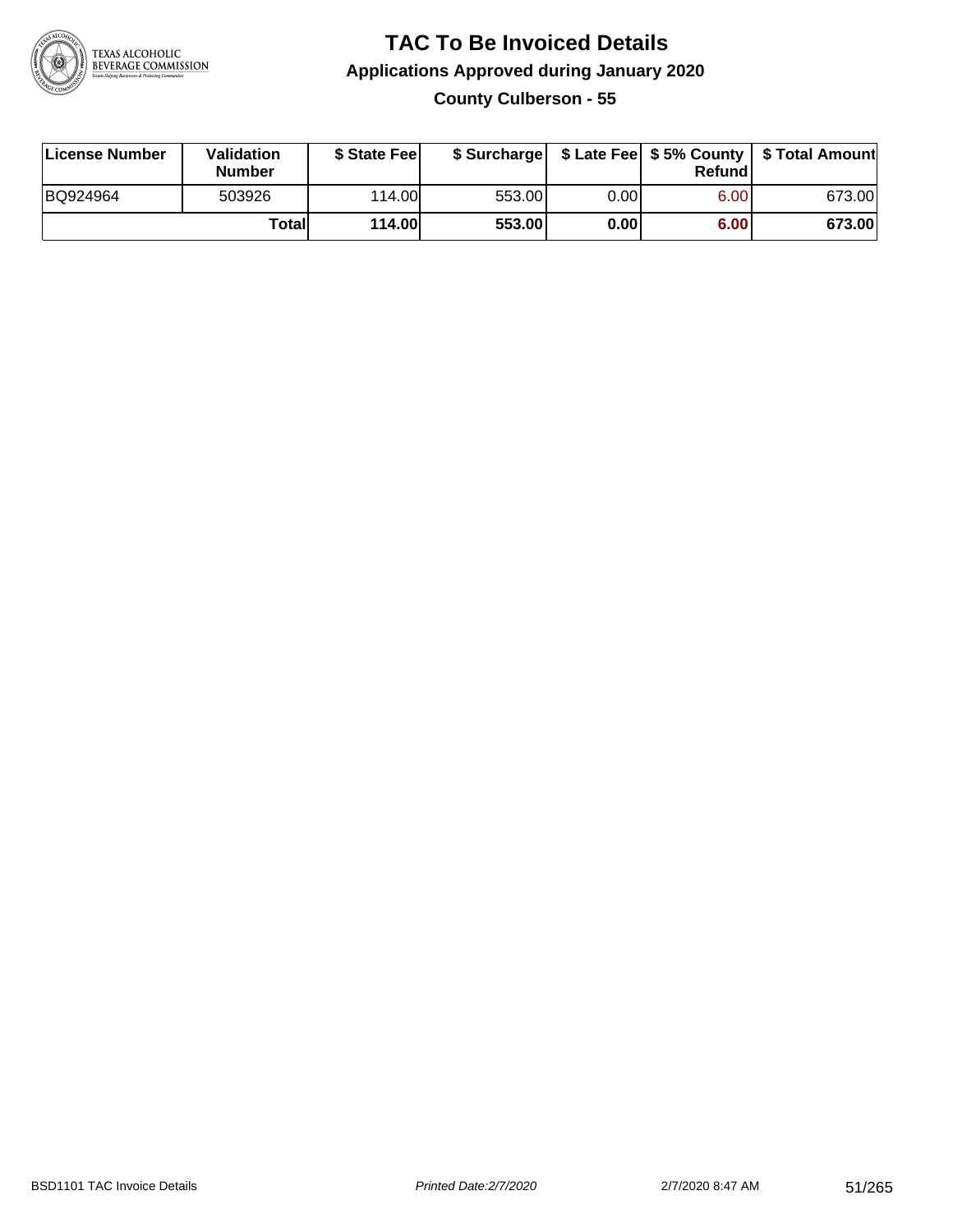

#### **TAC To Be Invoiced Details Applications Approved during January 2020 County Dallas - 57**

| <b>License Number</b> | Validation<br><b>Number</b> | \$ State Fee | \$ Surcharge |      | \$ Late Fee   \$5% County<br>Refund | \$ Total Amount |
|-----------------------|-----------------------------|--------------|--------------|------|-------------------------------------|-----------------|
| BG1077155             | 2204                        | 1,900.00     | 553.00       | 0.00 | 100.00                              | 2,553.00        |
| BF1077157             | 2218                        | 114.00       | 553.00       | 0.00 | 6.00                                | 673.00          |
| BG1077190             | 2483                        | 1,900.00     | 553.00       | 0.00 | 100.00                              | 2,553.00        |
| BF1077139             | 2839                        | 114.00       | 553.00       | 0.00 | 6.00                                | 673.00          |
| BQ1077800             | 2926                        | 114.00       | 553.00       | 0.00 | 6.00                                | 673.00          |
| BG1077159             | 2930                        | 1,900.00     | 553.00       | 0.00 | 100.00                              | 2,553.00        |
| BQ1078278             | 2958                        | 114.00       | 553.00       | 0.00 | 6.00                                | 673.00          |
| BG1078550             | 3035                        | 1,900.00     | 553.00       | 0.00 | 100.00                              | 2,553.00        |
| BF1077790             | 3096                        | 114.00       | 553.00       | 0.00 | 6.00                                | 673.00          |
| BF1077049             | 3097                        | 114.00       | 553.00       | 0.00 | 6.00                                | 673.00          |
| BQ1077370             | 3110                        | 114.00       | 553.00       | 0.00 | 6.00                                | 673.00          |
| BA1079047             | 3134                        | 8,122.50     | 651.00       | 0.00 | 427.50                              | 9,201.00        |
| BQ1077508             | 3152                        | 114.00       | 553.00       | 0.00 | 6.00                                | 673.00          |
| BQ1077859             | 3200                        | 114.00       | 553.00       | 0.00 | 6.00                                | 673.00          |
| BG1079066             | 3218                        | 1,900.00     | 553.00       | 0.00 | 100.00                              | 2,553.00        |
| BQ1079495             | 3222                        | 114.00       | 553.00       | 0.00 | 6.00                                | 673.00          |
| BG1077987             | 3243                        | 1,900.00     | 553.00       | 0.00 | 100.00                              | 2,553.00        |
| BF1079447             | 3271                        | 114.00       | 553.00       | 0.00 | 6.00                                | 673.00          |
| BQ1078582             | 3278                        | 114.00       | 553.00       | 0.00 | 6.00                                | 673.00          |
| BQ1079064             | 3331                        | 114.00       | 553.00       | 0.00 | 6.00                                | 673.00          |
| BF1079537             | 3356                        | 114.00       | 553.00       | 0.00 | 6.00                                | 673.00          |
| BF1078545             | 3397                        | 114.00       | 553.00       | 0.00 | 6.00                                | 673.00          |
| BA1079053             | 10894                       | 8,122.50     | 651.00       | 0.00 | 427.50                              | 9,201.00        |
| BQ608898              | 101394                      | 114.00       | 553.00       | 0.00 | 6.00                                | 673.00          |
| BQ790026              | 102881                      | 114.00       | 553.00       | 0.00 | 6.00                                | 673.00          |
| BQ927195              | 103179                      | 114.00       | 553.00       | 0.00 | 6.00                                | 673.00          |
| BQ923924              | 103198                      | 114.00       | 553.00       | 0.00 | 6.00                                | 673.00          |
| BQ924072              | 103198                      | 114.00       | 553.00       | 0.00 | 6.00                                | 673.00          |
| BQ790107              | 103481                      | 114.00       | 553.00       | 0.00 | 6.00                                | 673.00          |
| BQ857242              | 103485                      | 114.00       | 553.00       | 0.00 | 6.00                                | 673.00          |
| BQ789921              | 103518                      | 114.00       | 553.00       | 0.00 | 6.00                                | 673.00          |
| BQ926471              | 103580                      | 114.00       | 553.00       | 0.00 | 6.00                                | 673.00          |
| BF999841              | 103594                      | 114.00       | 553.00       | 0.00 | 6.00                                | 673.00          |
| BF999900              | 103594                      | 114.00       | 553.00       | 0.00 | 6.00                                | 673.00          |
| BF999647              | 103596                      | 114.00       | 553.00       | 0.00 | 6.00                                | 673.00          |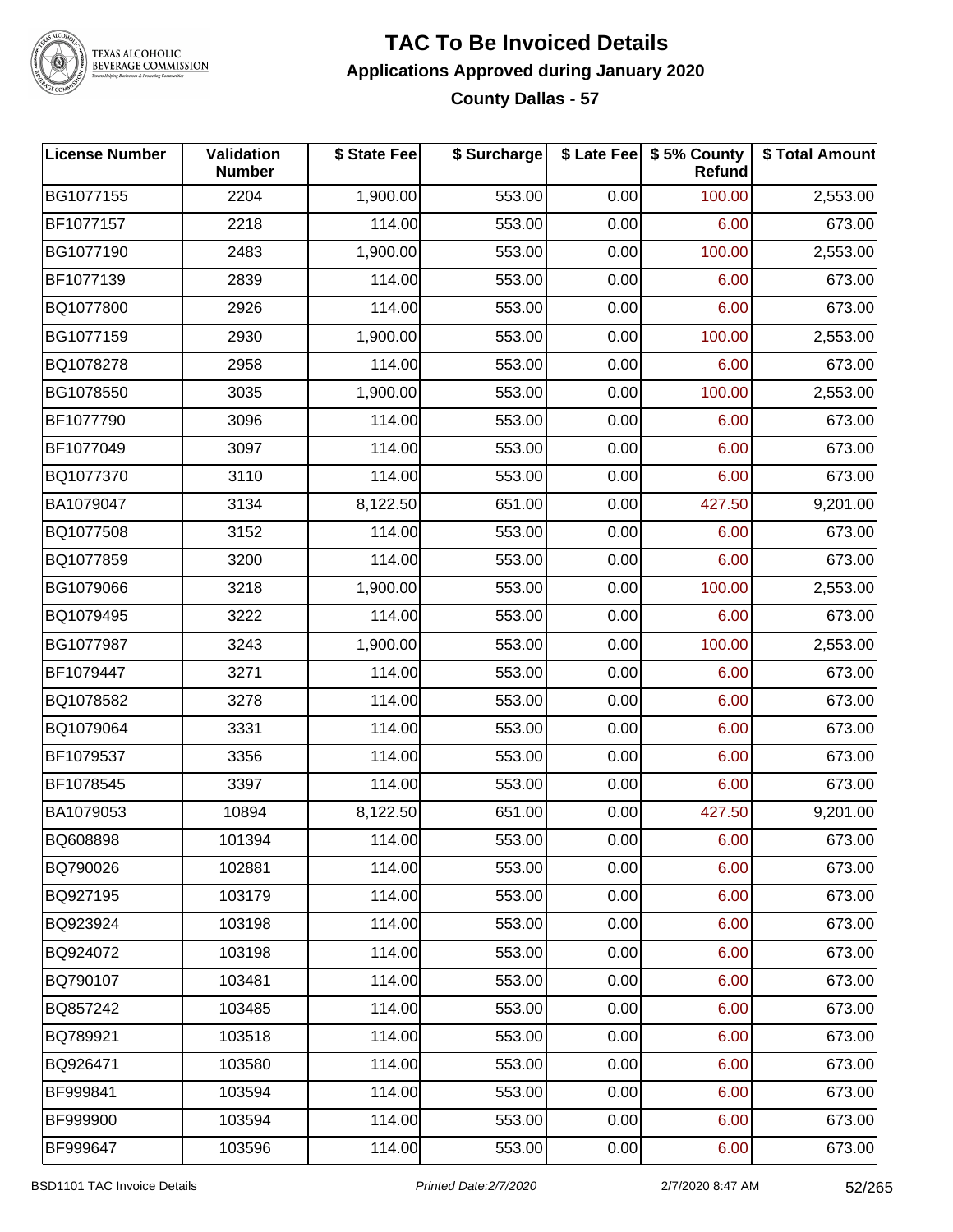| <b>License Number</b> | Validation<br><b>Number</b> | \$ State Fee | \$ Surcharge |        | \$ Late Fee   \$5% County<br>Refund | \$ Total Amount |
|-----------------------|-----------------------------|--------------|--------------|--------|-------------------------------------|-----------------|
| BQ790547              | 103632                      | 114.00       | 553.00       | 0.00   | 6.00                                | 673.00          |
| BQ927614              | 103632                      | 114.00       | 553.00       | 0.00   | 6.00                                | 673.00          |
| BF504768              | 103659                      | 114.00       | 553.00       | 0.00   | 6.00                                | 673.00          |
| BQ568805              | 103809                      | 114.00       | 553.00       | 0.00   | 6.00                                | 673.00          |
| BQ854439              | 103835                      | 114.00       | 553.00       | 0.00   | 6.00                                | 673.00          |
| BQ927518              | 103839                      | 114.00       | 553.00       | 0.00   | 6.00                                | 673.00          |
| BQ643742              | 103928                      | 114.00       | 553.00       | 0.00   | 6.00                                | 673.00          |
| BQ926200              | 103976                      | 114.00       | 553.00       | 0.00   | 6.00                                | 673.00          |
| BQ857317              | 104063                      | 114.00       | 553.00       | 0.00   | 6.00                                | 673.00          |
| BQ858098              | 104066                      | 114.00       | 553.00       | 0.00   | 6.00                                | 673.00          |
| BQ927299              | 104076                      | 114.00       | 553.00       | 0.00   | 6.00                                | 673.00          |
| BQ999310              | 104100                      | 114.00       | 553.00       | 0.00   | 6.00                                | 673.00          |
| BF644765              | 104104                      | 114.00       | 553.00       | 0.00   | 6.00                                | 673.00          |
| BQ924558              | 104105                      | 114.00       | 553.00       | 0.00   | 6.00                                | 673.00          |
| BQ1000229             | 104108                      | 114.00       | 553.00       | 0.00   | 6.00                                | 673.00          |
| BF998780              | 104111                      | 114.00       | 553.00       | 0.00   | 6.00                                | 673.00          |
| BQ857951              | 104301                      | 114.00       | 553.00       | 0.00   | 6.00                                | 673.00          |
| BQ484041              | 104391                      | 114.00       | 553.00       | 0.00   | 6.00                                | 673.00          |
| BQ790940              | 104391                      | 114.00       | 553.00       | 0.00   | 6.00                                | 673.00          |
| BQ546127              | 104466                      | 114.00       | 553.00       | 0.00   | 6.00                                | 673.00          |
| BQ997410              | 104519                      | 114.00       | 553.00       | 0.00   | 6.00                                | 673.00          |
| BG997242              | 104522                      | 1,425.00     | 553.00       | 100.00 | 75.00                               | 2,153.00        |
| BQ789330              | 104569                      | 114.00       | 553.00       | 0.00   | 6.00                                | 673.00          |
| BQ790954              | 104569                      | 114.00       | 553.00       | 0.00   | 6.00                                | 673.00          |
| BG189475              | 104580                      | 1,425.00     | 553.00       | 0.00   | 75.00                               | 2,053.00        |
| BQ644384              | 104643                      | 114.00       | 553.00       | 0.00   | 6.00                                | 673.00          |
| BQ791136              | 104643                      | 114.00       | 553.00       | 0.00   | 6.00                                | 673.00          |
| BQ857843              | 104643                      | 114.00       | 553.00       | 0.00   | 6.00                                | 673.00          |
| BQ926740              | 104647                      | 114.00       | 553.00       | 0.00   | 6.00                                | 673.00          |
| BQ569334              | 104683                      | 114.00       | 553.00       | 0.00   | 6.00                                | 673.00          |
| BQ568587              | 104696                      | 114.00       | 553.00       | 0.00   | 6.00                                | 673.00          |
| BQ790488              | 104709                      | 114.00       | 553.00       | 0.00   | 6.00                                | 673.00          |
| BG998409              | 104760                      | 1,425.00     | 553.00       | 0.00   | 75.00                               | 2,053.00        |
| BG1000981             | 104775                      | 1,425.00     | 553.00       | 0.00   | 75.00                               | 2,053.00        |
| BF924637              | 104952                      | 114.00       | 553.00       | 0.00   | 6.00                                | 673.00          |
| BF924643              | 104952                      | 114.00       | 553.00       | 0.00   | 6.00                                | 673.00          |
| BG567471              | 105008                      | 1,425.00     | 553.00       | 0.00   | 75.00                               | 2,053.00        |
| BQ791326              | 105031                      | 114.00       | 553.00       | 0.00   | 6.00                                | 673.00          |
| BQ1000611             | 105116                      | 114.00       | 553.00       | 0.00   | 6.00                                | 673.00          |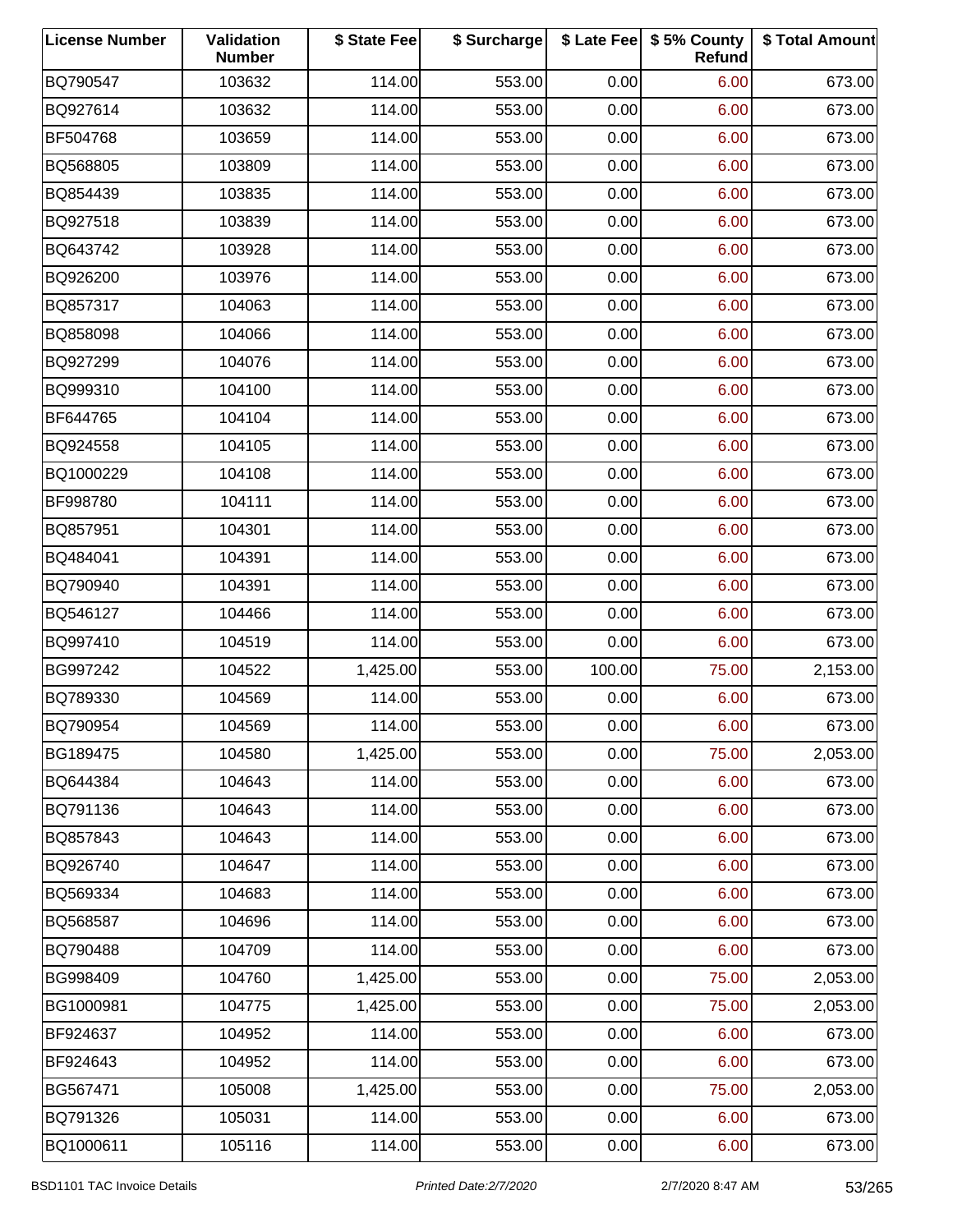| <b>License Number</b> | Validation<br><b>Number</b> | \$ State Fee | \$ Surcharge |        | \$ Late Fee   \$5% County<br>Refund | \$ Total Amount |
|-----------------------|-----------------------------|--------------|--------------|--------|-------------------------------------|-----------------|
| BQ857574              | 105247                      | 114.00       | 553.00       | 0.00   | 6.00                                | 673.00          |
| BG642830              | 105275                      | 1,425.00     | 553.00       | 0.00   | 75.00                               | 2,053.00        |
| BL642830              | 105275                      | 475.00       | 327.00       | 0.00   | 25.00                               | 827.00          |
| BQ737716              | 105340                      | 114.00       | 553.00       | 0.00   | 6.00                                | 673.00          |
| BQ737717              | 105340                      | 114.00       | 553.00       | 0.00   | 6.00                                | 673.00          |
| BQ792010              | 105340                      | 114.00       | 553.00       | 0.00   | 6.00                                | 673.00          |
| BQ856866              | 105399                      | 114.00       | 553.00       | 0.00   | 6.00                                | 673.00          |
| BF479294              | 105469                      | 114.00       | 553.00       | 0.00   | 6.00                                | 673.00          |
| BQ926201              | 105592                      | 114.00       | 553.00       | 0.00   | 6.00                                | 673.00          |
| BQ547001              | 105613                      | 114.00       | 553.00       | 0.00   | 6.00                                | 673.00          |
| BQ858617              | 105671                      | 114.00       | 553.00       | 0.00   | 6.00                                | 673.00          |
| BF926288              | 105687                      | 114.00       | 553.00       | 0.00   | 6.00                                | 673.00          |
| BQ678921              | 105725                      | 114.00       | 553.00       | 0.00   | 6.00                                | 673.00          |
| BQ678940              | 105725                      | 114.00       | 553.00       | 0.00   | 6.00                                | 673.00          |
| BQ709765              | 105725                      | 114.00       | 553.00       | 0.00   | 6.00                                | 673.00          |
| BQ792041              | 105725                      | 114.00       | 553.00       | 0.00   | 6.00                                | 673.00          |
| BQ929079              | 105756                      | 114.00       | 553.00       | 0.00   | 6.00                                | 673.00          |
| BQ929066              | 105757                      | 114.00       | 553.00       | 0.00   | 6.00                                | 673.00          |
| BG1001234             | 105773                      | 1,425.00     | 553.00       | 0.00   | 75.00                               | 2,053.00        |
| BF736247              | 105833                      | 114.00       | 553.00       | 0.00   | 6.00                                | 673.00          |
| BQ676527              | 105890                      | 114.00       | 553.00       | 0.00   | 6.00                                | 673.00          |
| BG925352              | 106039                      | 1,425.00     | 553.00       | 100.00 | 75.00                               | 2,153.00        |
| BF1000071             | 106147                      | 114.00       | 553.00       | 0.00   | 6.00                                | 673.00          |
| BQ789318              | 106156                      | 114.00       | 553.00       | 0.00   | 6.00                                | 673.00          |
| BQ791755              | 106180                      | 114.00       | 553.00       | 0.00   | 6.00                                | 673.00          |
| BQ790342              | 106270                      | 114.00       | 553.00       | 0.00   | 6.00                                | 673.00          |
| BF709935              | 106282                      | 114.00       | 553.00       | 0.00   | 6.00                                | 673.00          |
| BF678964              | 106294                      | 114.00       | 553.00       | 0.00   | 6.00                                | 673.00          |
| BQ646661              | 106307                      | 114.00       | 553.00       | 0.00   | 6.00                                | 673.00          |
| BG281386              | 106315                      | 1,425.00     | 553.00       | 0.00   | 75.00                               | 2,053.00        |
| BQ615721              | 106317                      | 114.00       | 553.00       | 0.00   | 6.00                                | 673.00          |
| BQ679377              | 106353                      | 114.00       | 553.00       | 0.00   | 6.00                                | 673.00          |
| BQ679416              | 106353                      | 114.00       | 553.00       | 0.00   | 6.00                                | 673.00          |
| BQ930187              | 106353                      | 114.00       | 553.00       | 0.00   | 6.00                                | 673.00          |
| BQ1002034             | 106353                      | 114.00       | 553.00       | 0.00   | 6.00                                | 673.00          |
| BG927860              | 106435                      | 1,425.00     | 553.00       | 0.00   | 75.00                               | 2,053.00        |
| BG929406              | 106438                      | 1,425.00     | 553.00       | 0.00   | 75.00                               | 2,053.00        |
| BF929641              | 106495                      | 114.00       | 553.00       | 0.00   | 6.00                                | 673.00          |
| BQ792606              | 106528                      | 114.00       | 553.00       | 0.00   | 6.00                                | 673.00          |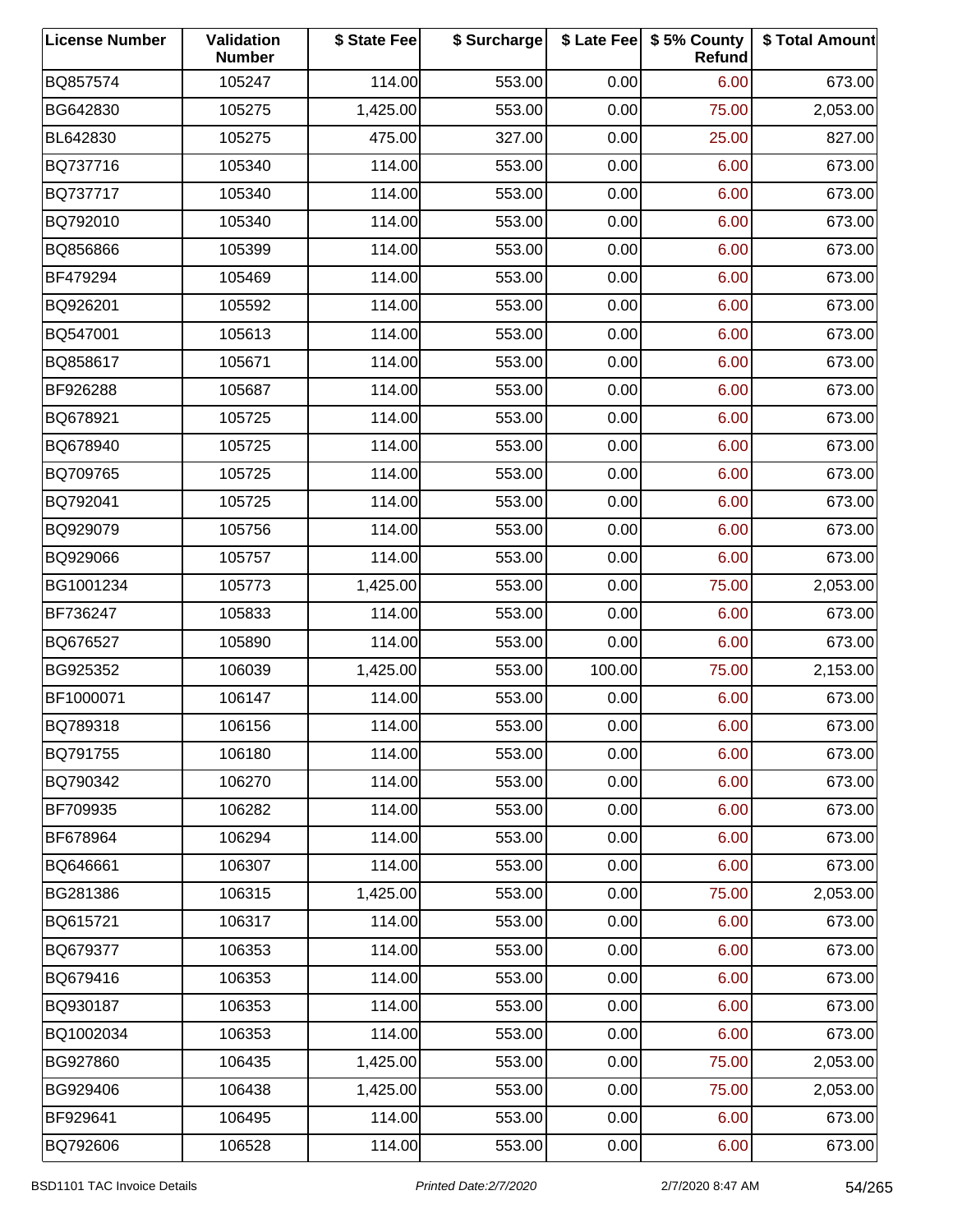| <b>License Number</b> | Validation<br><b>Number</b> | \$ State Fee | \$ Surcharge |      | \$ Late Fee   \$5% County<br>Refund | \$ Total Amount |
|-----------------------|-----------------------------|--------------|--------------|------|-------------------------------------|-----------------|
| BQ1001241             | 106532                      | 114.00       | 553.00       | 0.00 | 6.00                                | 673.00          |
| BQ928429              | 106536                      | 114.00       | 553.00       | 0.00 | 6.00                                | 673.00          |
| BQ859192              | 106546                      | 114.00       | 553.00       | 0.00 | 6.00                                | 673.00          |
| BG542157              | 106613                      | 1,425.00     | 553.00       | 0.00 | 75.00                               | 2,053.00        |
| BQ857046              | 106766                      | 114.00       | 553.00       | 0.00 | 6.00                                | 673.00          |
| BQ858167              | 106769                      | 114.00       | 553.00       | 0.00 | 6.00                                | 673.00          |
| BG302223              | 106778                      | 1,425.00     | 553.00       | 0.00 | 75.00                               | 2,053.00        |
| BL302223              | 106778                      | 475.00       | 327.00       | 0.00 | 25.00                               | 827.00          |
| BQ1001228             | 106901                      | 114.00       | 553.00       | 0.00 | 6.00                                | 673.00          |
| BG738282              | 106937                      | 1,425.00     | 553.00       | 0.00 | 75.00                               | 2,053.00        |
| BQ568589              | 106942                      | 114.00       | 553.00       | 0.00 | 6.00                                | 673.00          |
| BG1001487             | 107049                      | 1,425.00     | 553.00       | 0.00 | 75.00                               | 2,053.00        |
| BQ1002759             | 107126                      | 114.00       | 553.00       | 0.00 | 6.00                                | 673.00          |
| BQ859762              | 107137                      | 114.00       | 553.00       | 0.00 | 6.00                                | 673.00          |
| BQ1001321             | 107163                      | 114.00       | 553.00       | 0.00 | 6.00                                | 673.00          |
| BQ614853              | 107231                      | 114.00       | 553.00       | 0.00 | 6.00                                | 673.00          |
| BQ930560              | 107278                      | 114.00       | 553.00       | 0.00 | 6.00                                | 673.00          |
| BG710235              | 107384                      | 1,425.00     | 553.00       | 0.00 | 75.00                               | 2,053.00        |
| BF484990              | 107424                      | 114.00       | 553.00       | 0.00 | 6.00                                | 673.00          |
| BQ527924              | 107442                      | 114.00       | 553.00       | 0.00 | 6.00                                | 673.00          |
| BQ737767              | 107446                      | 114.00       | 553.00       | 0.00 | 6.00                                | 673.00          |
| BF791319              | 107473                      | 114.00       | 553.00       | 0.00 | 6.00                                | 673.00          |
| BQ570792              | 107588                      | 114.00       | 553.00       | 0.00 | 6.00                                | 673.00          |
| BF857784              | 107629                      | 114.00       | 553.00       | 0.00 | 6.00                                | 673.00          |
| BG930559              | 107648                      | 1,425.00     | 553.00       | 0.00 | 75.00                               | 2,053.00        |
| BF928705              | 107689                      | 114.00       | 553.00       | 0.00 | 6.00                                | 673.00          |
| BQ569267              | 107761                      | 114.00       | 553.00       | 0.00 | 6.00                                | 673.00          |
| BQ859070              | 107843                      | 114.00       | 553.00       | 0.00 | 6.00                                | 673.00          |
| BQ1002961             | 107848                      | 114.00       | 553.00       | 0.00 | 6.00                                | 673.00          |
| BF646721              | 107878                      | 114.00       | 553.00       | 0.00 | 6.00                                | 673.00          |
| BF548196              | 107881                      | 114.00       | 553.00       | 0.00 | 6.00                                | 673.00          |
| BQ569739              | 108225                      | 114.00       | 553.00       | 0.00 | 6.00                                | 673.00          |
| BQ737796              | 108240                      | 114.00       | 553.00       | 0.00 | 6.00                                | 673.00          |
| BQ790945              | 108315                      | 114.00       | 553.00       | 0.00 | 6.00                                | 673.00          |
| BQ711217              | 108322                      | 114.00       | 553.00       | 0.00 | 6.00                                | 673.00          |
| BQ711229              | 108326                      | 114.00       | 553.00       | 0.00 | 6.00                                | 673.00          |
| BQ792012              | 108383                      | 114.00       | 553.00       | 0.00 | 6.00                                | 673.00          |
| BQ860689              | 108414                      | 114.00       | 553.00       | 0.00 | 6.00                                | 673.00          |
| BQ1003078             | 108437                      | 114.00       | 553.00       | 0.00 | 6.00                                | 673.00          |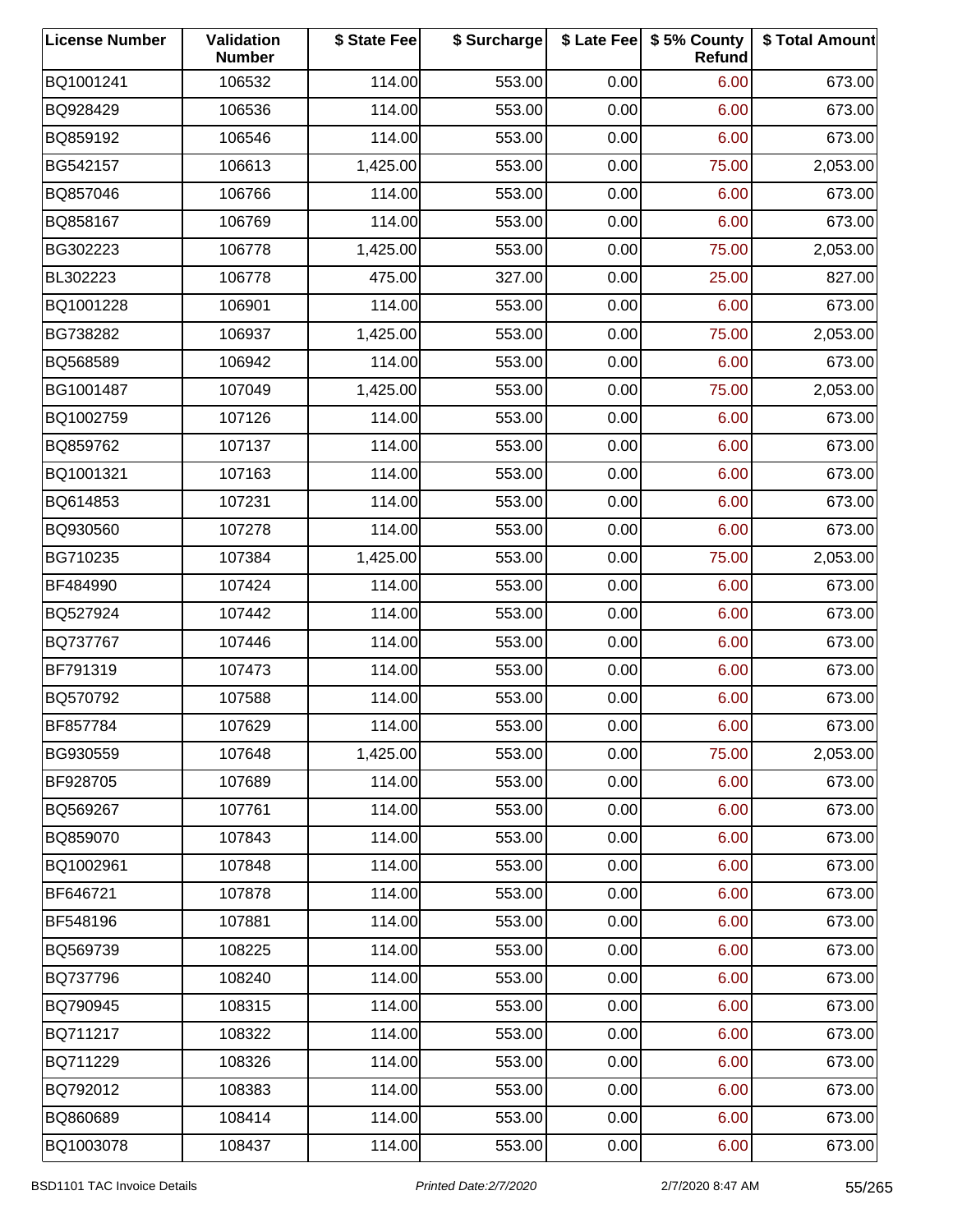| <b>License Number</b> | Validation<br><b>Number</b> | \$ State Fee | \$ Surcharge |        | \$ Late Fee   \$5% County<br>Refund | \$ Total Amount |
|-----------------------|-----------------------------|--------------|--------------|--------|-------------------------------------|-----------------|
| BF281798              | 108461                      | 114.00       | 553.00       | 0.00   | 6.00                                | 673.00          |
| BQ790498              | 108525                      | 114.00       | 553.00       | 100.00 | 6.00                                | 773.00          |
| BQ569738              | 108529                      | 114.00       | 553.00       | 0.00   | 6.00                                | 673.00          |
| BQ860865              | 108541                      | 114.00       | 553.00       | 0.00   | 6.00                                | 673.00          |
| BQ648216              | 108729                      | 114.00       | 553.00       | 0.00   | 6.00                                | 673.00          |
| BQ711776              | 108759                      | 114.00       | 553.00       | 0.00   | 6.00                                | 673.00          |
| BQ711775              | 108760                      | 114.00       | 553.00       | 0.00   | 6.00                                | 673.00          |
| BQ711801              | 108777                      | 114.00       | 553.00       | 0.00   | 6.00                                | 673.00          |
| BQ569268              | 108999                      | 114.00       | 553.00       | 0.00   | 6.00                                | 673.00          |
| BQ712319              | 109003                      | 114.00       | 553.00       | 0.00   | 6.00                                | 673.00          |
| BQ931961              | 109003                      | 114.00       | 553.00       | 0.00   | 6.00                                | 673.00          |
| BQ712126              | 109018                      | 114.00       | 553.00       | 0.00   | 6.00                                | 673.00          |
| BQ617205              | 109065                      | 114.00       | 553.00       | 0.00   | 6.00                                | 673.00          |
| BQ648849              | 109065                      | 114.00       | 553.00       | 0.00   | 6.00                                | 673.00          |
| BQ712206              | 109065                      | 114.00       | 553.00       | 0.00   | 6.00                                | 673.00          |
| BQ712409              | 109065                      | 114.00       | 553.00       | 0.00   | 6.00                                | 673.00          |
| BQ571807              | 109088                      | 114.00       | 553.00       | 0.00   | 6.00                                | 673.00          |
| BQ861598              | 109230                      | 114.00       | 553.00       | 0.00   | 6.00                                | 673.00          |
| BQ861225              | 109232                      | 114.00       | 553.00       | 0.00   | 6.00                                | 673.00          |
| BQ792011              | 109248                      | 114.00       | 553.00       | 0.00   | 6.00                                | 673.00          |
| BQ792630              | 109248                      | 114.00       | 553.00       | 0.00   | 6.00                                | 673.00          |
| BQ859936              | 109248                      | 114.00       | 553.00       | 0.00   | 6.00                                | 673.00          |
| BQ303539              | 109293                      | 114.00       | 553.00       | 0.00   | 6.00                                | 673.00          |
| BQ740231              | 109407                      | 114.00       | 553.00       | 0.00   | 6.00                                | 673.00          |
| BQ711928              | 109500                      | 114.00       | 553.00       | 0.00   | 6.00                                | 673.00          |
| BQ861602              | 109501                      | 114.00       | 553.00       | 0.00   | 6.00                                | 673.00          |
| BQ795130              | 109504                      | 114.00       | 553.00       | 0.00   | 6.00                                | 673.00          |
| BQ861275              | 109555                      | 114.00       | 553.00       | 0.00   | 6.00                                | 673.00          |
| BQ1005306             | 109576                      | 114.00       | 553.00       | 0.00   | 6.00                                | 673.00          |
| BQ1002204             | 109584                      | 114.00       | 553.00       | 0.00   | 6.00                                | 673.00          |
| BQ860041              | 109646                      | 114.00       | 553.00       | 0.00   | 6.00                                | 673.00          |
| BQ615743              | 109751                      | 114.00       | 553.00       | 0.00   | 6.00                                | 673.00          |
| BQ712256              | 109847                      | 114.00       | 553.00       | 0.00   | 6.00                                | 673.00          |
| BQ712558              | 109934                      | 114.00       | 553.00       | 0.00   | 6.00                                | 673.00          |
| BQ712250              | 110020                      | 114.00       | 553.00       | 0.00   | 6.00                                | 673.00          |
| BQ740233              | 110163                      | 114.00       | 553.00       | 0.00   | 6.00                                | 673.00          |
| BQ794569              | 110183                      | 114.00       | 553.00       | 0.00   | 6.00                                | 673.00          |
| BQ933149              | 110267                      | 114.00       | 553.00       | 0.00   | 6.00                                | 673.00          |
| BQ713495              | 110290                      | 114.00       | 553.00       | 0.00   | 6.00                                | 673.00          |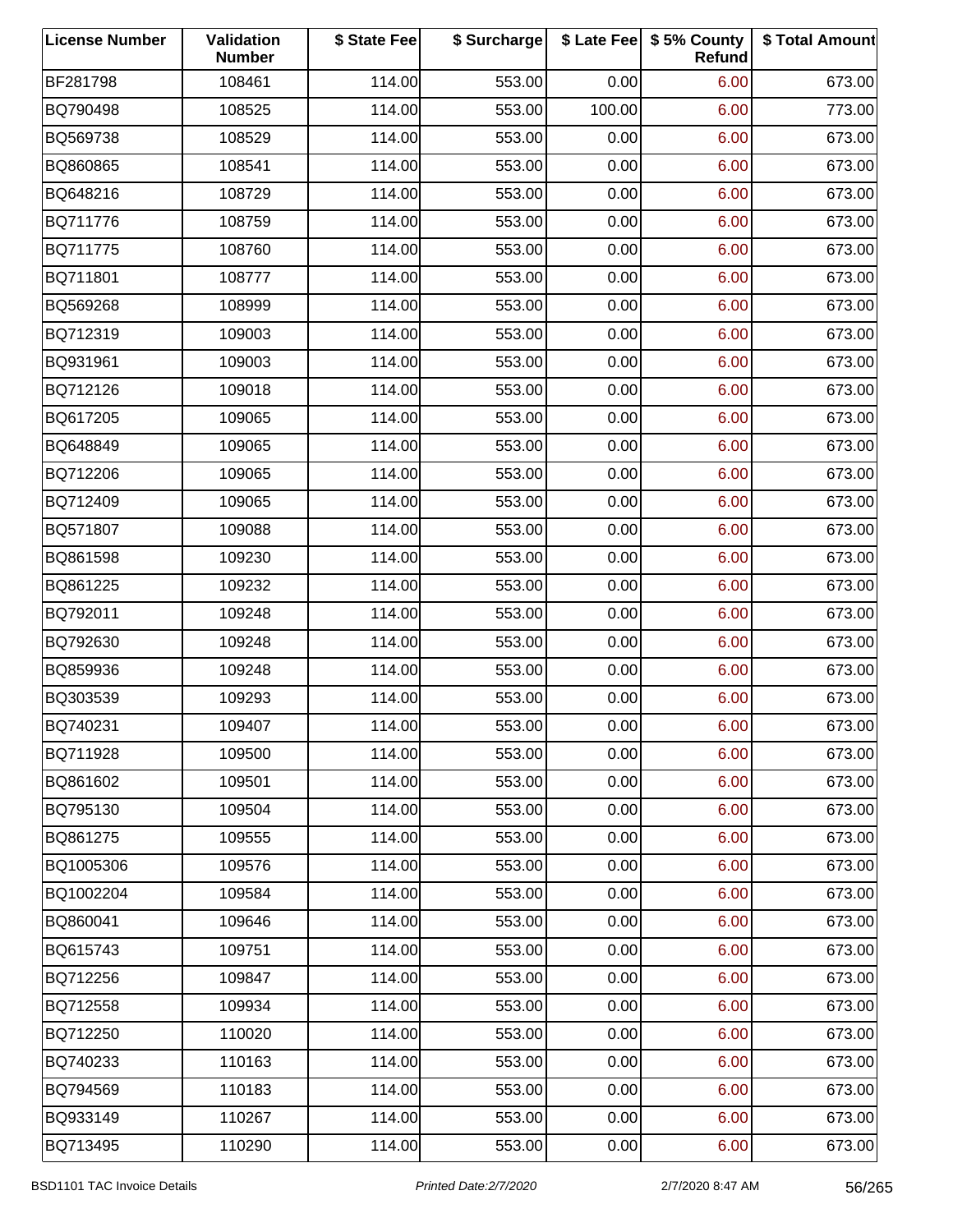| <b>License Number</b> | Validation<br><b>Number</b> | \$ State Fee | \$ Surcharge |      | \$ Late Fee   \$5% County<br>Refund | \$ Total Amount |
|-----------------------|-----------------------------|--------------|--------------|------|-------------------------------------|-----------------|
| BQ741137              | 110290                      | 114.00       | 553.00       | 0.00 | 6.00                                | 673.00          |
| BQ862348              | 110290                      | 114.00       | 553.00       | 0.00 | 6.00                                | 673.00          |
| BQ648555              | 110321                      | 114.00       | 553.00       | 0.00 | 6.00                                | 673.00          |
| BG546911              | 110325                      | 1,425.00     | 553.00       | 0.00 | 75.00                               | 2,053.00        |
| BQ713083              | 110353                      | 114.00       | 553.00       | 0.00 | 6.00                                | 673.00          |
| BQ861440              | 110371                      | 114.00       | 553.00       | 0.00 | 6.00                                | 673.00          |
| BQ616846              | 110379                      | 114.00       | 553.00       | 0.00 | 6.00                                | 673.00          |
| BQ711326              | 110379                      | 114.00       | 553.00       | 0.00 | 6.00                                | 673.00          |
| BQ1004063             | 110391                      | 114.00       | 553.00       | 0.00 | 6.00                                | 673.00          |
| BQ570526              | 110413                      | 114.00       | 553.00       | 0.00 | 6.00                                | 673.00          |
| BQ933194              | 110423                      | 114.00       | 553.00       | 0.00 | 6.00                                | 673.00          |
| BQ712612              | 110458                      | 114.00       | 553.00       | 0.00 | 6.00                                | 673.00          |
| BQ794280              | 110470                      | 114.00       | 553.00       | 0.00 | 6.00                                | 673.00          |
| BQ793659              | 110717                      | 114.00       | 553.00       | 0.00 | 6.00                                | 673.00          |
| BQ793876              | 110814                      | 114.00       | 553.00       | 0.00 | 6.00                                | 673.00          |
| BQ932649              | 110815                      | 114.00       | 553.00       | 0.00 | 6.00                                | 673.00          |
| BQ794734              | 110829                      | 114.00       | 553.00       | 0.00 | 6.00                                | 673.00          |
| BQ932893              | 110829                      | 114.00       | 553.00       | 0.00 | 6.00                                | 673.00          |
| BQ741427              | 110830                      | 114.00       | 553.00       | 0.00 | 6.00                                | 673.00          |
| BQ741429              | 110830                      | 114.00       | 553.00       | 0.00 | 6.00                                | 673.00          |
| BQ1006466             | 110830                      | 114.00       | 553.00       | 0.00 | 6.00                                | 673.00          |
| BQ860759              | 111421                      | 114.00       | 553.00       | 0.00 | 6.00                                | 673.00          |
| BG997246              | 400913                      | 1,425.00     | 553.00       | 0.00 | 75.00                               | 2,053.00        |
| BG456884              | 500013                      | 1,425.00     | 553.00       | 0.00 | 75.00                               | 2,053.00        |
| BL456884              | 500013                      | 475.00       | 327.00       | 0.00 | 25.00                               | 827.00          |
| BQ922424              | 500978                      | 114.00       | 553.00       | 0.00 | 6.00                                | 673.00          |
| BQ922951              | 501513                      | 114.00       | 553.00       | 0.00 | 6.00                                | 673.00          |
| BQ402314              | 501648                      | 114.00       | 553.00       | 0.00 | 6.00                                | 673.00          |
| BQ786524              | 501864                      | 114.00       | 553.00       | 0.00 | 6.00                                | 673.00          |
| BQ996570              | 501888                      | 114.00       | 553.00       | 0.00 | 6.00                                | 673.00          |
| BF855470              | 502034                      | 114.00       | 553.00       | 0.00 | 6.00                                | 673.00          |
| BG544844              | 502200                      | 1,425.00     | 553.00       | 0.00 | 75.00                               | 2,053.00        |
| BL544844              | 502200                      | 475.00       | 327.00       | 0.00 | 25.00                               | 827.00          |
| BF202244              | 502205                      | 114.00       | 553.00       | 0.00 | 6.00                                | 673.00          |
| BF213639              | 502211                      | 114.00       | 553.00       | 0.00 | 6.00                                | 673.00          |
| BG998901              | 502213                      | 1,425.00     | 553.00       | 0.00 | 75.00                               | 2,053.00        |
| BQ856050              | 502216                      | 114.00       | 553.00       | 0.00 | 6.00                                | 673.00          |
| BQ546808              | 502277                      | 114.00       | 553.00       | 0.00 | 6.00                                | 673.00          |
| BG674291              | 502285                      | 1,425.00     | 553.00       | 0.00 | 75.00                               | 2,053.00        |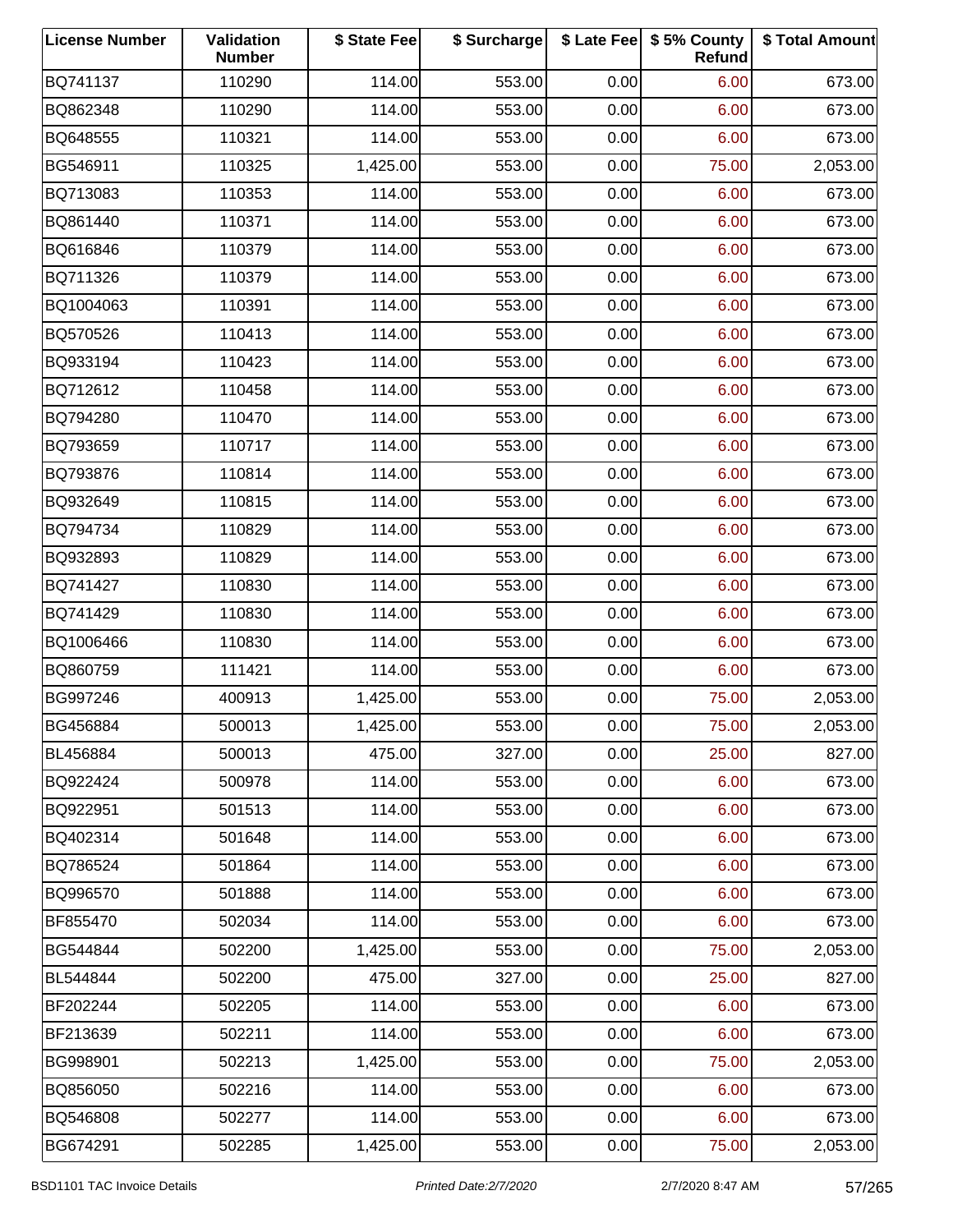| <b>License Number</b> | Validation<br><b>Number</b> | \$ State Fee | \$ Surcharge |        | \$ Late Fee   \$5% County<br>Refund | \$ Total Amount |
|-----------------------|-----------------------------|--------------|--------------|--------|-------------------------------------|-----------------|
| BG924127              | 502415                      | 1,425.00     | 553.00       | 0.00   | 75.00                               | 2,053.00        |
| BQ926508              | 502538                      | 114.00       | 553.00       | 0.00   | 6.00                                | 673.00          |
| BQ789913              | 502781                      | 114.00       | 553.00       | 0.00   | 6.00                                | 673.00          |
| BQ613959              | 502783                      | 114.00       | 553.00       | 0.00   | 6.00                                | 673.00          |
| BQ856135              | 502871                      | 114.00       | 553.00       | 0.00   | 6.00                                | 673.00          |
| BG439420              | 503140                      | 1,425.00     | 553.00       | 100.00 | 75.00                               | 2,153.00        |
| BQ997921              | 503401                      | 114.00       | 553.00       | 0.00   | 6.00                                | 673.00          |
| BQ1001488             | 503443                      | 114.00       | 553.00       | 0.00   | 6.00                                | 673.00          |
| BQ568898              | 503520                      | 114.00       | 553.00       | 0.00   | 6.00                                | 673.00          |
| BQ524969              | 503609                      | 114.00       | 553.00       | 0.00   | 6.00                                | 673.00          |
| BG614206              | 503611                      | 1,425.00     | 553.00       | 0.00   | 75.00                               | 2,053.00        |
| BL614206              | 503611                      | 475.00       | 327.00       | 0.00   | 25.00                               | 827.00          |
| BF790289              | 503710                      | 114.00       | 553.00       | 0.00   | 6.00                                | 673.00          |
| BQ789915              | 503719                      | 114.00       | 553.00       | 0.00   | 6.00                                | 673.00          |
| BQ1001150             | 503733                      | 114.00       | 553.00       | 0.00   | 6.00                                | 673.00          |
| BQ857465              | 503734                      | 114.00       | 553.00       | 0.00   | 6.00                                | 673.00          |
| BQ789430              | 503735                      | 114.00       | 553.00       | 0.00   | 6.00                                | 673.00          |
| BG999284              | 503738                      | 1,425.00     | 553.00       | 0.00   | 75.00                               | 2,053.00        |
| BQ858696              | 503906                      | 114.00       | 553.00       | 0.00   | 6.00                                | 673.00          |
| BG789074              | 503954                      | 1,425.00     | 553.00       | 0.00   | 75.00                               | 2,053.00        |
| BQ545772              | 503966                      | 114.00       | 553.00       | 100.00 | 6.00                                | 773.00          |
| BQ857079              | 503968                      | 114.00       | 553.00       | 0.00   | 6.00                                | 673.00          |
| BG996315              | 504088                      | 1,425.00     | 553.00       | 100.00 | 75.00                               | 2,153.00        |
| BQ925973              | 504171                      | 114.00       | 553.00       | 0.00   | 6.00                                | 673.00          |
| BG422486              | 504174                      | 1,425.00     | 553.00       | 0.00   | 75.00                               | 2,053.00        |
| BL422486              | 504174                      | 475.00       | 327.00       | 0.00   | 25.00                               | 827.00          |
| BF302476              | 504344                      | 114.00       | 553.00       | 0.00   | 6.00                                | 673.00          |
| BQ711314              | 504345                      | 114.00       | 553.00       | 0.00   | 6.00                                | 673.00          |
| BG227885              | 504604                      | 1,425.00     | 553.00       | 0.00   | 75.00                               | 2,053.00        |
| BL227885              | 504604                      | 475.00       | 327.00       | 0.00   | 25.00                               | 827.00          |
| BQ791000              | 504607                      | 114.00       | 553.00       | 0.00   | 6.00                                | 673.00          |
| BQ710847              | 504917                      | 114.00       | 553.00       | 0.00   | 6.00                                | 673.00          |
| BQ569216              | 504992                      | 114.00       | 553.00       | 0.00   | 6.00                                | 673.00          |
| BQ792553              | 505005                      | 114.00       | 553.00       | 0.00   | 6.00                                | 673.00          |
| BQ570875              | 505224                      | 114.00       | 553.00       | 0.00   | 6.00                                | 673.00          |
| BQ570453              | 505229                      | 114.00       | 553.00       | 0.00   | 6.00                                | 673.00          |
| BQ737715              | 505230                      | 114.00       | 553.00       | 0.00   | 6.00                                | 673.00          |
| BQ931749              | 505380                      | 114.00       | 553.00       | 0.00   | 6.00                                | 673.00          |
| BQ1001550             | 505432                      | 114.00       | 553.00       | 0.00   | 6.00                                | 673.00          |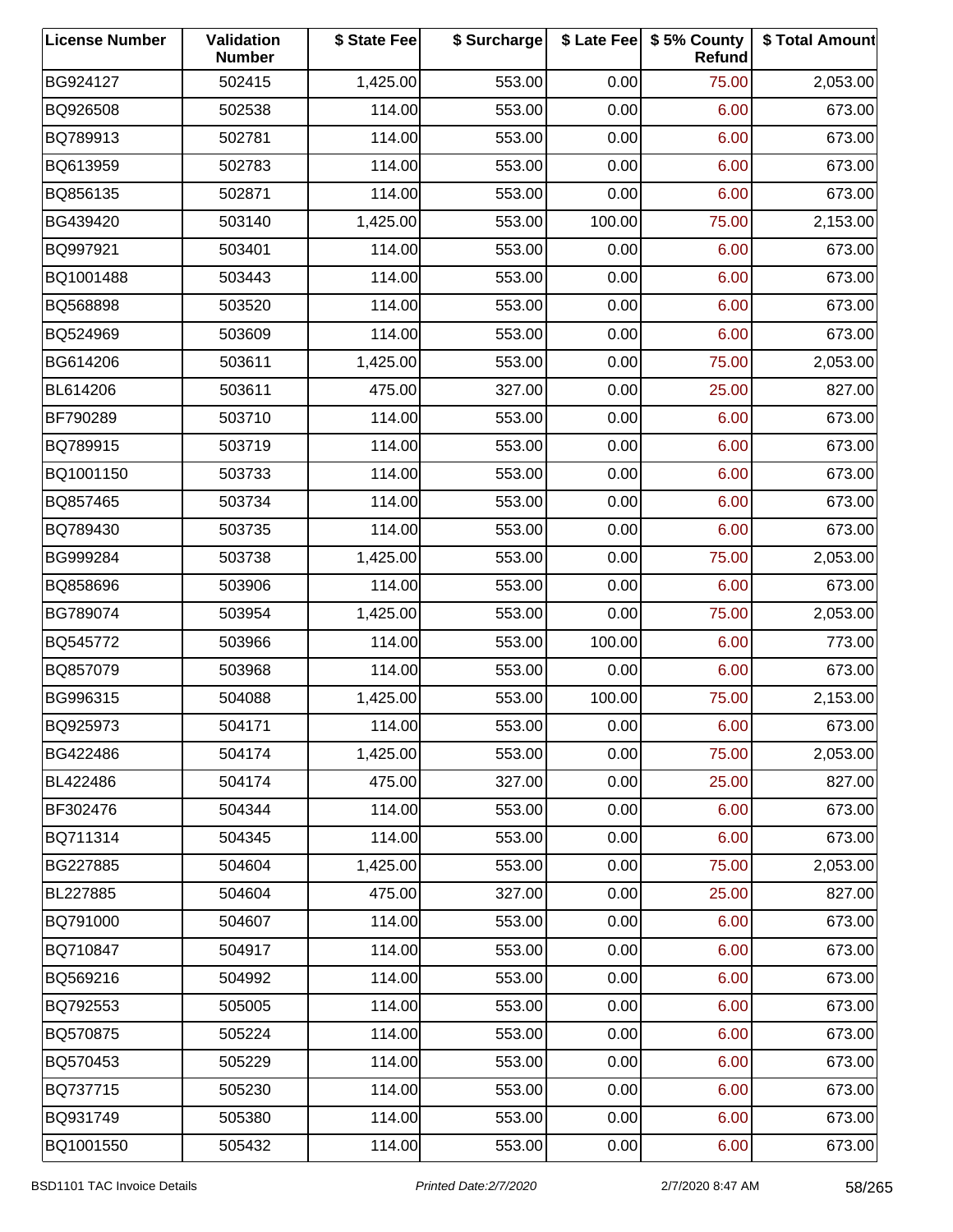| License Number | Validation<br><b>Number</b> | \$ State Fee | \$ Surcharge |        | \$ Late Fee   \$5% County<br>Refund | \$ Total Amount |
|----------------|-----------------------------|--------------|--------------|--------|-------------------------------------|-----------------|
| BQ1002812      | 505701                      | 114.00L      | 553.00       | 0.00   | 6.00                                | 673.00          |
| BQ713333       | 506081                      | 114.00       | 553.00       | 0.00   | 6.00                                | 673.00          |
| BQ445458       | 506082                      | 114.00       | 553.00       | 0.00   | 6.00                                | 673.00          |
| BQ1000006      | 506343                      | 114.00       | 553.00       | 100.00 | 6.00                                | 773.00          |
| BG933155       | 506345                      | 1,425.00     | 553.00       | 0.00   | 75.00                               | 2,053.00        |
|                | <b>Total</b>                | 102,448.00   | 150,136.00   | 700.00 | 5,392.00                            | 258,676.00      |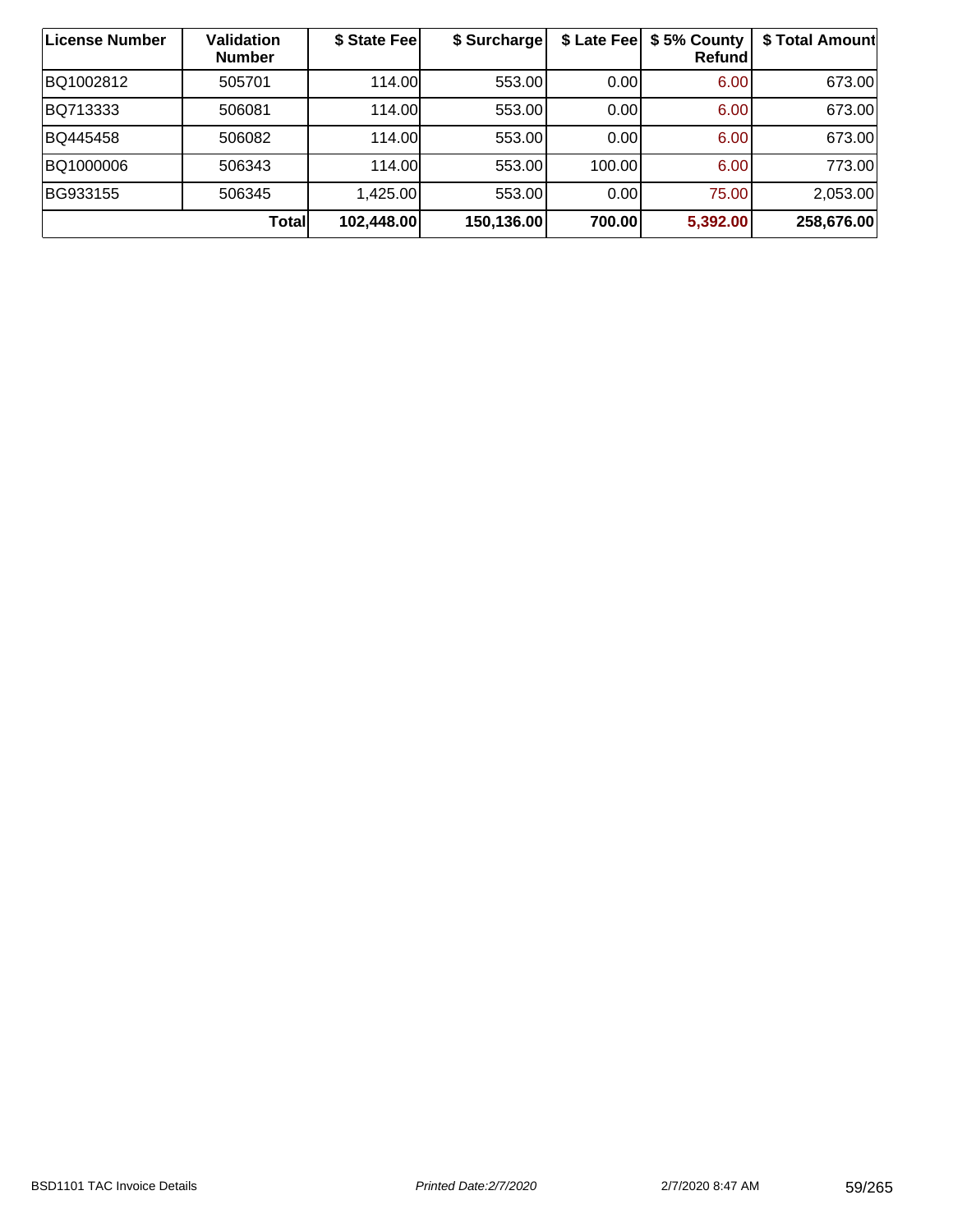

## **TAC To Be Invoiced Details Applications Approved during January 2020 County Dawson - 58**

| License Number | Validation<br><b>Number</b> | \$ State Feel | \$ Surcharge |      | Refund | \$ Late Fee   \$5% County   \$ Total Amount |
|----------------|-----------------------------|---------------|--------------|------|--------|---------------------------------------------|
| BQ1001474      | 105815                      | 114.00        | 553.00       | 0.00 | 6.00   | 673.00                                      |
| BG928120       | 105855                      | 332.50        | 553.00       | 0.00 | 17.50  | 903.00                                      |
|                | Totall                      | 446.50        | 1,106.00     | 0.00 | 23.50  | 1,576.00                                    |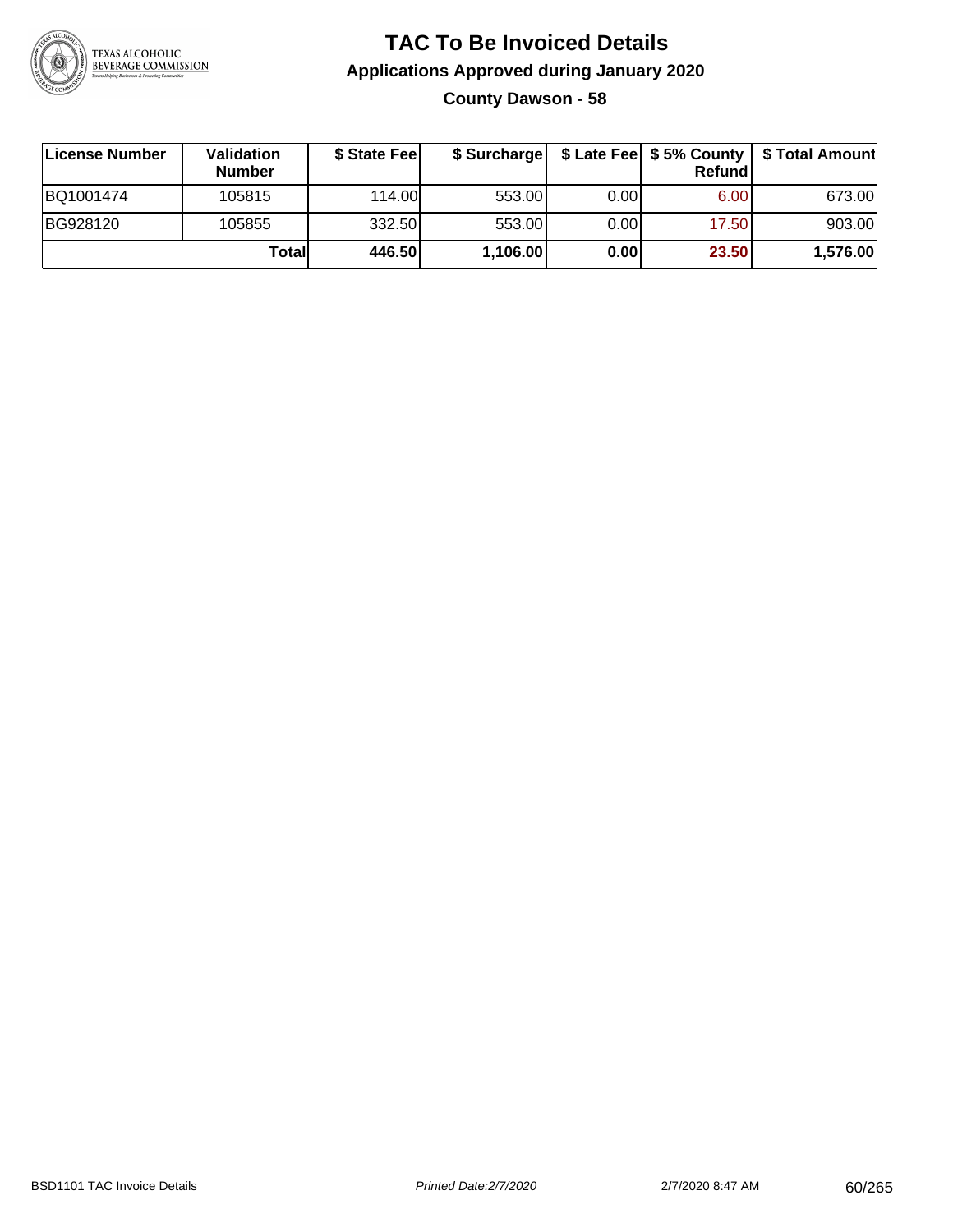

## **TAC To Be Invoiced Details Applications Approved during January 2020 County Deaf Smith - 59**

| ∣License Number | Validation<br><b>Number</b> | \$ State Feel | \$ Surcharge |      | Refund | \$ Late Fee   \$5% County   \$ Total Amount |
|-----------------|-----------------------------|---------------|--------------|------|--------|---------------------------------------------|
| BQ567227        | 103645                      | 114.00L       | 553.00       | 0.00 | 6.00   | 673.00                                      |
| BQ702800        | 124799                      | 114.00L       | 553.00       | 0.00 | 6.00   | 673.00                                      |
| BQ702798        | 124801                      | 114.00L       | 553.00       | 0.00 | 6.00   | 673.00                                      |
|                 | Total                       | 342.00        | 1,659.00     | 0.00 | 18.00  | 2,019.00                                    |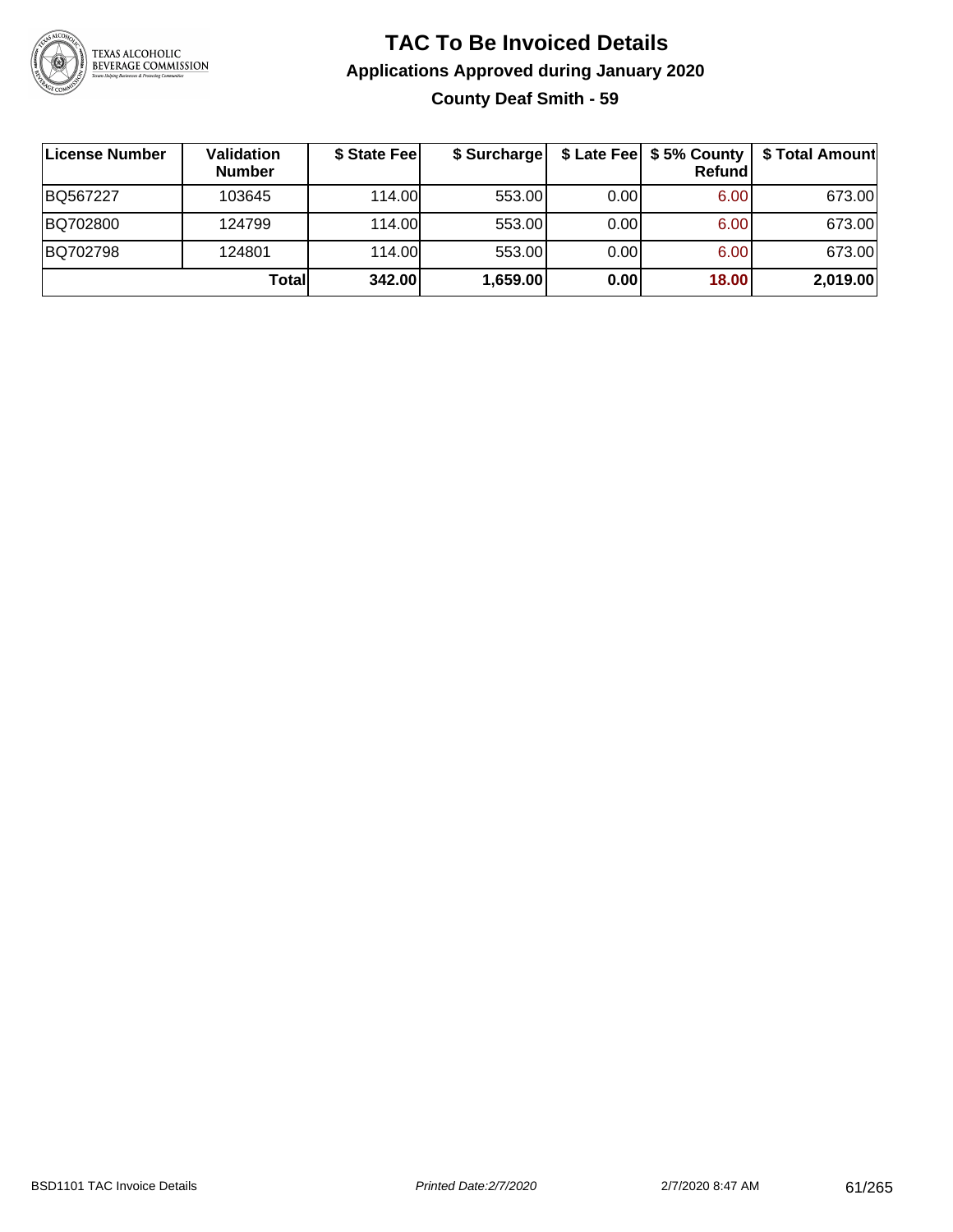

## **TAC To Be Invoiced Details Applications Approved during January 2020 County Delta - 60**

| License Number | <b>Validation</b><br><b>Number</b> | \$ State Feel |        |      | Refundl | \$ Surcharge   \$ Late Fee   \$5% County   \$ Total Amount |
|----------------|------------------------------------|---------------|--------|------|---------|------------------------------------------------------------|
| BQ926249       | 104053                             | 114.00        | 553.00 | 0.00 | 6.00    | 673.00                                                     |
|                | Totall                             | <b>114.00</b> | 553.00 | 0.00 | 6.00    | 673.00                                                     |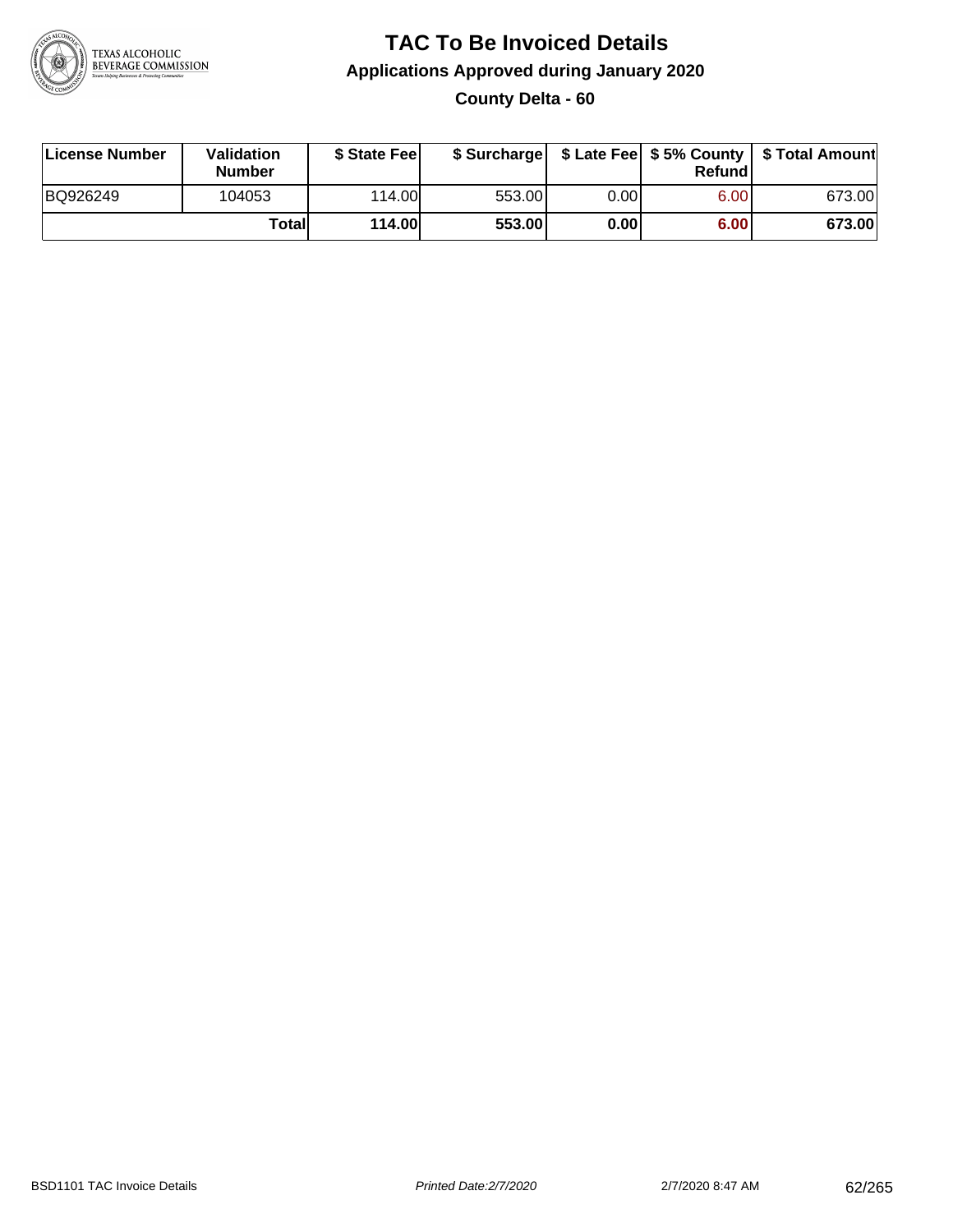

#### **TAC To Be Invoiced Details Applications Approved during January 2020 County Denton - 61**

| <b>License Number</b> | Validation<br><b>Number</b> | \$ State Fee | \$ Surcharge |      | \$ Late Fee   \$5% County<br>Refund | \$ Total Amount |
|-----------------------|-----------------------------|--------------|--------------|------|-------------------------------------|-----------------|
| BG1077149             | 2473                        | 332.50       | 553.00       | 0.00 | 17.50                               | 903.00          |
| BF1076841             | 2838                        | 114.00       | 553.00       | 0.00 | 6.00                                | 673.00          |
| BG998159              | 103462                      | 332.50       | 553.00       | 0.00 | 17.50                               | 903.00          |
| BQ708371              | 103632                      | 114.00       | 553.00       | 0.00 | 6.00                                | 673.00          |
| BQ441271              | 103645                      | 114.00       | 553.00       | 0.00 | 6.00                                | 673.00          |
| BQ706929              | 103756                      | 114.00       | 553.00       | 0.00 | 6.00                                | 673.00          |
| BQ1000135             | 103771                      | 114.00       | 553.00       | 0.00 | 6.00                                | 673.00          |
| BG279963              | 103784                      | 332.50       | 553.00       | 0.00 | 17.50                               | 903.00          |
| BQ546993              | 104375                      | 114.00       | 553.00       | 0.00 | 6.00                                | 673.00          |
| BG706046              | 104641                      | 332.50       | 553.00       | 0.00 | 17.50                               | 903.00          |
| BQ1000970             | 104769                      | 114.00       | 553.00       | 0.00 | 6.00                                | 673.00          |
| BF928217              | 105655                      | 114.00       | 553.00       | 0.00 | 6.00                                | 673.00          |
| BG406069              | 105745                      | 332.50       | 553.00       | 0.00 | 17.50                               | 903.00          |
| BG858628              | 105774                      | 332.50       | 553.00       | 0.00 | 17.50                               | 903.00          |
| BQ858633              | 105776                      | 114.00       | 553.00       | 0.00 | 6.00                                | 673.00          |
| BF999717              | 105917                      | 114.00       | 553.00       | 0.00 | 6.00                                | 673.00          |
| BQ506401              | 106302                      | 114.00       | 553.00       | 0.00 | 6.00                                | 673.00          |
| BQ926815              | 106310                      | 114.00       | 553.00       | 0.00 | 6.00                                | 673.00          |
| BG999933              | 106313                      | 332.50       | 553.00       | 0.00 | 17.50                               | 903.00          |
| BG929979              | 106346                      | 332.50       | 553.00       | 0.00 | 17.50                               | 903.00          |
| BL929979              | 106346                      | 475.00       | 327.00       | 0.00 | 25.00                               | 827.00          |
| BG555895              | 106509                      | 332.50       | 553.00       | 0.00 | 17.50                               | 903.00          |
| BQ857068              | 106768                      | 114.00       | 553.00       | 0.00 | 6.00                                | 673.00          |
| BQ570800              | 106905                      | 114.00       | 553.00       | 0.00 | 6.00                                | 673.00          |
| BQ930155              | 107332                      | 114.00       | 553.00       | 0.00 | 6.00                                | 673.00          |
| BG1001681             | 107388                      | 332.50       | 553.00       | 0.00 | 17.50                               | 903.00          |
| BF1003088             | 107724                      | 114.00       | 553.00       | 0.00 | 6.00                                | 673.00          |
| BG927592              | 107951                      | 332.50       | 553.00       | 0.00 | 17.50                               | 903.00          |
| BQ570798              | 108177                      | 114.00       | 553.00       | 0.00 | 6.00                                | 673.00          |
| BQ711384              | 108364                      | 114.00       | 553.00       | 0.00 | 6.00                                | 673.00          |
| BF858517              | 108628                      | 114.00       | 553.00       | 0.00 | 6.00                                | 673.00          |
| BQ738333              | 108755                      | 114.00       | 553.00       | 0.00 | 6.00                                | 673.00          |
| BQ681280              | 109065                      | 114.00       | 553.00       | 0.00 | 6.00                                | 673.00          |
| BQ861077              | 109136                      | 114.00       | 553.00       | 0.00 | 6.00                                | 673.00          |
| BQ571147              | 109296                      | 114.00       | 553.00       | 0.00 | 6.00                                | 673.00          |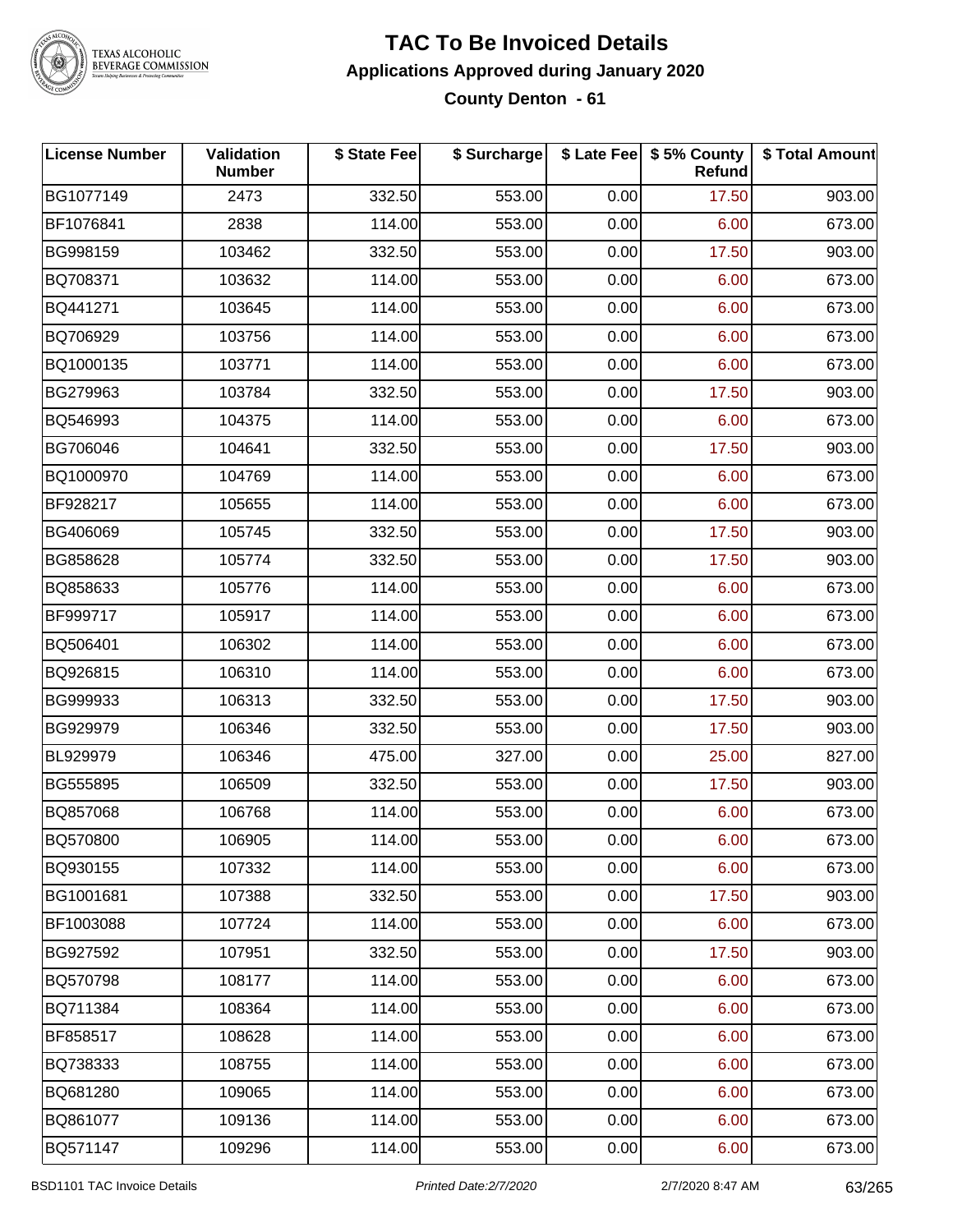| <b>License Number</b> | Validation<br><b>Number</b> | \$ State Fee | \$ Surcharge |        | \$ Late Fee   \$5% County<br>Refund | \$ Total Amount |
|-----------------------|-----------------------------|--------------|--------------|--------|-------------------------------------|-----------------|
| BQ1004928             | 109576                      | 114.00       | 553.00       | 0.00   | 6.00                                | 673.00          |
| BQ1004974             | 109576                      | 114.00       | 553.00       | 0.00   | 6.00                                | 673.00          |
| BQ792966              | 109763                      | 114.00       | 553.00       | 0.00   | 6.00                                | 673.00          |
| BQ528216              | 110158                      | 114.00       | 553.00       | 0.00   | 6.00                                | 673.00          |
| BQ549926              | 110174                      | 114.00       | 553.00       | 0.00   | 6.00                                | 673.00          |
| BQ529938              | 110236                      | 114.00       | 553.00       | 0.00   | 6.00                                | 673.00          |
| BQ711000              | 110621                      | 114.00       | 553.00       | 0.00   | 6.00                                | 673.00          |
| BQ314494              | 110829                      | 114.00       | 553.00       | 0.00   | 6.00                                | 673.00          |
| BQ740190              | 110829                      | 114.00       | 553.00       | 0.00   | 6.00                                | 673.00          |
| BQ683209              | 110830                      | 114.00       | 553.00       | 0.00   | 6.00                                | 673.00          |
| BQ863120              | 110830                      | 114.00       | 553.00       | 0.00   | 6.00                                | 673.00          |
| BQ863380              | 110830                      | 114.00       | 553.00       | 0.00   | 6.00                                | 673.00          |
| BQ613580              | 501727                      | 114.00       | 553.00       | 0.00   | 6.00                                | 673.00          |
| BQ735679              | 501823                      | 114.00       | 553.00       | 0.00   | 6.00                                | 673.00          |
| BQ789515              | 502070                      | 114.00       | 553.00       | 0.00   | 6.00                                | 673.00          |
| BQ789517              | 502071                      | 114.00       | 553.00       | 0.00   | 6.00                                | 673.00          |
| BQ787868              | 502083                      | 114.00       | 553.00       | 0.00   | 6.00                                | 673.00          |
| BG923897              | 503397                      | 332.50       | 553.00       | 100.00 | 17.50                               | 1,003.00        |
| BQ926170              | 503400                      | 114.00       | 553.00       | 0.00   | 6.00                                | 673.00          |
| BQ928596              | 503442                      | 114.00       | 553.00       | 0.00   | 6.00                                | 673.00          |
| BQ929138              | 503467                      | 114.00       | 553.00       | 0.00   | 6.00                                | 673.00          |
| BQ929133              | 503468                      | 114.00       | 553.00       | 0.00   | 6.00                                | 673.00          |
| BQ710026              | 505073                      | 114.00       | 553.00       | 0.00   | 6.00                                | 673.00          |
| BQ711802              | 505383                      | 114.00       | 553.00       | 0.00   | 6.00                                | 673.00          |
| BQ464634              | 505384                      | 114.00       | 553.00       | 0.00   | 6.00                                | 673.00          |
| BQ527462              | 505431                      | 114.00       | 553.00       | 0.00   | 6.00                                | 673.00          |
|                       | <b>Total</b>                | 9,937.00     | 33,507.00    | 100.00 | 523.00                              | 44,067.00       |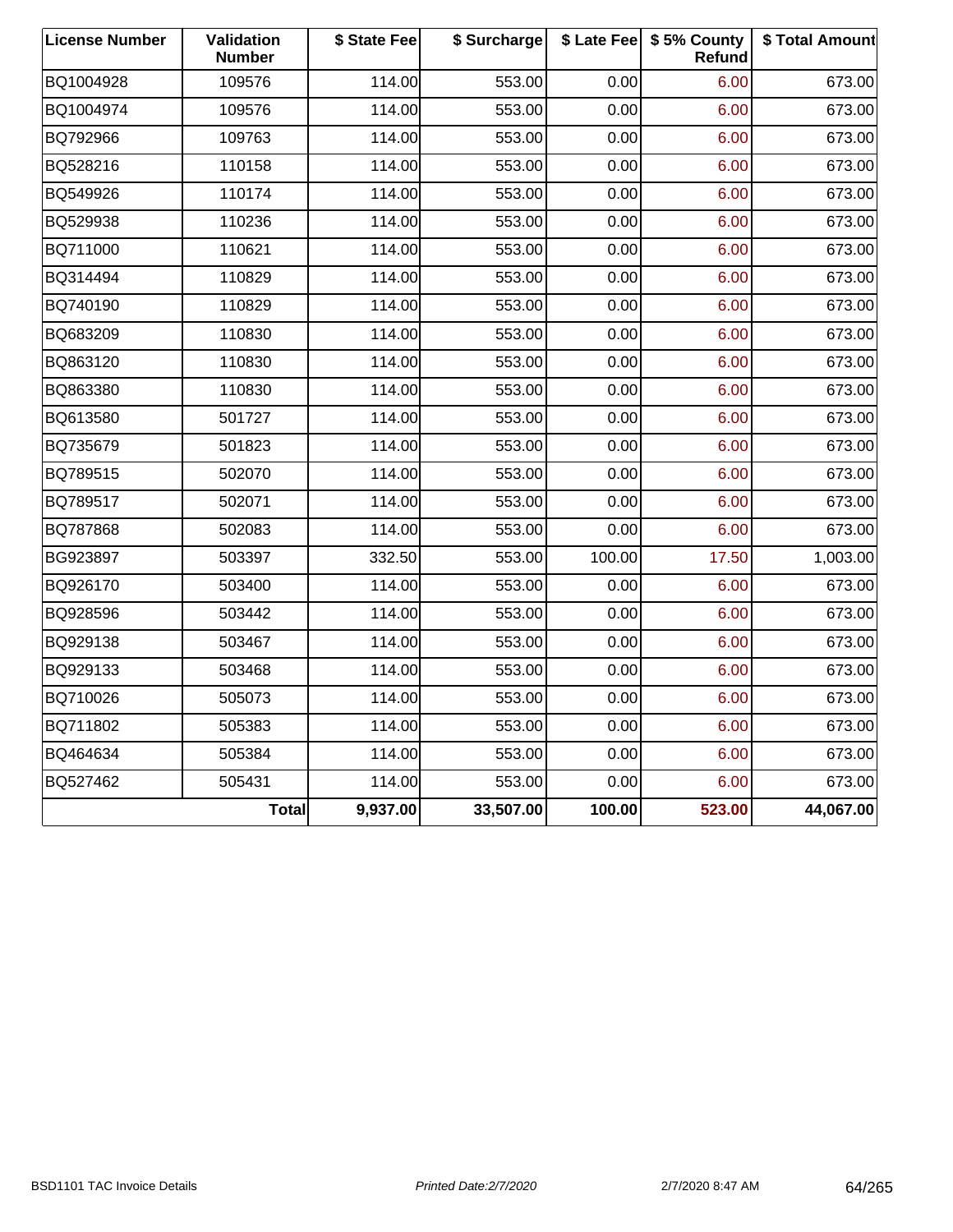

## **TAC To Be Invoiced Details Applications Approved during January 2020 County DeWitt - 62**

| <b>License Number</b> | Validation<br><b>Number</b> | \$ State Fee | \$ Surcharge |      | \$ Late Fee   \$5% County<br><b>Refund</b> | \$ Total Amount |
|-----------------------|-----------------------------|--------------|--------------|------|--------------------------------------------|-----------------|
| BG999371              | 103465                      | 332.50       | 553.00       | 0.00 | 17.50                                      | 903.00          |
| BG238690              | 105553                      | 332.50       | 553.00       | 0.00 | 17.50                                      | 903.00          |
| BQ680944              | 109109                      | 114.00       | 553.00       | 0.00 | 6.00                                       | 673.00          |
| BQ708293              | 503155                      | 114.00L      | 553.00       | 0.00 | 6.00                                       | 673.00          |
|                       | Totall                      | 893.00       | 2,212.00     | 0.00 | 47.00                                      | 3,152.00        |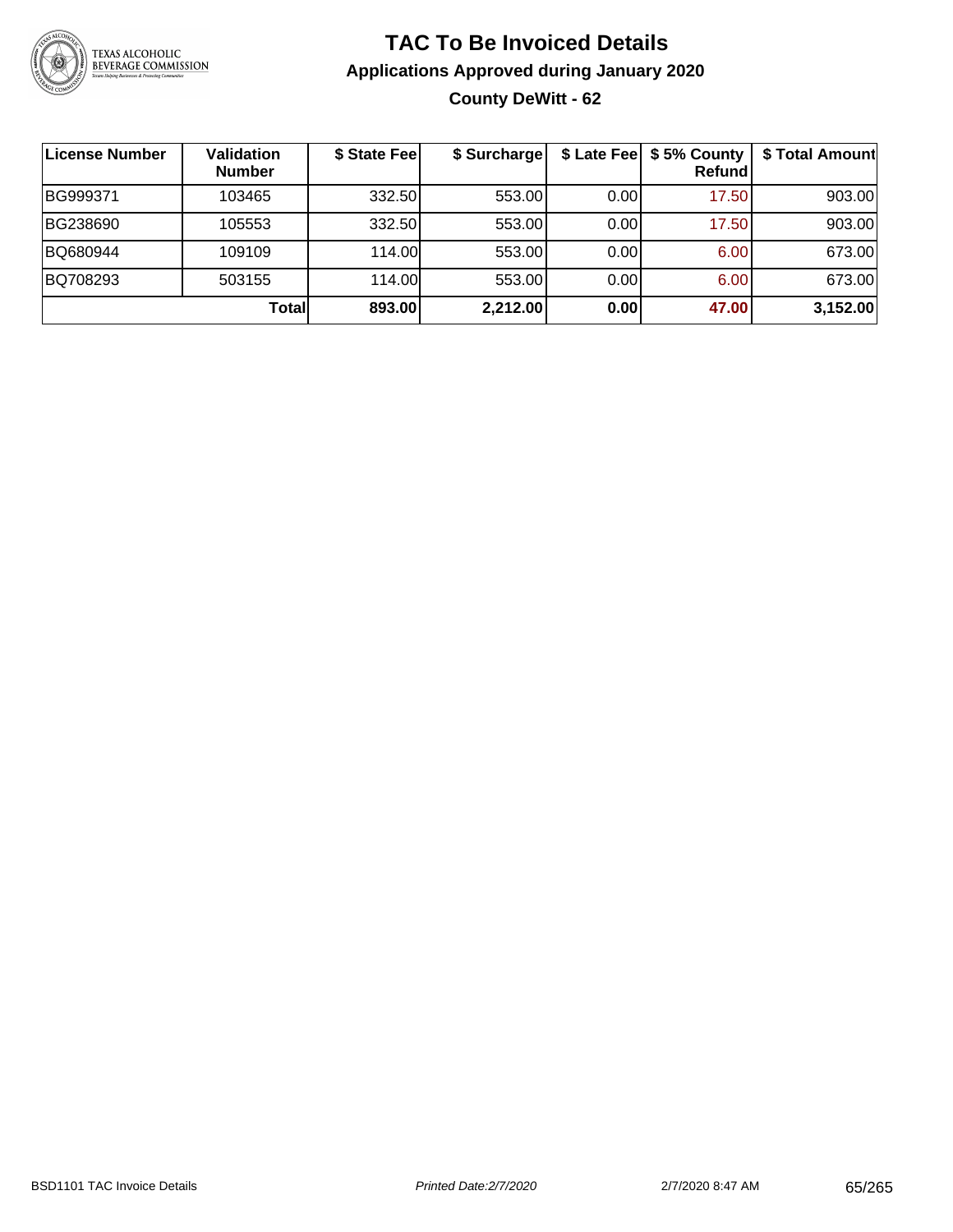

## **TAC To Be Invoiced Details Applications Approved during January 2020 County Donley - 65**

| <b>License Number</b> | Validation<br><b>Number</b> | \$ State Feel |        |      | Refundl | \$ Surcharge   \$ Late Fee   \$5% County   \$ Total Amount |
|-----------------------|-----------------------------|---------------|--------|------|---------|------------------------------------------------------------|
| BG997815              | 507891                      | 332.50        | 553.00 | 0.00 | 17.50   | 903.00                                                     |
|                       | Totall                      | 332.50        | 553.00 | 0.00 | 17.50   | 903.00                                                     |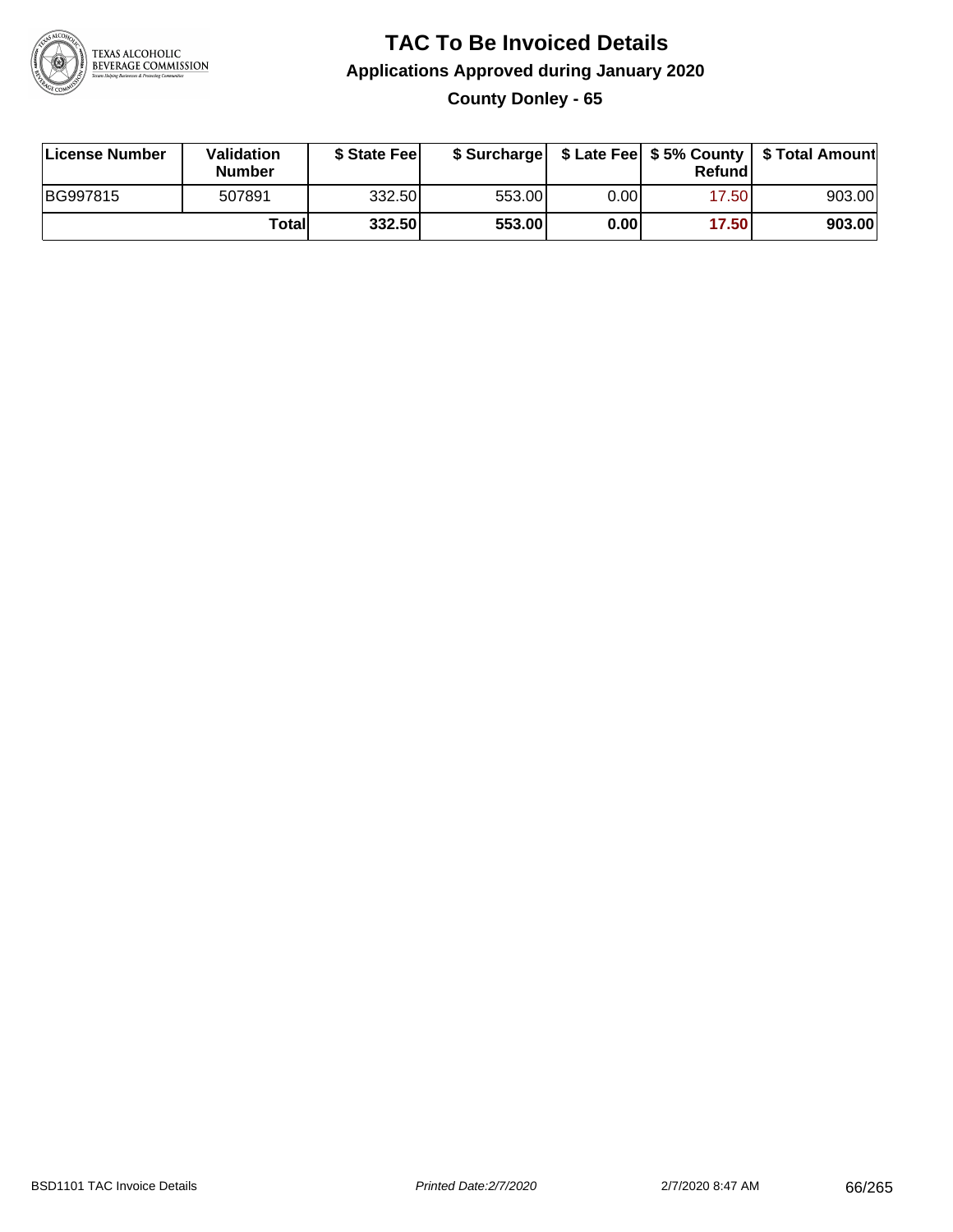

## **TAC To Be Invoiced Details Applications Approved during January 2020 County Duval - 66**

| ∣License Number | Validation<br><b>Number</b> | \$ State Fee | \$ Surcharge |      | $$$ Late Fee $$5%$ County<br><b>Refund</b> | \$ Total Amount |
|-----------------|-----------------------------|--------------|--------------|------|--------------------------------------------|-----------------|
| BG999337        | 104669                      | 332.50       | 553.00       | 0.00 | 17.50                                      | 903.00          |
| BQ709156        | 105033                      | 114.00L      | 553.00       | 0.00 | 6.00                                       | 673.00          |
| BQ1005436       | 109792                      | 114.00L      | 553.00       | 0.00 | 6.00                                       | 673.00          |
|                 | Totall                      | 560.50       | 1,659.00     | 0.00 | 29.50                                      | 2,249.00        |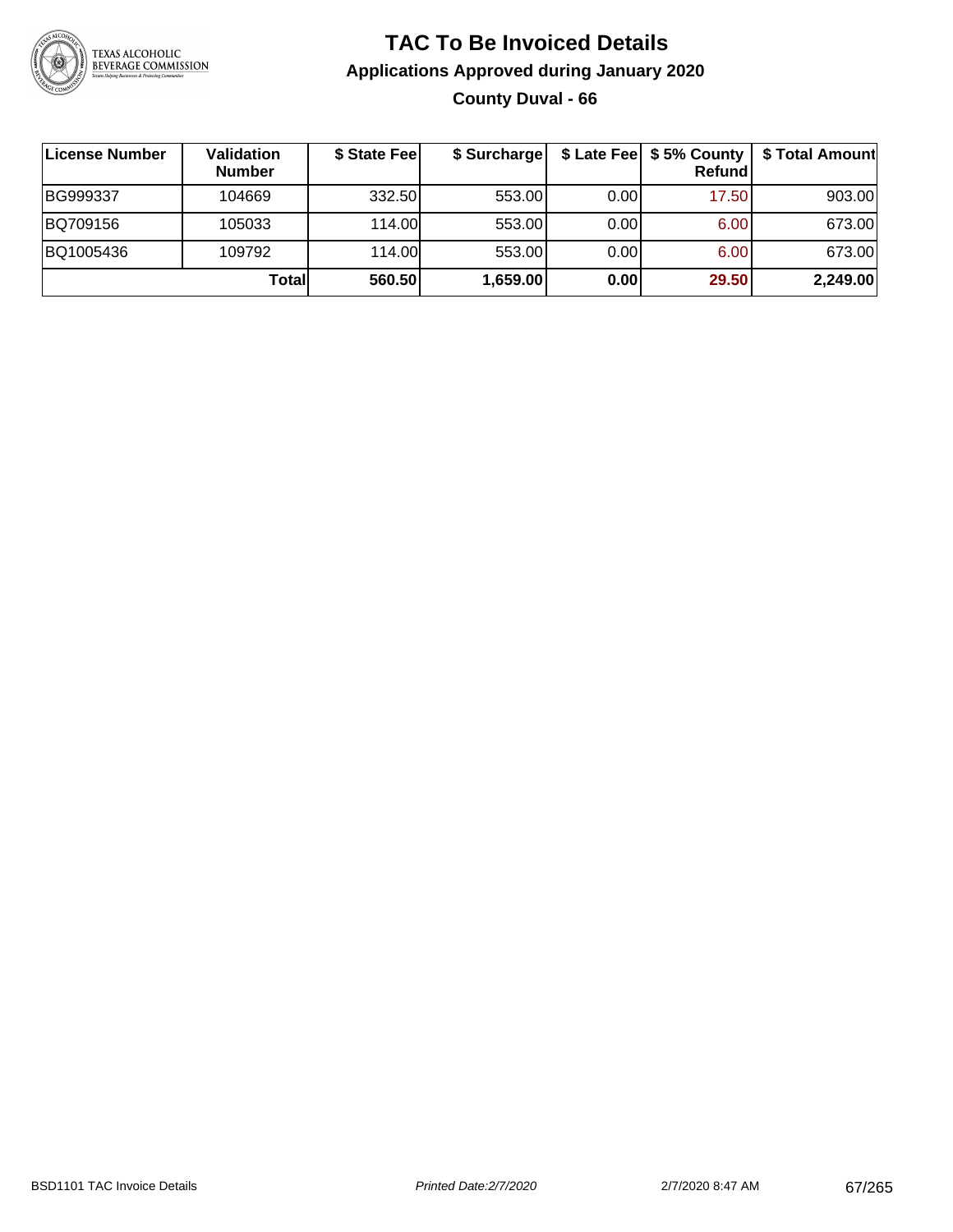

## **TAC To Be Invoiced Details Applications Approved during January 2020 County Eastland - 67**

| License Number | <b>Validation</b><br><b>Number</b> | \$ State Feel | \$ Surcharge |      | Refund | \$ Late Fee   \$5% County   \$ Total Amount |
|----------------|------------------------------------|---------------|--------------|------|--------|---------------------------------------------|
| BQ927833       | 501255                             | 114.00L       | 553.00       | 0.00 | 6.00   | 673.00                                      |
| BQ1078614      | 505207                             | 114.00L       | 553.00       | 0.00 | 6.00   | 673.00                                      |
|                | Totall                             | 228.00        | 1,106.00     | 0.00 | 12.00  | 1,346.00                                    |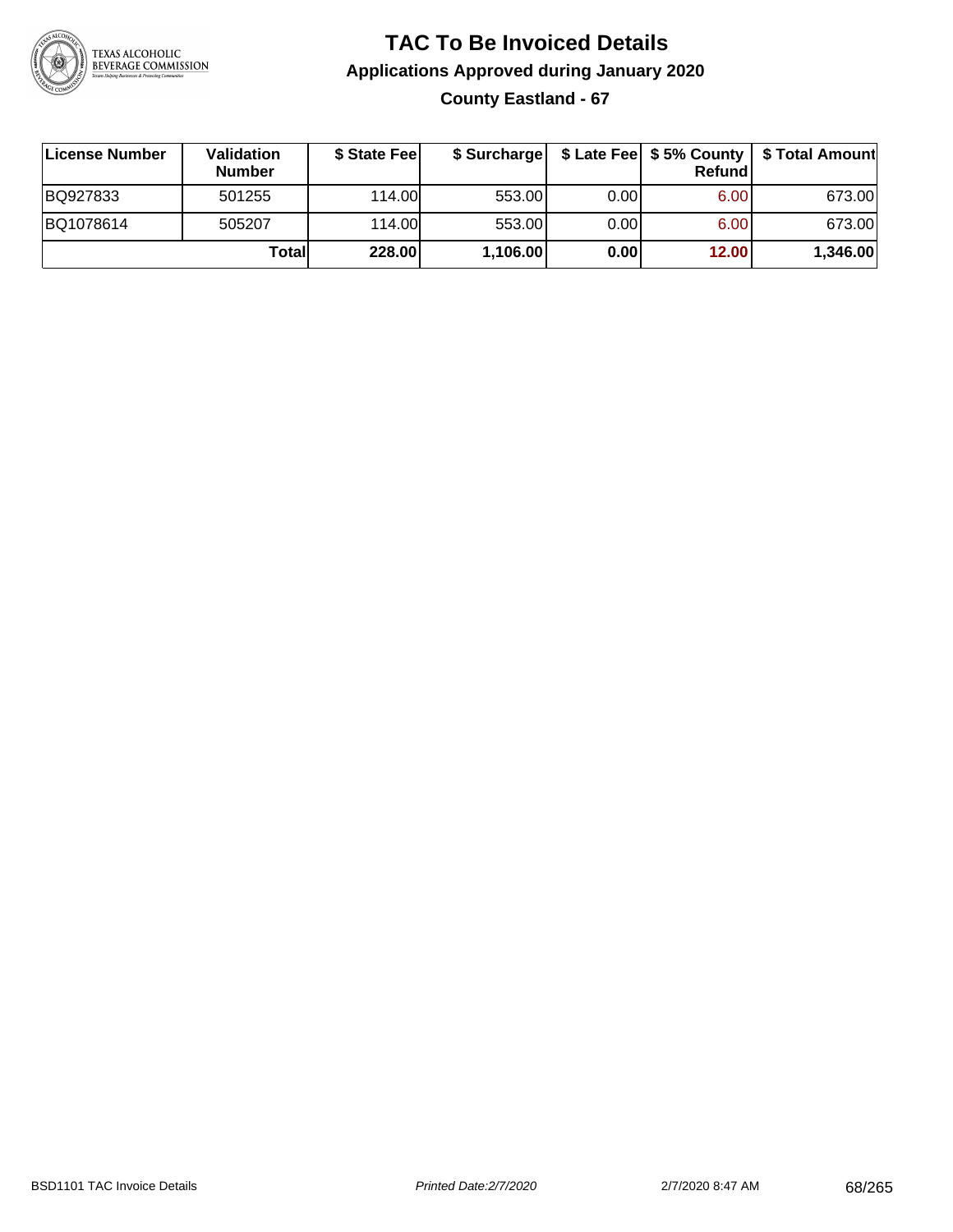

#### **TAC To Be Invoiced Details Applications Approved during January 2020 County Ector - 68**

| <b>License Number</b> | Validation<br><b>Number</b> | \$ State Fee | \$ Surcharge |      | \$ Late Fee   \$5% County  <br>Refund | \$ Total Amount |
|-----------------------|-----------------------------|--------------|--------------|------|---------------------------------------|-----------------|
| BF1079452             | 3295                        | 114.00       | 553.00       | 0.00 | 6.00                                  | 673.00          |
| BF1078805             | 5018                        | 114.00       | 553.00       | 0.00 | 6.00                                  | 673.00          |
| BG786571              | 101247                      | 332.50       | 553.00       | 0.00 | 17.50                                 | 903.00          |
| BQ789969              | 103340                      | 114.00       | 553.00       | 0.00 | 6.00                                  | 673.00          |
| BG279684              | 103524                      | 332.50       | 553.00       | 0.00 | 17.50                                 | 903.00          |
| BF547901              | 104629                      | 114.00       | 553.00       | 0.00 | 6.00                                  | 673.00          |
| BF460382              | 105065                      | 114.00       | 553.00       | 0.00 | 6.00                                  | 673.00          |
| BG736425              | 105497                      | 332.50       | 553.00       | 0.00 | 17.50                                 | 903.00          |
| BL736425              | 105497                      | 475.00       | 327.00       | 0.00 | 25.00                                 | 827.00          |
| BG612899              | 105920                      | 332.50       | 553.00       | 0.00 | 17.50                                 | 903.00          |
| BG999422              | 106420                      | 332.50       | 553.00       | 0.00 | 17.50                                 | 903.00          |
| BF281905              | 106603                      | 114.00       | 553.00       | 0.00 | 6.00                                  | 673.00          |
| BQ251183              | 108159                      | 114.00       | 553.00       | 0.00 | 6.00                                  | 673.00          |
| BQ203417              | 108363                      | 114.00       | 553.00       | 0.00 | 6.00                                  | 673.00          |
| BQ859573              | 108624                      | 114.00       | 553.00       | 0.00 | 6.00                                  | 673.00          |
| BQ931663              | 109544                      | 114.00       | 553.00       | 0.00 | 6.00                                  | 673.00          |
| BQ215877              | 109828                      | 114.00       | 553.00       | 0.00 | 6.00                                  | 673.00          |
| BQ710934              | 109828                      | 114.00       | 553.00       | 0.00 | 6.00                                  | 673.00          |
| BQ1000858             | 501240                      | 114.00       | 553.00       | 0.00 | 6.00                                  | 673.00          |
| BG990694              | 502218                      | 332.50       | 553.00       | 0.00 | 17.50                                 | 903.00          |
| BQ442379              | 505232                      | 114.00       | 553.00       | 0.00 | 6.00                                  | 673.00          |
| BQ795966              | 505312                      | 114.00       | 553.00       | 0.00 | 6.00                                  | 673.00          |
| BQ795984              | 505317                      | 114.00       | 553.00       | 0.00 | 6.00                                  | 673.00          |
| BQ862479              | 505326                      | 114.00       | 553.00       | 0.00 | 6.00                                  | 673.00          |
|                       | Total                       | 4,408.00     | 13,046.00    | 0.00 | 232.00                                | 17,686.00       |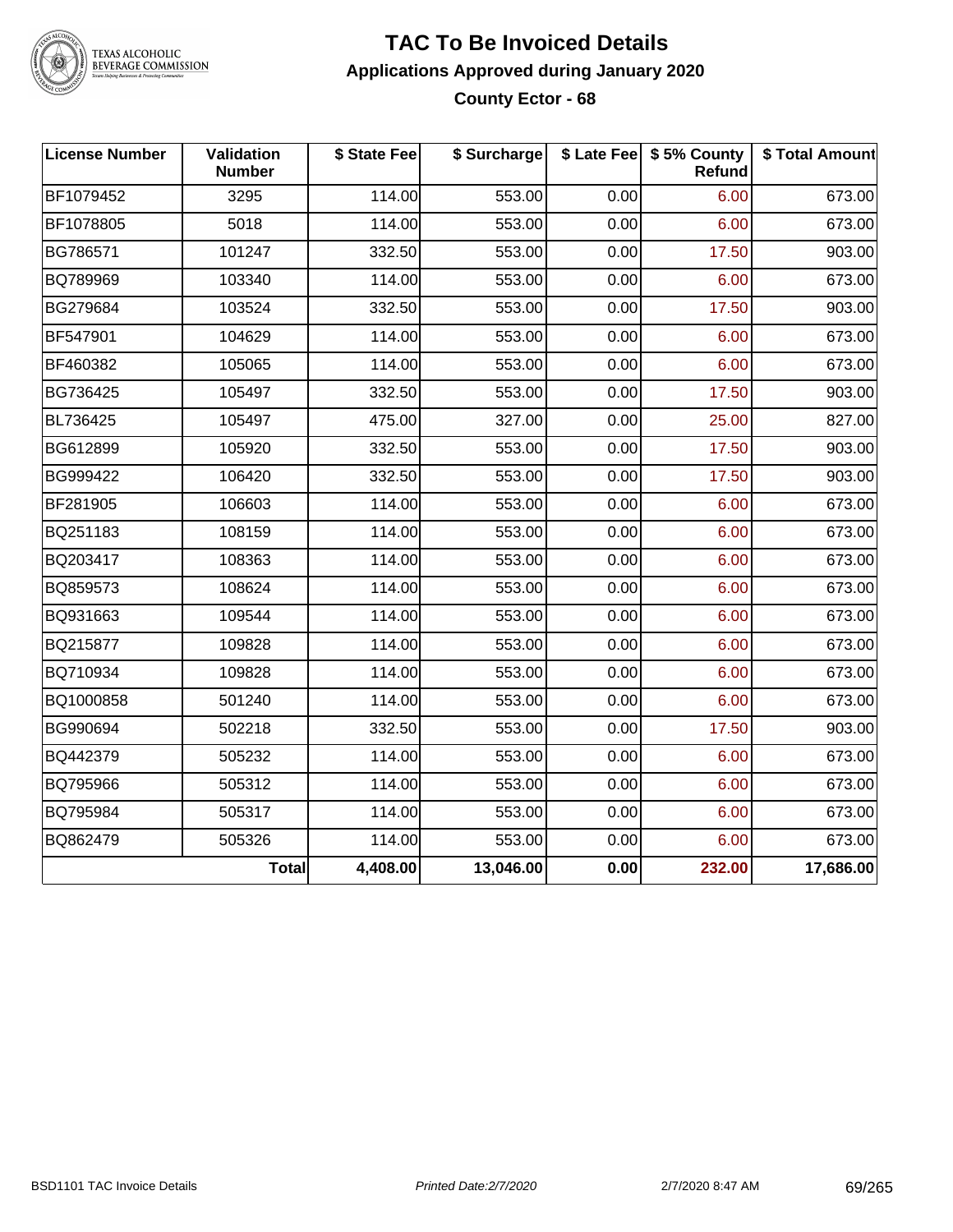

#### **TAC To Be Invoiced Details Applications Approved during January 2020 County Edwards - 69**

| License Number  | Validation<br><b>Number</b> | \$ State Fee  |        |      | Refund | \$ Surcharge   \$ Late Fee   \$5% County   \$ Total Amount |
|-----------------|-----------------------------|---------------|--------|------|--------|------------------------------------------------------------|
| <b>BF461624</b> | 103740                      | 114.00        | 553.00 | 0.00 | 6.00   | 673.00                                                     |
|                 | Totall                      | <b>114.00</b> | 553.00 | 0.00 | 6.00   | 673.00                                                     |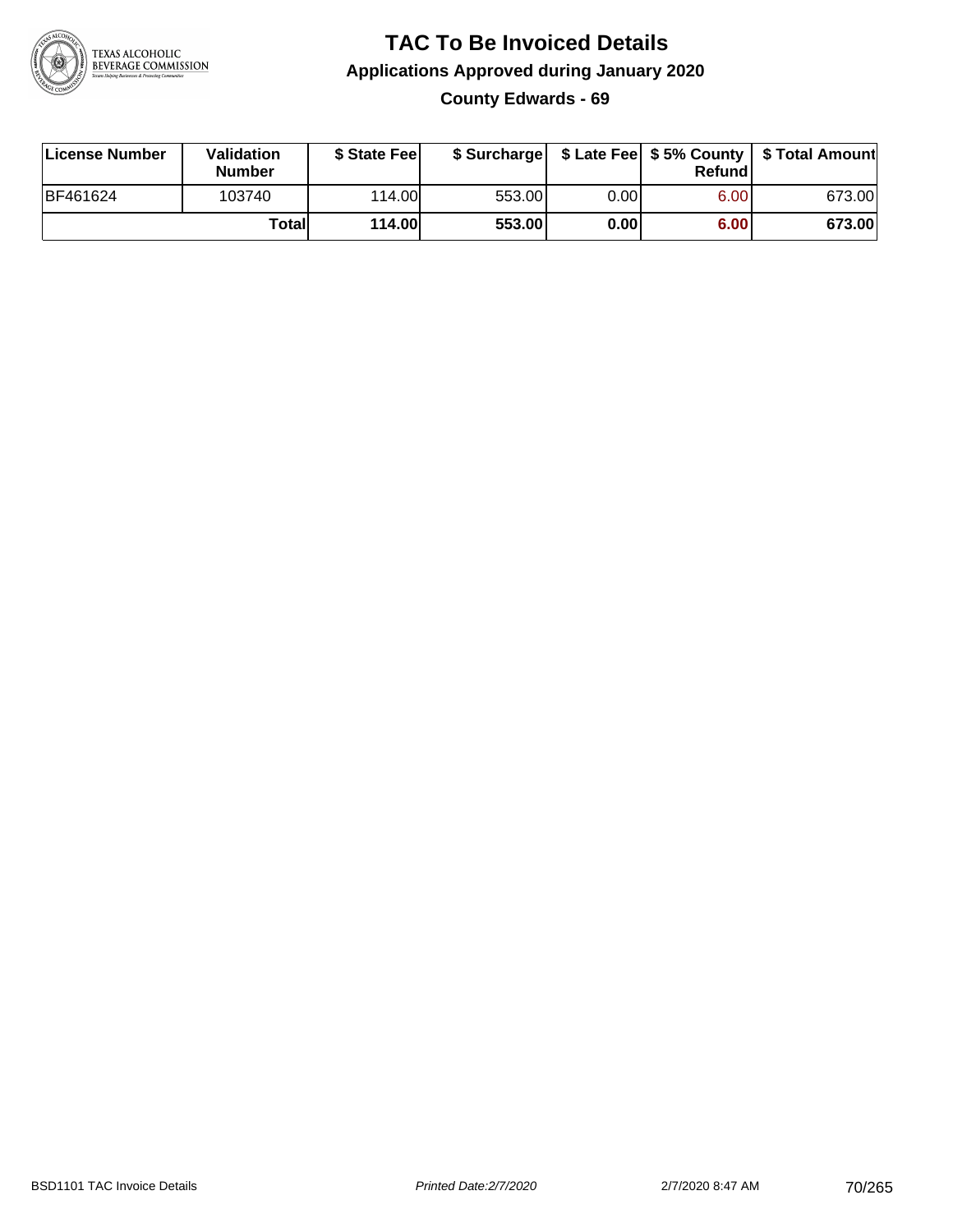

## **TAC To Be Invoiced Details Applications Approved during January 2020 County Ellis - 70**

| License Number | <b>Validation</b><br><b>Number</b> | \$ State Fee | \$ Surcharge | \$ Late Fee | \$5% County<br>Refundl | \$ Total Amount |
|----------------|------------------------------------|--------------|--------------|-------------|------------------------|-----------------|
| BQ705733       | 103230                             | 114.00       | 553.00       | 0.00        | 6.00                   | 673.00          |
| BQ1001021      | 104898                             | 114.00       | 553.00       | 0.00        | 6.00                   | 673.00          |
| BQ856234       | 105780                             | 114.00       | 553.00       | 0.00        | 6.00                   | 673.00          |
| BQ738728       | 106270                             | 114.00       | 553.00       | 0.00        | 6.00                   | 673.00          |
| BQ926286       | 106414                             | 114.00       | 553.00       | 0.00        | 6.00                   | 673.00          |
| BQ1002415      | 109653                             | 114.00       | 553.00       | 0.00        | 6.00                   | 673.00          |
| BQ682253       | 110246                             | 114.00       | 553.00       | 0.00        | 6.00                   | 673.00          |
| BQ682453       | 110373                             | 114.00       | 553.00       | 0.00        | 6.00                   | 673.00          |
| BQ927545       | 501254                             | 114.00       | 553.00       | 0.00        | 6.00                   | 673.00          |
| BQ997844       | 502082                             | 114.00       | 553.00       | 0.00        | 6.00                   | 673.00          |
| BF736139       | 503965                             | 114.00       | 553.00       | 0.00        | 6.00                   | 673.00          |
|                | Total                              | 1,254.00     | 6,083.00     | 0.00        | 66.00                  | 7,403.00        |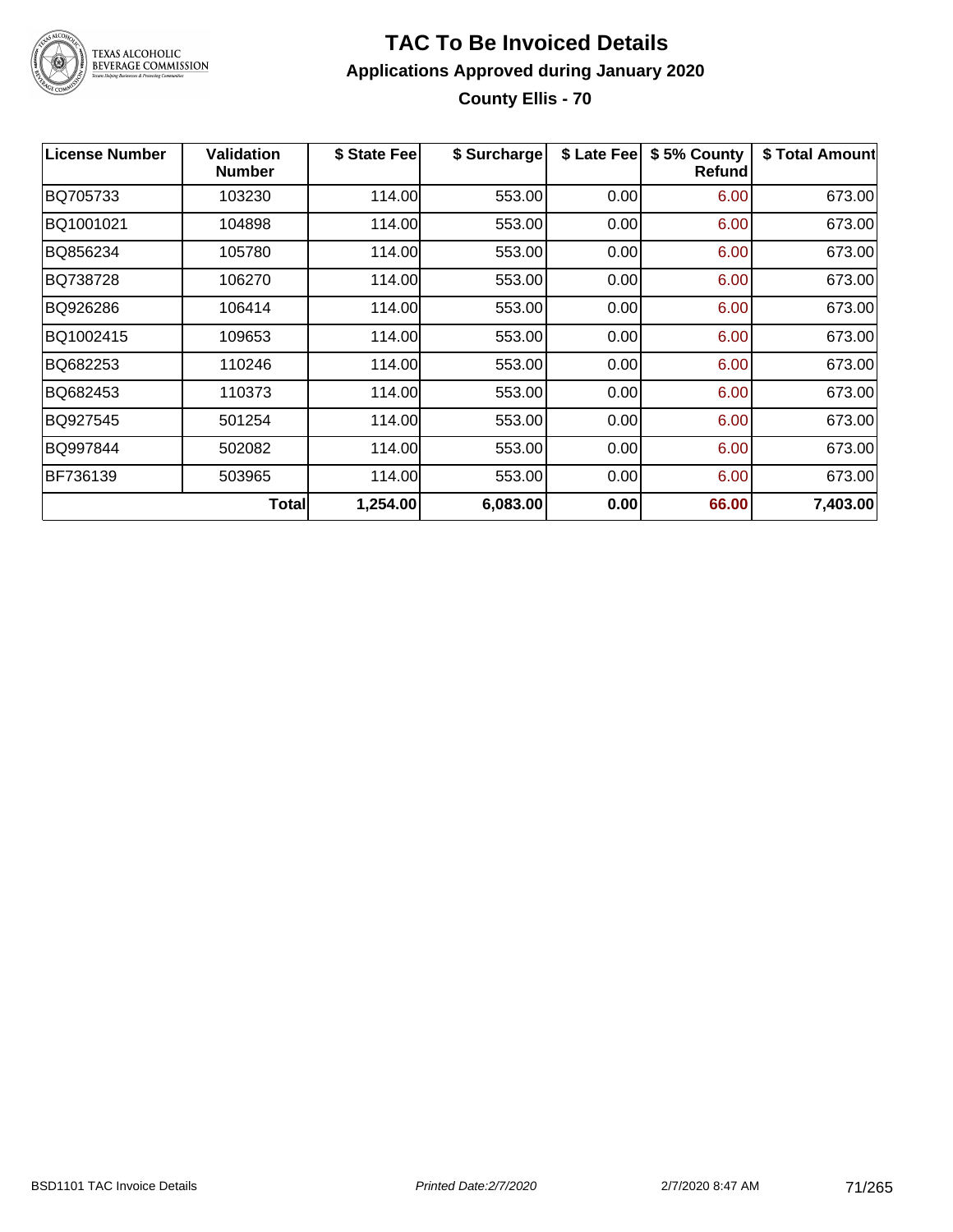

#### **TAC To Be Invoiced Details Applications Approved during January 2020 County El Paso - 71**

| <b>License Number</b> | Validation<br><b>Number</b> | \$ State Fee | \$ Surcharge |      | \$ Late Fee   \$5% County<br>Refund | \$ Total Amount |
|-----------------------|-----------------------------|--------------|--------------|------|-------------------------------------|-----------------|
| BG1077694             | 2529                        | 332.50       | 553.00       | 0.00 | 17.50                               | 903.00          |
| BL1077694             | 2529                        | 475.00       | 327.00       | 0.00 | 25.00                               | 827.00          |
| BF1076911             | 2920                        | 114.00       | 553.00       | 0.00 | 6.00                                | 673.00          |
| BF1076898             | 2921                        | 114.00       | 553.00       | 0.00 | 6.00                                | 673.00          |
| BF1076960             | 2951                        | 114.00       | 553.00       | 0.00 | 6.00                                | 673.00          |
| BG1077764             | 3153                        | 332.50       | 553.00       | 0.00 | 17.50                               | 903.00          |
| BG1077781             | 3257                        | 332.50       | 553.00       | 0.00 | 17.50                               | 903.00          |
| BF1079490             | 3294                        | 114.00       | 553.00       | 0.00 | 6.00                                | 673.00          |
| BG1078244             | 3477                        | 332.50       | 553.00       | 0.00 | 17.50                               | 903.00          |
| BG1079360             | 3805                        | 332.50       | 553.00       | 0.00 | 17.50                               | 903.00          |
| BL1079360             | 3805                        | 475.00       | 327.00       | 0.00 | 25.00                               | 827.00          |
| BG642221              | 102758                      | 332.50       | 553.00       | 0.00 | 17.50                               | 903.00          |
| BQ270236              | 103314                      | 114.00       | 553.00       | 0.00 | 6.00                                | 673.00          |
| BG566572              | 103541                      | 332.50       | 553.00       | 0.00 | 17.50                               | 903.00          |
| BL566572              | 103541                      | 475.00       | 327.00       | 0.00 | 25.00                               | 827.00          |
| BQ788984              | 103645                      | 114.00       | 553.00       | 0.00 | 6.00                                | 673.00          |
| BG1000167             | 103770                      | 332.50       | 553.00       | 0.00 | 17.50                               | 903.00          |
| BQ553338              | 103811                      | 114.00       | 553.00       | 0.00 | 6.00                                | 673.00          |
| BG567300              | 103932                      | 332.50       | 553.00       | 0.00 | 17.50                               | 903.00          |
| BQ462050              | 104027                      | 114.00       | 553.00       | 0.00 | 6.00                                | 673.00          |
| BQ462051              | 104027                      | 114.00       | 553.00       | 0.00 | 6.00                                | 673.00          |
| BQ462053              | 104027                      | 114.00       | 553.00       | 0.00 | 6.00                                | 673.00          |
| BQ462054              | 104027                      | 114.00       | 553.00       | 0.00 | 6.00                                | 673.00          |
| BQ462055              | 104027                      | 114.00       | 553.00       | 0.00 | 6.00                                | 673.00          |
| BQ462056              | 104027                      | 114.00       | 553.00       | 0.00 | 6.00                                | 673.00          |
| BQ462057              | 104027                      | 114.00       | 553.00       | 0.00 | 6.00                                | 673.00          |
| BQ462058              | 104027                      | 114.00       | 553.00       | 0.00 | 6.00                                | 673.00          |
| BQ462059              | 104027                      | 114.00       | 553.00       | 0.00 | 6.00                                | 673.00          |
| BQ462060              | 104027                      | 114.00       | 553.00       | 0.00 | 6.00                                | 673.00          |
| BQ462061              | 104027                      | 114.00       | 553.00       | 0.00 | 6.00                                | 673.00          |
| BQ462062              | 104027                      | 114.00       | 553.00       | 0.00 | 6.00                                | 673.00          |
| BQ462063              | 104027                      | 114.00       | 553.00       | 0.00 | 6.00                                | 673.00          |
| BQ462064              | 104027                      | 114.00       | 553.00       | 0.00 | 6.00                                | 673.00          |
| BQ462066              | 104027                      | 114.00       | 553.00       | 0.00 | 6.00                                | 673.00          |
| BQ462067              | 104027                      | 114.00       | 553.00       | 0.00 | 6.00                                | 673.00          |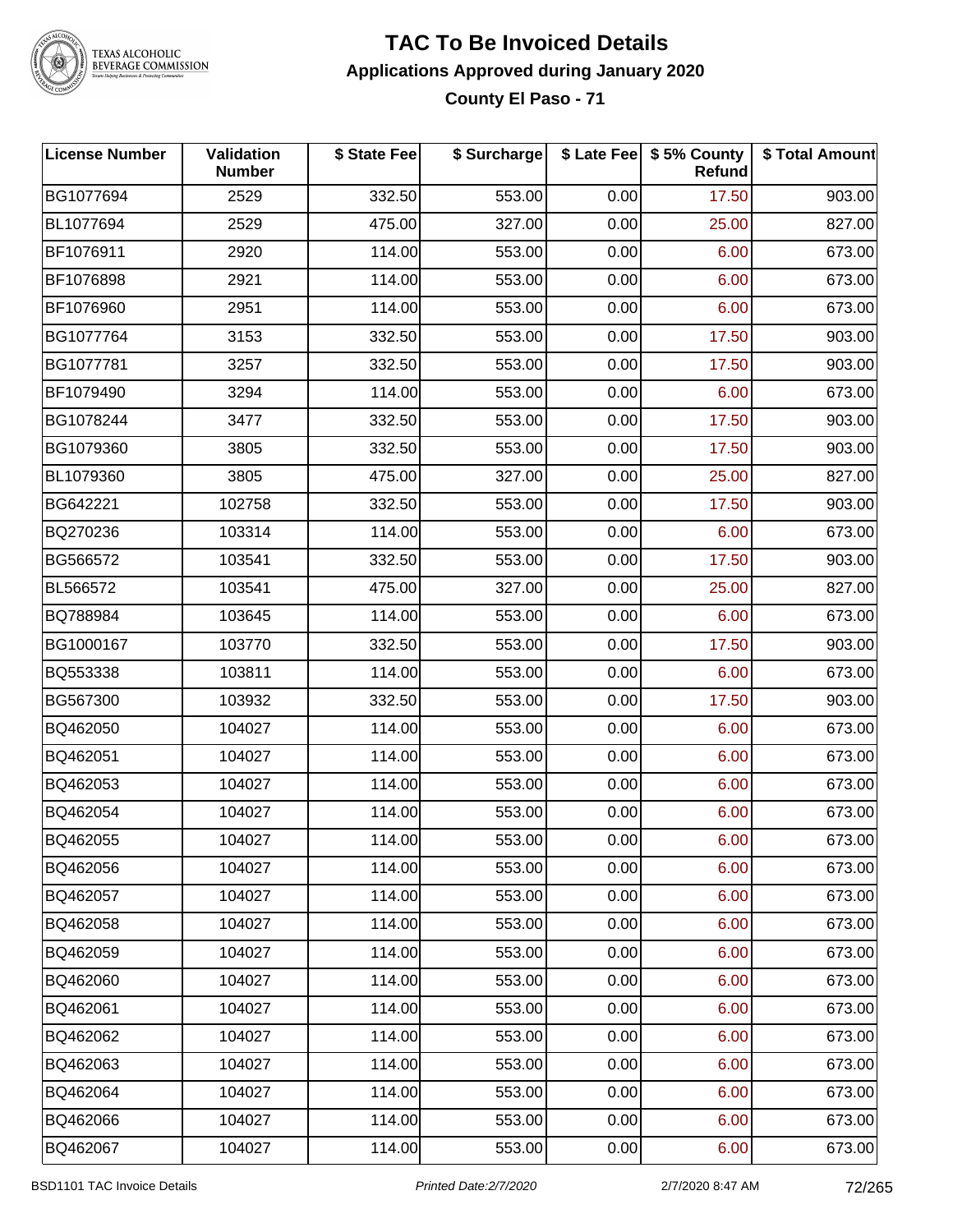| <b>License Number</b> | Validation<br><b>Number</b> | \$ State Fee | \$ Surcharge |        | \$ Late Fee   \$5% County<br>Refund | \$ Total Amount |
|-----------------------|-----------------------------|--------------|--------------|--------|-------------------------------------|-----------------|
| BQ462068              | 104027                      | 114.00       | 553.00       | 0.00   | 6.00                                | 673.00          |
| BQ462069              | 104027                      | 114.00       | 553.00       | 0.00   | 6.00                                | 673.00          |
| BQ462070              | 104027                      | 114.00       | 553.00       | 0.00   | 6.00                                | 673.00          |
| BQ462073              | 104027                      | 114.00       | 553.00       | 0.00   | 6.00                                | 673.00          |
| BQ462074              | 104027                      | 114.00       | 553.00       | 0.00   | 6.00                                | 673.00          |
| BQ462077              | 104027                      | 114.00       | 553.00       | 0.00   | 6.00                                | 673.00          |
| BQ462079              | 104027                      | 114.00       | 553.00       | 0.00   | 6.00                                | 673.00          |
| BQ462080              | 104027                      | 114.00       | 553.00       | 0.00   | 6.00                                | 673.00          |
| BQ462081              | 104027                      | 114.00       | 553.00       | 0.00   | 6.00                                | 673.00          |
| BQ462082              | 104027                      | 114.00       | 553.00       | 0.00   | 6.00                                | 673.00          |
| BQ462083              | 104027                      | 114.00       | 553.00       | 0.00   | 6.00                                | 673.00          |
| BQ462084              | 104027                      | 114.00       | 553.00       | 0.00   | 6.00                                | 673.00          |
| BQ462085              | 104027                      | 114.00       | 553.00       | 0.00   | 6.00                                | 673.00          |
| BQ462086              | 104027                      | 114.00       | 553.00       | 0.00   | 6.00                                | 673.00          |
| BQ462087              | 104027                      | 114.00       | 553.00       | 0.00   | 6.00                                | 673.00          |
| BQ462088              | 104027                      | 114.00       | 553.00       | 0.00   | 6.00                                | 673.00          |
| BQ462089              | 104027                      | 114.00       | 553.00       | 0.00   | 6.00                                | 673.00          |
| BG202126              | 104050                      | 332.50       | 553.00       | 0.00   | 17.50                               | 903.00          |
| BG238958              | 104052                      | 332.50       | 553.00       | 0.00   | 17.50                               | 903.00          |
| BQ423596              | 104074                      | 114.00       | 553.00       | 0.00   | 6.00                                | 673.00          |
| BG790593              | 104094                      | 332.50       | 553.00       | 0.00   | 17.50                               | 903.00          |
| BQ302852              | 104683                      | 114.00       | 553.00       | 0.00   | 6.00                                | 673.00          |
| BG226992              | 104755                      | 332.50       | 553.00       | 0.00   | 17.50                               | 903.00          |
| BQ547241              | 104831                      | 114.00       | 553.00       | 0.00   | 6.00                                | 673.00          |
| BG1000034             | 104939                      | 332.50       | 553.00       | 0.00   | 17.50                               | 903.00          |
| BG926314              | 105136                      | 332.50       | 553.00       | 0.00   | 17.50                               | 903.00          |
| BQ302854              | 105150                      | 114.00       | 553.00       | 0.00   | 6.00                                | 673.00          |
| BQ482619              | 105362                      | 114.00       | 553.00       | 0.00   | 6.00                                | 673.00          |
| BQ790721              | 105460                      | 114.00       | 553.00       | 0.00   | 6.00                                | 673.00          |
| BG567659              | 105579                      | 332.50       | 553.00       | 0.00   | 17.50                               | 903.00          |
| BQ118761              | 105672                      | 114.00       | 553.00       | 0.00   | 6.00                                | 673.00          |
| BQ927142              | 105700                      | 114.00       | 553.00       | 0.00   | 6.00                                | 673.00          |
| BQ464078              | 105740                      | 114.00       | 553.00       | 0.00   | 6.00                                | 673.00          |
| BG735659              | 105956                      | 332.50       | 553.00       | 100.00 | 17.50                               | 1,003.00        |
| BL735659              | 105956                      | 475.00       | 327.00       | 100.00 | 25.00                               | 927.00          |
| BQ999393              | 105959                      | 114.00       | 553.00       | 0.00   | 6.00                                | 673.00          |
| BQ132575              | 105991                      | 114.00       | 553.00       | 0.00   | 6.00                                | 673.00          |
| BG926077              | 106262                      | 332.50       | 553.00       | 0.00   | 17.50                               | 903.00          |
| BQ461904              | 106324                      | 114.00       | 553.00       | 0.00   | 6.00                                | 673.00          |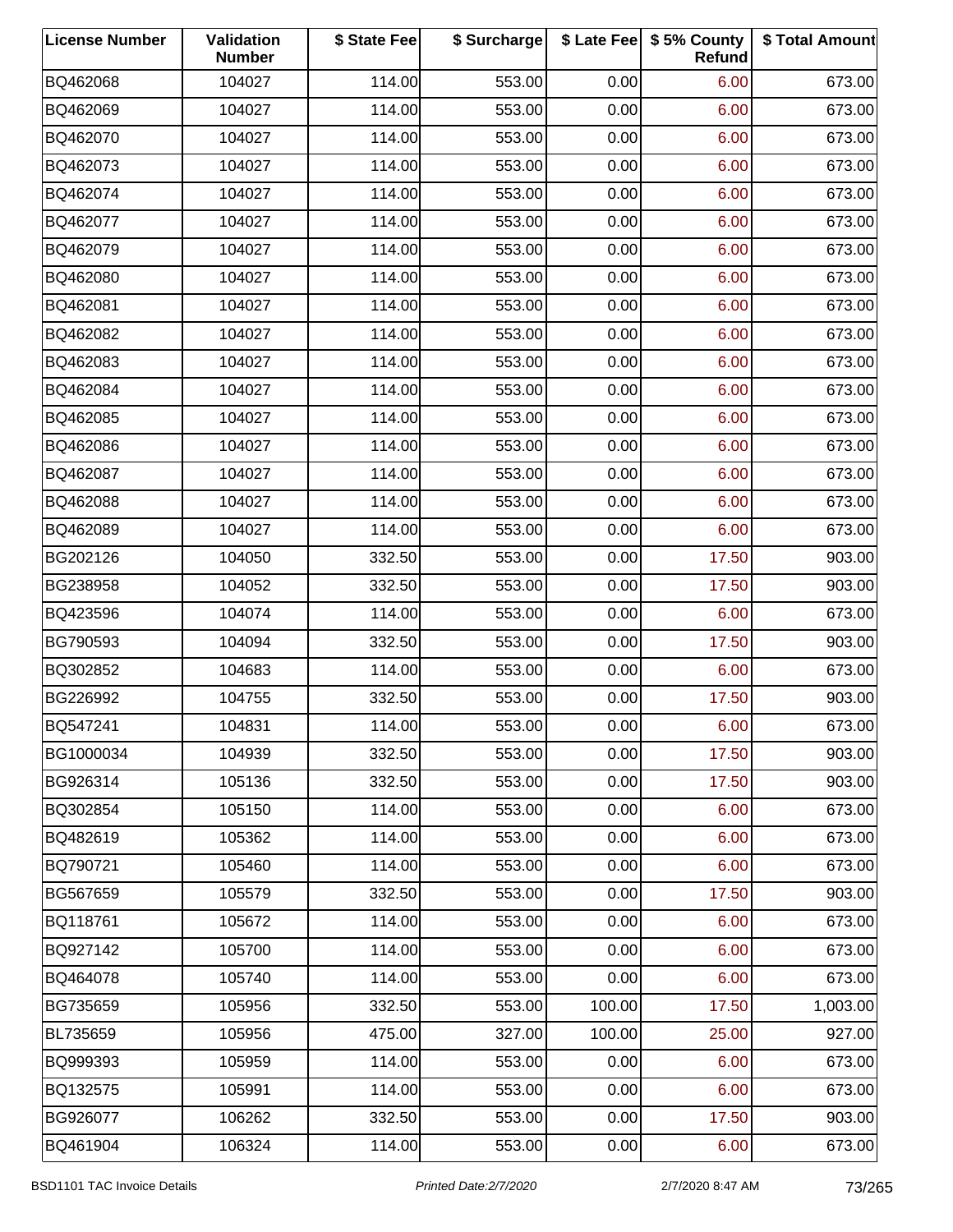| <b>License Number</b> | Validation<br><b>Number</b> | \$ State Fee | \$ Surcharge |      | \$ Late Fee   \$5% County<br>Refund | \$ Total Amount |
|-----------------------|-----------------------------|--------------|--------------|------|-------------------------------------|-----------------|
| BG858360              | 106403                      | 332.50       | 553.00       | 0.00 | 17.50                               | 903.00          |
| BQ707916              | 106447                      | 114.00       | 553.00       | 0.00 | 6.00                                | 673.00          |
| BG442771              | 106463                      | 332.50       | 553.00       | 0.00 | 17.50                               | 903.00          |
| BQ118987              | 106498                      | 114.00       | 553.00       | 0.00 | 6.00                                | 673.00          |
| BQ118989              | 106498                      | 114.00       | 553.00       | 0.00 | 6.00                                | 673.00          |
| BQ118993              | 106498                      | 114.00       | 553.00       | 0.00 | 6.00                                | 673.00          |
| BQ118994              | 106498                      | 114.00       | 553.00       | 0.00 | 6.00                                | 673.00          |
| BQ118995              | 106498                      | 114.00       | 553.00       | 0.00 | 6.00                                | 673.00          |
| BQ118998              | 106498                      | 114.00       | 553.00       | 0.00 | 6.00                                | 673.00          |
| BQ119002              | 106498                      | 114.00       | 553.00       | 0.00 | 6.00                                | 673.00          |
| BQ119005              | 106498                      | 114.00       | 553.00       | 0.00 | 6.00                                | 673.00          |
| BQ119069              | 106498                      | 114.00       | 553.00       | 0.00 | 6.00                                | 673.00          |
| BQ119070              | 106498                      | 114.00       | 553.00       | 0.00 | 6.00                                | 673.00          |
| BQ119078              | 106498                      | 114.00       | 553.00       | 0.00 | 6.00                                | 673.00          |
| BQ999680              | 106649                      | 114.00       | 553.00       | 0.00 | 6.00                                | 673.00          |
| BQ999588              | 106650                      | 114.00       | 553.00       | 0.00 | 6.00                                | 673.00          |
| BQ999679              | 106651                      | 114.00       | 553.00       | 0.00 | 6.00                                | 673.00          |
| BQ999787              | 106661                      | 114.00       | 553.00       | 0.00 | 6.00                                | 673.00          |
| BG926512              | 106719                      | 332.50       | 553.00       | 0.00 | 17.50                               | 903.00          |
| BQ423821              | 106895                      | 114.00       | 553.00       | 0.00 | 6.00                                | 673.00          |
| BQ483562              | 106945                      | 114.00       | 553.00       | 0.00 | 6.00                                | 673.00          |
| BF548745              | 106991                      | 114.00       | 553.00       | 0.00 | 6.00                                | 673.00          |
| BQ999859              | 107034                      | 114.00       | 553.00       | 0.00 | 6.00                                | 673.00          |
| BQ999860              | 107035                      | 114.00       | 553.00       | 0.00 | 6.00                                | 673.00          |
| BQ999862              | 107037                      | 114.00       | 553.00       | 0.00 | 6.00                                | 673.00          |
| BG528102              | 107115                      | 332.50       | 553.00       | 0.00 | 17.50                               | 903.00          |
| BE303455              | 107181                      | 285.00       | 553.00       | 0.00 | 15.00                               | 853.00          |
| BQ999999              | 107385                      | 114.00       | 553.00       | 0.00 | 6.00                                | 673.00          |
| BQ1000128             | 107387                      | 114.00       | 553.00       | 0.00 | 6.00                                | 673.00          |
| BG568606              | 107405                      | 332.50       | 553.00       | 0.00 | 17.50                               | 903.00          |
| BF506365              | 107448                      | 114.00       | 553.00       | 0.00 | 6.00                                | 673.00          |
| BQ271100              | 107820                      | 114.00       | 553.00       | 0.00 | 6.00                                | 673.00          |
| BG251208              | 107889                      | 332.50       | 553.00       | 0.00 | 17.50                               | 903.00          |
| BQ708377              | 107916                      | 114.00       | 553.00       | 0.00 | 6.00                                | 673.00          |
| BQ680542              | 108460                      | 114.00       | 553.00       | 0.00 | 6.00                                | 673.00          |
| BQ680550              | 108460                      | 114.00       | 553.00       | 0.00 | 6.00                                | 673.00          |
| BQ680551              | 108460                      | 114.00       | 553.00       | 0.00 | 6.00                                | 673.00          |
| BQ680552              | 108460                      | 114.00       | 553.00       | 0.00 | 6.00                                | 673.00          |
| BQ1004051             | 108487                      | 114.00       | 553.00       | 0.00 | 6.00                                | 673.00          |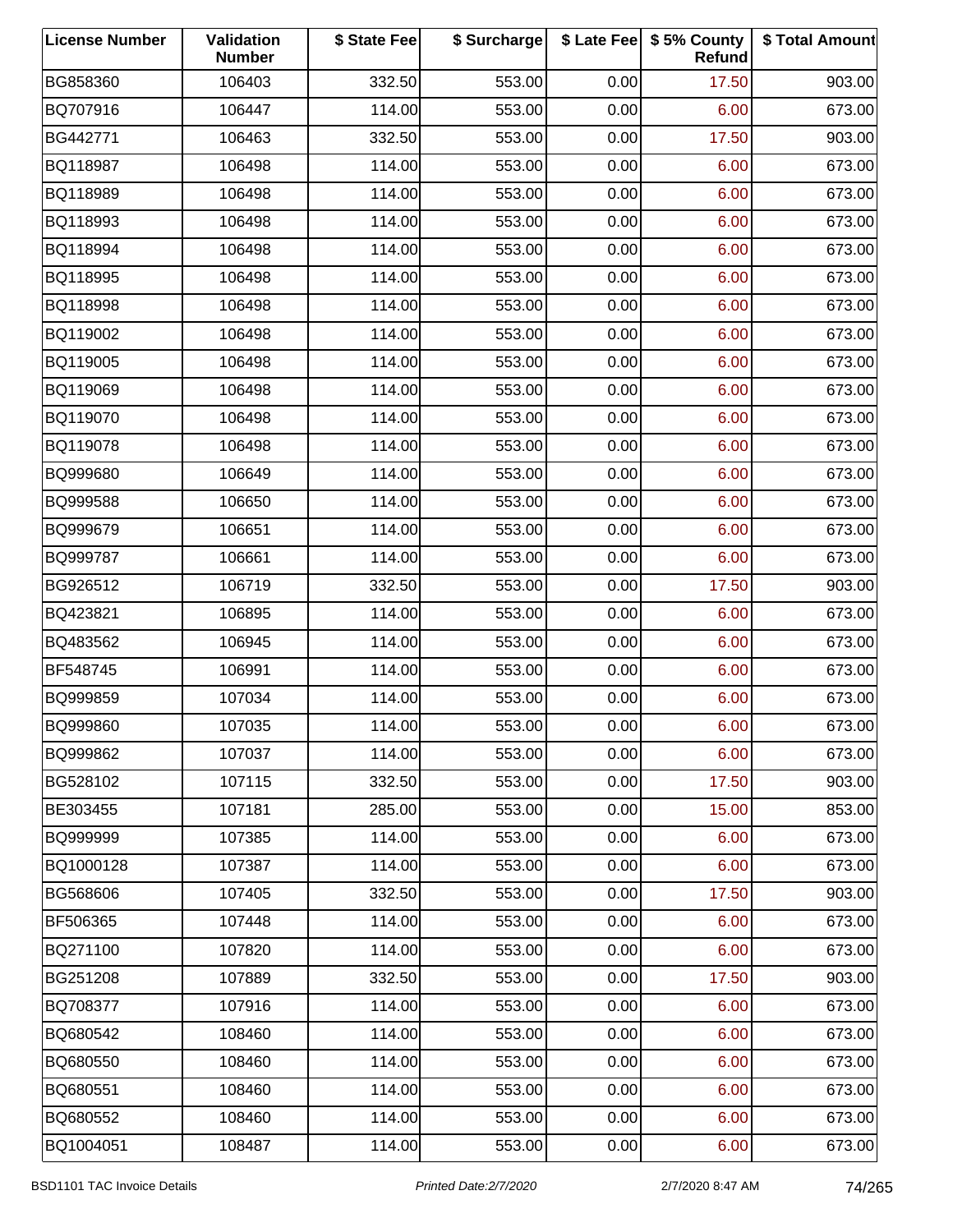| <b>License Number</b> | Validation<br><b>Number</b> | \$ State Fee | \$ Surcharge |        | \$ Late Fee   \$5% County<br><b>Refund</b> | \$ Total Amount |
|-----------------------|-----------------------------|--------------|--------------|--------|--------------------------------------------|-----------------|
| BQ1003133             | 108700                      | 114.00       | 553.00       | 0.00   | 6.00                                       | 673.00          |
| BQ616921              | 108737                      | 114.00       | 553.00       | 0.00   | 6.00                                       | 673.00          |
| BQ1001122             | 108753                      | 114.00       | 553.00       | 0.00   | 6.00                                       | 673.00          |
| BQ462076              | 109104                      | 114.00       | 553.00       | 100.00 | 6.00                                       | 773.00          |
| BQ304355              | 109152                      | 114.00       | 553.00       | 0.00   | 6.00                                       | 673.00          |
| BQ1004149             | 109222                      | 114.00       | 553.00       | 0.00   | 6.00                                       | 673.00          |
| BQ1002576             | 109318                      | 114.00       | 553.00       | 0.00   | 6.00                                       | 673.00          |
| BQ423823              | 109689                      | 114.00       | 553.00       | 0.00   | 6.00                                       | 673.00          |
| BQ932591              | 109858                      | 114.00       | 553.00       | 0.00   | 6.00                                       | 673.00          |
| BQ1002870             | 110257                      | 114.00       | 553.00       | 0.00   | 6.00                                       | 673.00          |
| BQ681807              | 110285                      | 114.00       | 553.00       | 0.00   | 6.00                                       | 673.00          |
| BQ1004965             | 110829                      | 114.00       | 553.00       | 0.00   | 6.00                                       | 673.00          |
| BG996146              | 501900                      | 332.50       | 553.00       | 0.00   | 17.50                                      | 903.00          |
| BL996146              | 501900                      | 475.00       | 327.00       | 0.00   | 25.00                                      | 827.00          |
| BG524318              | 501902                      | 332.50       | 553.00       | 0.00   | 17.50                                      | 903.00          |
| BL524318              | 501902                      | 475.00       | 327.00       | 0.00   | 25.00                                      | 827.00          |
| BQ930416              | 504085                      | 114.00       | 553.00       | 0.00   | 6.00                                       | 673.00          |
| BG289816              | 505111                      | 332.50       | 553.00       | 0.00   | 17.50                                      | 903.00          |
| BQ1003661             | 505307                      | 114.00       | 553.00       | 0.00   | 6.00                                       | 673.00          |
| BQ1003660             | 505309                      | 114.00       | 553.00       | 0.00   | 6.00                                       | 673.00          |
|                       | <b>Total</b>                | 23,398.50    | 72,193.00    | 300.00 | 1,231.50                                   | 97,123.00       |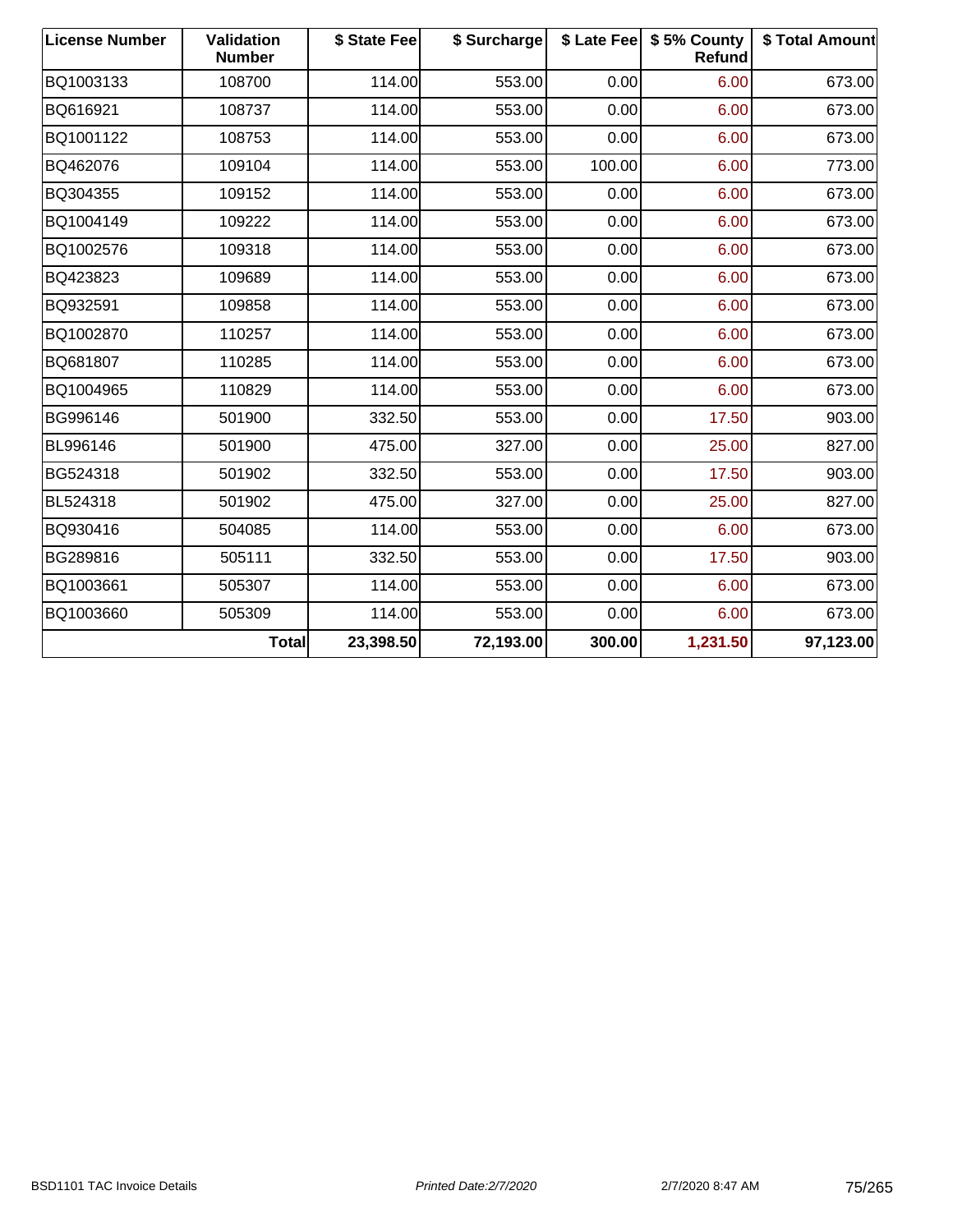

### **TAC To Be Invoiced Details Applications Approved during January 2020 County Erath - 72**

| License Number | Validation<br><b>Number</b> | \$ State Fee | \$ Surcharge |      | \$ Late Fee   \$5% County  <br>Refundl | \$ Total Amount |
|----------------|-----------------------------|--------------|--------------|------|----------------------------------------|-----------------|
| BF858809       | 106087                      | 114.00       | 553.00       | 0.00 | 6.00                                   | 673.00          |
| BQ860247       | 107413                      | 114.00       | 553.00       | 0.00 | 6.00                                   | 673.00          |
| BQ1001837      | 109905                      | 114.00       | 553.00       | 0.00 | 6.00                                   | 673.00          |
|                | Totall                      | 342.00       | 1,659.00     | 0.00 | 18.00                                  | 2,019.00        |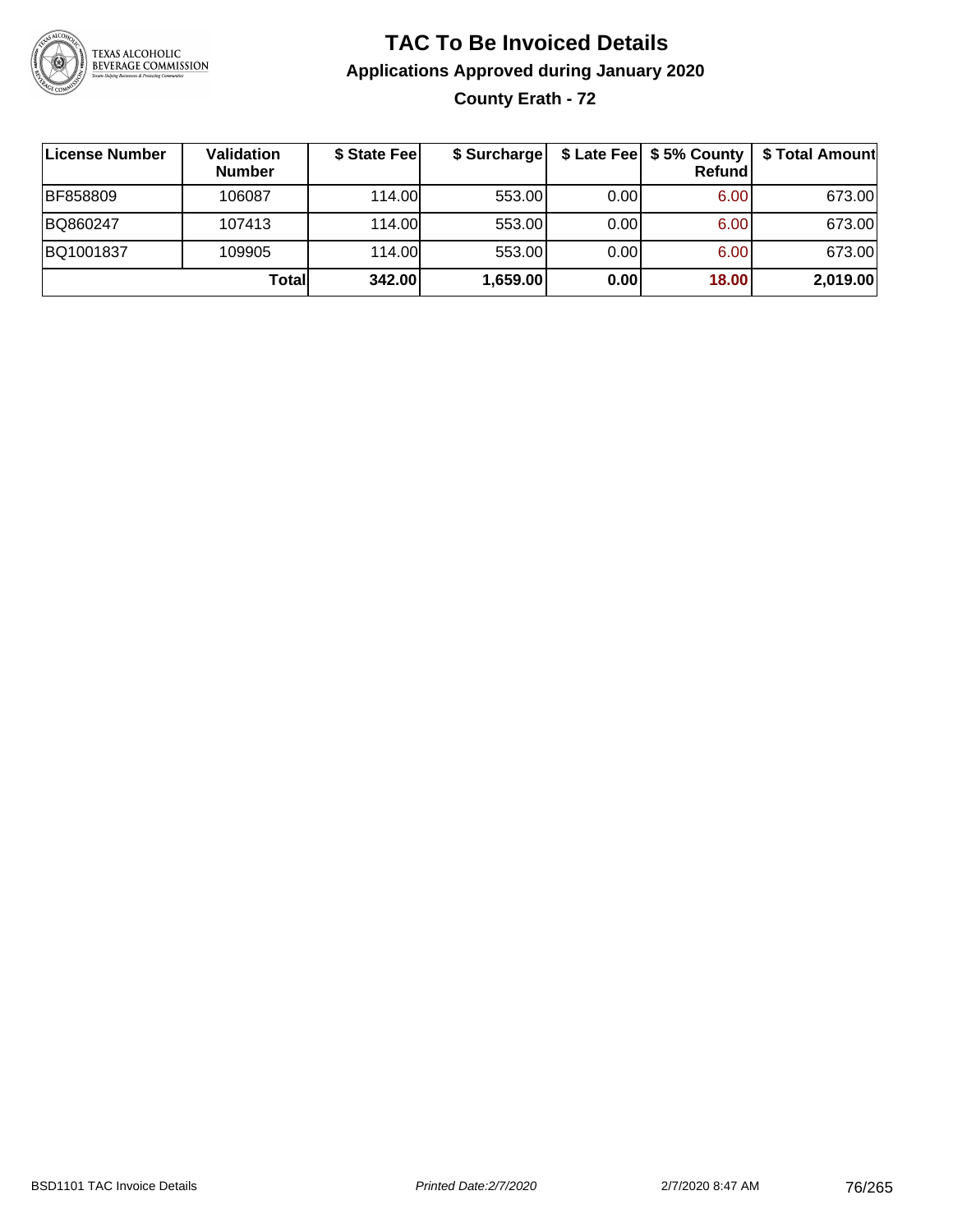

## **TAC To Be Invoiced Details Applications Approved during January 2020 County Falls - 73**

| License Number | Validation<br><b>Number</b> | \$ State Fee | \$ Surcharge |      | \$ Late Fee   \$5% County  <br><b>Refund</b> | \$ Total Amount |
|----------------|-----------------------------|--------------|--------------|------|----------------------------------------------|-----------------|
| BQ617230       | 108521                      | 114.00       | 553.00       | 0.00 | 6.00                                         | 673.00          |
| BQ934011       | 113043                      | 114.00       | 553.00       | 0.00 | 6.00                                         | 673.00          |
| BQ860758       | 505257                      | 114.00       | 553.00       | 0.00 | 6.00                                         | 673.00          |
|                | Totall                      | 342.00       | 1,659.00     | 0.00 | 18.00                                        | 2,019.00        |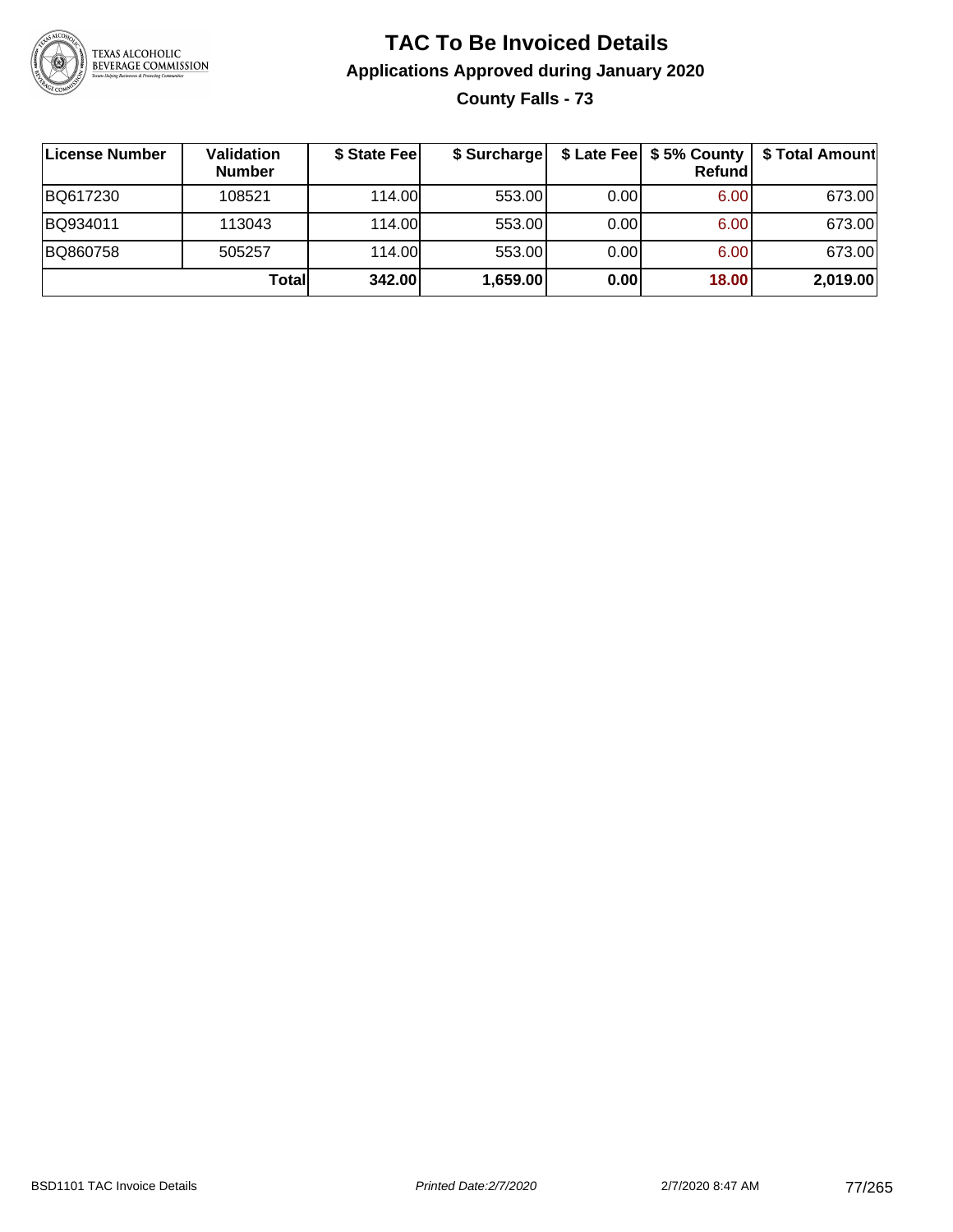

# **TAC To Be Invoiced Details Applications Approved during January 2020**

**County Fannin - 74**

| ∣License Number | <b>Validation</b><br><b>Number</b> | \$ State Fee | \$ Surcharge |       | Refundl | \$ Late Fee   \$5% County   \$ Total Amount |
|-----------------|------------------------------------|--------------|--------------|-------|---------|---------------------------------------------|
| BG925307        | 104973                             | 332.50       | 553.00       | 0.001 | 17.50   | 903.00                                      |
| BQ1003005       | 107449                             | 114.00       | 553.00       | 0.001 | 6.00    | 673.00                                      |
|                 | Totall                             | 446.50       | 1,106.00     | 0.00  | 23.50   | 1,576.00                                    |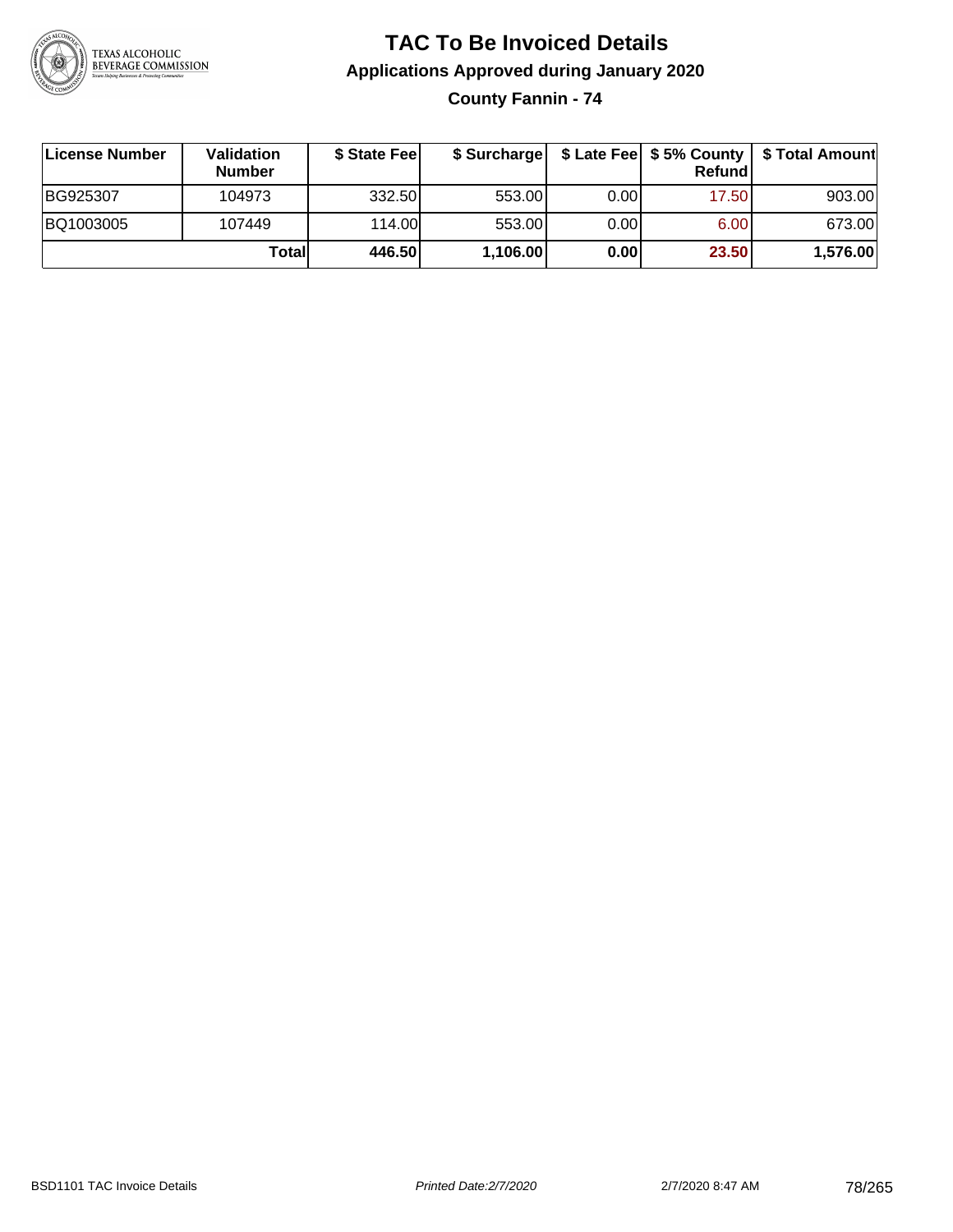

### **TAC To Be Invoiced Details Applications Approved during January 2020 County Fayette - 75**

| License Number | Validation<br><b>Number</b> | \$ State Fee | \$ Surcharge | \$ Late Fee | \$5% County<br><b>Refund</b> | \$ Total Amount |
|----------------|-----------------------------|--------------|--------------|-------------|------------------------------|-----------------|
| BQ708290       | 103632                      | 114.00       | 553.00       | 0.00        | 6.00                         | 673.00          |
| BG480060       | 103854                      | 332.50       | 553.00       | 0.00        | 17.50                        | 903.00          |
| BG924855       | 104392                      | 332.50       | 553.00       | 0.00        | 17.50                        | 903.00          |
| BG498194       | 104790                      | 332.50       | 553.00       | 0.00        | 17.50                        | 903.00          |
| BG856314       | 106151                      | 332.50       | 553.00       | 0.00        | 17.50                        | 903.00          |
| BQ859571       | 106194                      | 114.00       | 553.00       | 0.00        | 6.00                         | 673.00          |
| BQ708908       | 107758                      | 114.00       | 553.00       | 0.00        | 6.00                         | 673.00          |
| BQ930630       | 107941                      | 114.00       | 553.00       | 0.00        | 6.00                         | 673.00          |
| BG215140       | 107965                      | 332.50       | 553.00       | 0.00        | 17.50                        | 903.00          |
| BF1000603      | 108142                      | 114.00       | 553.00       | 0.00        | 6.00                         | 673.00          |
|                | Totall                      | 2,232.50     | 5,530.00     | 0.00        | 117.50                       | 7,880.00        |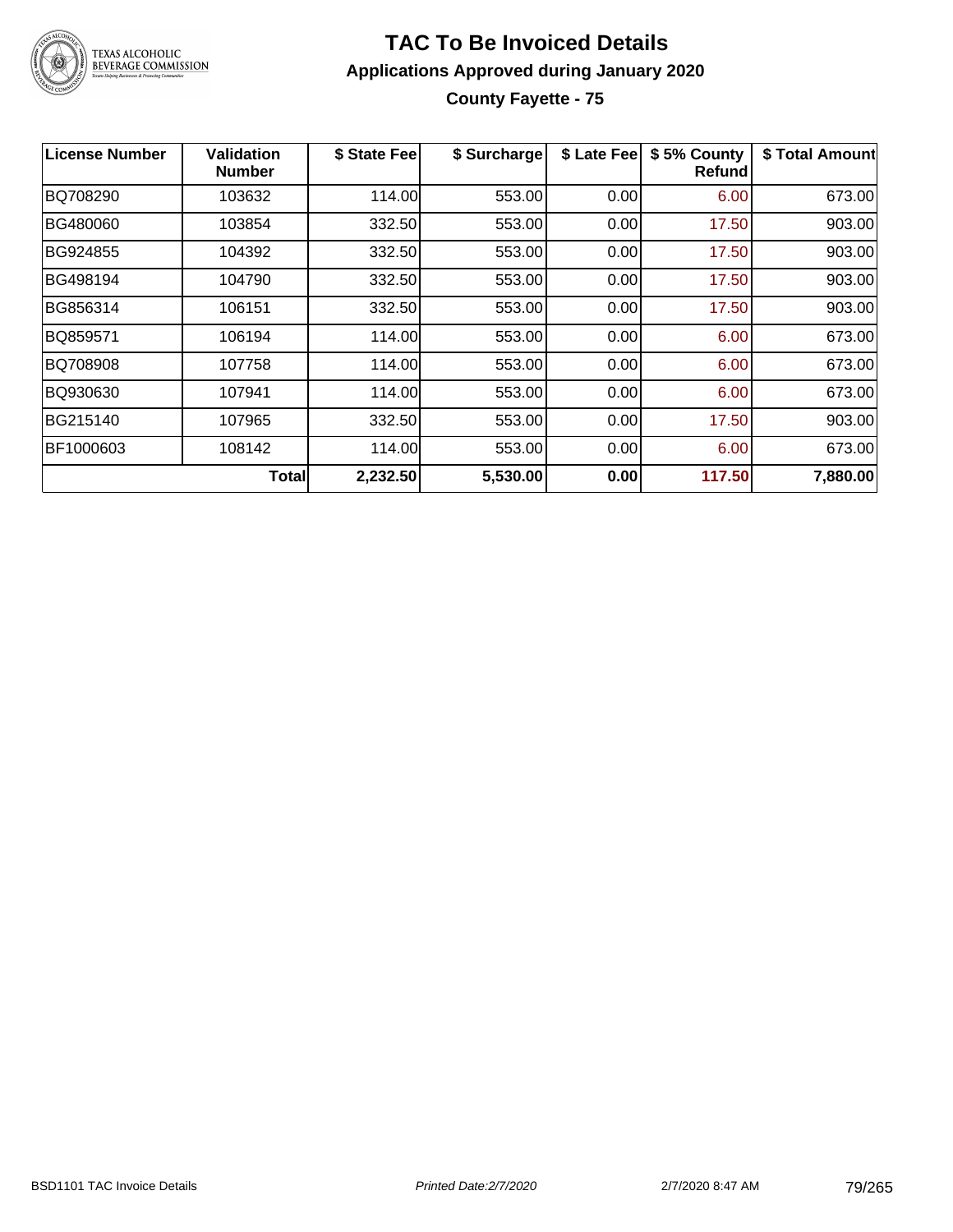

# **TAC To Be Invoiced Details Applications Approved during January 2020**

**County Fisher - 76**

| License Number | Validation<br><b>Number</b> | \$ State Fee | \$ Surcharge |       | Refundl | \$ Late Fee   \$5% County   \$ Total Amount |
|----------------|-----------------------------|--------------|--------------|-------|---------|---------------------------------------------|
| BQ860601       | 110101                      | 114.00       | 553.00       | 0.00  | 6.00    | 673.00                                      |
| BQ1078252      | 505213                      | 114.00       | 553.00       | 0.001 | 6.00    | 673.00                                      |
|                | Totall                      | 228.00       | 1,106.00     | 0.00  | 12.00   | 1,346.00                                    |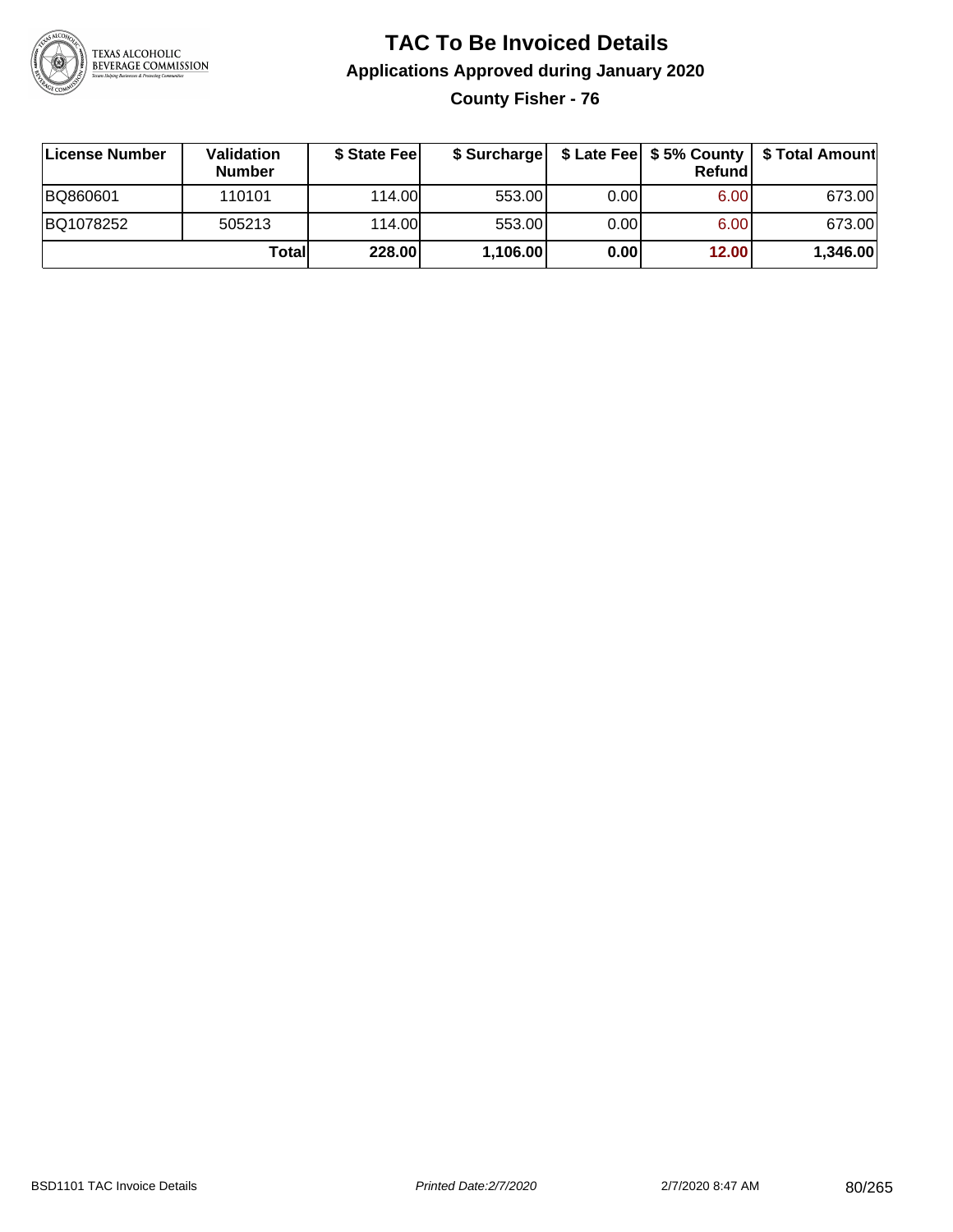

#### **TAC To Be Invoiced Details Applications Approved during January 2020 County Fort Bend - 79**

| <b>License Number</b> | Validation<br><b>Number</b> | \$ State Fee | \$ Surcharge |      | \$ Late Fee   \$5% County<br>Refund | \$ Total Amount |
|-----------------------|-----------------------------|--------------|--------------|------|-------------------------------------|-----------------|
| BG1078157             | 2327                        | 332.50       | 553.00       | 0.00 | 17.50                               | 903.00          |
| BQ1077137             | 2718                        | 114.00       | 553.00       | 0.00 | 6.00                                | 673.00          |
| BG1077720             | 2750                        | 332.50       | 553.00       | 0.00 | 17.50                               | 903.00          |
| BG1077161             | 2964                        | 332.50       | 553.00       | 0.00 | 17.50                               | 903.00          |
| BQ1077731             | 3075                        | 114.00       | 553.00       | 0.00 | 6.00                                | 673.00          |
| BG1077349             | 3156                        | 332.50       | 553.00       | 0.00 | 17.50                               | 903.00          |
| BG1078277             | 3513                        | 332.50       | 553.00       | 0.00 | 17.50                               | 903.00          |
| BQ784642              | 100142                      | 114.00       | 553.00       | 0.00 | 6.00                                | 673.00          |
| BQ505142              | 103588                      | 114.00       | 553.00       | 0.00 | 6.00                                | 673.00          |
| BG568452              | 104175                      | 332.50       | 553.00       | 0.00 | 17.50                               | 903.00          |
| BQ565824              | 104321                      | 114.00       | 553.00       | 0.00 | 6.00                                | 673.00          |
| BQ790696              | 104569                      | 114.00       | 553.00       | 0.00 | 6.00                                | 673.00          |
| BG281064              | 104704                      | 332.50       | 553.00       | 0.00 | 17.50                               | 903.00          |
| BQ526645              | 104716                      | 114.00       | 553.00       | 0.00 | 6.00                                | 673.00          |
| BA1000261             | 104753                      | 1,425.00     | 651.00       | 0.00 | 75.00                               | 2,151.00        |
| BQ928008              | 104793                      | 114.00       | 553.00       | 0.00 | 6.00                                | 673.00          |
| BQ737070              | 104966                      | 114.00       | 553.00       | 0.00 | 6.00                                | 673.00          |
| BF504465              | 104988                      | 114.00       | 553.00       | 0.00 | 6.00                                | 673.00          |
| BQ706925              | 105024                      | 114.00       | 553.00       | 0.00 | 6.00                                | 673.00          |
| BQ707274              | 105195                      | 114.00       | 553.00       | 0.00 | 6.00                                | 673.00          |
| BG790670              | 105286                      | 332.50       | 553.00       | 0.00 | 17.50                               | 903.00          |
| BF1000378             | 105345                      | 114.00       | 553.00       | 0.00 | 6.00                                | 673.00          |
| BQ791880              | 105438                      | 114.00       | 553.00       | 0.00 | 6.00                                | 673.00          |
| BQ568528              | 105449                      | 114.00       | 553.00       | 0.00 | 6.00                                | 673.00          |
| BQ789103              | 105592                      | 114.00       | 553.00       | 0.00 | 6.00                                | 673.00          |
| BQ1000871             | 105651                      | 114.00       | 553.00       | 0.00 | 6.00                                | 673.00          |
| BQ462385              | 105762                      | 114.00       | 553.00       | 0.00 | 6.00                                | 673.00          |
| BQ462384              | 105763                      | 114.00       | 553.00       | 0.00 | 6.00                                | 673.00          |
| BG709017              | 105795                      | 332.50       | 553.00       | 0.00 | 17.50                               | 903.00          |
| BL709017              | 105795                      | 475.00       | 327.00       | 0.00 | 25.00                               | 827.00          |
| BF856326              | 105796                      | 114.00       | 553.00       | 0.00 | 6.00                                | 673.00          |
| BQ790820              | 105962                      | 114.00       | 553.00       | 0.00 | 6.00                                | 673.00          |
| BQ645716              | 105968                      | 114.00       | 553.00       | 0.00 | 6.00                                | 673.00          |
| BG677541              | 105971                      | 332.50       | 553.00       | 0.00 | 17.50                               | 903.00          |
| BF615505              | 106183                      | 114.00       | 553.00       | 0.00 | 6.00                                | 673.00          |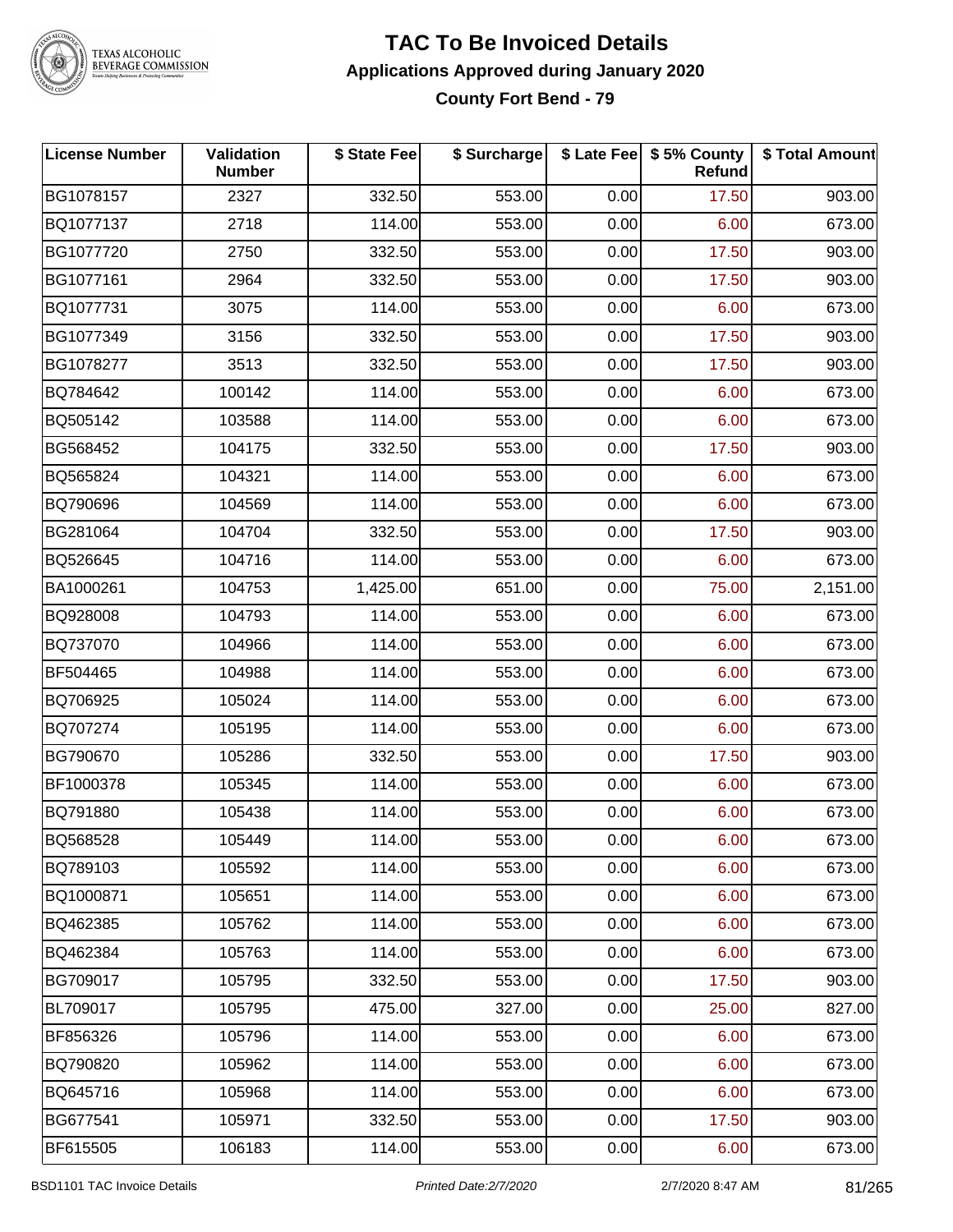| <b>License Number</b> | Validation<br><b>Number</b> | \$ State Fee | \$ Surcharge |      | \$ Late Fee   \$5% County<br>Refund | \$ Total Amount |
|-----------------------|-----------------------------|--------------|--------------|------|-------------------------------------|-----------------|
| BQ707634              | 106206                      | 114.00       | 553.00       | 0.00 | 6.00                                | 673.00          |
| BG463266              | 106276                      | 332.50       | 553.00       | 0.00 | 17.50                               | 903.00          |
| BL463266              | 106276                      | 475.00       | 327.00       | 0.00 | 25.00                               | 827.00          |
| BQ707632              | 106334                      | 114.00       | 553.00       | 0.00 | 6.00                                | 673.00          |
| BQ302581              | 106344                      | 114.00       | 553.00       | 0.00 | 6.00                                | 673.00          |
| BQ707635              | 106496                      | 114.00       | 553.00       | 0.00 | 6.00                                | 673.00          |
| BQ646245              | 106577                      | 114.00       | 553.00       | 0.00 | 6.00                                | 673.00          |
| BF527817              | 106838                      | 114.00       | 553.00       | 0.00 | 6.00                                | 673.00          |
| BQ709742              | 107027                      | 114.00       | 553.00       | 0.00 | 6.00                                | 673.00          |
| BQ791769              | 107027                      | 114.00       | 553.00       | 0.00 | 6.00                                | 673.00          |
| BG644974              | 107056                      | 332.50       | 553.00       | 0.00 | 17.50                               | 903.00          |
| BF859434              | 107132                      | 114.00       | 553.00       | 0.00 | 6.00                                | 673.00          |
| BG1002718             | 107176                      | 332.50       | 553.00       | 0.00 | 17.50                               | 903.00          |
| BG708347              | 107190                      | 332.50       | 553.00       | 0.00 | 17.50                               | 903.00          |
| BG926863              | 107322                      | 332.50       | 553.00       | 0.00 | 17.50                               | 903.00          |
| BG790668              | 107854                      | 332.50       | 553.00       | 0.00 | 17.50                               | 903.00          |
| BG570234              | 108019                      | 332.50       | 553.00       | 0.00 | 17.50                               | 903.00          |
| BQ314219              | 108477                      | 114.00       | 553.00       | 0.00 | 6.00                                | 673.00          |
| BQ858202              | 108597                      | 114.00       | 553.00       | 0.00 | 6.00                                | 673.00          |
| BQ709768              | 108755                      | 114.00       | 553.00       | 0.00 | 6.00                                | 673.00          |
| BQ486281              | 108859                      | 114.00       | 553.00       | 0.00 | 6.00                                | 673.00          |
| BQ407490              | 109003                      | 114.00       | 553.00       | 0.00 | 6.00                                | 673.00          |
| BF709762              | 109201                      | 114.00       | 553.00       | 0.00 | 6.00                                | 673.00          |
| BQ1003334             | 109862                      | 114.00       | 553.00       | 0.00 | 6.00                                | 673.00          |
| BQ506752              | 110005                      | 114.00       | 553.00       | 0.00 | 6.00                                | 673.00          |
| BQ1005810             | 110361                      | 114.00       | 553.00       | 0.00 | 6.00                                | 673.00          |
| BQ1002632             | 110606                      | 114.00       | 553.00       | 0.00 | 6.00                                | 673.00          |
| BQ619123              | 110780                      | 114.00       | 553.00       | 0.00 | 6.00                                | 673.00          |
| BQ440437              | 501886                      | 114.00       | 553.00       | 0.00 | 6.00                                | 673.00          |
| BQ706181              | 502283                      | 114.00       | 553.00       | 0.00 | 6.00                                | 673.00          |
| BQ736235              | 502785                      | 114.00       | 553.00       | 0.00 | 6.00                                | 673.00          |
| BE291546              | 503679                      | 285.00       | 553.00       | 0.00 | 15.00                               | 853.00          |
| BF291055              | 503751                      | 114.00       | 553.00       | 0.00 | 6.00                                | 673.00          |
| BG791261              | 504015                      | 332.50       | 553.00       | 0.00 | 17.50                               | 903.00          |
| BQ483964              | 504054                      | 114.00       | 553.00       | 0.00 | 6.00                                | 673.00          |
| BF462615              | 504143                      | 114.00       | 553.00       | 0.00 | 6.00                                | 673.00          |
| BQ738292              | 504948                      | 114.00       | 553.00       | 0.00 | 6.00                                | 673.00          |
| BF118245              | 505002                      | 114.00       | 553.00       | 0.00 | 6.00                                | 673.00          |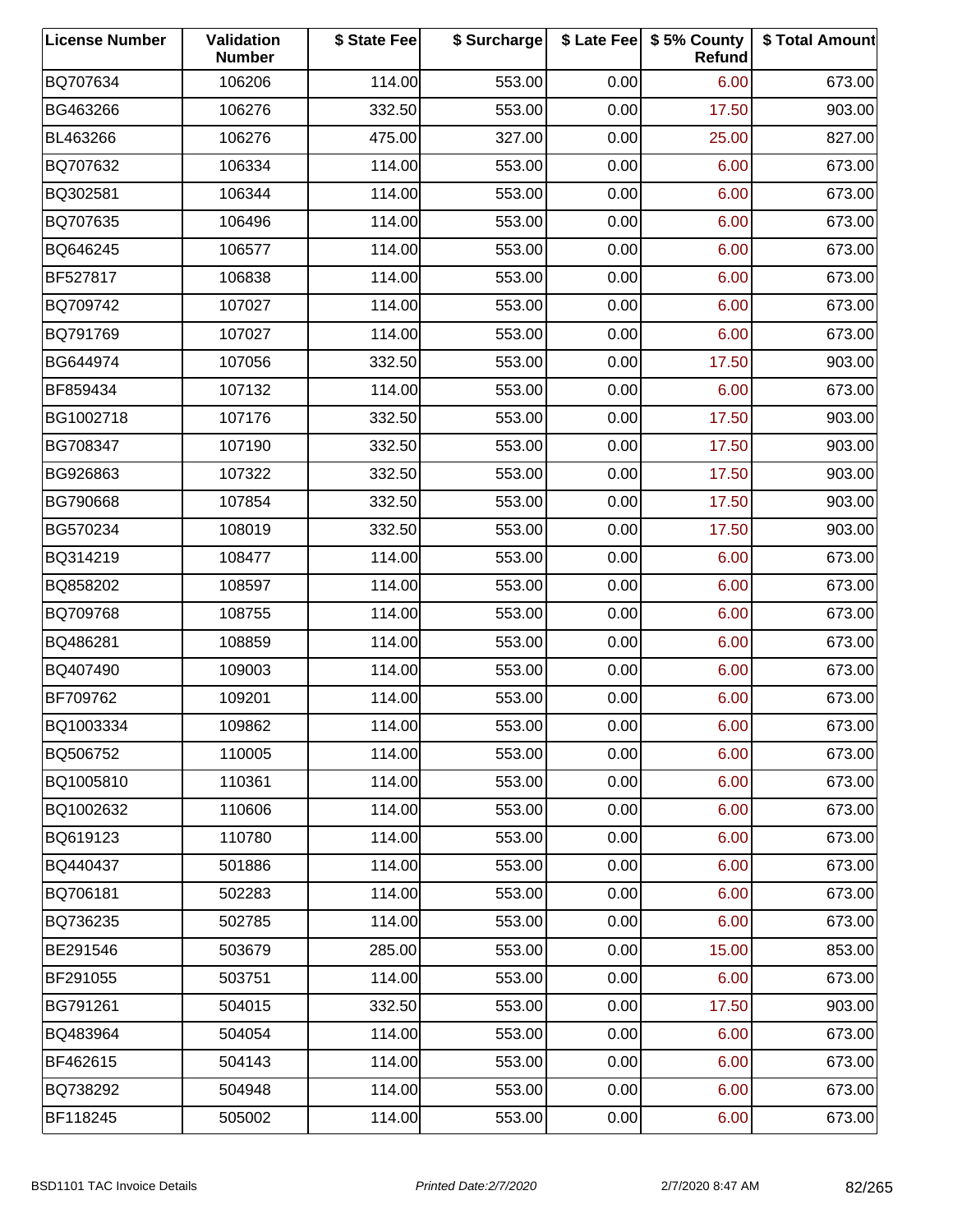| License Number | <b>Validation</b><br><b>Number</b> | \$ State Fee |           |       | Refundl           | \$ Surcharge   \$ Late Fee   \$5% County   \$ Total Amount |
|----------------|------------------------------------|--------------|-----------|-------|-------------------|------------------------------------------------------------|
| BQ930226       | 505075                             | 114.00L      | 553.001   | 0.001 | 6.00 <sub>1</sub> | 673.00                                                     |
|                | Totall                             | 14,573.00    | 40,568.00 | 0.00  | 767.00            | 55,908.00                                                  |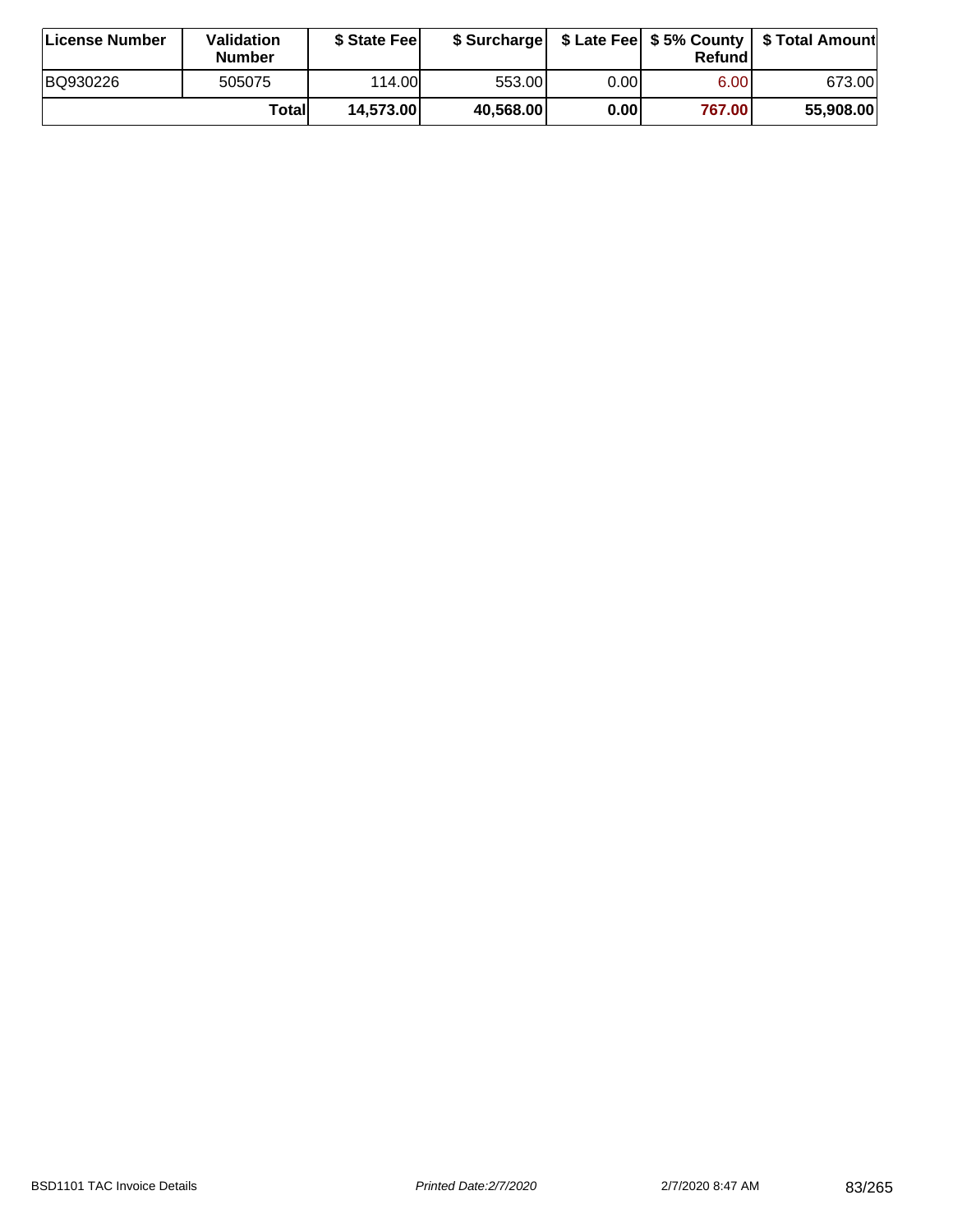

#### **TAC To Be Invoiced Details Applications Approved during January 2020 County Franklin - 80**

| License Number | Validation<br><b>Number</b> | \$ State Feel |        |        | Refundl | \$ Surcharge   \$ Late Fee   \$5% County   \$ Total Amount |
|----------------|-----------------------------|---------------|--------|--------|---------|------------------------------------------------------------|
| BQ1004210      | 110133                      | 114.00        | 553.00 | 0.00 l | 6.00    | 673.00                                                     |
|                | Totall                      | 114.00        | 553.00 | 0.00   | 6.00    | 673.00                                                     |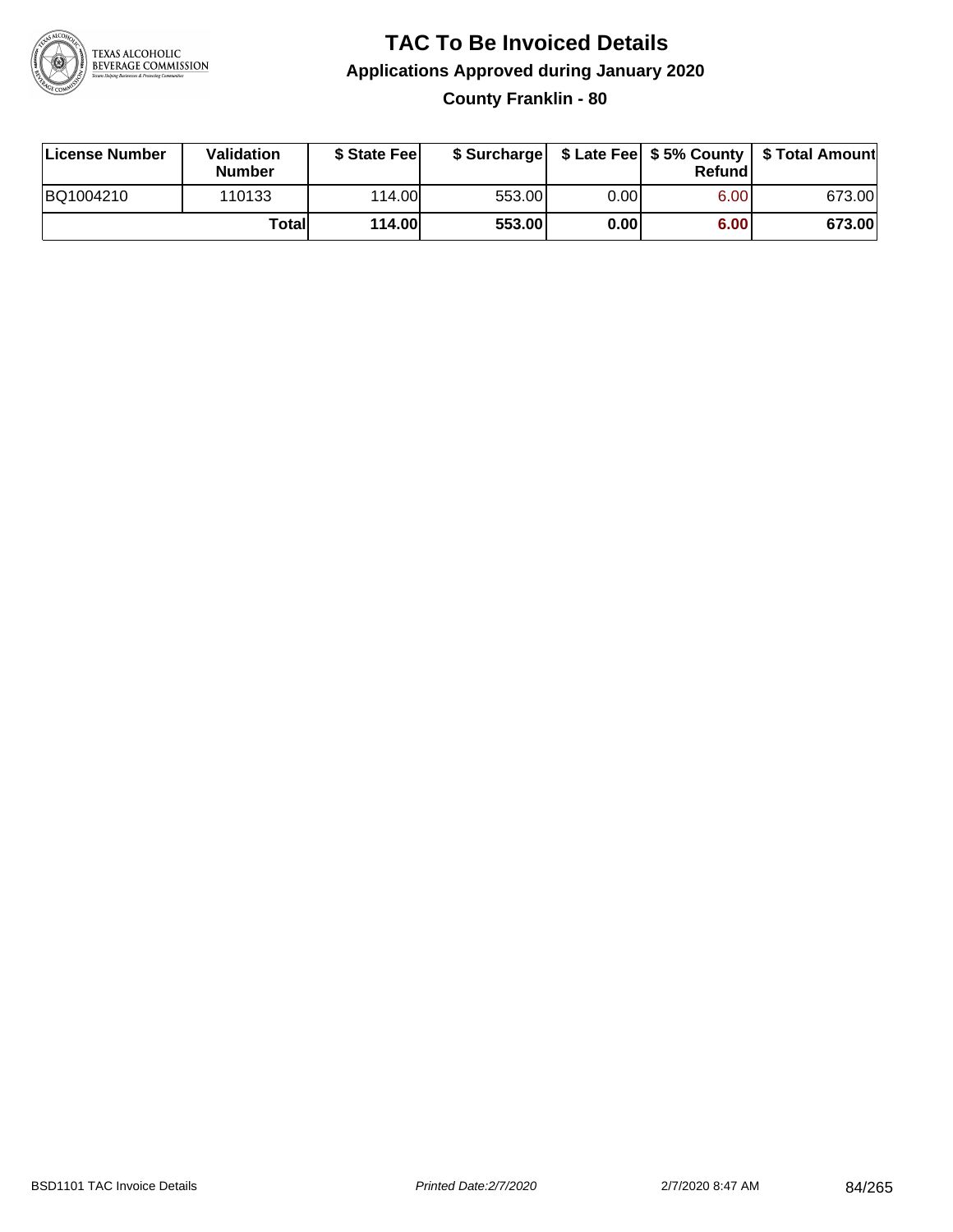

## **TAC To Be Invoiced Details Applications Approved during January 2020**

**County Freestone - 81**

| License Number | <b>Validation</b><br><b>Number</b> | \$ State Fee  | \$ Surcharge |      | Refundl | \$ Late Fee   \$5% County   \$ Total Amount |
|----------------|------------------------------------|---------------|--------------|------|---------|---------------------------------------------|
| BQ930234       | 107939                             | 114.00L       | 553.00       | 0.00 | 6.00    | 673.00                                      |
|                | Totall                             | <b>114.00</b> | 553.00       | 0.00 | 6.00    | 673.00                                      |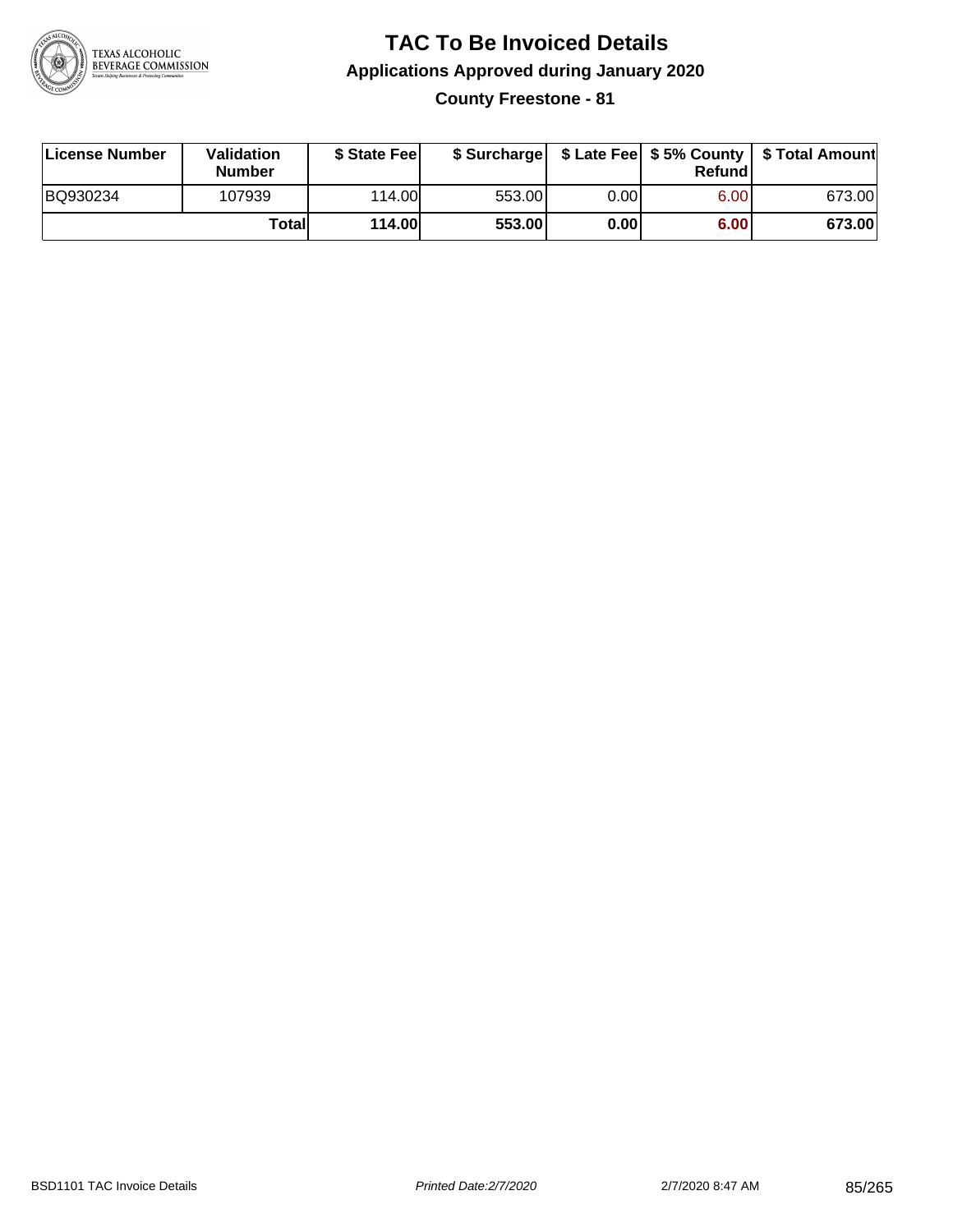

## **TAC To Be Invoiced Details Applications Approved during January 2020 County Frio - 82**

| License Number | <b>Validation</b><br><b>Number</b> | \$ State Fee | \$ Surcharge | \$ Late Fee | \$5% County<br><b>Refund</b> | \$ Total Amount |
|----------------|------------------------------------|--------------|--------------|-------------|------------------------------|-----------------|
| BE787099       | 103693                             | 285.00       | 553.00       | 0.00        | 15.00                        | 853.00          |
| BG526182       | 106484                             | 332.50       | 553.00       | 0.00        | 17.50                        | 903.00          |
| BL526182       | 106484                             | 475.00       | 327.00       | 0.00        | 25.00                        | 827.00          |
| BG927324       | 107492                             | 332.50       | 553.00       | 0.00        | 17.50                        | 903.00          |
| BL927324       | 107492                             | 475.00       | 327.00       | 0.00        | 25.00                        | 827.00          |
| BQ442999       | 107828                             | 114.00       | 553.00       | 0.00        | 6.00                         | 673.00          |
| BQ548019       | 109169                             | 114.00       | 553.00       | 0.00        | 6.00                         | 673.00          |
|                | <b>Total</b>                       | 2,128.00     | 3,419.00     | 0.00        | 112.00                       | 5,659.00        |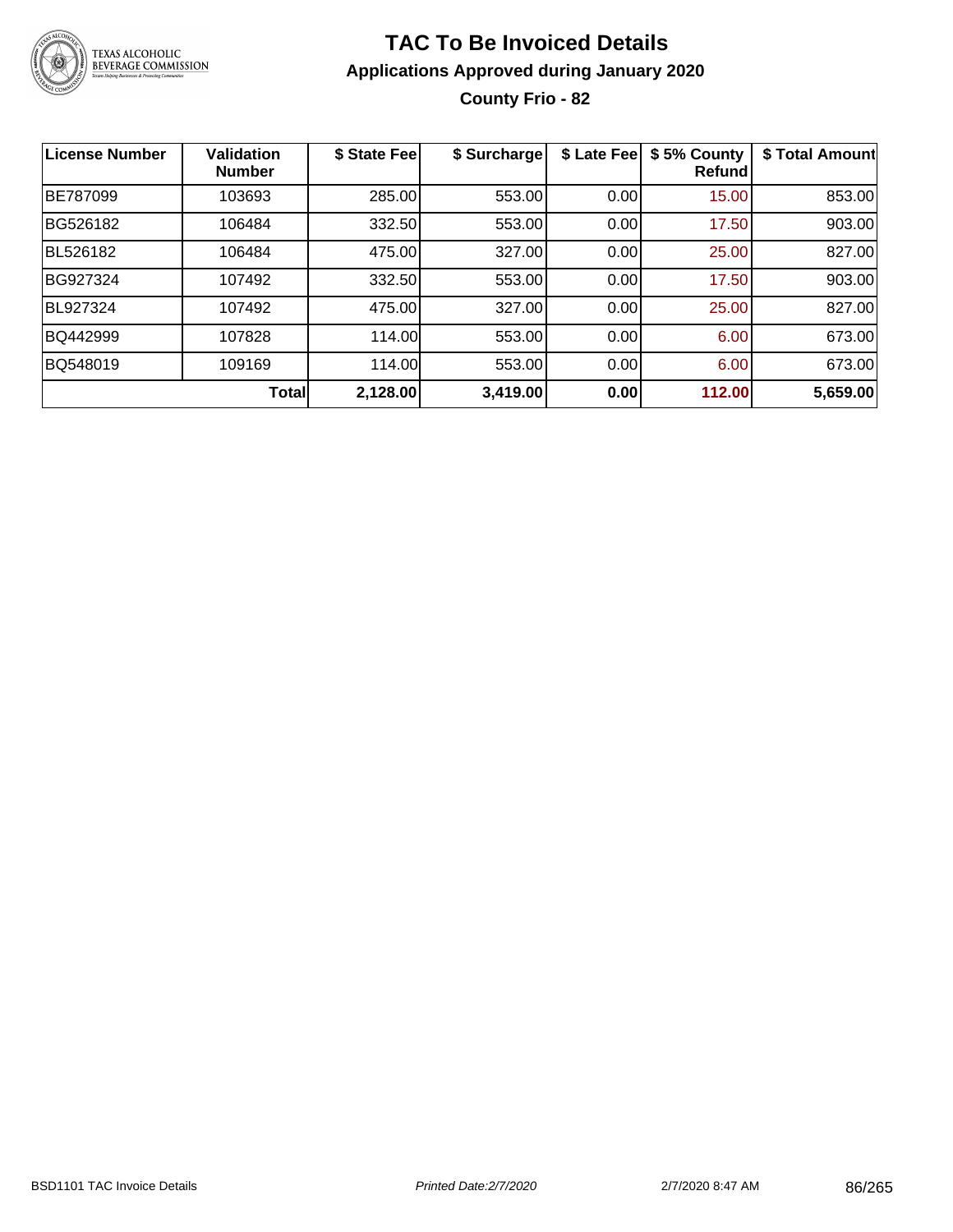

# **TAC To Be Invoiced Details Applications Approved during January 2020**

**County Gaines - 83**

| License Number | Validation<br><b>Number</b> | \$ State Fee  | \$ Surcharge |      | Refundl |        |
|----------------|-----------------------------|---------------|--------------|------|---------|--------|
| BQ927861       | 104802                      | 114.00        | 553.00       | 0.00 | 6.00    | 673.00 |
|                | Totall                      | <b>114.00</b> | 553.00       | 0.00 | 6.00    | 673.00 |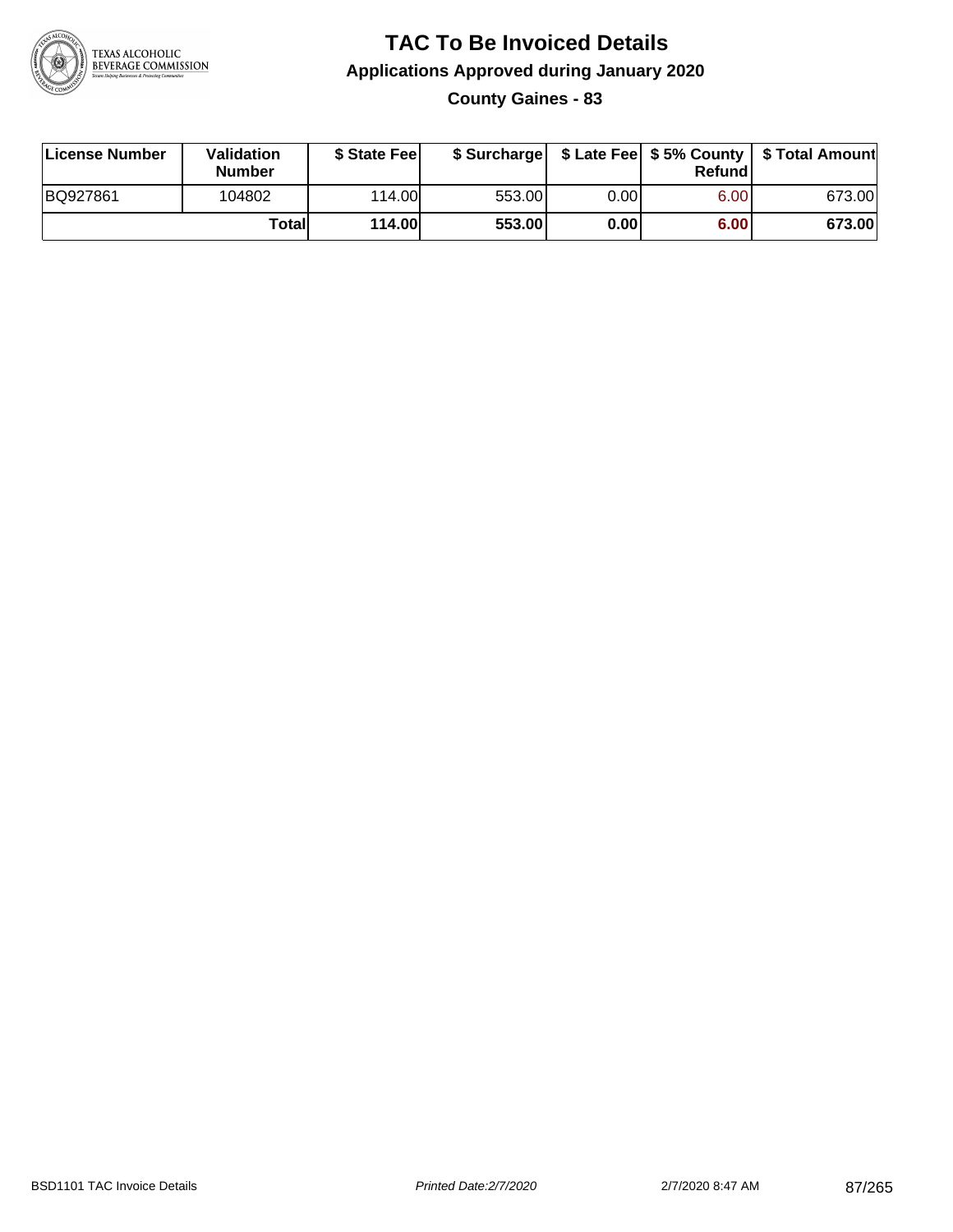

#### **TAC To Be Invoiced Details Applications Approved during January 2020 County Galveston - 84**

| <b>License Number</b> | <b>Validation</b><br><b>Number</b> | \$ State Fee | \$ Surcharge |        | \$ Late Fee   \$5% County<br>Refund | \$ Total Amount |
|-----------------------|------------------------------------|--------------|--------------|--------|-------------------------------------|-----------------|
| BL484771              | 2453                               | 475.00       | 327.00       | 0.00   | 25.00                               | 827.00          |
| BG1076964             | 2613                               | 332.50       | 553.00       | 0.00   | 17.50                               | 903.00          |
| BQ1077158             | 2868                               | 114.00       | 553.00       | 0.00   | 6.00                                | 673.00          |
| BF1077146             | 3170                               | 114.00       | 553.00       | 0.00   | 6.00                                | 673.00          |
| BQ1077855             | 3174                               | 114.00       | 553.00       | 0.00   | 6.00                                | 673.00          |
| BQ1078263             | 3181                               | 114.00       | 553.00       | 0.00   | 6.00                                | 673.00          |
| BF1077387             | 3273                               | 114.00       | 553.00       | 0.00   | 6.00                                | 673.00          |
| BQ1078181             | 3386                               | 114.00       | 553.00       | 0.00   | 6.00                                | 673.00          |
| BQ1079440             | 3619                               | 114.00       | 553.00       | 0.00   | 6.00                                | 673.00          |
| BQ734709              | 103198                             | 114.00       | 553.00       | 0.00   | 6.00                                | 673.00          |
| BQ641896              | 103253                             | 114.00       | 553.00       | 0.00   | 6.00                                | 673.00          |
| BG998436              | 103707                             | 332.50       | 553.00       | 0.00   | 17.50                               | 903.00          |
| BL998436              | 103707                             | 475.00       | 327.00       | 0.00   | 25.00                               | 827.00          |
| BQ856321              | 103735                             | 114.00       | 553.00       | 0.00   | 6.00                                | 673.00          |
| BG1000215             | 103755                             | 332.50       | 553.00       | 0.00   | 17.50                               | 903.00          |
| BQ857316              | 104125                             | 114.00       | 553.00       | 0.00   | 6.00                                | 673.00          |
| BG502749              | 104276                             | 332.50       | 553.00       | 0.00   | 17.50                               | 903.00          |
| BL502749              | 104276                             | 475.00       | 327.00       | 0.00   | 25.00                               | 827.00          |
| BG790697              | 104316                             | 332.50       | 553.00       | 0.00   | 17.50                               | 903.00          |
| BQ301675              | 104322                             | 114.00       | 553.00       | 0.00   | 6.00                                | 673.00          |
| BQ999264              | 104630                             | 114.00       | 553.00       | 0.00   | 6.00                                | 673.00          |
| BG461222              | 104913                             | 332.50       | 553.00       | 0.00   | 17.50                               | 903.00          |
| BQ926699              | 104987                             | 114.00       | 553.00       | 0.00   | 6.00                                | 673.00          |
| BQ927558              | 104990                             | 114.00       | 553.00       | 0.00   | 6.00                                | 673.00          |
| BG790675              | 105005                             | 332.50       | 553.00       | 0.00   | 17.50                               | 903.00          |
| BG291091              | 105263                             | 332.50       | 553.00       | 0.00   | 17.50                               | 903.00          |
| BG998802              | 105416                             | 332.50       | 553.00       | 0.00   | 17.50                               | 903.00          |
| BP998802              | 105416                             | 950.00       | 426.00       | 0.00   | 50.00                               | 1,426.00        |
| BG613971              | 105584                             | 332.50       | 553.00       | 0.00   | 17.50                               | 903.00          |
| BG736420              | 105627                             | 332.50       | 553.00       | 0.00   | 17.50                               | 903.00          |
| BG925176              | 105679                             | 332.50       | 553.00       | 100.00 | 17.50                               | 1,003.00        |
| BF404813              | 105787                             | 114.00       | 553.00       | 0.00   | 6.00                                | 673.00          |
| BQ999313              | 105838                             | 114.00       | 553.00       | 0.00   | 6.00                                | 673.00          |
| BQ708333              | 105990                             | 114.00       | 553.00       | 0.00   | 6.00                                | 673.00          |
| BF926065              | 106003                             | 114.00       | 553.00       | 0.00   | 6.00                                | 673.00          |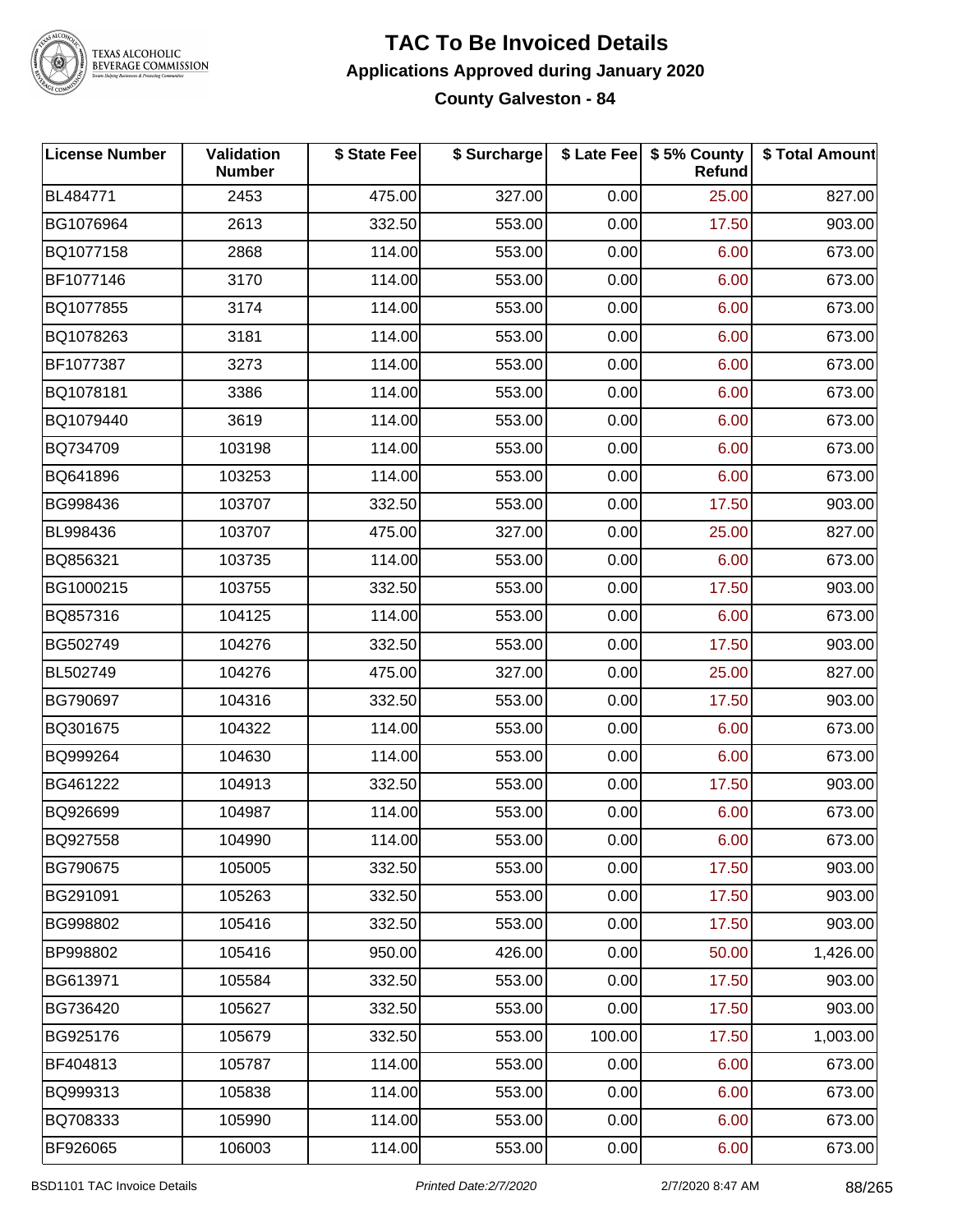| <b>License Number</b> | <b>Validation</b><br><b>Number</b> | \$ State Fee | \$ Surcharge |        | \$ Late Fee   \$5% County<br>Refund | \$ Total Amount |
|-----------------------|------------------------------------|--------------|--------------|--------|-------------------------------------|-----------------|
| BF615481              | 106033                             | 114.00       | 553.00       | 0.00   | 6.00                                | 673.00          |
| BQ707892              | 106338                             | 114.00       | 553.00       | 0.00   | 6.00                                | 673.00          |
| BQ707893              | 106345                             | 114.00       | 553.00       | 0.00   | 6.00                                | 673.00          |
| BQ927585              | 106592                             | 114.00       | 553.00       | 0.00   | 6.00                                | 673.00          |
| BG709155              | 106722                             | 332.50       | 553.00       | 0.00   | 17.50                               | 903.00          |
| BF312318              | 106800                             | 114.00       | 553.00       | 0.00   | 6.00                                | 673.00          |
| BQ791871              | 107105                             | 114.00       | 553.00       | 0.00   | 6.00                                | 673.00          |
| BG527365              | 107113                             | 332.50       | 553.00       | 0.00   | 17.50                               | 903.00          |
| BG203062              | 107371                             | 332.50       | 553.00       | 0.00   | 17.50                               | 903.00          |
| BL203062              | 107371                             | 475.00       | 327.00       | 0.00   | 25.00                               | 827.00          |
| BQ404576              | 107591                             | 114.00       | 553.00       | 0.00   | 6.00                                | 673.00          |
| BG616345              | 107690                             | 332.50       | 553.00       | 0.00   | 17.50                               | 903.00          |
| BQ708891              | 107852                             | 114.00       | 553.00       | 0.00   | 6.00                                | 673.00          |
| BQ859137              | 107858                             | 114.00       | 553.00       | 0.00   | 6.00                                | 673.00          |
| BQ710915              | 108427                             | 114.00       | 553.00       | 0.00   | 6.00                                | 673.00          |
| BF710334              | 108665                             | 114.00       | 553.00       | 0.00   | 6.00                                | 673.00          |
| BF647658              | 108667                             | 114.00       | 553.00       | 0.00   | 6.00                                | 673.00          |
| BQ438227              | 108975                             | 114.00       | 553.00       | 0.00   | 6.00                                | 673.00          |
| BQ931335              | 109872                             | 114.00       | 553.00       | 0.00   | 6.00                                | 673.00          |
| BQ1005298             | 110535                             | 114.00       | 553.00       | 0.00   | 6.00                                | 673.00          |
| BQ852555              | 400864                             | 114.00       | 553.00       | 0.00   | 6.00                                | 673.00          |
| BQ673004              | 501877                             | 114.00       | 553.00       | 0.00   | 6.00                                | 673.00          |
| BQ734772              | 502282                             | 114.00       | 553.00       | 0.00   | 6.00                                | 673.00          |
| BF994256              | 502810                             | 114.00       | 553.00       | 100.00 | 6.00                                | 773.00          |
| BF291650              | 503525                             | 114.00       | 553.00       | 0.00   | 6.00                                | 673.00          |
| BF646546              | 504534                             | 114.00       | 553.00       | 0.00   | 6.00                                | 673.00          |
| BG709380              | 504556                             | 332.50       | 553.00       | 0.00   | 17.50                               | 903.00          |
| BQ927821              | 504624                             | 114.00       | 553.00       | 0.00   | 6.00                                | 673.00          |
| BG484771              | 504787                             | 332.50       | 553.00       | 0.00   | 17.50                               | 903.00          |
| BQ739046              | 505751                             | 114.00       | 553.00       | 0.00   | 6.00                                | 673.00          |
|                       | Total                              | 13,623.00    | 34,914.00    | 200.00 | 717.00                              | 49,454.00       |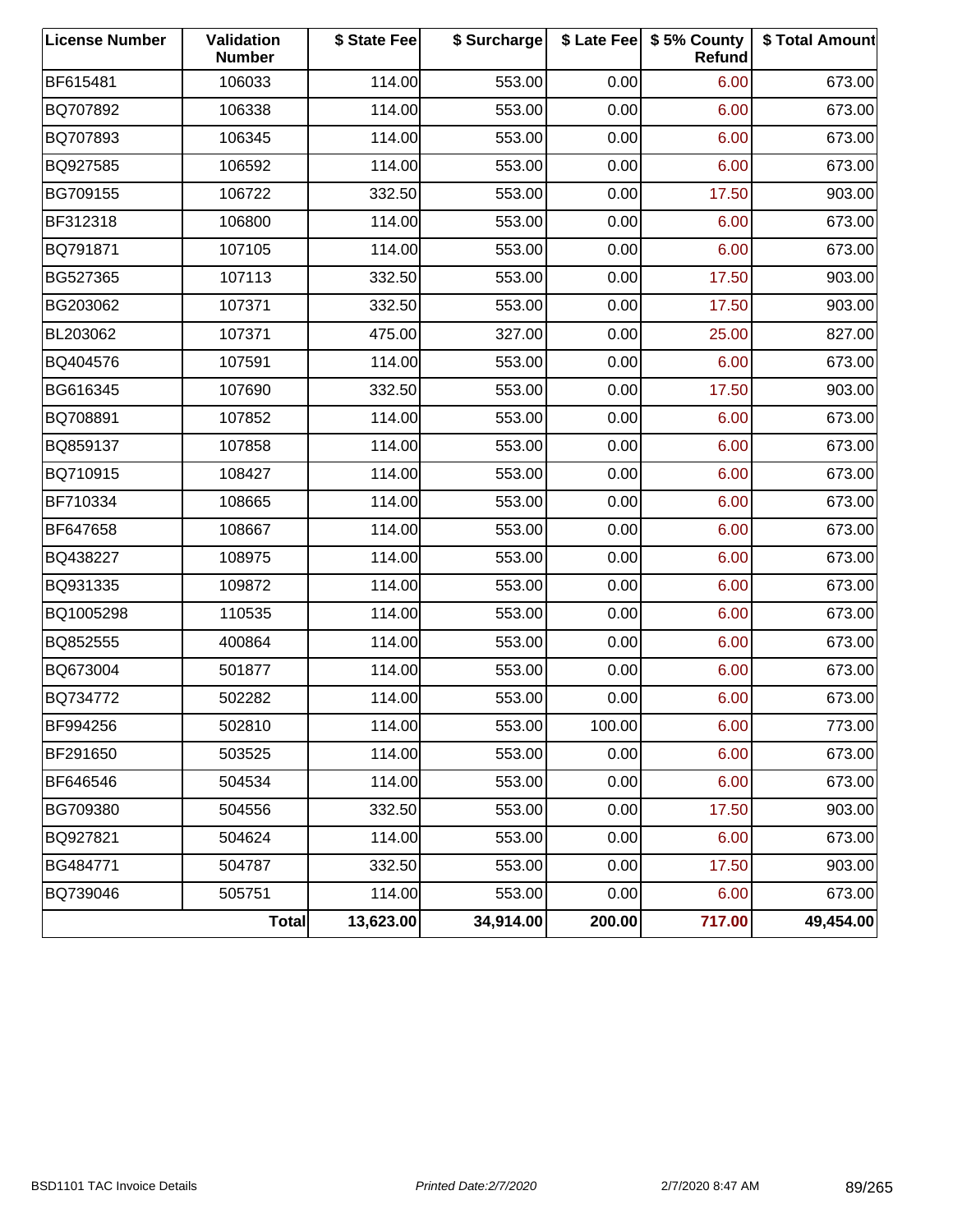

## **TAC To Be Invoiced Details Applications Approved during January 2020 County Garza - 85**

| License Number  | <b>Validation</b><br><b>Number</b> | \$ State Fee |          |       | Refundl | \$ Surcharge   \$ Late Fee   \$5% County   \$ Total Amount |
|-----------------|------------------------------------|--------------|----------|-------|---------|------------------------------------------------------------|
| BF505046        | 107932                             | 114.00       | 553.00   | 0.001 | 6.00    | 673.00                                                     |
| <b>BF505048</b> | 107932                             | 114.00L      | 553.00   | 0.00  | 6.00    | 673.00                                                     |
|                 | Totall                             | 228.00       | 1,106.00 | 0.00  | 12.00   | 1,346.00                                                   |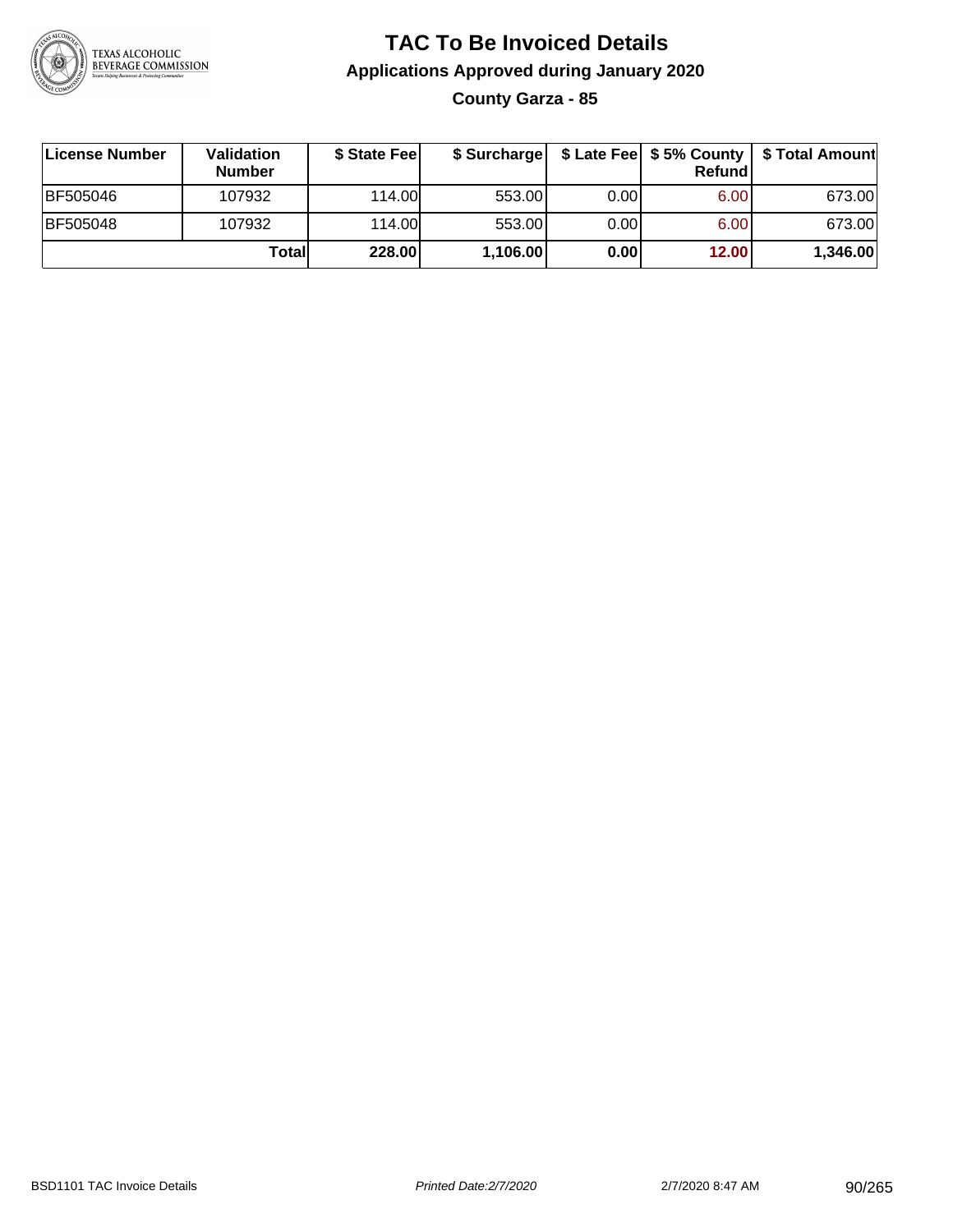

#### **TAC To Be Invoiced Details Applications Approved during January 2020 County Gillespie - 86**

| <b>License Number</b> | <b>Validation</b><br><b>Number</b> | \$ State Fee | \$ Surcharge | \$ Late Fee | \$5% County<br><b>Refund</b> | \$ Total Amount |
|-----------------------|------------------------------------|--------------|--------------|-------------|------------------------------|-----------------|
| BG1077481             | 2462                               | 332.50       | 553.00       | 0.00        | 17.50                        | 903.00          |
| BC721758              | 103517                             | 142.50       | 701.00       | 0.00        | 7.50                         | 851.00          |
| BI721759              | 103517                             | 38.00        | 278.00       | 0.00        | 2.00                         | 318.00          |
| BE404252              | 103634                             | 285.00       | 553.00       | 0.00        | 15.00                        | 853.00          |
| BG402946              | 103832                             | 332.50       | 553.00       | 0.00        | 17.50                        | 903.00          |
| BG789422              | 103941                             | 332.50       | 553.00       | 0.00        | 17.50                        | 903.00          |
| BG260023              | 104389                             | 332.50       | 553.00       | 0.00        | 17.50                        | 903.00          |
| BG1001173             | 104955                             | 332.50       | 553.00       | 0.00        | 17.50                        | 903.00          |
| BQ928246              | 105103                             | 114.00       | 553.00       | 0.00        | 6.00                         | 673.00          |
| BG1000855             | 106009                             | 332.50       | 553.00       | 0.00        | 17.50                        | 903.00          |
| BF928203              | 106893                             | 114.00       | 553.00       | 0.00        | 6.00                         | 673.00          |
| BF791764              | 107695                             | 114.00       | 553.00       | 0.00        | 6.00                         | 673.00          |
| BQ1000113             | 107723                             | 114.00       | 553.00       | 100.00      | 6.00                         | 773.00          |
| BG213966              | 507888                             | 332.50       | 553.00       | 0.00        | 17.50                        | 903.00          |
|                       | <b>Total</b>                       | 3,249.00     | 7,615.00     | 100.00      | 171.00                       | 11,135.00       |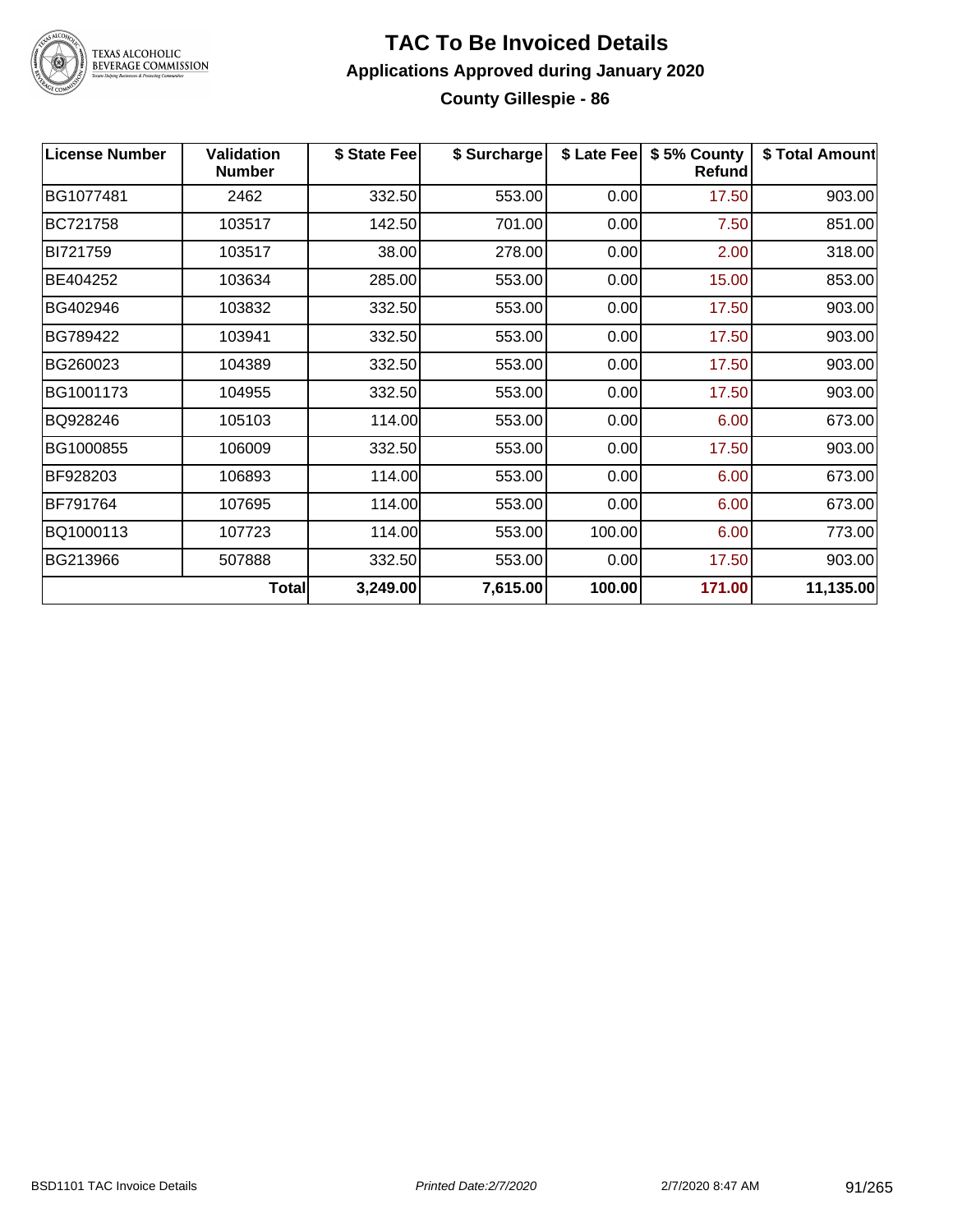

#### **TAC To Be Invoiced Details Applications Approved during January 2020 County Goliad - 88**

| License Number  | Validation<br><b>Number</b> | \$ State Feel |        |      | Refund | \$ Surcharge   \$ Late Fee   \$5% County   \$ Total Amount |
|-----------------|-----------------------------|---------------|--------|------|--------|------------------------------------------------------------|
| <b>BF674956</b> | 105269                      | 114.00        | 553.00 | 0.00 | 6.00   | 673.00                                                     |
|                 | Totall                      | <b>114.00</b> | 553.00 | 0.00 | 6.00   | 673.00                                                     |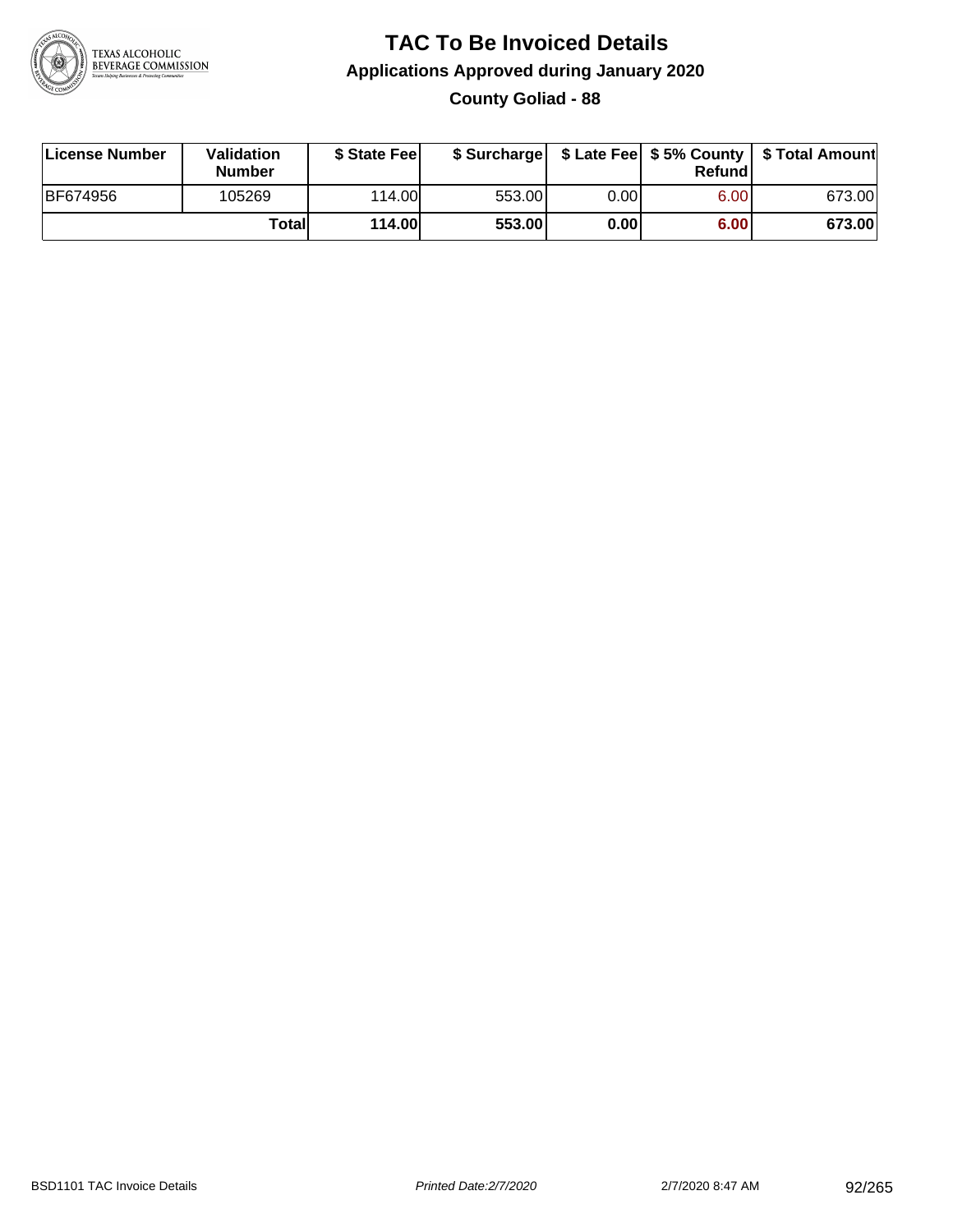

### **TAC To Be Invoiced Details Applications Approved during January 2020 County Gonzales - 89**

| License Number | Validation<br><b>Number</b> | \$ State Fee | \$ Surcharge |        | \$ Late Fee   \$5% County<br><b>Refund</b> | \$ Total Amount |
|----------------|-----------------------------|--------------|--------------|--------|--------------------------------------------|-----------------|
| BG612193       | 104260                      | 332.50       | 553.00       | 0.00   | 17.50                                      | 903.00          |
| BQ404964       | 107206                      | 114.00L      | 553.00       | 0.00   | 6.00                                       | 673.00          |
| BG462819       | 107218                      | 332.50       | 553.00       | 0.00   | 17.50                                      | 903.00          |
| BG1002569      | 112841                      | 332.50       | 553.00       | 100.00 | 17.50                                      | 1,003.00        |
|                | Total                       | 1,111.50     | 2,212.00     | 100.00 | 58.50                                      | 3,482.00        |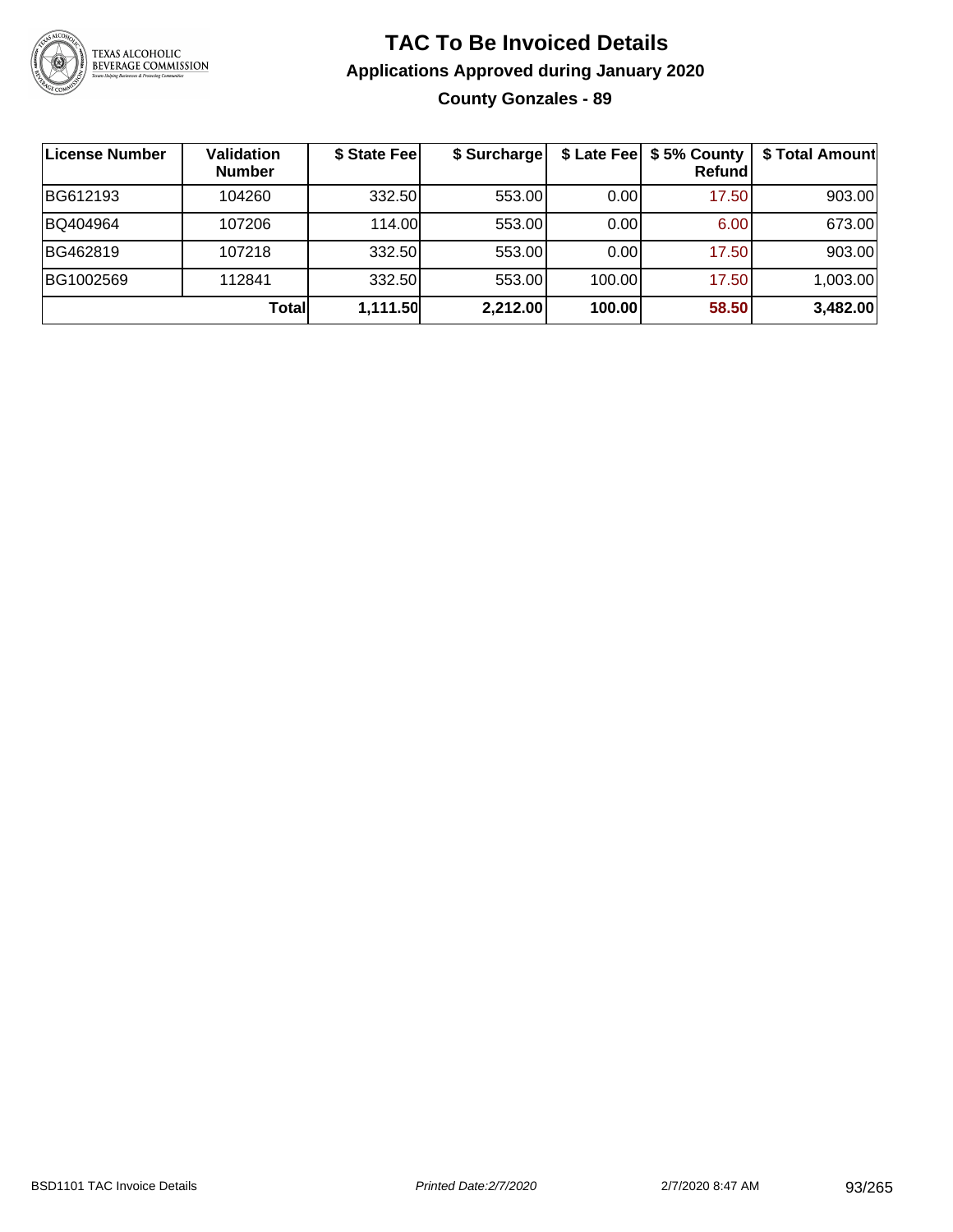

## **TAC To Be Invoiced Details Applications Approved during January 2020 County Gray - 90**

| License Number | <b>Validation</b><br><b>Number</b> | \$ State Fee | \$ Surcharge |        | \$ Late Fee   \$5% County  <br><b>Refund</b> | \$ Total Amount |
|----------------|------------------------------------|--------------|--------------|--------|----------------------------------------------|-----------------|
| BG439264       | 104134                             | 332.50       | 553.00       | 0.00   | 17.50                                        | 903.00          |
| BG570525       | 106505                             | 332.50       | 553.00       | 0.00   | 17.50                                        | 903.00          |
| BQ461421       | 107732                             | 114.00       | 553.00       | 0.001  | 6.00                                         | 673.00          |
| BG852147       | 502307                             | 332.50       | 553.00       | 100.00 | 17.50                                        | 1,003.00        |
|                | <b>Total</b>                       | 1,111.50     | 2,212.00     | 100.00 | 58.50                                        | 3,482.00        |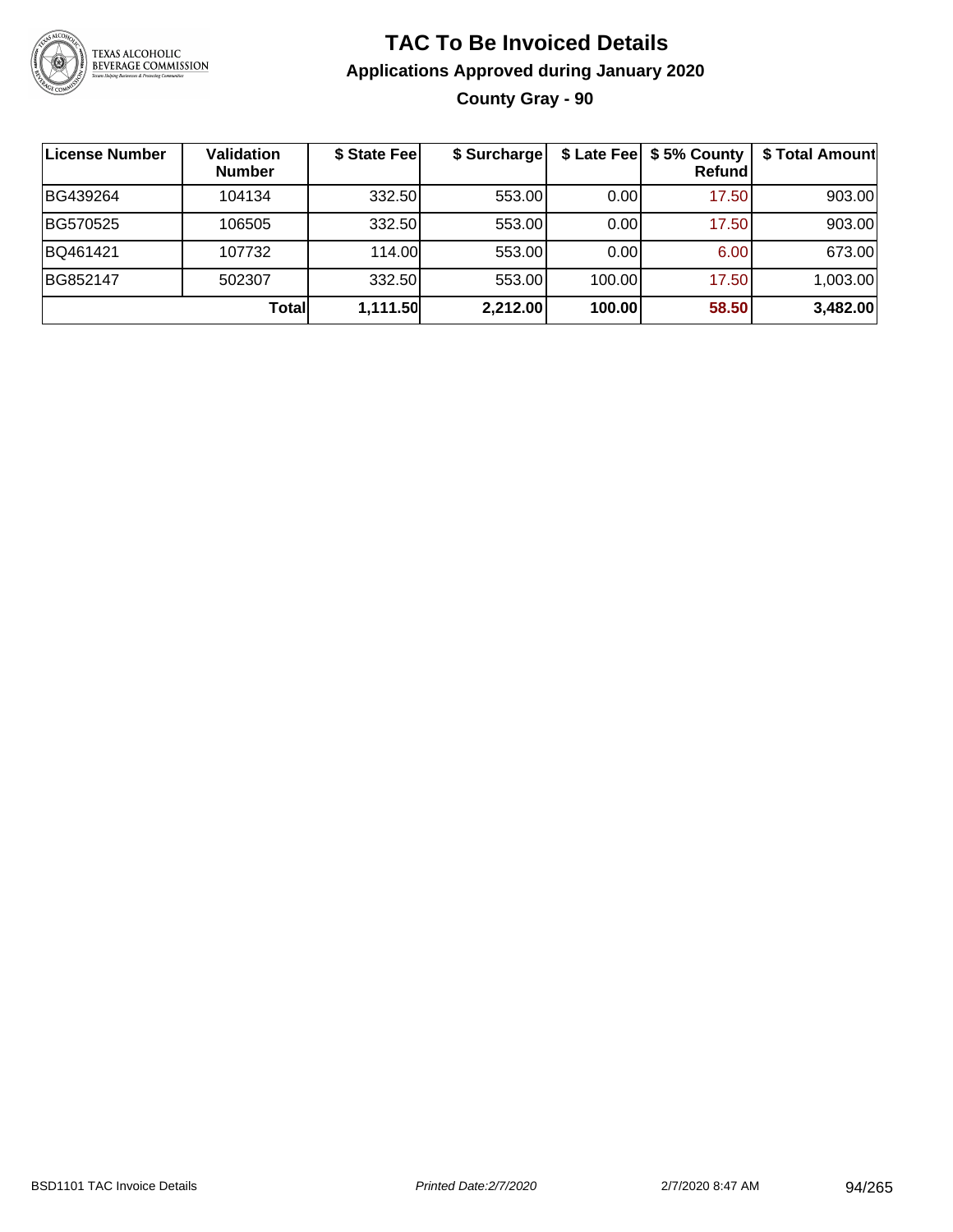

## **TAC To Be Invoiced Details Applications Approved during January 2020 County Grayson - 91**

| License Number | Validation<br><b>Number</b> | \$ State Fee | \$ Surcharge | \$ Late Fee | \$5% County<br>Refund | \$ Total Amount |
|----------------|-----------------------------|--------------|--------------|-------------|-----------------------|-----------------|
| BF1078991      | 3270                        | 114.00       | 553.00       | 0.00        | 6.00                  | 673.00          |
| BQ925074       | 103376                      | 114.00       | 553.00       | 0.00        | 6.00                  | 673.00          |
| BQ925117       | 103379                      | 114.00       | 553.00       | 0.00        | 6.00                  | 673.00          |
| BG925277       | 103782                      | 332.50       | 553.00       | 0.00        | 17.50                 | 903.00          |
| BQ1001130      | 104555                      | 114.00       | 553.00       | 0.00        | 6.00                  | 673.00          |
| BQ928880       | 105910                      | 114.00       | 553.00       | 0.00        | 6.00                  | 673.00          |
| BQ737921       | 106548                      | 114.00       | 553.00       | 0.00        | 6.00                  | 673.00          |
| BQ929125       | 108293                      | 114.00       | 553.00       | 0.00        | 6.00                  | 673.00          |
| BQ933179       | 109957                      | 114.00       | 553.00       | 0.00        | 6.00                  | 673.00          |
| BF1003056      | 506617                      | 114.00       | 553.00       | 0.00        | 6.00                  | 673.00          |
|                | Totall                      | 1,358.50     | 5,530.00     | 0.00        | 71.50                 | 6,960.00        |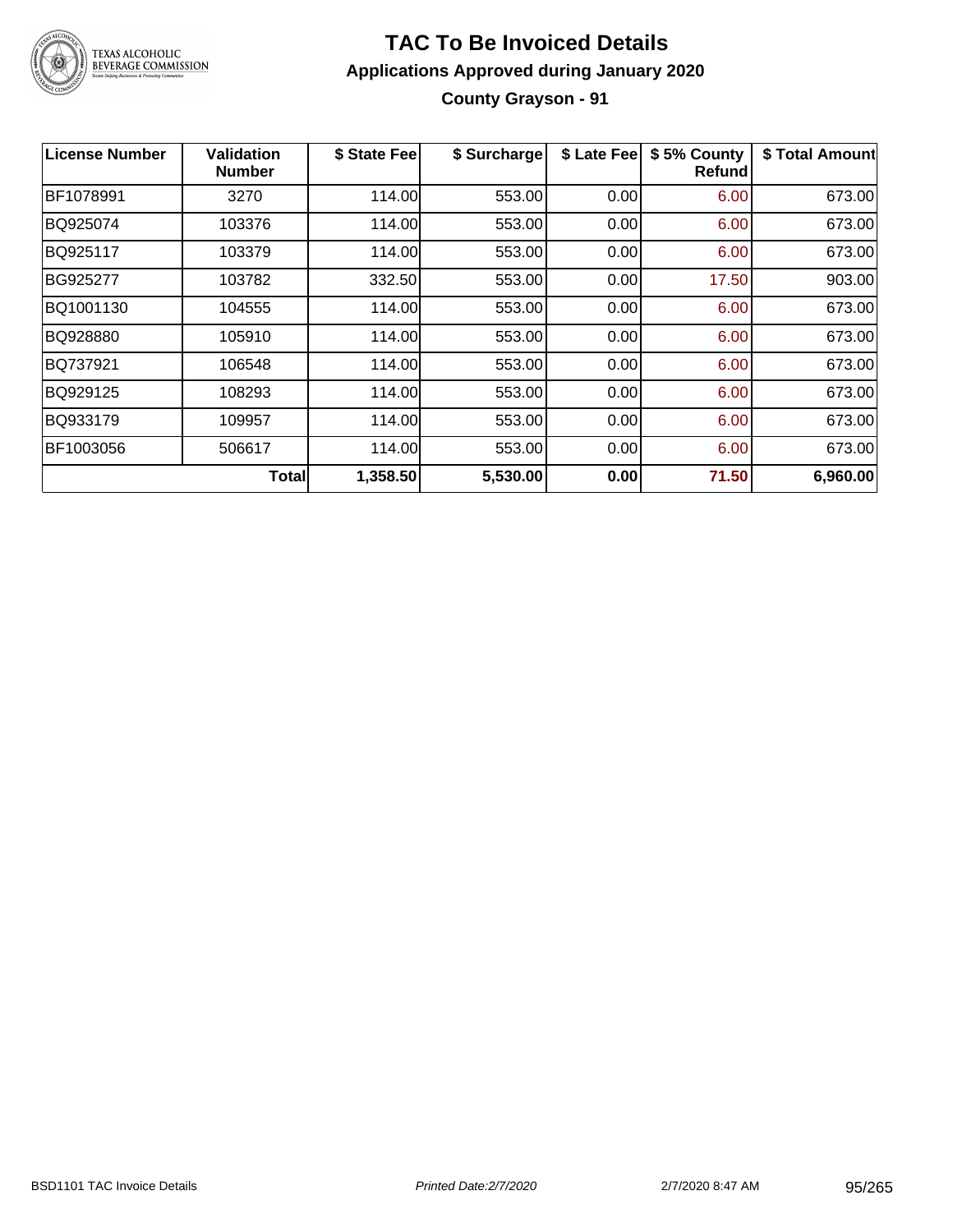

#### **TAC To Be Invoiced Details Applications Approved during January 2020 County Gregg - 92**

| <b>License Number</b> | <b>Validation</b><br><b>Number</b> | \$ State Fee | \$ Surcharge |        | \$ Late Fee   \$5% County<br>Refund | \$ Total Amount |
|-----------------------|------------------------------------|--------------|--------------|--------|-------------------------------------|-----------------|
| BQ1077307             | 3084                               | 114.00       | 553.00       | 0.00   | 6.00                                | 673.00          |
| BG1079035             | 3258                               | 332.50       | 553.00       | 0.00   | 17.50                               | 903.00          |
| BQ676693              | 103355                             | 114.00       | 553.00       | 0.00   | 6.00                                | 673.00          |
| BG996359              | 103566                             | 332.50       | 553.00       | 0.00   | 17.50                               | 903.00          |
| BF461275              | 103999                             | 114.00       | 553.00       | 0.00   | 6.00                                | 673.00          |
| BF566687              | 104090                             | 114.00       | 553.00       | 0.00   | 6.00                                | 673.00          |
| BF707590              | 104274                             | 114.00       | 553.00       | 0.00   | 6.00                                | 673.00          |
| BF677326              | 104645                             | 114.00       | 553.00       | 0.00   | 6.00                                | 673.00          |
| BQ483309              | 105461                             | 114.00       | 553.00       | 0.00   | 6.00                                | 673.00          |
| BG615637              | 106290                             | 332.50       | 553.00       | 0.00   | 17.50                               | 903.00          |
| BG506284              | 107730                             | 332.50       | 553.00       | 0.00   | 17.50                               | 903.00          |
| BQ860791              | 108499                             | 114.00       | 553.00       | 0.00   | 6.00                                | 673.00          |
| BQ313708              | 109280                             | 114.00       | 553.00       | 0.00   | 6.00                                | 673.00          |
| BQ442221              | 109416                             | 114.00       | 553.00       | 0.00   | 6.00                                | 673.00          |
| BQ1001019             | 501253                             | 114.00       | 553.00       | 0.00   | 6.00                                | 673.00          |
| BG924863              | 501625                             | 332.50       | 553.00       | 0.00   | 17.50                               | 903.00          |
| BG441509              | 504286                             | 332.50       | 553.00       | 100.00 | 17.50                               | 1,003.00        |
|                       | <b>Total</b>                       | 3,249.00     | 9,401.00     | 100.00 | 171.00                              | 12,921.00       |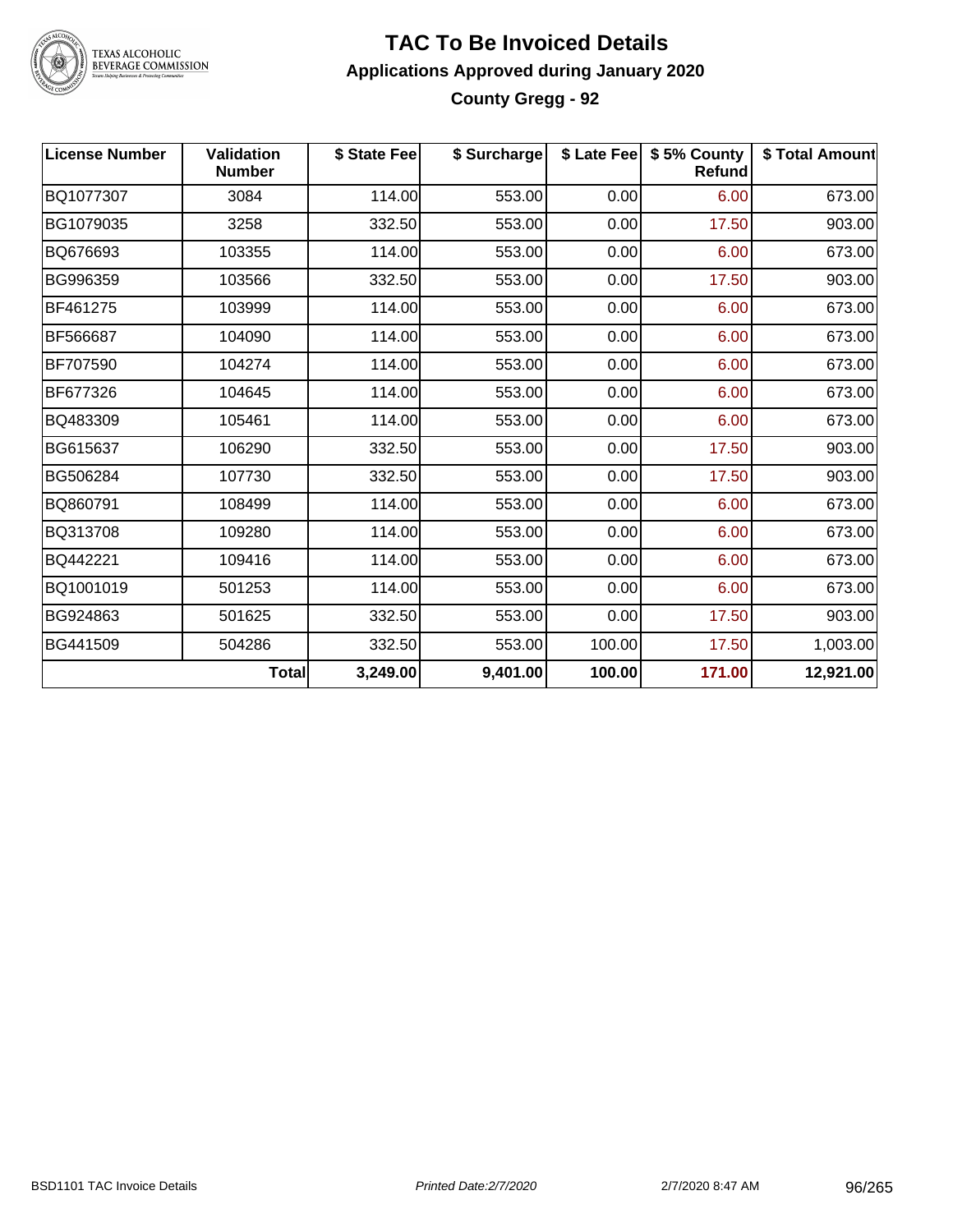

## **TAC To Be Invoiced Details Applications Approved during January 2020 County Grimes - 93**

| <b>License Number</b> | Validation<br><b>Number</b> | \$ State Feel | \$ Surcharge | \$ Late Fee | \$5% County<br>Refundl | \$ Total Amount |
|-----------------------|-----------------------------|---------------|--------------|-------------|------------------------|-----------------|
| BQ568108              | 104787                      | 114.00        | 553.00       | 0.00        | 6.00                   | 673.00          |
| BG676925              | 104978                      | 332.50        | 553.00       | 0.00        | 17.50                  | 903.00          |
| BQ933714              | 110830                      | 114.00        | 553.00       | 0.00        | 6.00                   | 673.00          |
| BQ440183              | 502539                      | 114.00        | 553.00       | 0.00        | 6.00                   | 673.00          |
| BQ857909              | 504751                      | 114.00        | 553.00       | 0.00        | 6.00                   | 673.00          |
|                       | Total                       | 788.50        | 2,765.00     | 0.00        | 41.50                  | 3,595.00        |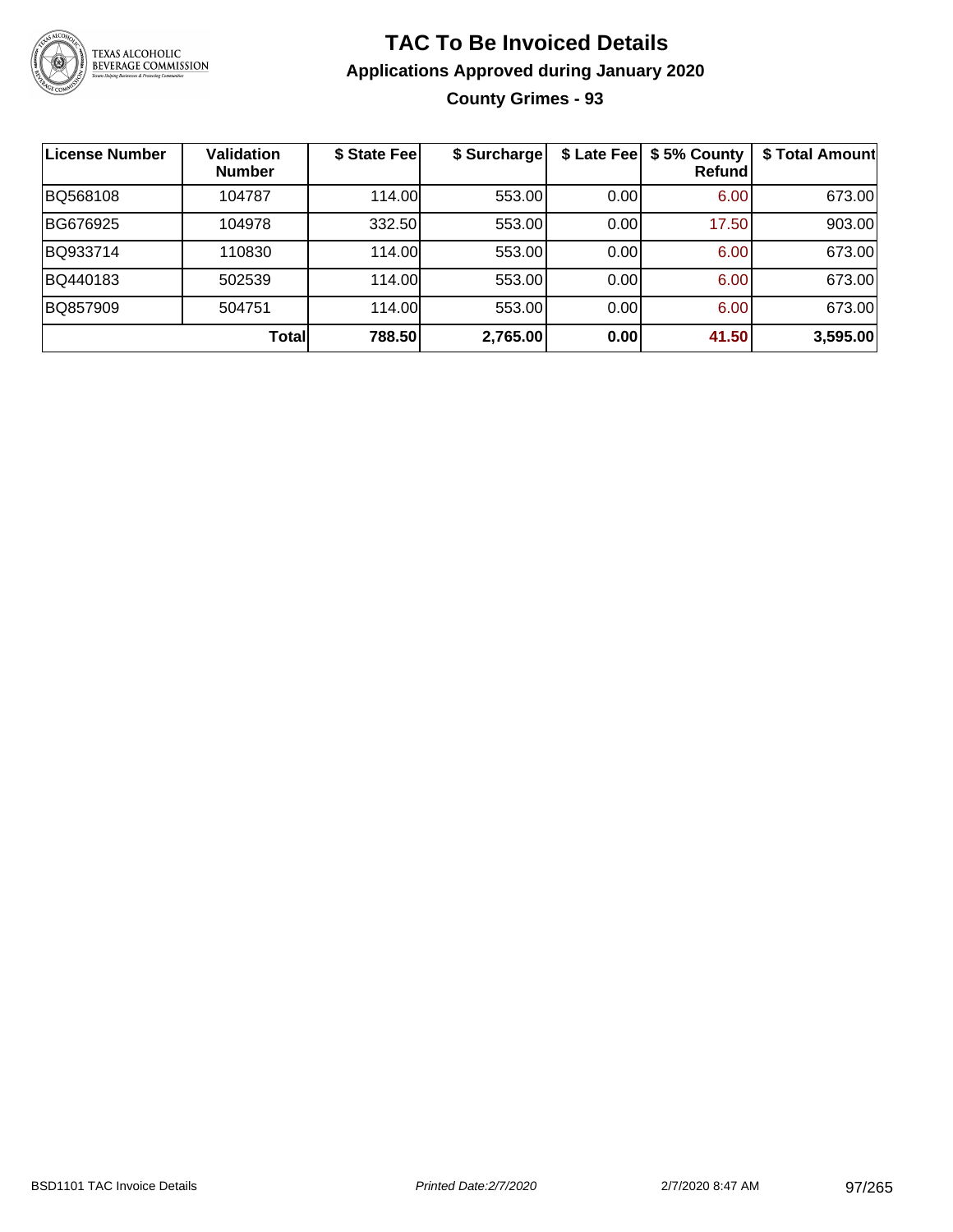

#### **TAC To Be Invoiced Details Applications Approved during January 2020 County Guadalupe - 94**

| <b>License Number</b> | Validation<br><b>Number</b> | \$ State Fee | \$ Surcharge |      | \$ Late Fee   \$5% County<br>Refund | \$ Total Amount |
|-----------------------|-----------------------------|--------------|--------------|------|-------------------------------------|-----------------|
| BQ644057              | 103461                      | 114.00       | 553.00       | 0.00 | 6.00                                | 673.00          |
| BQ854596              | 103645                      | 114.00       | 553.00       | 0.00 | 6.00                                | 673.00          |
| BG787561              | 104363                      | 332.50       | 553.00       | 0.00 | 17.50                               | 903.00          |
| BQ737031              | 104428                      | 114.00       | 553.00       | 0.00 | 6.00                                | 673.00          |
| BG546451              | 104738                      | 332.50       | 553.00       | 0.00 | 17.50                               | 903.00          |
| BI997992              | 104903                      | 38.00        | 278.00       | 0.00 | 2.00                                | 318.00          |
| BJ997992              | 104903                      | 38.00        | 202.00       | 0.00 | 2.00                                | 242.00          |
| BB997994              | 104906                      | 570.00       | 701.00       | 0.00 | 30.00                               | 1,301.00        |
| BQ403670              | 105890                      | 114.00       | 553.00       | 0.00 | 6.00                                | 673.00          |
| BQ462697              | 106678                      | 114.00       | 553.00       | 0.00 | 6.00                                | 673.00          |
| BF1002916             | 108135                      | 114.00       | 553.00       | 0.00 | 6.00                                | 673.00          |
| BQ793581              | 108660                      | 114.00       | 553.00       | 0.00 | 6.00                                | 673.00          |
| BQ861903              | 110296                      | 114.00       | 553.00       | 0.00 | 6.00                                | 673.00          |
| BQ861905              | 110296                      | 114.00       | 553.00       | 0.00 | 6.00                                | 673.00          |
| BQ862239              | 110296                      | 114.00       | 553.00       | 0.00 | 6.00                                | 673.00          |
| BQ465874              | 110782                      | 114.00       | 553.00       | 0.00 | 6.00                                | 673.00          |
| BQ1000032             | 501242                      | 114.00       | 553.00       | 0.00 | 6.00                                | 673.00          |
| BF999898              | 504298                      | 114.00       | 553.00       | 0.00 | 6.00                                | 673.00          |
| BG708379              | 504616                      | 332.50       | 553.00       | 0.00 | 17.50                               | 903.00          |
| BQ862577              | 505302                      | 114.00       | 553.00       | 0.00 | 6.00                                | 673.00          |
| BQ862345              | 505303                      | 114.00       | 553.00       | 0.00 | 6.00                                | 673.00          |
| BQ215031              | 505370                      | 114.00       | 553.00       | 0.00 | 6.00                                | 673.00          |
|                       | <b>Total</b>                | 3,467.50     | 11,688.00    | 0.00 | 182.50                              | 15,338.00       |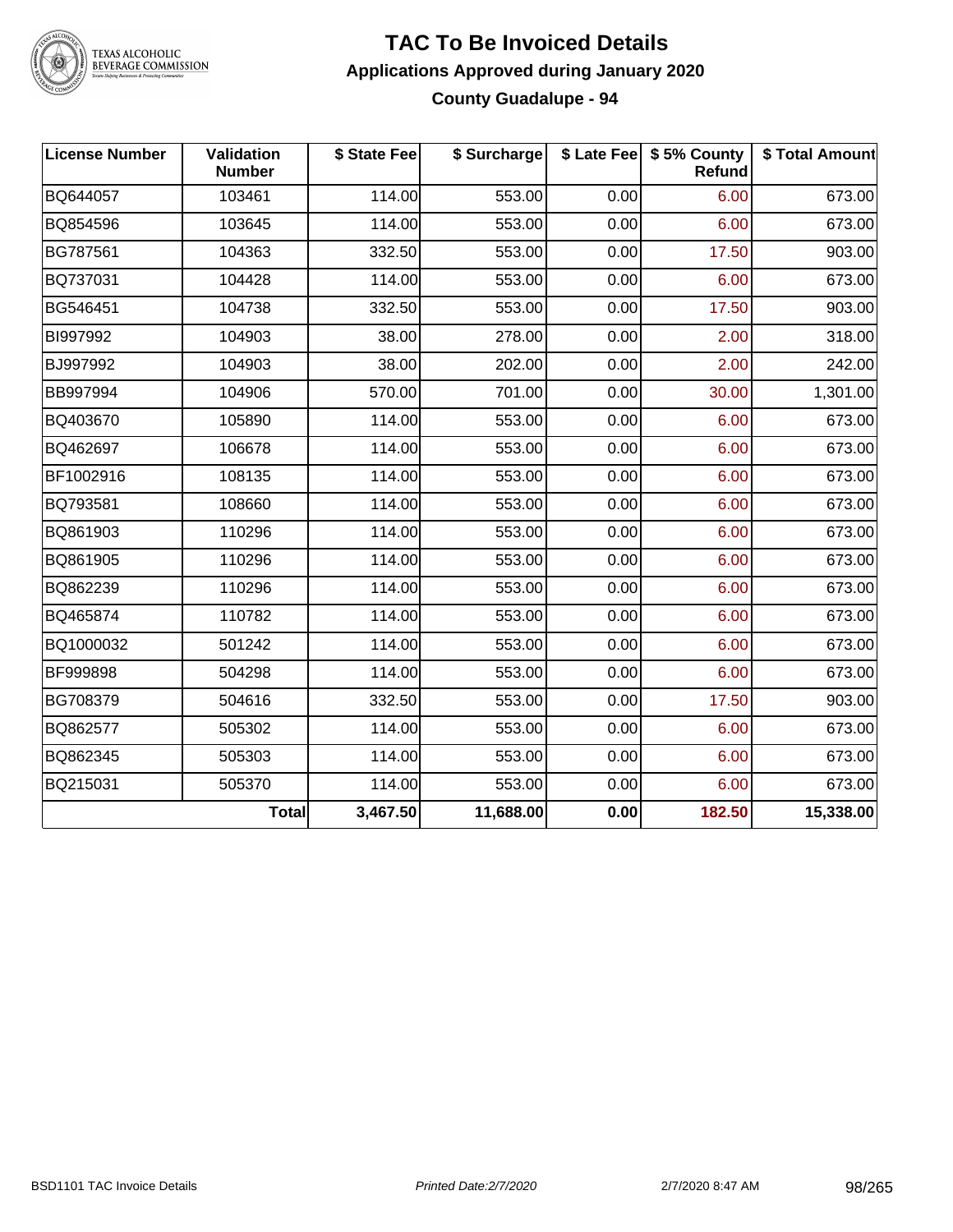

#### **TAC To Be Invoiced Details Applications Approved during January 2020 County Hale - 95**

| License Number | Validation<br><b>Number</b> | \$ State Fee  |        |      | Refund | \$ Surcharge   \$ Late Fee   \$5% County   \$ Total Amount |
|----------------|-----------------------------|---------------|--------|------|--------|------------------------------------------------------------|
| BQ790092       | 503424                      | 114.00        | 553.00 | 0.00 | 6.00   | 673.00                                                     |
|                | Totall                      | <b>114.00</b> | 553.00 | 0.00 | 6.00   | 673.00                                                     |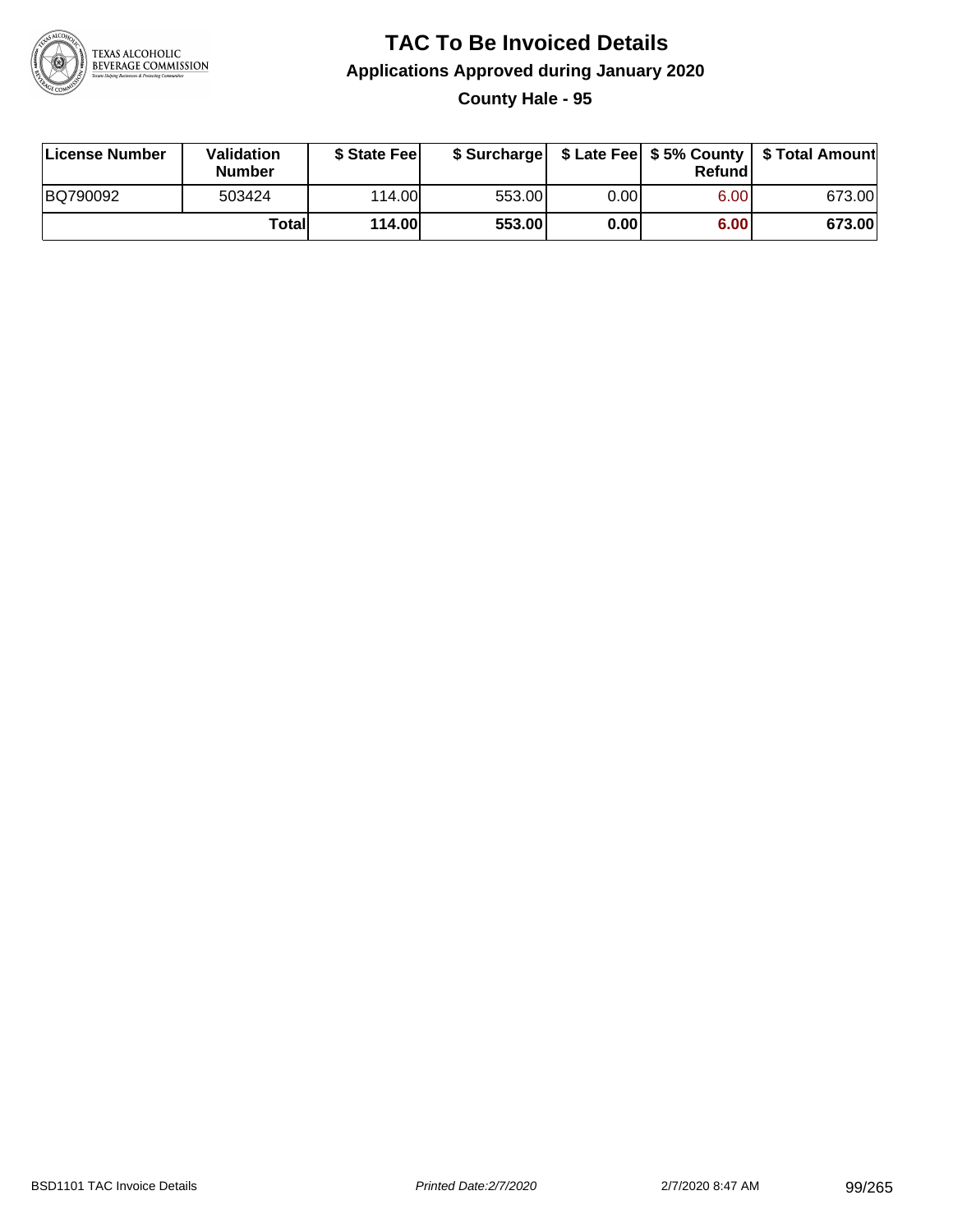

### **TAC To Be Invoiced Details Applications Approved during January 2020 County Hall - 96**

| License Number  | Validation<br><b>Number</b> | \$ State Fee  |        |      | Refund | \$ Surcharge   \$ Late Fee   \$5% County   \$ Total Amount |
|-----------------|-----------------------------|---------------|--------|------|--------|------------------------------------------------------------|
| <b>BF707072</b> | 103706                      | 114.00L       | 553.00 | 0.00 | 6.00   | 673.00                                                     |
|                 | Totall                      | <b>114.00</b> | 553.00 | 0.00 | 6.00   | 673.00                                                     |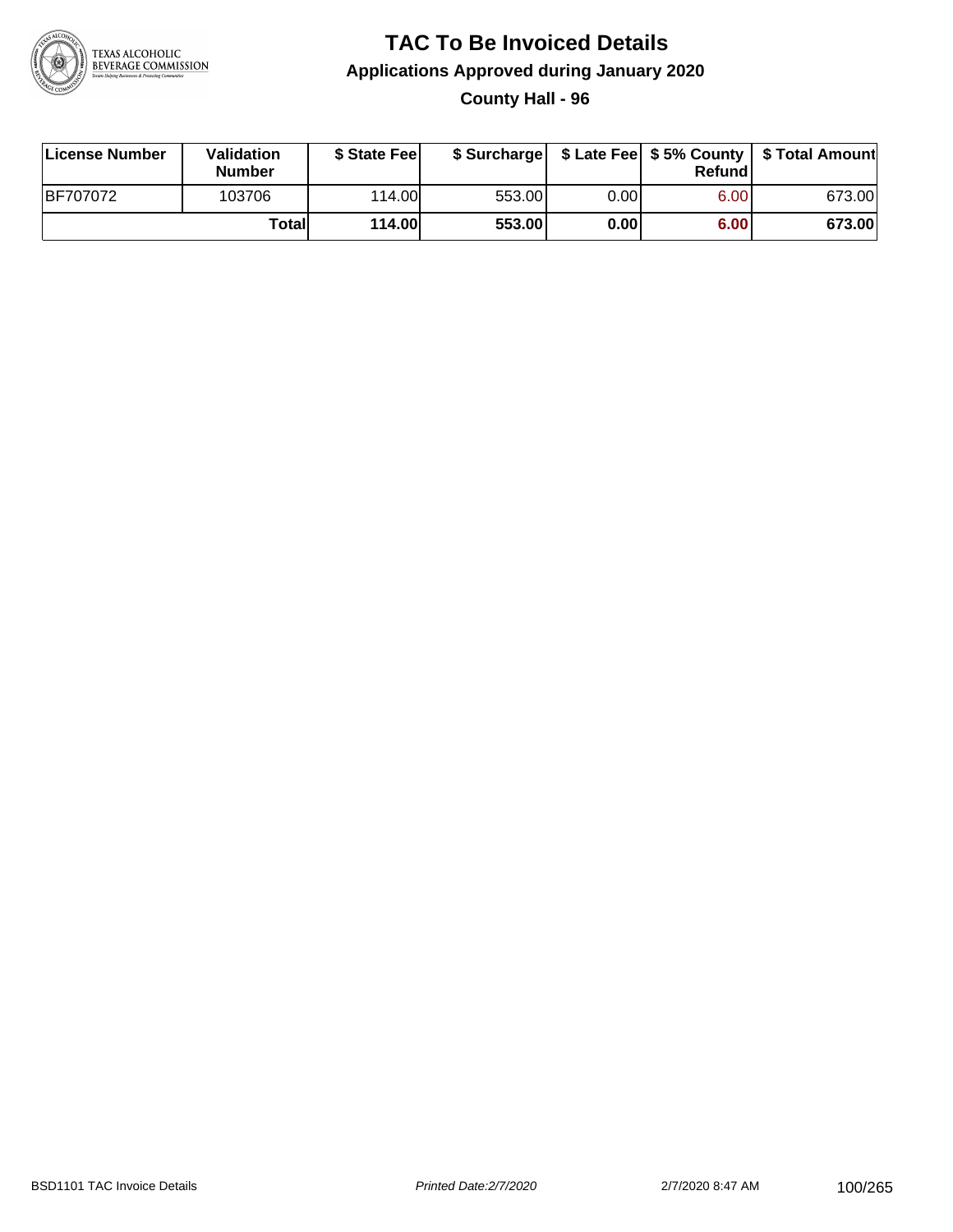

## **TAC To Be Invoiced Details Applications Approved during January 2020 County Hamilton - 97**

| License Number | <b>Validation</b><br><b>Number</b> | \$ State Fee | \$ Surcharge |      | \$ Late Fee   \$5% County<br>Refund | \$ Total Amount |
|----------------|------------------------------------|--------------|--------------|------|-------------------------------------|-----------------|
| BQ792962       | 108231                             | 114.00       | 553.00       | 0.00 | 6.00                                | 673.00          |
| BQ792965       | 108231                             | 114.00       | 553.00       | 0.00 | 6.00                                | 673.00          |
| BQ794504       | 108812                             | 114.00       | 553.00       | 0.00 | 6.00                                | 673.00          |
| BQ794505       | 108812                             | 114.00       | 553.00       | 0.00 | 6.00                                | 673.00          |
|                | <b>Total</b>                       | 456.00       | 2,212.00     | 0.00 | 24.00                               | 2,692.00        |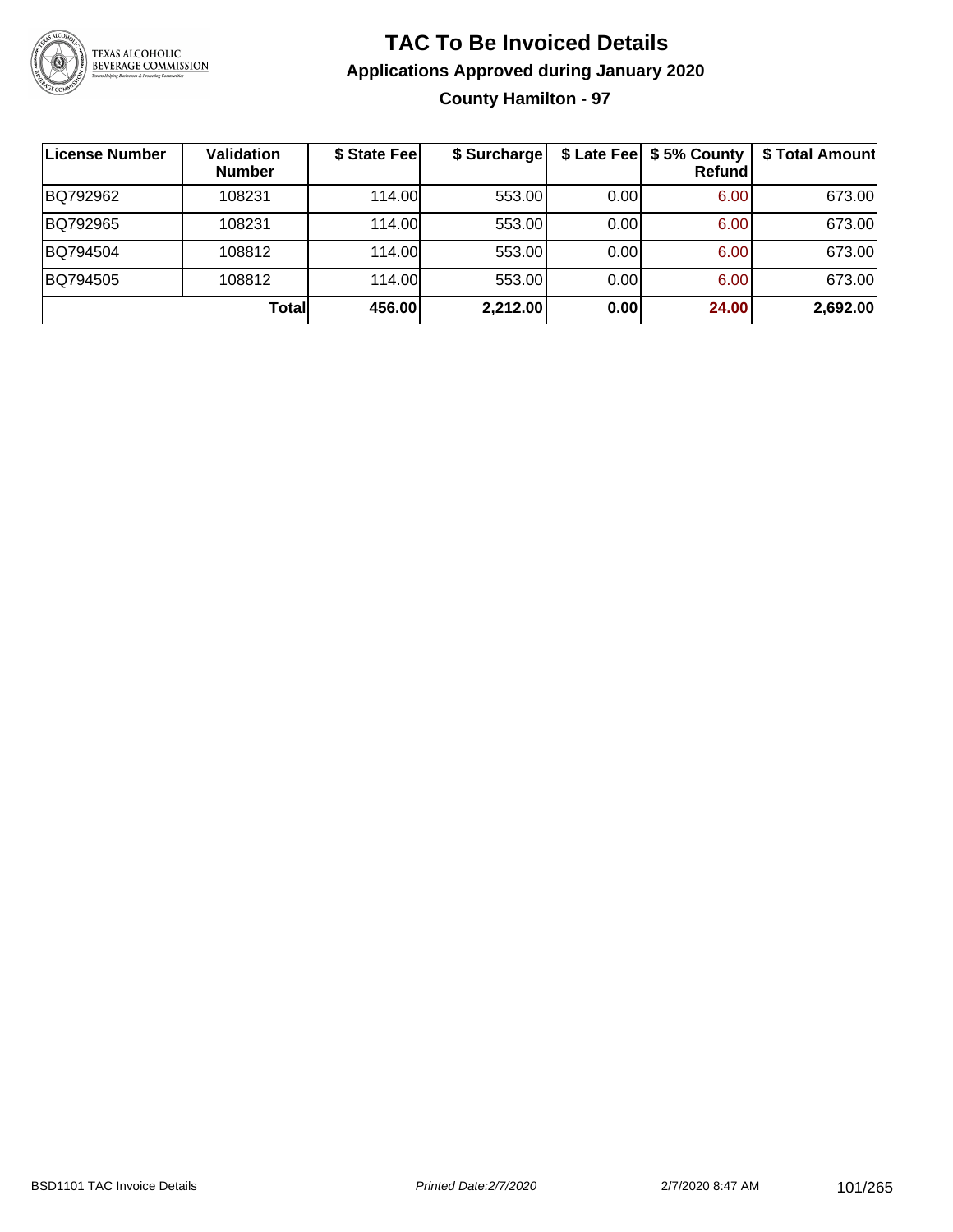

## **TAC To Be Invoiced Details Applications Approved during January 2020 County Hardin - 100**

| <b>License Number</b> | Validation<br><b>Number</b> | \$ State Fee | \$ Surcharge |        | \$ Late Fee   \$5% County<br><b>Refund</b> | \$ Total Amount |
|-----------------------|-----------------------------|--------------|--------------|--------|--------------------------------------------|-----------------|
| BF1079350             | 3547                        | 114.00L      | 553.00       | 0.00   | 6.00                                       | 673.00          |
| BG676845              | 104075                      | 332.50       | 553.00       | 0.00   | 17.50                                      | 903.00          |
| <b>BF524958</b>       | 106512                      | 114.00       | 553.00       | 100.00 | 6.00                                       | 773.00          |
| BQ856867              | 502550                      | 114.00L      | 553.00       | 0.00   | 6.00                                       | 673.00          |
|                       | Totall                      | 674.50       | 2,212.00     | 100.00 | 35.50                                      | 3,022.00        |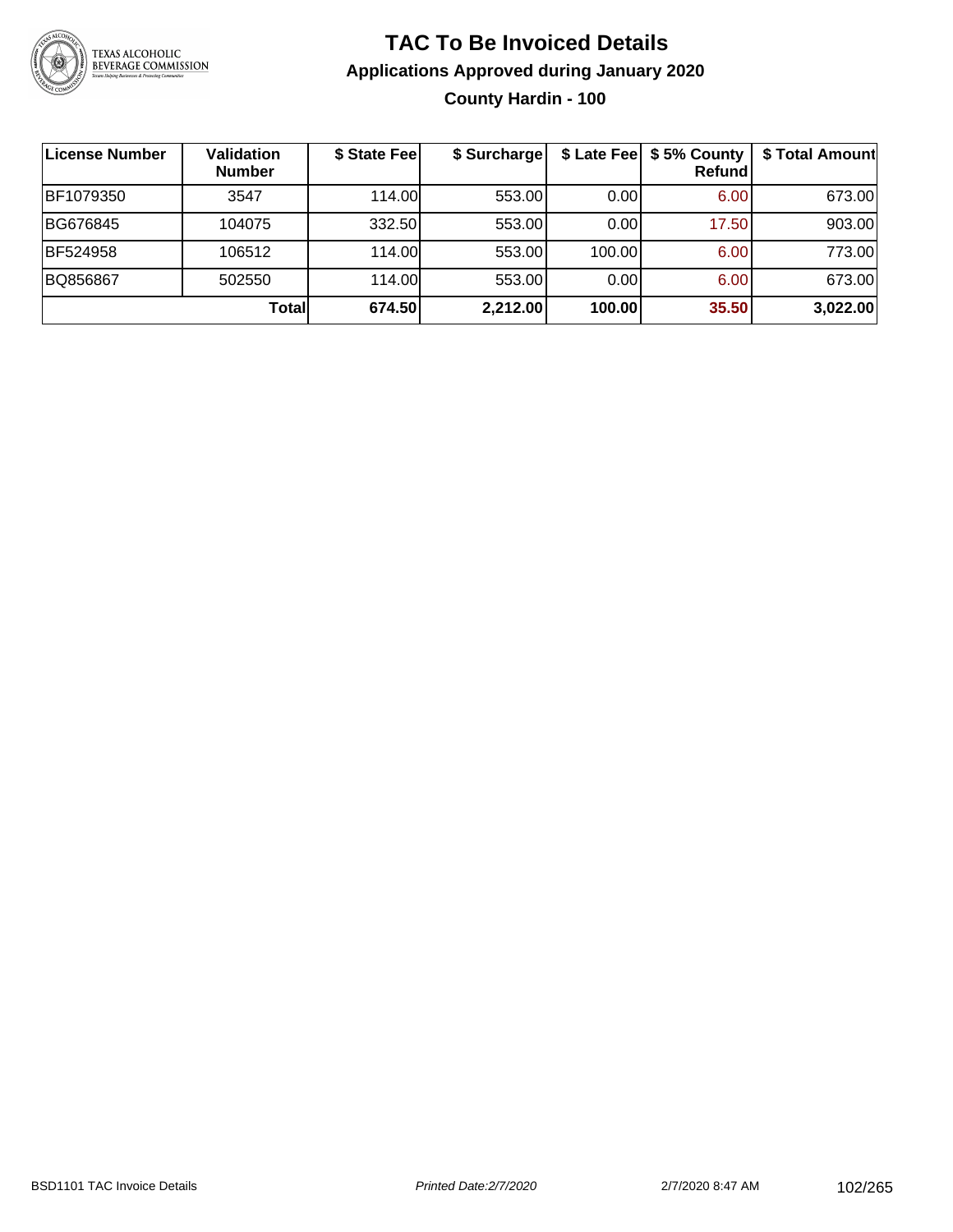

#### **TAC To Be Invoiced Details Applications Approved during January 2020 County Harris - 101**

| <b>License Number</b> | <b>Validation</b><br><b>Number</b> | \$ State Fee | \$ Surcharge |      | \$ Late Fee   \$5% County<br><b>Refund</b> | \$ Total Amount |
|-----------------------|------------------------------------|--------------|--------------|------|--------------------------------------------|-----------------|
| BG1077140             | 1295                               | 1,900.00     | 553.00       | 0.00 | 100.00                                     | 2,553.00        |
| BL1077140             | 1295                               | 475.00       | 327.00       | 0.00 | 25.00                                      | 827.00          |
| BQ738288              | 2492                               | 114.00       | 553.00       | 0.00 | 6.00                                       | 673.00          |
| BQ1078540             | 2536                               | 114.00       | 553.00       | 0.00 | 6.00                                       | 673.00          |
| BQ1078534             | 2553                               | 114.00       | 553.00       | 0.00 | 6.00                                       | 673.00          |
| BQ1077784             | 2555                               | 114.00       | 553.00       | 0.00 | 6.00                                       | 673.00          |
| BQ1077582             | 2556                               | 114.00       | 553.00       | 0.00 | 6.00                                       | 673.00          |
| BG1077685             | 2594                               | 1,900.00     | 553.00       | 0.00 | 100.00                                     | 2,553.00        |
| BL1077685             | 2594                               | 475.00       | 327.00       | 0.00 | 25.00                                      | 827.00          |
| BG1077198             | 2612                               | 1,900.00     | 553.00       | 0.00 | 100.00                                     | 2,553.00        |
| BL1033671             | 2632                               | 475.00       | 327.00       | 0.00 | 25.00                                      | 827.00          |
| BQ1077617             | 2680                               | 114.00       | 553.00       | 0.00 | 6.00                                       | 673.00          |
| BQ1077816             | 2717                               | 114.00       | 553.00       | 0.00 | 6.00                                       | 673.00          |
| BQ1077815             | 2751                               | 114.00       | 553.00       | 0.00 | 6.00                                       | 673.00          |
| BG1079493             | 2754                               | 1,900.00     | 553.00       | 0.00 | 100.00                                     | 2,553.00        |
| BG1076876             | 2755                               | 1,900.00     | 553.00       | 0.00 | 100.00                                     | 2,553.00        |
| BG1076854             | 2758                               | 1,900.00     | 553.00       | 0.00 | 100.00                                     | 2,553.00        |
| BQ1077506             | 2759                               | 114.00       | 553.00       | 0.00 | 6.00                                       | 673.00          |
| BG1077906             | 2859                               | 1,900.00     | 553.00       | 0.00 | 100.00                                     | 2,553.00        |
| BL1077906             | 2859                               | 475.00       | 327.00       | 0.00 | 25.00                                      | 827.00          |
| BG1077322             | 2869                               | 1,900.00     | 553.00       | 0.00 | 100.00                                     | 2,553.00        |
| BF1078172             | 2873                               | 114.00       | 553.00       | 0.00 | 6.00                                       | 673.00          |
| BG1078141             | 2883                               | 1,900.00     | 553.00       | 0.00 | 100.00                                     | 2,553.00        |
| BQ1078750             | 2889                               | 114.00       | 553.00       | 0.00 | 6.00                                       | 673.00          |
| BG1078866             | 2915                               | 1,900.00     | 553.00       | 0.00 | 100.00                                     | 2,553.00        |
| BF1077501             | 2943                               | 114.00       | 553.00       | 0.00 | 6.00                                       | 673.00          |
| BF1077311             | 2944                               | 114.00       | 553.00       | 0.00 | 6.00                                       | 673.00          |
| BP943096              | 2956                               | 950.00       | 426.00       | 0.00 | 50.00                                      | 1,426.00        |
| BQ1077883             | 2990                               | 114.00       | 553.00       | 0.00 | 6.00                                       | 673.00          |
| BQ1077419             | 3044                               | 114.00       | 553.00       | 0.00 | 6.00                                       | 673.00          |
| BG1078101             | 3048                               | 1,900.00     | 553.00       | 0.00 | 100.00                                     | 2,553.00        |
| BL1078101             | 3048                               | 475.00       | 327.00       | 0.00 | 25.00                                      | 827.00          |
| BG1078160             | 3058                               | 1,900.00     | 553.00       | 0.00 | 100.00                                     | 2,553.00        |
| BQ1077787             | 3103                               | 114.00       | 553.00       | 0.00 | 6.00                                       | 673.00          |
| BG1078431             | 3144                               | 1,900.00     | 553.00       | 0.00 | 100.00                                     | 2,553.00        |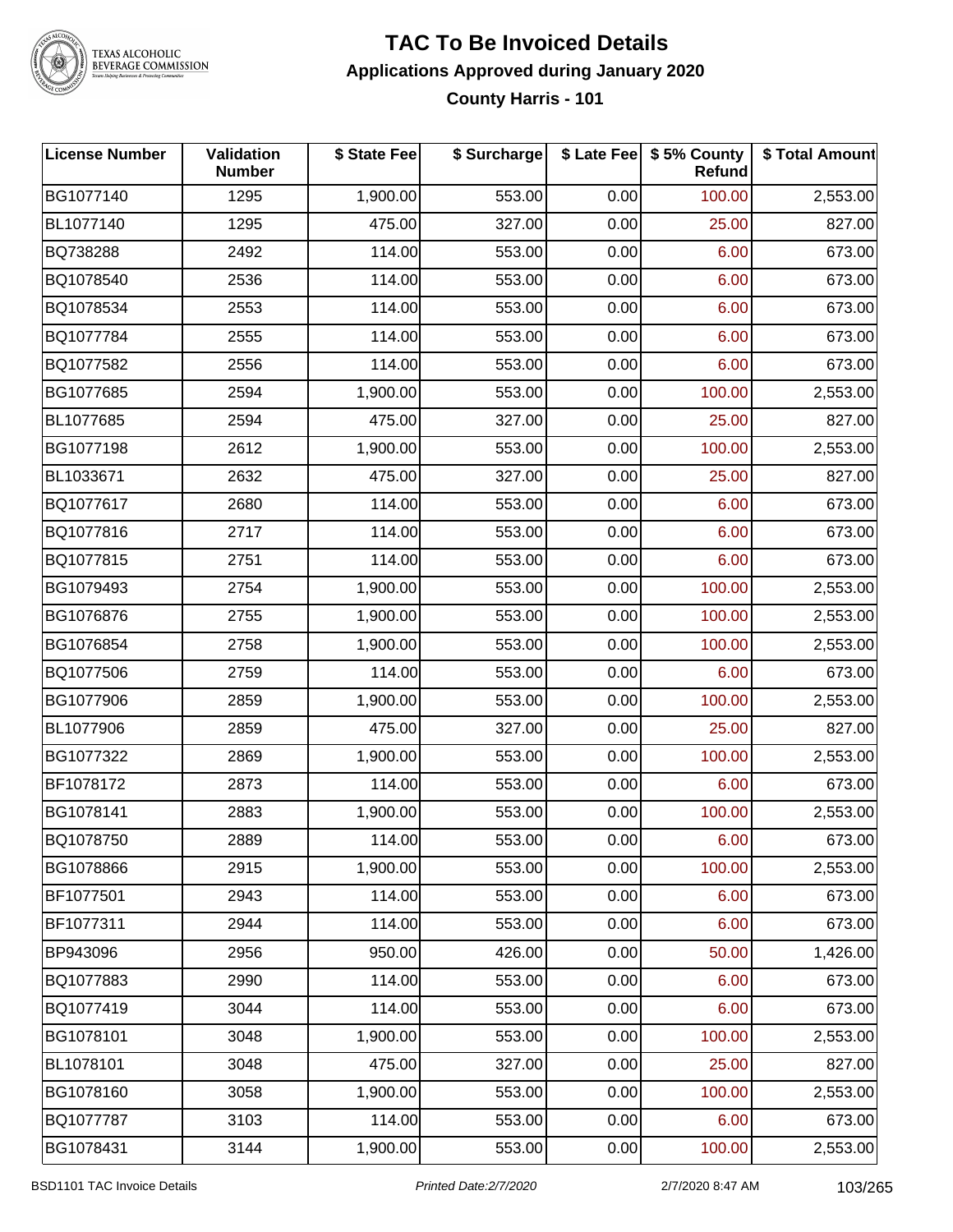| <b>License Number</b> | Validation<br><b>Number</b> | \$ State Fee | \$ Surcharge |      | \$ Late Fee   \$5% County<br>Refund | \$ Total Amount |
|-----------------------|-----------------------------|--------------|--------------|------|-------------------------------------|-----------------|
| BG1077572             | 3162                        | 1,900.00     | 553.00       | 0.00 | 100.00                              | 2,553.00        |
| BQ1078781             | 3173                        | 114.00       | 553.00       | 0.00 | 6.00                                | 673.00          |
| BQ1078234             | 3226                        | 114.00       | 553.00       | 0.00 | 6.00                                | 673.00          |
| BG1077783             | 3277                        | 1,900.00     | 553.00       | 0.00 | 100.00                              | 2,553.00        |
| BG1079464             | 3320                        | 1,900.00     | 553.00       | 0.00 | 100.00                              | 2,553.00        |
| BQ1078798             | 3352                        | 114.00       | 553.00       | 0.00 | 6.00                                | 673.00          |
| BG1077639             | 3385                        | 1,900.00     | 553.00       | 0.00 | 100.00                              | 2,553.00        |
| BG1079049             | 3405                        | 1,900.00     | 553.00       | 0.00 | 100.00                              | 2,553.00        |
| BG1077627             | 3408                        | 1,900.00     | 553.00       | 0.00 | 100.00                              | 2,553.00        |
| BL1077627             | 3408                        | 475.00       | 327.00       | 0.00 | 25.00                               | 827.00          |
| BQ1078394             | 3414                        | 114.00       | 553.00       | 0.00 | 6.00                                | 673.00          |
| BQ1079408             | 3415                        | 114.00       | 553.00       | 0.00 | 6.00                                | 673.00          |
| BG1078876             | 3441                        | 1,900.00     | 553.00       | 0.00 | 100.00                              | 2,553.00        |
| BG1077799             | 3486                        | 1,900.00     | 553.00       | 0.00 | 100.00                              | 2,553.00        |
| BL1077799             | 3486                        | 475.00       | 327.00       | 0.00 | 25.00                               | 827.00          |
| BG1077927             | 3487                        | 1,900.00     | 553.00       | 0.00 | 100.00                              | 2,553.00        |
| BG1079063             | 3512                        | 1,900.00     | 553.00       | 0.00 | 100.00                              | 2,553.00        |
| BL1079063             | 3512                        | 475.00       | 327.00       | 0.00 | 25.00                               | 827.00          |
| BE1078537             | 3557                        | 1,900.00     | 553.00       | 0.00 | 100.00                              | 2,553.00        |
| BQ1079068             | 3596                        | 114.00       | 553.00       | 0.00 | 6.00                                | 673.00          |
| BQ1078673             | 3599                        | 114.00       | 553.00       | 0.00 | 6.00                                | 673.00          |
| BQ1078968             | 3618                        | 114.00       | 553.00       | 0.00 | 6.00                                | 673.00          |
| BF1078988             | 3642                        | 114.00       | 553.00       | 0.00 | 6.00                                | 673.00          |
| BQ1079073             | 3645                        | 114.00       | 553.00       | 0.00 | 6.00                                | 673.00          |
| BQ1079062             | 3648                        | 114.00       | 553.00       | 0.00 | 6.00                                | 673.00          |
| BG1078780             | 3676                        | 1,900.00     | 553.00       | 0.00 | 100.00                              | 2,553.00        |
| BL1078780             | 3676                        | 475.00       | 327.00       | 0.00 | 25.00                               | 827.00          |
| BQ1078777             | 3677                        | 114.00       | 553.00       | 0.00 | 6.00                                | 673.00          |
| BG1079136             | 3749                        | 1,900.00     | 553.00       | 0.00 | 100.00                              | 2,553.00        |
| BQ856910              | 103191                      | 114.00       | 553.00       | 0.00 | 6.00                                | 673.00          |
| BQ855519              | 103198                      | 114.00       | 553.00       | 0.00 | 6.00                                | 673.00          |
| BQ611413              | 103256                      | 114.00       | 553.00       | 0.00 | 6.00                                | 673.00          |
| BQ422086              | 103346                      | 114.00       | 553.00       | 0.00 | 6.00                                | 673.00          |
| BQ461279              | 103346                      | 114.00       | 553.00       | 0.00 | 6.00                                | 673.00          |
| BQ461284              | 103346                      | 114.00       | 553.00       | 0.00 | 6.00                                | 673.00          |
| BQ924865              | 103346                      | 114.00       | 553.00       | 0.00 | 6.00                                | 673.00          |
| BQ853542              | 103366                      | 114.00       | 553.00       | 0.00 | 6.00                                | 673.00          |
| BE259781              | 103391                      | 1,425.00     | 553.00       | 0.00 | 75.00                               | 2,053.00        |
| BE612150              | 103456                      | 1,425.00     | 553.00       | 0.00 | 75.00                               | 2,053.00        |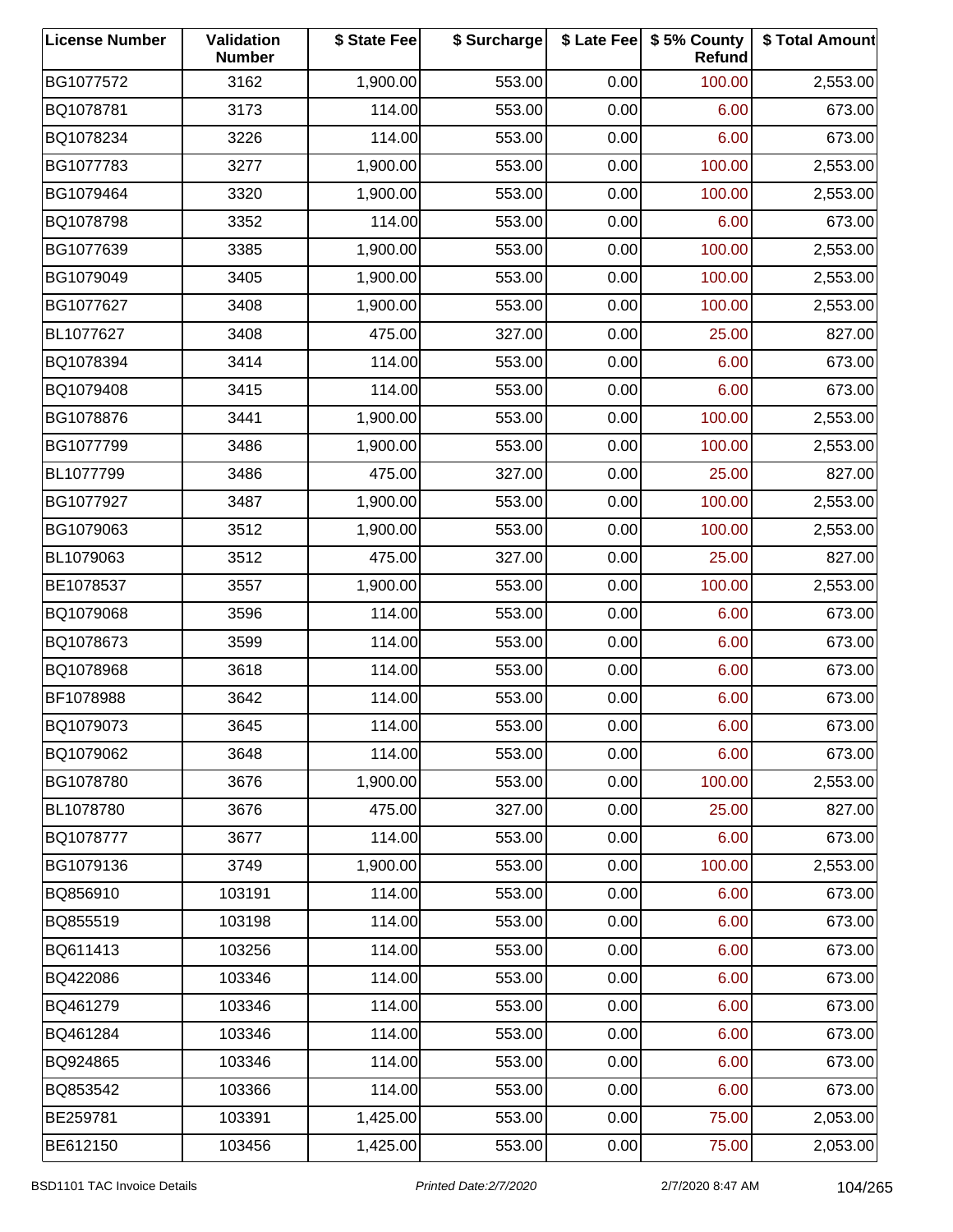| <b>License Number</b> | Validation<br><b>Number</b> | \$ State Fee | \$ Surcharge |      | \$ Late Fee   \$5% County<br>Refund | \$ Total Amount |
|-----------------------|-----------------------------|--------------|--------------|------|-------------------------------------|-----------------|
| BQ705274              | 103553                      | 114.00       | 553.00       | 0.00 | 6.00                                | 673.00          |
| BQ459752              | 103555                      | 114.00       | 553.00       | 0.00 | 6.00                                | 673.00          |
| BG922811              | 103558                      | 1,425.00     | 553.00       | 0.00 | 75.00                               | 2,053.00        |
| BG998384              | 103611                      | 1,425.00     | 553.00       | 0.00 | 75.00                               | 2,053.00        |
| BP998384              | 103611                      | 950.00       | 426.00       | 0.00 | 50.00                               | 1,426.00        |
| BG502046              | 103623                      | 1,425.00     | 553.00       | 0.00 | 75.00                               | 2,053.00        |
| BQ611323              | 103645                      | 114.00       | 553.00       | 0.00 | 6.00                                | 673.00          |
| BQ788015              | 103645                      | 114.00       | 553.00       | 0.00 | 6.00                                | 673.00          |
| BQ924661              | 103645                      | 114.00       | 553.00       | 0.00 | 6.00                                | 673.00          |
| BE545421              | 103649                      | 1,425.00     | 553.00       | 0.00 | 75.00                               | 2,053.00        |
| BG545111              | 103657                      | 1,425.00     | 553.00       | 0.00 | 75.00                               | 2,053.00        |
| BQ927304              | 103692                      | 114.00       | 553.00       | 0.00 | 6.00                                | 673.00          |
| BQ927625              | 103698                      | 114.00       | 553.00       | 0.00 | 6.00                                | 673.00          |
| BG482924              | 103702                      | 1,425.00     | 553.00       | 0.00 | 75.00                               | 2,053.00        |
| BF707773              | 103727                      | 114.00       | 553.00       | 0.00 | 6.00                                | 673.00          |
| BG612208              | 103749                      | 1,425.00     | 553.00       | 0.00 | 75.00                               | 2,053.00        |
| BF481270              | 103794                      | 114.00       | 553.00       | 0.00 | 6.00                                | 673.00          |
| BG996967              | 103795                      | 1,425.00     | 553.00       | 0.00 | 75.00                               | 2,053.00        |
| BG733889              | 103796                      | 1,425.00     | 553.00       | 0.00 | 75.00                               | 2,053.00        |
| BF707285              | 103808                      | 114.00       | 553.00       | 0.00 | 6.00                                | 673.00          |
| BQ461842              | 103810                      | 114.00       | 553.00       | 0.00 | 6.00                                | 673.00          |
| BQ926269              | 103876                      | 114.00       | 553.00       | 0.00 | 6.00                                | 673.00          |
| BF998546              | 103901                      | 114.00       | 553.00       | 0.00 | 6.00                                | 673.00          |
| BQ461281              | 103922                      | 114.00       | 553.00       | 0.00 | 6.00                                | 673.00          |
| BF643756              | 103984                      | 114.00       | 553.00       | 0.00 | 6.00                                | 673.00          |
| BQ461486              | 103986                      | 114.00       | 553.00       | 0.00 | 6.00                                | 673.00          |
| BQ461482              | 103989                      | 114.00       | 553.00       | 0.00 | 6.00                                | 673.00          |
| BQ461491              | 103990                      | 114.00       | 553.00       | 0.00 | 6.00                                | 673.00          |
| BQ461484              | 103993                      | 114.00       | 553.00       | 0.00 | 6.00                                | 673.00          |
| BQ461485              | 103994                      | 114.00       | 553.00       | 0.00 | 6.00                                | 673.00          |
| BQ461487              | 103998                      | 114.00       | 553.00       | 0.00 | 6.00                                | 673.00          |
| BQ461489              | 104000                      | 114.00       | 553.00       | 0.00 | 6.00                                | 673.00          |
| BQ461282              | 104001                      | 114.00       | 553.00       | 0.00 | 6.00                                | 673.00          |
| BG926155              | 104002                      | 1,425.00     | 553.00       | 0.00 | 75.00                               | 2,053.00        |
| BG504600              | 104102                      | 1,425.00     | 553.00       | 0.00 | 75.00                               | 2,053.00        |
| BF735994              | 104130                      | 114.00       | 553.00       | 0.00 | 6.00                                | 673.00          |
| BQ925826              | 104133                      | 114.00       | 553.00       | 0.00 | 6.00                                | 673.00          |
| BG926047              | 104135                      | 1,425.00     | 553.00       | 0.00 | 75.00                               | 2,053.00        |
| BL926047              | 104135                      | 475.00       | 327.00       | 0.00 | 25.00                               | 827.00          |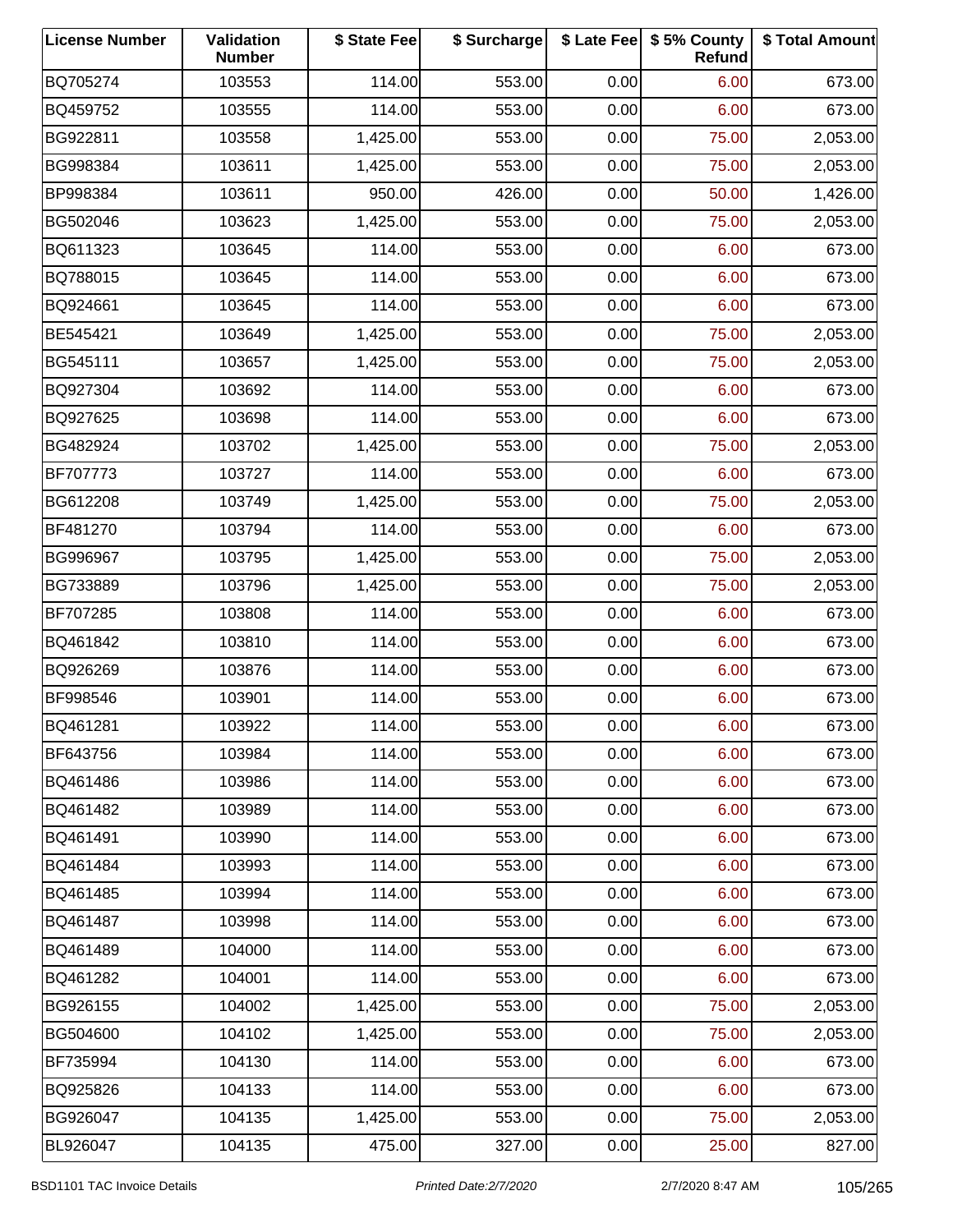| <b>License Number</b> | Validation<br><b>Number</b> | \$ State Fee | \$ Surcharge |        | \$ Late Fee   \$5% County<br>Refund | \$ Total Amount |
|-----------------------|-----------------------------|--------------|--------------|--------|-------------------------------------|-----------------|
| BF461330              | 104137                      | 114.00       | 553.00       | 0.00   | 6.00                                | 673.00          |
| BF643934              | 104145                      | 114.00       | 553.00       | 0.00   | 6.00                                | 673.00          |
| BG788206              | 104147                      | 1,425.00     | 553.00       | 0.00   | 75.00                               | 2,053.00        |
| BF926537              | 104176                      | 114.00       | 553.00       | 0.00   | 6.00                                | 673.00          |
| BG787130              | 104186                      | 1,425.00     | 553.00       | 0.00   | 75.00                               | 2,053.00        |
| BG547467              | 104200                      | 1,425.00     | 553.00       | 0.00   | 75.00                               | 2,053.00        |
| BQ924652              | 104230                      | 114.00       | 553.00       | 0.00   | 6.00                                | 673.00          |
| BG238701              | 104289                      | 1,425.00     | 553.00       | 0.00   | 75.00                               | 2,053.00        |
| BL238701              | 104289                      | 475.00       | 327.00       | 0.00   | 25.00                               | 827.00          |
| BG852746              | 104325                      | 1,425.00     | 553.00       | 100.00 | 75.00                               | 2,153.00        |
| BG523981              | 104326                      | 1,425.00     | 553.00       | 0.00   | 75.00                               | 2,053.00        |
| BQ567039              | 104327                      | 114.00       | 553.00       | 0.00   | 6.00                                | 673.00          |
| BF854505              | 104329                      | 114.00       | 553.00       | 0.00   | 6.00                                | 673.00          |
| BG1000332             | 104339                      | 1,425.00     | 553.00       | 0.00   | 75.00                               | 2,053.00        |
| BF735050              | 104340                      | 114.00       | 553.00       | 0.00   | 6.00                                | 673.00          |
| BF613599              | 104354                      | 114.00       | 553.00       | 0.00   | 6.00                                | 673.00          |
| BE612210              | 104384                      | 1,425.00     | 553.00       | 0.00   | 75.00                               | 2,053.00        |
| BE612234              | 104386                      | 1,425.00     | 553.00       | 0.00   | 75.00                               | 2,053.00        |
| BE612209              | 104390                      | 1,425.00     | 553.00       | 0.00   | 75.00                               | 2,053.00        |
| BQ677587              | 104391                      | 114.00       | 553.00       | 0.00   | 6.00                                | 673.00          |
| BQ312252              | 104430                      | 114.00       | 553.00       | 0.00   | 6.00                                | 673.00          |
| BF117334              | 104505                      | 114.00       | 553.00       | 0.00   | 6.00                                | 673.00          |
| BF161153              | 104506                      | 114.00       | 553.00       | 0.00   | 6.00                                | 673.00          |
| BG787725              | 104511                      | 1,425.00     | 553.00       | 0.00   | 75.00                               | 2,053.00        |
| BG281292              | 104517                      | 1,425.00     | 553.00       | 0.00   | 75.00                               | 2,053.00        |
| BQ525118              | 104554                      | 114.00       | 553.00       | 0.00   | 6.00                                | 673.00          |
| BG612451              | 104561                      | 1,425.00     | 553.00       | 0.00   | 75.00                               | 2,053.00        |
| BQ856508              | 104569                      | 114.00       | 553.00       | 0.00   | 6.00                                | 673.00          |
| BQ858243              | 104591                      | 114.00       | 553.00       | 0.00   | 6.00                                | 673.00          |
| BQ857134              | 104603                      | 114.00       | 553.00       | 0.00   | 6.00                                | 673.00          |
| BQ1000975             | 104609                      | 114.00       | 553.00       | 0.00   | 6.00                                | 673.00          |
| BQ924638              | 104633                      | 114.00       | 553.00       | 0.00   | 6.00                                | 673.00          |
| BF440968              | 104724                      | 114.00       | 553.00       | 0.00   | 6.00                                | 673.00          |
| BF440970              | 104724                      | 114.00       | 553.00       | 0.00   | 6.00                                | 673.00          |
| BF644479              | 104740                      | 114.00       | 553.00       | 0.00   | 6.00                                | 673.00          |
| BG735132              | 104746                      | 1,425.00     | 553.00       | 0.00   | 75.00                               | 2,053.00        |
| BG612060              | 104747                      | 1,425.00     | 553.00       | 0.00   | 75.00                               | 2,053.00        |
| BL612060              | 104747                      | 475.00       | 327.00       | 0.00   | 25.00                               | 827.00          |
| BG501927              | 104761                      | 1,425.00     | 553.00       | 0.00   | 75.00                               | 2,053.00        |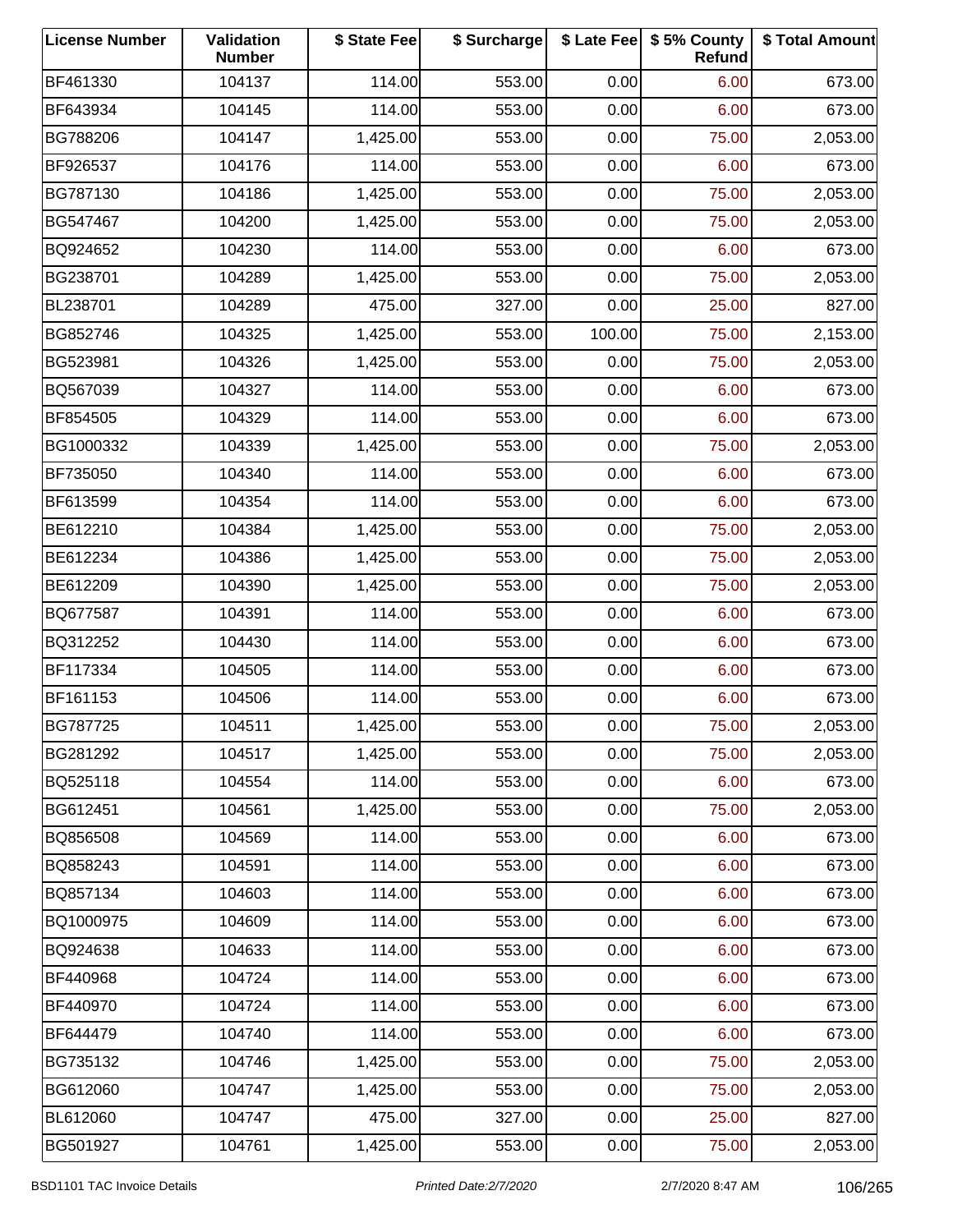| <b>License Number</b> | Validation<br><b>Number</b> | \$ State Fee | \$ Surcharge |        | \$ Late Fee   \$5% County<br>Refund | \$ Total Amount |
|-----------------------|-----------------------------|--------------|--------------|--------|-------------------------------------|-----------------|
| BG706119              | 104762                      | 1,425.00     | 553.00       | 0.00   | 75.00                               | 2,053.00        |
| BF708901              | 104779                      | 114.00       | 553.00       | 0.00   | 6.00                                | 673.00          |
| BF708855              | 104781                      | 114.00       | 553.00       | 0.00   | 6.00                                | 673.00          |
| BQ857325              | 104805                      | 114.00       | 553.00       | 0.00   | 6.00                                | 673.00          |
| BG788026              | 104817                      | 1,425.00     | 553.00       | 0.00   | 75.00                               | 2,053.00        |
| BG927843              | 104835                      | 1,425.00     | 553.00       | 0.00   | 75.00                               | 2,053.00        |
| BG611555              | 104868                      | 1,425.00     | 553.00       | 0.00   | 75.00                               | 2,053.00        |
| BF855248              | 104890                      | 114.00       | 553.00       | 0.00   | 6.00                                | 673.00          |
| BF858036              | 104920                      | 114.00       | 553.00       | 0.00   | 6.00                                | 673.00          |
| BG736909              | 104945                      | 1,425.00     | 553.00       | 0.00   | 75.00                               | 2,053.00        |
| BQ707917              | 104966                      | 114.00       | 553.00       | 0.00   | 6.00                                | 673.00          |
| BQ708133              | 104966                      | 114.00       | 553.00       | 0.00   | 6.00                                | 673.00          |
| BF708164              | 104966                      | 114.00       | 553.00       | 0.00   | 6.00                                | 673.00          |
| BQ736604              | 104966                      | 114.00       | 553.00       | 0.00   | 6.00                                | 673.00          |
| BQ736695              | 104966                      | 114.00       | 553.00       | 0.00   | 6.00                                | 673.00          |
| BQ737226              | 104966                      | 114.00       | 553.00       | 0.00   | 6.00                                | 673.00          |
| BF523696              | 104996                      | 114.00       | 553.00       | 0.00   | 6.00                                | 673.00          |
| BF525290              | 105020                      | 114.00       | 553.00       | 0.00   | 6.00                                | 673.00          |
| BQ707169              | 105025                      | 114.00       | 553.00       | 0.00   | 6.00                                | 673.00          |
| BF312764              | 105028                      | 114.00       | 553.00       | 0.00   | 6.00                                | 673.00          |
| BQ707163              | 105040                      | 114.00       | 553.00       | 0.00   | 6.00                                | 673.00          |
| BQ707168              | 105042                      | 114.00       | 553.00       | 0.00   | 6.00                                | 673.00          |
| BG925376              | 105046                      | 1,425.00     | 553.00       | 0.00   | 75.00                               | 2,053.00        |
| BQ926817              | 105058                      | 114.00       | 553.00       | 0.00   | 6.00                                | 673.00          |
| BQ676936              | 105059                      | 114.00       | 553.00       | 0.00   | 6.00                                | 673.00          |
| BG642829              | 105122                      | 1,425.00     | 553.00       | 0.00   | 75.00                               | 2,053.00        |
| BL642829              | 105122                      | 475.00       | 327.00       | 0.00   | 25.00                               | 827.00          |
| BF924394              | 105128                      | 114.00       | 553.00       | 0.00   | 6.00                                | 673.00          |
| BQ735587              | 105148                      | 114.00       | 553.00       | 0.00   | 6.00                                | 673.00          |
| BQ928700              | 105157                      | 114.00       | 553.00       | 0.00   | 6.00                                | 673.00          |
| BF855474              | 105178                      | 114.00       | 553.00       | 0.00   | 6.00                                | 673.00          |
| BQ707167              | 105197                      | 114.00       | 553.00       | 0.00   | 6.00                                | 673.00          |
| BQ707165              | 105198                      | 114.00       | 553.00       | 0.00   | 6.00                                | 673.00          |
| BF854925              | 105272                      | 114.00       | 553.00       | 100.00 | 6.00                                | 773.00          |
| BG924522              | 105274                      | 1,425.00     | 553.00       | 0.00   | 75.00                               | 2,053.00        |
| BQ707160              | 105295                      | 114.00       | 553.00       | 0.00   | 6.00                                | 673.00          |
| BQ422665              | 105297                      | 114.00       | 553.00       | 0.00   | 6.00                                | 673.00          |
| BQ788237              | 105304                      | 114.00       | 553.00       | 0.00   | 6.00                                | 673.00          |
| BQ707276              | 105332                      | 114.00       | 553.00       | 0.00   | 6.00                                | 673.00          |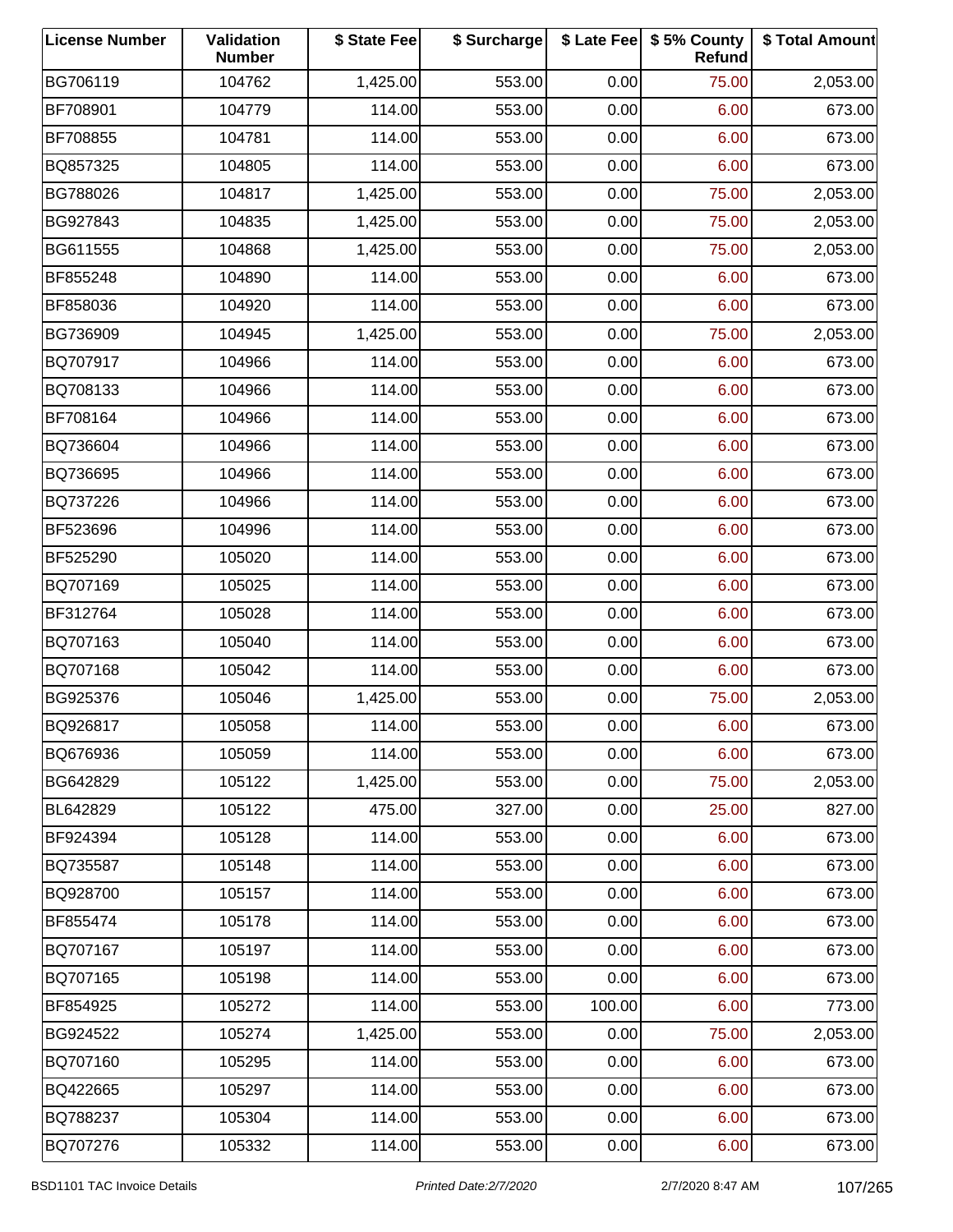| <b>License Number</b> | Validation<br><b>Number</b> | \$ State Fee | \$ Surcharge |      | \$ Late Fee   \$5% County<br>Refund | \$ Total Amount |
|-----------------------|-----------------------------|--------------|--------------|------|-------------------------------------|-----------------|
| BQ707275              | 105334                      | 114.00       | 553.00       | 0.00 | 6.00                                | 673.00          |
| BQ707311              | 105335                      | 114.00       | 553.00       | 0.00 | 6.00                                | 673.00          |
| BQ707312              | 105339                      | 114.00       | 553.00       | 0.00 | 6.00                                | 673.00          |
| BG737739              | 105349                      | 1,425.00     | 553.00       | 0.00 | 75.00                               | 2,053.00        |
| BQ422087              | 105382                      | 114.00       | 553.00       | 0.00 | 6.00                                | 673.00          |
| BG614129              | 105410                      | 1,425.00     | 553.00       | 0.00 | 75.00                               | 2,053.00        |
| BQ707540              | 105420                      | 114.00       | 553.00       | 0.00 | 6.00                                | 673.00          |
| BQ707538              | 105421                      | 114.00       | 553.00       | 0.00 | 6.00                                | 673.00          |
| BQ707511              | 105422                      | 114.00       | 553.00       | 0.00 | 6.00                                | 673.00          |
| BQ788864              | 105426                      | 114.00       | 553.00       | 0.00 | 6.00                                | 673.00          |
| BF460670              | 105428                      | 114.00       | 553.00       | 0.00 | 6.00                                | 673.00          |
| BQ998491              | 105431                      | 114.00       | 553.00       | 0.00 | 6.00                                | 673.00          |
| BF789883              | 105492                      | 114.00       | 553.00       | 0.00 | 6.00                                | 673.00          |
| BQ505707              | 105498                      | 114.00       | 553.00       | 0.00 | 6.00                                | 673.00          |
| BE735923              | 105528                      | 1,425.00     | 553.00       | 0.00 | 75.00                               | 2,053.00        |
| BQ646553              | 105574                      | 114.00       | 553.00       | 0.00 | 6.00                                | 673.00          |
| BF89731               | 105587                      | 114.00       | 553.00       | 0.00 | 6.00                                | 673.00          |
| BQ422482              | 105592                      | 114.00       | 553.00       | 0.00 | 6.00                                | 673.00          |
| BQ707614              | 105592                      | 114.00       | 553.00       | 0.00 | 6.00                                | 673.00          |
| BQ789195              | 105592                      | 114.00       | 553.00       | 0.00 | 6.00                                | 673.00          |
| BQ925280              | 105596                      | 114.00       | 553.00       | 0.00 | 6.00                                | 673.00          |
| BF707181              | 105641                      | 114.00       | 553.00       | 0.00 | 6.00                                | 673.00          |
| BF461047              | 105645                      | 114.00       | 553.00       | 0.00 | 6.00                                | 673.00          |
| BQ706872              | 105652                      | 114.00       | 553.00       | 0.00 | 6.00                                | 673.00          |
| BG547523              | 105660                      | 1,425.00     | 553.00       | 0.00 | 75.00                               | 2,053.00        |
| BF791226              | 105760                      | 114.00       | 553.00       | 0.00 | 6.00                                | 673.00          |
| BF791276              | 105760                      | 114.00       | 553.00       | 0.00 | 6.00                                | 673.00          |
| BG791979              | 105770                      | 1,425.00     | 553.00       | 0.00 | 75.00                               | 2,053.00        |
| BG998903              | 105821                      | 1,425.00     | 553.00       | 0.00 | 75.00                               | 2,053.00        |
| BL998903              | 105821                      | 475.00       | 327.00       | 0.00 | 25.00                               | 827.00          |
| BQ925570              | 105832                      | 114.00       | 553.00       | 0.00 | 6.00                                | 673.00          |
| BQ643882              | 105834                      | 114.00       | 553.00       | 0.00 | 6.00                                | 673.00          |
| BQ735843              | 105836                      | 114.00       | 553.00       | 0.00 | 6.00                                | 673.00          |
| BQ999650              | 105844                      | 114.00       | 553.00       | 0.00 | 6.00                                | 673.00          |
| BQ856733              | 105857                      | 114.00       | 553.00       | 0.00 | 6.00                                | 673.00          |
| BQ736367              | 105859                      | 114.00       | 553.00       | 0.00 | 6.00                                | 673.00          |
| BQ676674              | 105861                      | 114.00       | 553.00       | 0.00 | 6.00                                | 673.00          |
| BQ736510              | 105862                      | 114.00       | 553.00       | 0.00 | 6.00                                | 673.00          |
| BF999988              | 105863                      | 114.00       | 553.00       | 0.00 | 6.00                                | 673.00          |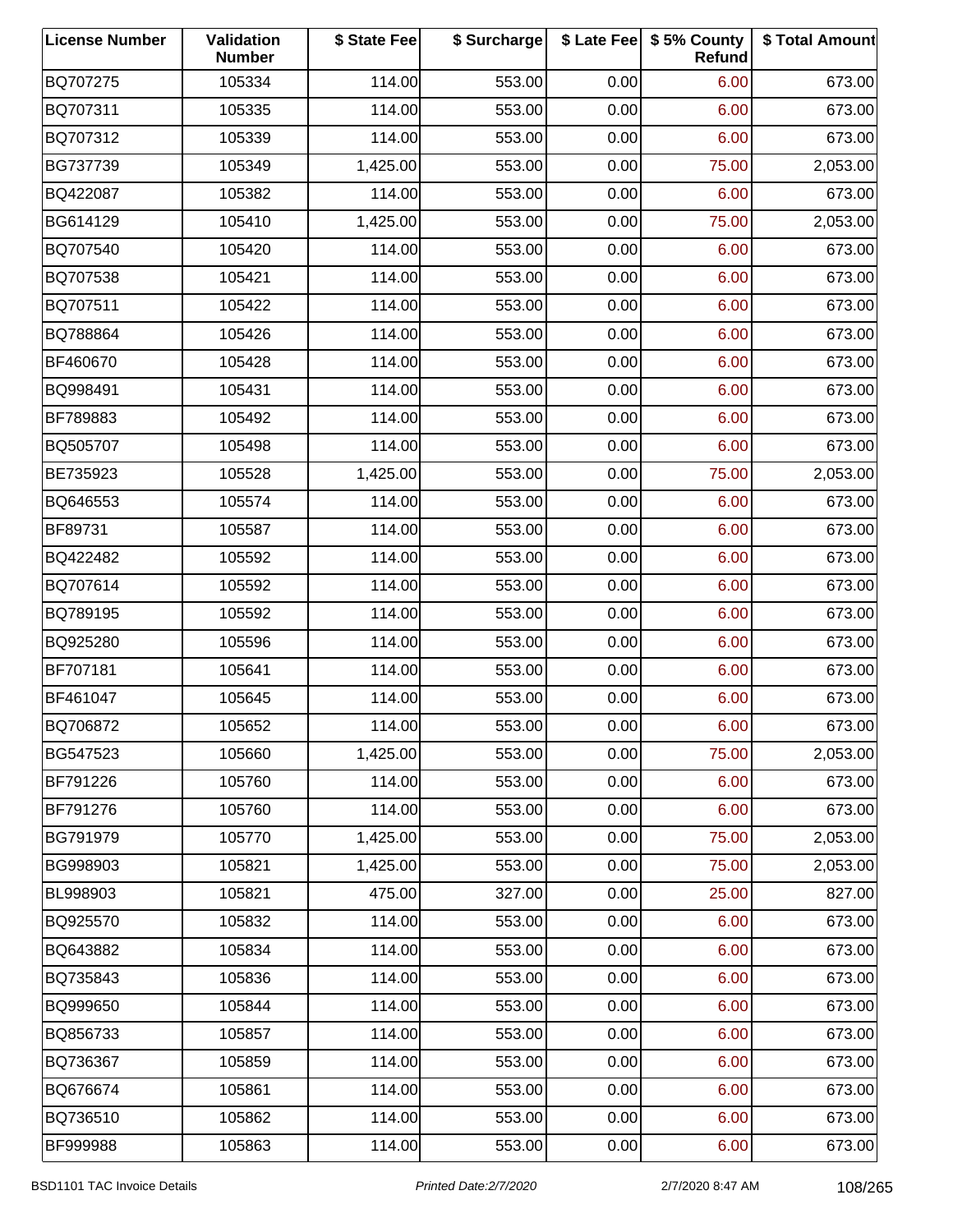| <b>License Number</b> | Validation<br><b>Number</b> | \$ State Fee | \$ Surcharge |        | \$ Late Fee   \$5% County<br>Refund | \$ Total Amount |
|-----------------------|-----------------------------|--------------|--------------|--------|-------------------------------------|-----------------|
| BG568517              | 105864                      | 1,425.00     | 553.00       | 0.00   | 75.00                               | 2,053.00        |
| BG676935              | 105868                      | 1,425.00     | 553.00       | 0.00   | 75.00                               | 2,053.00        |
| BQ857267              | 105874                      | 114.00       | 553.00       | 0.00   | 6.00                                | 673.00          |
| BQ998973              | 105888                      | 114.00       | 553.00       | 0.00   | 6.00                                | 673.00          |
| BG998843              | 105889                      | 1,425.00     | 553.00       | 100.00 | 75.00                               | 2,153.00        |
| BL998843              | 105889                      | 475.00       | 327.00       | 100.00 | 25.00                               | 927.00          |
| BQ613866              | 105890                      | 114.00       | 553.00       | 0.00   | 6.00                                | 673.00          |
| BQ614172              | 105890                      | 114.00       | 553.00       | 0.00   | 6.00                                | 673.00          |
| BQ1000251             | 105897                      | 114.00       | 553.00       | 0.00   | 6.00                                | 673.00          |
| BG999089              | 105922                      | 1,425.00     | 553.00       | 0.00   | 75.00                               | 2,053.00        |
| BB999382              | 105927                      | 570.00       | 701.00       | 0.00   | 30.00                               | 1,301.00        |
| BI999383              | 105928                      | 38.00        | 278.00       | 0.00   | 2.00                                | 318.00          |
| BQ506162              | 105942                      | 114.00       | 553.00       | 0.00   | 6.00                                | 673.00          |
| BQ999374              | 105943                      | 114.00       | 553.00       | 0.00   | 6.00                                | 673.00          |
| BQ707604              | 105950                      | 114.00       | 553.00       | 0.00   | 6.00                                | 673.00          |
| BQ707603              | 105951                      | 114.00       | 553.00       | 0.00   | 6.00                                | 673.00          |
| BQ707602              | 105952                      | 114.00       | 553.00       | 0.00   | 6.00                                | 673.00          |
| BQ999952              | 105953                      | 114.00       | 553.00       | 0.00   | 6.00                                | 673.00          |
| BQ270569              | 105967                      | 114.00       | 553.00       | 0.00   | 6.00                                | 673.00          |
| BQ1000815             | 105972                      | 114.00       | 553.00       | 0.00   | 6.00                                | 673.00          |
| BQ1001039             | 105976                      | 114.00       | 553.00       | 0.00   | 6.00                                | 673.00          |
| BQ1001017             | 105977                      | 114.00       | 553.00       | 0.00   | 6.00                                | 673.00          |
| BQ1001068             | 105979                      | 114.00       | 553.00       | 0.00   | 6.00                                | 673.00          |
| BQ1000210             | 105984                      | 114.00       | 553.00       | 0.00   | 6.00                                | 673.00          |
| BQ927122              | 105987                      | 114.00       | 553.00       | 0.00   | 6.00                                | 673.00          |
| BQ737009              | 105989                      | 114.00       | 553.00       | 0.00   | 6.00                                | 673.00          |
| BQ858308              | 105992                      | 114.00       | 553.00       | 0.00   | 6.00                                | 673.00          |
| BF737028              | 105993                      | 114.00       | 553.00       | 0.00   | 6.00                                | 673.00          |
| BF857643              | 105997                      | 114.00       | 553.00       | 0.00   | 6.00                                | 673.00          |
| BF999074              | 106059                      | 114.00       | 553.00       | 0.00   | 6.00                                | 673.00          |
| BQ998999              | 106061                      | 114.00       | 553.00       | 0.00   | 6.00                                | 673.00          |
| BQ567847              | 106063                      | 114.00       | 553.00       | 0.00   | 6.00                                | 673.00          |
| BQ859236              | 106096                      | 114.00       | 553.00       | 0.00   | 6.00                                | 673.00          |
| BQ855995              | 106105                      | 114.00       | 553.00       | 100.00 | 6.00                                | 773.00          |
| BQ677545              | 106157                      | 114.00       | 553.00       | 0.00   | 6.00                                | 673.00          |
| BF737222              | 106177                      | 114.00       | 553.00       | 0.00   | 6.00                                | 673.00          |
| BQ525131              | 106220                      | 114.00       | 553.00       | 0.00   | 6.00                                | 673.00          |
| BE441684              | 106234                      | 1,425.00     | 553.00       | 0.00   | 75.00                               | 2,053.00        |
| BQ433595              | 106249                      | 114.00       | 553.00       | 0.00   | 6.00                                | 673.00          |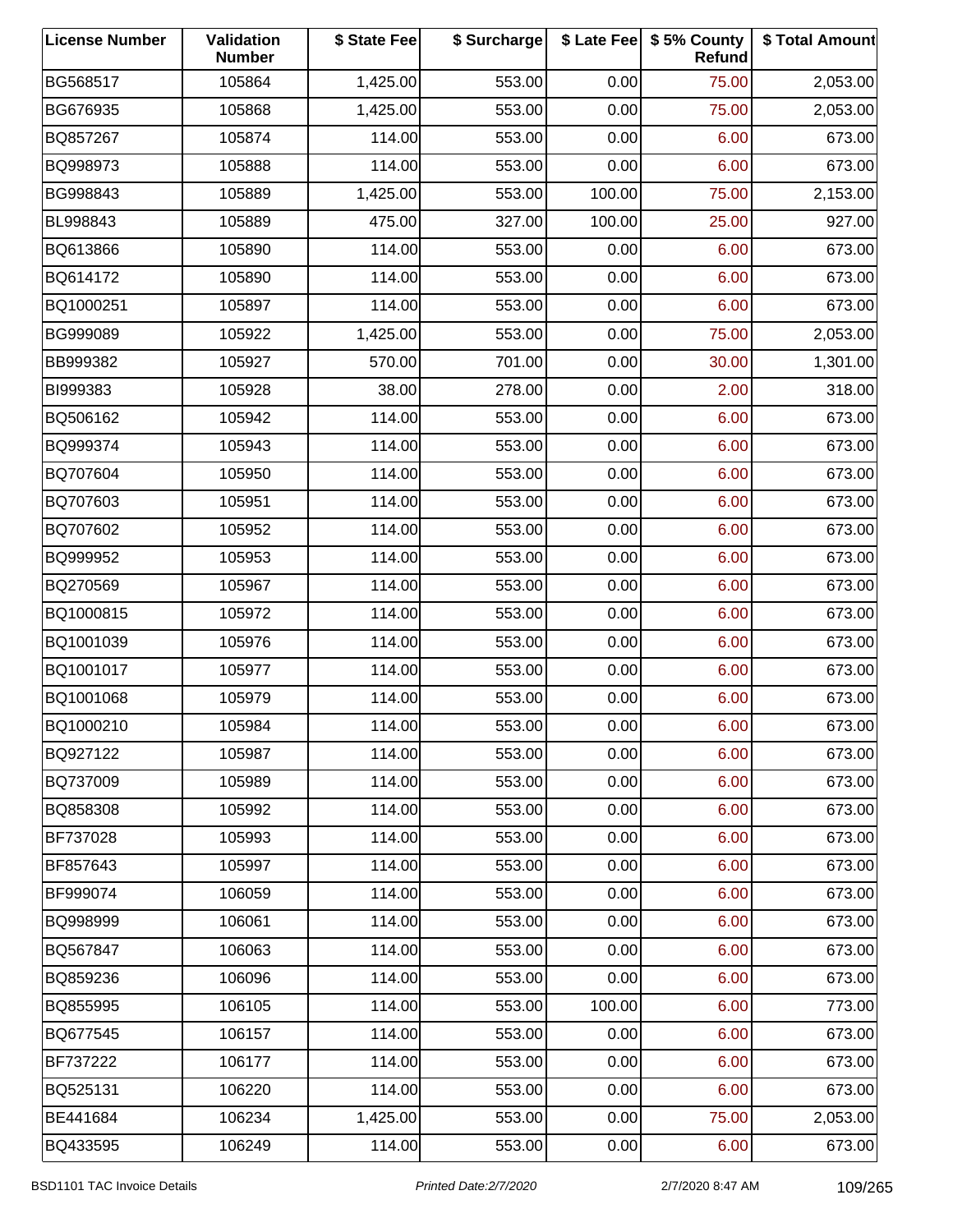| <b>License Number</b> | Validation<br><b>Number</b> | \$ State Fee | \$ Surcharge |      | \$ Late Fee   \$5% County<br>Refund | \$ Total Amount |
|-----------------------|-----------------------------|--------------|--------------|------|-------------------------------------|-----------------|
| BQ737171              | 106270                      | 114.00       | 553.00       | 0.00 | 6.00                                | 673.00          |
| BQ737493              | 106270                      | 114.00       | 553.00       | 0.00 | 6.00                                | 673.00          |
| BF789953              | 106283                      | 114.00       | 553.00       | 0.00 | 6.00                                | 673.00          |
| BF404674              | 106326                      | 114.00       | 553.00       | 0.00 | 6.00                                | 673.00          |
| BQ707629              | 106336                      | 114.00       | 553.00       | 0.00 | 6.00                                | 673.00          |
| BQ707630              | 106337                      | 114.00       | 553.00       | 0.00 | 6.00                                | 673.00          |
| BQ707890              | 106340                      | 114.00       | 553.00       | 0.00 | 6.00                                | 673.00          |
| BQ707891              | 106342                      | 114.00       | 553.00       | 0.00 | 6.00                                | 673.00          |
| BG707623              | 106355                      | 1,425.00     | 553.00       | 0.00 | 75.00                               | 2,053.00        |
| BL707623              | 106355                      | 475.00       | 327.00       | 0.00 | 25.00                               | 827.00          |
| BQ461501              | 106364                      | 114.00       | 553.00       | 0.00 | 6.00                                | 673.00          |
| BQ789413              | 106365                      | 114.00       | 553.00       | 0.00 | 6.00                                | 673.00          |
| BA926178              | 106396                      | 1,425.00     | 651.00       | 0.00 | 75.00                               | 2,151.00        |
| BQ678199              | 106404                      | 114.00       | 553.00       | 0.00 | 6.00                                | 673.00          |
| BF678919              | 106407                      | 114.00       | 553.00       | 0.00 | 6.00                                | 673.00          |
| BQ999424              | 106444                      | 114.00       | 553.00       | 0.00 | 6.00                                | 673.00          |
| BG927077              | 106490                      | 1,425.00     | 553.00       | 0.00 | 75.00                               | 2,053.00        |
| BP927077              | 106490                      | 950.00       | 426.00       | 0.00 | 50.00                               | 1,426.00        |
| BQ707894              | 106494                      | 114.00       | 553.00       | 0.00 | 6.00                                | 673.00          |
| BG1000111             | 106540                      | 1,425.00     | 553.00       | 0.00 | 75.00                               | 2,053.00        |
| BQ270265              | 106557                      | 114.00       | 553.00       | 0.00 | 6.00                                | 673.00          |
| BF999417              | 106558                      | 114.00       | 553.00       | 0.00 | 6.00                                | 673.00          |
| BQ569368              | 106559                      | 114.00       | 553.00       | 0.00 | 6.00                                | 673.00          |
| BQ569370              | 106560                      | 114.00       | 553.00       | 0.00 | 6.00                                | 673.00          |
| BG707619              | 106561                      | 1,425.00     | 553.00       | 0.00 | 75.00                               | 2,053.00        |
| BF858418              | 106583                      | 114.00       | 553.00       | 0.00 | 6.00                                | 673.00          |
| BQ569068              | 106586                      | 114.00       | 553.00       | 0.00 | 6.00                                | 673.00          |
| BF859449              | 106593                      | 114.00       | 553.00       | 0.00 | 6.00                                | 673.00          |
| BF1000336             | 106597                      | 114.00       | 553.00       | 0.00 | 6.00                                | 673.00          |
| BF999942              | 106608                      | 114.00       | 553.00       | 0.00 | 6.00                                | 673.00          |
| BQ707898              | 106624                      | 114.00       | 553.00       | 0.00 | 6.00                                | 673.00          |
| BQ707895              | 106625                      | 114.00       | 553.00       | 0.00 | 6.00                                | 673.00          |
| BQ707897              | 106627                      | 114.00       | 553.00       | 0.00 | 6.00                                | 673.00          |
| BQ708064              | 106629                      | 114.00       | 553.00       | 0.00 | 6.00                                | 673.00          |
| BQ708062              | 106630                      | 114.00       | 553.00       | 0.00 | 6.00                                | 673.00          |
| BQ1000452             | 106631                      | 114.00       | 553.00       | 0.00 | 6.00                                | 673.00          |
| BQ708063              | 106632                      | 114.00       | 553.00       | 0.00 | 6.00                                | 673.00          |
| BQ708322              | 106637                      | 114.00       | 553.00       | 0.00 | 6.00                                | 673.00          |
| BQ708833              | 106638                      | 114.00       | 553.00       | 0.00 | 6.00                                | 673.00          |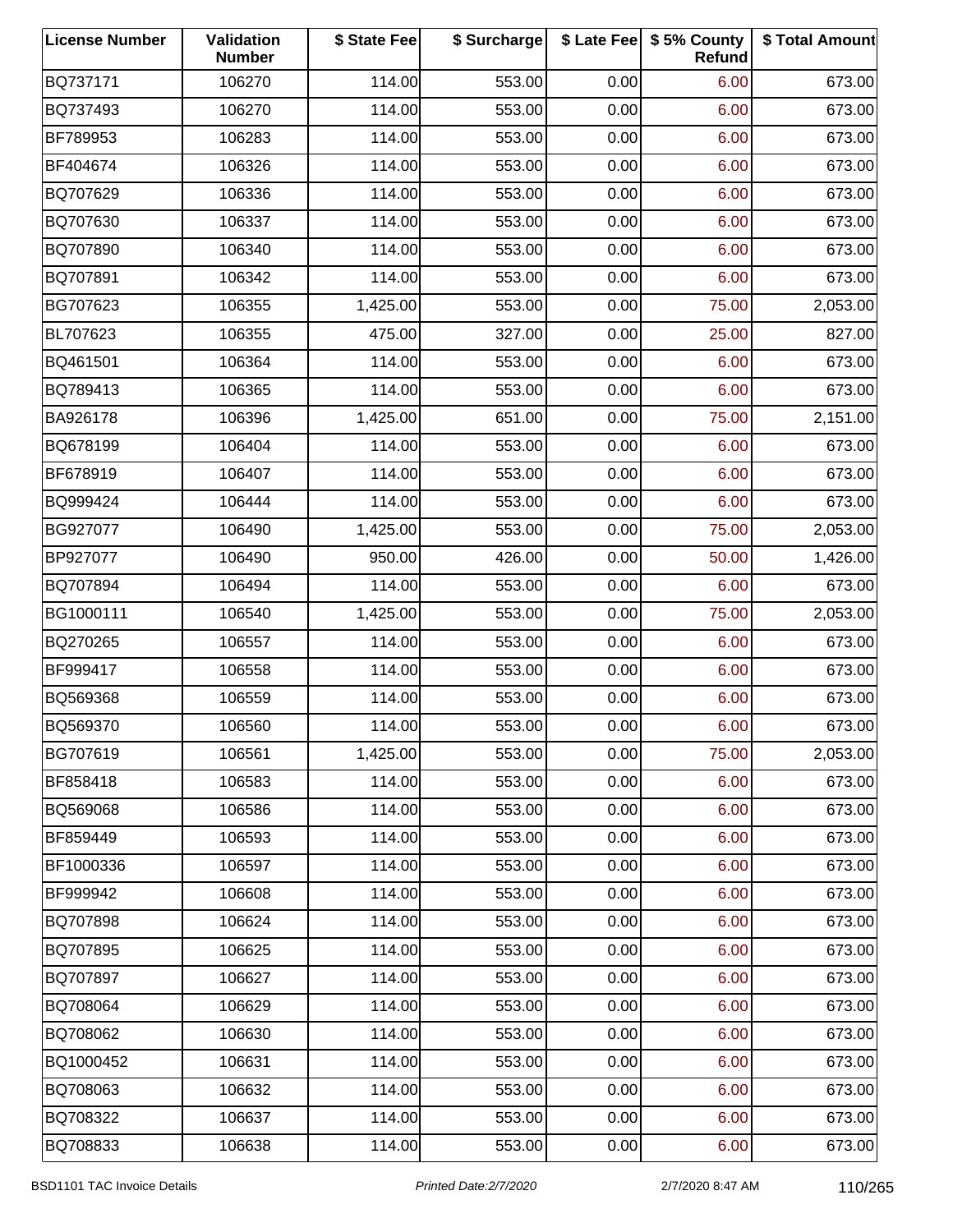| <b>License Number</b> | Validation<br><b>Number</b> | \$ State Fee | \$ Surcharge |        | \$ Late Fee   \$5% County<br>Refund | \$ Total Amount |
|-----------------------|-----------------------------|--------------|--------------|--------|-------------------------------------|-----------------|
| BF176179              | 106645                      | 114.00       | 553.00       | 0.00   | 6.00                                | 673.00          |
| BF856745              | 106656                      | 114.00       | 553.00       | 0.00   | 6.00                                | 673.00          |
| BQ250375              | 106678                      | 114.00       | 553.00       | 0.00   | 6.00                                | 673.00          |
| BQ404589              | 106678                      | 114.00       | 553.00       | 0.00   | 6.00                                | 673.00          |
| BQ615161              | 106678                      | 114.00       | 553.00       | 0.00   | 6.00                                | 673.00          |
| BQ708368              | 106678                      | 114.00       | 553.00       | 0.00   | 6.00                                | 673.00          |
| BQ708685              | 106678                      | 114.00       | 553.00       | 0.00   | 6.00                                | 673.00          |
| BQ737498              | 106678                      | 114.00       | 553.00       | 0.00   | 6.00                                | 673.00          |
| BG548685              | 106727                      | 1,425.00     | 553.00       | 0.00   | 75.00                               | 2,053.00        |
| BF859922              | 106730                      | 114.00       | 553.00       | 0.00   | 6.00                                | 673.00          |
| BQ708367              | 106735                      | 114.00       | 553.00       | 0.00   | 6.00                                | 673.00          |
| BF303519              | 106755                      | 114.00       | 553.00       | 0.00   | 6.00                                | 673.00          |
| BG260816              | 106845                      | 1,425.00     | 553.00       | 0.00   | 75.00                               | 2,053.00        |
| BQ859101              | 106851                      | 114.00       | 553.00       | 0.00   | 6.00                                | 673.00          |
| BQ859887              | 106867                      | 114.00       | 553.00       | 0.00   | 6.00                                | 673.00          |
| BQ1002044             | 106872                      | 114.00       | 553.00       | 0.00   | 6.00                                | 673.00          |
| BF281438              | 106898                      | 114.00       | 553.00       | 0.00   | 6.00                                | 673.00          |
| BQ858848              | 106903                      | 114.00       | 553.00       | 0.00   | 6.00                                | 673.00          |
| BF999720              | 106911                      | 114.00       | 553.00       | 0.00   | 6.00                                | 673.00          |
| BG792899              | 106944                      | 1,425.00     | 553.00       | 0.00   | 75.00                               | 2,053.00        |
| BQ708366              | 106946                      | 114.00       | 553.00       | 0.00   | 6.00                                | 673.00          |
| BF789941              | 106948                      | 114.00       | 553.00       | 0.00   | 6.00                                | 673.00          |
| BQ708361              | 106955                      | 114.00       | 553.00       | 0.00   | 6.00                                | 673.00          |
| BG999888              | 106961                      | 1,425.00     | 553.00       | 0.00   | 75.00                               | 2,053.00        |
| BQ708362              | 106975                      | 114.00       | 553.00       | 0.00   | 6.00                                | 673.00          |
| BG1001626             | 106984                      | 1,425.00     | 553.00       | 0.00   | 75.00                               | 2,053.00        |
| BF999644              | 107002                      | 114.00       | 553.00       | 100.00 | 6.00                                | 773.00          |
| BQ930089              | 107025                      | 114.00       | 553.00       | 0.00   | 6.00                                | 673.00          |
| BQ709138              | 107027                      | 114.00       | 553.00       | 0.00   | 6.00                                | 673.00          |
| BQ709140              | 107027                      | 114.00       | 553.00       | 0.00   | 6.00                                | 673.00          |
| BQ709141              | 107027                      | 114.00       | 553.00       | 0.00   | 6.00                                | 673.00          |
| BQ709144              | 107027                      | 114.00       | 553.00       | 0.00   | 6.00                                | 673.00          |
| BQ709158              | 107027                      | 114.00       | 553.00       | 0.00   | 6.00                                | 673.00          |
| BF709426              | 107027                      | 114.00       | 553.00       | 0.00   | 6.00                                | 673.00          |
| BQ709745              | 107027                      | 114.00       | 553.00       | 0.00   | 6.00                                | 673.00          |
| BQ709750              | 107027                      | 114.00       | 553.00       | 0.00   | 6.00                                | 673.00          |
| BQ791242              | 107027                      | 114.00       | 553.00       | 0.00   | 6.00                                | 673.00          |
| BQ791243              | 107027                      | 114.00       | 553.00       | 0.00   | 6.00                                | 673.00          |
| BQ791244              | 107027                      | 114.00       | 553.00       | 0.00   | 6.00                                | 673.00          |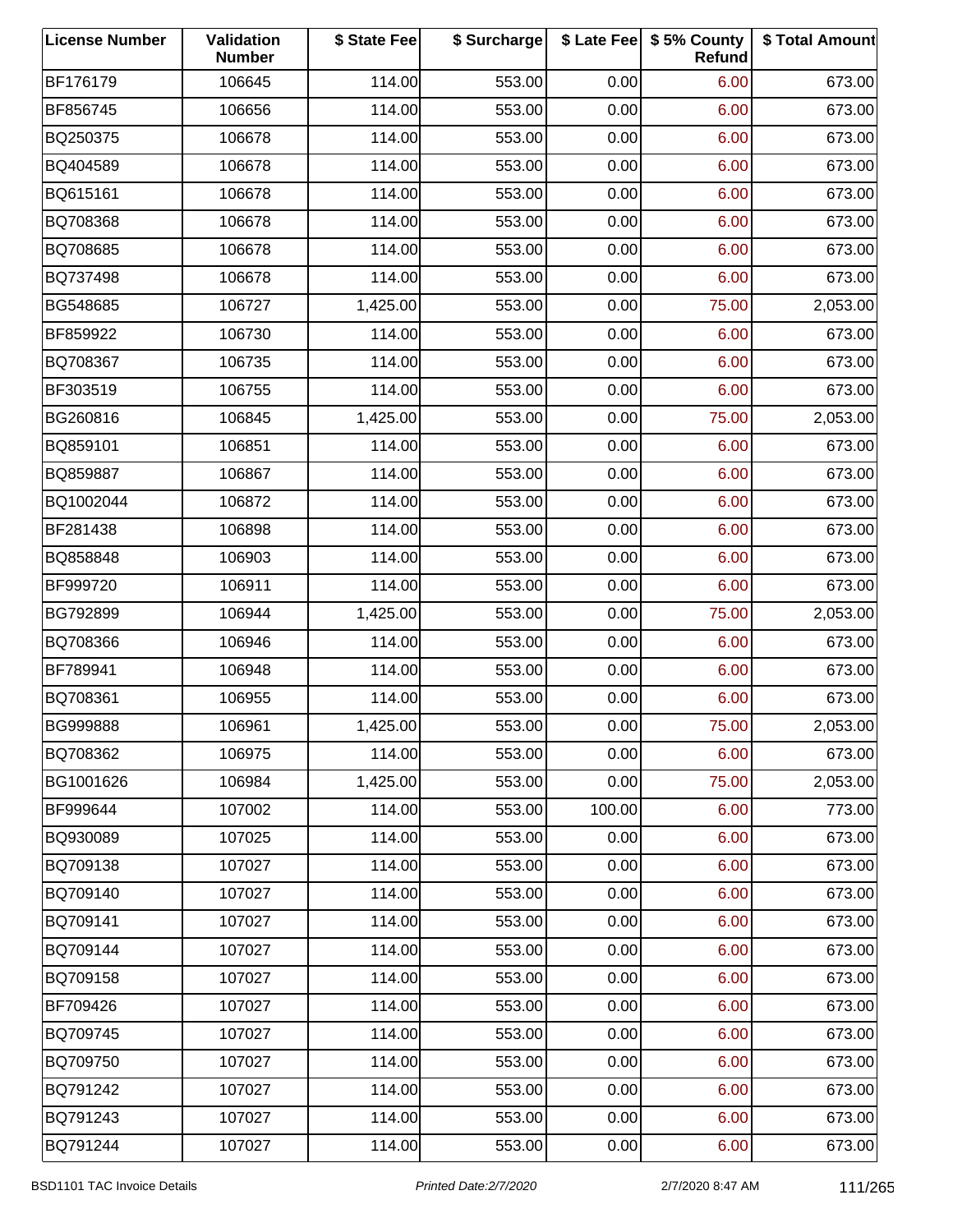| <b>License Number</b> | Validation<br><b>Number</b> | \$ State Fee | \$ Surcharge |      | \$ Late Fee   \$5% County<br>Refund | \$ Total Amount |
|-----------------------|-----------------------------|--------------|--------------|------|-------------------------------------|-----------------|
| BQ791246              | 107027                      | 114.00       | 553.00       | 0.00 | 6.00                                | 673.00          |
| BQ791247              | 107027                      | 114.00       | 553.00       | 0.00 | 6.00                                | 673.00          |
| BQ791250              | 107027                      | 114.00       | 553.00       | 0.00 | 6.00                                | 673.00          |
| BQ791254              | 107027                      | 114.00       | 553.00       | 0.00 | 6.00                                | 673.00          |
| BQ791265              | 107027                      | 114.00       | 553.00       | 0.00 | 6.00                                | 673.00          |
| BQ791268              | 107027                      | 114.00       | 553.00       | 0.00 | 6.00                                | 673.00          |
| BQ791270              | 107027                      | 114.00       | 553.00       | 0.00 | 6.00                                | 673.00          |
| BQ791274              | 107027                      | 114.00       | 553.00       | 0.00 | 6.00                                | 673.00          |
| BQ791294              | 107027                      | 114.00       | 553.00       | 0.00 | 6.00                                | 673.00          |
| BQ792483              | 107027                      | 114.00       | 553.00       | 0.00 | 6.00                                | 673.00          |
| BQ792588              | 107027                      | 114.00       | 553.00       | 0.00 | 6.00                                | 673.00          |
| BQ930237              | 107027                      | 114.00       | 553.00       | 0.00 | 6.00                                | 673.00          |
| BQ313068              | 107033                      | 114.00       | 553.00       | 0.00 | 6.00                                | 673.00          |
| BQ926521              | 107038                      | 114.00       | 553.00       | 0.00 | 6.00                                | 673.00          |
| BF1002519             | 107058                      | 114.00       | 553.00       | 0.00 | 6.00                                | 673.00          |
| BF313070              | 107061                      | 114.00       | 553.00       | 0.00 | 6.00                                | 673.00          |
| BG303396              | 107082                      | 1,425.00     | 553.00       | 0.00 | 75.00                               | 2,053.00        |
| BF679557              | 107094                      | 114.00       | 553.00       | 0.00 | 6.00                                | 673.00          |
| BQ461991              | 107196                      | 114.00       | 553.00       | 0.00 | 6.00                                | 673.00          |
| BG928765              | 107222                      | 1,425.00     | 553.00       | 0.00 | 75.00                               | 2,053.00        |
| BQ644779              | 107229                      | 114.00       | 553.00       | 0.00 | 6.00                                | 673.00          |
| BQ1000283             | 107287                      | 114.00       | 553.00       | 0.00 | 6.00                                | 673.00          |
| BG738937              | 107289                      | 1,425.00     | 553.00       | 0.00 | 75.00                               | 2,053.00        |
| BG999980              | 107315                      | 1,425.00     | 553.00       | 0.00 | 75.00                               | 2,053.00        |
| BL999980              | 107315                      | 475.00       | 327.00       | 0.00 | 25.00                               | 827.00          |
| BE403945              | 107324                      | 1,425.00     | 553.00       | 0.00 | 75.00                               | 2,053.00        |
| BL403945              | 107324                      | 475.00       | 327.00       | 0.00 | 25.00                               | 827.00          |
| BG857053              | 107325                      | 1,425.00     | 553.00       | 0.00 | 75.00                               | 2,053.00        |
| BL857053              | 107325                      | 475.00       | 327.00       | 0.00 | 25.00                               | 827.00          |
| BG647128              | 107343                      | 1,425.00     | 553.00       | 0.00 | 75.00                               | 2,053.00        |
| BQ568524              | 107352                      | 114.00       | 553.00       | 0.00 | 6.00                                | 673.00          |
| BQ570487              | 107400                      | 114.00       | 553.00       | 0.00 | 6.00                                | 673.00          |
| BQ1001903             | 107403                      | 114.00       | 553.00       | 0.00 | 6.00                                | 673.00          |
| BQ928587              | 107510                      | 114.00       | 553.00       | 0.00 | 6.00                                | 673.00          |
| BQ858432              | 107511                      | 114.00       | 553.00       | 0.00 | 6.00                                | 673.00          |
| BQ928717              | 107512                      | 114.00       | 553.00       | 0.00 | 6.00                                | 673.00          |
| BF678457              | 107521                      | 114.00       | 553.00       | 0.00 | 6.00                                | 673.00          |
| BQ1001490             | 107524                      | 114.00       | 553.00       | 0.00 | 6.00                                | 673.00          |
| BF646572              | 107528                      | 114.00       | 553.00       | 0.00 | 6.00                                | 673.00          |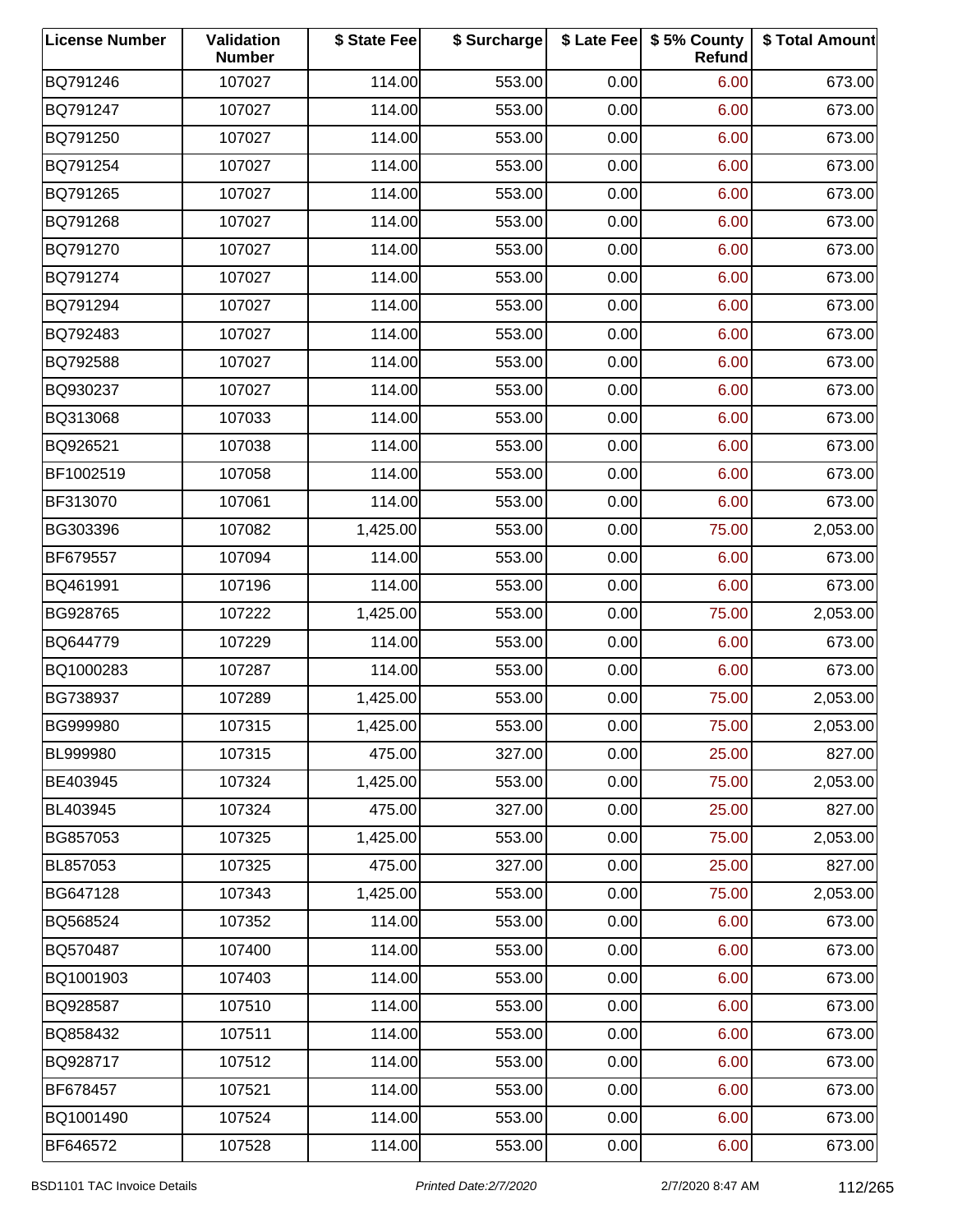| <b>License Number</b> | Validation<br><b>Number</b> | \$ State Fee | \$ Surcharge |        | \$ Late Fee   \$5% County<br>Refund | \$ Total Amount |
|-----------------------|-----------------------------|--------------|--------------|--------|-------------------------------------|-----------------|
| BQ505072              | 107532                      | 114.00       | 553.00       | 0.00   | 6.00                                | 673.00          |
| BQ928973              | 107535                      | 114.00       | 553.00       | 0.00   | 6.00                                | 673.00          |
| BQ678851              | 107543                      | 114.00       | 553.00       | 0.00   | 6.00                                | 673.00          |
| BQ506165              | 107544                      | 114.00       | 553.00       | 0.00   | 6.00                                | 673.00          |
| BQ678971              | 107547                      | 114.00       | 553.00       | 0.00   | 6.00                                | 673.00          |
| BG737255              | 107551                      | 1,425.00     | 553.00       | 0.00   | 75.00                               | 2,053.00        |
| BL737255              | 107551                      | 475.00       | 327.00       | 0.00   | 25.00                               | 827.00          |
| BQ929602              | 107553                      | 114.00       | 553.00       | 0.00   | 6.00                                | 673.00          |
| BQ644981              | 107556                      | 114.00       | 553.00       | 0.00   | 6.00                                | 673.00          |
| BQ929568              | 107563                      | 114.00       | 553.00       | 0.00   | 6.00                                | 673.00          |
| BG859520              | 107568                      | 1,425.00     | 553.00       | 0.00   | 75.00                               | 2,053.00        |
| BQ930046              | 107571                      | 114.00       | 553.00       | 0.00   | 6.00                                | 673.00          |
| BQ793276              | 107572                      | 114.00       | 553.00       | 0.00   | 6.00                                | 673.00          |
| BQ549571              | 107573                      | 114.00       | 553.00       | 0.00   | 6.00                                | 673.00          |
| BG857239              | 107582                      | 1,425.00     | 553.00       | 100.00 | 75.00                               | 2,153.00        |
| BG1000470             | 107604                      | 1,425.00     | 553.00       | 0.00   | 75.00                               | 2,053.00        |
| BG616448              | 107612                      | 1,425.00     | 553.00       | 0.00   | 75.00                               | 2,053.00        |
| BQ485246              | 107655                      | 114.00       | 553.00       | 0.00   | 6.00                                | 673.00          |
| BQ791385              | 107663                      | 114.00       | 553.00       | 0.00   | 6.00                                | 673.00          |
| BF708968              | 107696                      | 114.00       | 553.00       | 0.00   | 6.00                                | 673.00          |
| BQ708974              | 107698                      | 114.00       | 553.00       | 0.00   | 6.00                                | 673.00          |
| BQ708969              | 107699                      | 114.00       | 553.00       | 0.00   | 6.00                                | 673.00          |
| BQ291887              | 107726                      | 114.00       | 553.00       | 0.00   | 6.00                                | 673.00          |
| BQ526067              | 107783                      | 114.00       | 553.00       | 0.00   | 6.00                                | 673.00          |
| BF708339              | 107784                      | 114.00       | 553.00       | 0.00   | 6.00                                | 673.00          |
| BG927269              | 107786                      | 1,425.00     | 553.00       | 0.00   | 75.00                               | 2,053.00        |
| BF1002464             | 107813                      | 114.00       | 553.00       | 0.00   | 6.00                                | 673.00          |
| BQ616593              | 107849                      | 114.00       | 553.00       | 0.00   | 6.00                                | 673.00          |
| BG404736              | 107856                      | 1,425.00     | 553.00       | 0.00   | 75.00                               | 2,053.00        |
| BL404736              | 107856                      | 475.00       | 327.00       | 0.00   | 25.00                               | 827.00          |
| BQ930572              | 107860                      | 114.00       | 553.00       | 0.00   | 6.00                                | 673.00          |
| BF566856              | 107913                      | 114.00       | 553.00       | 0.00   | 6.00                                | 673.00          |
| BG461992              | 107914                      | 1,425.00     | 553.00       | 0.00   | 75.00                               | 2,053.00        |
| BF189688              | 107925                      | 114.00       | 553.00       | 0.00   | 6.00                                | 673.00          |
| BF505481              | 107952                      | 114.00       | 553.00       | 0.00   | 6.00                                | 673.00          |
| BQ929375              | 107960                      | 114.00       | 553.00       | 0.00   | 6.00                                | 673.00          |
| BQ791640              | 107971                      | 114.00       | 553.00       | 0.00   | 6.00                                | 673.00          |
| BQ424379              | 107974                      | 114.00       | 553.00       | 0.00   | 6.00                                | 673.00          |
| BQ570483              | 107978                      | 114.00       | 553.00       | 0.00   | 6.00                                | 673.00          |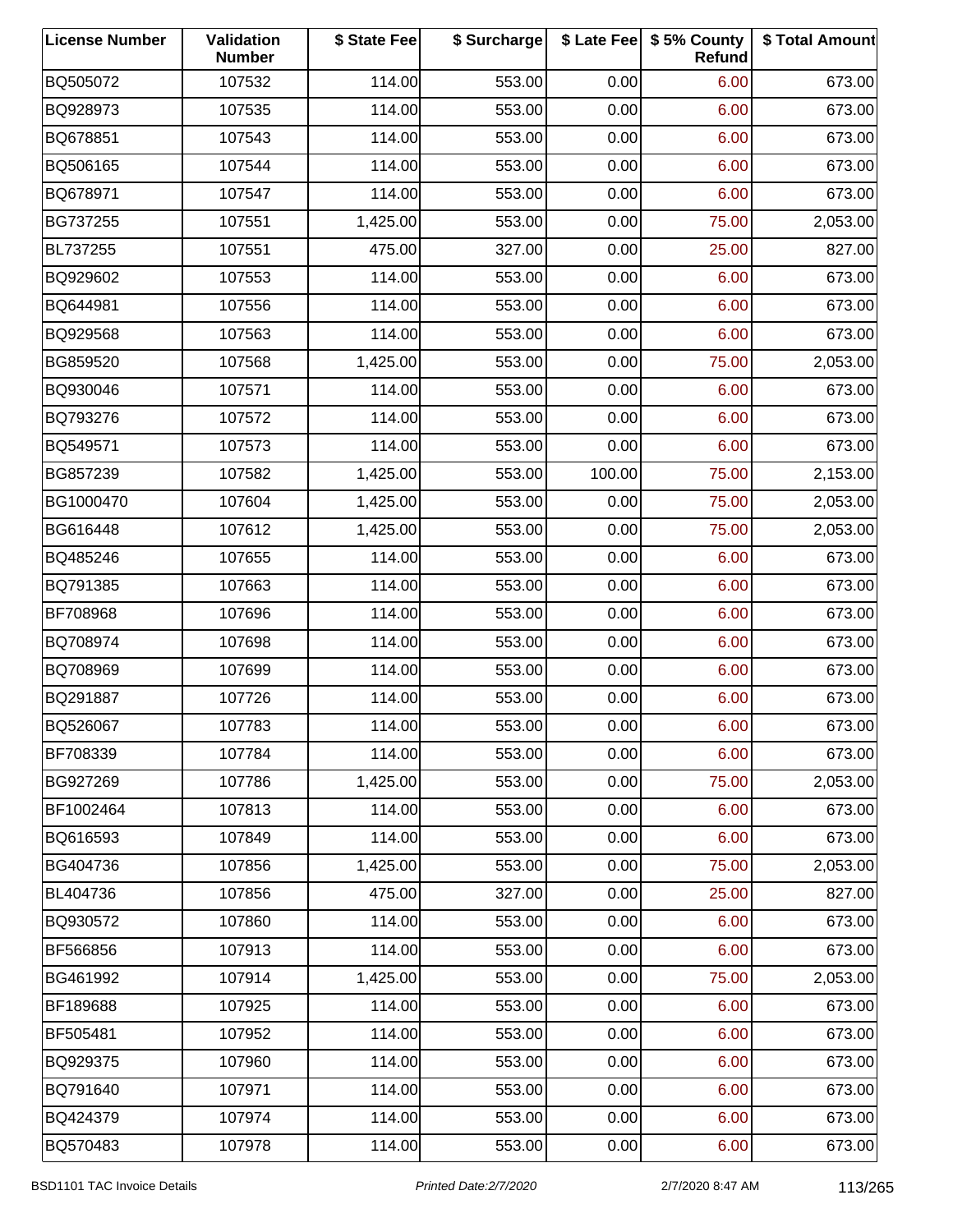| <b>License Number</b> | Validation<br><b>Number</b> | \$ State Fee | \$ Surcharge |        | \$ Late Fee   \$5% County<br>Refund | \$ Total Amount |
|-----------------------|-----------------------------|--------------|--------------|--------|-------------------------------------|-----------------|
| BG678501              | 107980                      | 1,425.00     | 553.00       | 0.00   | 75.00                               | 2,053.00        |
| BQ616512              | 108004                      | 114.00       | 553.00       | 0.00   | 6.00                                | 673.00          |
| BQ738701              | 108006                      | 114.00       | 553.00       | 0.00   | 6.00                                | 673.00          |
| BQ930070              | 108017                      | 114.00       | 553.00       | 0.00   | 6.00                                | 673.00          |
| BG678925              | 108020                      | 1,425.00     | 553.00       | 0.00   | 75.00                               | 2,053.00        |
| BQ710663              | 108025                      | 114.00       | 553.00       | 0.00   | 6.00                                | 673.00          |
| BQ739446              | 108030                      | 114.00       | 553.00       | 0.00   | 6.00                                | 673.00          |
| BQ793712              | 108031                      | 114.00       | 553.00       | 0.00   | 6.00                                | 673.00          |
| BQ793730              | 108036                      | 114.00       | 553.00       | 0.00   | 6.00                                | 673.00          |
| BG571224              | 108037                      | 1,425.00     | 553.00       | 0.00   | 75.00                               | 2,053.00        |
| BG281598              | 108038                      | 1,425.00     | 553.00       | 0.00   | 75.00                               | 2,053.00        |
| BF463734              | 108042                      | 114.00       | 553.00       | 0.00   | 6.00                                | 673.00          |
| BE444148              | 108054                      | 1,425.00     | 553.00       | 0.00   | 75.00                               | 2,053.00        |
| BQ647707              | 108069                      | 114.00       | 553.00       | 0.00   | 6.00                                | 673.00          |
| BF527994              | 108071                      | 114.00       | 553.00       | 0.00   | 6.00                                | 673.00          |
| BQ1001914             | 108112                      | 114.00       | 553.00       | 0.00   | 6.00                                | 673.00          |
| BQ680114              | 108205                      | 114.00       | 553.00       | 0.00   | 6.00                                | 673.00          |
| BQ646544              | 108243                      | 114.00       | 553.00       | 0.00   | 6.00                                | 673.00          |
| BQ930823              | 108324                      | 114.00       | 553.00       | 0.00   | 6.00                                | 673.00          |
| BF527266              | 108337                      | 114.00       | 553.00       | 0.00   | 6.00                                | 673.00          |
| BQ549924              | 108343                      | 114.00       | 553.00       | 0.00   | 6.00                                | 673.00          |
| BQ404897              | 108383                      | 114.00       | 553.00       | 0.00   | 6.00                                | 673.00          |
| BQ216235              | 108421                      | 114.00       | 553.00       | 0.00   | 6.00                                | 673.00          |
| BQ711072              | 108427                      | 114.00       | 553.00       | 0.00   | 6.00                                | 673.00          |
| BG548334              | 108439                      | 1,425.00     | 553.00       | 0.00   | 75.00                               | 2,053.00        |
| BQ711276              | 108480                      | 114.00       | 553.00       | 0.00   | 6.00                                | 673.00          |
| BQ549934              | 108481                      | 114.00       | 553.00       | 0.00   | 6.00                                | 673.00          |
| BQ549935              | 108485                      | 114.00       | 553.00       | 0.00   | 6.00                                | 673.00          |
| BQ548493              | 108596                      | 114.00       | 553.00       | 0.00   | 6.00                                | 673.00          |
| BQ569372              | 108615                      | 114.00       | 553.00       | 0.00   | 6.00                                | 673.00          |
| BQ616540              | 108664                      | 114.00       | 553.00       | 0.00   | 6.00                                | 673.00          |
| BF614859              | 108717                      | 114.00       | 553.00       | 0.00   | 6.00                                | 673.00          |
| BF1002123             | 108754                      | 114.00       | 553.00       | 0.00   | 6.00                                | 673.00          |
| BQ214033              | 108755                      | 114.00       | 553.00       | 0.00   | 6.00                                | 673.00          |
| BQ792110              | 108755                      | 114.00       | 553.00       | 0.00   | 6.00                                | 673.00          |
| BQ928011              | 108764                      | 114.00       | 553.00       | 0.00   | 6.00                                | 673.00          |
| BQ790151              | 108774                      | 114.00       | 553.00       | 100.00 | 6.00                                | 773.00          |
| BF1002041             | 108803                      | 114.00       | 553.00       | 0.00   | 6.00                                | 673.00          |
| BQ860860              | 108835                      | 114.00       | 553.00       | 0.00   | 6.00                                | 673.00          |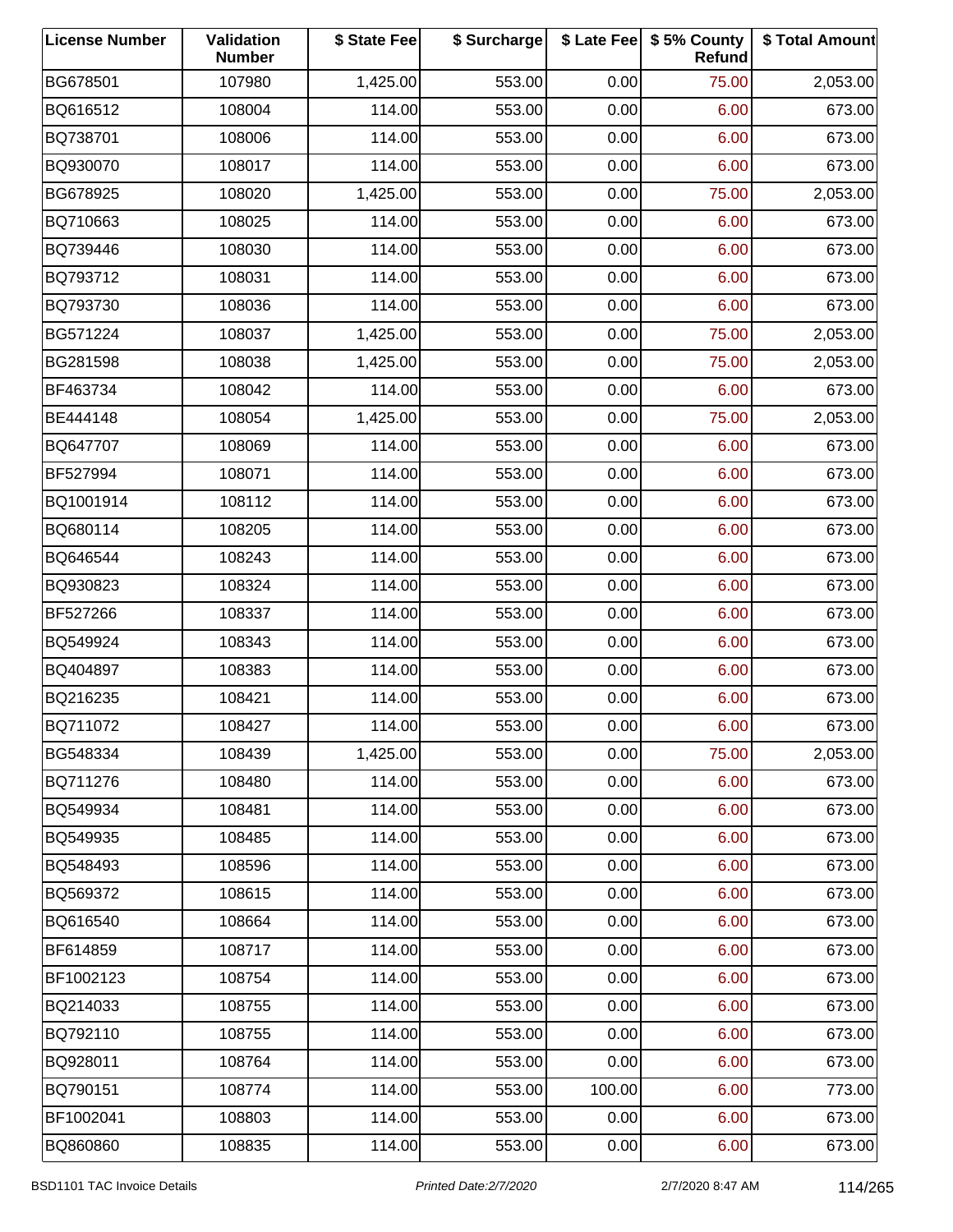| <b>License Number</b> | Validation<br><b>Number</b> | \$ State Fee | \$ Surcharge |        | \$ Late Fee   \$5% County<br>Refund | \$ Total Amount |
|-----------------------|-----------------------------|--------------|--------------|--------|-------------------------------------|-----------------|
| BQ549258              | 108867                      | 114.00       | 553.00       | 0.00   | 6.00                                | 673.00          |
| BQ1002432             | 108985                      | 114.00       | 553.00       | 0.00   | 6.00                                | 673.00          |
| BQ680847              | 109019                      | 114.00       | 553.00       | 0.00   | 6.00                                | 673.00          |
| BQ711364              | 109045                      | 114.00       | 553.00       | 0.00   | 6.00                                | 673.00          |
| BQ794597              | 109186                      | 114.00       | 553.00       | 0.00   | 6.00                                | 673.00          |
| BQ1004182             | 109221                      | 114.00       | 553.00       | 0.00   | 6.00                                | 673.00          |
| BQ859663              | 109248                      | 114.00       | 553.00       | 0.00   | 6.00                                | 673.00          |
| BQ646446              | 109256                      | 114.00       | 553.00       | 0.00   | 6.00                                | 673.00          |
| BQ1004683             | 109264                      | 114.00       | 553.00       | 0.00   | 6.00                                | 673.00          |
| BQ712386              | 109285                      | 114.00       | 553.00       | 0.00   | 6.00                                | 673.00          |
| BQ550059              | 109302                      | 114.00       | 553.00       | 0.00   | 6.00                                | 673.00          |
| BQ570867              | 109305                      | 114.00       | 553.00       | 0.00   | 6.00                                | 673.00          |
| BQ647445              | 109306                      | 114.00       | 553.00       | 0.00   | 6.00                                | 673.00          |
| BQ793331              | 109307                      | 114.00       | 553.00       | 0.00   | 6.00                                | 673.00          |
| BQ679983              | 109309                      | 114.00       | 553.00       | 0.00   | 6.00                                | 673.00          |
| BQ859234              | 109333                      | 114.00       | 553.00       | 0.00   | 6.00                                | 673.00          |
| BQ931321              | 109340                      | 114.00       | 553.00       | 0.00   | 6.00                                | 673.00          |
| BQ486522              | 109357                      | 114.00       | 553.00       | 0.00   | 6.00                                | 673.00          |
| BQ549255              | 109386                      | 114.00       | 553.00       | 0.00   | 6.00                                | 673.00          |
| BQ420398              | 109416                      | 114.00       | 553.00       | 0.00   | 6.00                                | 673.00          |
| BQ616327              | 109416                      | 114.00       | 553.00       | 0.00   | 6.00                                | 673.00          |
| BQ739102              | 109416                      | 114.00       | 553.00       | 0.00   | 6.00                                | 673.00          |
| BQ795426              | 109516                      | 114.00       | 553.00       | 0.00   | 6.00                                | 673.00          |
| BQ548935              | 109529                      | 114.00       | 553.00       | 100.00 | 6.00                                | 773.00          |
| BQ1004013             | 109553                      | 114.00       | 553.00       | 0.00   | 6.00                                | 673.00          |
| BQ616719              | 109558                      | 114.00       | 553.00       | 0.00   | 6.00                                | 673.00          |
| BQ740221              | 109562                      | 114.00       | 553.00       | 0.00   | 6.00                                | 673.00          |
| BQ740252              | 109562                      | 114.00       | 553.00       | 0.00   | 6.00                                | 673.00          |
| BQ740255              | 109562                      | 114.00       | 553.00       | 0.00   | 6.00                                | 673.00          |
| BQ930790              | 109587                      | 114.00       | 553.00       | 0.00   | 6.00                                | 673.00          |
| BQ1002427             | 109690                      | 114.00       | 553.00       | 0.00   | 6.00                                | 673.00          |
| BQ506166              | 109761                      | 114.00       | 553.00       | 0.00   | 6.00                                | 673.00          |
| BQ281923              | 109803                      | 114.00       | 553.00       | 0.00   | 6.00                                | 673.00          |
| BQ548326              | 109804                      | 114.00       | 553.00       | 0.00   | 6.00                                | 673.00          |
| BQ680119              | 109850                      | 114.00       | 553.00       | 0.00   | 6.00                                | 673.00          |
| BQ680367              | 109852                      | 114.00       | 553.00       | 0.00   | 6.00                                | 673.00          |
| BQ1004036             | 109868                      | 114.00       | 553.00       | 0.00   | 6.00                                | 673.00          |
| BQ646942              | 109907                      | 114.00       | 553.00       | 0.00   | 6.00                                | 673.00          |
| BQ932988              | 110041                      | 114.00       | 553.00       | 0.00   | 6.00                                | 673.00          |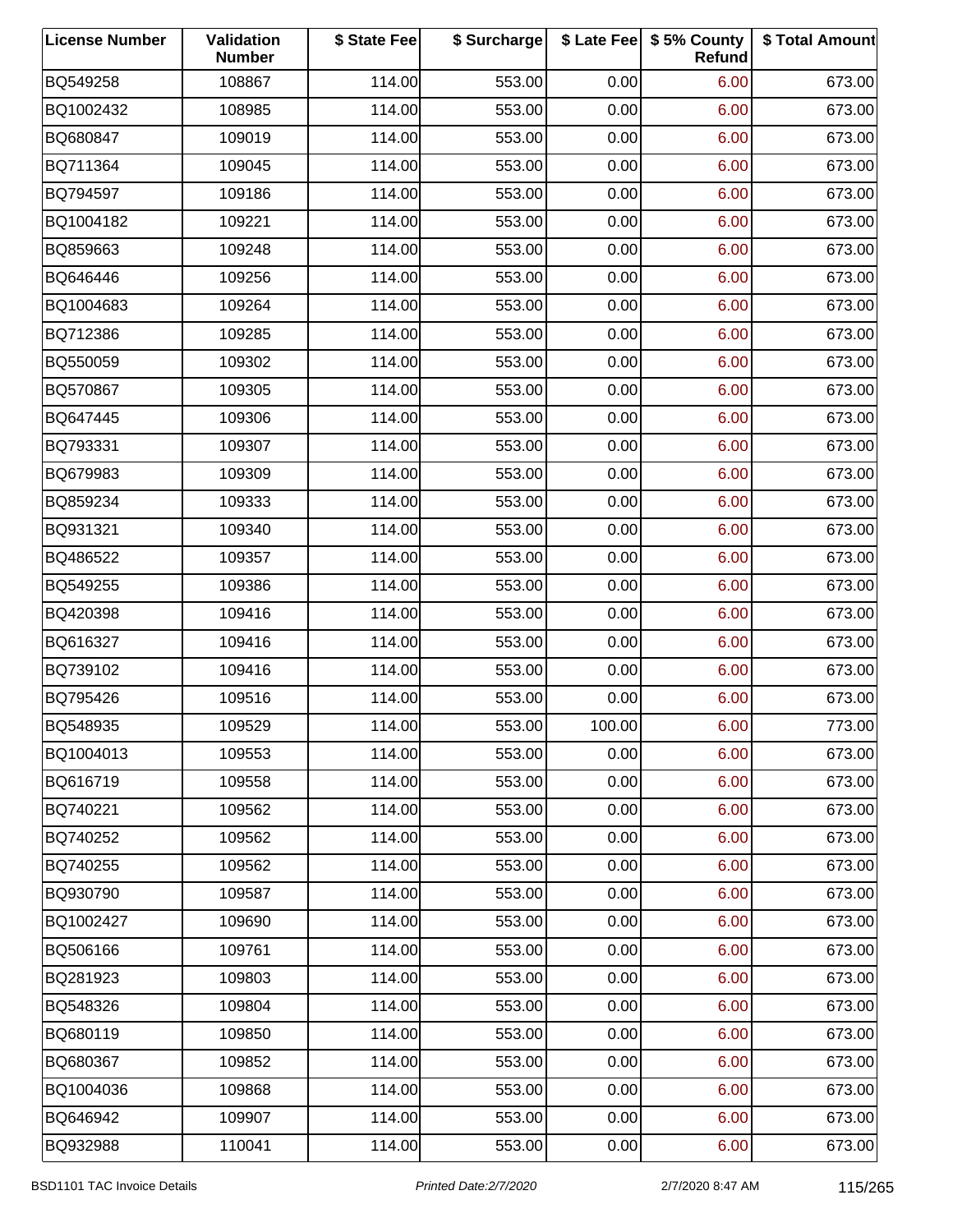| <b>License Number</b> | Validation<br><b>Number</b> | \$ State Fee | \$ Surcharge |        | \$ Late Fee   \$5% County<br>Refund | \$ Total Amount |
|-----------------------|-----------------------------|--------------|--------------|--------|-------------------------------------|-----------------|
| BQ933351              | 110041                      | 114.00       | 553.00       | 0.00   | 6.00                                | 673.00          |
| BQ1005439             | 110041                      | 114.00       | 553.00       | 0.00   | 6.00                                | 673.00          |
| BQ251554              | 110079                      | 114.00       | 553.00       | 0.00   | 6.00                                | 673.00          |
| BQ1002466             | 110085                      | 114.00       | 553.00       | 0.00   | 6.00                                | 673.00          |
| BQ1004978             | 110169                      | 114.00       | 553.00       | 0.00   | 6.00                                | 673.00          |
| BQ928883              | 110189                      | 114.00       | 553.00       | 100.00 | 6.00                                | 773.00          |
| BQ465922              | 110211                      | 114.00       | 553.00       | 0.00   | 6.00                                | 673.00          |
| BQ932938              | 110242                      | 114.00       | 553.00       | 0.00   | 6.00                                | 673.00          |
| BQ741114              | 110306                      | 114.00       | 553.00       | 0.00   | 6.00                                | 673.00          |
| BG794673              | 110315                      | 1,425.00     | 553.00       | 0.00   | 75.00                               | 2,053.00        |
| BQ465742              | 110326                      | 114.00       | 553.00       | 0.00   | 6.00                                | 673.00          |
| BG571248              | 110330                      | 1,425.00     | 553.00       | 0.00   | 75.00                               | 2,053.00        |
| BQ682724              | 110360                      | 114.00       | 553.00       | 0.00   | 6.00                                | 673.00          |
| BQ549844              | 110379                      | 114.00       | 553.00       | 0.00   | 6.00                                | 673.00          |
| BQ712262              | 110382                      | 114.00       | 553.00       | 0.00   | 6.00                                | 673.00          |
| BQ712732              | 110382                      | 114.00       | 553.00       | 0.00   | 6.00                                | 673.00          |
| BQ1005662             | 110415                      | 114.00       | 553.00       | 0.00   | 6.00                                | 673.00          |
| BQ570631              | 110476                      | 114.00       | 553.00       | 0.00   | 6.00                                | 673.00          |
| BQ931656              | 110498                      | 114.00       | 553.00       | 0.00   | 6.00                                | 673.00          |
| BQ794930              | 110502                      | 114.00       | 553.00       | 0.00   | 6.00                                | 673.00          |
| BQ649613              | 110522                      | 114.00       | 553.00       | 0.00   | 6.00                                | 673.00          |
| BQ681907              | 110523                      | 114.00       | 553.00       | 0.00   | 6.00                                | 673.00          |
| BQ465745              | 110526                      | 114.00       | 553.00       | 0.00   | 6.00                                | 673.00          |
| BQ1003515             | 110532                      | 114.00       | 553.00       | 0.00   | 6.00                                | 673.00          |
| BQ281786              | 110598                      | 114.00       | 553.00       | 0.00   | 6.00                                | 673.00          |
| BQ931415              | 110613                      | 114.00       | 553.00       | 0.00   | 6.00                                | 673.00          |
| BQ572497              | 110645                      | 114.00       | 553.00       | 0.00   | 6.00                                | 673.00          |
| BQ647545              | 110685                      | 114.00       | 553.00       | 0.00   | 6.00                                | 673.00          |
| BQ442656              | 110783                      | 114.00       | 553.00       | 0.00   | 6.00                                | 673.00          |
| BQ933644              | 110799                      | 114.00       | 553.00       | 0.00   | 6.00                                | 673.00          |
| BQ177789              | 110829                      | 114.00       | 553.00       | 0.00   | 6.00                                | 673.00          |
| BQ932366              | 110829                      | 114.00       | 553.00       | 0.00   | 6.00                                | 673.00          |
| BQ616393              | 110874                      | 114.00       | 553.00       | 100.00 | 6.00                                | 773.00          |
| BF737254              | 400843                      | 114.00       | 553.00       | 0.00   | 6.00                                | 673.00          |
| BF737379              | 400843                      | 114.00       | 553.00       | 0.00   | 6.00                                | 673.00          |
| BG852593              | 400878                      | 1,425.00     | 553.00       | 0.00   | 75.00                               | 2,053.00        |
| BG997253              | 400885                      | 1,425.00     | 553.00       | 0.00   | 75.00                               | 2,053.00        |
| BQ705467              | 400888                      | 114.00       | 553.00       | 0.00   | 6.00                                | 673.00          |
| BQ673358              | 501505                      | 114.00       | 553.00       | 0.00   | 6.00                                | 673.00          |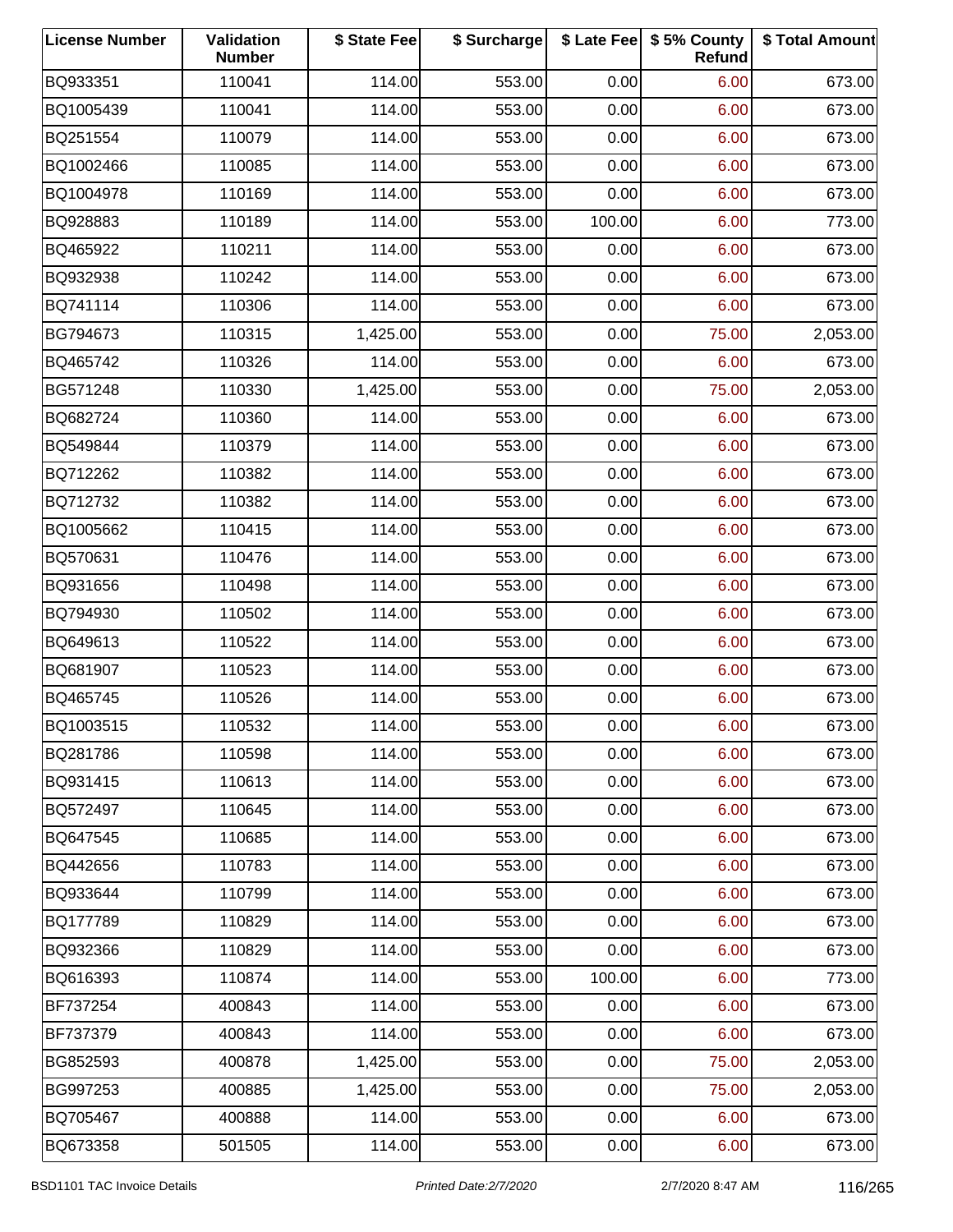| <b>License Number</b> | Validation<br><b>Number</b> | \$ State Fee | \$ Surcharge |        | \$ Late Fee   \$5% County<br>Refund | \$ Total Amount |
|-----------------------|-----------------------------|--------------|--------------|--------|-------------------------------------|-----------------|
| BG458500              | 501622                      | 1,425.00     | 553.00       | 100.00 | 75.00                               | 2,153.00        |
| BQ612153              | 501735                      | 114.00       | 553.00       | 0.00   | 6.00                                | 673.00          |
| BQ733234              | 501736                      | 114.00       | 553.00       | 0.00   | 6.00                                | 673.00          |
| BG922790              | 501738                      | 1,425.00     | 553.00       | 0.00   | 75.00                               | 2,053.00        |
| BF524268              | 501741                      | 114.00       | 553.00       | 0.00   | 6.00                                | 673.00          |
| BQ706401              | 501742                      | 114.00       | 553.00       | 0.00   | 6.00                                | 673.00          |
| BG440760              | 501746                      | 1,425.00     | 553.00       | 0.00   | 75.00                               | 2,053.00        |
| BL440760              | 501746                      | 475.00       | 327.00       | 0.00   | 25.00                               | 827.00          |
| BG996973              | 501818                      | 1,425.00     | 553.00       | 0.00   | 75.00                               | 2,053.00        |
| BQ673002              | 501876                      | 114.00       | 553.00       | 0.00   | 6.00                                | 673.00          |
| BG993546              | 501882                      | 1,425.00     | 553.00       | 100.00 | 75.00                               | 2,153.00        |
| BG997197              | 501884                      | 1,425.00     | 553.00       | 0.00   | 75.00                               | 2,053.00        |
| BQ566564              | 501885                      | 114.00       | 553.00       | 0.00   | 6.00                                | 673.00          |
| BQ544716              | 501887                      | 114.00       | 553.00       | 0.00   | 6.00                                | 673.00          |
| BQ640667              | 501889                      | 114.00       | 553.00       | 0.00   | 6.00                                | 673.00          |
| BQ311831              | 501890                      | 114.00       | 553.00       | 0.00   | 6.00                                | 673.00          |
| BF459959              | 502020                      | 114.00       | 553.00       | 0.00   | 6.00                                | 673.00          |
| BG503431              | 502022                      | 1,425.00     | 553.00       | 0.00   | 75.00                               | 2,053.00        |
| BL503431              | 502022                      | 475.00       | 327.00       | 0.00   | 25.00                               | 827.00          |
| BQ857235              | 502041                      | 114.00       | 553.00       | 0.00   | 6.00                                | 673.00          |
| BG996485              | 502075                      | 1,425.00     | 553.00       | 0.00   | 75.00                               | 2,053.00        |
| BG543309              | 502076                      | 1,425.00     | 553.00       | 100.00 | 75.00                               | 2,153.00        |
| BG853423              | 502079                      | 1,425.00     | 553.00       | 0.00   | 75.00                               | 2,053.00        |
| BQ922874              | 502085                      | 114.00       | 553.00       | 0.00   | 6.00                                | 673.00          |
| BG993891              | 502184                      | 1,425.00     | 553.00       | 100.00 | 75.00                               | 2,153.00        |
| BG854001              | 502185                      | 1,425.00     | 553.00       | 0.00   | 75.00                               | 2,053.00        |
| BG673201              | 502269                      | 1,425.00     | 553.00       | 100.00 | 75.00                               | 2,153.00        |
| BF458882              | 502271                      | 114.00       | 553.00       | 0.00   | 6.00                                | 673.00          |
| BQ201103              | 502272                      | 114.00       | 553.00       | 0.00   | 6.00                                | 673.00          |
| BQ301367              | 502273                      | 114.00       | 553.00       | 0.00   | 6.00                                | 673.00          |
| BQ525317              | 502276                      | 114.00       | 553.00       | 0.00   | 6.00                                | 673.00          |
| BF788125              | 502279                      | 114.00       | 553.00       | 0.00   | 6.00                                | 673.00          |
| BG525057              | 502280                      | 1,425.00     | 553.00       | 0.00   | 75.00                               | 2,053.00        |
| BQ788241              | 502281                      | 114.00       | 553.00       | 0.00   | 6.00                                | 673.00          |
| BG707347              | 502295                      | 1,425.00     | 553.00       | 0.00   | 75.00                               | 2,053.00        |
| BQ525644              | 502298                      | 114.00       | 553.00       | 0.00   | 6.00                                | 673.00          |
| BF676024              | 502299                      | 114.00       | 553.00       | 0.00   | 6.00                                | 673.00          |
| BF481864              | 502302                      | 114.00       | 553.00       | 0.00   | 6.00                                | 673.00          |
| BQ175154              | 502787                      | 114.00       | 553.00       | 0.00   | 6.00                                | 673.00          |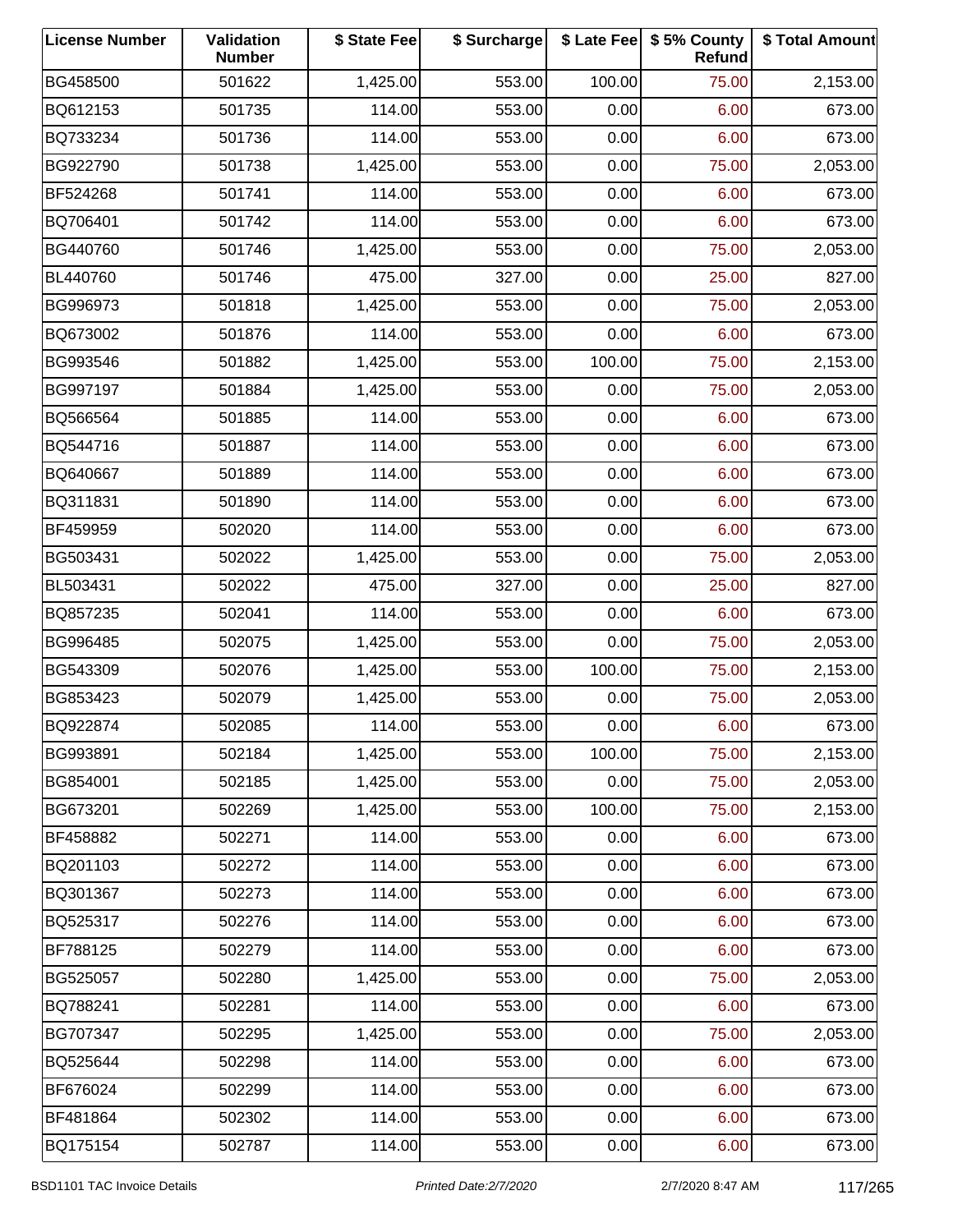| <b>License Number</b> | Validation<br><b>Number</b> | \$ State Fee | \$ Surcharge |        | \$ Late Fee   \$5% County<br>Refund | \$ Total Amount |
|-----------------------|-----------------------------|--------------|--------------|--------|-------------------------------------|-----------------|
| BG461430              | 502788                      | 1,425.00     | 553.00       | 0.00   | 75.00                               | 2,053.00        |
| BG707839              | 502796                      | 1,425.00     | 553.00       | 0.00   | 75.00                               | 2,053.00        |
| BQ674918              | 502797                      | 114.00       | 553.00       | 0.00   | 6.00                                | 673.00          |
| BG188230              | 502798                      | 1,425.00     | 553.00       | 0.00   | 75.00                               | 2,053.00        |
| BL188230              | 502798                      | 475.00       | 327.00       | 0.00   | 25.00                               | 827.00          |
| BG259884              | 502799                      | 1,425.00     | 553.00       | 0.00   | 75.00                               | 2,053.00        |
| BF280686              | 502800                      | 114.00       | 553.00       | 0.00   | 6.00                                | 673.00          |
| BF103464              | 502803                      | 114.00       | 553.00       | 0.00   | 6.00                                | 673.00          |
| BQ787149              | 502804                      | 114.00       | 553.00       | 0.00   | 6.00                                | 673.00          |
| BG611334              | 502805                      | 1,425.00     | 553.00       | 0.00   | 75.00                               | 2,053.00        |
| BF174456              | 502806                      | 114.00       | 553.00       | 0.00   | 6.00                                | 673.00          |
| BG643964              | 502809                      | 1,425.00     | 553.00       | 0.00   | 75.00                               | 2,053.00        |
| BL643964              | 502809                      | 475.00       | 327.00       | 0.00   | 25.00                               | 827.00          |
| BQ789201              | 502862                      | 114.00       | 553.00       | 0.00   | 6.00                                | 673.00          |
| BQ732330              | 503125                      | 114.00       | 553.00       | 100.00 | 6.00                                | 773.00          |
| BQ1000139             | 503128                      | 114.00       | 553.00       | 0.00   | 6.00                                | 673.00          |
| BQ547745              | 503133                      | 114.00       | 553.00       | 0.00   | 6.00                                | 673.00          |
| BF525184              | 503406                      | 114.00       | 553.00       | 0.00   | 6.00                                | 673.00          |
| BE611565              | 503426                      | 1,425.00     | 553.00       | 0.00   | 75.00                               | 2,053.00        |
| BG924513              | 503427                      | 1,425.00     | 553.00       | 0.00   | 75.00                               | 2,053.00        |
| BG997793              | 503430                      | 1,425.00     | 553.00       | 0.00   | 75.00                               | 2,053.00        |
| BL997793              | 503430                      | 475.00       | 327.00       | 0.00   | 25.00                               | 827.00          |
| BG997723              | 503432                      | 1,425.00     | 553.00       | 0.00   | 75.00                               | 2,053.00        |
| BF238816              | 503435                      | 114.00       | 553.00       | 0.00   | 6.00                                | 673.00          |
| BF400487              | 503437                      | 114.00       | 553.00       | 0.00   | 6.00                                | 673.00          |
| BQ1001833             | 503445                      | 114.00       | 553.00       | 0.00   | 6.00                                | 673.00          |
| BQ423003              | 503519                      | 114.00       | 553.00       | 0.00   | 6.00                                | 673.00          |
| BG61818               | 503528                      | 1,425.00     | 553.00       | 0.00   | 75.00                               | 2,053.00        |
| BQ547791              | 503529                      | 114.00       | 553.00       | 0.00   | 6.00                                | 673.00          |
| BQ787890              | 503530                      | 114.00       | 553.00       | 0.00   | 6.00                                | 673.00          |
| BF567253              | 503616                      | 114.00       | 553.00       | 0.00   | 6.00                                | 673.00          |
| BQ788024              | 503620                      | 114.00       | 553.00       | 100.00 | 6.00                                | 773.00          |
| BF421747              | 503622                      | 114.00       | 553.00       | 0.00   | 6.00                                | 673.00          |
| BG705081              | 503624                      | 1,425.00     | 553.00       | 100.00 | 75.00                               | 2,153.00        |
| BL705081              | 503624                      | 475.00       | 327.00       | 100.00 | 25.00                               | 927.00          |
| BF400269              | 503712                      | 114.00       | 553.00       | 0.00   | 6.00                                | 673.00          |
| BF547865              | 503713                      | 114.00       | 553.00       | 0.00   | 6.00                                | 673.00          |
| BG996964              | 503823                      | 1,425.00     | 553.00       | 100.00 | 75.00                               | 2,153.00        |
| BQ923888              | 503830                      | 114.00       | 553.00       | 100.00 | 6.00                                | 773.00          |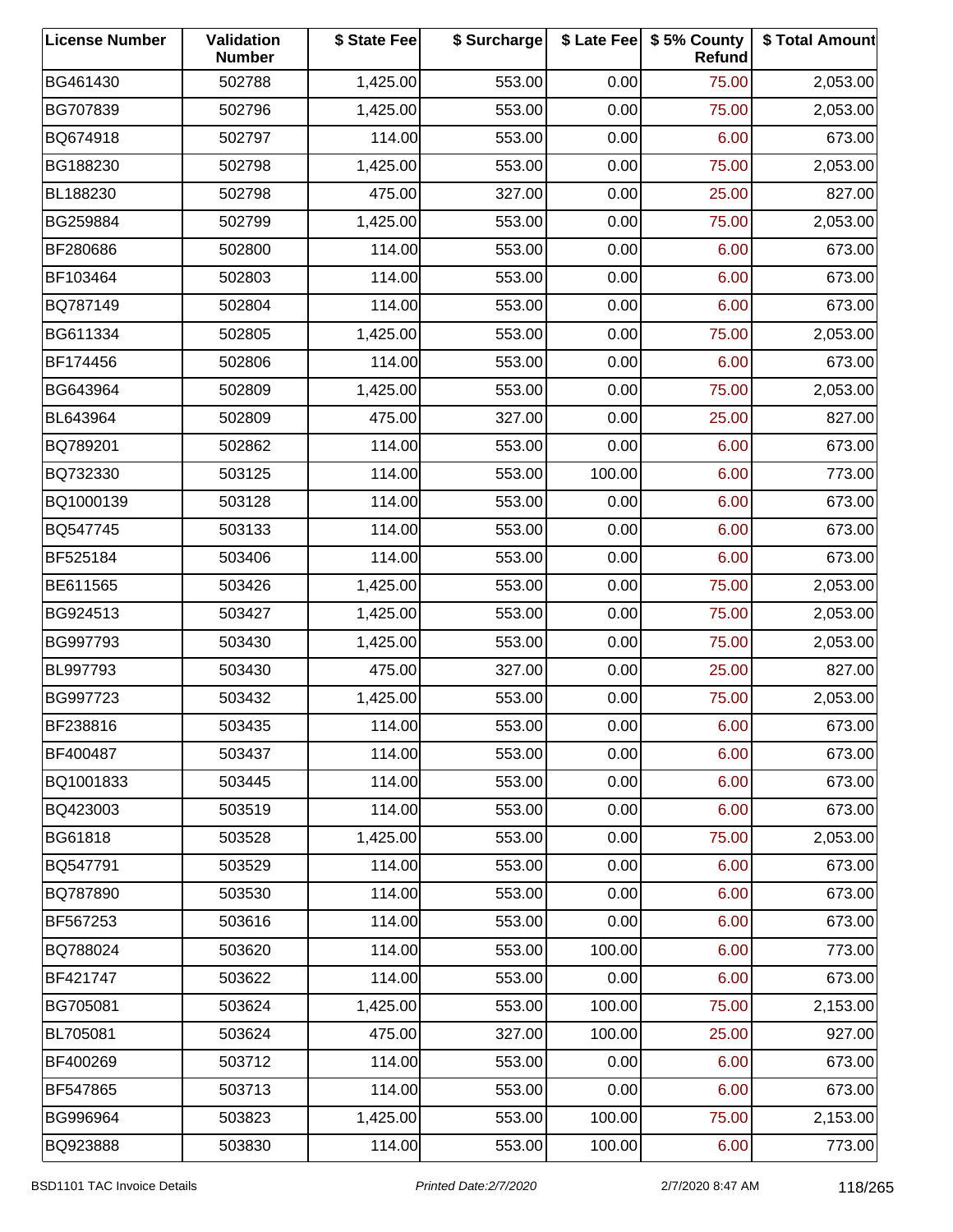| <b>License Number</b> | Validation<br><b>Number</b> | \$ State Fee | \$ Surcharge |        | \$ Late Fee   \$5% County<br>Refund | \$ Total Amount |
|-----------------------|-----------------------------|--------------|--------------|--------|-------------------------------------|-----------------|
| BE788247              | 503831                      | 1,425.00     | 553.00       | 0.00   | 75.00                               | 2,053.00        |
| BG926651              | 503835                      | 1,425.00     | 553.00       | 0.00   | 75.00                               | 2,053.00        |
| BL926651              | 503835                      | 475.00       | 327.00       | 0.00   | 25.00                               | 827.00          |
| BQ442314              | 503837                      | 114.00       | 553.00       | 0.00   | 6.00                                | 673.00          |
| BG483877              | 503838                      | 1,425.00     | 553.00       | 0.00   | 75.00                               | 2,053.00        |
| BQ464079              | 503839                      | 114.00       | 553.00       | 0.00   | 6.00                                | 673.00          |
| BG677131              | 503841                      | 1,425.00     | 553.00       | 0.00   | 75.00                               | 2,053.00        |
| BL677131              | 503841                      | 475.00       | 327.00       | 0.00   | 25.00                               | 827.00          |
| BQ1000596             | 503923                      | 114.00       | 553.00       | 0.00   | 6.00                                | 673.00          |
| BQ1000400             | 503924                      | 114.00       | 553.00       | 0.00   | 6.00                                | 673.00          |
| BQ1000443             | 503925                      | 114.00       | 553.00       | 0.00   | 6.00                                | 673.00          |
| BF858038              | 503928                      | 114.00       | 553.00       | 0.00   | 6.00                                | 673.00          |
| BG706908              | 503933                      | 1,425.00     | 553.00       | 0.00   | 75.00                               | 2,053.00        |
| BG291255              | 503957                      | 1,425.00     | 553.00       | 0.00   | 75.00                               | 2,053.00        |
| BQ176180              | 504050                      | 114.00       | 553.00       | 0.00   | 6.00                                | 673.00          |
| BG708982              | 504055                      | 1,425.00     | 553.00       | 0.00   | 75.00                               | 2,053.00        |
| BF676287              | 504104                      | 114.00       | 553.00       | 0.00   | 6.00                                | 673.00          |
| BQ999001              | 504107                      | 114.00       | 553.00       | 0.00   | 6.00                                | 673.00          |
| BF422683              | 504109                      | 114.00       | 553.00       | 0.00   | 6.00                                | 673.00          |
| BQ859451              | 504181                      | 114.00       | 553.00       | 0.00   | 6.00                                | 673.00          |
| BQ792590              | 504183                      | 114.00       | 553.00       | 0.00   | 6.00                                | 673.00          |
| BG302104              | 504184                      | 1,425.00     | 553.00       | 0.00   | 75.00                               | 2,053.00        |
| BL302104              | 504184                      | 475.00       | 327.00       | 0.00   | 25.00                               | 827.00          |
| BF504128              | 504189                      | 114.00       | 553.00       | 0.00   | 6.00                                | 673.00          |
| BF525649              | 504290                      | 114.00       | 553.00       | 0.00   | 6.00                                | 673.00          |
| BG998279              | 504295                      | 1,425.00     | 553.00       | 100.00 | 75.00                               | 2,153.00        |
| BL998279              | 504295                      | 475.00       | 327.00       | 100.00 | 25.00                               | 927.00          |
| BG1000608             | 504512                      | 1,425.00     | 553.00       | 0.00   | 75.00                               | 2,053.00        |
| BL1000608             | 504512                      | 475.00       | 327.00       | 0.00   | 25.00                               | 827.00          |
| BQ708909              | 504520                      | 114.00       | 553.00       | 0.00   | 6.00                                | 673.00          |
| BQ644763              | 504521                      | 114.00       | 553.00       | 0.00   | 6.00                                | 673.00          |
| BF403565              | 504523                      | 114.00       | 553.00       | 0.00   | 6.00                                | 673.00          |
| BG483599              | 504524                      | 1,425.00     | 553.00       | 0.00   | 75.00                               | 2,053.00        |
| BG677236              | 504525                      | 1,425.00     | 553.00       | 0.00   | 75.00                               | 2,053.00        |
| BL677236              | 504525                      | 475.00       | 327.00       | 0.00   | 25.00                               | 827.00          |
| BG525791              | 504526                      | 1,425.00     | 553.00       | 0.00   | 75.00                               | 2,053.00        |
| BF506439              | 504531                      | 114.00       | 553.00       | 0.00   | 6.00                                | 673.00          |
| BF678278              | 504536                      | 114.00       | 553.00       | 0.00   | 6.00                                | 673.00          |
| BF312945              | 504619                      | 114.00       | 553.00       | 0.00   | 6.00                                | 673.00          |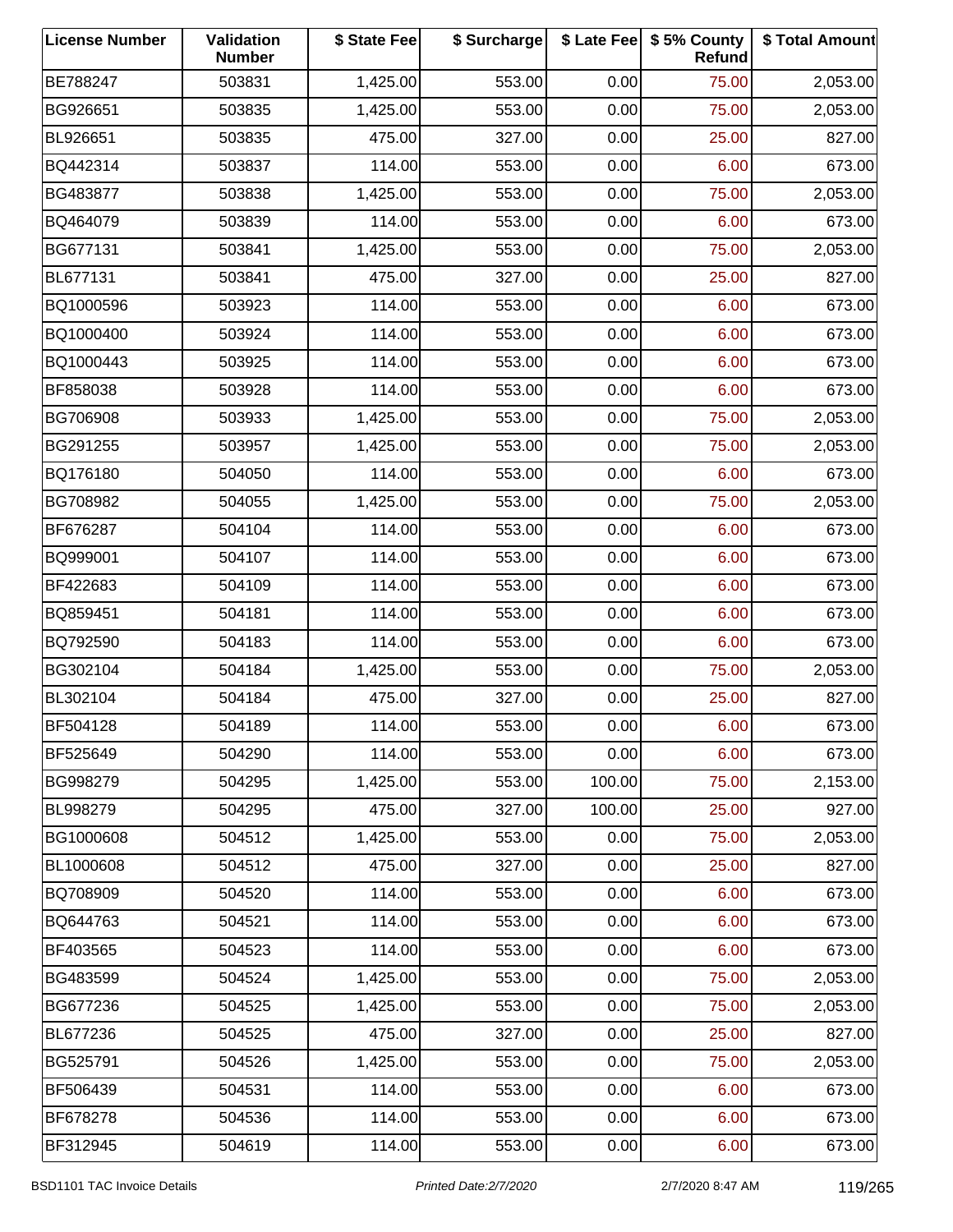| <b>License Number</b> | Validation<br><b>Number</b> | \$ State Fee | \$ Surcharge |        | \$ Late Fee   \$5% County<br>Refund | \$ Total Amount |
|-----------------------|-----------------------------|--------------|--------------|--------|-------------------------------------|-----------------|
| BG1000710             | 504626                      | 1,425.00     | 553.00       | 0.00   | 75.00                               | 2,053.00        |
| BQ676739              | 504627                      | 114.00       | 553.00       | 0.00   | 6.00                                | 673.00          |
| BQ506164              | 504741                      | 114.00       | 553.00       | 0.00   | 6.00                                | 673.00          |
| BQ710917              | 504757                      | 114.00       | 553.00       | 0.00   | 6.00                                | 673.00          |
| BF930159              | 504759                      | 114.00       | 553.00       | 0.00   | 6.00                                | 673.00          |
| BF709676              | 504761                      | 114.00       | 553.00       | 0.00   | 6.00                                | 673.00          |
| BQ793175              | 504766                      | 114.00       | 553.00       | 0.00   | 6.00                                | 673.00          |
| BG857377              | 504931                      | 1,425.00     | 553.00       | 0.00   | 75.00                               | 2,053.00        |
| BL857377              | 504931                      | 475.00       | 327.00       | 0.00   | 25.00                               | 827.00          |
| BG270963              | 504934                      | 1,425.00     | 553.00       | 0.00   | 75.00                               | 2,053.00        |
| BL270963              | 504934                      | 475.00       | 327.00       | 0.00   | 25.00                               | 827.00          |
| BF227336              | 504936                      | 114.00       | 553.00       | 0.00   | 6.00                                | 673.00          |
| BF281522              | 504937                      | 114.00       | 553.00       | 0.00   | 6.00                                | 673.00          |
| BQ189680              | 504939                      | 114.00       | 553.00       | 0.00   | 6.00                                | 673.00          |
| BQ189643              | 504940                      | 114.00       | 553.00       | 0.00   | 6.00                                | 673.00          |
| BQ464080              | 504941                      | 114.00       | 553.00       | 0.00   | 6.00                                | 673.00          |
| BQ506163              | 504944                      | 114.00       | 553.00       | 0.00   | 6.00                                | 673.00          |
| BQ678293              | 504945                      | 114.00       | 553.00       | 0.00   | 6.00                                | 673.00          |
| BE289360              | 504951                      | 1,425.00     | 553.00       | 100.00 | 75.00                               | 2,153.00        |
| BF485312              | 504954                      | 114.00       | 553.00       | 0.00   | 6.00                                | 673.00          |
| BQ405280              | 505076                      | 114.00       | 553.00       | 0.00   | 6.00                                | 673.00          |
| BQ443527              | 505078                      | 114.00       | 553.00       | 0.00   | 6.00                                | 673.00          |
| BQ709903              | 505079                      | 114.00       | 553.00       | 0.00   | 6.00                                | 673.00          |
| BQ526861              | 505252                      | 114.00       | 553.00       | 0.00   | 6.00                                | 673.00          |
| BQ930087              | 505253                      | 114.00       | 553.00       | 0.00   | 6.00                                | 673.00          |
| BQ858263              | 505289                      | 114.00       | 553.00       | 0.00   | 6.00                                | 673.00          |
| BQ568366              | 505366                      | 114.00       | 553.00       | 0.00   | 6.00                                | 673.00          |
| BQ462898              | 505434                      | 114.00       | 553.00       | 0.00   | 6.00                                | 673.00          |
| BQ930984              | 505530                      | 114.00       | 553.00       | 0.00   | 6.00                                | 673.00          |
| BQ709666              | 505625                      | 114.00       | 553.00       | 0.00   | 6.00                                | 673.00          |
| BQ424258              | 505747                      | 114.00       | 553.00       | 0.00   | 6.00                                | 673.00          |
| BQ292458              | 505754                      | 114.00       | 553.00       | 0.00   | 6.00                                | 673.00          |
| BQ647447              | 505764                      | 114.00       | 553.00       | 0.00   | 6.00                                | 673.00          |
| BE792917              | 505766                      | 1,425.00     | 553.00       | 0.00   | 75.00                               | 2,053.00        |
| BQ680225              | 505865                      | 114.00       | 553.00       | 0.00   | 6.00                                | 673.00          |
| BF63996               | 506164                      | 114.00       | 553.00       | 0.00   | 6.00                                | 673.00          |
| BF63991               | 506165                      | 114.00       | 553.00       | 0.00   | 6.00                                | 673.00          |
| BF63994               | 506166                      | 114.00       | 553.00       | 0.00   | 6.00                                | 673.00          |
| BF63997               | 506167                      | 114.00       | 553.00       | 0.00   | 6.00                                | 673.00          |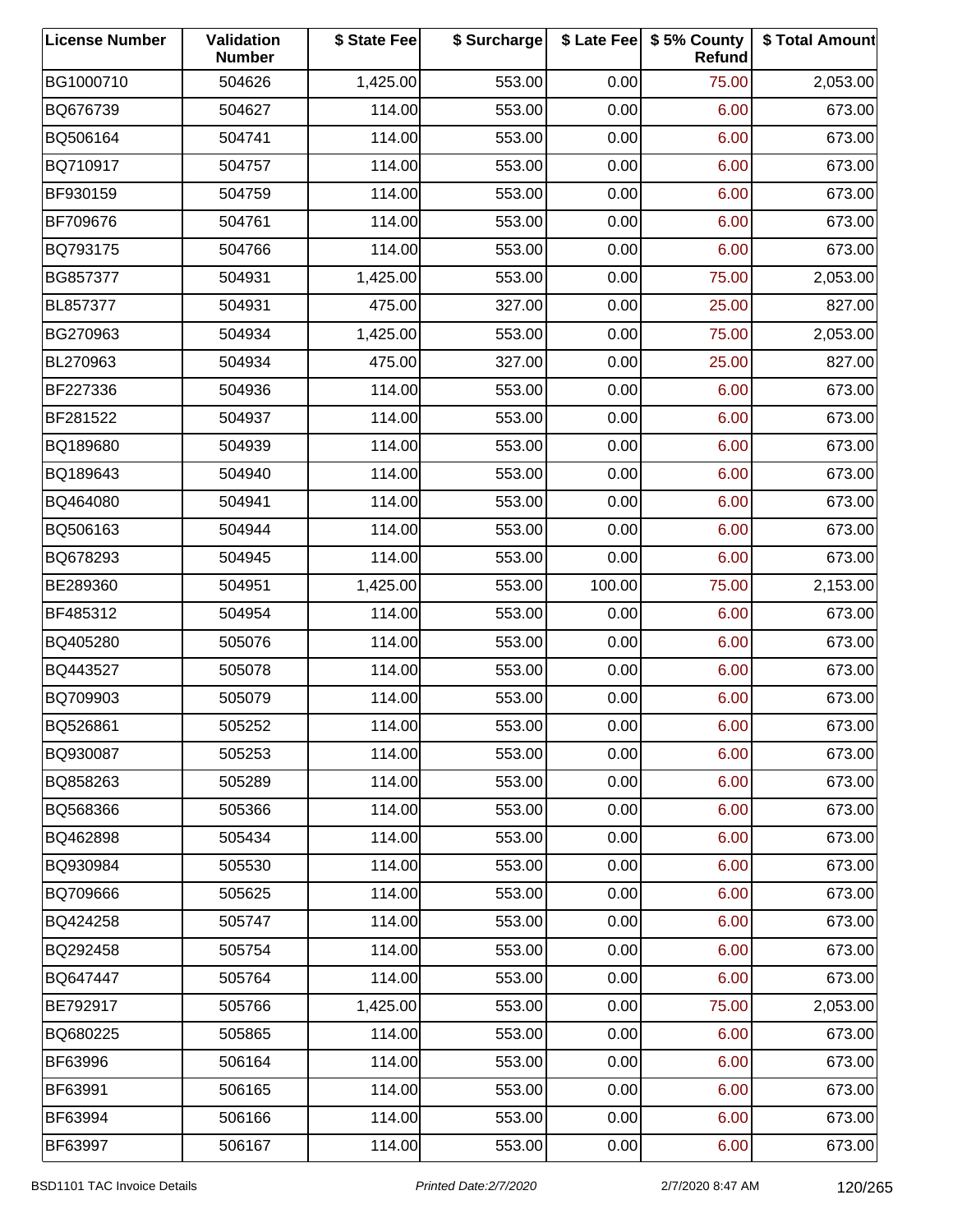| ∣License Number | Validation<br><b>Number</b> | \$ State Feel | \$ Surcharge |          | Refundl   | \$ Late Fee   \$5% County   \$ Total Amount |
|-----------------|-----------------------------|---------------|--------------|----------|-----------|---------------------------------------------|
| <b>BF64000</b>  | 506168                      | 114.00        | 553.00       | 0.00     | 6.00      | 673.00                                      |
| BF63990         | 506169                      | 114.00        | 553.00       | 0.001    | 6.00      | 673.00                                      |
|                 | Totall                      | 312,189.00    | 378,780.00   | 2,500.00 | 16,431.00 | 709,900.00                                  |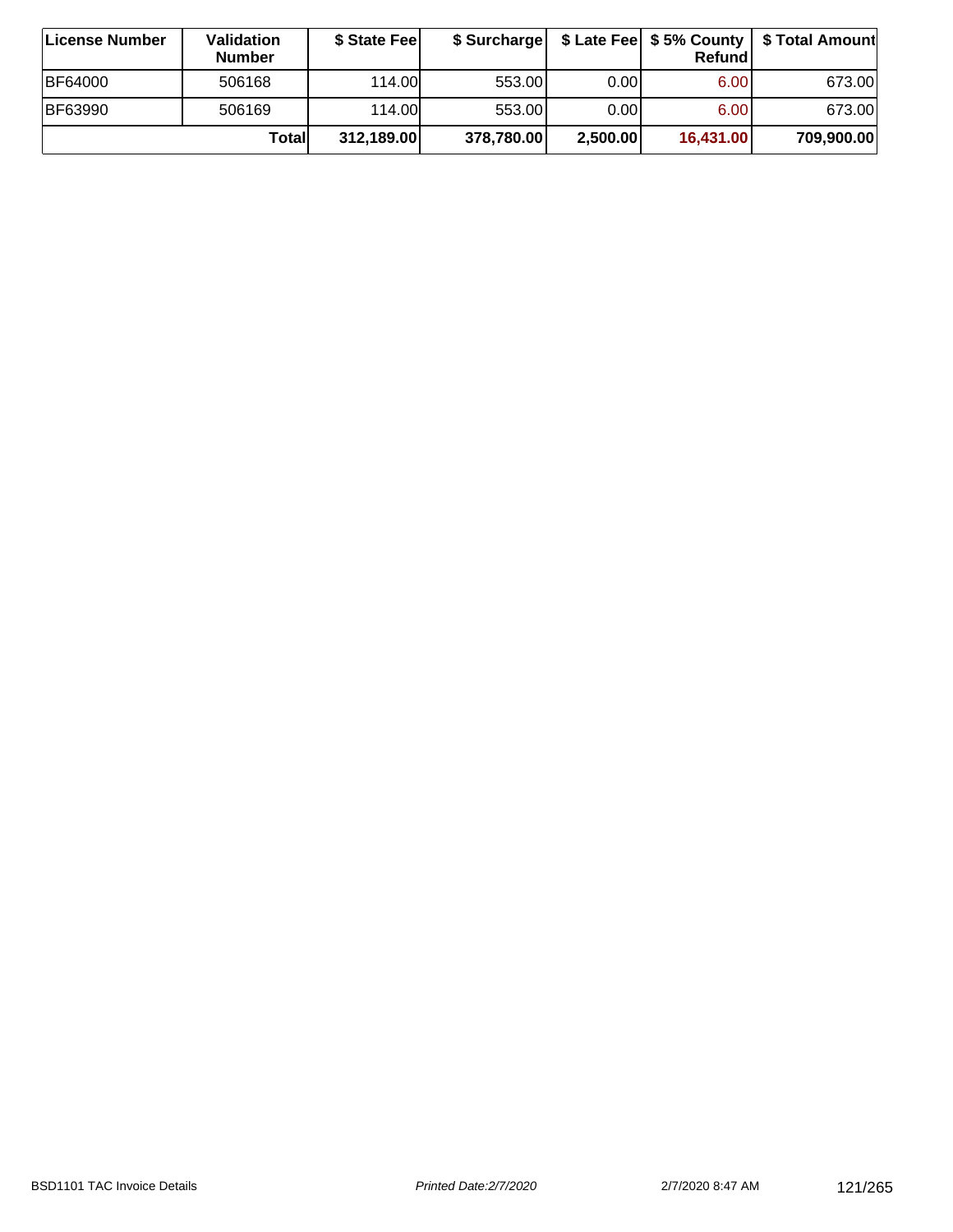

### **TAC To Be Invoiced Details Applications Approved during January 2020 County Harrison - 102**

| License Number | Validation<br><b>Number</b> | \$ State Fee | \$ Surcharge | \$ Late Fee | \$5% County<br>Refundl | \$ Total Amount |
|----------------|-----------------------------|--------------|--------------|-------------|------------------------|-----------------|
| BQ1077587      | 2950                        | 114.00L      | 553.00       | 0.00        | 6.00                   | 673.00          |
| BF925858       | 105352                      | 114.00       | 553.00       | 0.00        | 6.00                   | 673.00          |
| BF1000614      | 107926                      | 114.00       | 553.00       | 0.00        | 6.00                   | 673.00          |
| BQ997244       | 503729                      | 114.00       | 553.00       | 100.00      | 6.00                   | 773.00          |
|                | Total                       | 456.00       | 2,212.00     | 100.00      | 24.00                  | 2,792.00        |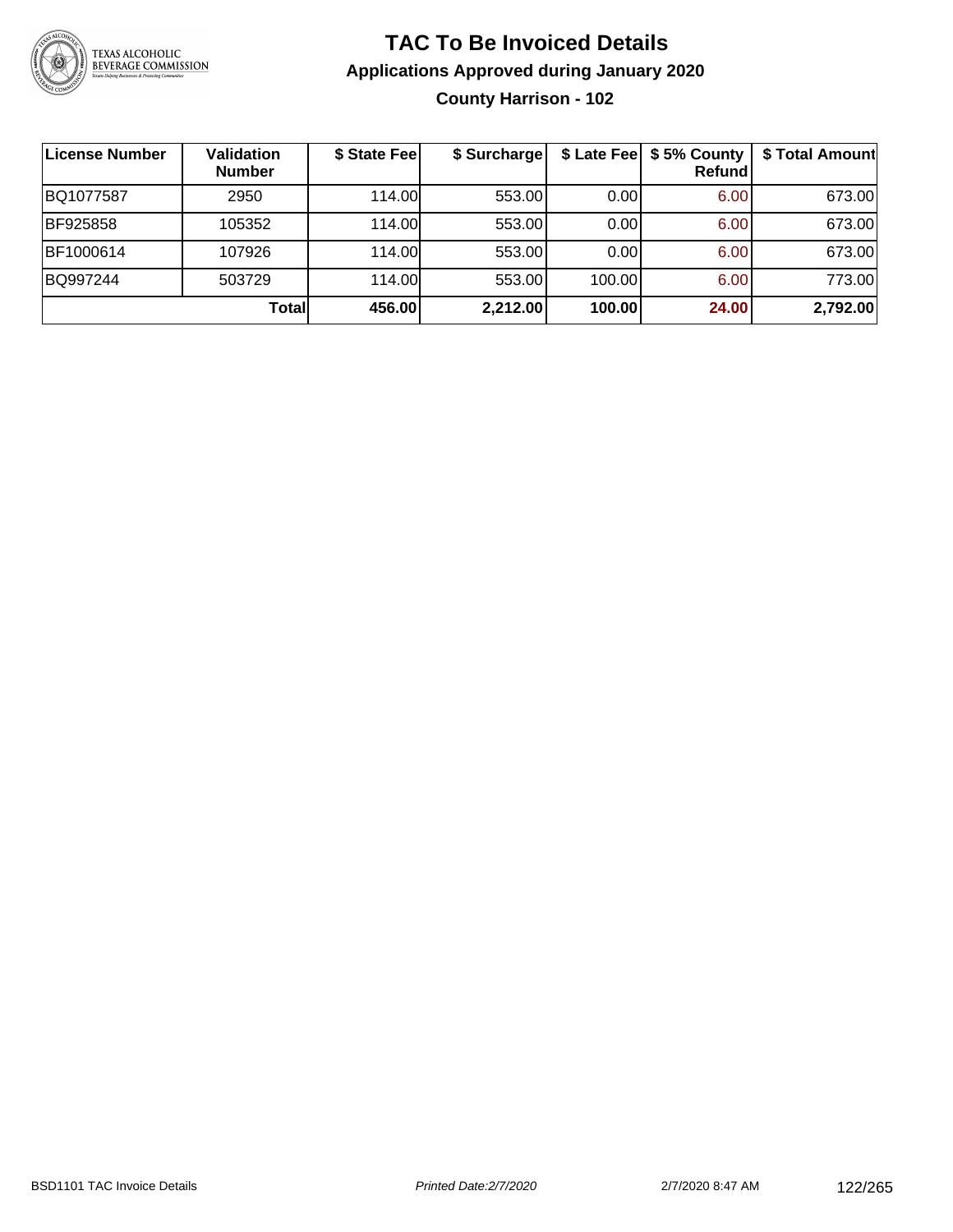

### **TAC To Be Invoiced Details Applications Approved during January 2020 County Haskell - 104**

| License Number  | Validation<br><b>Number</b> | \$ State Feel |        |      | Refund | \$ Surcharge   \$ Late Fee   \$5% County   \$ Total Amount |
|-----------------|-----------------------------|---------------|--------|------|--------|------------------------------------------------------------|
| <b>BF483047</b> | 107560                      | 114.00        | 553.00 | 0.00 | 6.00   | 673.00                                                     |
|                 | Totall                      | <b>114.00</b> | 553.00 | 0.00 | 6.00   | 673.00                                                     |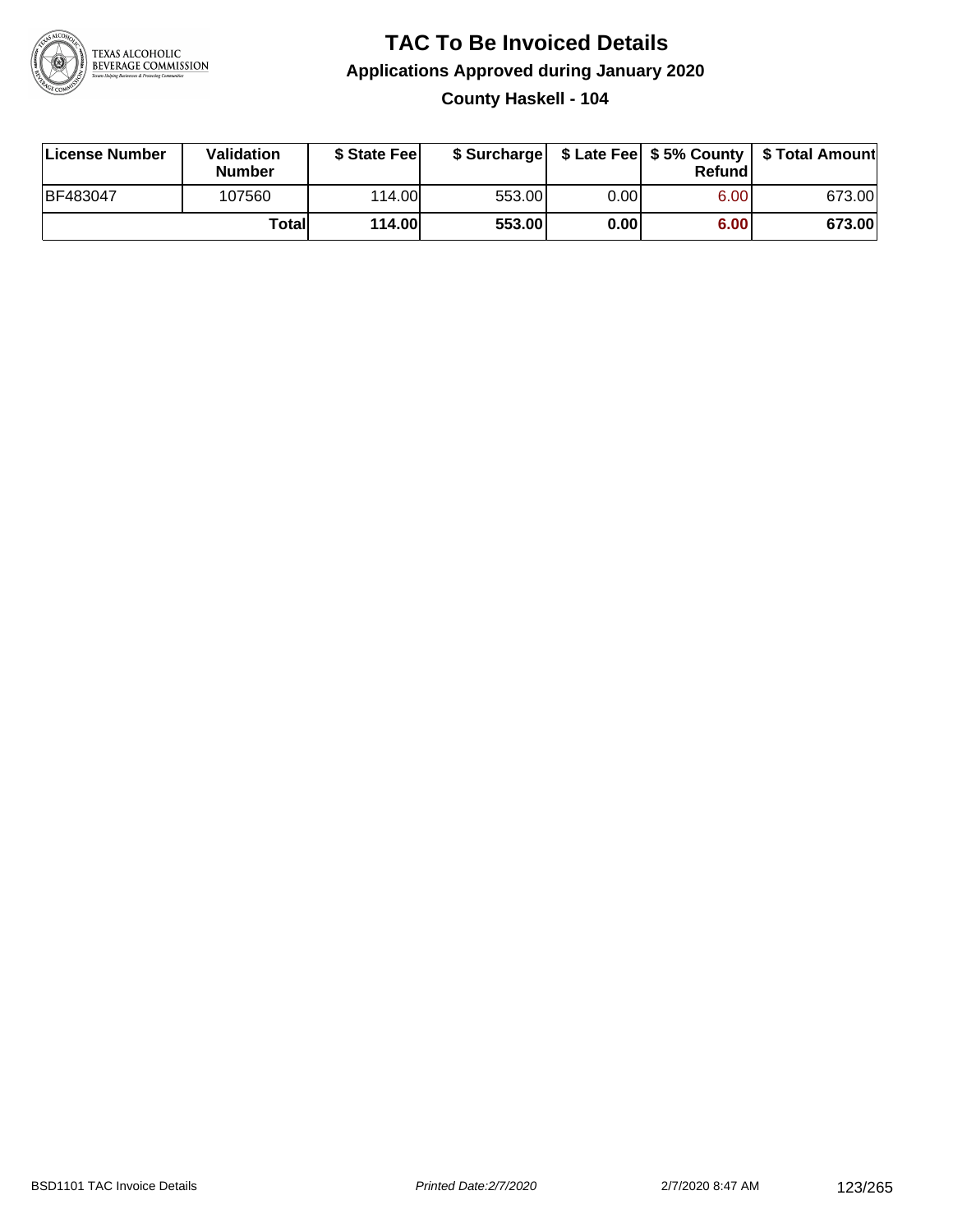

### **TAC To Be Invoiced Details Applications Approved during January 2020 County Hays - 105**

| <b>License Number</b> | Validation<br><b>Number</b> | \$ State Fee | \$ Surcharge |        | \$ Late Fee   \$5% County<br>Refund | \$ Total Amount |
|-----------------------|-----------------------------|--------------|--------------|--------|-------------------------------------|-----------------|
| BG1079404             | 2781                        | 332.50       | 553.00       | 0.00   | 17.50                               | 903.00          |
| BG1079457             | 3180                        | 332.50       | 553.00       | 0.00   | 17.50                               | 903.00          |
| BG1079550             | 3182                        | 332.50       | 553.00       | 0.00   | 17.50                               | 903.00          |
| BG1077185             | 3285                        | 332.50       | 553.00       | 0.00   | 17.50                               | 903.00          |
| BL1077185             | 3285                        | 475.00       | 327.00       | 0.00   | 25.00                               | 827.00          |
| BG1078334             | 3406                        | 332.50       | 553.00       | 0.00   | 17.50                               | 903.00          |
| BQ819515              | 100438                      | 114.00       | 553.00       | 0.00   | 6.00                                | 673.00          |
| BQ999438              | 103268                      | 114.00       | 553.00       | 0.00   | 6.00                                | 673.00          |
| BQ735495              | 103929                      | 114.00       | 553.00       | 0.00   | 6.00                                | 673.00          |
| BG501741              | 103991                      | 332.50       | 553.00       | 0.00   | 17.50                               | 903.00          |
| BF858412              | 105117                      | 114.00       | 553.00       | 0.00   | 6.00                                | 673.00          |
| BF925322              | 105985                      | 114.00       | 553.00       | 0.00   | 6.00                                | 673.00          |
| BQ505004              | 106143                      | 114.00       | 553.00       | 0.00   | 6.00                                | 673.00          |
| BQ738244              | 106270                      | 114.00       | 553.00       | 0.00   | 6.00                                | 673.00          |
| BG1001924             | 107016                      | 332.50       | 553.00       | 0.00   | 17.50                               | 903.00          |
| BQ859050              | 107098                      | 114.00       | 553.00       | 0.00   | 6.00                                | 673.00          |
| BQ790126              | 108528                      | 114.00       | 553.00       | 100.00 | 6.00                                | 773.00          |
| BQ931268              | 108806                      | 114.00       | 553.00       | 0.00   | 6.00                                | 673.00          |
| BQ861893              | 110296                      | 114.00       | 553.00       | 0.00   | 6.00                                | 673.00          |
| BQ861895              | 110296                      | 114.00       | 553.00       | 0.00   | 6.00                                | 673.00          |
| BQ861896              | 110296                      | 114.00       | 553.00       | 0.00   | 6.00                                | 673.00          |
| BQ861897              | 110296                      | 114.00       | 553.00       | 0.00   | 6.00                                | 673.00          |
| BQ861898              | 110296                      | 114.00       | 553.00       | 0.00   | 6.00                                | 673.00          |
| BQ861906              | 110296                      | 114.00       | 553.00       | 0.00   | 6.00                                | 673.00          |
| BQ861907              | 110296                      | 114.00       | 553.00       | 0.00   | 6.00                                | 673.00          |
| BQ861911              | 110296                      | 114.00       | 553.00       | 0.00   | 6.00                                | 673.00          |
| BQ861913              | 110296                      | 114.00       | 553.00       | 0.00   | 6.00                                | 673.00          |
| BQ862121              | 110296                      | 114.00       | 553.00       | 0.00   | 6.00                                | 673.00          |
| BQ862123              | 110296                      | 114.00       | 553.00       | 0.00   | 6.00                                | 673.00          |
| BQ862132              | 110296                      | 114.00       | 553.00       | 0.00   | 6.00                                | 673.00          |
| BQ862133              | 110296                      | 114.00       | 553.00       | 0.00   | 6.00                                | 673.00          |
| BQ862137              | 110296                      | 114.00       | 553.00       | 0.00   | 6.00                                | 673.00          |
| BQ862138              | 110296                      | 114.00       | 553.00       | 0.00   | 6.00                                | 673.00          |
| BQ862246              | 110296                      | 114.00       | 553.00       | 0.00   | 6.00                                | 673.00          |
| BQ736155              | 504509                      | 114.00       | 553.00       | 0.00   | 6.00                                | 673.00          |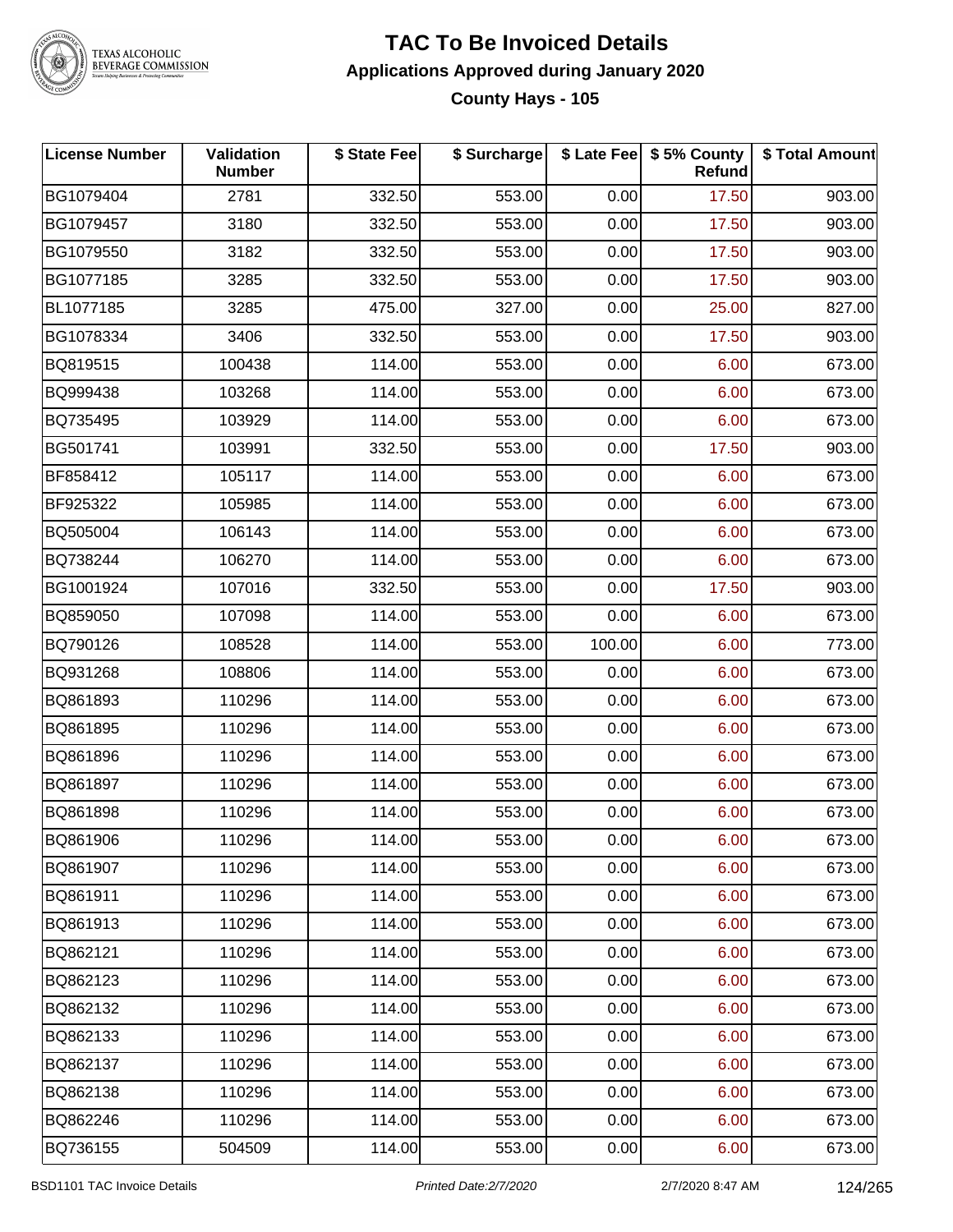| ∣License Number | Validation<br><b>Number</b> | \$ State Feel | \$ Surcharge |        | Refundl | \$ Late Fee   \$5% County   \$ Total Amount |
|-----------------|-----------------------------|---------------|--------------|--------|---------|---------------------------------------------|
| BQ862114        | 505300                      | 114.00        | 553.00       | 0.001  | 6.00    | 673.00                                      |
| BQ859585        | 505697                      | 114.00        | 553.00       | 0.001  | 6.00    | 673.00                                      |
|                 | Totall                      | 6,108.50      | 20,235.00    | 100.00 | 321.50  | 26,765.00                                   |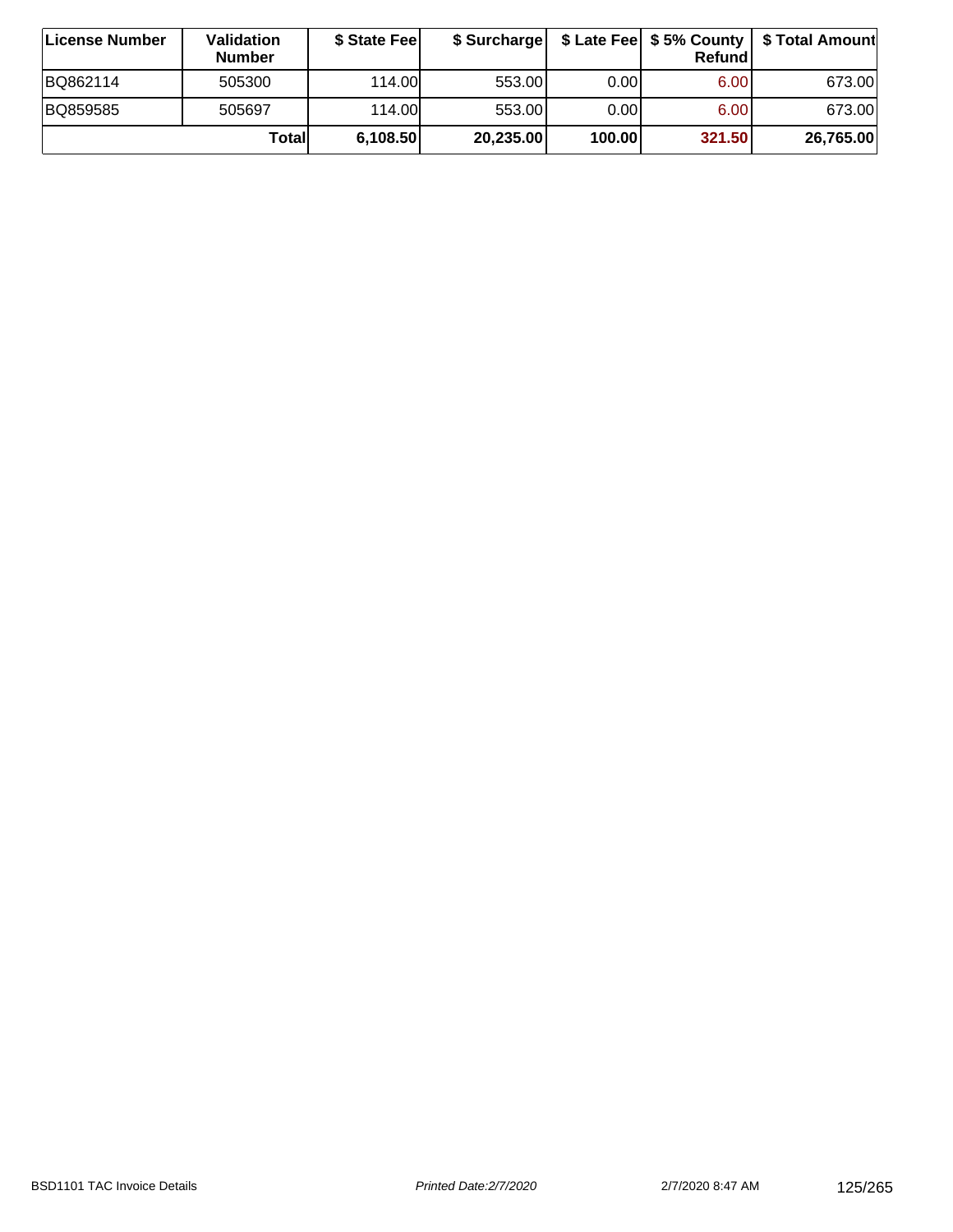

# **TAC To Be Invoiced Details Applications Approved during January 2020**

**County Henderson - 107**

| <b>License Number</b> | <b>Validation</b><br><b>Number</b> | \$ State Fee | \$ Surcharge | \$ Late Fee | \$5% County<br>Refund | \$ Total Amount |
|-----------------------|------------------------------------|--------------|--------------|-------------|-----------------------|-----------------|
| BQ793113              | 106995                             | 114.00       | 553.00       | 0.00        | 6.00                  | 673.00          |
| BQ859997              | 107368                             | 114.00       | 553.00       | 0.00        | 6.00                  | 673.00          |
| BF857814              | 107763                             | 114.00       | 553.00       | 0.00        | 6.00                  | 673.00          |
| BQ860481              | 108697                             | 114.00       | 553.00       | 0.00        | 6.00                  | 673.00          |
| BQ931567              | 109145                             | 114.00       | 553.00       | 0.00        | 6.00                  | 673.00          |
| BQ713270              | 110246                             | 114.00       | 553.00       | 0.00        | 6.00                  | 673.00          |
| BQ858783              | 503457                             | 114.00       | 553.00       | 0.00        | 6.00                  | 673.00          |
|                       | <b>Total</b>                       | 798.00       | 3,871.00     | 0.00        | 42.00                 | 4,711.00        |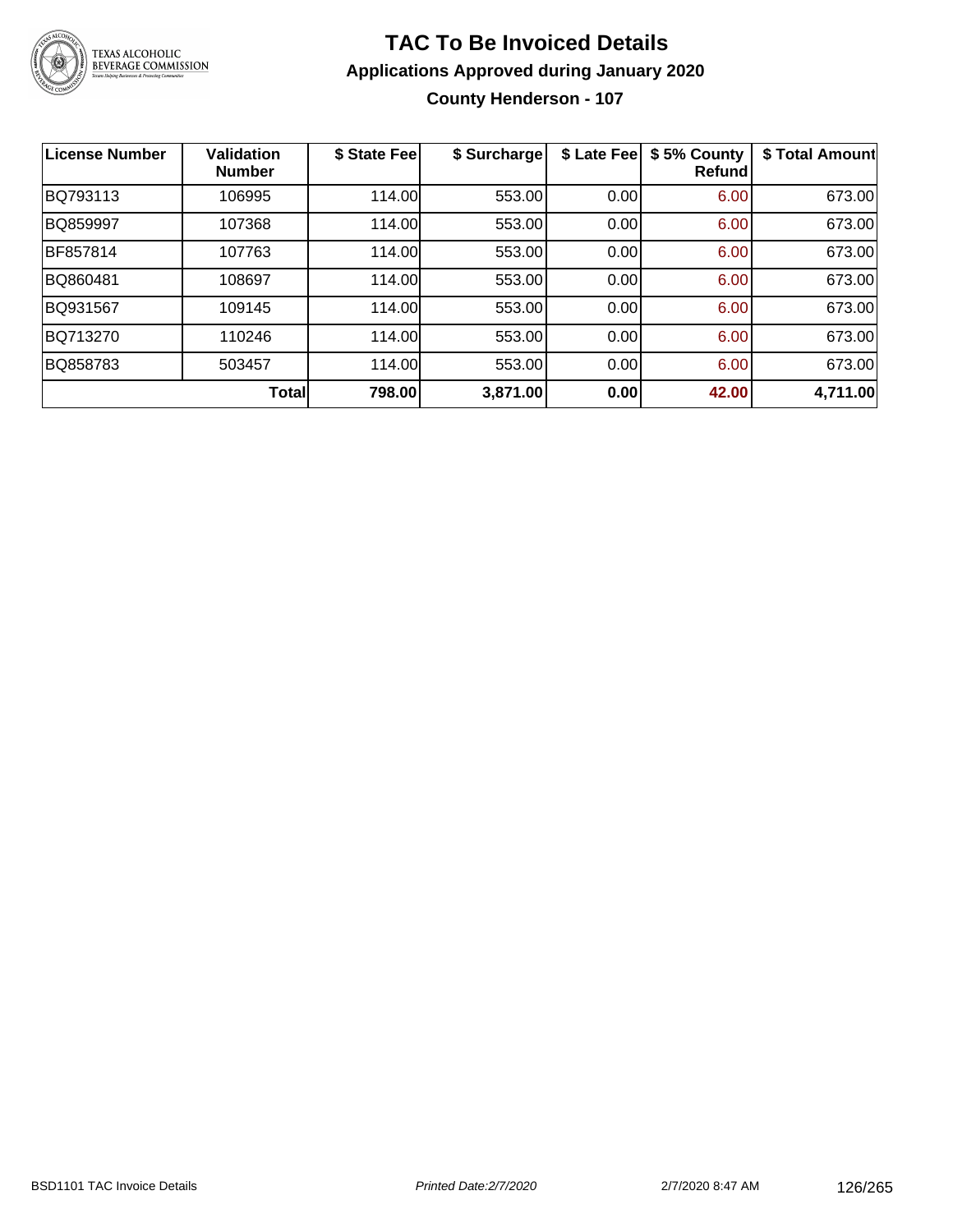

### **TAC To Be Invoiced Details Applications Approved during January 2020 County Hidalgo - 108**

| <b>License Number</b> | Validation<br><b>Number</b> | \$ State Fee | \$ Surcharge |        | \$ Late Fee   \$5% County<br>Refund | \$ Total Amount |
|-----------------------|-----------------------------|--------------|--------------|--------|-------------------------------------|-----------------|
| BG1076833             | 1798                        | 332.50       | 553.00       | 0.00   | 17.50                               | 903.00          |
| BQ1076827             | 2887                        | 114.00       | 553.00       | 0.00   | 6.00                                | 673.00          |
| BQ1076822             | 2897                        | 114.00       | 553.00       | 0.00   | 6.00                                | 673.00          |
| BF1078520             | 3019                        | 114.00       | 553.00       | 0.00   | 6.00                                | 673.00          |
| BF1077281             | 3022                        | 114.00       | 553.00       | 0.00   | 6.00                                | 673.00          |
| BG1076823             | 3256                        | 332.50       | 553.00       | 0.00   | 17.50                               | 903.00          |
| BG1079505             | 3329                        | 332.50       | 553.00       | 0.00   | 17.50                               | 903.00          |
| BL1079505             | 3329                        | 475.00       | 327.00       | 0.00   | 25.00                               | 827.00          |
| BQ1078523             | 3439                        | 114.00       | 553.00       | 0.00   | 6.00                                | 673.00          |
| BQ923687              | 103424                      | 114.00       | 553.00       | 0.00   | 6.00                                | 673.00          |
| BG545279              | 103490                      | 332.50       | 553.00       | 0.00   | 17.50                               | 903.00          |
| BG922682              | 103552                      | 332.50       | 553.00       | 0.00   | 17.50                               | 903.00          |
| BQ1000385             | 103627                      | 114.00       | 553.00       | 0.00   | 6.00                                | 673.00          |
| BQ645109              | 103632                      | 114.00       | 553.00       | 0.00   | 6.00                                | 673.00          |
| BQ280671              | 103645                      | 114.00       | 553.00       | 0.00   | 6.00                                | 673.00          |
| BQ280672              | 103645                      | 114.00       | 553.00       | 0.00   | 6.00                                | 673.00          |
| BF924972              | 103736                      | 114.00       | 553.00       | 0.00   | 6.00                                | 673.00          |
| BF925005              | 103739                      | 114.00       | 553.00       | 0.00   | 6.00                                | 673.00          |
| BG855237              | 104025                      | 332.50       | 553.00       | 0.00   | 17.50                               | 903.00          |
| BG566574              | 104201                      | 332.50       | 553.00       | 100.00 | 17.50                               | 1,003.00        |
| BL566574              | 104201                      | 475.00       | 327.00       | 100.00 | 25.00                               | 927.00          |
| BE735409              | 104232                      | 285.00       | 553.00       | 0.00   | 15.00                               | 853.00          |
| BG999008              | 104247                      | 332.50       | 553.00       | 0.00   | 17.50                               | 903.00          |
| BQ736666              | 104273                      | 114.00       | 553.00       | 0.00   | 6.00                                | 673.00          |
| BQ856193              | 104290                      | 114.00       | 553.00       | 0.00   | 6.00                                | 673.00          |
| BF176052              | 104291                      | 114.00       | 553.00       | 0.00   | 6.00                                | 673.00          |
| BQ858059              | 104569                      | 114.00       | 553.00       | 0.00   | 6.00                                | 673.00          |
| BQ674382              | 104593                      | 114.00       | 553.00       | 0.00   | 6.00                                | 673.00          |
| BQ674402              | 104597                      | 114.00       | 553.00       | 0.00   | 6.00                                | 673.00          |
| BQ998164              | 104673                      | 114.00       | 553.00       | 0.00   | 6.00                                | 673.00          |
| BG857304              | 104798                      | 332.50       | 553.00       | 0.00   | 17.50                               | 903.00          |
| BQ791032              | 104974                      | 114.00       | 553.00       | 0.00   | 6.00                                | 673.00          |
| BQ928248              | 105096                      | 114.00       | 553.00       | 0.00   | 6.00                                | 673.00          |
| BG1001014             | 105303                      | 332.50       | 553.00       | 0.00   | 17.50                               | 903.00          |
| BQ676454              | 105318                      | 114.00       | 553.00       | 0.00   | 6.00                                | 673.00          |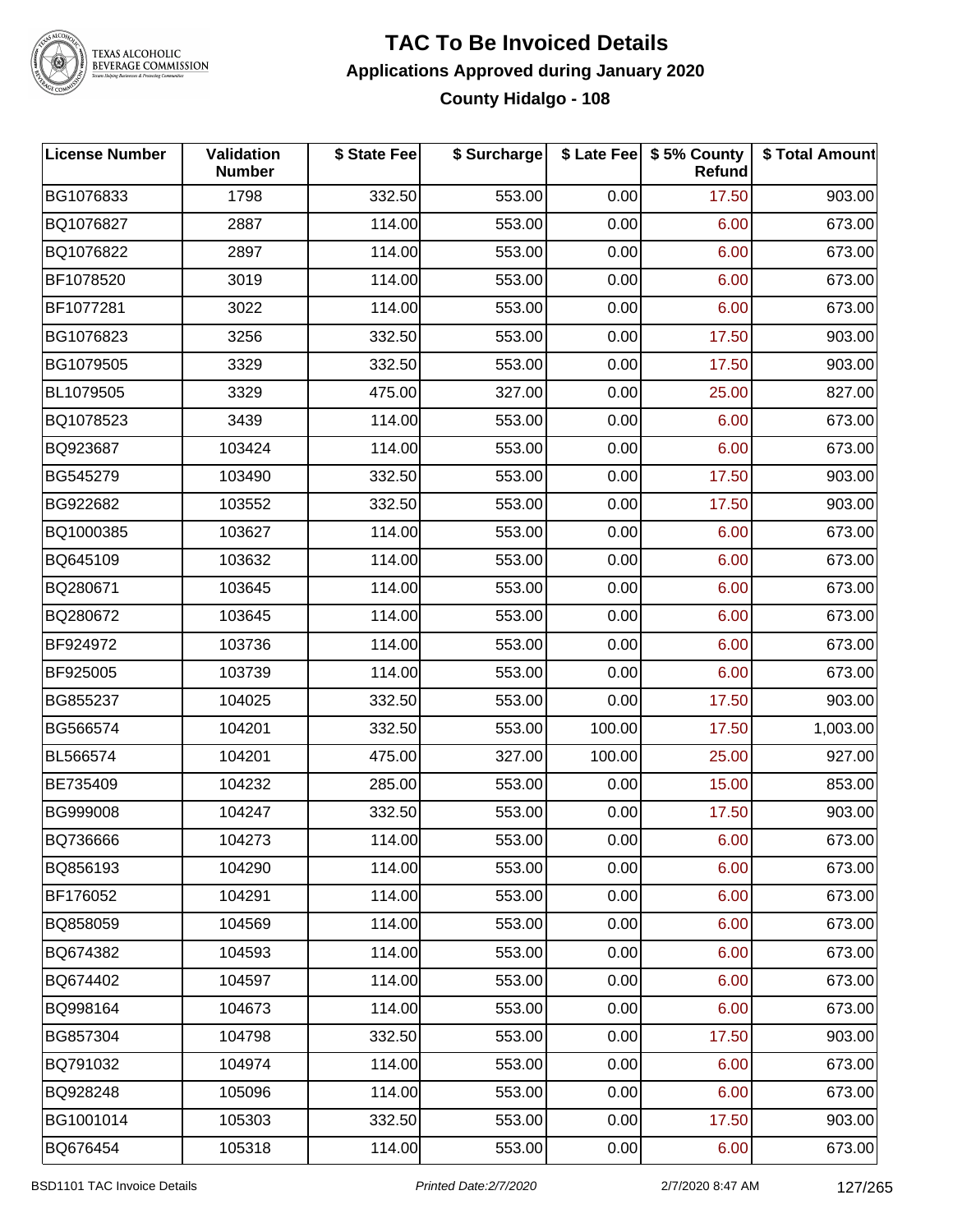| <b>License Number</b> | Validation<br><b>Number</b> | \$ State Fee | \$ Surcharge |        | \$ Late Fee   \$5% County<br>Refund | \$ Total Amount |
|-----------------------|-----------------------------|--------------|--------------|--------|-------------------------------------|-----------------|
| BQ791030              | 105439                      | 114.00       | 553.00       | 0.00   | 6.00                                | 673.00          |
| BQ708065              | 105501                      | 114.00       | 553.00       | 0.00   | 6.00                                | 673.00          |
| BQ270050              | 105532                      | 114.00       | 553.00       | 0.00   | 6.00                                | 673.00          |
| BG525525              | 105626                      | 332.50       | 553.00       | 0.00   | 17.50                               | 903.00          |
| BQ708826              | 105648                      | 114.00       | 553.00       | 0.00   | 6.00                                | 673.00          |
| BE484327              | 105699                      | 285.00       | 553.00       | 0.00   | 15.00                               | 853.00          |
| BQ313314              | 105725                      | 114.00       | 553.00       | 0.00   | 6.00                                | 673.00          |
| BQ463432              | 105886                      | 114.00       | 553.00       | 0.00   | 6.00                                | 673.00          |
| BQ644464              | 105929                      | 114.00       | 553.00       | 0.00   | 6.00                                | 673.00          |
| BQ927743              | 105964                      | 114.00       | 553.00       | 0.00   | 6.00                                | 673.00          |
| BG856797              | 106022                      | 332.50       | 553.00       | 0.00   | 17.50                               | 903.00          |
| BQ613351              | 106191                      | 114.00       | 553.00       | 0.00   | 6.00                                | 673.00          |
| BF790162              | 106257                      | 114.00       | 553.00       | 0.00   | 6.00                                | 673.00          |
| BQ710274              | 106353                      | 114.00       | 553.00       | 0.00   | 6.00                                | 673.00          |
| BG421941              | 106436                      | 332.50       | 553.00       | 0.00   | 17.50                               | 903.00          |
| BL421941              | 106436                      | 475.00       | 327.00       | 0.00   | 25.00                               | 827.00          |
| BQ708949              | 106487                      | 114.00       | 553.00       | 0.00   | 6.00                                | 673.00          |
| BQ737671              | 106549                      | 114.00       | 553.00       | 0.00   | 6.00                                | 673.00          |
| BQ928009              | 106672                      | 114.00       | 553.00       | 0.00   | 6.00                                | 673.00          |
| BQ1001359             | 106721                      | 114.00       | 553.00       | 0.00   | 6.00                                | 673.00          |
| BQ1001136             | 106812                      | 114.00       | 553.00       | 0.00   | 6.00                                | 673.00          |
| BQ1001137             | 106815                      | 114.00       | 553.00       | 0.00   | 6.00                                | 673.00          |
| BQ1001177             | 106817                      | 114.00       | 553.00       | 0.00   | 6.00                                | 673.00          |
| BQ1001176             | 106819                      | 114.00       | 553.00       | 0.00   | 6.00                                | 673.00          |
| BQ614598              | 106820                      | 114.00       | 553.00       | 0.00   | 6.00                                | 673.00          |
| BG999961              | 106887                      | 332.50       | 553.00       | 0.00   | 17.50                               | 903.00          |
| BG313315              | 106913                      | 332.50       | 553.00       | 0.00   | 17.50                               | 903.00          |
| BQ790232              | 107004                      | 114.00       | 553.00       | 0.00   | 6.00                                | 673.00          |
| BQ678824              | 107012                      | 114.00       | 553.00       | 0.00   | 6.00                                | 673.00          |
| BQ789967              | 107151                      | 114.00       | 553.00       | 100.00 | 6.00                                | 773.00          |
| BG1000123             | 107465                      | 332.50       | 553.00       | 0.00   | 17.50                               | 903.00          |
| BL1000123             | 107465                      | 475.00       | 327.00       | 0.00   | 25.00                               | 827.00          |
| BQ708818              | 107471                      | 114.00       | 553.00       | 0.00   | 6.00                                | 673.00          |
| BG677917              | 107664                      | 332.50       | 553.00       | 0.00   | 17.50                               | 903.00          |
| BQ528443              | 107848                      | 114.00       | 553.00       | 0.00   | 6.00                                | 673.00          |
| BG462032              | 107884                      | 332.50       | 553.00       | 0.00   | 17.50                               | 903.00          |
| BQ738679              | 108130                      | 114.00       | 553.00       | 0.00   | 6.00                                | 673.00          |
| BQ929203              | 108141                      | 114.00       | 553.00       | 0.00   | 6.00                                | 673.00          |
| BQ177134              | 108190                      | 114.00       | 553.00       | 0.00   | 6.00                                | 673.00          |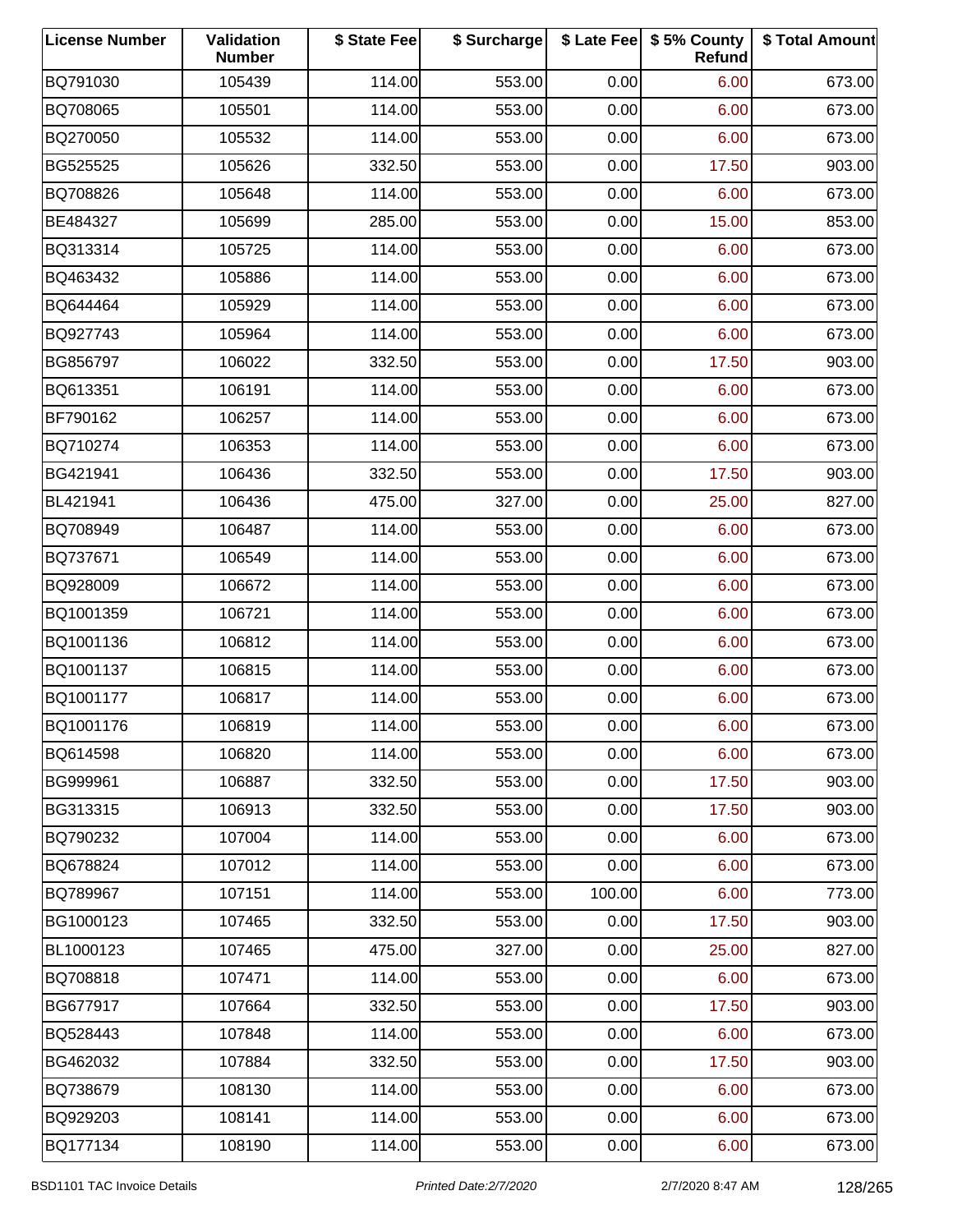| <b>License Number</b> | Validation<br><b>Number</b> | \$ State Fee | \$ Surcharge |        | \$ Late Fee   \$5% County<br>Refund | \$ Total Amount |
|-----------------------|-----------------------------|--------------|--------------|--------|-------------------------------------|-----------------|
| BQ739078              | 108247                      | 114.00       | 553.00       | 0.00   | 6.00                                | 673.00          |
| BQ576373              | 108458                      | 114.00       | 553.00       | 0.00   | 6.00                                | 673.00          |
| BQ1000978             | 108570                      | 114.00       | 553.00       | 0.00   | 6.00                                | 673.00          |
| BQ1000851             | 108573                      | 114.00       | 553.00       | 0.00   | 6.00                                | 673.00          |
| BQ709551              | 108611                      | 114.00       | 553.00       | 0.00   | 6.00                                | 673.00          |
| BQ931323              | 108877                      | 114.00       | 553.00       | 0.00   | 6.00                                | 673.00          |
| BQ710790              | 108891                      | 114.00       | 553.00       | 0.00   | 6.00                                | 673.00          |
| BQ528505              | 109003                      | 114.00       | 553.00       | 0.00   | 6.00                                | 673.00          |
| BQ680299              | 109003                      | 114.00       | 553.00       | 0.00   | 6.00                                | 673.00          |
| BQ424180              | 109373                      | 114.00       | 553.00       | 0.00   | 6.00                                | 673.00          |
| BQ680971              | 109377                      | 114.00       | 553.00       | 0.00   | 6.00                                | 673.00          |
| BQ529224              | 109471                      | 114.00       | 553.00       | 0.00   | 6.00                                | 673.00          |
| BQ485523              | 109473                      | 114.00       | 553.00       | 0.00   | 6.00                                | 673.00          |
| BQ425703              | 109474                      | 114.00       | 553.00       | 0.00   | 6.00                                | 673.00          |
| BQ712503              | 109576                      | 114.00       | 553.00       | 0.00   | 6.00                                | 673.00          |
| BQ859790              | 109597                      | 114.00       | 553.00       | 0.00   | 6.00                                | 673.00          |
| BQ571948              | 109718                      | 114.00       | 553.00       | 0.00   | 6.00                                | 673.00          |
| BQ682255              | 110625                      | 114.00       | 553.00       | 0.00   | 6.00                                | 673.00          |
| BQ858124              | 501249                      | 114.00       | 553.00       | 0.00   | 6.00                                | 673.00          |
| BQ858123              | 501250                      | 114.00       | 553.00       | 0.00   | 6.00                                | 673.00          |
| BQ706568              | 501641                      | 114.00       | 553.00       | 0.00   | 6.00                                | 673.00          |
| BG993119              | 501643                      | 332.50       | 553.00       | 100.00 | 17.50                               | 1,003.00        |
| BG458913              | 501750                      | 332.50       | 553.00       | 0.00   | 17.50                               | 903.00          |
| BQ854046              | 502192                      | 114.00       | 553.00       | 0.00   | 6.00                                | 673.00          |
| BG997222              | 502193                      | 332.50       | 553.00       | 0.00   | 17.50                               | 903.00          |
| BL997222              | 502193                      | 475.00       | 327.00       | 0.00   | 25.00                               | 827.00          |
| BG611390              | 502535                      | 332.50       | 553.00       | 0.00   | 17.50                               | 903.00          |
| BL611390              | 502535                      | 475.00       | 327.00       | 0.00   | 25.00                               | 827.00          |
| BQ642414              | 502547                      | 114.00       | 553.00       | 0.00   | 6.00                                | 673.00          |
| BQ923573              | 503151                      | 114.00       | 553.00       | 0.00   | 6.00                                | 673.00          |
| BG998178              | 503379                      | 332.50       | 553.00       | 0.00   | 17.50                               | 903.00          |
| BL998178              | 503379                      | 475.00       | 327.00       | 0.00   | 25.00                               | 827.00          |
| BQ929748              | 503454                      | 114.00       | 553.00       | 0.00   | 6.00                                | 673.00          |
| BG924962              | 503716                      | 332.50       | 553.00       | 0.00   | 17.50                               | 903.00          |
| BL924962              | 503716                      | 475.00       | 327.00       | 0.00   | 25.00                               | 827.00          |
| BQ568118              | 504147                      | 114.00       | 553.00       | 0.00   | 6.00                                | 673.00          |
| BG999575              | 504193                      | 332.50       | 553.00       | 0.00   | 17.50                               | 903.00          |
| BQ249885              | 504194                      | 114.00       | 553.00       | 0.00   | 6.00                                | 673.00          |
| BG570215              | 504798                      | 332.50       | 553.00       | 0.00   | 17.50                               | 903.00          |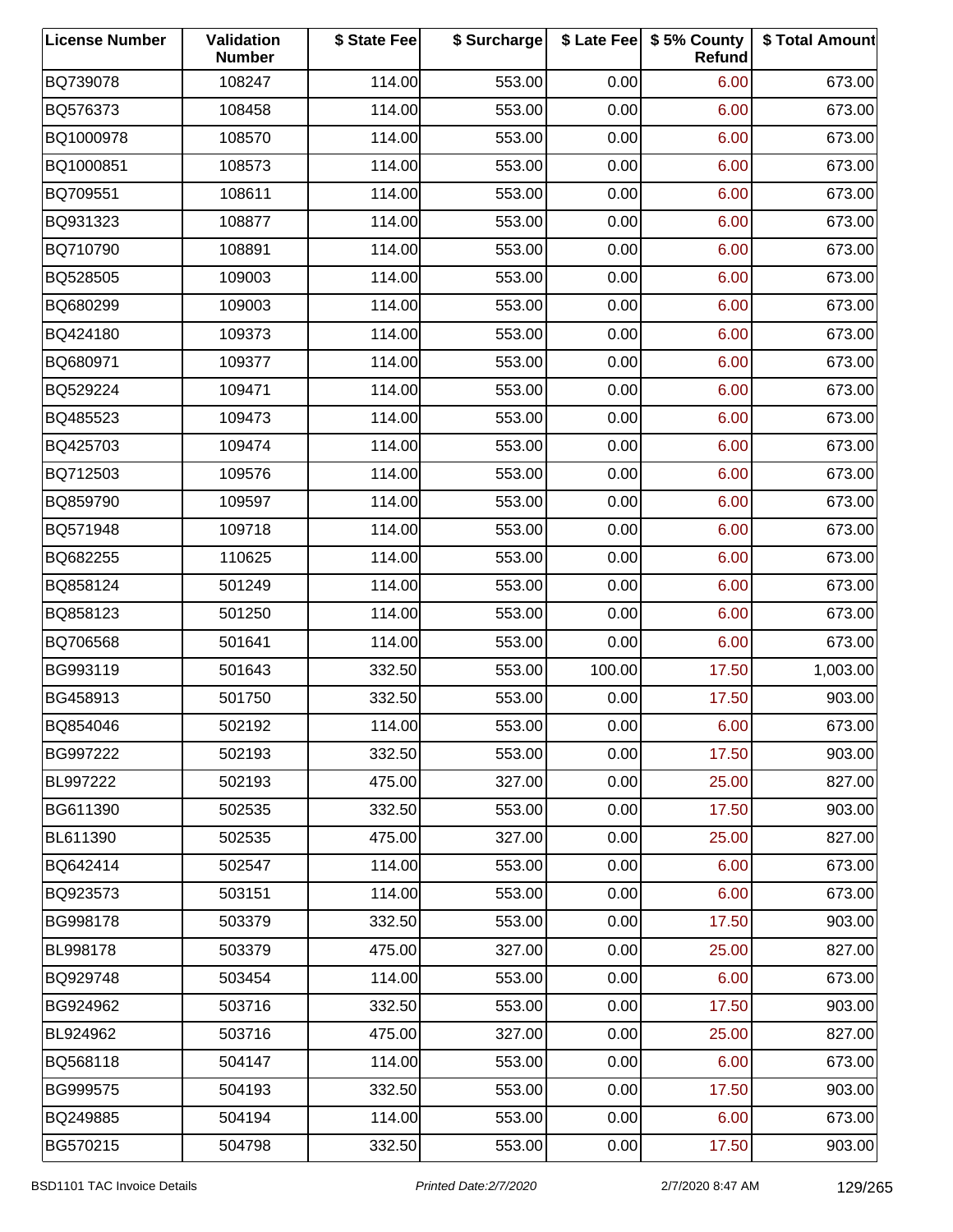| License Number | <b>Validation</b><br><b>Number</b> | \$ State Feel | \$ Surcharge | \$ Late Fee | \$5% County<br>Refundl | \$ Total Amount |
|----------------|------------------------------------|---------------|--------------|-------------|------------------------|-----------------|
| BQ1001225      | 505194                             | 114.00        | 553.00       | 0.00        | 6.00                   | 673.00          |
| BQ862428       | 505319                             | 114.00        | 553.00       | 0.00        | 6.00                   | 673.00          |
| BQ861711       | 505323                             | 114.00        | 553.00       | 0.00        | 6.00                   | 673.00          |
| BQ861676       | 505324                             | 114.00        | 553.00       | 0.00        | 6.00                   | 673.00          |
| BQ929103       | 505542                             | 114.00L       | 553.00       | 0.00        | 6.00                   | 673.00          |
|                | Total                              | 22,363.00     | 63,446.00    | 400.00      | 1,177.00               | 87,386.00       |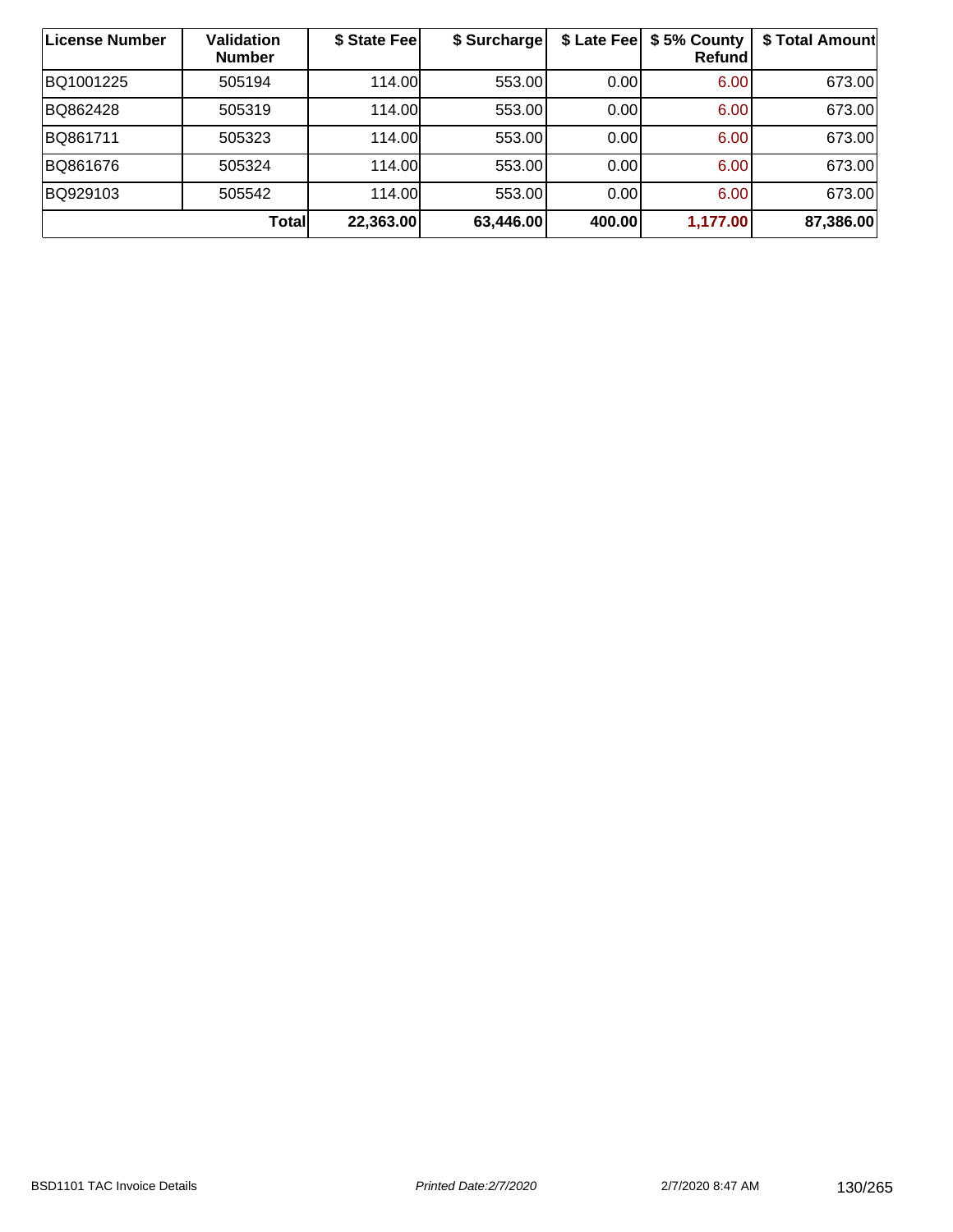

### **TAC To Be Invoiced Details Applications Approved during January 2020 County Hill - 109**

| <b>License Number</b> | <b>Validation</b><br><b>Number</b> | \$ State Fee | \$ Surcharge |      | \$ Late Fee   \$5% County<br>Refund | \$ Total Amount |
|-----------------------|------------------------------------|--------------|--------------|------|-------------------------------------|-----------------|
| BF789415              | 105531                             | 114.00       | 553.00       | 0.00 | 6.00                                | 673.00          |
| BQ709744              | 105813                             | 114.00       | 553.00       | 0.00 | 6.00                                | 673.00          |
| BF646495              | 106680                             | 114.00       | 553.00       | 0.00 | 6.00                                | 673.00          |
| BQ932168              | 109366                             | 114.00       | 553.00       | 0.00 | 6.00                                | 673.00          |
| BQ1000661             | 504334                             | 114.00       | 553.00       | 0.00 | 6.00                                | 673.00          |
|                       | Total                              | 570.00       | 2,765.00     | 0.00 | 30.00                               | 3,365.00        |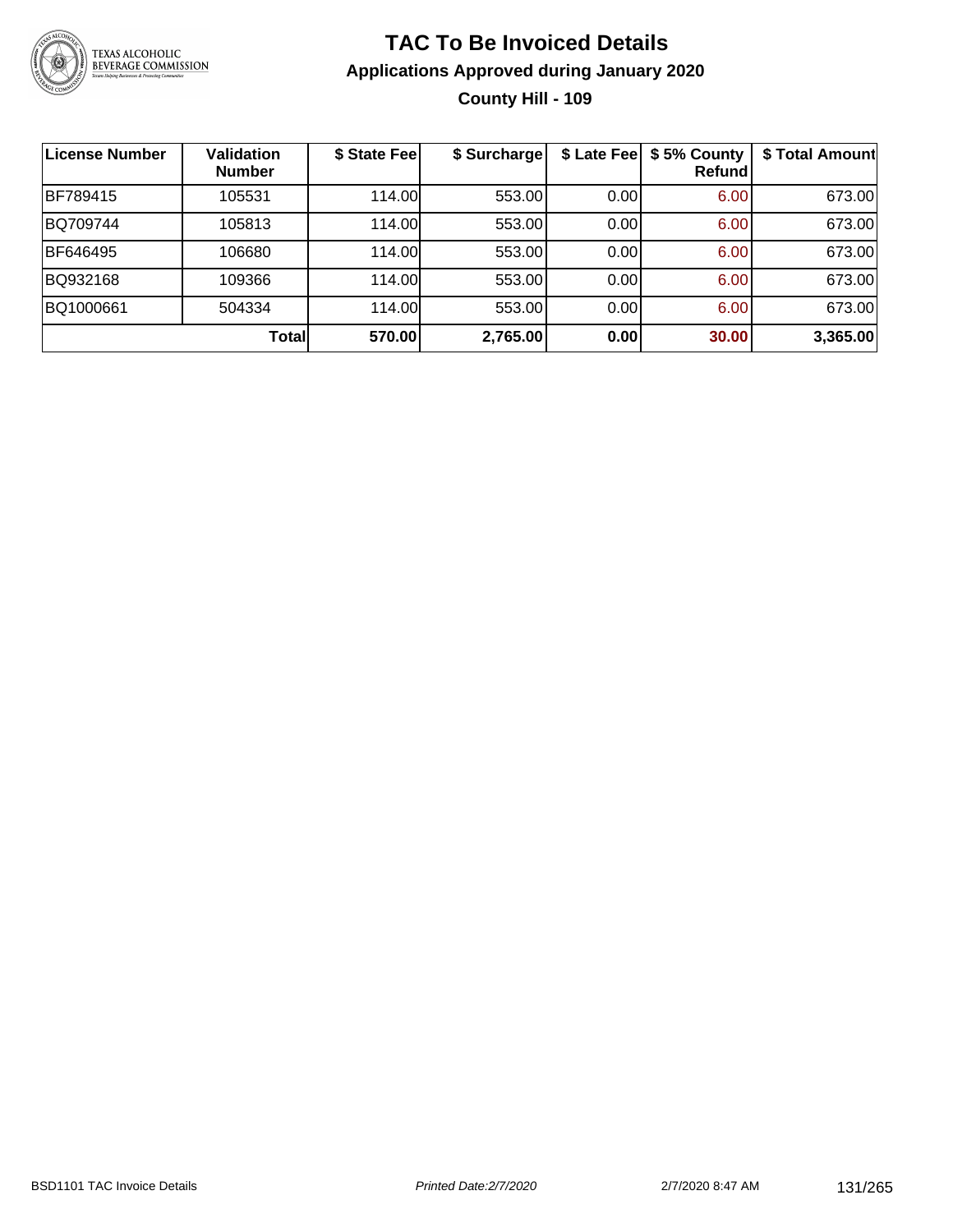

### **TAC To Be Invoiced Details Applications Approved during January 2020 County Hockley - 110**

| License Number | Validation<br><b>Number</b> | \$ State Feel |        |       | Refund | \$ Surcharge   \$ Late Fee   \$5% County   \$ Total Amount |
|----------------|-----------------------------|---------------|--------|-------|--------|------------------------------------------------------------|
| BQ931745       | 505316                      | 114.00L       | 553.00 | 0.001 | 6.00   | 673.00                                                     |
|                | Totall                      | <b>114.00</b> | 553.00 | 0.00  | 6.00   | 673.00                                                     |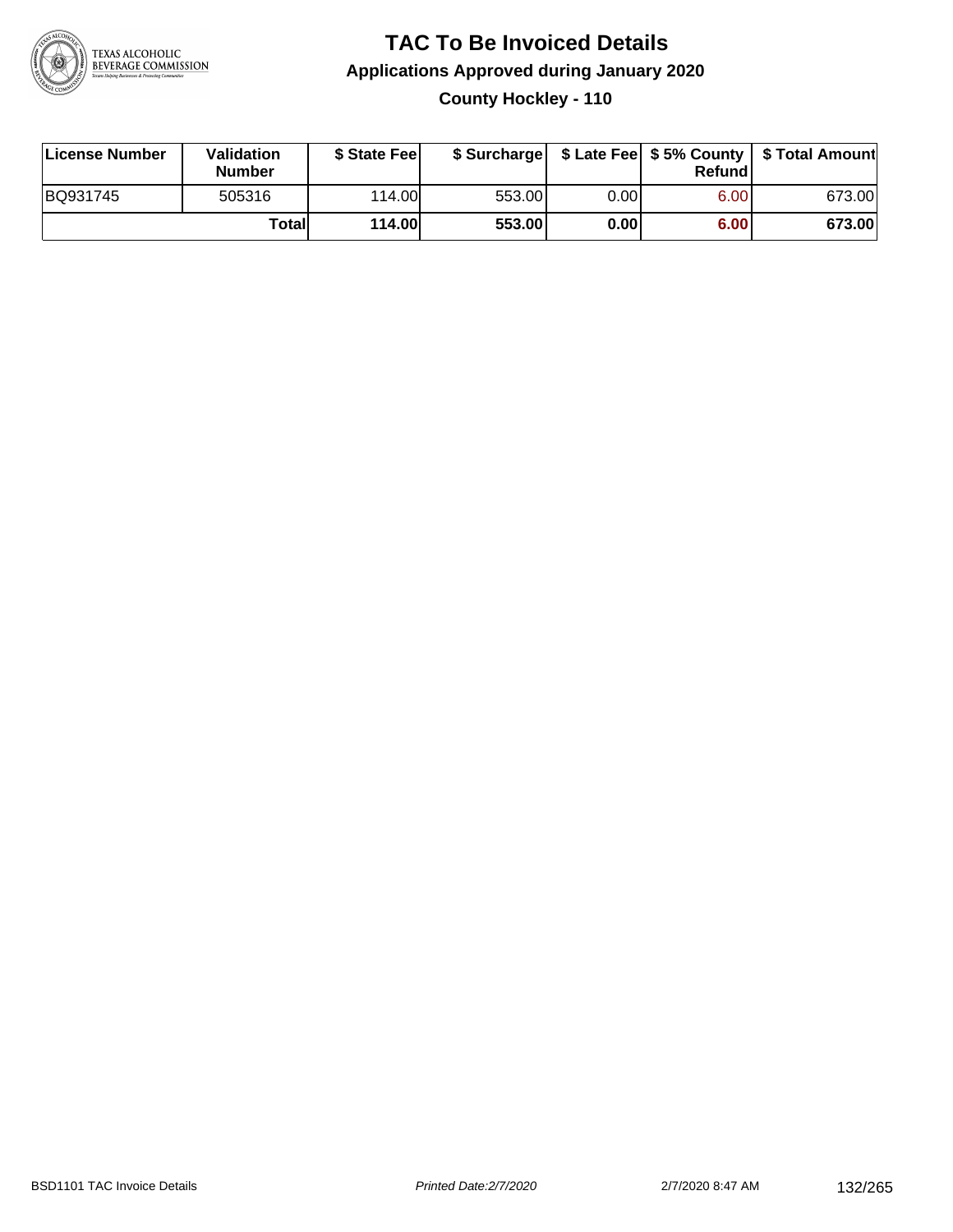

### **TAC To Be Invoiced Details Applications Approved during January 2020 County Hood - 111**

| License Number | Validation<br><b>Number</b> | \$ State Fee | \$ Surcharge | \$ Late Fee | \$5% County<br><b>Refund</b> | \$ Total Amount |
|----------------|-----------------------------|--------------|--------------|-------------|------------------------------|-----------------|
| BG926706       | 104126                      | 332.50       | 553.00       | 0.00        | 17.50                        | 903.00          |
| BQ790964       | 105974                      | 114.00       | 553.00       | 0.00        | 6.00                         | 673.00          |
| BQ859666       | 107090                      | 114.00       | 553.00       | 0.00        | 6.00                         | 673.00          |
| BA1001838      | 107627                      | 2,850.00     | 651.00       | 0.00        | 150.00                       | 3,651.00        |
| BQ546118       | 107778                      | 114.00       | 553.00       | 0.00        | 6.00                         | 673.00          |
| BQ615273       | 108383                      | 114.00       | 553.00       | 0.00        | 6.00                         | 673.00          |
| BF647781       | 108608                      | 114.00       | 553.00       | 0.00        | 6.00                         | 673.00          |
| BQ740204       | 109562                      | 114.00       | 553.00       | 0.00        | 6.00                         | 673.00          |
| BQ1000600      | 501241                      | 114.00       | 553.00       | 0.00        | 6.00                         | 673.00          |
| BQ862413       | 505301                      | 114.00       | 553.00       | 0.00        | 6.00                         | 673.00          |
|                | <b>Total</b>                | 4,094.50     | 5,628.00     | 0.00        | 215.50                       | 9,938.00        |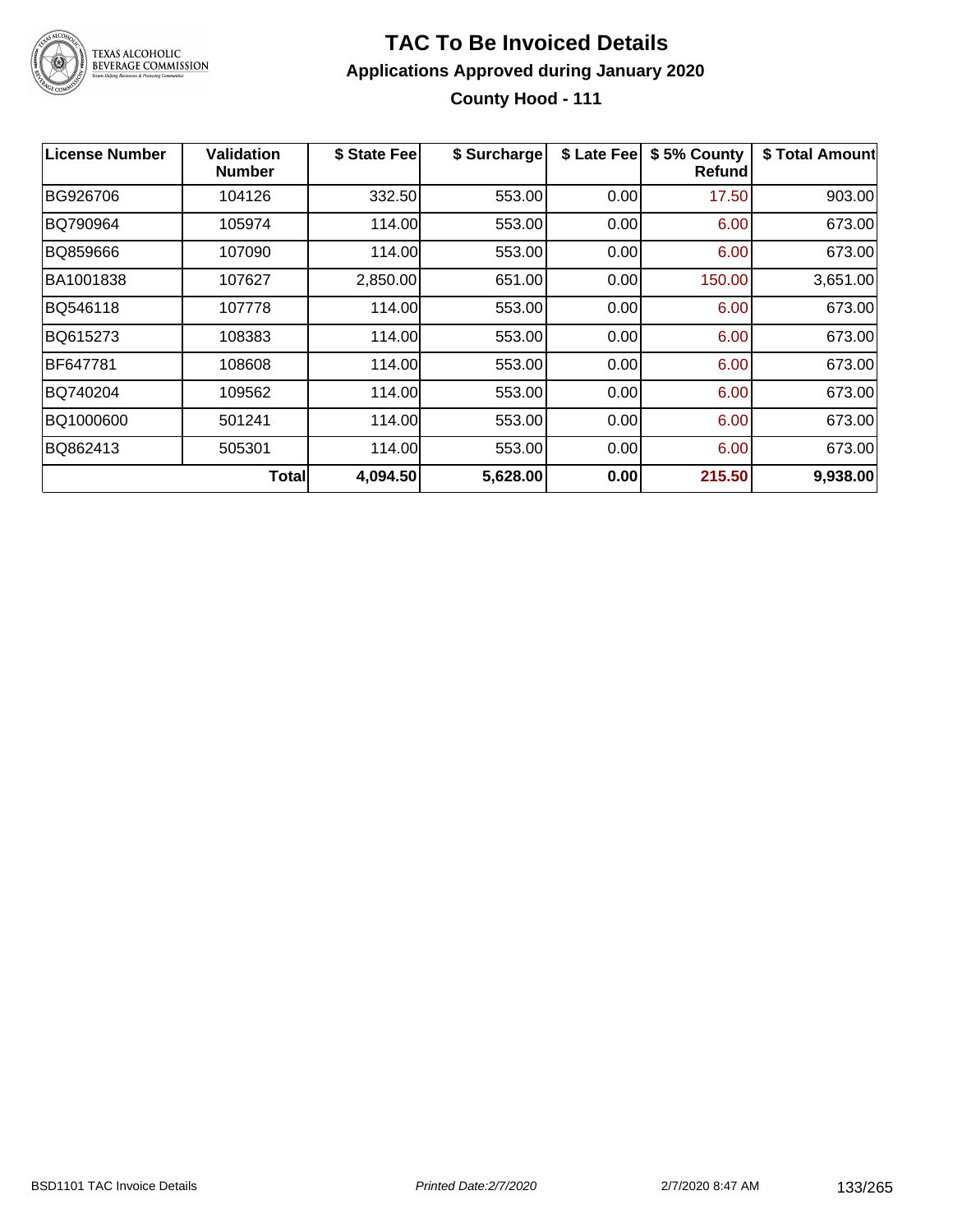

### **TAC To Be Invoiced Details Applications Approved during January 2020 County Hopkins - 112**

| ∣License Number | <b>Validation</b><br><b>Number</b> | \$ State Fee | \$ Surcharge |      | \$ Late Fee   \$5% County  <br>Refundl | \$ Total Amount |
|-----------------|------------------------------------|--------------|--------------|------|----------------------------------------|-----------------|
| BG997751        | 103827                             | 332.50       | 553.00       | 0.00 | 17.50                                  | 903.00          |
| BF549381        | 106464                             | 114.00       | 553.00       | 0.00 | 6.00                                   | 673.00          |
| BQ1077798       | 505678                             | 114.00       | 553.00       | 0.00 | 6.00                                   | 673.00          |
|                 | Total                              | 560.50       | 1,659.00     | 0.00 | 29.50                                  | 2,249.00        |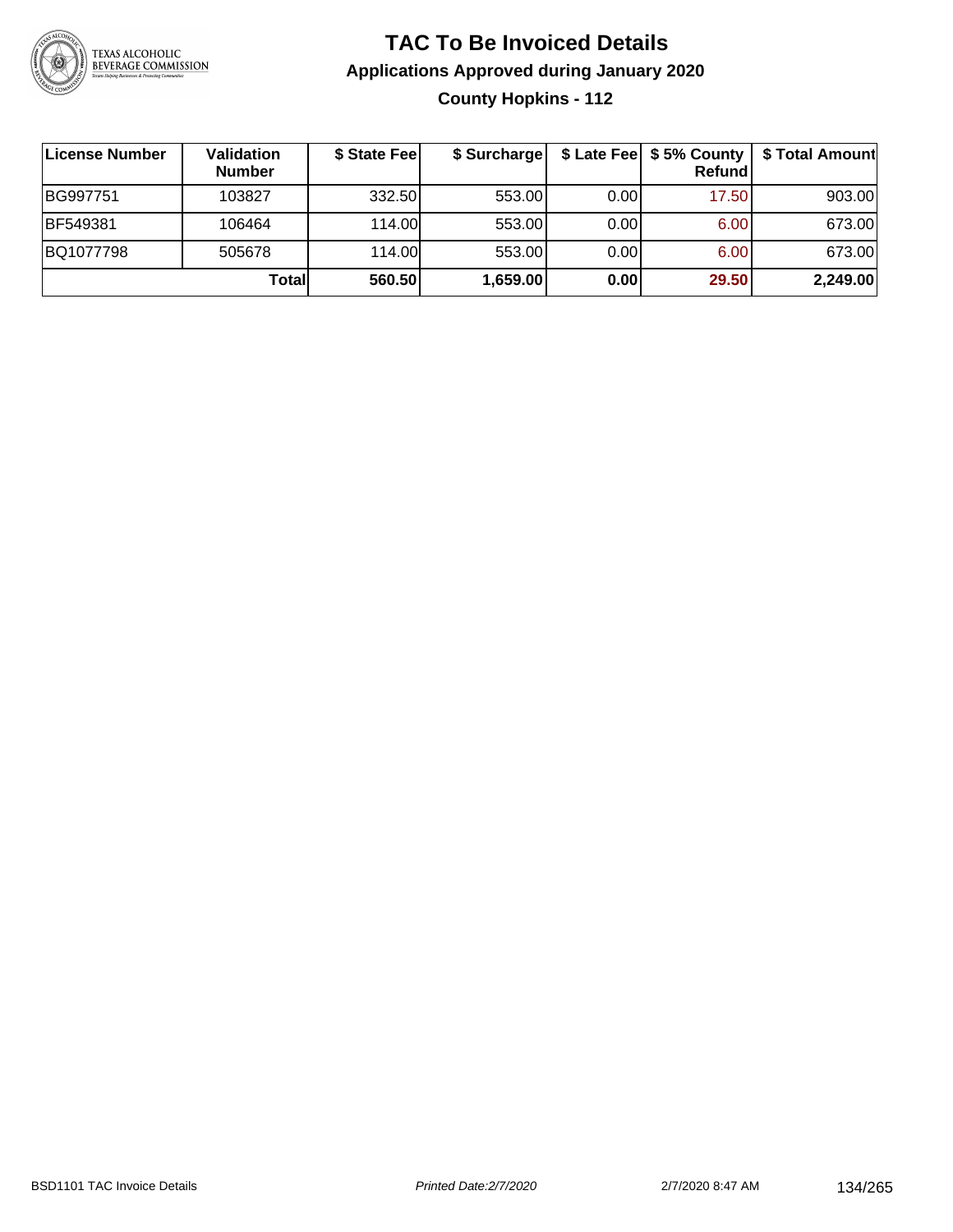

### **TAC To Be Invoiced Details Applications Approved during January 2020 County Houston - 113**

| <b>License Number</b> | <b>Validation</b><br><b>Number</b> | \$ State Fee | \$ Surcharge | \$ Late Fee | \$5% County<br>Refundl | \$ Total Amount |
|-----------------------|------------------------------------|--------------|--------------|-------------|------------------------|-----------------|
| BF1078547             | 3091                               | 114.00       | 553.00       | 0.00        | 6.00                   | 673.00          |
| BQ678859              | 106412                             | 114.00       | 553.00       | 0.00        | 6.00                   | 673.00          |
| BQ858367              | 107249                             | 114.00       | 553.00       | 0.00        | 6.00                   | 673.00          |
| BQ678862              | 107363                             | 114.00       | 553.00       | 0.00        | 6.00                   | 673.00          |
| BQ678856              | 107422                             | 114.00       | 553.00       | 0.00        | 6.00                   | 673.00          |
| BQ679794              | 108160                             | 114.00       | 553.00       | 0.00        | 6.00                   | 673.00          |
| BQ1003682             | 109860                             | 114.00       | 553.00       | 0.00        | 6.00                   | 673.00          |
|                       | Total                              | 798.00       | 3,871.00     | 0.00        | 42.00                  | 4,711.00        |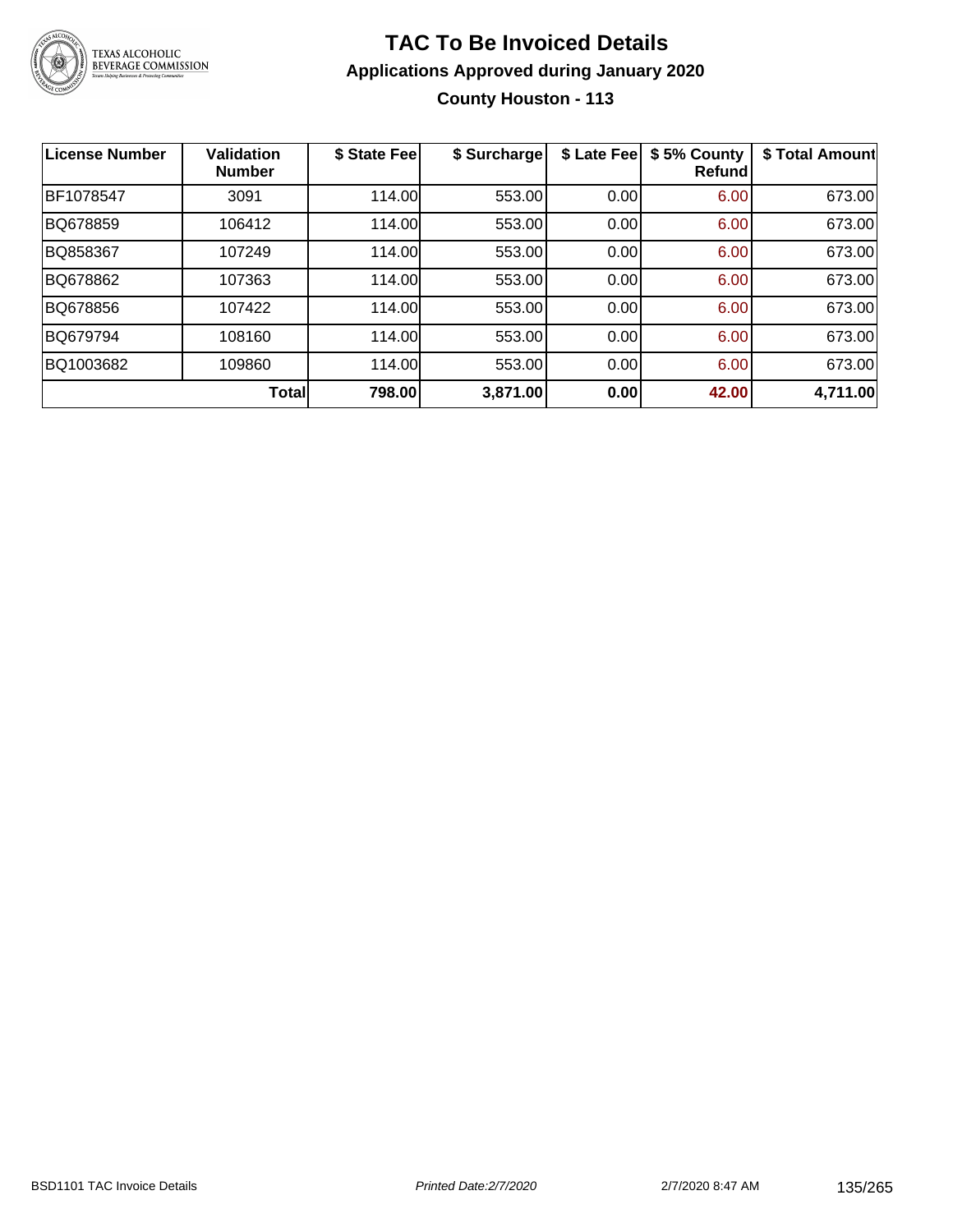

# **TAC To Be Invoiced Details Applications Approved during January 2020**

**County Howard - 114**

| ∣License Number | Validation<br><b>Number</b> | \$ State Fee | \$ Surcharge |       | <b>Refund</b>     | \$ Late Fee   \$5% County   \$ Total Amount |
|-----------------|-----------------------------|--------------|--------------|-------|-------------------|---------------------------------------------|
| BQ405656        | 106701                      | 114.00       | 553.00       | 0.00  | 6.00              | 673.00                                      |
| BQ529681        | 110607                      | 114.00L      | 553.00       | 0.001 | 6.00 <sub>1</sub> | 673.00                                      |
|                 | Totall                      | 228.00       | 1,106.00     | 0.00  | 12.00             | 1,346.00                                    |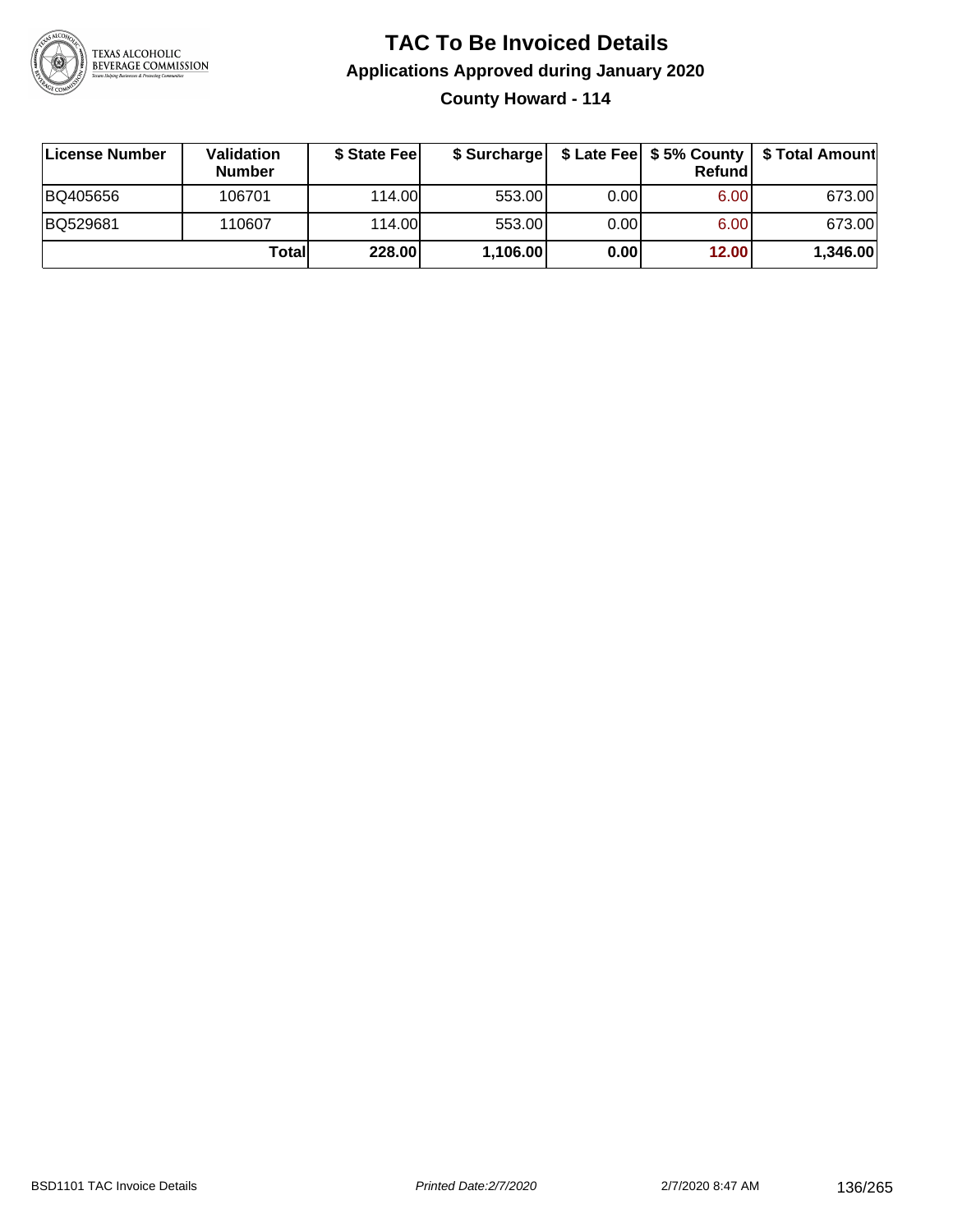

### **TAC To Be Invoiced Details Applications Approved during January 2020 County Hudspeth - 115**

| License Number | Validation<br><b>Number</b> | \$ State Feel |        |      | Refund | \$ Surcharge   \$ Late Fee   \$5% County   \$ Total Amount |
|----------------|-----------------------------|---------------|--------|------|--------|------------------------------------------------------------|
| BQ439517       | 109727                      | 114.00L       | 553.00 | 0.00 | 6.00   | 673.00                                                     |
|                | Totall                      | <b>114.00</b> | 553.00 | 0.00 | 6.00   | 673.00                                                     |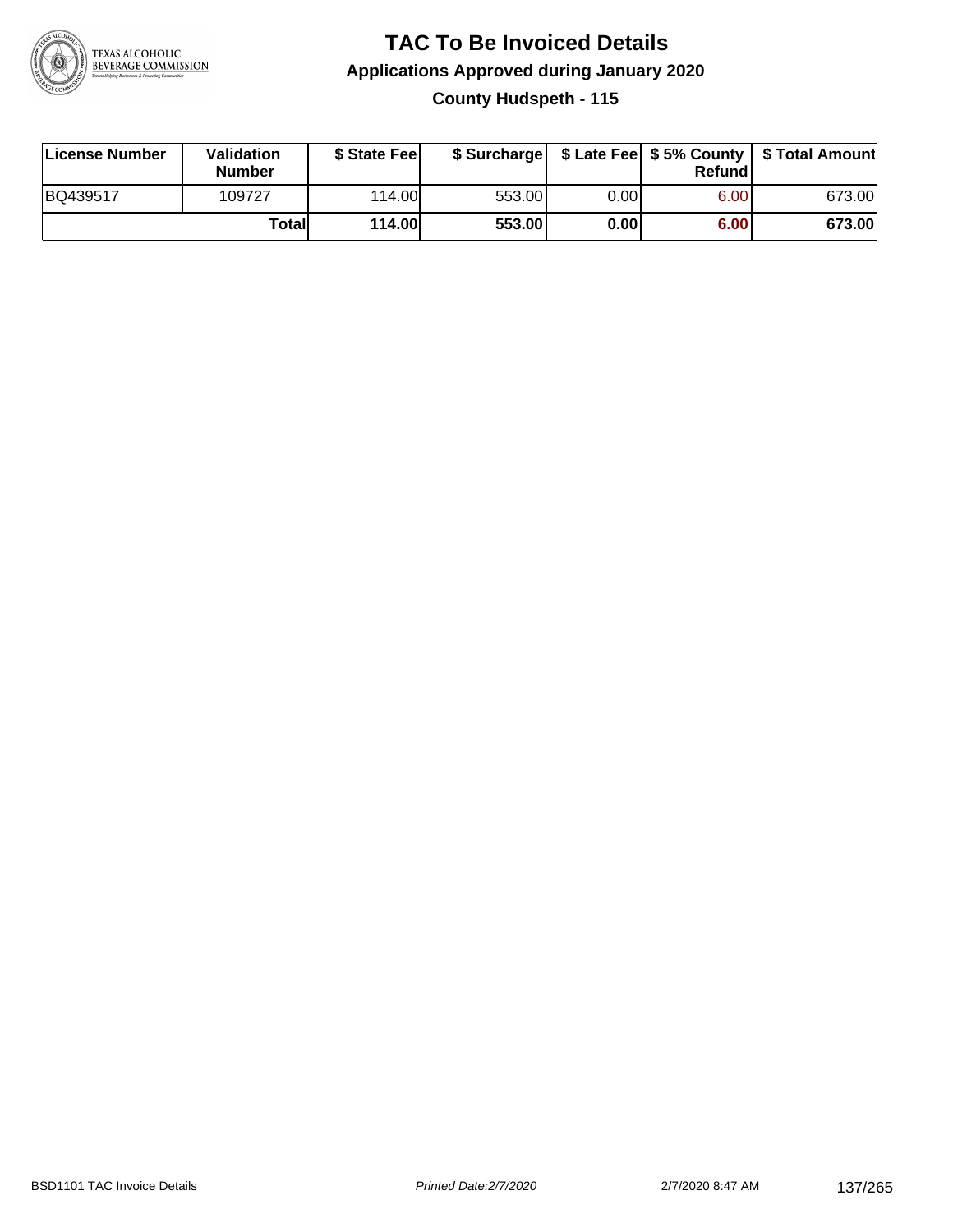

### **TAC To Be Invoiced Details Applications Approved during January 2020 County Hunt - 116**

| <b>License Number</b> | <b>Validation</b><br><b>Number</b> | \$ State Fee | \$ Surcharge | \$ Late Fee | \$5% County<br><b>Refund</b> | \$ Total Amount |
|-----------------------|------------------------------------|--------------|--------------|-------------|------------------------------|-----------------|
| BQ709377              | 106953                             | 114.00       | 553.00       | 0.00        | 6.00                         | 673.00          |
| BQ711315              | 108242                             | 114.00       | 553.00       | 0.00        | 6.00                         | 673.00          |
| BQ711278              | 108478                             | 114.00       | 553.00       | 0.00        | 6.00                         | 673.00          |
| BQ710042              | 108783                             | 114.00       | 553.00       | 0.00        | 6.00                         | 673.00          |
| BQ711768              | 108969                             | 114.00       | 553.00       | 0.00        | 6.00                         | 673.00          |
| BQ711769              | 108969                             | 114.00       | 553.00       | 0.00        | 6.00                         | 673.00          |
| BQ710077              | 109068                             | 114.00       | 553.00       | 0.00        | 6.00                         | 673.00          |
| BQ795017              | 109592                             | 114.00       | 553.00       | 0.00        | 6.00                         | 673.00          |
| BQ712252              | 110443                             | 114.00       | 553.00       | 0.00        | 6.00                         | 673.00          |
| BQ711520              | 110839                             | 114.00       | 553.00       | 0.00        | 6.00                         | 673.00          |
| BQ1003252             | 110851                             | 114.00       | 553.00       | 0.00        | 6.00                         | 673.00          |
| BG924299              | 503407                             | 332.50       | 553.00       | 0.00        | 17.50                        | 903.00          |
|                       | Total                              | 1,586.50     | 6,636.00     | 0.00        | 83.50                        | 8,306.00        |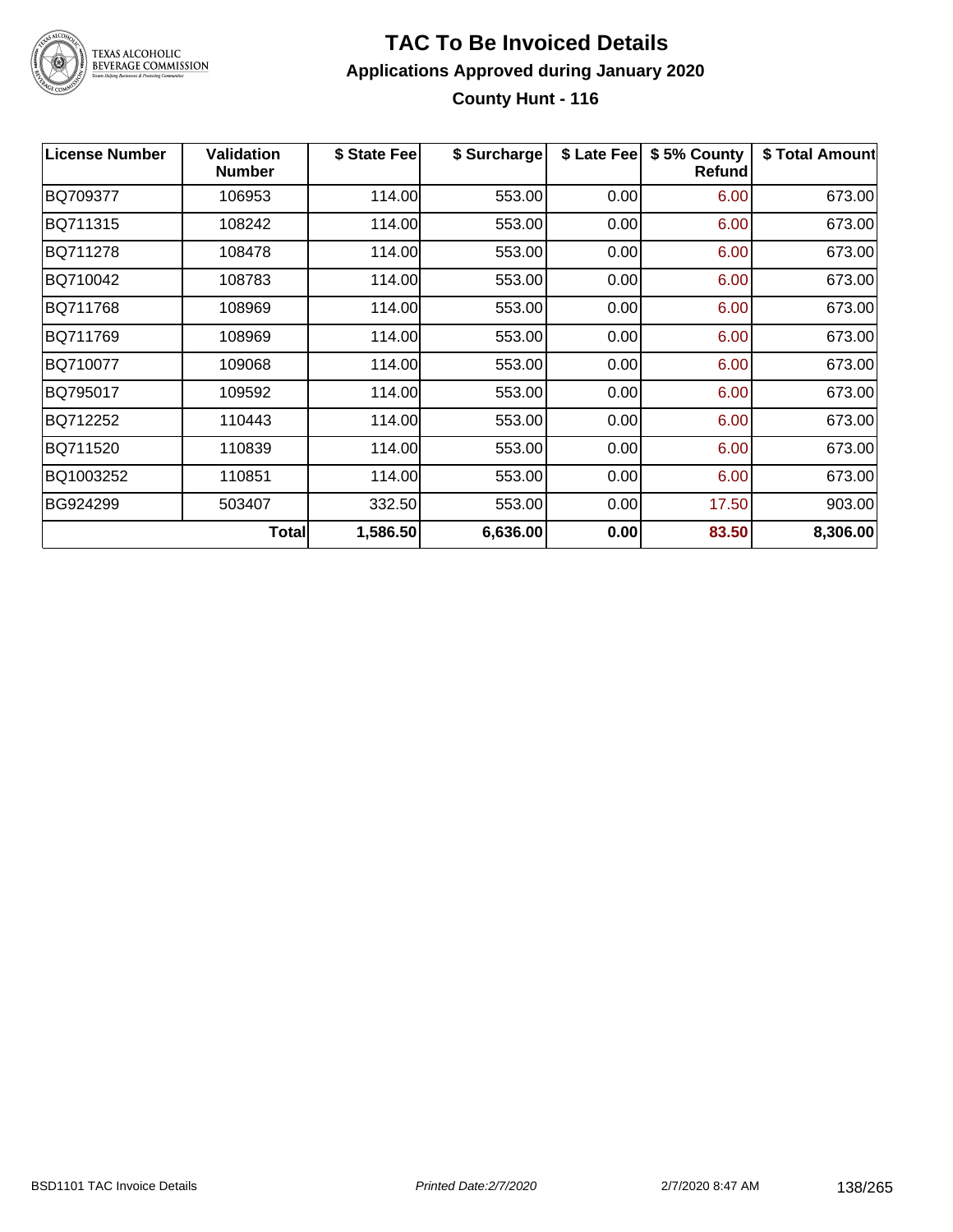

### **TAC To Be Invoiced Details Applications Approved during January 2020 County Hutchinson - 117**

| License Number | Validation<br><b>Number</b> | \$ State Fee | \$ Surcharge | \$ Late Fee | \$5% County<br>Refund | \$ Total Amount |
|----------------|-----------------------------|--------------|--------------|-------------|-----------------------|-----------------|
| BG565652       | 103975                      | 332.50       | 553.00       | 0.00        | 17.50                 | 903.00          |
| BL565652       | 103975                      | 475.00       | 327.00       | 0.00        | 25.00                 | 827.00          |
| BF1002125      | 107233                      | 114.00L      | 553.00       | 0.00        | 6.00                  | 673.00          |
| BG997550       | 503753                      | 332.50       | 553.00       | 100.00      | 17.50                 | 1,003.00        |
|                | Totall                      | 1,254.00     | 1,986.00     | 100.00      | 66.00                 | 3,406.00        |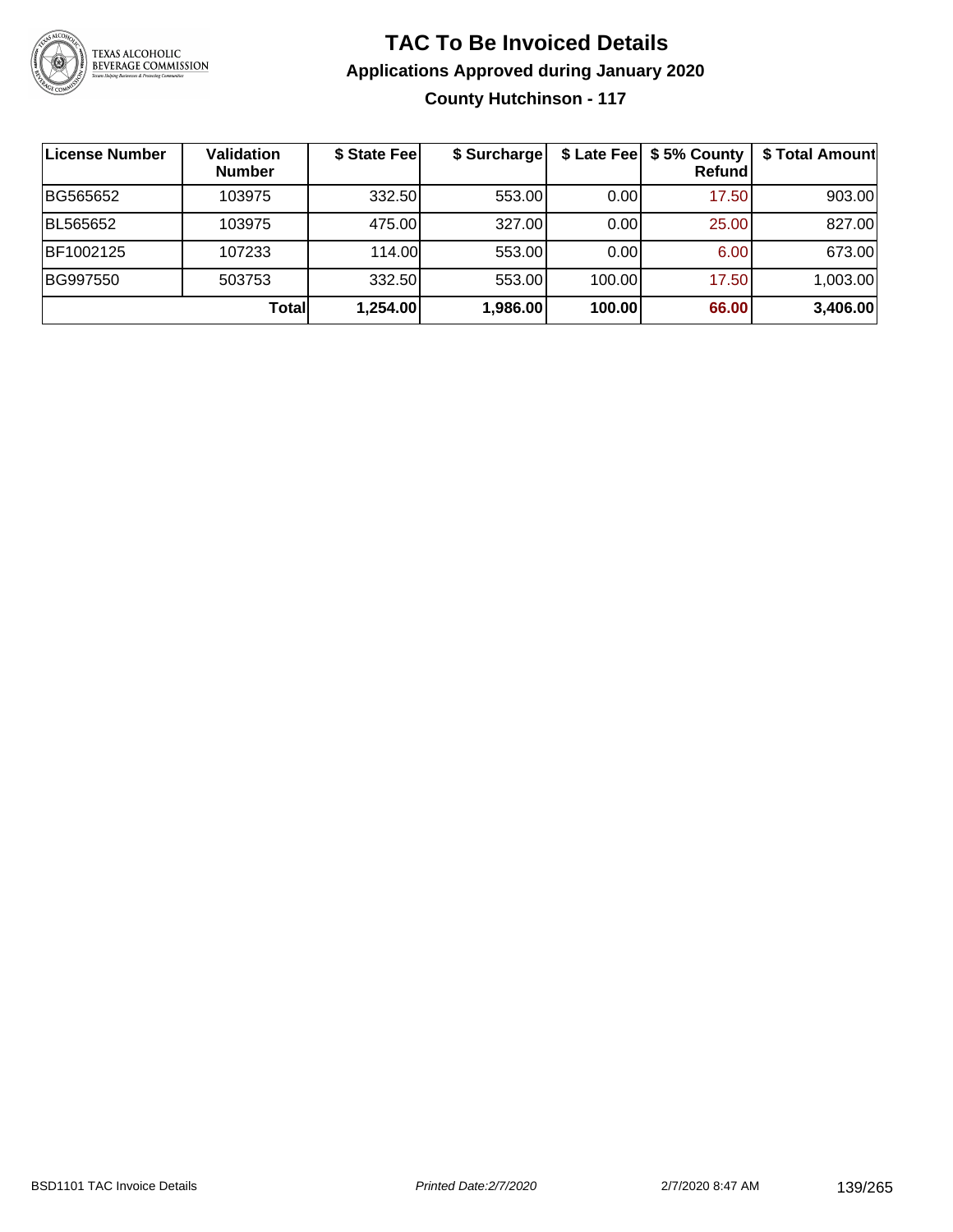

### **TAC To Be Invoiced Details Applications Approved during January 2020 County Irion - 118**

| License Number  | Validation<br><b>Number</b> | \$ State Fee  |        |      | Refund | \$ Surcharge   \$ Late Fee   \$5% County   \$ Total Amount |
|-----------------|-----------------------------|---------------|--------|------|--------|------------------------------------------------------------|
| <b>BF857327</b> | 107259                      | 114.00L       | 553.00 | 0.00 | 6.00   | 673.00                                                     |
|                 | Totall                      | <b>114.00</b> | 553.00 | 0.00 | 6.00   | 673.00                                                     |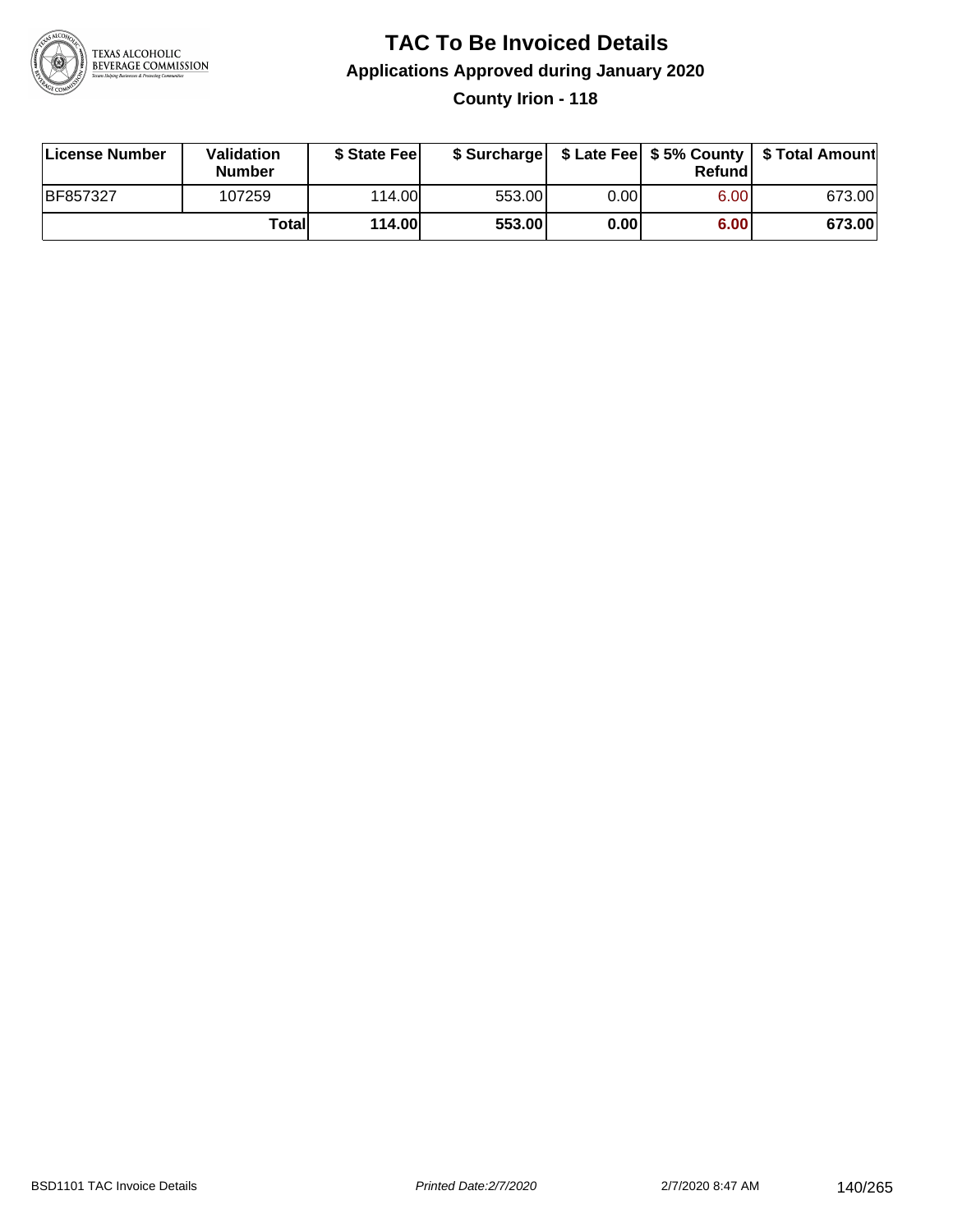

### **TAC To Be Invoiced Details Applications Approved during January 2020 County Jack - 119**

| <b>License Number</b> | <b>Validation</b><br><b>Number</b> | \$ State Fee |        |      | Refundl | \$ Surcharge   \$ Late Fee   \$5% County   \$ Total Amount |
|-----------------------|------------------------------------|--------------|--------|------|---------|------------------------------------------------------------|
| BF927731              | 105177                             | 114.00       | 553.00 | 0.00 | 6.00    | 673.00                                                     |
|                       | Totall                             | 114.00       | 553.00 | 0.00 | 6.00    | 673.00                                                     |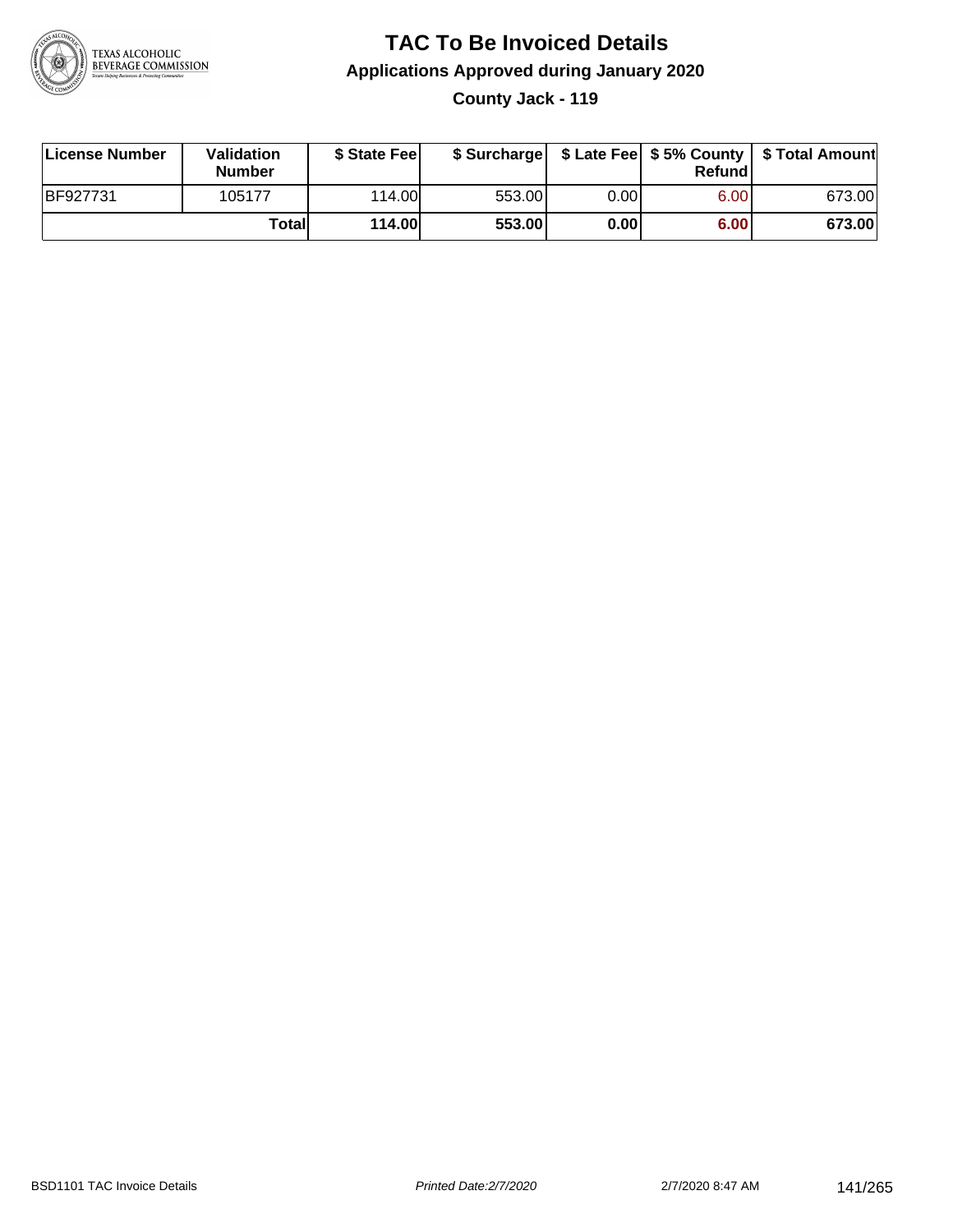

### **TAC To Be Invoiced Details Applications Approved during January 2020 County Jackson - 120**

| License Number | <b>Validation</b><br><b>Number</b> | \$ State Fee | \$ Surcharge | \$ Late Fee | \$5% County<br>Refundl | \$ Total Amount |
|----------------|------------------------------------|--------------|--------------|-------------|------------------------|-----------------|
| BF788861       | 104714                             | 114.00       | 553.00       | 0.00        | 6.00                   | 673.00          |
| BG707600       | 106411                             | 332.50       | 553.00       | 0.00        | 17.50                  | 903.00          |
| BF737072       | 106780                             | 114.00       | 553.00       | 0.00        | 6.00                   | 673.00          |
| BG1003077      | 107630                             | 332.50       | 553.00       | 0.00        | 17.50                  | 903.00          |
| BQ464482       | 107659                             | 114.00       | 553.00       | 0.00        | 6.00                   | 673.00          |
|                | <b>Total</b>                       | 1,007.00     | 2,765.00     | 0.00        | 53.00                  | 3,825.00        |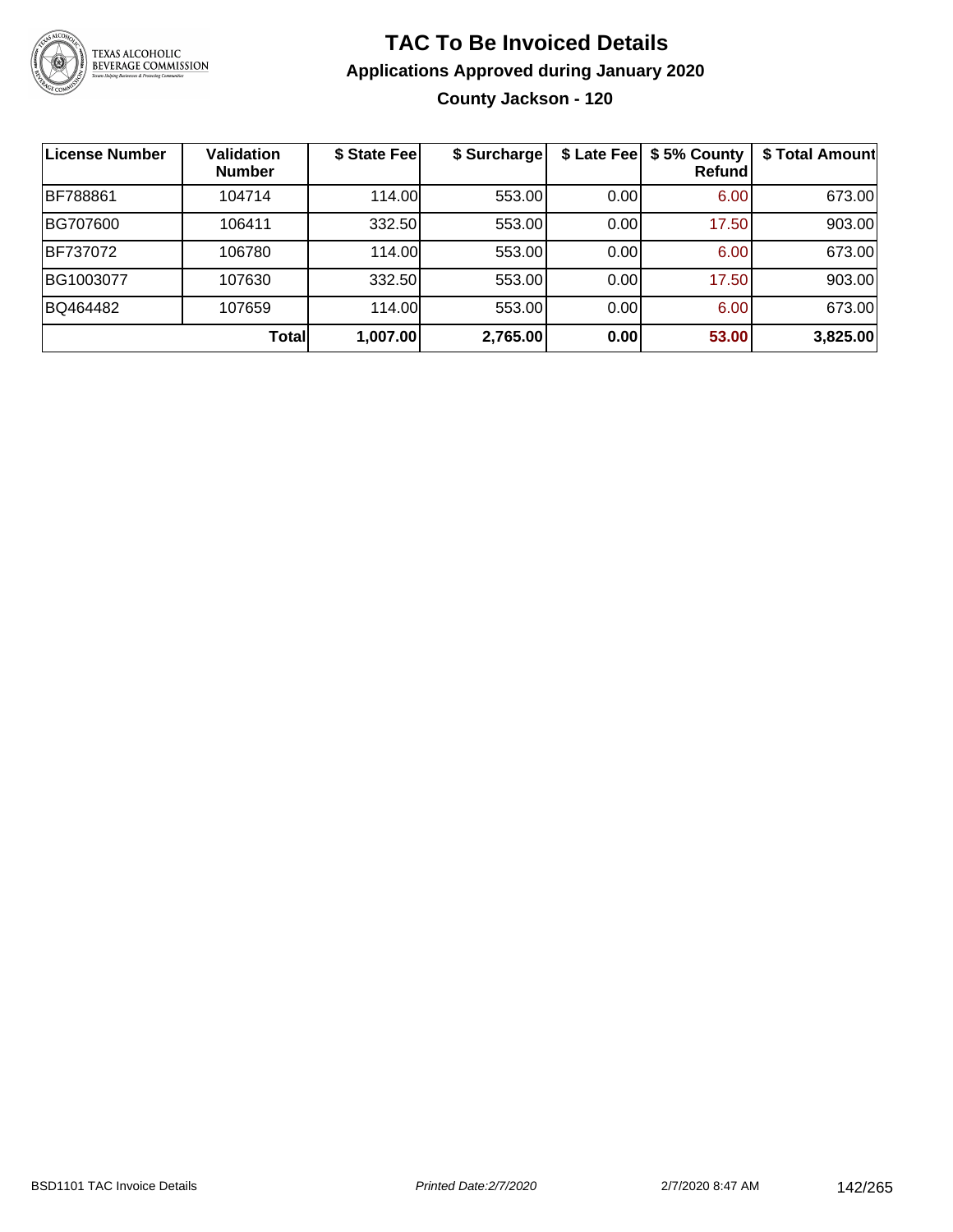

### **TAC To Be Invoiced Details Applications Approved during January 2020**

**County Jasper - 121**

| License Number  | Validation<br><b>Number</b> | \$ State Fee | \$ Surcharge |       | Refundl | \$ Late Fee   \$5% County   \$ Total Amount |
|-----------------|-----------------------------|--------------|--------------|-------|---------|---------------------------------------------|
| <b>BF176282</b> | 106001                      | 114.00       | 553.00       | 0.00  | 6.00    | 673.00                                      |
| BQ862397        | 505328                      | 114.00L      | 553.00       | 0.001 | 6.00    | 673.00                                      |
|                 | Totall                      | 228.00       | 1,106.00     | 0.00  | 12.00   | 1,346.00                                    |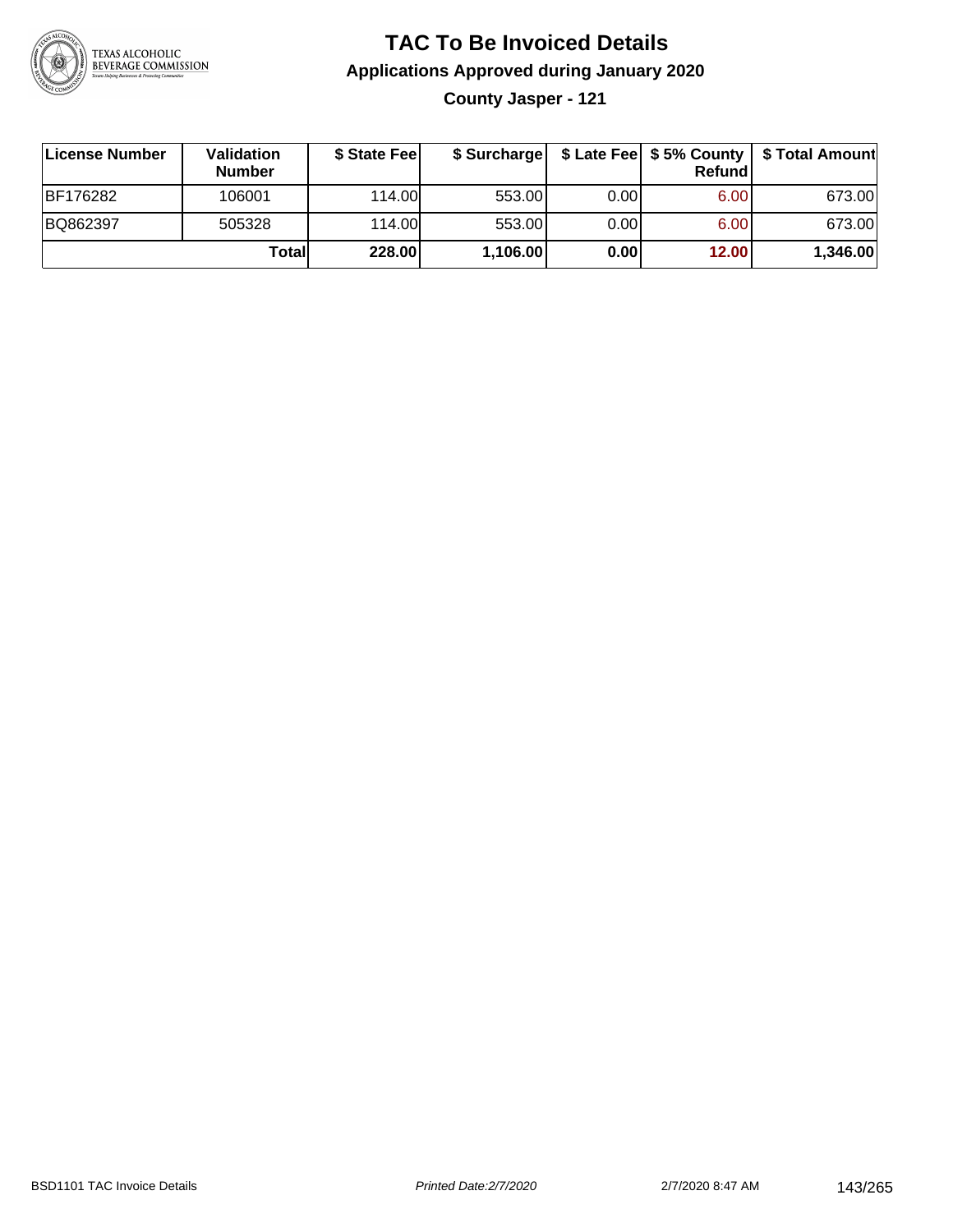

### **TAC To Be Invoiced Details Applications Approved during January 2020 County Jefferson - 123**

| <b>License Number</b> | <b>Validation</b><br><b>Number</b> | \$ State Fee | \$ Surcharge |        | \$ Late Fee   \$5% County<br>Refund | \$ Total Amount |
|-----------------------|------------------------------------|--------------|--------------|--------|-------------------------------------|-----------------|
| BQ1078265             | 2107                               | 114.00       | 553.00       | 0.00   | 6.00                                | 673.00          |
| BQ1078159             | 3159                               | 114.00       | 553.00       | 0.00   | 6.00                                | 673.00          |
| BQ1079426             | 3176                               | 114.00       | 553.00       | 0.00   | 6.00                                | 673.00          |
| BE301757              | 103417                             | 285.00       | 553.00       | 0.00   | 15.00                               | 853.00          |
| BG566993              | 103714                             | 332.50       | 553.00       | 0.00   | 17.50                               | 903.00          |
| BQ735732              | 103920                             | 114.00       | 553.00       | 0.00   | 6.00                                | 673.00          |
| BQ787938              | 104164                             | 114.00       | 553.00       | 0.00   | 6.00                                | 673.00          |
| BG789889              | 104504                             | 332.50       | 553.00       | 0.00   | 17.50                               | 903.00          |
| BG923790              | 104688                             | 332.50       | 553.00       | 100.00 | 17.50                               | 1,003.00        |
| BG790012              | 105286                             | 332.50       | 553.00       | 0.00   | 17.50                               | 903.00          |
| BF998624              | 105515                             | 114.00       | 553.00       | 0.00   | 6.00                                | 673.00          |
| BQ998985              | 105517                             | 114.00       | 553.00       | 0.00   | 6.00                                | 673.00          |
| BG646235              | 105582                             | 332.50       | 553.00       | 0.00   | 17.50                               | 903.00          |
| BF927804              | 105965                             | 114.00       | 553.00       | 0.00   | 6.00                                | 673.00          |
| BG999372              | 106461                             | 332.50       | 553.00       | 100.00 | 17.50                               | 1,003.00        |
| BG462699              | 106482                             | 332.50       | 553.00       | 0.00   | 17.50                               | 903.00          |
| BL462699              | 106482                             | 475.00       | 327.00       | 0.00   | 25.00                               | 827.00          |
| BF860085              | 107093                             | 114.00       | 553.00       | 0.00   | 6.00                                | 673.00          |
| BQ313976              | 107382                             | 114.00       | 553.00       | 0.00   | 6.00                                | 673.00          |
| BF281691              | 107433                             | 114.00       | 553.00       | 0.00   | 6.00                                | 673.00          |
| BQ860248              | 107600                             | 114.00       | 553.00       | 0.00   | 6.00                                | 673.00          |
| BF677290              | 107602                             | 114.00       | 553.00       | 0.00   | 6.00                                | 673.00          |
| BF503620              | 107605                             | 114.00       | 553.00       | 0.00   | 6.00                                | 673.00          |
| BQ464093              | 107935                             | 114.00       | 553.00       | 0.00   | 6.00                                | 673.00          |
| BQ1001660             | 109367                             | 114.00       | 553.00       | 0.00   | 6.00                                | 673.00          |
| BQ527619              | 110072                             | 114.00       | 553.00       | 100.00 | 6.00                                | 773.00          |
| BQ648217              | 110470                             | 114.00       | 553.00       | 0.00   | 6.00                                | 673.00          |
| BQ1004923             | 110520                             | 114.00       | 553.00       | 0.00   | 6.00                                | 673.00          |
| BQ405457              | 110909                             | 114.00       | 553.00       | 0.00   | 6.00                                | 673.00          |
| BQ522011              | 400854                             | 114.00       | 553.00       | 0.00   | 6.00                                | 673.00          |
| BQ503906              | 502278                             | 114.00       | 553.00       | 0.00   | 6.00                                | 673.00          |
| BG672358              | 502880                             | 332.50       | 553.00       | 100.00 | 17.50                               | 1,003.00        |
| BG642580              | 503619                             | 332.50       | 553.00       | 0.00   | 17.50                               | 903.00          |
| BG927157              | 503706                             | 332.50       | 553.00       | 0.00   | 17.50                               | 903.00          |
| BQ676012              | 504292                             | 114.00       | 553.00       | 0.00   | 6.00                                | 673.00          |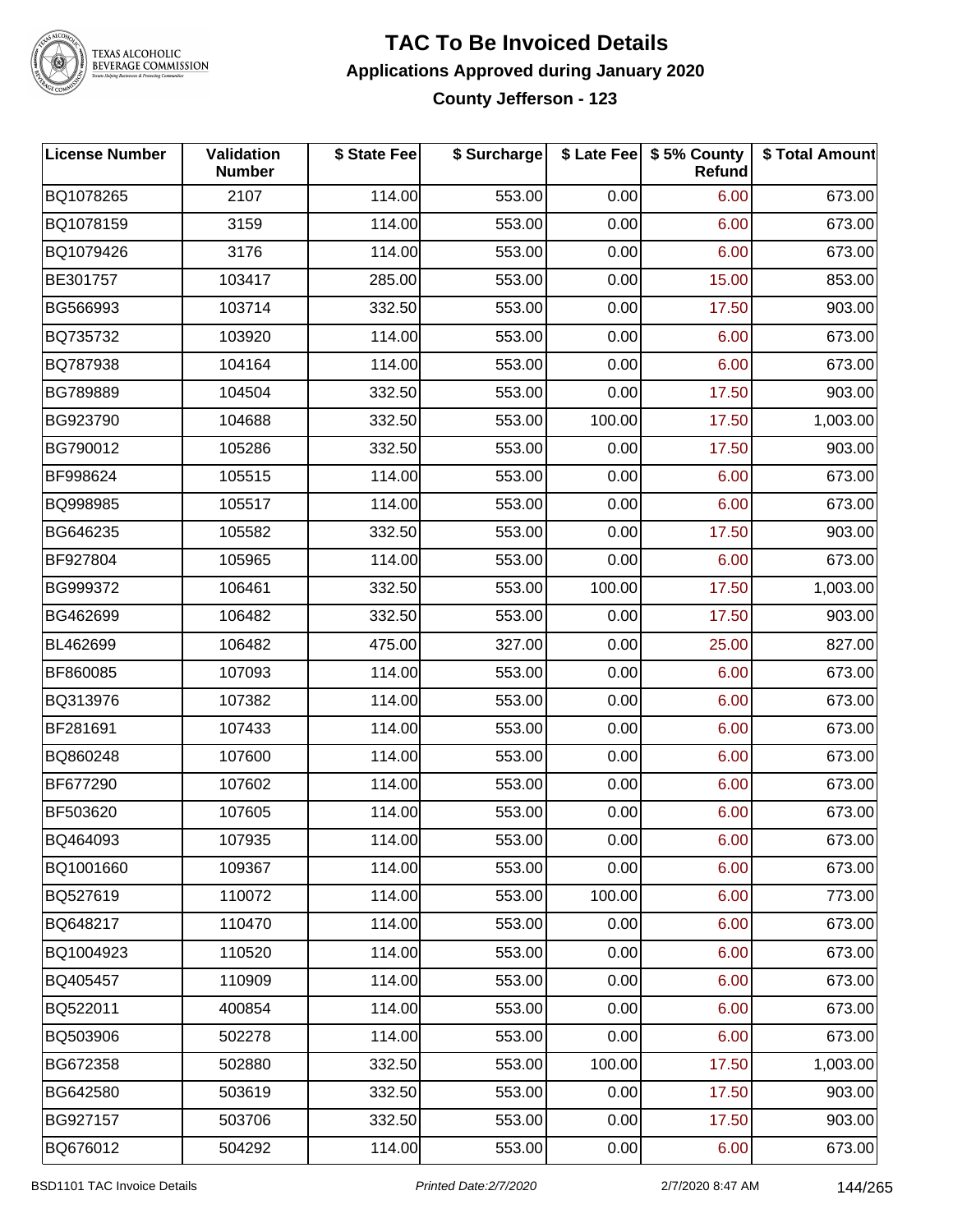| License Number | <b>Validation</b><br><b>Number</b> | \$ State Fee | \$ Surcharge |        | \$ Late Fee   \$5% County  <br>Refundl | \$ Total Amount |
|----------------|------------------------------------|--------------|--------------|--------|----------------------------------------|-----------------|
| BG644394       | 504328                             | 332.50       | 553.00       | 100.00 | 17.50                                  | 1,003.00        |
| BG501971       | 504351                             | 332.50       | 553.00       | 0.00   | 17.50                                  | 903.00          |
| BQ932763       | 505304                             | 114.00       | 553.00       | 0.00   | 6.00                                   | 673.00          |
| BQ570218       | 505349                             | 114.00L      | 553.00       | 0.00   | 6.00                                   | 673.00          |
|                | Totall                             | 7,600.00     | 21,341.00    | 500.00 | 400.00                                 | 29,841.00       |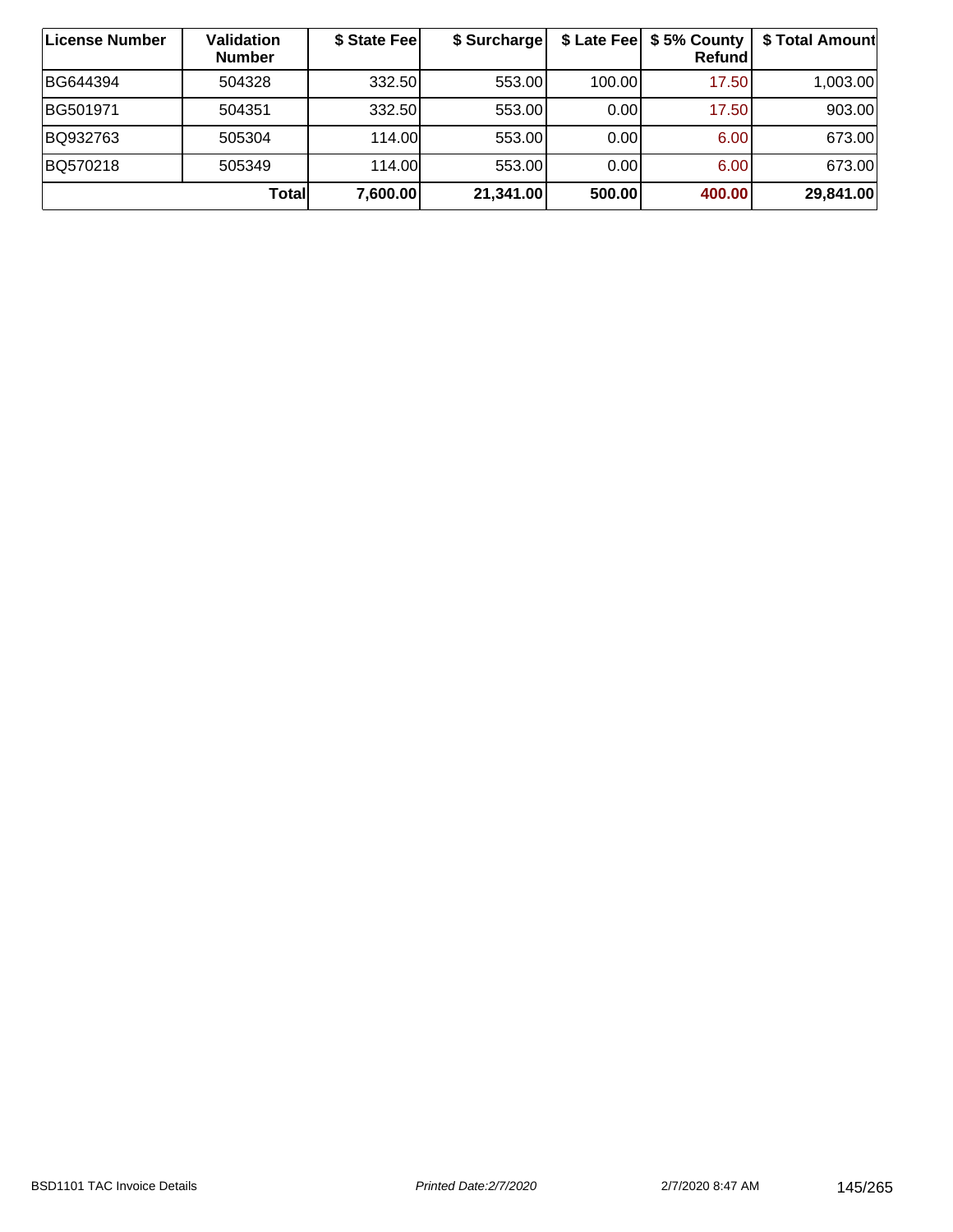

# **TAC To Be Invoiced Details Applications Approved during January 2020 County Jim Hogg - 124**

| License Number | <b>Validation</b><br><b>Number</b> | \$ State Fee | \$ Surcharge |      | \$ Late Fee   \$5% County<br>Refund | \$ Total Amount |
|----------------|------------------------------------|--------------|--------------|------|-------------------------------------|-----------------|
| BF526766       | 104772                             | 114.00       | 553.00       | 0.00 | 6.00                                | 673.00          |
| BQ709146       | 105035                             | 114.00       | 553.00       | 0.00 | 6.00                                | 673.00          |
| BQ1004467      | 110531                             | 114.00       | 553.00       | 0.00 | 6.00                                | 673.00          |
| BG302847       | 504083                             | 332.50       | 553.00       | 0.00 | 17.50                               | 903.00          |
|                | <b>Total</b>                       | 674.50       | 2,212.00     | 0.00 | 35.50                               | 2,922.00        |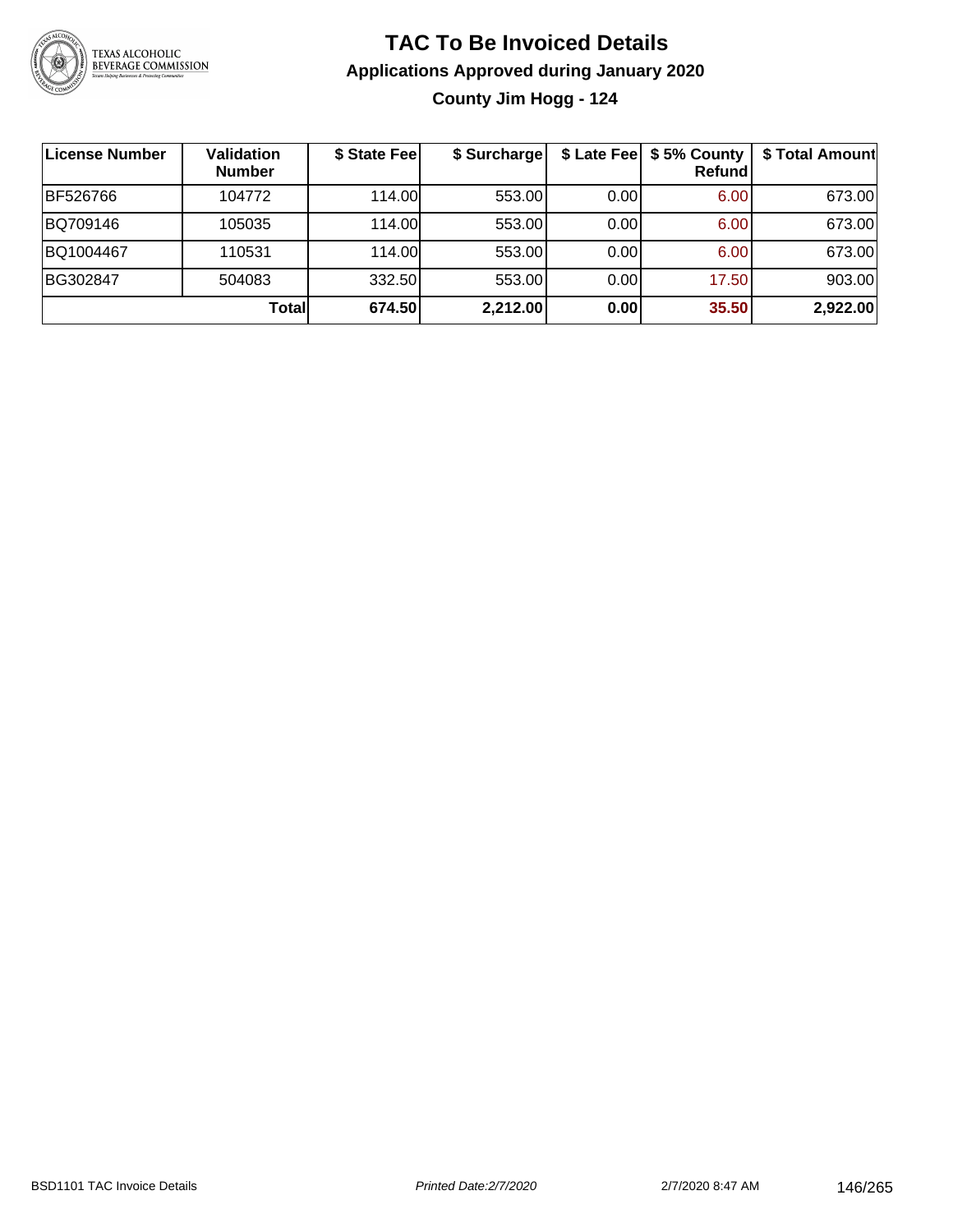

# TEXAS ALCOHOLIC<br>BEVERAGE COMMISSION

#### **TAC To Be Invoiced Details Applications Approved during January 2020 County Jim Wells - 125**

| <b>License Number</b> | <b>Validation</b><br><b>Number</b> | \$ State Feel | \$ Surcharge | \$ Late Fee | \$5% County<br><b>Refund</b> | \$ Total Amount |
|-----------------------|------------------------------------|---------------|--------------|-------------|------------------------------|-----------------|
| BG1077864             | 3349                               | 332.50        | 553.00       | 0.00        | 17.50                        | 903.00          |
| BL1077864             | 3349                               | 475.00        | 327.00       | 0.00        | 25.00                        | 827.00          |
| BQ525061              | 103637                             | 114.00        | 553.00       | 0.00        | 6.00                         | 673.00          |
| BQ643191              | 103970                             | 114.00        | 553.00       | 0.00        | 6.00                         | 673.00          |
| BQ928062              | 104683                             | 114.00        | 553.00       | 0.00        | 6.00                         | 673.00          |
| BQ928080              | 104683                             | 114.00        | 553.00       | 0.00        | 6.00                         | 673.00          |
| BF161797              | 106918                             | 114.00        | 553.00       | 0.00        | 6.00                         | 673.00          |
| BQ1005321             | 109790                             | 114.00        | 553.00       | 0.00        | 6.00                         | 673.00          |
| BQ1005587             | 109811                             | 114.00        | 553.00       | 0.00        | 6.00                         | 673.00          |
| BQ529455              | 109873                             | 114.00        | 553.00       | 0.00        | 6.00                         | 673.00          |
| BQ250899              | 109879                             | 114.00        | 553.00       | 0.00        | 6.00                         | 673.00          |
| BQ932202              | 109925                             | 114.00        | 553.00       | 0.00        | 6.00                         | 673.00          |
| BQ301831              | 501526                             | 114.00        | 553.00       | 0.00        | 6.00                         | 673.00          |
|                       | Total                              | 2,061.50      | 6,963.00     | 0.00        | 108.50                       | 9,133.00        |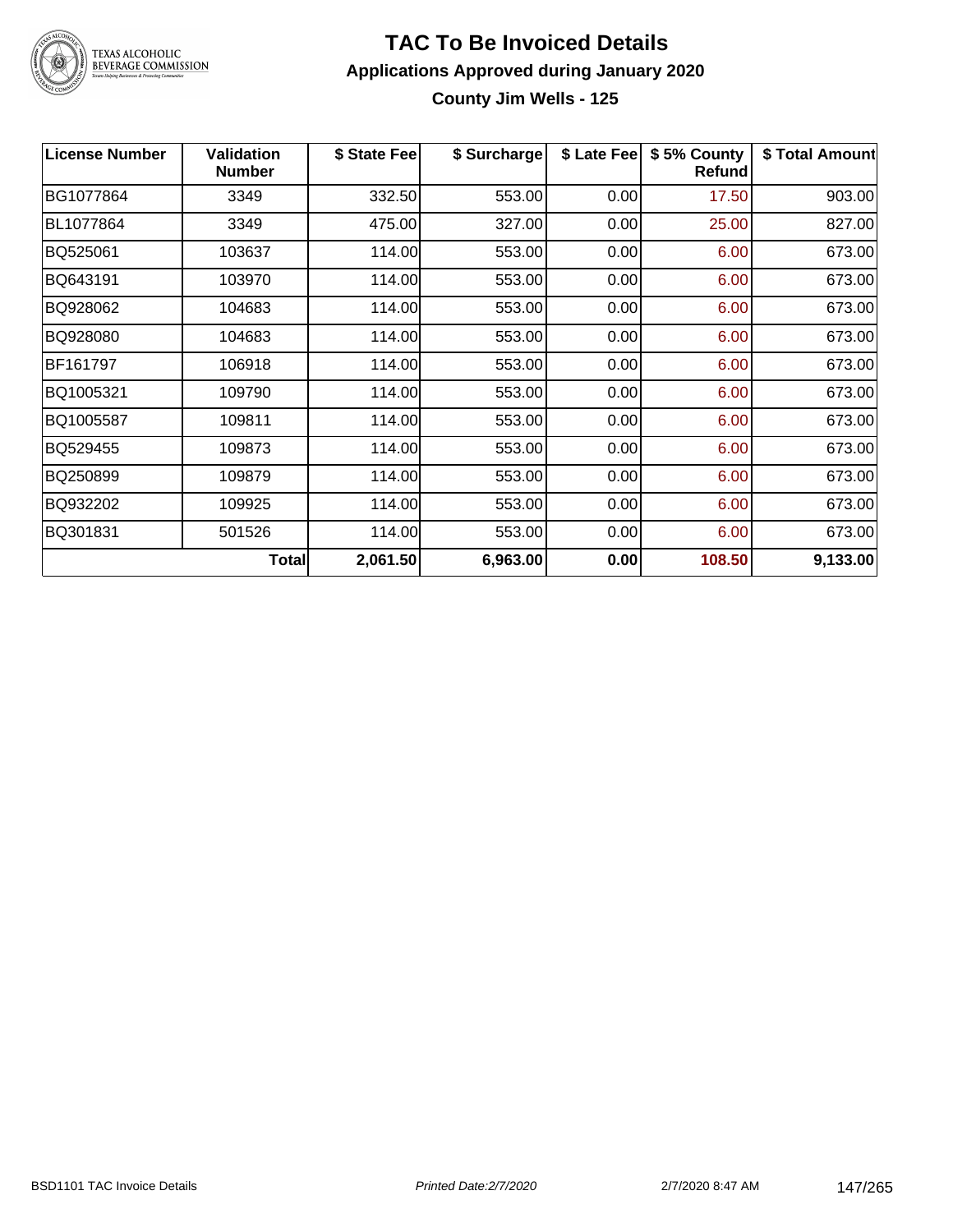

# TEXAS ALCOHOLIC<br>BEVERAGE COMMISSION

#### **TAC To Be Invoiced Details Applications Approved during January 2020 County Johnson - 126**

| <b>License Number</b> | <b>Validation</b><br><b>Number</b> | \$ State Fee | \$ Surcharge | \$ Late Fee | \$5% County<br><b>Refund</b> | \$ Total Amount |
|-----------------------|------------------------------------|--------------|--------------|-------------|------------------------------|-----------------|
| BQ1078678             | 2693                               | 114.00       | 553.00       | 0.00        | 6.00                         | 673.00          |
| BQ1077507             | 2947                               | 114.00       | 553.00       | 0.00        | 6.00                         | 673.00          |
| BQ674747              | 103645                             | 114.00       | 553.00       | 0.00        | 6.00                         | 673.00          |
| BQ928350              | 105149                             | 114.00       | 553.00       | 0.00        | 6.00                         | 673.00          |
| BQ736118              | 105592                             | 114.00       | 553.00       | 0.00        | 6.00                         | 673.00          |
| BQ794911              | 108969                             | 114.00       | 553.00       | 0.00        | 6.00                         | 673.00          |
| BQ795622              | 109759                             | 114.00       | 553.00       | 0.00        | 6.00                         | 673.00          |
| BQ933184              | 110594                             | 114.00       | 553.00       | 0.00        | 6.00                         | 673.00          |
| BQ927626              | 501252                             | 114.00       | 553.00       | 0.00        | 6.00                         | 673.00          |
| BQ614692              | 504564                             | 114.00       | 553.00       | 0.00        | 6.00                         | 673.00          |
| BQ932074              | 505420                             | 114.00       | 553.00       | 0.00        | 6.00                         | 673.00          |
| BQ930330              | 505748                             | 114.00       | 553.00       | 0.00        | 6.00                         | 673.00          |
|                       | Total                              | 1,368.00     | 6,636.00     | 0.00        | 72.00                        | 8,076.00        |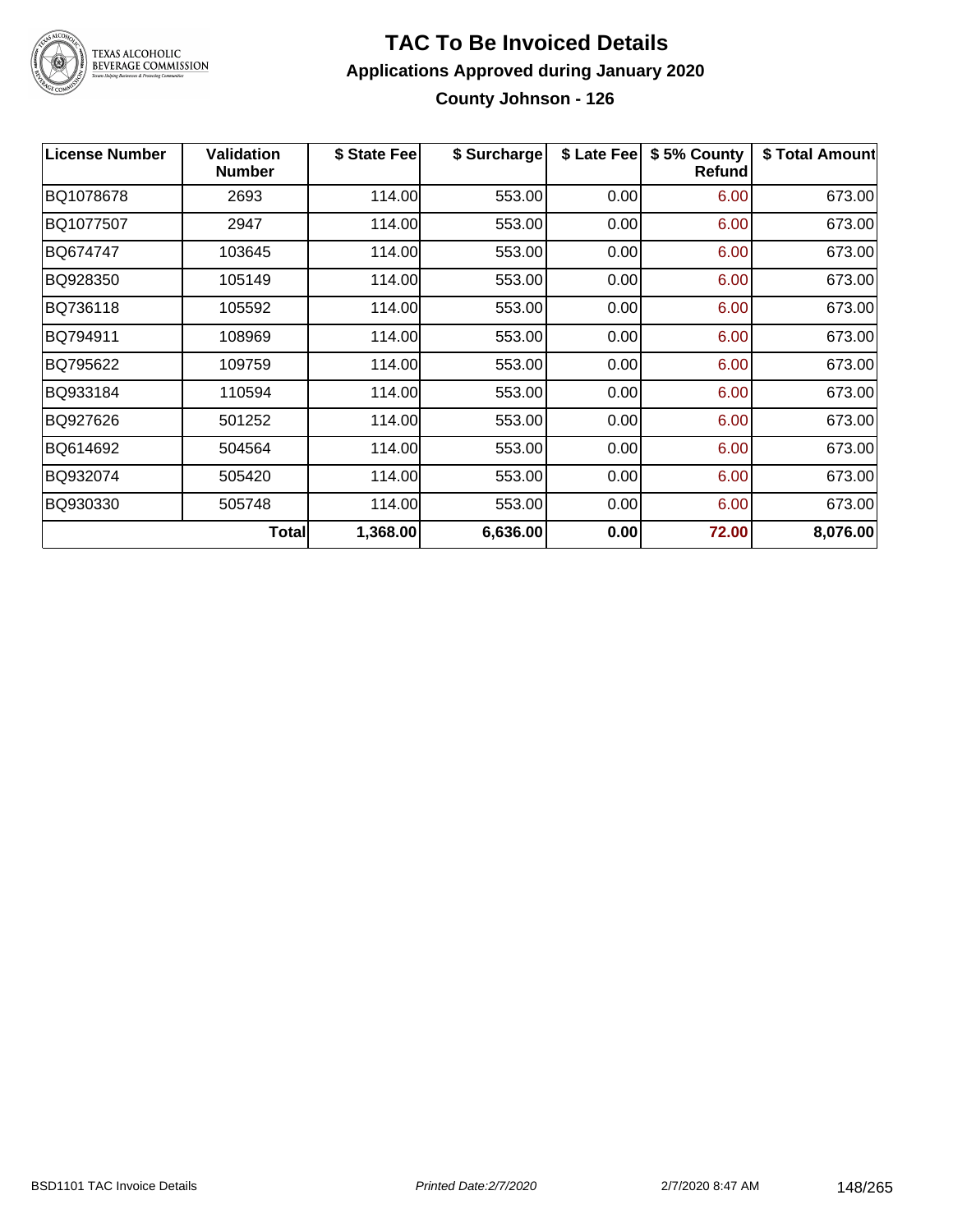

**County Jones - 127**

| License Number | Validation<br><b>Number</b> | \$ State Fee | \$ Surcharge |       | Refundl | \$ Late Fee   \$5% County   \$ Total Amount |
|----------------|-----------------------------|--------------|--------------|-------|---------|---------------------------------------------|
| BQ999085       | 103103                      | 114.00       | 553.00       | 0.00  | 6.00    | 673.00                                      |
| BQ929751       | 106980                      | 114.00L      | 553.00       | 0.001 | 6.00    | 673.00                                      |
|                | Totall                      | 228.00       | 1,106.00     | 0.00  | 12.00   | 1,346.00                                    |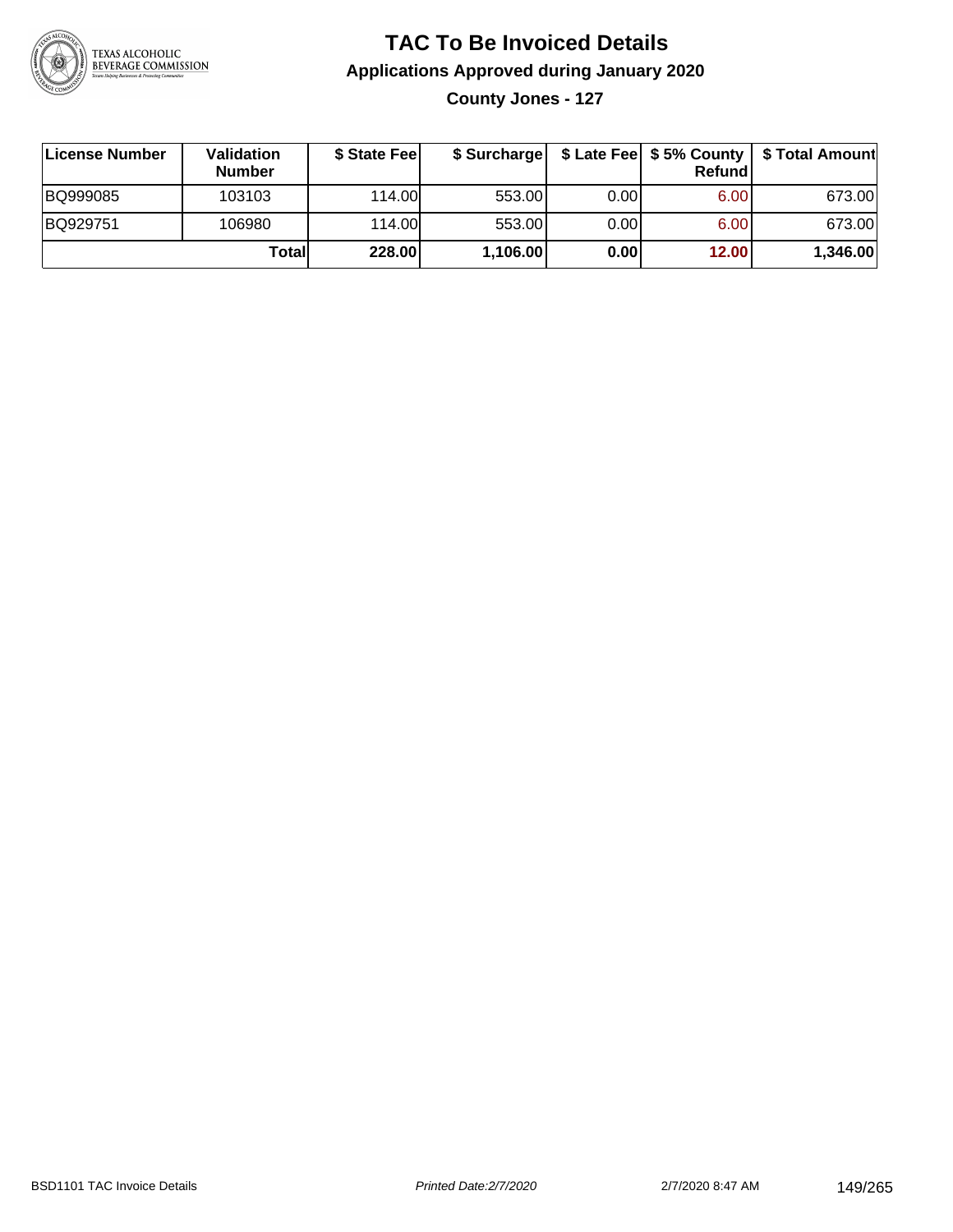

# **TAC To Be Invoiced Details Applications Approved during January 2020 County Karnes - 128**

| License Number | Validation<br><b>Number</b> | \$ State Fee | \$ Surcharge |      | $$$ Late Fee $$5%$ County<br>Refund | \$ Total Amount |
|----------------|-----------------------------|--------------|--------------|------|-------------------------------------|-----------------|
| BG1077903      | 3061                        | 332.50       | 553.00       | 0.00 | 17.50                               | 903.00          |
| BG708342       | 107052                      | 332.50       | 553.00       | 0.00 | 17.50                               | 903.00          |
| BG709132       | 504959                      | 332.50       | 553.00       | 0.00 | 17.50                               | 903.00          |
|                | Totall                      | 997.50       | 1,659.00     | 0.00 | 52.50                               | 2,709.00        |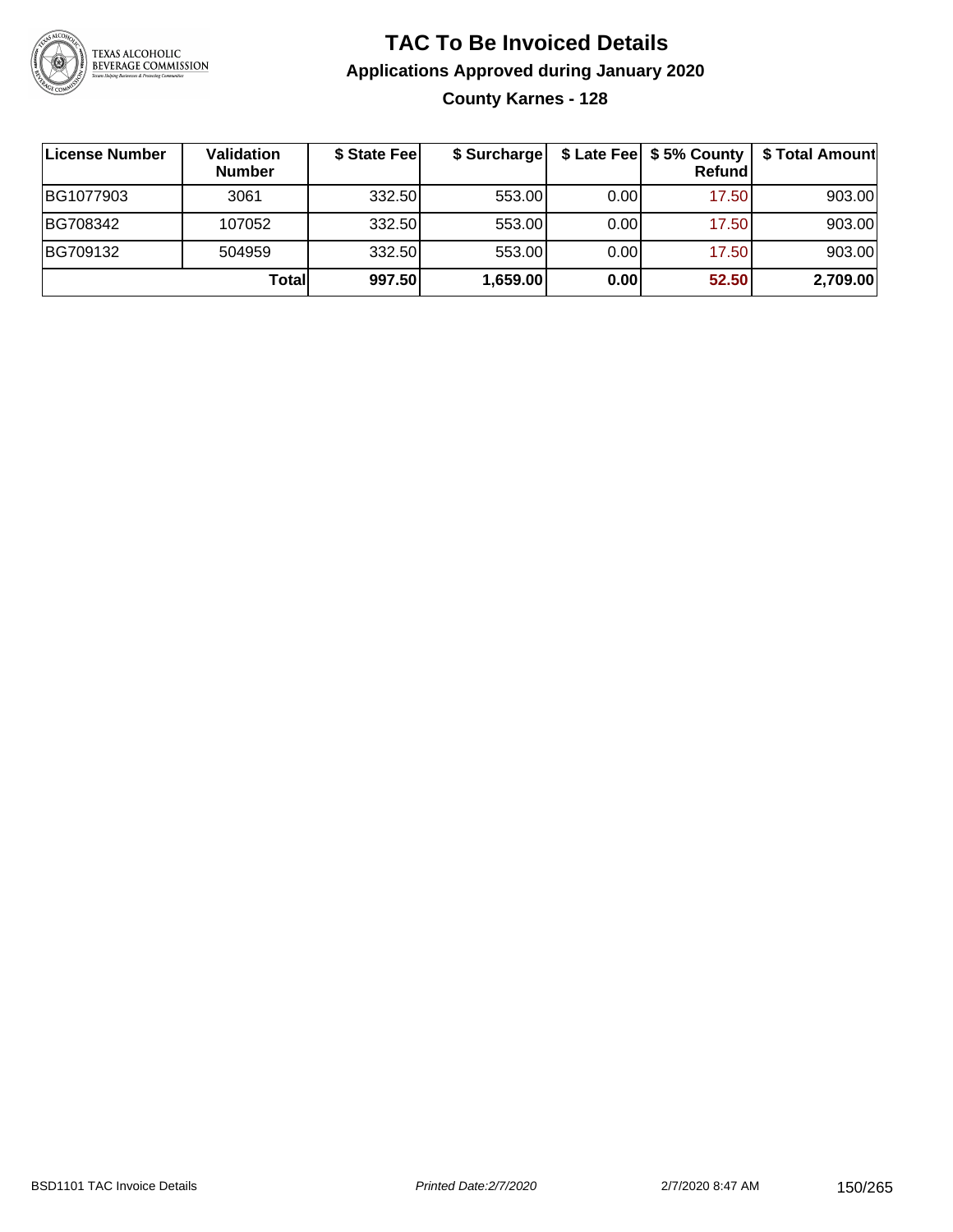

TEXAS ALCOHOLIC<br>BEVERAGE COMMISSION

#### **TAC To Be Invoiced Details Applications Approved during January 2020 County Kaufman - 129**

| <b>License Number</b> | <b>Validation</b><br><b>Number</b> | \$ State Fee | \$ Surcharge |      | \$ Late Fee   \$5% County<br><b>Refund</b> | \$ Total Amount |
|-----------------------|------------------------------------|--------------|--------------|------|--------------------------------------------|-----------------|
| BQ998846              | 103949                             | 114.00       | 553.00       | 0.00 | 6.00                                       | 673.00          |
| BF999776              | 104528                             | 114.00       | 553.00       | 0.00 | 6.00                                       | 673.00          |
| BF676151              | 104531                             | 114.00       | 553.00       | 0.00 | 6.00                                       | 673.00          |
| BQ677254              | 104655                             | 114.00       | 553.00       | 0.00 | 6.00                                       | 673.00          |
| BG999015              | 104726                             | 332.50       | 553.00       | 0.00 | 17.50                                      | 903.00          |
| BQ1001872             | 106508                             | 114.00       | 553.00       | 0.00 | 6.00                                       | 673.00          |
| BF430191              | 106881                             | 114.00       | 553.00       | 0.00 | 6.00                                       | 673.00          |
| BF738574              | 107189                             | 114.00       | 553.00       | 0.00 | 6.00                                       | 673.00          |
| BQ858408              | 108868                             | 114.00       | 553.00       | 0.00 | 6.00                                       | 673.00          |
| BQ794366              | 109008                             | 114.00       | 553.00       | 0.00 | 6.00                                       | 673.00          |
| BQ794737              | 109043                             | 114.00       | 553.00       | 0.00 | 6.00                                       | 673.00          |
| BQ569840              | 109349                             | 114.00       | 553.00       | 0.00 | 6.00                                       | 673.00          |
| BQ796253              | 110246                             | 114.00       | 553.00       | 0.00 | 6.00                                       | 673.00          |
| BQ933492              | 110290                             | 114.00       | 553.00       | 0.00 | 6.00                                       | 673.00          |
| BG999279              | 504091                             | 332.50       | 553.00       | 0.00 | 17.50                                      | 903.00          |
|                       | <b>Total</b>                       | 2,147.00     | 8,295.00     | 0.00 | 113.00                                     | 10,555.00       |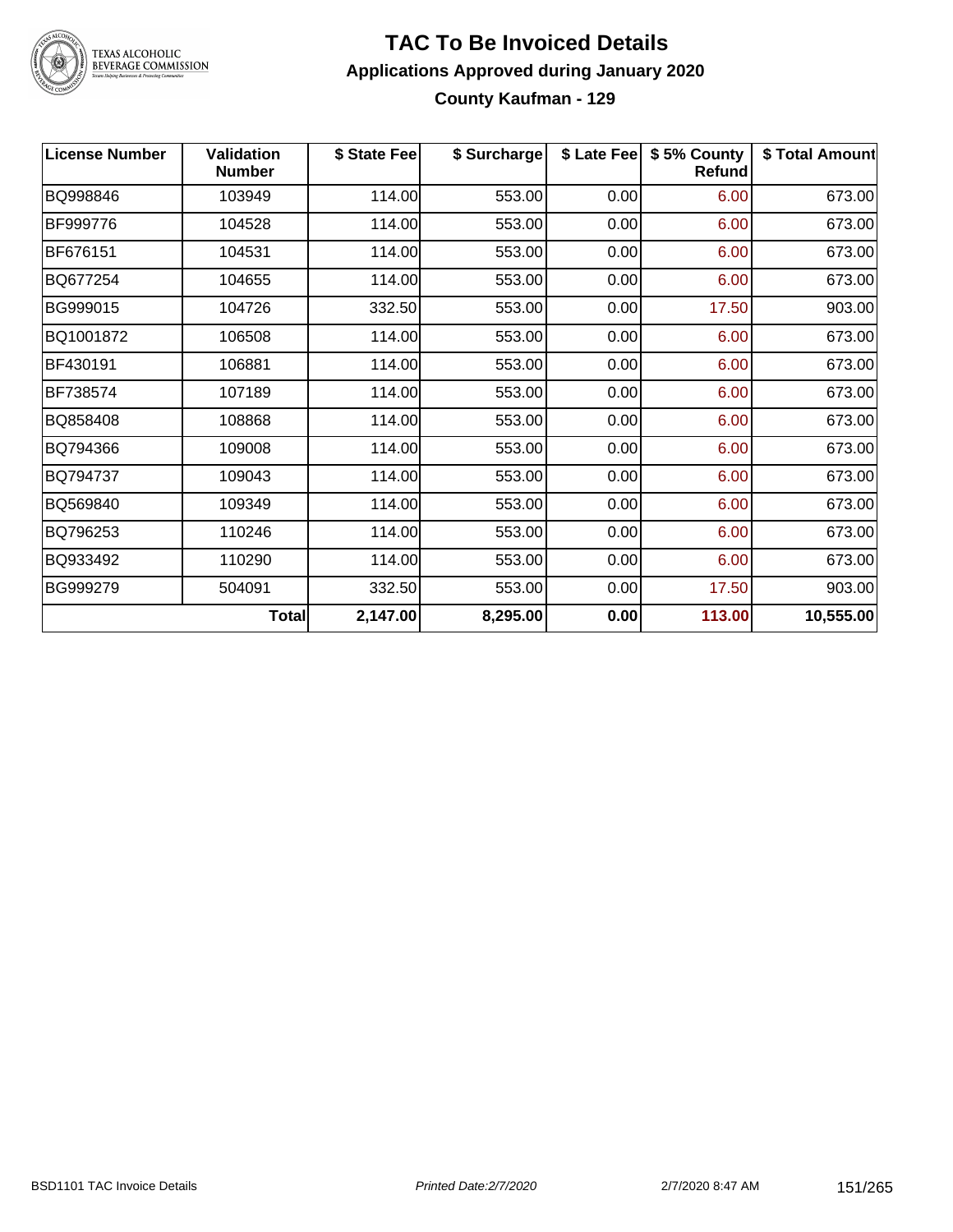

# **TAC To Be Invoiced Details Applications Approved during January 2020 County Kendall - 130**

| License Number  | <b>Validation</b><br><b>Number</b> | \$ State Fee | \$ Surcharge | \$ Late Fee | \$5% County<br><b>Refund</b> | \$ Total Amount |
|-----------------|------------------------------------|--------------|--------------|-------------|------------------------------|-----------------|
| BG708874        | 104123                             | 332.50       | 553.00       | 0.00        | 17.50                        | 903.00          |
| <b>BQ441844</b> | 105406                             | 114.00       | 553.00       | 0.00        | 6.00                         | 673.00          |
| BG614898        | 106516                             | 332.50       | 553.00       | 0.00        | 17.50                        | 903.00          |
| BG647505        | 107133                             | 332.50       | 553.00       | 0.00        | 17.50                        | 903.00          |
| BG856924        | 107215                             | 332.50       | 553.00       | 100.00      | 17.50                        | 1,003.00        |
| BQ794031        | 108238                             | 114.00       | 553.00       | 0.00        | 6.00                         | 673.00          |
| BQ735989        | 502866                             | 114.00       | 553.00       | 0.00        | 6.00                         | 673.00          |
| BG999962        | 503598                             | 332.50       | 553.00       | 0.00        | 17.50                        | 903.00          |
| BQ792633        | 504182                             | 114.00       | 553.00       | 0.00        | 6.00                         | 673.00          |
|                 | <b>Total</b>                       | 2,118.50     | 4,977.00     | 100.00      | 111.50                       | 7,307.00        |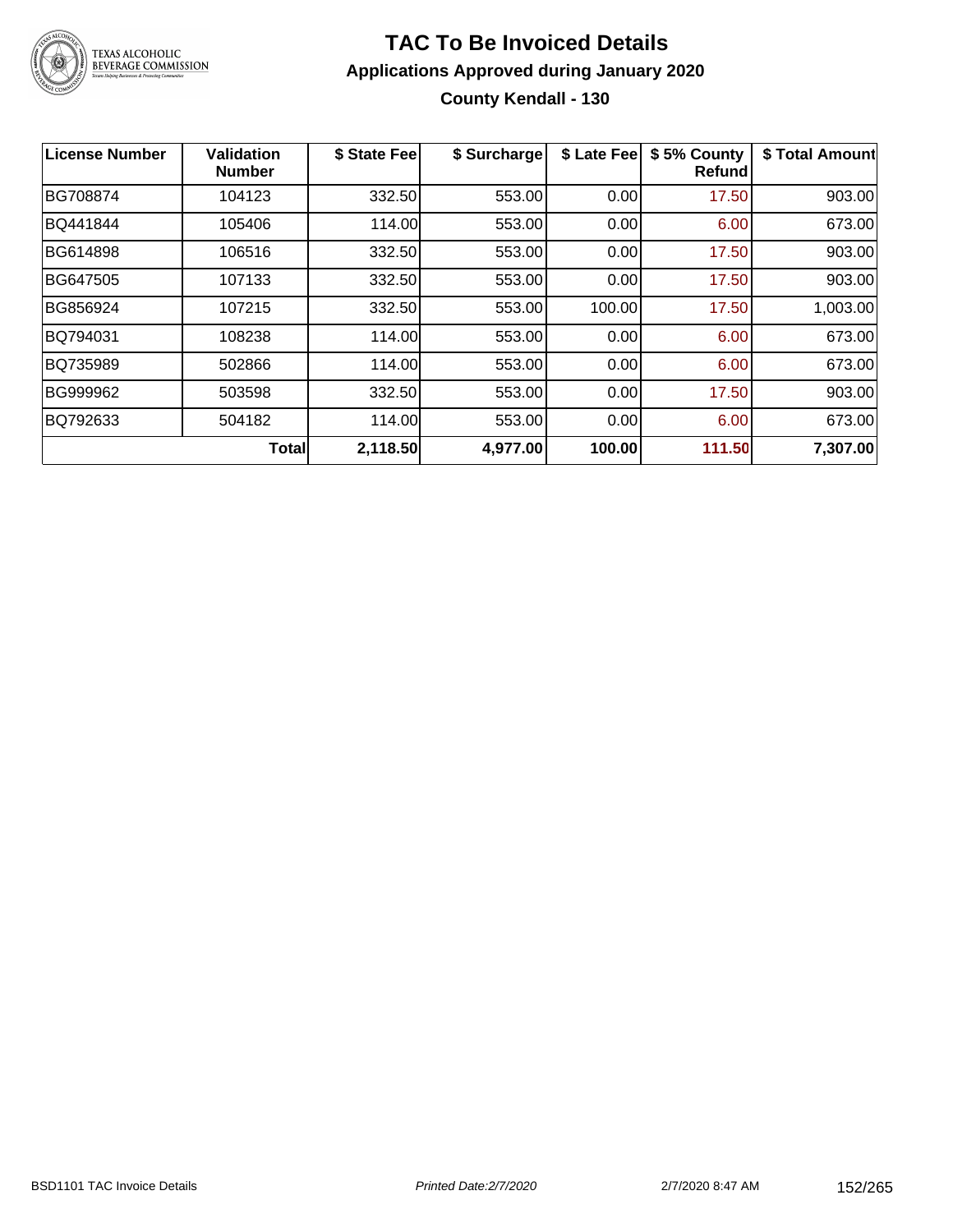

# **TAC To Be Invoiced Details Applications Approved during January 2020 County Kerr - 133**

| <b>License Number</b> | <b>Validation</b><br><b>Number</b> | \$ State Fee | \$ Surcharge | \$ Late Fee | \$5% County<br>Refund | \$ Total Amount |
|-----------------------|------------------------------------|--------------|--------------|-------------|-----------------------|-----------------|
| BQ260009              | 105592                             | 114.00       | 553.00       | 0.00        | 6.00                  | 673.00          |
| <b>BF570517</b>       | 106770                             | 114.00       | 553.00       | 0.00        | 6.00                  | 673.00          |
| BG313927              | 107760                             | 332.50       | 553.00       | 0.00        | 17.50                 | 903.00          |
| BQ529156              | 109613                             | 114.00       | 553.00       | 0.00        | 6.00                  | 673.00          |
| BQ529157              | 109615                             | 114.00       | 553.00       | 0.00        | 6.00                  | 673.00          |
| BG707881              | 501729                             | 332.50       | 553.00       | 0.00        | 17.50                 | 903.00          |
|                       | <b>Total</b>                       | 1,121.00     | 3,318.00     | 0.00        | 59.00                 | 4,498.00        |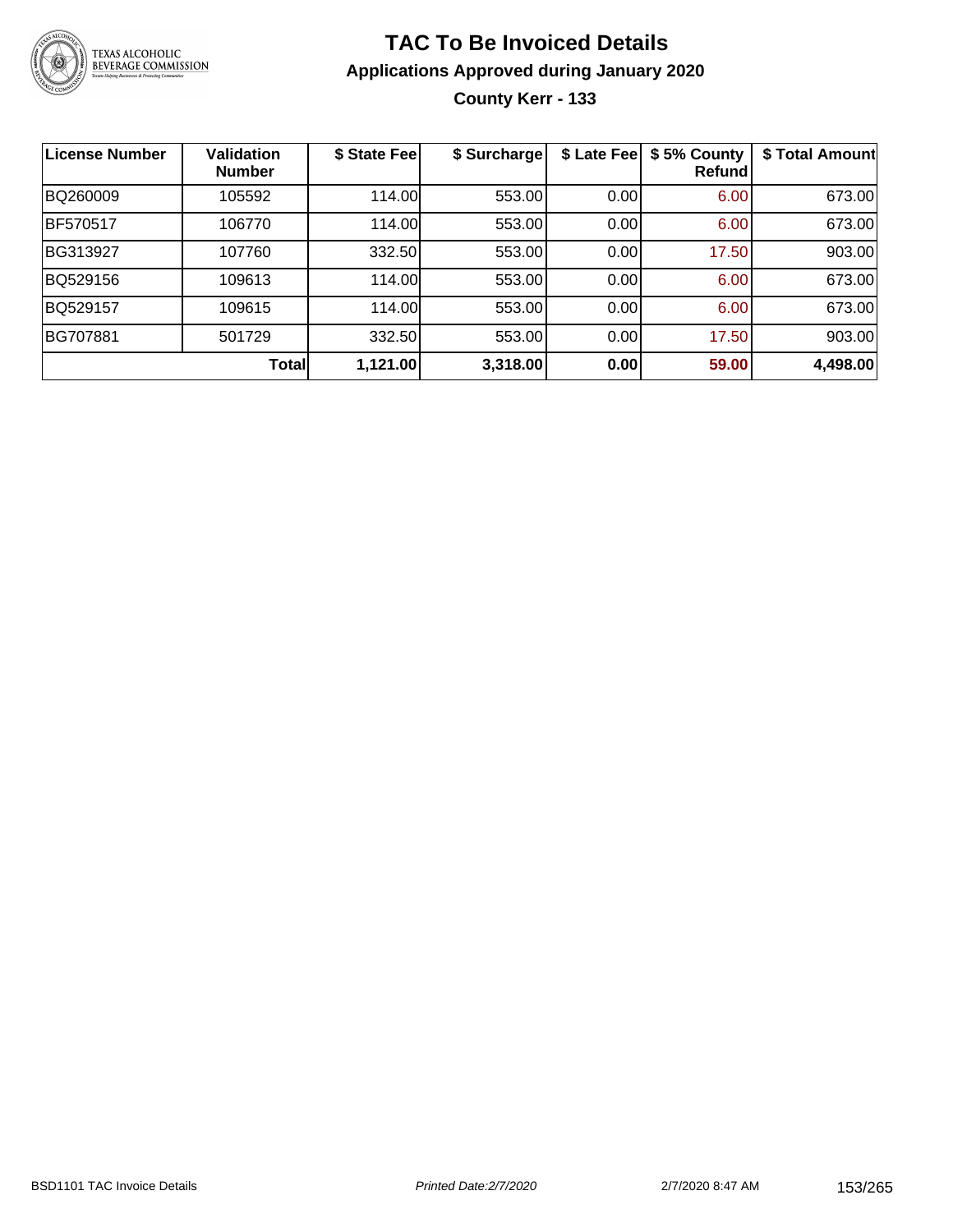

# **TAC To Be Invoiced Details Applications Approved during January 2020 County Kimble - 134**

| <b>License Number</b> | <b>Validation</b><br><b>Number</b> | \$ State Fee | \$ Surcharge |      | \$ Late Fee   \$5% County<br><b>Refund</b> | \$ Total Amount |
|-----------------------|------------------------------------|--------------|--------------|------|--------------------------------------------|-----------------|
| BF568131              | 104155                             | 114.00       | 553.00       | 0.00 | 6.00                                       | 673.00          |
| BE645674              | 104869                             | 285.00       | 553.00       | 0.00 | 15.00                                      | 853.00          |
| BQ526421              | 105320                             | 114.00       | 553.00       | 0.00 | 6.00                                       | 673.00          |
| BQ261907              | 110130                             | 114.00       | 553.00       | 0.00 | 6.00                                       | 673.00          |
| BQ261906              | 110132                             | 114.00       | 553.00       | 0.00 | 6.00                                       | 673.00          |
|                       | Total                              | 741.00       | 2,765.00     | 0.00 | 39.00                                      | 3,545.00        |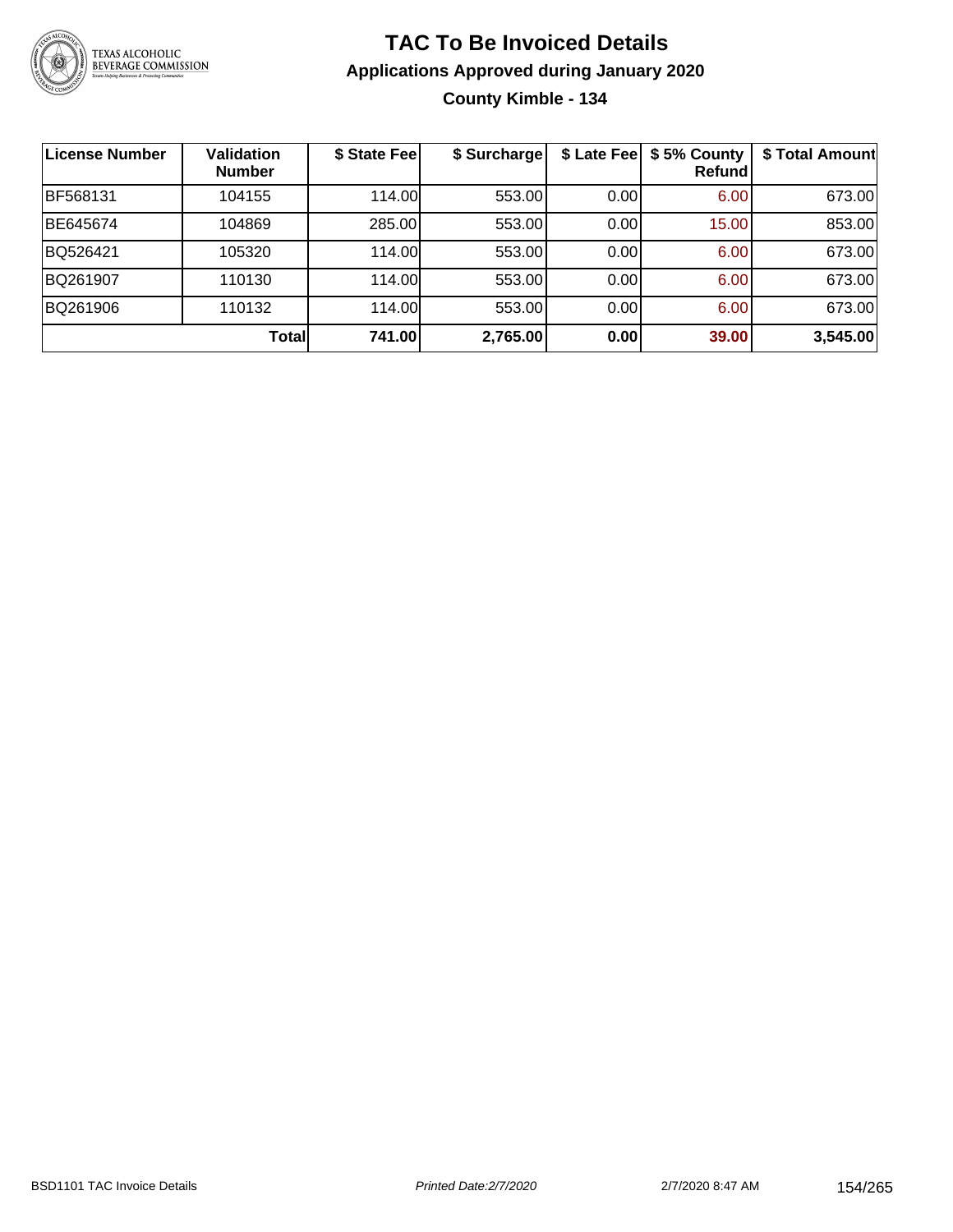

### **TAC To Be Invoiced Details Applications Approved during January 2020 County Kinney - 136**

| License Number | Validation<br>Number | \$ State Fee |        |       | Refundl | \$ Surcharge   \$ Late Fee   \$5% County   \$ Total Amount |
|----------------|----------------------|--------------|--------|-------|---------|------------------------------------------------------------|
| BG999389       | 106169               | 332.50       | 553.00 | 0.001 | 17.50   | 903.00                                                     |
|                | Totall               | 332.50       | 553.00 | 0.00  | 17.50   | 903.00                                                     |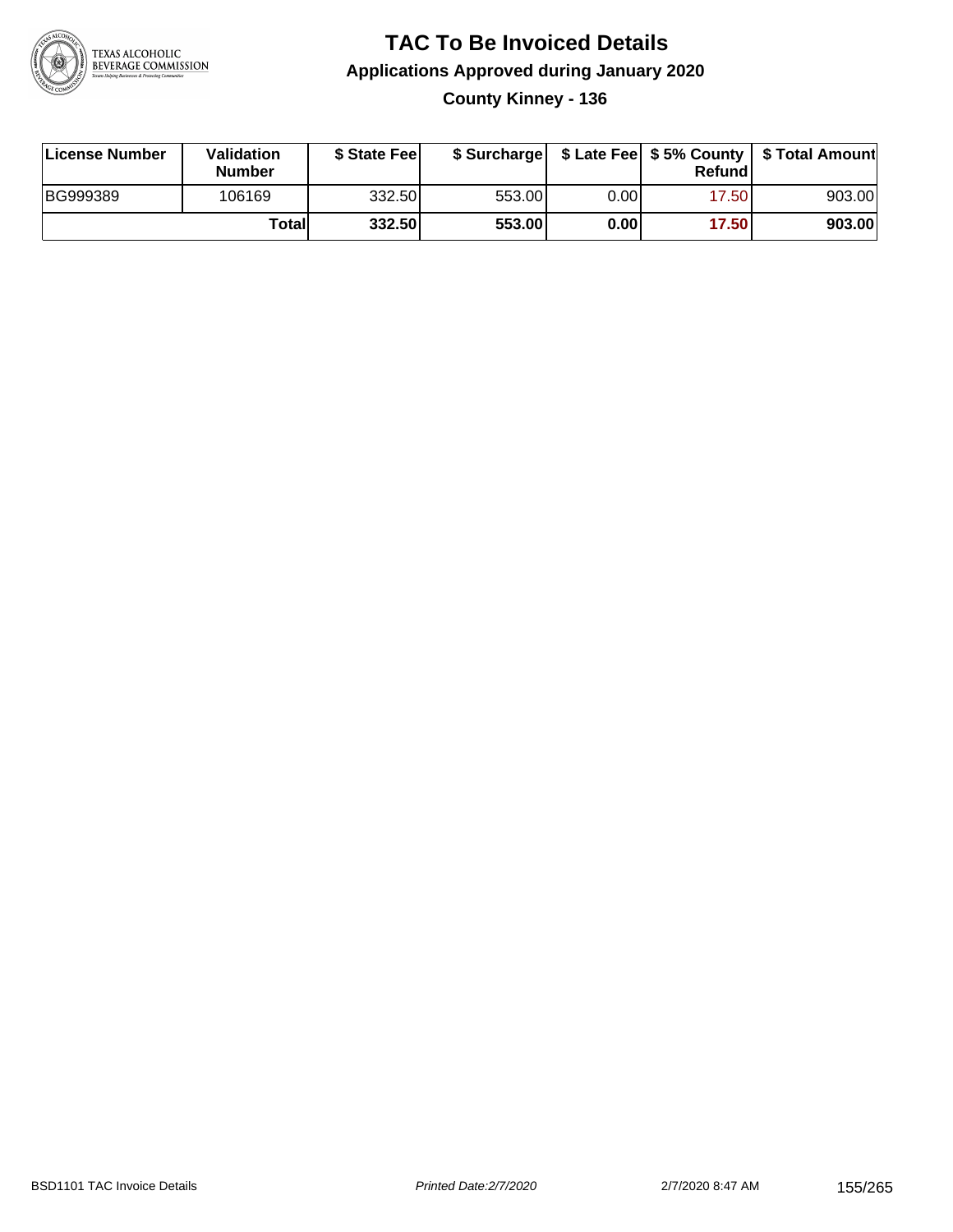

# **TAC To Be Invoiced Details Applications Approved during January 2020 County Kleberg - 137**

| <b>License Number</b> | <b>Validation</b><br><b>Number</b> | \$ State Fee | \$ Surcharge | \$ Late Fee | \$5% County<br>Refundl | \$ Total Amount |
|-----------------------|------------------------------------|--------------|--------------|-------------|------------------------|-----------------|
| BQ926533              | 103404                             | 114.00       | 553.00       | 0.00        | 6.00                   | 673.00          |
| BQ928087              | 104683                             | 114.00       | 553.00       | 0.00        | 6.00                   | 673.00          |
| BE462386              | 106970                             | 285.00       | 553.00       | 0.00        | 15.00                  | 853.00          |
| BQ739489              | 108082                             | 114.00       | 553.00       | 0.00        | 6.00                   | 673.00          |
| BQ617769              | 109503                             | 114.00       | 553.00       | 0.00        | 6.00                   | 673.00          |
| BQ649816              | 110388                             | 114.00       | 553.00       | 0.00        | 6.00                   | 673.00          |
|                       | <b>Total</b>                       | 855.00       | 3,318.00     | 0.00        | 45.00                  | 4,218.00        |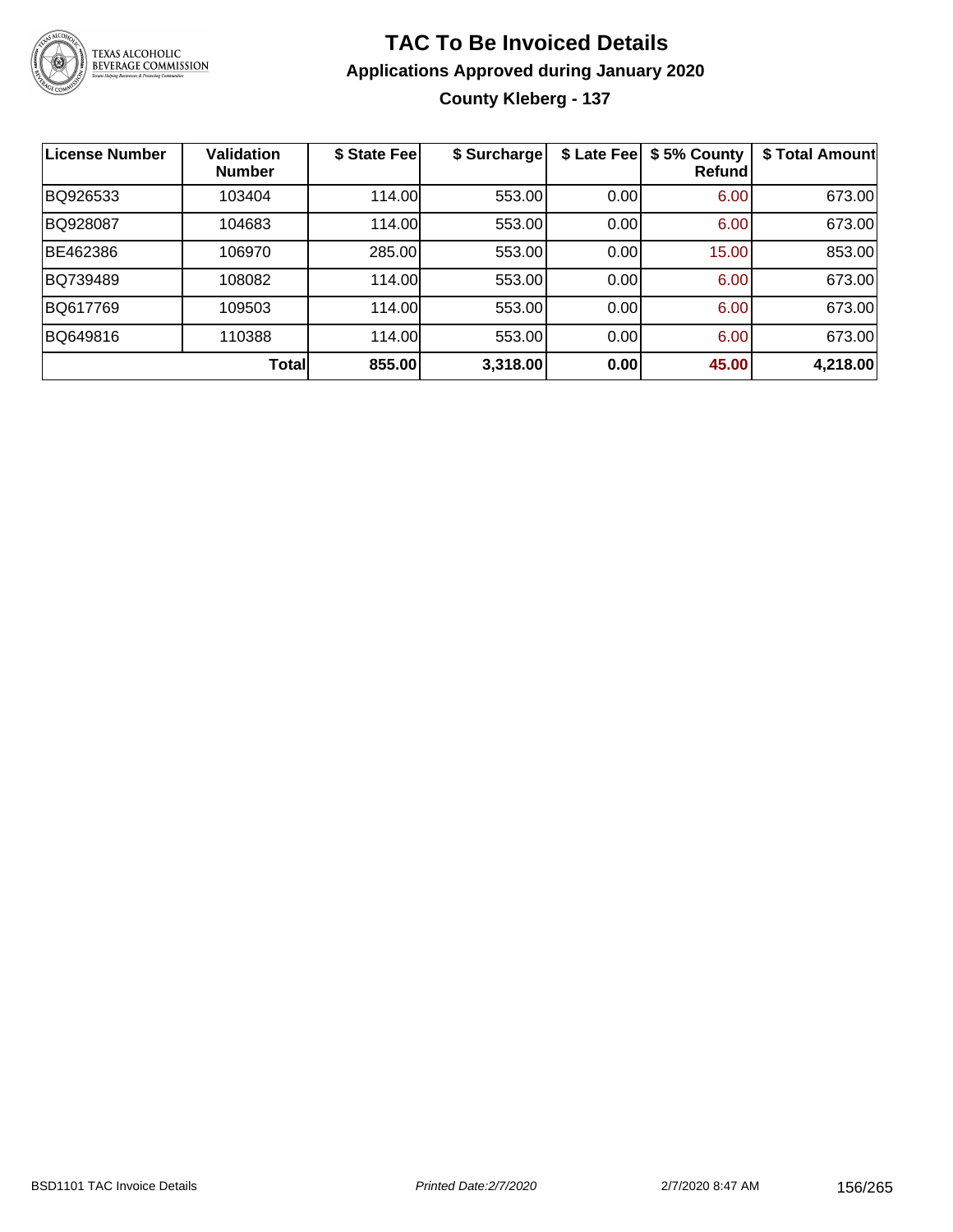

**County Lamar - 139**

| <b>License Number</b> | Validation<br><b>Number</b> | \$ State Fee | \$ Surcharge |       | Refundl | \$ Late Fee  \$5% County   \$ Total Amount |
|-----------------------|-----------------------------|--------------|--------------|-------|---------|--------------------------------------------|
| BG856600              | 106312                      | 332.50       | 553.00       | 0.001 | 17.50   | 903.00                                     |
| BQ929144              | 106829                      | 114.00       | 553.00       | 0.00  | 6.00    | 673.00                                     |
| BQ739454              | 110379                      | 114.00       | 553.00       | 0.00  | 6.00    | 673.00                                     |
|                       | Total                       | 560.50       | 1,659.00     | 0.00  | 29.50   | 2,249.00                                   |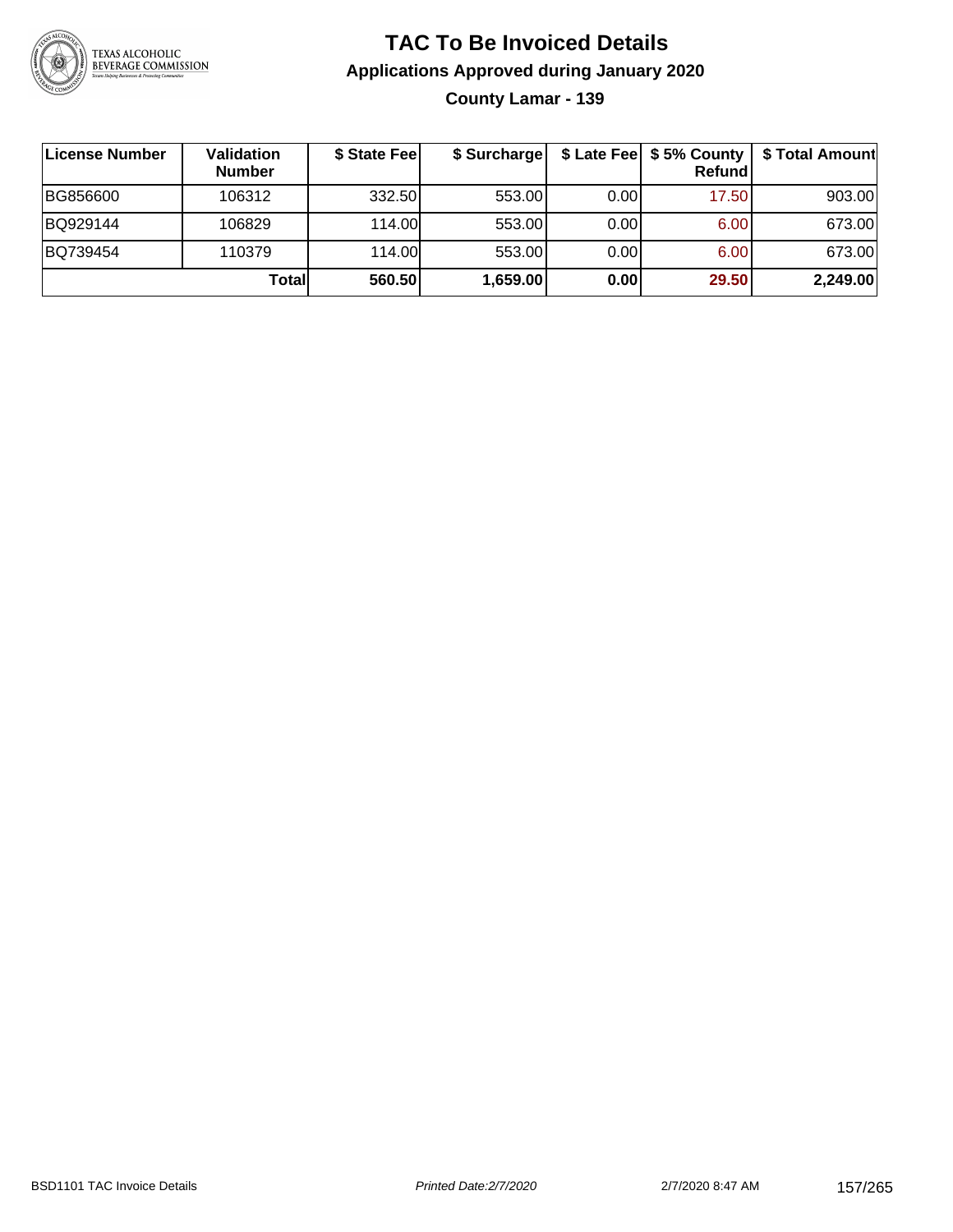

**County Lamb - 140**

| License Number | <b>Validation</b><br><b>Number</b> | \$ State Feel |          |      | Refundl | \$ Surcharge   \$ Late Fee   \$5% County   \$ Total Amount |
|----------------|------------------------------------|---------------|----------|------|---------|------------------------------------------------------------|
| BQ1077320      | 2765                               | 114.00L       | 553.00   | 0.00 | 6.00    | 673.00                                                     |
| BQ618947       | 110907                             | 114.00L       | 553.00   | 0.00 | 6.00    | 673.00                                                     |
|                | Totall                             | 228.00        | 1,106.00 | 0.00 | 12.00   | 1,346.00                                                   |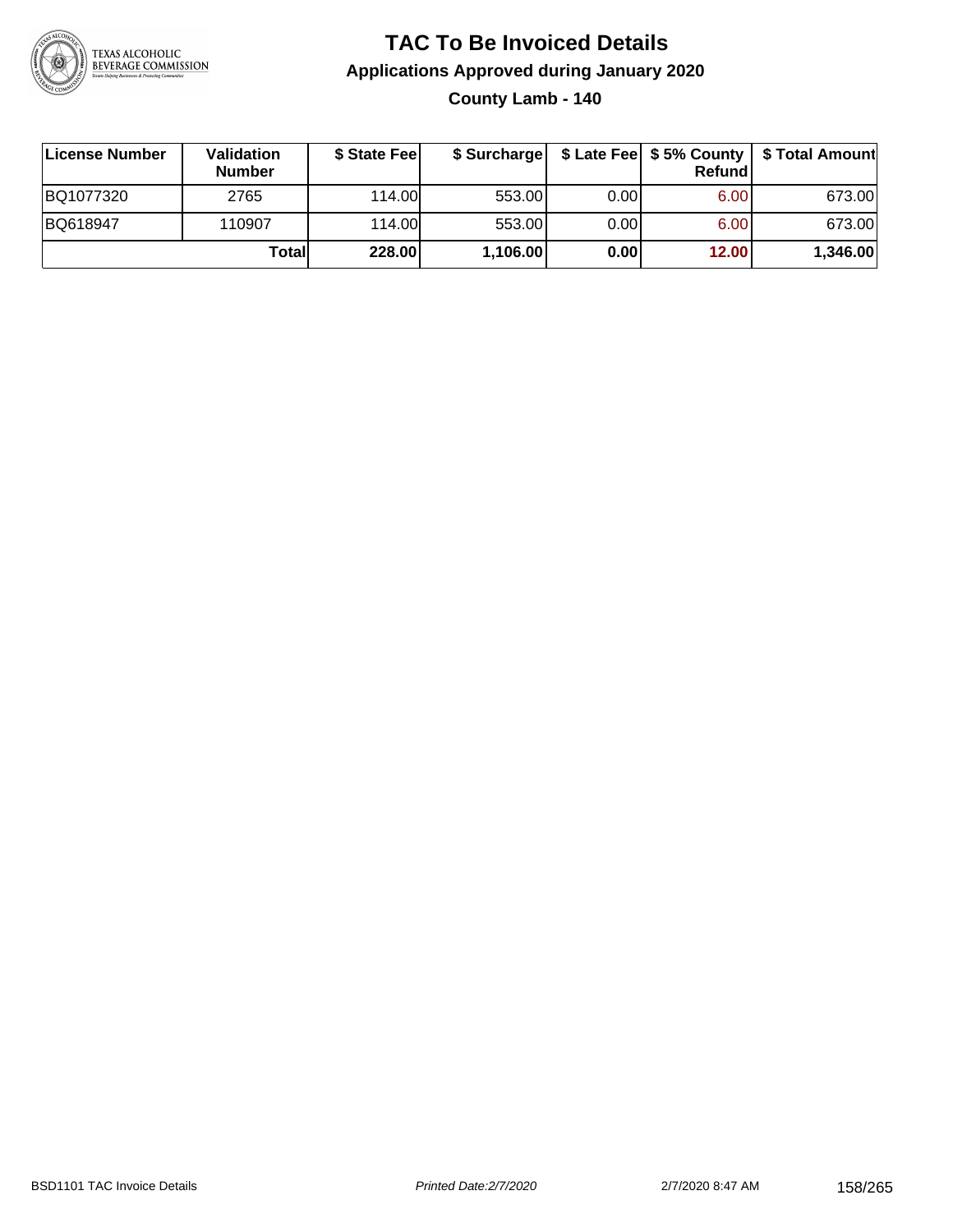

**County Lampasas - 141**

| License Number | <b>Validation</b><br><b>Number</b> | \$ State Feel | \$ Surcharge |       | <b>Refund</b> | \$ Late Fee   \$5% County   \$ Total Amount |
|----------------|------------------------------------|---------------|--------------|-------|---------------|---------------------------------------------|
| BG856396       | 104259                             | 332.50        | 553.00       | 0.001 | 17.50         | 903.00                                      |
| BQ928386       | 108227                             | 114.00        | 553.00       | 0.001 | 6.00          | 673.00                                      |
|                | Totall                             | 446.50        | 1,106.00     | 0.00  | 23.50         | 1,576.00                                    |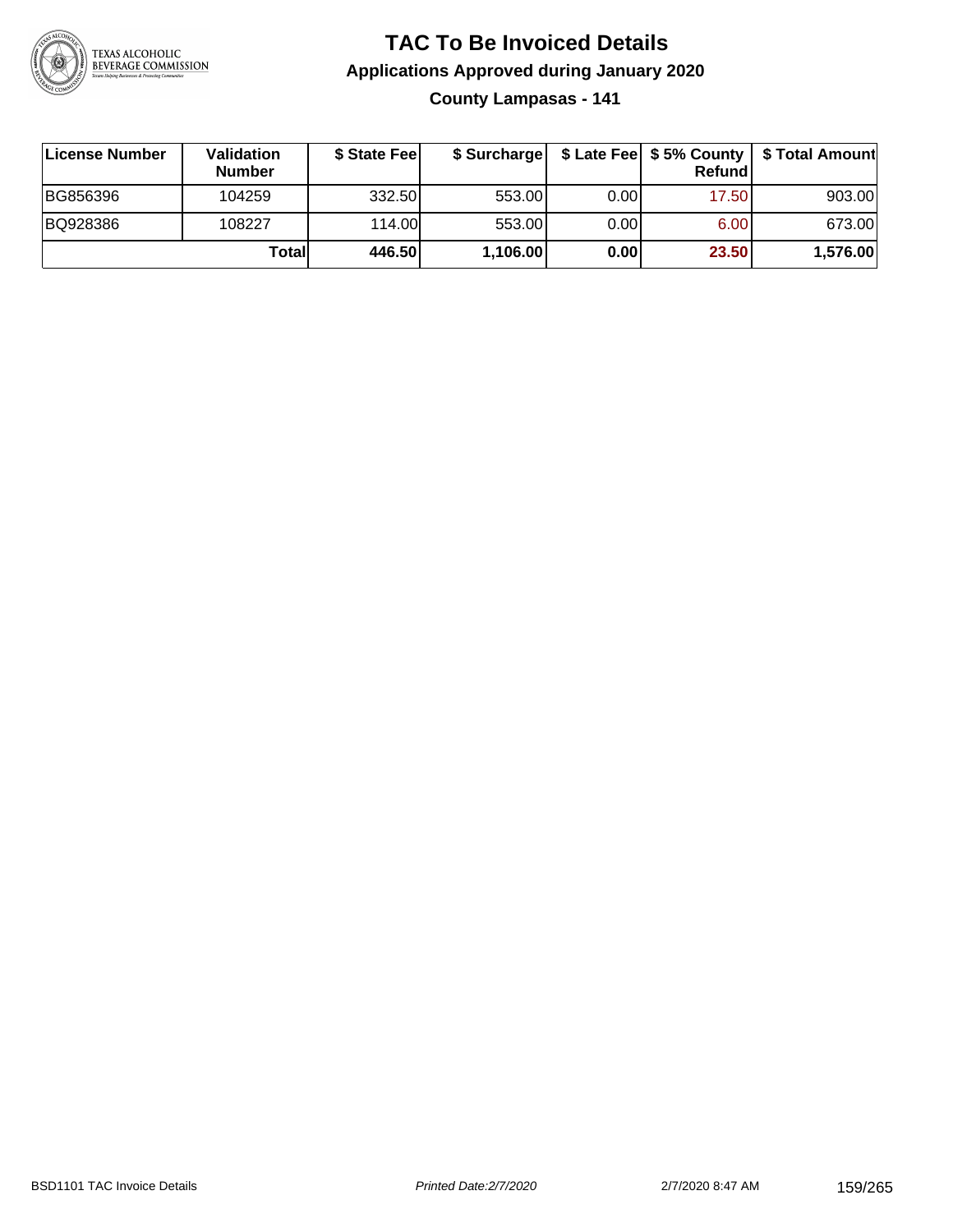

### **TAC To Be Invoiced Details Applications Approved during January 2020 County La Salle - 142**

| License Number | <b>Validation</b><br><b>Number</b> | \$ State Fee | \$ Surcharge |      | \$ Late Fee   \$5% County  <br>Refund | \$ Total Amount |
|----------------|------------------------------------|--------------|--------------|------|---------------------------------------|-----------------|
| BQ1078865      | 3158                               | 114.00       | 553.00       | 0.00 | 6.00                                  | 673.00          |
| BQ928667       | 107855                             | 114.00       | 553.00       | 0.00 | 6.00                                  | 673.00          |
| BE568136       | 504337                             | 285.00       | 553.00       | 0.00 | 15.00                                 | 853.00          |
|                | Totall                             | 513.00       | 1,659.00     | 0.00 | 27.00                                 | 2,199.00        |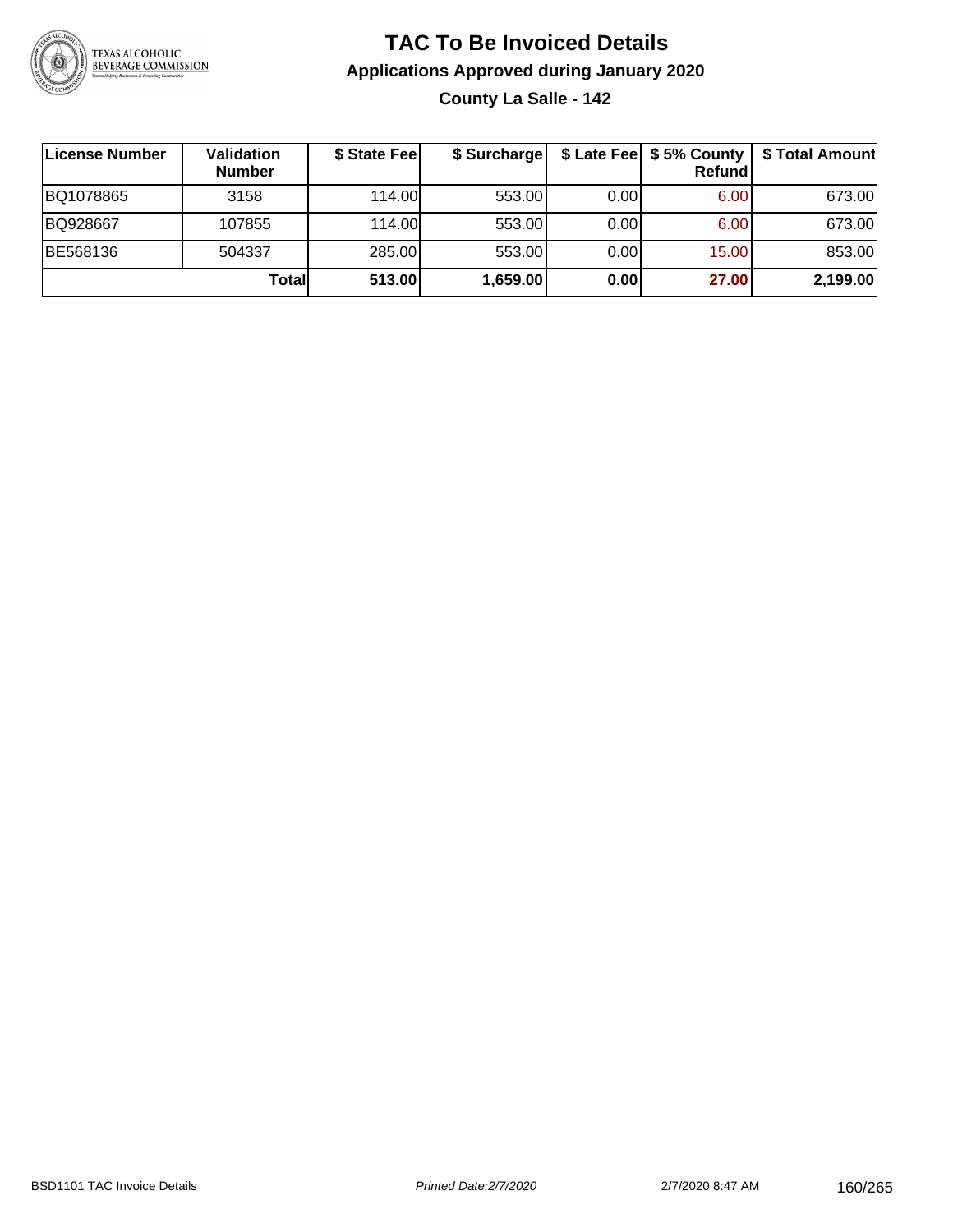

### **TAC To Be Invoiced Details Applications Approved during January 2020 County Lavaca - 143**

| License Number | <b>Validation</b><br><b>Number</b> | \$ State Feel |        |      | Refund | \$ Surcharge   \$ Late Fee   \$5% County   \$ Total Amount |
|----------------|------------------------------------|---------------|--------|------|--------|------------------------------------------------------------|
| BG735533       | 104692                             | 332.50        | 553.00 | 0.00 | 17.50  | 903.00                                                     |
|                | Totall                             | 332.50        | 553.00 | 0.00 | 17.50  | 903.00                                                     |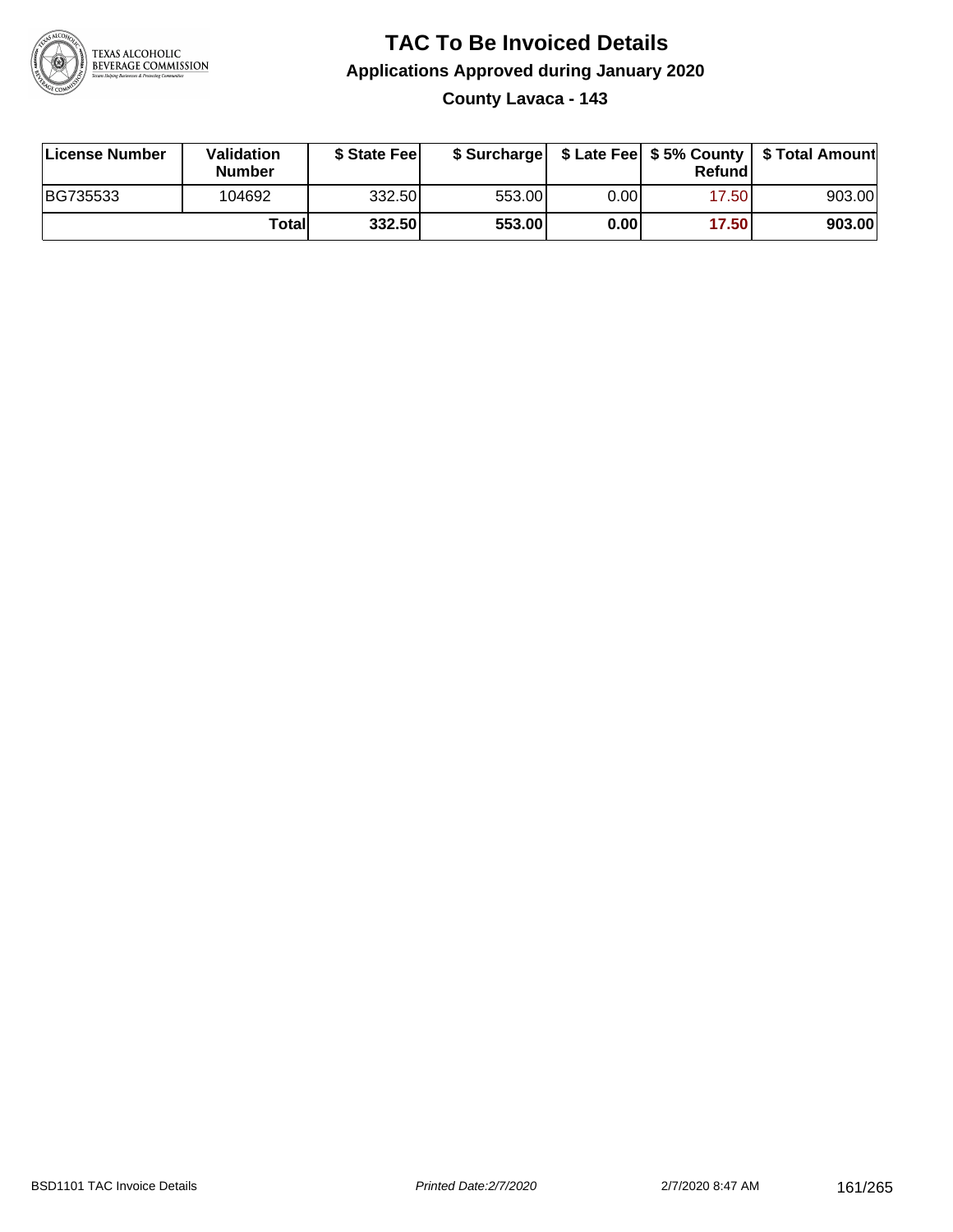

**County Lee - 144**

| License Number | Validation<br><b>Number</b> | \$ State Fee | \$ Surcharge |      | \$ Late Fee   \$5% County<br>Refundl | \$ Total Amount |
|----------------|-----------------------------|--------------|--------------|------|--------------------------------------|-----------------|
| BQ1077207      | 2993                        | 114.00       | 553.00       | 0.00 | 6.00                                 | 673.00          |
| BF1079430      | 3418                        | 114.00L      | 553.00       | 0.00 | 6.00                                 | 673.00          |
| BG261227       | 107246                      | 332.50       | 553.00       | 0.00 | 17.50                                | 903.00          |
| BQ794155       | 108527                      | 114.00       | 553.00       | 0.00 | 6.00                                 | 673.00          |
|                | Totall                      | 674.50       | 2,212.00     | 0.00 | 35.50                                | 2,922.00        |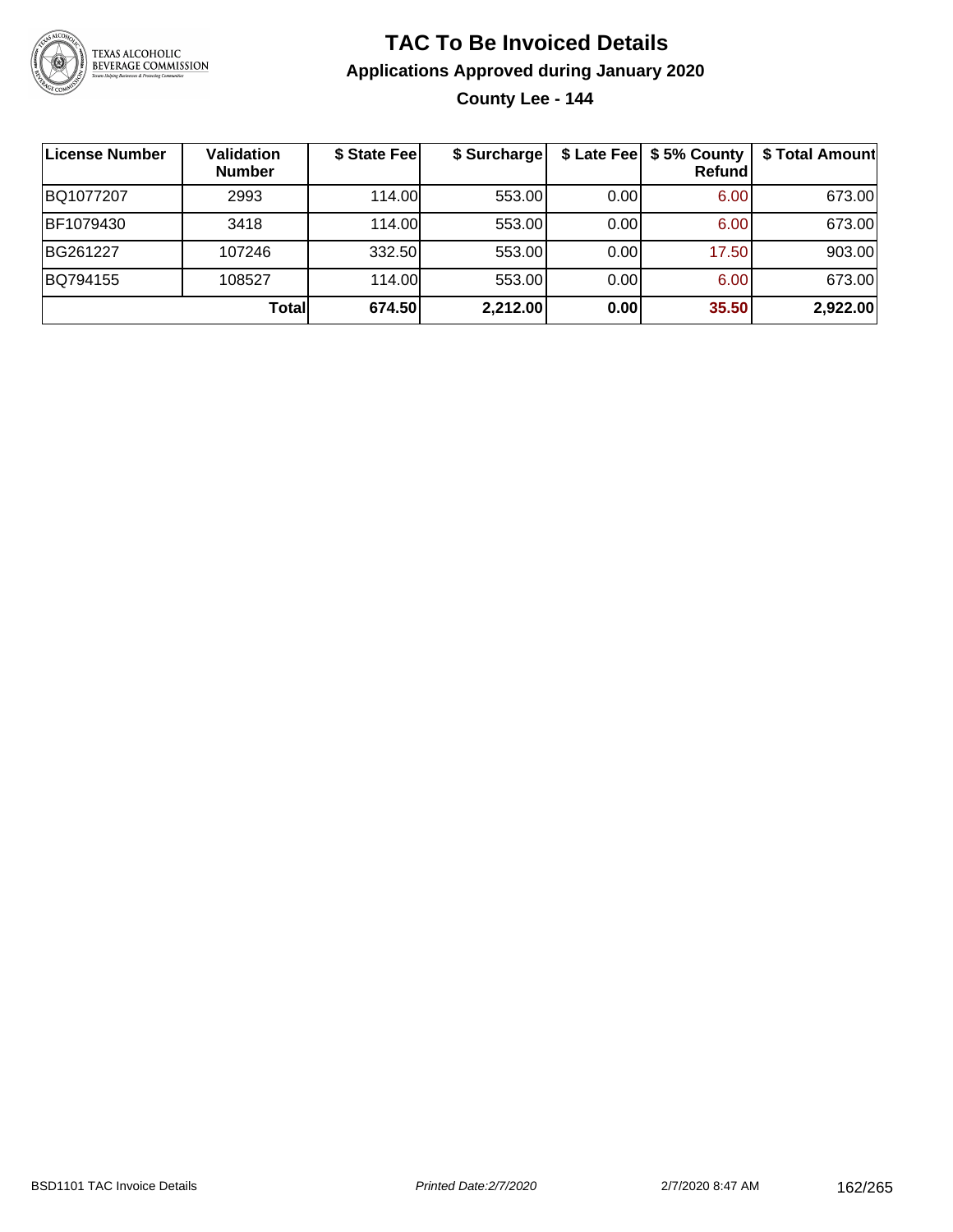

# **TAC To Be Invoiced Details Applications Approved during January 2020 County Leon - 145**

| License Number | <b>Validation</b><br><b>Number</b> | \$ State Fee | \$ Surcharge |      | \$ Late Fee   \$5% County<br>Refundl | \$ Total Amount |
|----------------|------------------------------------|--------------|--------------|------|--------------------------------------|-----------------|
| BG1078760      | 2668                               | 332.50       | 553.00       | 0.00 | 17.50                                | 903.00          |
| BQ1000015      | 104161                             | 114.00       | 553.00       | 0.00 | 6.00                                 | 673.00          |
| BG1004588      | 109589                             | 332.50       | 553.00       | 0.00 | 17.50                                | 903.00          |
| BQ711540       | 505257                             | 114.00       | 553.00       | 0.00 | 6.00                                 | 673.00          |
|                | <b>Total</b>                       | 893.00       | 2,212.00     | 0.00 | 47.00                                | 3,152.00        |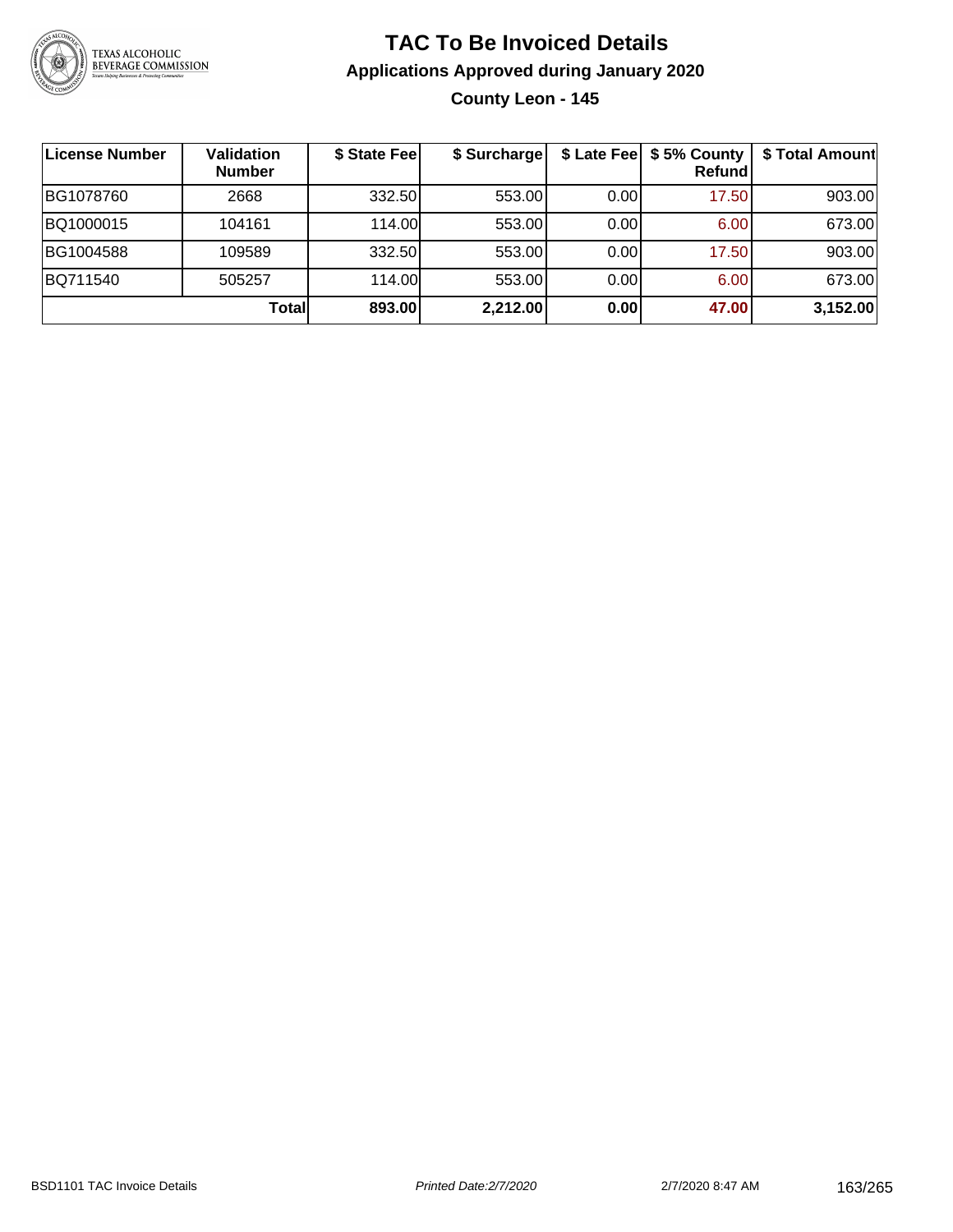

### **TAC To Be Invoiced Details Applications Approved during January 2020 County Liberty - 146**

| <b>License Number</b> | Validation<br><b>Number</b> | \$ State Fee | \$ Surcharge | \$ Late Fee | \$5% County<br>Refundl | \$ Total Amount |
|-----------------------|-----------------------------|--------------|--------------|-------------|------------------------|-----------------|
| BQ1077148             | 3104                        | 114.00       | 553.00       | 0.00        | 6.00                   | 673.00          |
| BQ928417              | 105100                      | 114.00       | 553.00       | 0.00        | 6.00                   | 673.00          |
| BG645433              | 105106                      | 332.50       | 553.00       | 0.00        | 17.50                  | 903.00          |
| BL645433              | 105106                      | 475.00       | 327.00       | 0.00        | 25.00                  | 827.00          |
| BG926042              | 106135                      | 332.50       | 553.00       | 0.00        | 17.50                  | 903.00          |
| BG527294              | 106493                      | 332.50       | 553.00       | 0.00        | 17.50                  | 903.00          |
| <b>BL527294</b>       | 106493                      | 475.00       | 327.00       | 0.00        | 25.00                  | 827.00          |
| BQ792905              | 107857                      | 114.00       | 553.00       | 0.00        | 6.00                   | 673.00          |
| BQ793065              | 107861                      | 114.00       | 553.00       | 0.00        | 6.00                   | 673.00          |
| BG923478              | 501871                      | 332.50       | 553.00       | 0.00        | 17.50                  | 903.00          |
|                       | <b>Total</b>                | 2,736.00     | 5,078.00     | 0.00        | 144.00                 | 7,958.00        |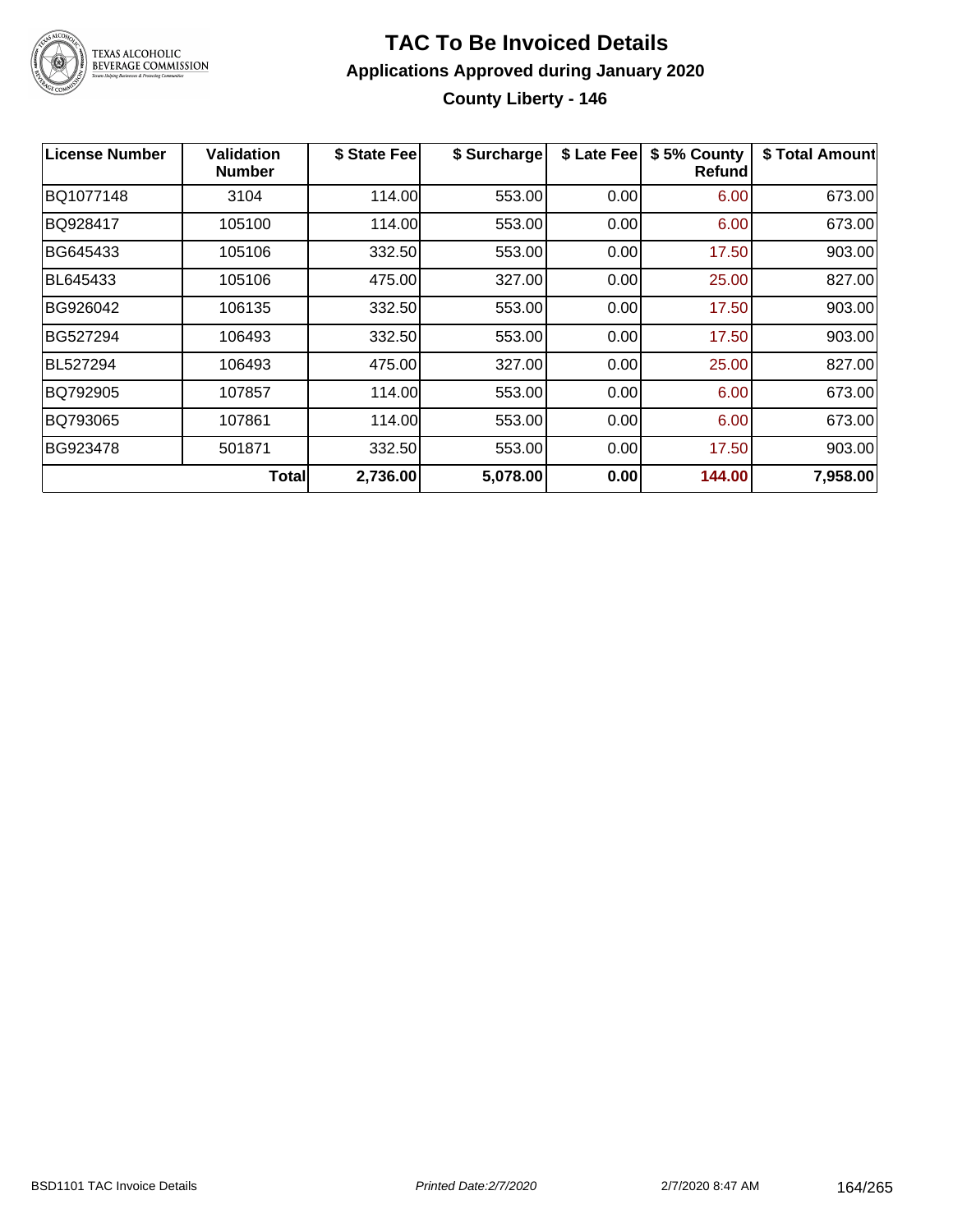

**County Limestone - 147**

| <b>License Number</b> | <b>Validation</b><br><b>Number</b> | \$ State Fee | \$ Surcharge | \$ Late Fee | \$5% County<br>Refundl | \$ Total Amount |
|-----------------------|------------------------------------|--------------|--------------|-------------|------------------------|-----------------|
| BQ1076855             | 2498                               | 114.00       | 553.00       | 0.00        | 6.00                   | 673.00          |
| BF1077135             | 2843                               | 114.00       | 553.00       | 0.00        | 6.00                   | 673.00          |
| BG735805              | 104203                             | 332.50       | 553.00       | 0.00        | 17.50                  | 903.00          |
| BG523666              | 501858                             | 332.50       | 553.00       | 0.00        | 17.50                  | 903.00          |
| BQ999733              | 502546                             | 114.00       | 553.00       | 0.00        | 6.00                   | 673.00          |
| BQ1001483             | 503440                             | 114.00       | 553.00       | 0.00        | 6.00                   | 673.00          |
|                       | <b>Total</b>                       | 1,121.00     | 3,318.00     | 0.00        | 59.00                  | 4,498.00        |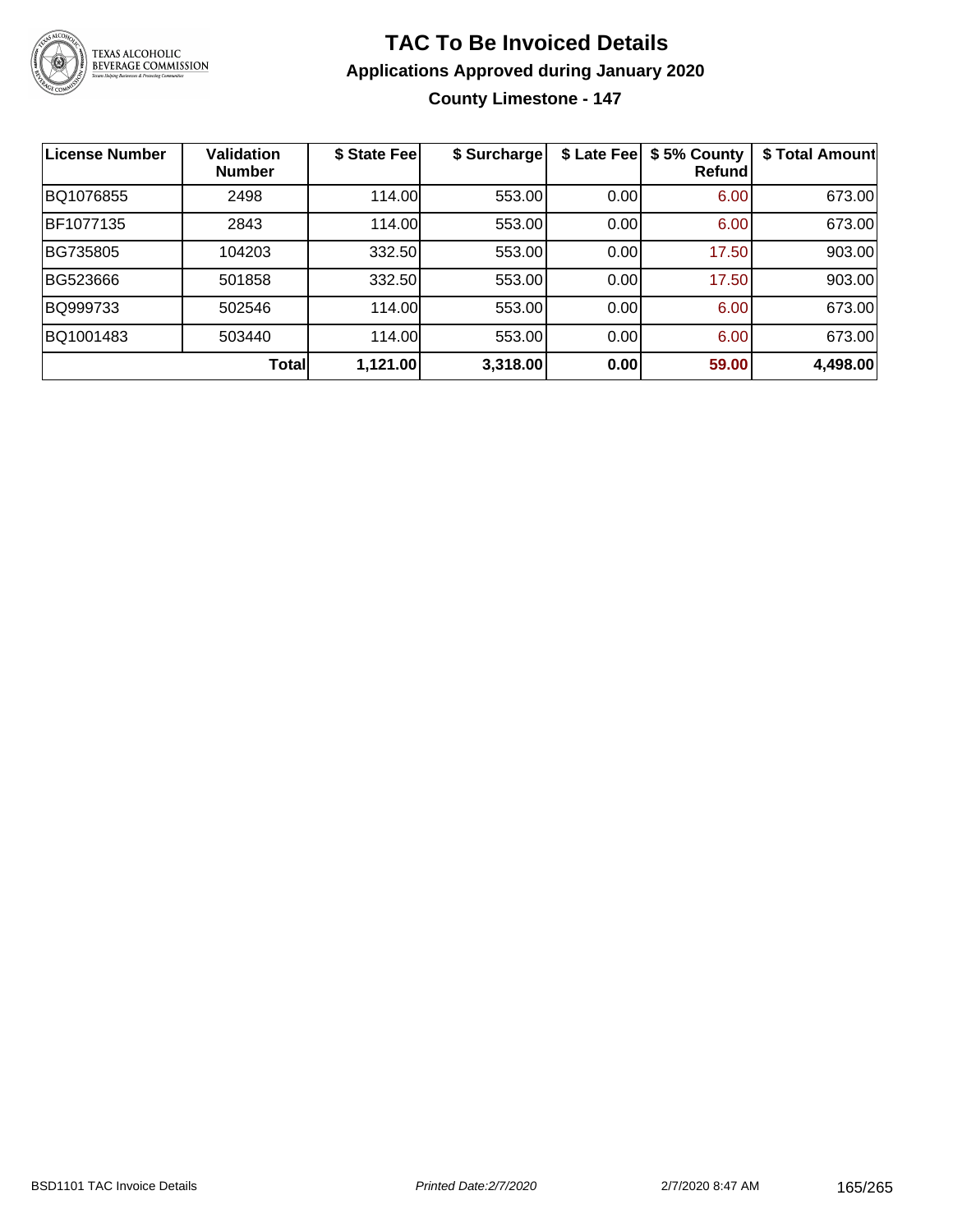

**County Lipscomb - 148**

| License Number | <b>Validation</b><br><b>Number</b> | \$ State Feel |        |      | Refundl | \$ Surcharge   \$ Late Fee   \$5% County   \$ Total Amount |
|----------------|------------------------------------|---------------|--------|------|---------|------------------------------------------------------------|
| BQ528258       | 109867                             | 114.00        | 553.00 | 0.00 | 6.00    | 673.00                                                     |
|                | Totall                             | <b>114.00</b> | 553.00 | 0.00 | 6.00    | 673.00                                                     |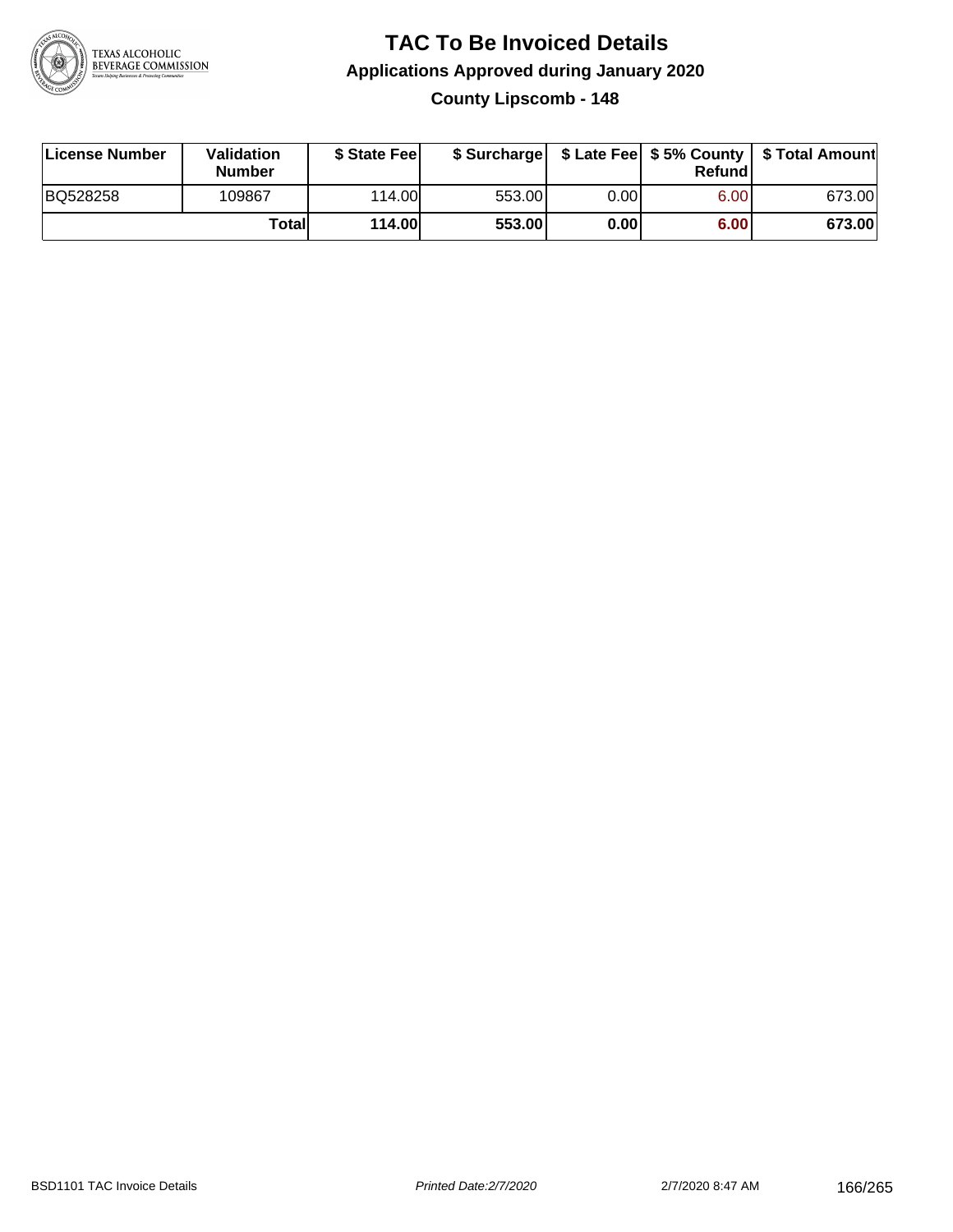

**County Live Oak - 149**

| License Number | Validation<br><b>Number</b> | \$ State Fee | \$ Surcharge |        | Refundl |        |
|----------------|-----------------------------|--------------|--------------|--------|---------|--------|
| BE997744       | 107746                      | 285.00       | 553.00       | 100.00 | 15.00   | 953.00 |
|                | Totall                      | 285.00       | 553.00       | 100.00 | 15.00   | 953.00 |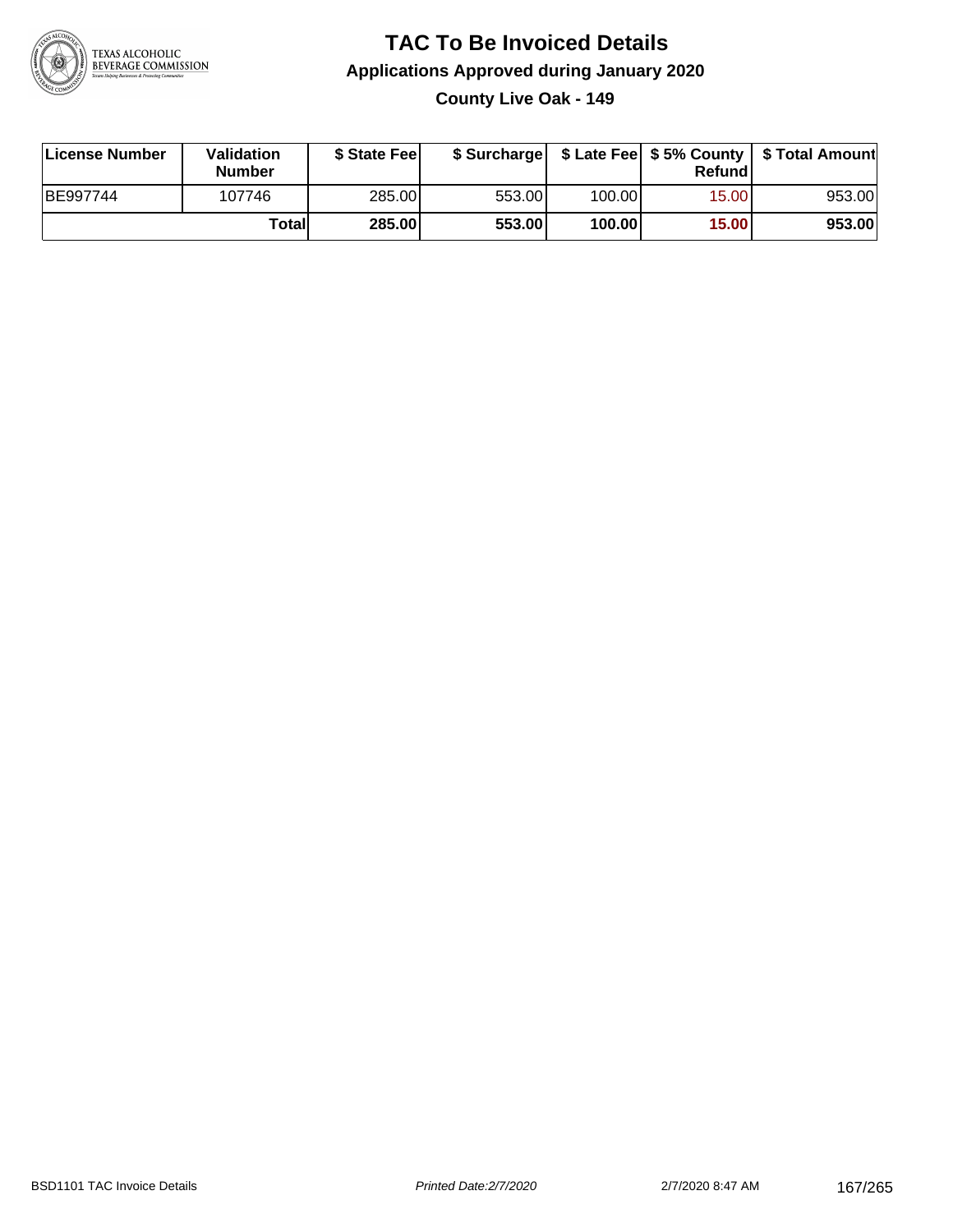

# **TAC To Be Invoiced Details Applications Approved during January 2020 County Llano - 150**

| License Number | <b>Validation</b><br><b>Number</b> | \$ State Fee | \$ Surcharge |      | \$ Late Fee   \$5% County<br>Refund | \$ Total Amount |
|----------------|------------------------------------|--------------|--------------|------|-------------------------------------|-----------------|
| BQ1077162      | 2931                               | 114.00       | 553.00       | 0.00 | 6.00                                | 673.00          |
| BQ567607       | 105425                             | 114.00       | 553.00       | 0.00 | 6.00                                | 673.00          |
| BQ790736       | 108162                             | 114.00       | 553.00       | 0.00 | 6.00                                | 673.00          |
| BQ860968       | 109176                             | 114.00L      | 553.00       | 0.00 | 6.00                                | 673.00          |
|                | <b>Total</b>                       | 456.00       | 2,212.00     | 0.00 | 24.00                               | 2,692.00        |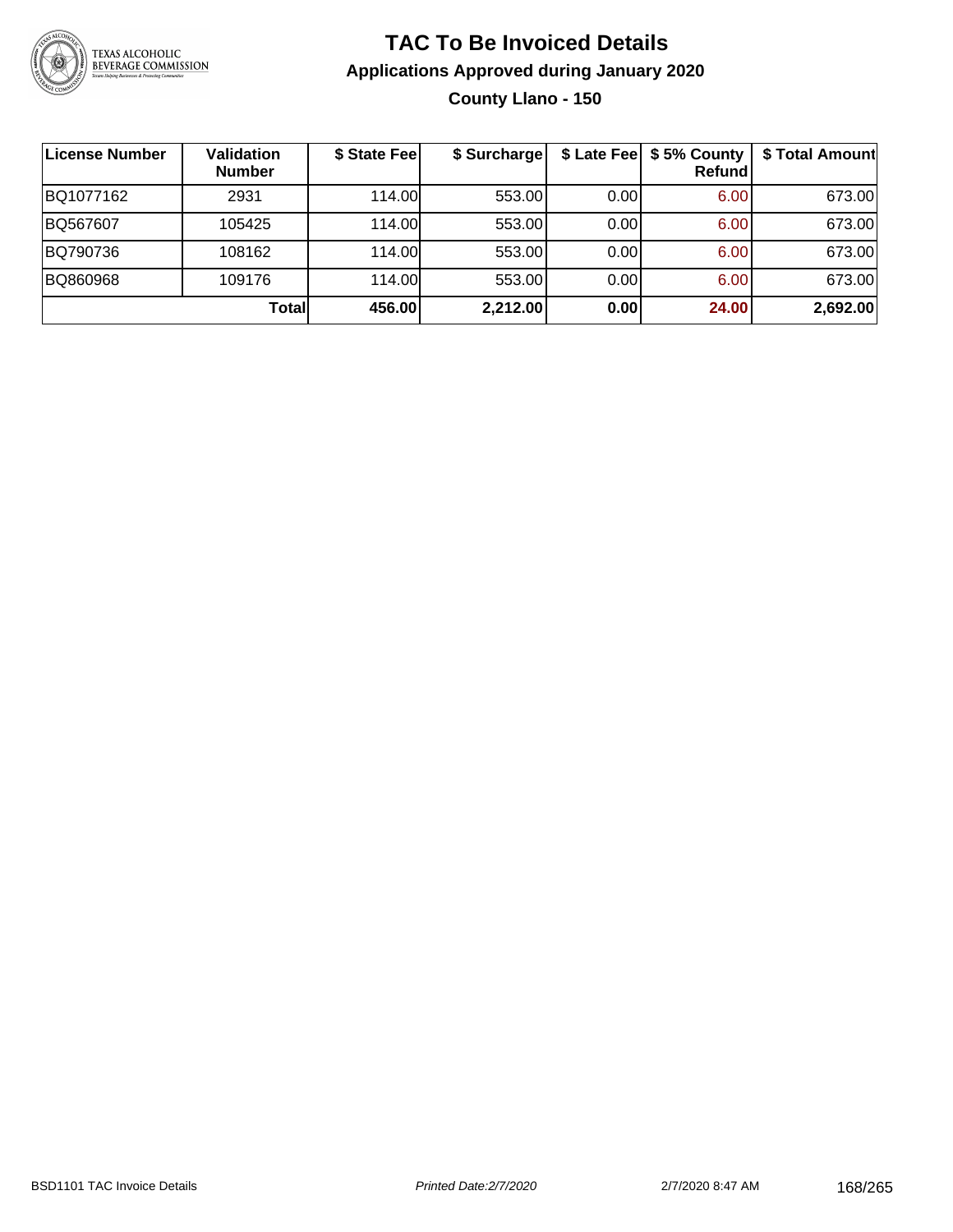

### **TAC To Be Invoiced Details Applications Approved during January 2020 County Lubbock - 152**

| <b>License Number</b> | <b>Validation</b><br><b>Number</b> | \$ State Fee | \$ Surcharge | \$ Late Fee | \$5% County<br><b>Refund</b> | \$ Total Amount |
|-----------------------|------------------------------------|--------------|--------------|-------------|------------------------------|-----------------|
| BQ1077270             | 2651                               | 114.00       | 553.00       | 0.00        | 6.00                         | 673.00          |
| BF1078187             | 3054                               | 114.00       | 553.00       | 0.00        | 6.00                         | 673.00          |
| BQ734639              | 103198                             | 114.00       | 553.00       | 0.00        | 6.00                         | 673.00          |
| BQ789873              | 103340                             | 114.00       | 553.00       | 0.00        | 6.00                         | 673.00          |
| BQ738176              | 105367                             | 114.00       | 553.00       | 0.00        | 6.00                         | 673.00          |
| BQ1002431             | 106617                             | 114.00       | 553.00       | 0.00        | 6.00                         | 673.00          |
| BG1002188             | 107048                             | 332.50       | 553.00       | 0.00        | 17.50                        | 903.00          |
| BQ739205              | 107270                             | 114.00       | 553.00       | 0.00        | 6.00                         | 673.00          |
| BQ1003427             | 108758                             | 114.00       | 553.00       | 0.00        | 6.00                         | 673.00          |
| BQ740380              | 109102                             | 114.00       | 553.00       | 0.00        | 6.00                         | 673.00          |
| BQ794847              | 109689                             | 114.00       | 553.00       | 0.00        | 6.00                         | 673.00          |
| BQ735678              | 504040                             | 114.00       | 553.00       | 0.00        | 6.00                         | 673.00          |
| BF926358              | 504315                             | 114.00       | 553.00       | 0.00        | 6.00                         | 673.00          |
|                       | Total                              | 1,700.50     | 7,189.00     | 0.00        | 89.50                        | 8,979.00        |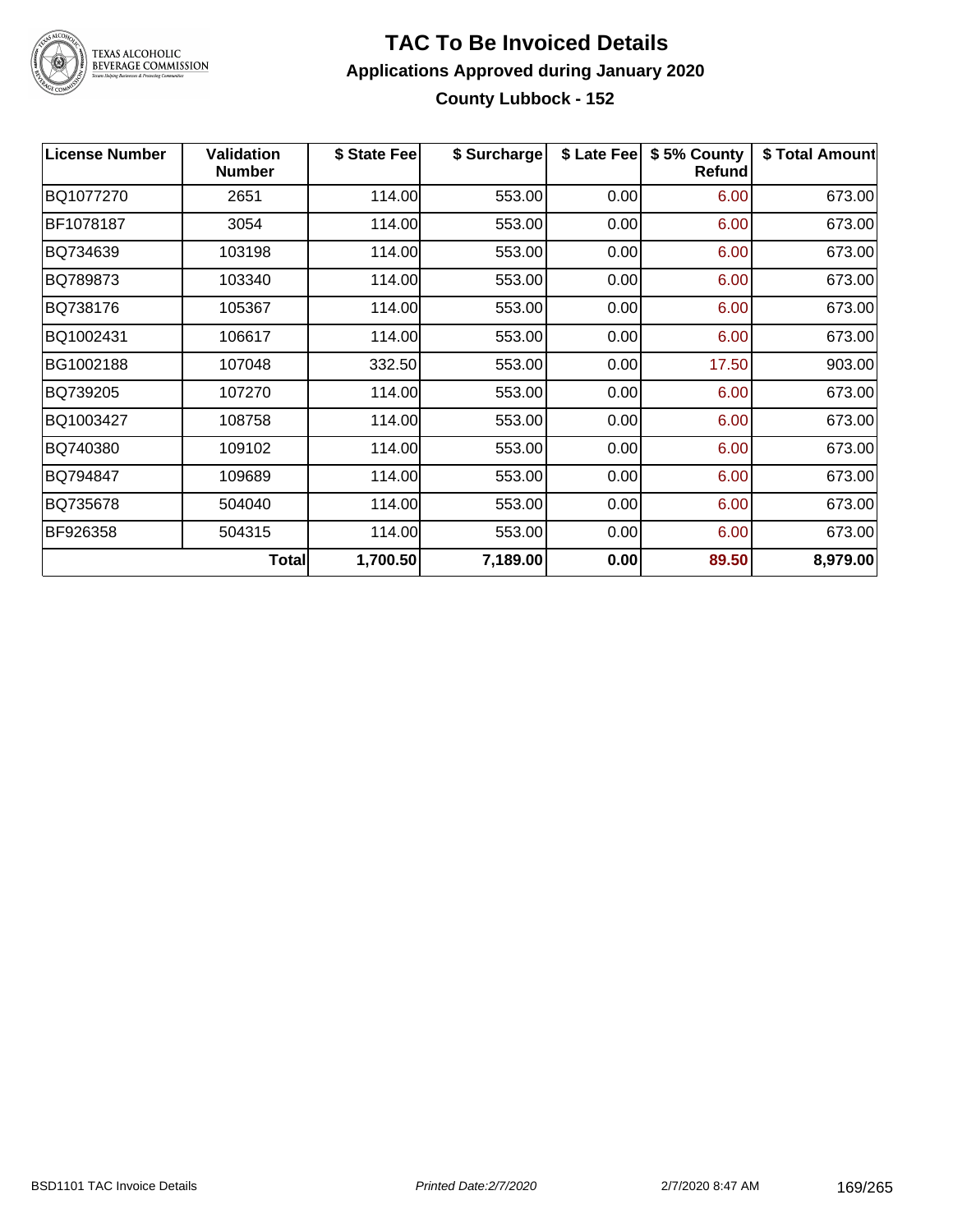

## **TAC To Be Invoiced Details Applications Approved during January 2020 County McCulloch - 154**

| <b>∣License Number</b> | Validation<br><b>Number</b> | \$ State Feel | \$ Surcharge |      | Refundl | \$ Late Fee   \$5% County   \$ Total Amount |
|------------------------|-----------------------------|---------------|--------------|------|---------|---------------------------------------------|
| BQ999173               | 103103                      | 114.00        | 553.00       | 0.00 | 6.00    | 673.00                                      |
| BQ1078194              | 505211                      | 114.00L       | 553.00       | 0.00 | 6.00    | 673.00                                      |
|                        | Totall                      | 228.00        | 1,106.00     | 0.00 | 12.00   | 1,346.00                                    |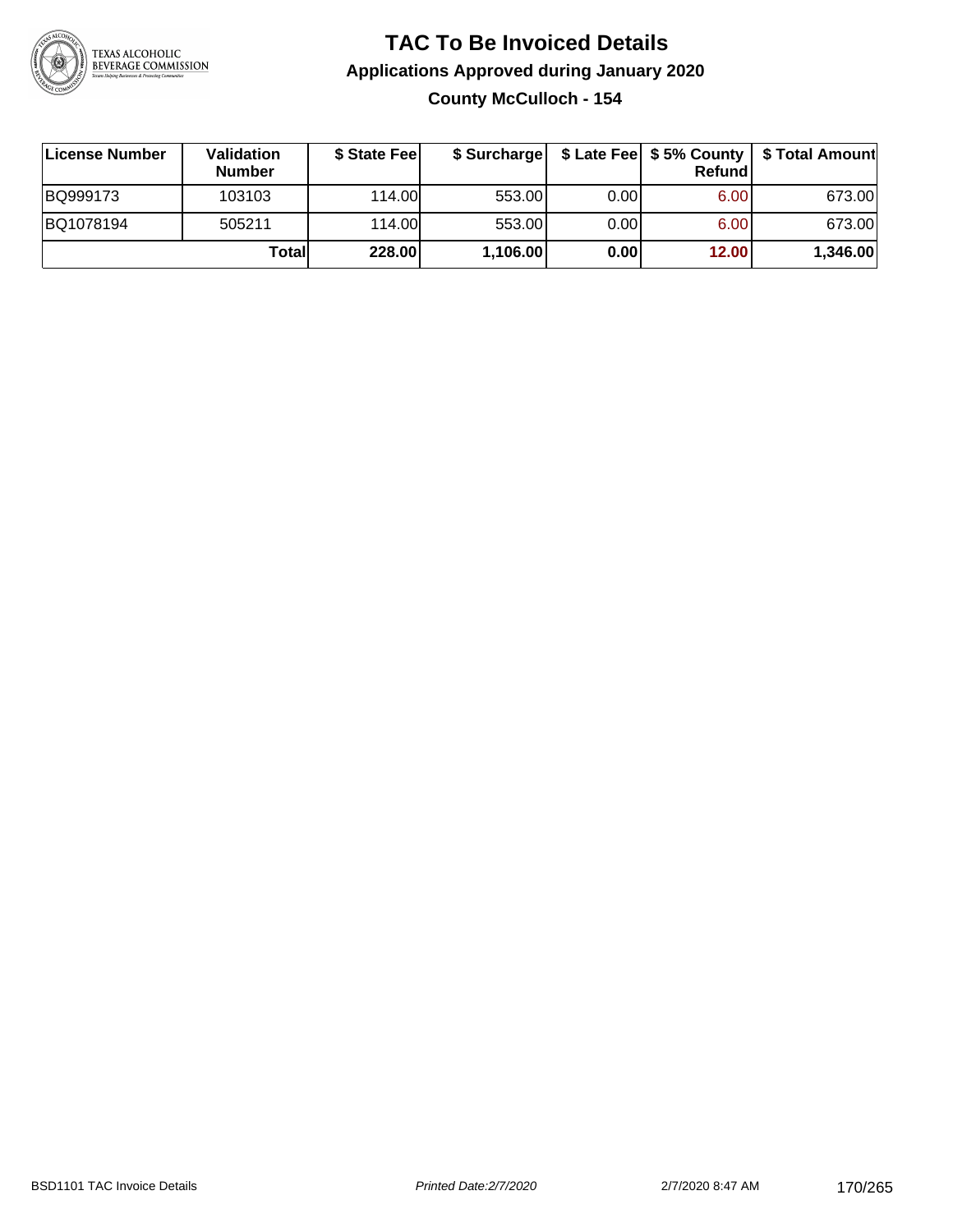

# TEXAS ALCOHOLIC<br>BEVERAGE COMMISSION

#### **TAC To Be Invoiced Details Applications Approved during January 2020 County McLennan - 155**

| <b>License Number</b> | Validation<br><b>Number</b> | \$ State Fee | \$ Surcharge | \$ Late Fee | \$5% County<br>Refund | \$ Total Amount |
|-----------------------|-----------------------------|--------------|--------------|-------------|-----------------------|-----------------|
| BQ1078342             | 3108                        | 114.00       | 553.00       | 0.00        | 6.00                  | 673.00          |
| BQ923929              | 103198                      | 114.00       | 553.00       | 0.00        | 6.00                  | 673.00          |
| BQ302384              | 103355                      | 114.00       | 553.00       | 0.00        | 6.00                  | 673.00          |
| BQ302385              | 103355                      | 114.00       | 553.00       | 0.00        | 6.00                  | 673.00          |
| BE736595              | 103539                      | 285.00       | 553.00       | 0.00        | 15.00                 | 853.00          |
| BQ567042              | 103645                      | 114.00       | 553.00       | 0.00        | 6.00                  | 673.00          |
| BG789100              | 103880                      | 332.50       | 553.00       | 0.00        | 17.50                 | 903.00          |
| BL789100              | 103880                      | 475.00       | 327.00       | 0.00        | 25.00                 | 827.00          |
| BF301517              | 103888                      | 114.00       | 553.00       | 0.00        | 6.00                  | 673.00          |
| BQ789111              | 104536                      | 114.00       | 553.00       | 0.00        | 6.00                  | 673.00          |
| BF313327              | 104664                      | 114.00       | 553.00       | 0.00        | 6.00                  | 673.00          |
| BG735480              | 105055                      | 332.50       | 553.00       | 0.00        | 17.50                 | 903.00          |
| BL735480              | 105055                      | 475.00       | 327.00       | 0.00        | 25.00                 | 827.00          |
| BG998471              | 105063                      | 332.50       | 553.00       | 0.00        | 17.50                 | 903.00          |
| BG260194              | 105622                      | 332.50       | 553.00       | 0.00        | 17.50                 | 903.00          |
| BF858589              | 106748                      | 114.00       | 553.00       | 0.00        | 6.00                  | 673.00          |
| BG569669              | 107060                      | 332.50       | 553.00       | 0.00        | 17.50                 | 903.00          |
| BQ859562              | 107102                      | 114.00       | 553.00       | 0.00        | 6.00                  | 673.00          |
| BQ860210              | 107107                      | 114.00       | 553.00       | 0.00        | 6.00                  | 673.00          |
| BE1001730             | 107230                      | 285.00       | 553.00       | 0.00        | 15.00                 | 853.00          |
| BQ857322              | 107358                      | 114.00       | 553.00       | 0.00        | 6.00                  | 673.00          |
| BG859769              | 107423                      | 332.50       | 553.00       | 0.00        | 17.50                 | 903.00          |
| BF464593              | 107475                      | 114.00       | 553.00       | 0.00        | 6.00                  | 673.00          |
| BQ930369              | 107594                      | 114.00       | 553.00       | 0.00        | 6.00                  | 673.00          |
| BF313835              | 107601                      | 114.00       | 553.00       | 0.00        | 6.00                  | 673.00          |
| BG710304              | 107931                      | 332.50       | 553.00       | 0.00        | 17.50                 | 903.00          |
| BQ443189              | 108270                      | 114.00       | 553.00       | 0.00        | 6.00                  | 673.00          |
| BQ228949              | 109949                      | 114.00       | 553.00       | 0.00        | 6.00                  | 673.00          |
| BQ1004753             | 110885                      | 114.00       | 553.00       | 0.00        | 6.00                  | 673.00          |
| BE238768              | 501288                      | 285.00       | 553.00       | 0.00        | 15.00                 | 853.00          |
| BF547659              | 504009                      | 114.00       | 553.00       | 0.00        | 6.00                  | 673.00          |
| BQ738313              | 504942                      | 114.00       | 553.00       | 0.00        | 6.00                  | 673.00          |
| BQ711538              | 505257                      | 114.00       | 553.00       | 0.00        | 6.00                  | 673.00          |
| BQ740428              | 505562                      | 114.00       | 553.00       | 0.00        | 6.00                  | 673.00          |
|                       | <b>Total</b>                | 6,640.50     | 18,350.00    | 0.00        | 349.50                | 25,340.00       |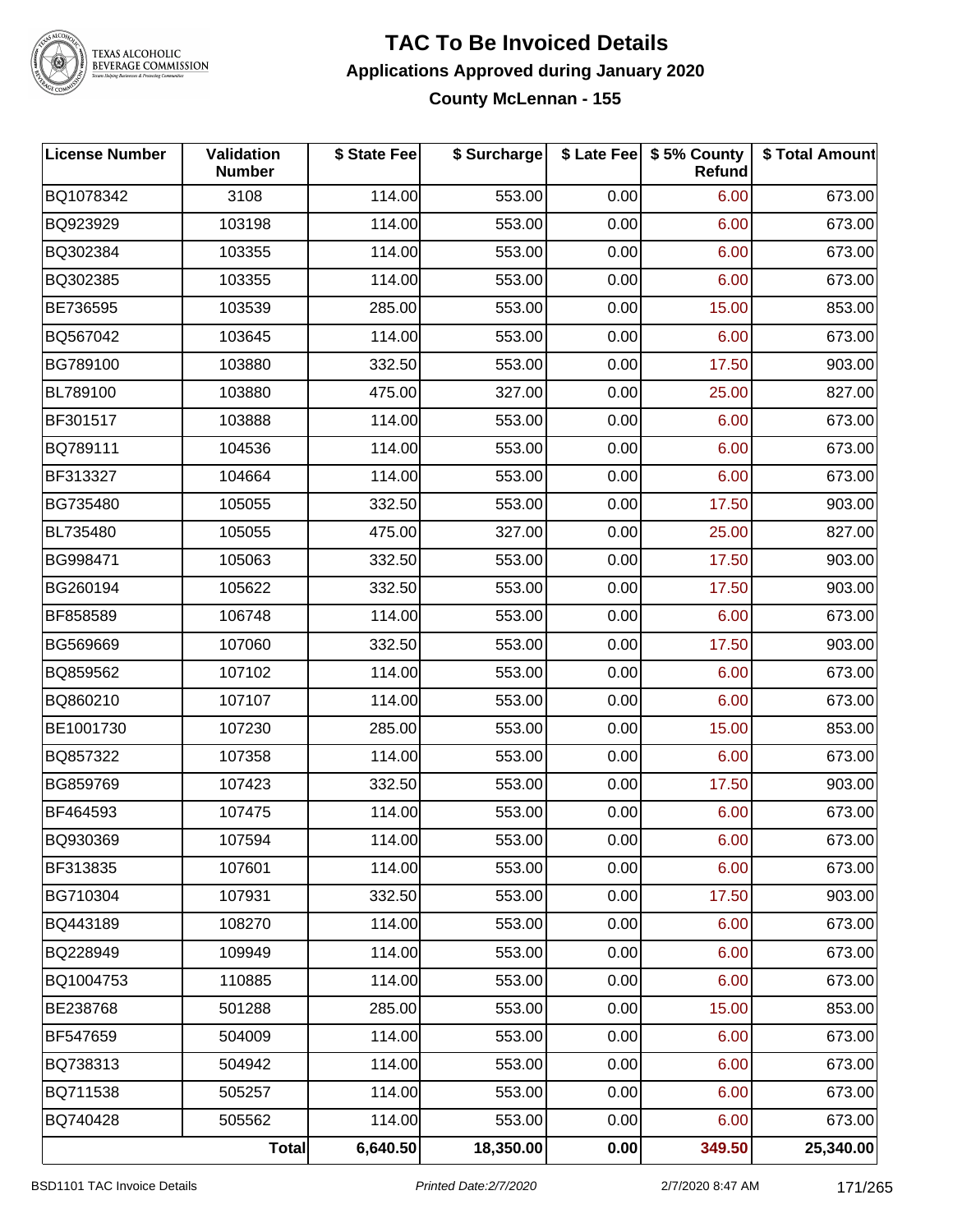

# **TAC To Be Invoiced Details Applications Approved during January 2020 County Madison - 157**

| <b>License Number</b> | <b>Validation</b><br><b>Number</b> | \$ State Fee | \$ Surcharge |      | \$ Late Fee   \$5% County<br>Refundl | \$ Total Amount |
|-----------------------|------------------------------------|--------------|--------------|------|--------------------------------------|-----------------|
| BG999257              | 105698                             | 332.50       | 553.00       | 0.00 | 17.50                                | 903.00          |
| BQ568905              | 106506                             | 114.00       | 553.00       | 0.00 | 6.00                                 | 673.00          |
| BQ928390              | 108278                             | 114.00       | 553.00       | 0.00 | 6.00                                 | 673.00          |
| BQ616793              | 109401                             | 114.00L      | 553.00       | 0.00 | 6.00                                 | 673.00          |
|                       | Totall                             | 674.50       | 2,212.00     | 0.00 | 35.50                                | 2,922.00        |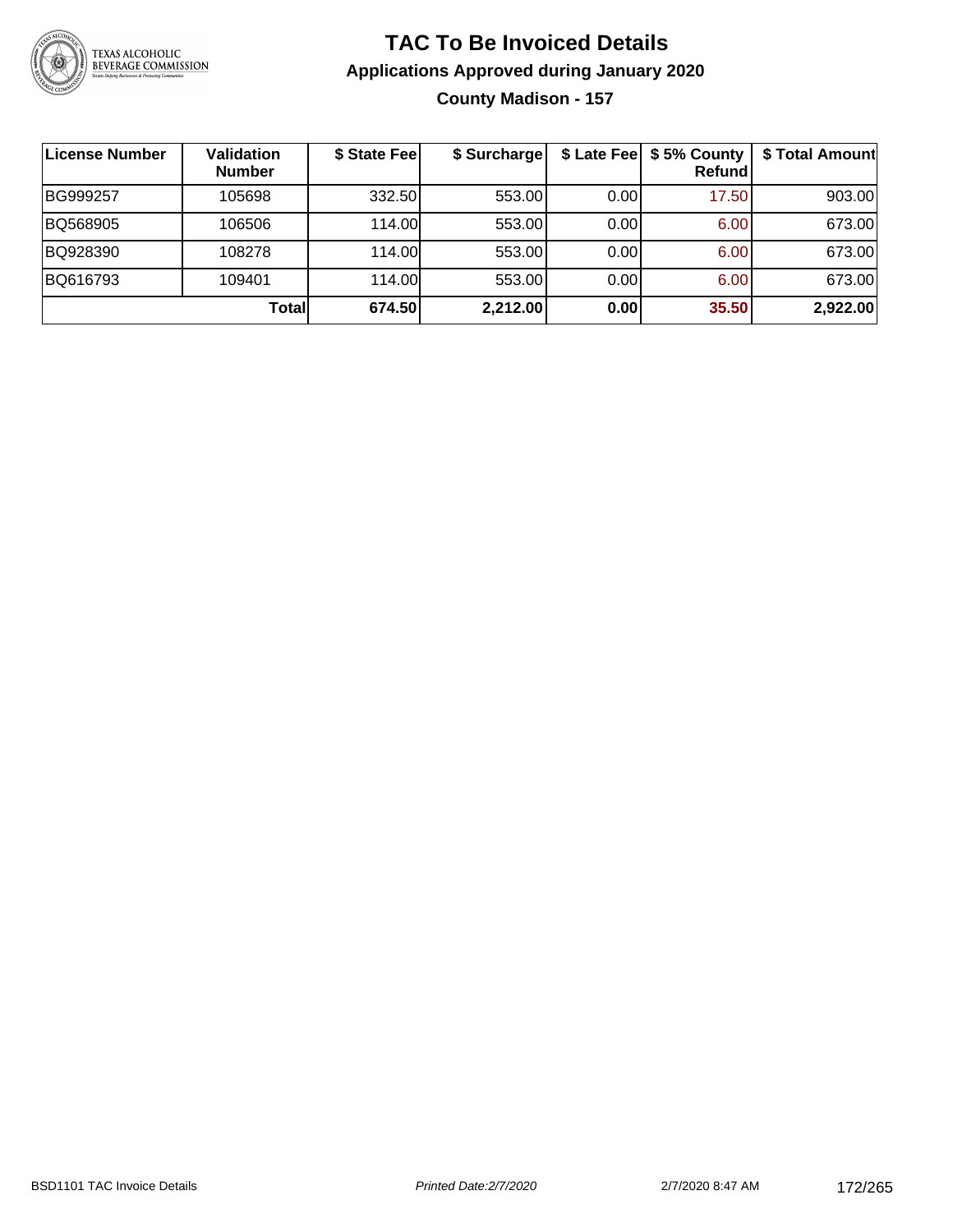

### **TAC To Be Invoiced Details Applications Approved during January 2020 County Marion - 158**

| License Number | <b>Validation</b><br><b>Number</b> | \$ State Fee  | \$ Surcharge |       | Refund | \$ Late Fee   \$5% County   \$ Total Amount |
|----------------|------------------------------------|---------------|--------------|-------|--------|---------------------------------------------|
| BF613606       | 104246                             | 114.00L       | 553.00       | 0.00  | 6.00   | 673.00                                      |
| BF423463       | 106775                             | 114.00        | 553.00       | 0.001 | 6.00   | 673.00                                      |
|                | Totall                             | <b>228.00</b> | 1,106.00     | 0.00  | 12.00  | 1,346.00                                    |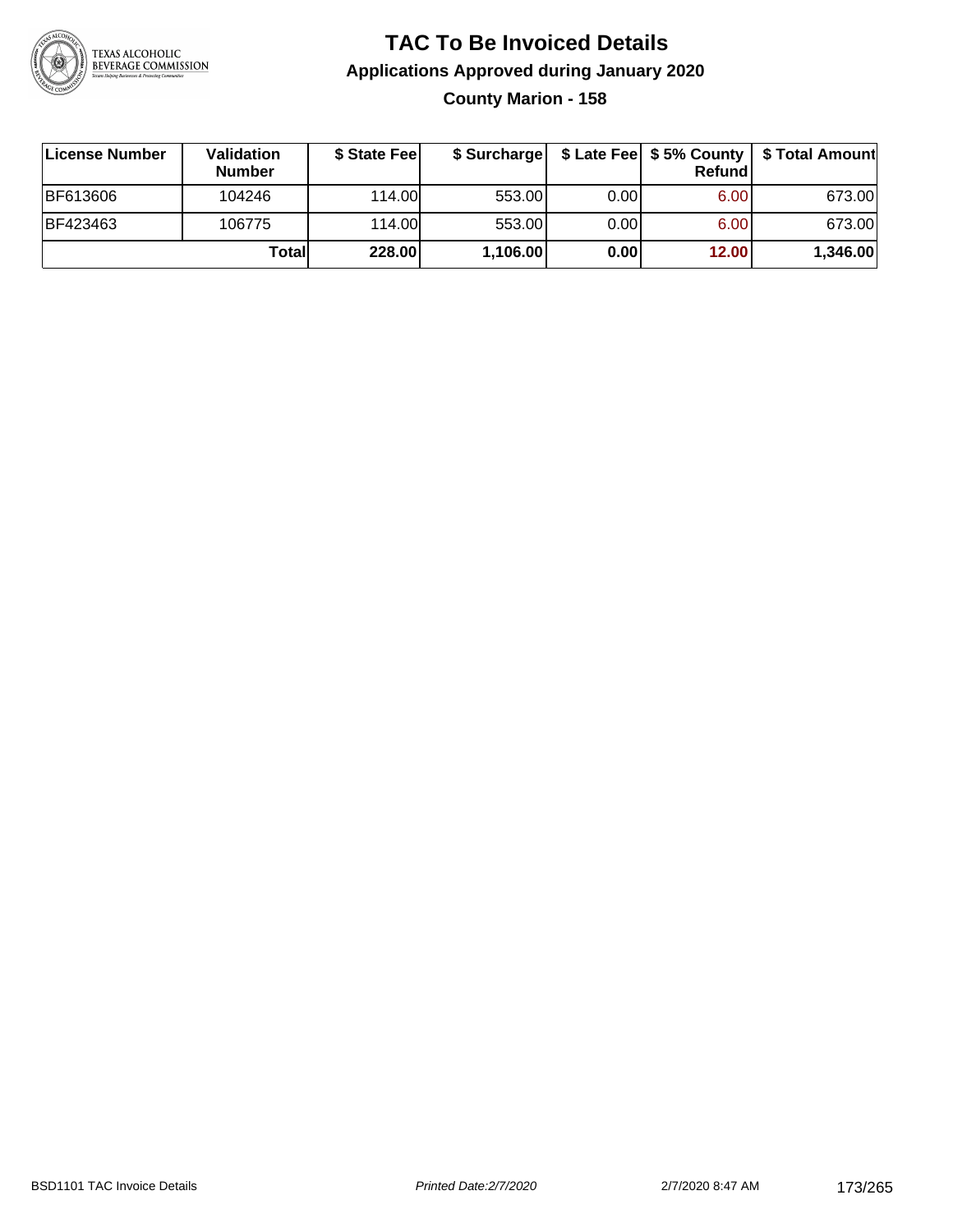

# **TAC To Be Invoiced Details Applications Approved during January 2020 County Matagorda - 161**

| License Number | <b>Validation</b><br><b>Number</b> | \$ State Fee | \$ Surcharge | \$ Late Fee | \$5% County<br>Refundl | \$ Total Amount |
|----------------|------------------------------------|--------------|--------------|-------------|------------------------|-----------------|
| BF645942       | 107019                             | 114.00       | 553.00       | 0.00        | 6.00                   | 673.00          |
| BF1001482      | 107397                             | 114.00       | 553.00       | 0.00        | 6.00                   | 673.00          |
| BF677272       | 107708                             | 114.00       | 553.00       | 0.00        | 6.00                   | 673.00          |
| BQ931900       | 110809                             | 114.00       | 553.00       | 0.00        | 6.00                   | 673.00          |
| BQ1006009      | 505313                             | 114.00       | 553.00       | 0.00        | 6.00                   | 673.00          |
|                | Totall                             | 570.00       | 2,765.00     | 0.00        | 30.00                  | 3,365.00        |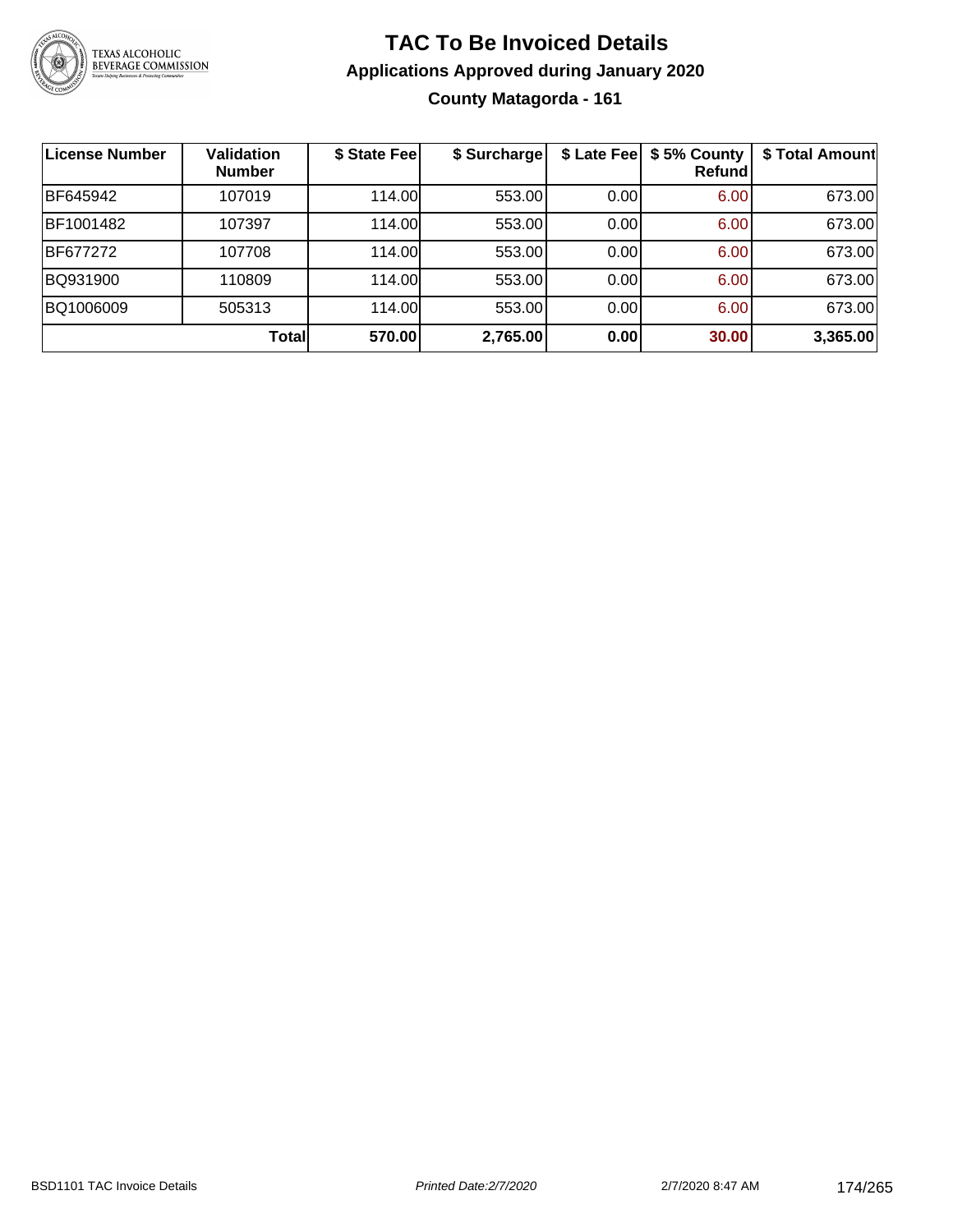

# **TAC To Be Invoiced Details Applications Approved during January 2020 County Maverick - 162**

| <b>License Number</b> | <b>Validation</b><br><b>Number</b> | \$ State Fee | \$ Surcharge | \$ Late Fee | \$5% County<br>Refund | \$ Total Amount |
|-----------------------|------------------------------------|--------------|--------------|-------------|-----------------------|-----------------|
| BQ525348              | 103645                             | 114.00       | 553.00       | 0.00        | 6.00                  | 673.00          |
| BF215415              | 104984                             | 114.00       | 553.00       | 0.00        | 6.00                  | 673.00          |
| BQ735690              | 106115                             | 114.00       | 553.00       | 100.00      | 6.00                  | 773.00          |
| BQ404574              | 107119                             | 114.00       | 553.00       | 0.00        | 6.00                  | 673.00          |
| BQ292287              | 107504                             | 114.00       | 553.00       | 0.00        | 6.00                  | 673.00          |
| BQ1002365             | 110203                             | 114.00       | 553.00       | 0.00        | 6.00                  | 673.00          |
|                       | <b>Total</b>                       | 684.00       | 3,318.00     | 100.00      | 36.00                 | 4,138.00        |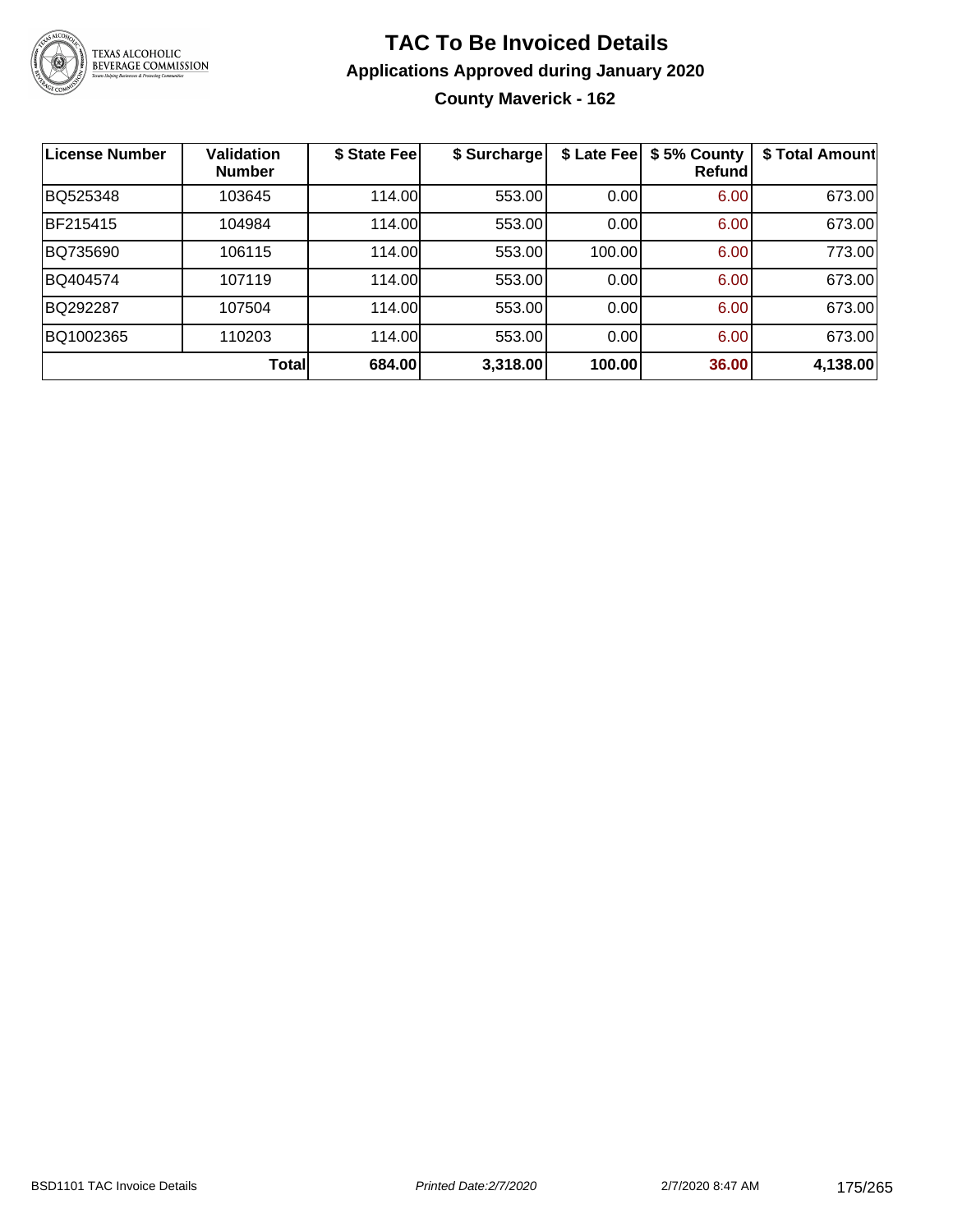

### **TAC To Be Invoiced Details Applications Approved during January 2020 County Medina - 163**

| <b>License Number</b> | Validation<br><b>Number</b> | \$ State Fee | \$ Surcharge | \$ Late Fee | \$5% County<br>Refund | \$ Total Amount |
|-----------------------|-----------------------------|--------------|--------------|-------------|-----------------------|-----------------|
| BG1078832             | 3163                        | 332.50       | 553.00       | 0.00        | 17.50                 | 903.00          |
| BG482100              | 103675                      | 332.50       | 553.00       | 0.00        | 17.50                 | 903.00          |
| BQ175561              | 103724                      | 114.00       | 553.00       | 0.00        | 6.00                  | 673.00          |
| <b>BF735036</b>       | 103849                      | 114.00       | 553.00       | 0.00        | 6.00                  | 673.00          |
| BG857282              | 104496                      | 332.50       | 553.00       | 0.00        | 17.50                 | 903.00          |
| BQ261249              | 110596                      | 114.00       | 553.00       | 0.00        | 6.00                  | 673.00          |
| BG674801              | 502023                      | 332.50       | 553.00       | 0.00        | 17.50                 | 903.00          |
|                       | <b>Total</b>                | 1,672.00     | 3,871.00     | 0.00        | 88.00                 | 5,631.00        |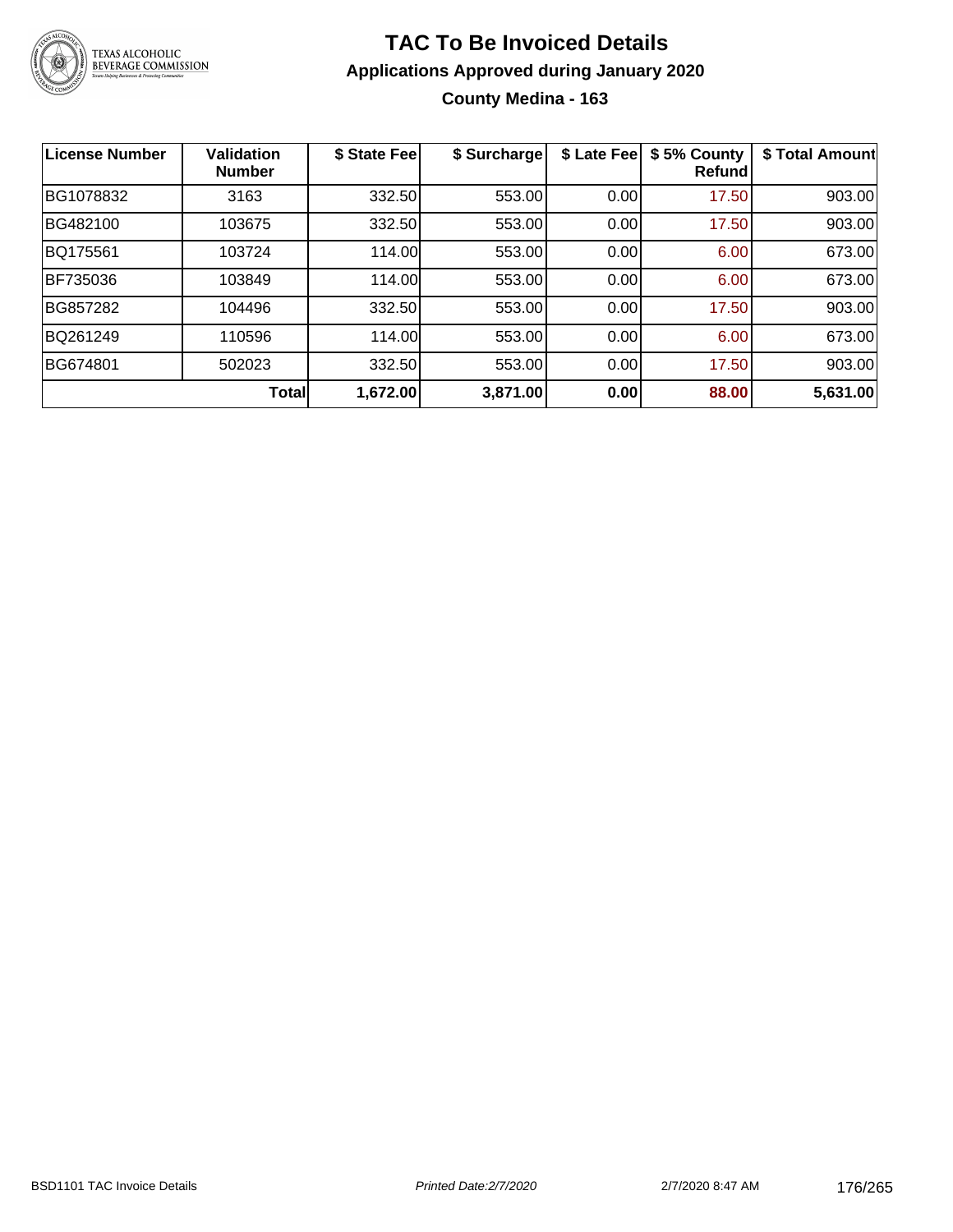

TEXAS ALCOHOLIC<br>BEVERAGE COMMISSION

#### **TAC To Be Invoiced Details Applications Approved during January 2020 County Midland - 165**

| <b>License Number</b> | Validation<br><b>Number</b> | \$ State Fee | \$ Surcharge |        | \$ Late Fee   \$5% County<br>Refund | \$ Total Amount |
|-----------------------|-----------------------------|--------------|--------------|--------|-------------------------------------|-----------------|
| BE1077619             | 2740                        | 285.00       | 553.00       | 0.00   | 15.00                               | 853.00          |
| BQ1077578             | 2962                        | 114.00       | 553.00       | 0.00   | 6.00                                | 673.00          |
| BQ1078235             | 2963                        | 114.00       | 553.00       | 0.00   | 6.00                                | 673.00          |
| BG999448              | 103744                      | 332.50       | 553.00       | 0.00   | 17.50                               | 903.00          |
| BQ645637              | 103892                      | 114.00       | 553.00       | 0.00   | 6.00                                | 673.00          |
| BF857918              | 104227                      | 114.00       | 553.00       | 0.00   | 6.00                                | 673.00          |
| BG421080              | 104605                      | 332.50       | 553.00       | 0.00   | 17.50                               | 903.00          |
| BL421080              | 104605                      | 475.00       | 327.00       | 0.00   | 25.00                               | 827.00          |
| BQ927847              | 104896                      | 114.00       | 553.00       | 0.00   | 6.00                                | 673.00          |
| BQ927885              | 104932                      | 114.00       | 553.00       | 0.00   | 6.00                                | 673.00          |
| BQ928155              | 105094                      | 114.00       | 553.00       | 0.00   | 6.00                                | 673.00          |
| BQ250472              | 106179                      | 114.00       | 553.00       | 0.00   | 6.00                                | 673.00          |
| BQ260154              | 106179                      | 114.00       | 553.00       | 0.00   | 6.00                                | 673.00          |
| BQ306910              | 106179                      | 114.00       | 553.00       | 0.00   | 6.00                                | 673.00          |
| BG676640              | 107009                      | 332.50       | 553.00       | 0.00   | 17.50                               | 903.00          |
| BQ239594              | 108156                      | 114.00       | 553.00       | 0.00   | 6.00                                | 673.00          |
| BQ1003063             | 110379                      | 114.00       | 553.00       | 0.00   | 6.00                                | 673.00          |
| BQ857835              | 501247                      | 114.00       | 553.00       | 0.00   | 6.00                                | 673.00          |
| BQ856504              | 503398                      | 114.00       | 553.00       | 0.00   | 6.00                                | 673.00          |
| BQ925006              | 503749                      | 114.00       | 553.00       | 0.00   | 6.00                                | 673.00          |
| BG855904              | 505333                      | 332.50       | 553.00       | 100.00 | 17.50                               | 1,003.00        |
| BL855904              | 505333                      | 475.00       | 327.00       | 100.00 | 25.00                               | 927.00          |
| BE260667              | 507441                      | 285.00       | 553.00       | 100.00 | 15.00                               | 953.00          |
|                       | <b>Total</b>                | 4,560.00     | 12,267.00    | 300.00 | 240.00                              | 17,367.00       |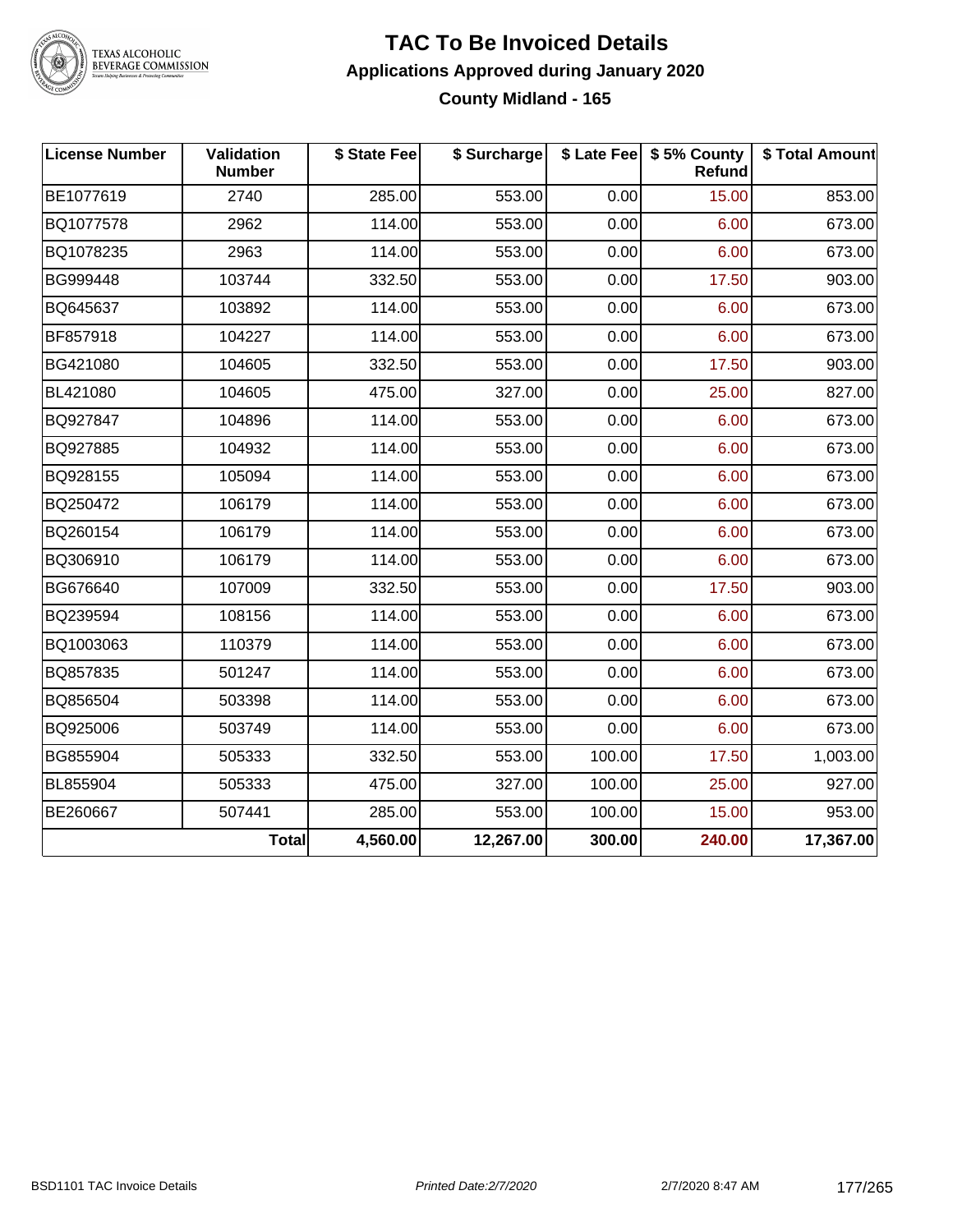

# **TAC To Be Invoiced Details Applications Approved during January 2020 County Milam - 166**

| <b>License Number</b> | <b>Validation</b><br><b>Number</b> | \$ State Fee | \$ Surcharge | \$ Late Fee | \$5% County<br><b>Refund</b> | \$ Total Amount |
|-----------------------|------------------------------------|--------------|--------------|-------------|------------------------------|-----------------|
| BG1078382             | 2494                               | 332.50       | 553.00       | 0.00        | 17.50                        | 903.00          |
| BF1077211             | 2942                               | 114.00       | 553.00       | 0.00        | 6.00                         | 673.00          |
| BF999292              | 104089                             | 114.00       | 553.00       | 0.00        | 6.00                         | 673.00          |
| <b>BG788756</b>       | 105538                             | 332.50       | 553.00       | 0.00        | 17.50                        | 903.00          |
| BQ260196              | 105890                             | 114.00       | 553.00       | 0.00        | 6.00                         | 673.00          |
| BG175799              | 106416                             | 332.50       | 553.00       | 0.00        | 17.50                        | 903.00          |
| BQ176932              | 109995                             | 114.00       | 553.00       | 0.00        | 6.00                         | 673.00          |
| BE118486              | 505296                             | 285.00       | 553.00       | 0.00        | 15.00                        | 853.00          |
|                       | <b>Total</b>                       | 1,738.50     | 4,424.00     | 0.00        | 91.50                        | 6,254.00        |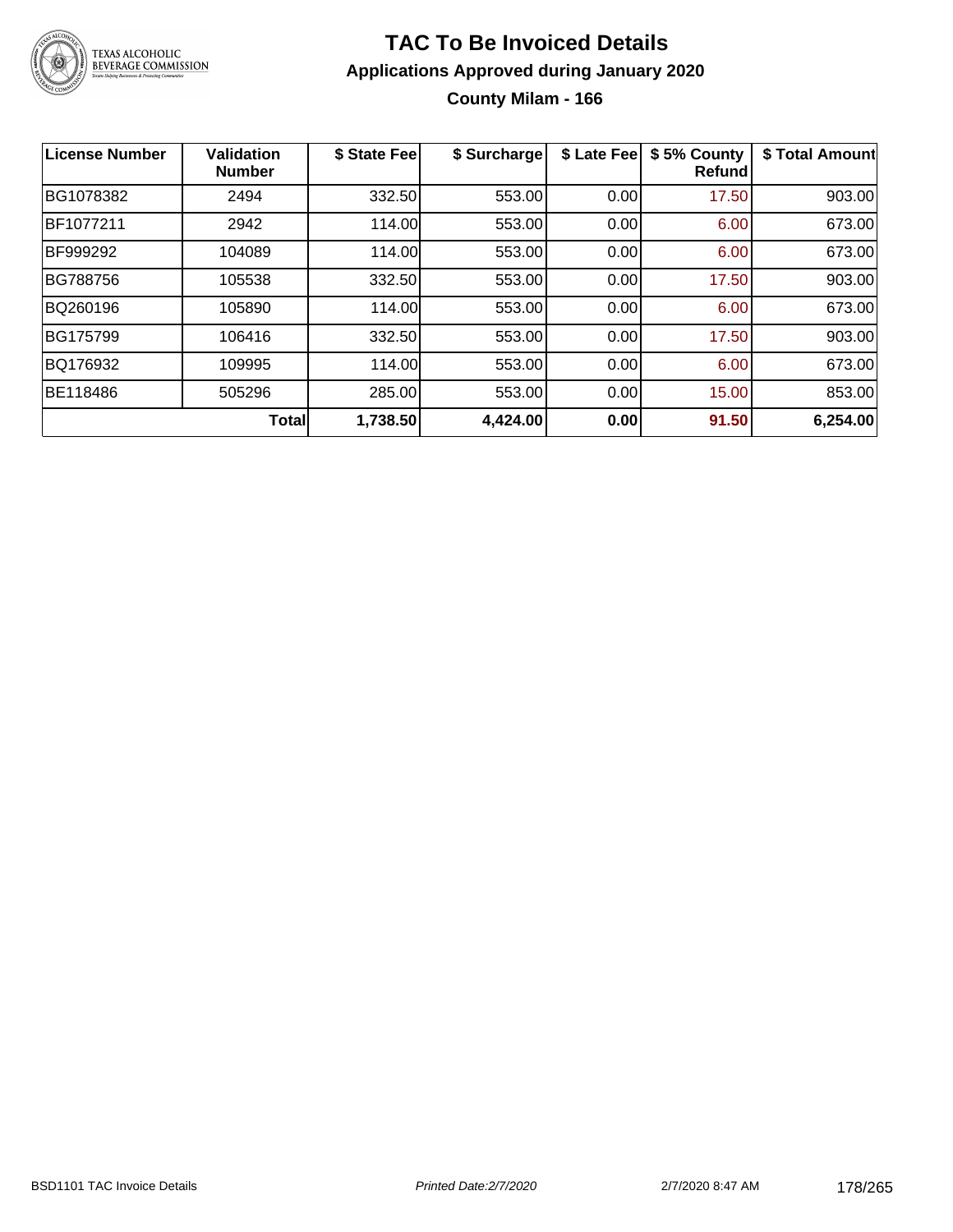

### **TAC To Be Invoiced Details Applications Approved during January 2020 County Mitchell - 168**

| License Number | <b>Validation</b><br><b>Number</b> | \$ State Feel |        |      | Refundl | \$ Surcharge   \$ Late Fee   \$5% County   \$ Total Amount |
|----------------|------------------------------------|---------------|--------|------|---------|------------------------------------------------------------|
| BQ999398       | 105223                             | 114.00L       | 553.00 | 0.00 | 6.00    | 673.00                                                     |
|                | Totall                             | <b>114.00</b> | 553.00 | 0.00 | 6.00    | 673.00                                                     |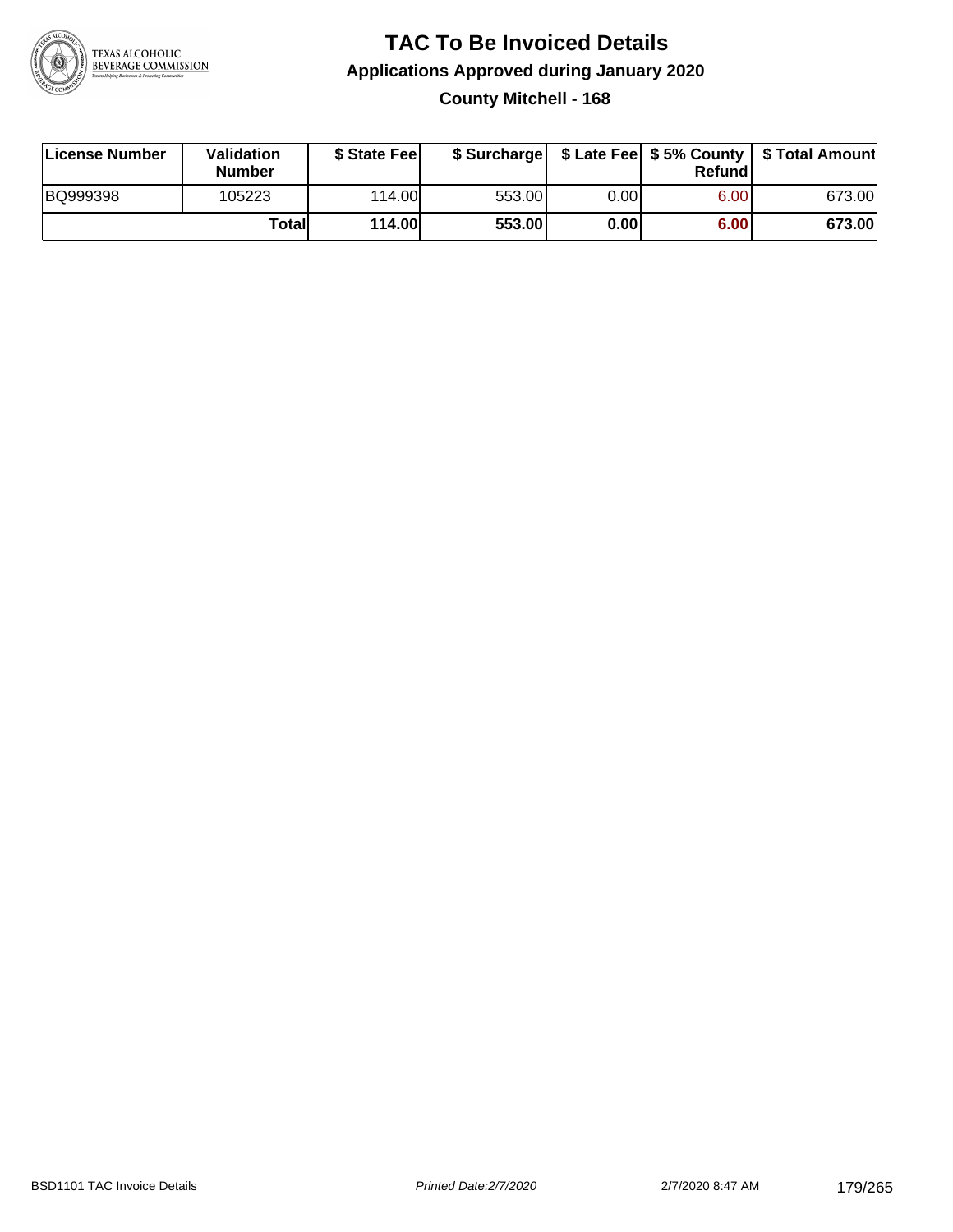

### **TAC To Be Invoiced Details Applications Approved during January 2020 County Montague - 169**

| <b>License Number</b> | <b>Validation</b><br><b>Number</b> | \$ State Fee | \$ Surcharge | \$ Late Fee | \$5% County<br>Refund | \$ Total Amount |
|-----------------------|------------------------------------|--------------|--------------|-------------|-----------------------|-----------------|
| BF1077979             | 3098                               | 114.00       | 553.00       | 0.00        | 6.00                  | 673.00          |
| BQ525792              | 105002                             | 114.00       | 553.00       | 0.00        | 6.00                  | 673.00          |
| BQ930072              | 106675                             | 114.00       | 553.00       | 0.00        | 6.00                  | 673.00          |
| BQ679219              | 107257                             | 114.00       | 553.00       | 0.00        | 6.00                  | 673.00          |
| BQ1001360             | 109346                             | 114.00       | 553.00       | 100.00      | 6.00                  | 773.00          |
| BQ795138              | 109759                             | 114.00       | 553.00       | 0.00        | 6.00                  | 673.00          |
| BQ932219              | 505314                             | 114.00       | 553.00       | 0.00        | 6.00                  | 673.00          |
|                       | Total                              | 798.00       | 3,871.00     | 100.00      | 42.00                 | 4,811.00        |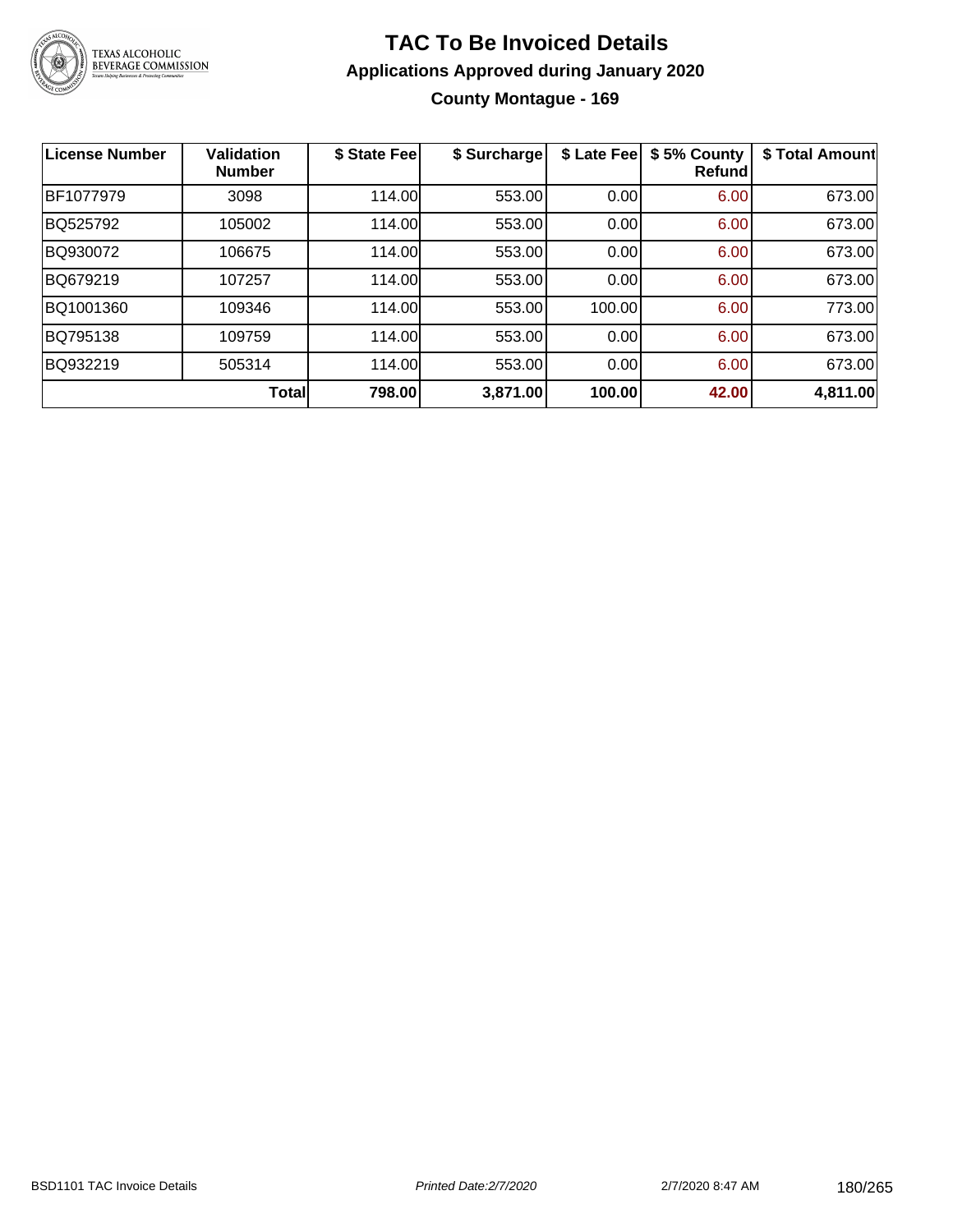

TEXAS ALCOHOLIC<br>BEVERAGE COMMISSION

#### **TAC To Be Invoiced Details Applications Approved during January 2020 County Montgomery - 170**

| <b>License Number</b> | Validation<br><b>Number</b> | \$ State Fee | \$ Surcharge |      | \$ Late Fee   \$5% County<br>Refund | \$ Total Amount |
|-----------------------|-----------------------------|--------------|--------------|------|-------------------------------------|-----------------|
| BQ1076893             | 2867                        | 114.00       | 553.00       | 0.00 | 6.00                                | 673.00          |
| BQ1077662             | 2882                        | 114.00       | 553.00       | 0.00 | 6.00                                | 673.00          |
| BF1077805             | 3021                        | 114.00       | 553.00       | 0.00 | 6.00                                | 673.00          |
| BQ1076892             | 3045                        | 114.00       | 553.00       | 0.00 | 6.00                                | 673.00          |
| BG1077632             | 3145                        | 332.50       | 553.00       | 0.00 | 17.50                               | 903.00          |
| BQ1077793             | 3274                        | 114.00       | 553.00       | 0.00 | 6.00                                | 673.00          |
| BQ926142              | 103583                      | 114.00       | 553.00       | 0.00 | 6.00                                | 673.00          |
| BQ998902              | 104121                      | 114.00       | 553.00       | 0.00 | 6.00                                | 673.00          |
| BQ736129              | 104128                      | 114.00       | 553.00       | 0.00 | 6.00                                | 673.00          |
| BF613342              | 104131                      | 114.00       | 553.00       | 0.00 | 6.00                                | 673.00          |
| BQ997042              | 104184                      | 114.00       | 553.00       | 0.00 | 6.00                                | 673.00          |
| BQ1001000             | 104436                      | 114.00       | 553.00       | 0.00 | 6.00                                | 673.00          |
| BF855791              | 104503                      | 114.00       | 553.00       | 0.00 | 6.00                                | 673.00          |
| BG642460              | 104786                      | 332.50       | 553.00       | 0.00 | 17.50                               | 903.00          |
| BG924056              | 104878                      | 332.50       | 553.00       | 0.00 | 17.50                               | 903.00          |
| BQ1000686             | 105156                      | 114.00       | 553.00       | 0.00 | 6.00                                | 673.00          |
| BG926087              | 105321                      | 332.50       | 553.00       | 0.00 | 17.50                               | 903.00          |
| BE614383              | 105408                      | 285.00       | 553.00       | 0.00 | 15.00                               | 853.00          |
| BQ927560              | 105483                      | 114.00       | 553.00       | 0.00 | 6.00                                | 673.00          |
| BQ1000996             | 105585                      | 114.00       | 553.00       | 0.00 | 6.00                                | 673.00          |
| BF678107              | 105618                      | 114.00       | 553.00       | 0.00 | 6.00                                | 673.00          |
| BQ736723              | 105871                      | 114.00       | 553.00       | 0.00 | 6.00                                | 673.00          |
| BQ301775              | 105890                      | 114.00       | 553.00       | 0.00 | 6.00                                | 673.00          |
| BQ857823              | 105960                      | 114.00       | 553.00       | 0.00 | 6.00                                | 673.00          |
| BF858328              | 105973                      | 114.00       | 553.00       | 0.00 | 6.00                                | 673.00          |
| BG675648              | 105980                      | 332.50       | 553.00       | 0.00 | 17.50                               | 903.00          |
| BF858425              | 106208                      | 114.00       | 553.00       | 0.00 | 6.00                                | 673.00          |
| BQ708279              | 106634                      | 114.00       | 553.00       | 0.00 | 6.00                                | 673.00          |
| BQ708277              | 106635                      | 114.00       | 553.00       | 0.00 | 6.00                                | 673.00          |
| BQ708365              | 106642                      | 114.00       | 553.00       | 0.00 | 6.00                                | 673.00          |
| BQ526424              | 106652                      | 114.00       | 553.00       | 0.00 | 6.00                                | 673.00          |
| BQ708364              | 106662                      | 114.00       | 553.00       | 0.00 | 6.00                                | 673.00          |
| BQ708360              | 106974                      | 114.00       | 553.00       | 0.00 | 6.00                                | 673.00          |
| BQ791731              | 107027                      | 114.00       | 553.00       | 0.00 | 6.00                                | 673.00          |
| BG738136              | 107323                      | 332.50       | 553.00       | 0.00 | 17.50                               | 903.00          |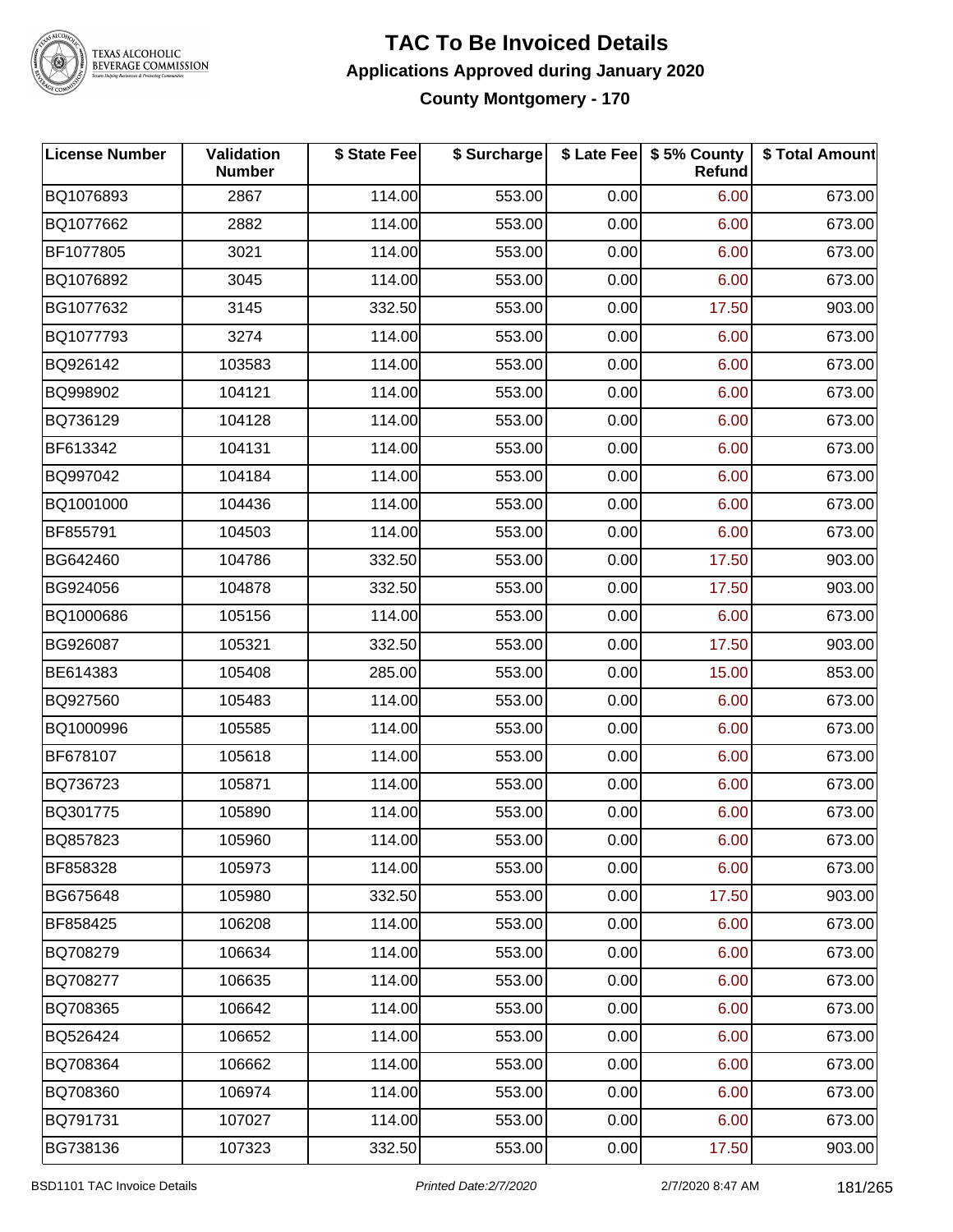| <b>License Number</b> | Validation<br><b>Number</b> | \$ State Fee | \$ Surcharge |      | \$ Late Fee   \$5% County<br>Refund | \$ Total Amount |
|-----------------------|-----------------------------|--------------|--------------|------|-------------------------------------|-----------------|
| BL738136              | 107323                      | 475.00       | 327.00       | 0.00 | 25.00                               | 827.00          |
| BF444039              | 107375                      | 114.00       | 553.00       | 0.00 | 6.00                                | 673.00          |
| BQ792487              | 107550                      | 114.00       | 553.00       | 0.00 | 6.00                                | 673.00          |
| BQ793727              | 108034                      | 114.00       | 553.00       | 0.00 | 6.00                                | 673.00          |
| BQ876595              | 108457                      | 114.00       | 553.00       | 0.00 | 6.00                                | 673.00          |
| BQ549150              | 108472                      | 114.00       | 553.00       | 0.00 | 6.00                                | 673.00          |
| BQ680018              | 108474                      | 114.00       | 553.00       | 0.00 | 6.00                                | 673.00          |
| BQ571703              | 108479                      | 114.00       | 553.00       | 0.00 | 6.00                                | 673.00          |
| BF1002207             | 108516                      | 114.00       | 553.00       | 0.00 | 6.00                                | 673.00          |
| BQ928649              | 108751                      | 114.00       | 553.00       | 0.00 | 6.00                                | 673.00          |
| BQ932994              | 109830                      | 114.00       | 553.00       | 0.00 | 6.00                                | 673.00          |
| BQ444041              | 109861                      | 114.00       | 553.00       | 0.00 | 6.00                                | 673.00          |
| BQ861710              | 110307                      | 114.00       | 553.00       | 0.00 | 6.00                                | 673.00          |
| BQ527136              | 110379                      | 114.00       | 553.00       | 0.00 | 6.00                                | 673.00          |
| BQ680217              | 111390                      | 114.00       | 553.00       | 0.00 | 6.00                                | 673.00          |
| BQ788292              | 400821                      | 114.00       | 553.00       | 0.00 | 6.00                                | 673.00          |
| BQ788867              | 400822                      | 114.00       | 553.00       | 0.00 | 6.00                                | 673.00          |
| BQ611663              | 400898                      | 114.00       | 553.00       | 0.00 | 6.00                                | 673.00          |
| BG923012              | 501862                      | 332.50       | 553.00       | 0.00 | 17.50                               | 903.00          |
| BQ301776              | 502275                      | 114.00       | 553.00       | 0.00 | 6.00                                | 673.00          |
| BQ483561              | 503130                      | 114.00       | 553.00       | 0.00 | 6.00                                | 673.00          |
| BG613892              | 503388                      | 332.50       | 553.00       | 0.00 | 17.50                               | 903.00          |
| BF567807              | 503438                      | 114.00       | 553.00       | 0.00 | 6.00                                | 673.00          |
| BF567966              | 503439                      | 114.00       | 553.00       | 0.00 | 6.00                                | 673.00          |
| BQ928399              | 503452                      | 114.00       | 553.00       | 0.00 | 6.00                                | 673.00          |
| BQ928398              | 503456                      | 114.00       | 553.00       | 0.00 | 6.00                                | 673.00          |
| BQ789298              | 503934                      | 114.00       | 553.00       | 0.00 | 6.00                                | 673.00          |
| BG646294              | 504056                      | 332.50       | 553.00       | 0.00 | 17.50                               | 903.00          |
| BQ1001064             | 504096                      | 114.00       | 553.00       | 0.00 | 6.00                                | 673.00          |
| BF999244              | 504190                      | 114.00       | 553.00       | 0.00 | 6.00                                | 673.00          |
| BG790019              | 504332                      | 332.50       | 553.00       | 0.00 | 17.50                               | 903.00          |
| BQ549051              | 505254                      | 114.00       | 553.00       | 0.00 | 6.00                                | 673.00          |
| BQ791026              | 505433                      | 114.00       | 553.00       | 0.00 | 6.00                                | 673.00          |
| BQ928012              | 505435                      | 114.00       | 553.00       | 0.00 | 6.00                                | 673.00          |
| BQ680309              | 505576                      | 114.00       | 553.00       | 0.00 | 6.00                                | 673.00          |
| BQ1002761             | 505749                      | 114.00       | 553.00       | 0.00 | 6.00                                | 673.00          |
| BQ1003403             | 506071                      | 114.00       | 553.00       | 0.00 | 6.00                                | 673.00          |
|                       | Total                       | 10,925.00    | 39,590.00    | 0.00 | 575.00                              | 51,090.00       |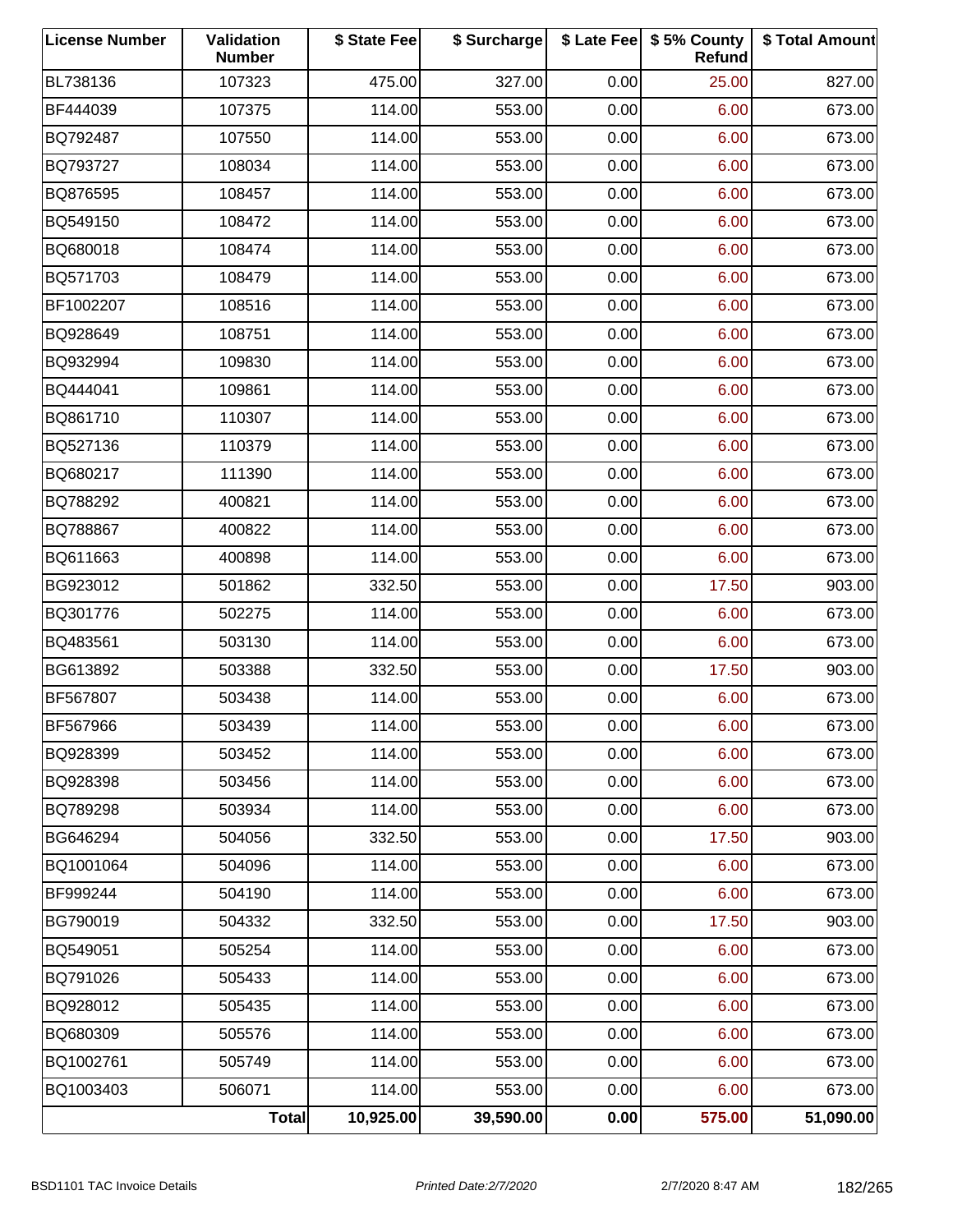

# **TAC To Be Invoiced Details Applications Approved during January 2020**

**County Moore - 171**

| License Number | <b>Validation</b><br><b>Number</b> | \$ State Fee | \$ Surcharge |      | \$ Late Fee   \$5% County  <br><b>Refund</b> | \$ Total Amount |
|----------------|------------------------------------|--------------|--------------|------|----------------------------------------------|-----------------|
| BQ1078276      | 3216                               | 114.00L      | 553.00       | 0.00 | 6.00                                         | 673.00          |
| BQ929577       | 106777                             | 114.00       | 553.00       | 0.00 | 6.00                                         | 673.00          |
| BQ930424       | 107205                             | 114.00L      | 553.00       | 0.00 | 6.00                                         | 673.00          |
| BQ930758       | 109163                             | 114.00       | 553.00       | 0.00 | 6.00                                         | 673.00          |
|                | Totall                             | 456.00       | 2,212.00     | 0.00 | 24.00                                        | 2,692.00        |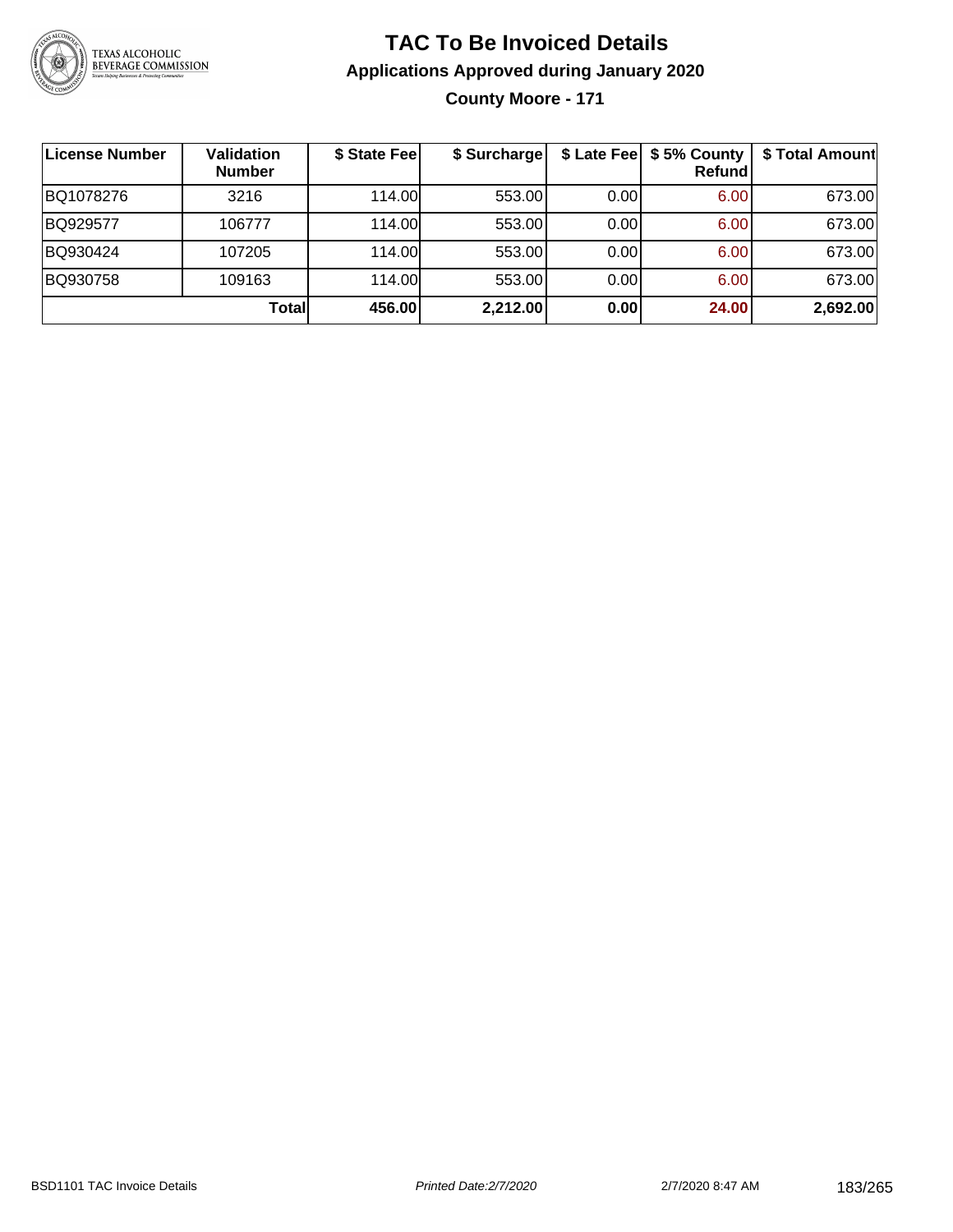

### **TAC To Be Invoiced Details Applications Approved during January 2020 County Morris - 172**

| License Number | Validation<br><b>Number</b> | \$ State Fee |        |      | Refund | \$ Surcharge   \$ Late Fee   \$5% County   \$ Total Amount |
|----------------|-----------------------------|--------------|--------|------|--------|------------------------------------------------------------|
| BQ859919       | 107513                      | 114.00       | 553.00 | 0.00 | 6.00   | 673.00                                                     |
|                | Totall                      | 114.00       | 553.00 | 0.00 | 6.00   | 673.00                                                     |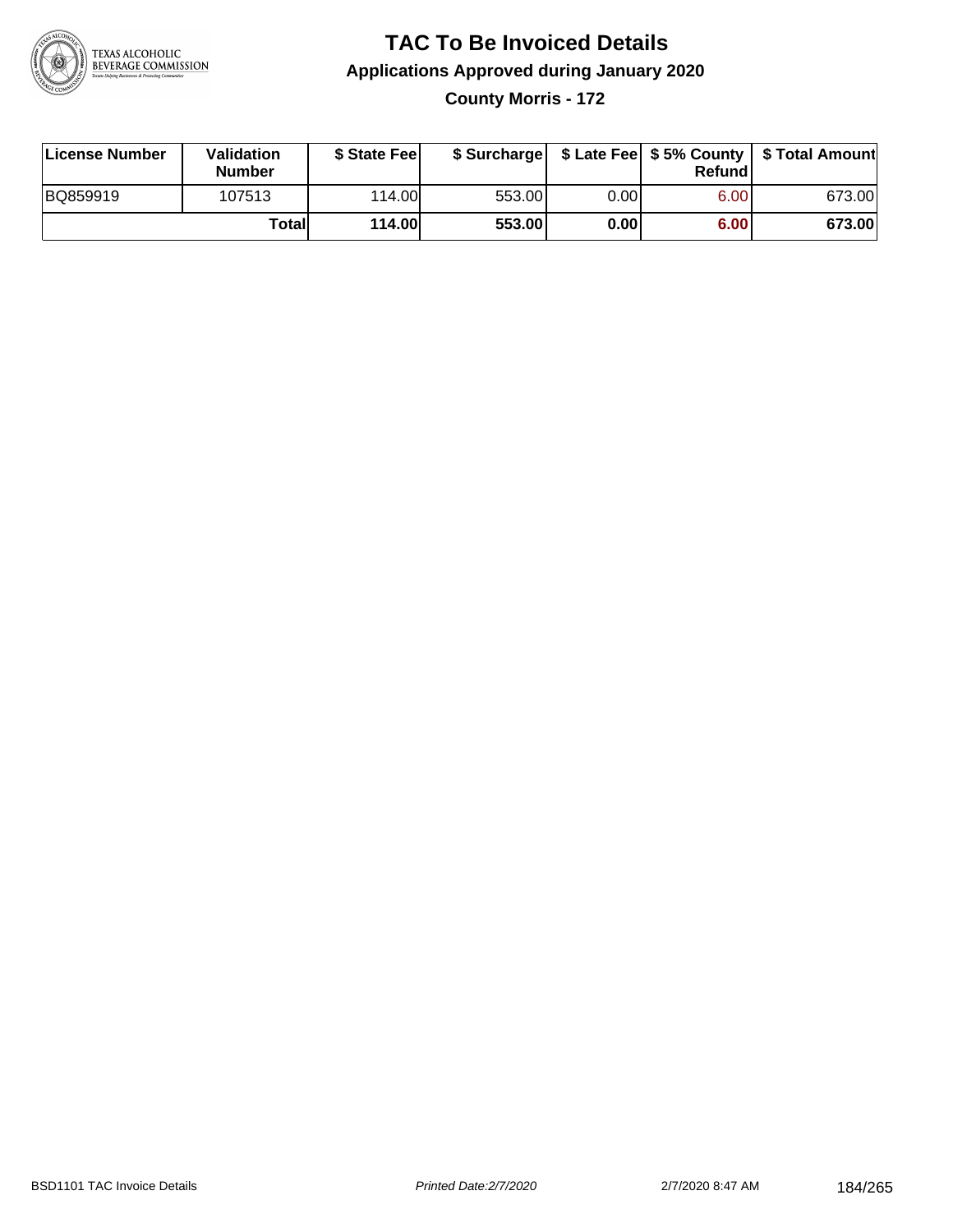

# **TAC To Be Invoiced Details Applications Approved during January 2020**

**County Nacogdoches - 174**

| License Number | <b>Validation</b><br><b>Number</b> | \$ State Fee | \$ Surcharge | \$ Late Fee | \$5% County<br>Refund | \$ Total Amount |
|----------------|------------------------------------|--------------|--------------|-------------|-----------------------|-----------------|
| BQ1077133      | 2711                               | 114.00       | 553.00       | 0.00        | 6.00                  | 673.00          |
| BQ402122       | 103346                             | 114.00       | 553.00       | 0.00        | 6.00                  | 673.00          |
| BQ260306       | 103822                             | 114.00       | 553.00       | 0.00        | 6.00                  | 673.00          |
| BQ567486       | 103979                             | 114.00       | 553.00       | 0.00        | 6.00                  | 673.00          |
| BQ854935       | 104715                             | 114.00       | 553.00       | 0.00        | 6.00                  | 673.00          |
| BQ460585       | 104858                             | 114.00       | 553.00       | 0.00        | 6.00                  | 673.00          |
| BQ738450       | 106026                             | 114.00       | 553.00       | 0.00        | 6.00                  | 673.00          |
| BQ281389       | 107416                             | 114.00       | 553.00       | 0.00        | 6.00                  | 673.00          |
|                | <b>Total</b>                       | 912.00       | 4,424.00     | 0.00        | 48.00                 | 5,384.00        |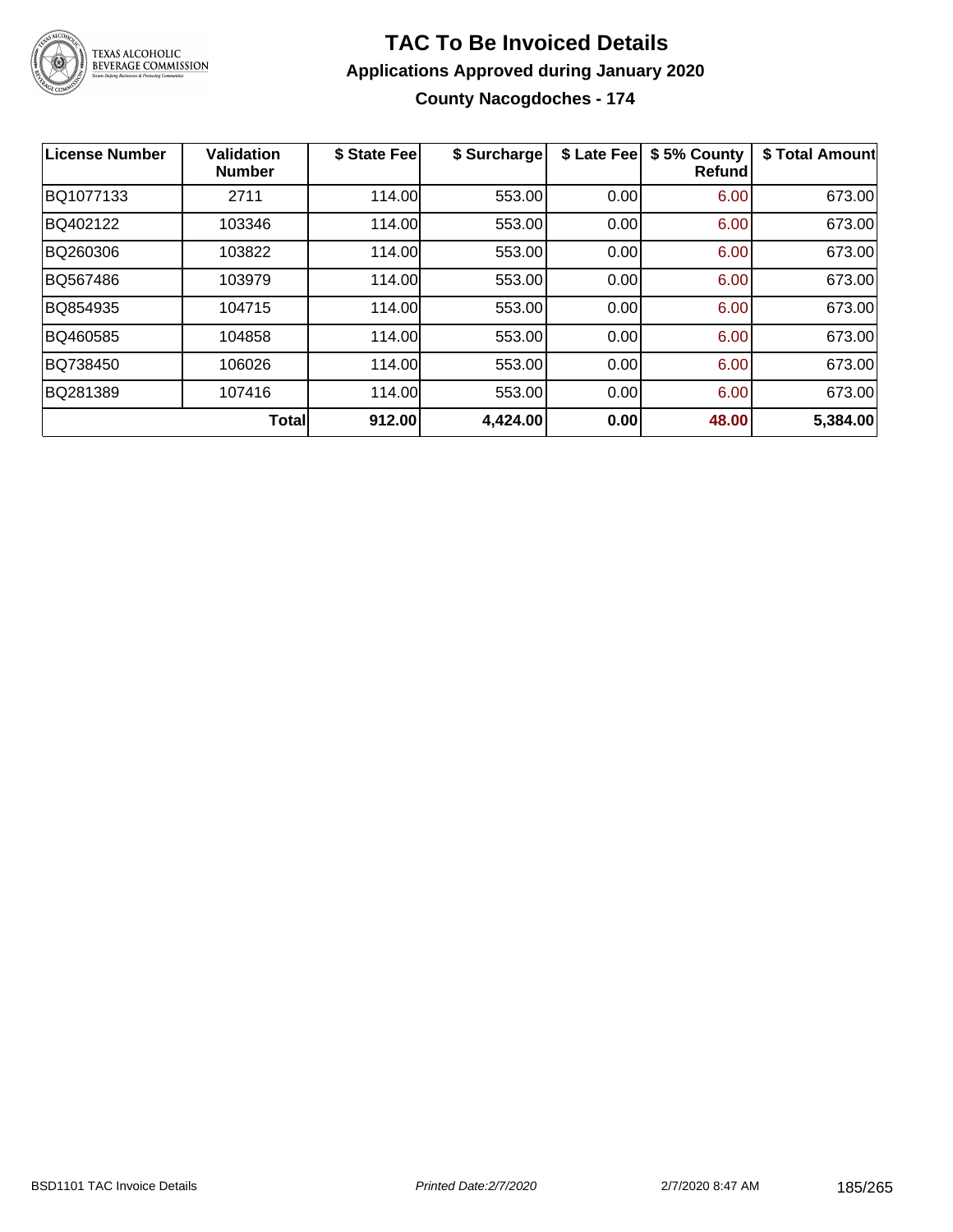

### **TAC To Be Invoiced Details Applications Approved during January 2020 County Navarro - 175**

| <b>License Number</b> | <b>Validation</b><br><b>Number</b> | \$ State Fee | \$ Surcharge | \$ Late Fee | \$5% County<br>Refund | \$ Total Amount |
|-----------------------|------------------------------------|--------------|--------------|-------------|-----------------------|-----------------|
| BF483065              | 103826                             | 114.00       | 553.00       | 0.00        | 6.00                  | 673.00          |
| BF856399              | 104016                             | 114.00       | 553.00       | 0.00        | 6.00                  | 673.00          |
| BF160120              | 104305                             | 114.00       | 553.00       | 0.00        | 6.00                  | 673.00          |
| BQ569326              | 105069                             | 114.00       | 553.00       | 0.00        | 6.00                  | 673.00          |
| BQ565733              | 105895                             | 114.00       | 553.00       | 0.00        | 6.00                  | 673.00          |
| BQ861081              | 109552                             | 114.00       | 553.00       | 0.00        | 6.00                  | 673.00          |
|                       | <b>Total</b>                       | 684.00       | 3,318.00     | 0.00        | 36.00                 | 4,038.00        |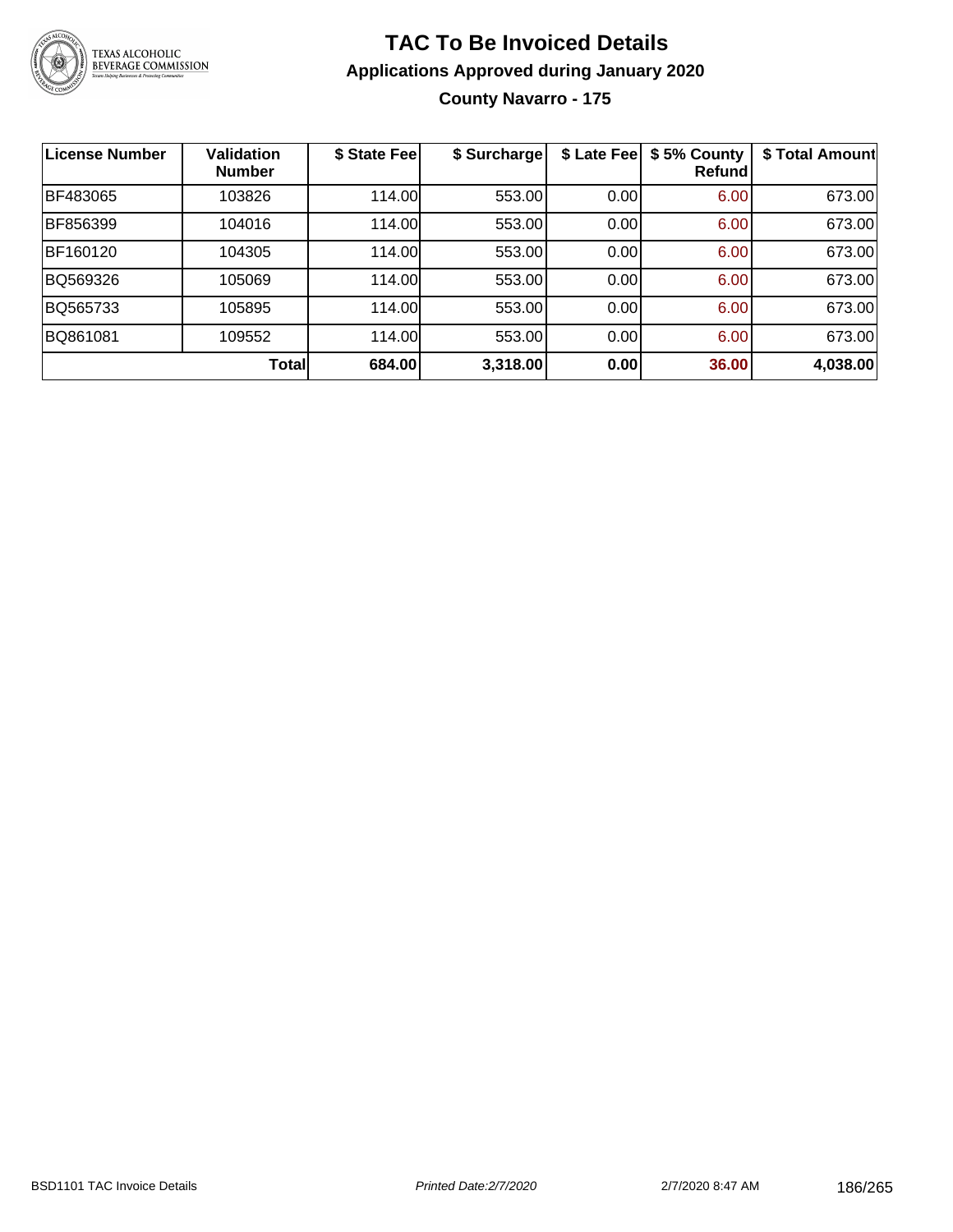

### **TAC To Be Invoiced Details Applications Approved during January 2020 County Newton - 176**

| License Number  | Validation<br><b>Number</b> | \$ State Fee |          |      | Refundl | \$ Surcharge   \$ Late Fee   \$5% County   \$ Total Amount |
|-----------------|-----------------------------|--------------|----------|------|---------|------------------------------------------------------------|
| <b>BF647937</b> | 107774                      | 114.00L      | 553.00   | 0.00 | 6.00    | 673.00                                                     |
| BQ444632        | 109379                      | 114.00       | 553.00   | 0.00 | 6.00    | 673.00                                                     |
|                 | Totall                      | 228.00       | 1,106.00 | 0.00 | 12.00   | 1,346.00                                                   |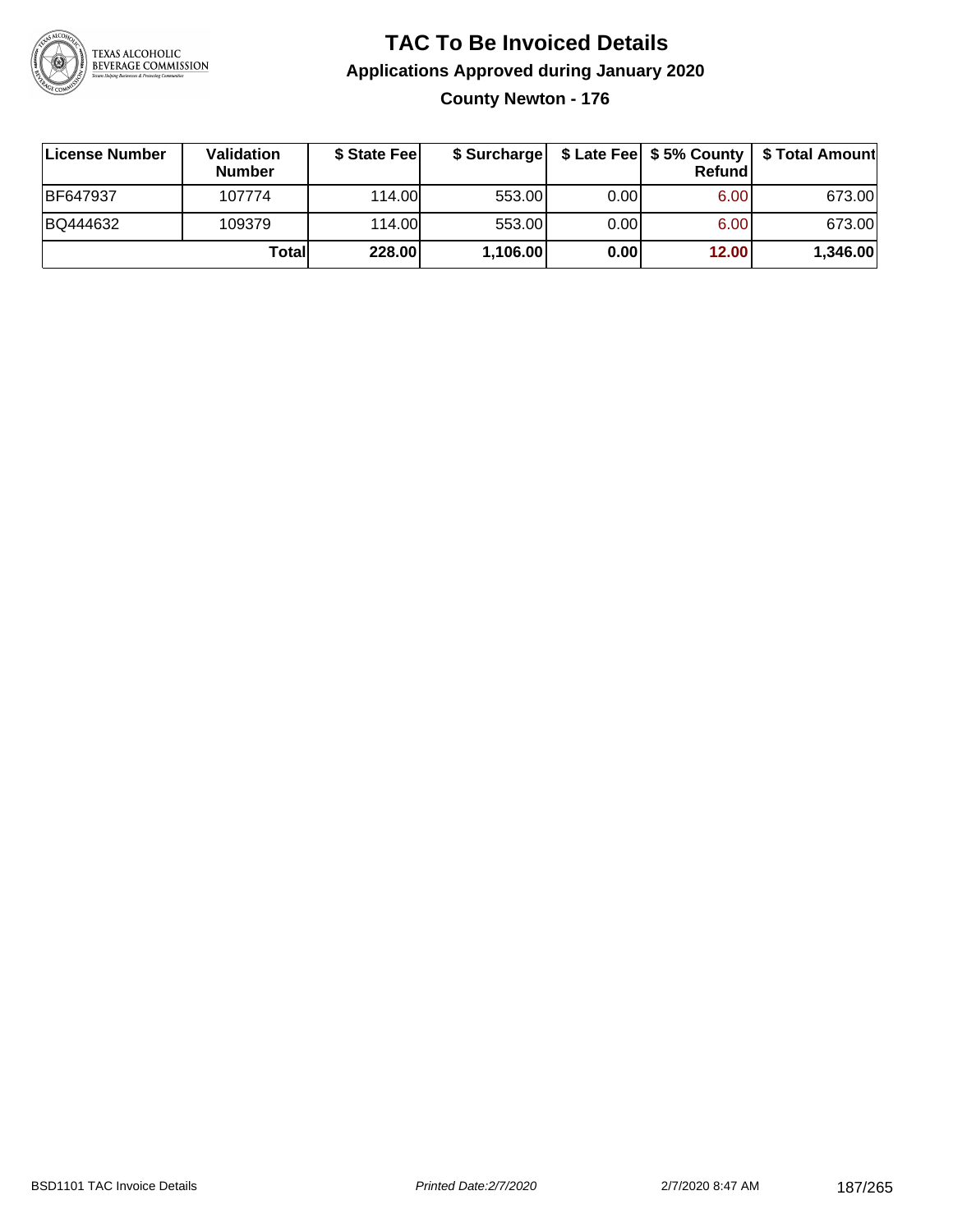

# **TAC To Be Invoiced Details Applications Approved during January 2020**

**County Nolan - 177**

| License Number | Validation<br><b>Number</b> | \$ State Fee | \$ Surcharge |      | \$ Late Fee   \$5% County<br>Refund | \$ Total Amount |
|----------------|-----------------------------|--------------|--------------|------|-------------------------------------|-----------------|
| BQ567546       | 103645                      | 114.00       | 553.00       | 0.00 | 6.00                                | 673.00          |
| BQ998906       | 105815                      | 114.00       | 553.00       | 0.00 | 6.00                                | 673.00          |
| BQ303962       | 109060                      | 114.00       | 553.00       | 0.00 | 6.00                                | 673.00          |
| BQ1001867      | 109315                      | 114.00       | 553.00       | 0.00 | 6.00                                | 673.00          |
| BQ529348       | 110348                      | 114.00       | 553.00       | 0.00 | 6.00                                | 673.00          |
| BQ1078258      | 505215                      | 114.00       | 553.00       | 0.00 | 6.00                                | 673.00          |
|                | <b>Total</b>                | 684.00       | 3,318.00     | 0.00 | 36.00                               | 4,038.00        |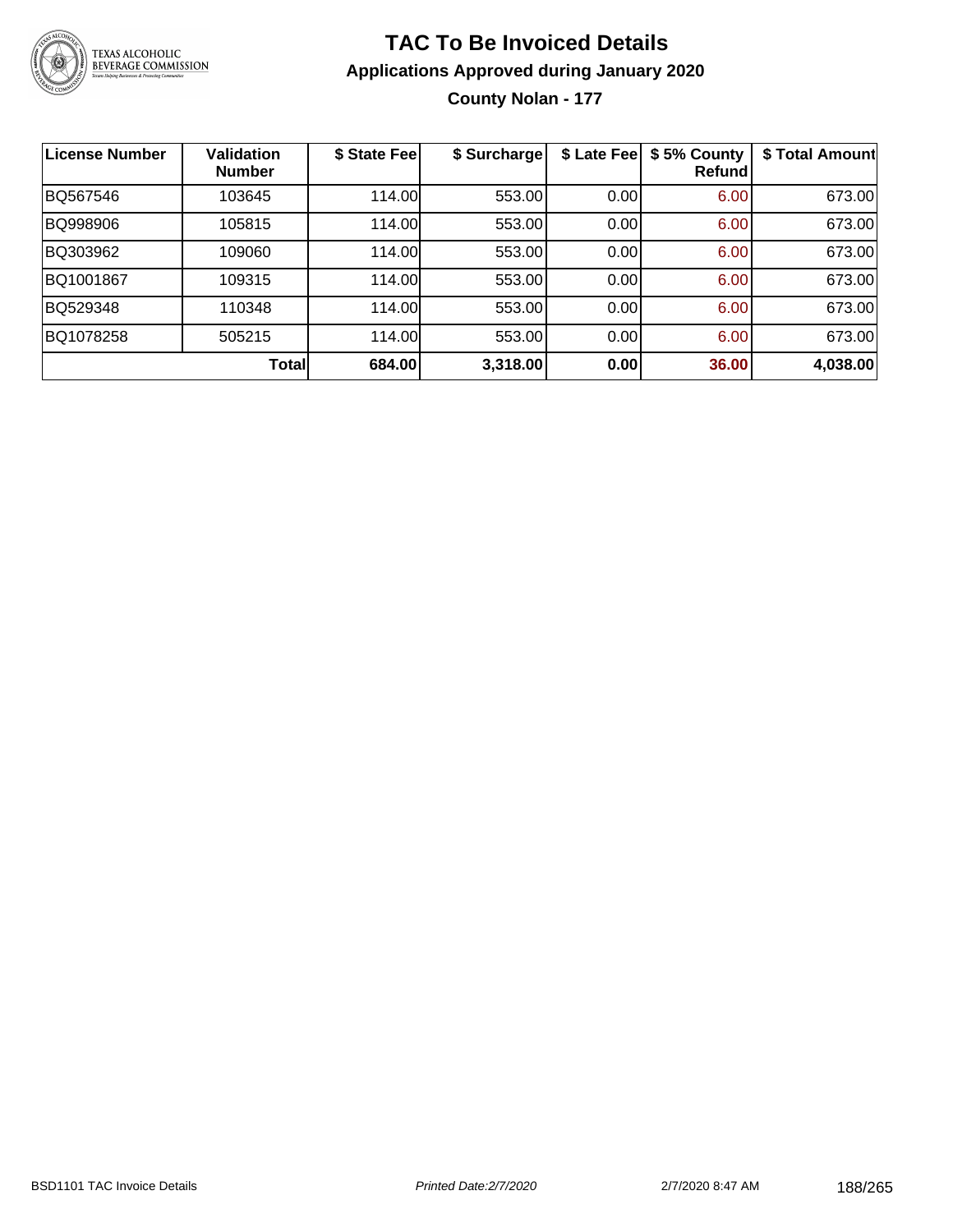

TEXAS ALCOHOLIC<br>BEVERAGE COMMISSION

#### **TAC To Be Invoiced Details Applications Approved during January 2020 County Nueces - 178**

| <b>License Number</b> | Validation<br><b>Number</b> | \$ State Fee | \$ Surcharge |        | \$ Late Fee   \$5% County<br>Refund | \$ Total Amount |
|-----------------------|-----------------------------|--------------|--------------|--------|-------------------------------------|-----------------|
| BG732898              | 103482                      | 332.50       | 553.00       | 100.00 | 17.50                               | 1,003.00        |
| BG923460              | 103586                      | 332.50       | 553.00       | 0.00   | 17.50                               | 903.00          |
| BQ645106              | 103632                      | 114.00       | 553.00       | 0.00   | 6.00                                | 673.00          |
| BQ645107              | 103632                      | 114.00       | 553.00       | 0.00   | 6.00                                | 673.00          |
| BE422600              | 103716                      | 285.00       | 553.00       | 0.00   | 15.00                               | 853.00          |
| BG735730              | 103777                      | 332.50       | 553.00       | 0.00   | 17.50                               | 903.00          |
| BG1000343             | 104151                      | 332.50       | 553.00       | 0.00   | 17.50                               | 903.00          |
| BQ708827              | 104255                      | 114.00       | 553.00       | 0.00   | 6.00                                | 673.00          |
| BQ313278              | 104391                      | 114.00       | 553.00       | 0.00   | 6.00                                | 673.00          |
| BQ313279              | 104391                      | 114.00       | 553.00       | 0.00   | 6.00                                | 673.00          |
| BQ677502              | 104391                      | 114.00       | 553.00       | 0.00   | 6.00                                | 673.00          |
| BQ928053              | 104683                      | 114.00       | 553.00       | 0.00   | 6.00                                | 673.00          |
| BQ928057              | 104683                      | 114.00       | 553.00       | 0.00   | 6.00                                | 673.00          |
| BQ928060              | 104683                      | 114.00       | 553.00       | 0.00   | 6.00                                | 673.00          |
| BQ928088              | 104683                      | 114.00       | 553.00       | 0.00   | 6.00                                | 673.00          |
| BQ928090              | 104683                      | 114.00       | 553.00       | 0.00   | 6.00                                | 673.00          |
| BQ928091              | 104683                      | 114.00       | 553.00       | 0.00   | 6.00                                | 673.00          |
| BQ854811              | 104967                      | 114.00       | 553.00       | 100.00 | 6.00                                | 773.00          |
| BQ470406              | 105725                      | 114.00       | 553.00       | 0.00   | 6.00                                | 673.00          |
| BG611416              | 105934                      | 332.50       | 553.00       | 100.00 | 17.50                               | 1,003.00        |
| BQ999426              | 105963                      | 114.00       | 553.00       | 0.00   | 6.00                                | 673.00          |
| BG857157              | 106028                      | 332.50       | 553.00       | 0.00   | 17.50                               | 903.00          |
| BL857157              | 106028                      | 475.00       | 327.00       | 0.00   | 25.00                               | 827.00          |
| BG280644              | 106074                      | 332.50       | 553.00       | 0.00   | 17.50                               | 903.00          |
| BG999742              | 106106                      | 332.50       | 553.00       | 0.00   | 17.50                               | 903.00          |
| BQ569520              | 106288                      | 114.00       | 553.00       | 0.00   | 6.00                                | 673.00          |
| BG857160              | 106476                      | 332.50       | 553.00       | 0.00   | 17.50                               | 903.00          |
| BF860193              | 106750                      | 114.00       | 553.00       | 0.00   | 6.00                                | 673.00          |
| BG548320              | 106818                      | 332.50       | 553.00       | 0.00   | 17.50                               | 903.00          |
| BG929331              | 106868                      | 332.50       | 553.00       | 0.00   | 17.50                               | 903.00          |
| BQ525757              | 106877                      | 114.00       | 553.00       | 0.00   | 6.00                                | 673.00          |
| BF162914              | 107254                      | 114.00       | 553.00       | 0.00   | 6.00                                | 673.00          |
| BF423032              | 107256                      | 114.00       | 553.00       | 0.00   | 6.00                                | 673.00          |
| BG1000728             | 107688                      | 332.50       | 553.00       | 0.00   | 17.50                               | 903.00          |
| BG708329              | 107757                      | 332.50       | 553.00       | 0.00   | 17.50                               | 903.00          |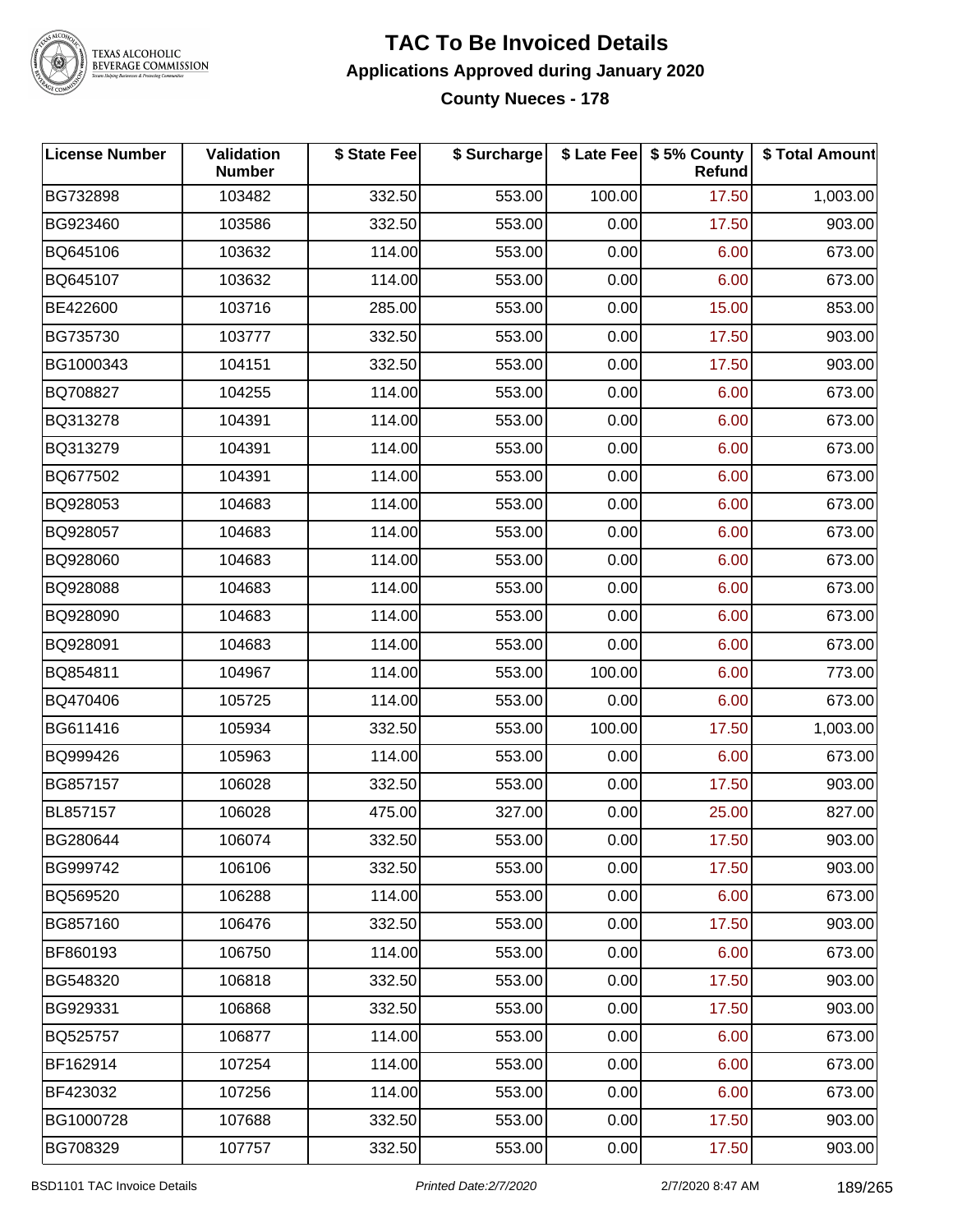| <b>License Number</b> | <b>Validation</b><br><b>Number</b> | \$ State Fee | \$ Surcharge | \$ Late Fee | \$5% County<br>Refund | \$ Total Amount |
|-----------------------|------------------------------------|--------------|--------------|-------------|-----------------------|-----------------|
| BF133521              | 107901                             | 114.00       | 553.00       | 0.00        | 6.00                  | 673.00          |
| BQ928016              | 107969                             | 114.00       | 553.00       | 0.00        | 6.00                  | 673.00          |
| BQ526948              | 108638                             | 114.00       | 553.00       | 0.00        | 6.00                  | 673.00          |
| BQ464601              | 108651                             | 114.00       | 553.00       | 0.00        | 6.00                  | 673.00          |
| BQ615701              | 108730                             | 114.00       | 553.00       | 0.00        | 6.00                  | 673.00          |
| BQ739803              | 108849                             | 114.00       | 553.00       | 0.00        | 6.00                  | 673.00          |
| BQ570876              | 109168                             | 114.00       | 553.00       | 0.00        | 6.00                  | 673.00          |
| BG406484              | 109642                             | 332.50       | 553.00       | 0.00        | 17.50                 | 903.00          |
| BQ571694              | 110389                             | 114.00       | 553.00       | 0.00        | 6.00                  | 673.00          |
| BQ1002637             | 503446                             | 114.00       | 553.00       | 0.00        | 6.00                  | 673.00          |
| BQ923925              | 503595                             | 114.00       | 553.00       | 0.00        | 6.00                  | 673.00          |
| BQ545518              | 504082                             | 114.00       | 553.00       | 0.00        | 6.00                  | 673.00          |
| BQ929408              | 504180                             | 114.00       | 553.00       | 0.00        | 6.00                  | 673.00          |
| BG771312              | 514517                             | 332.50       | 553.00       | 100.00      | 17.50                 | 1,003.00        |
| BL771312              | 514517                             | 475.00       | 327.00       | 100.00      | 25.00                 | 927.00          |
|                       | Total                              | 9,870.50     | 27,198.00    | 500.00      | 519.50                | 38,088.00       |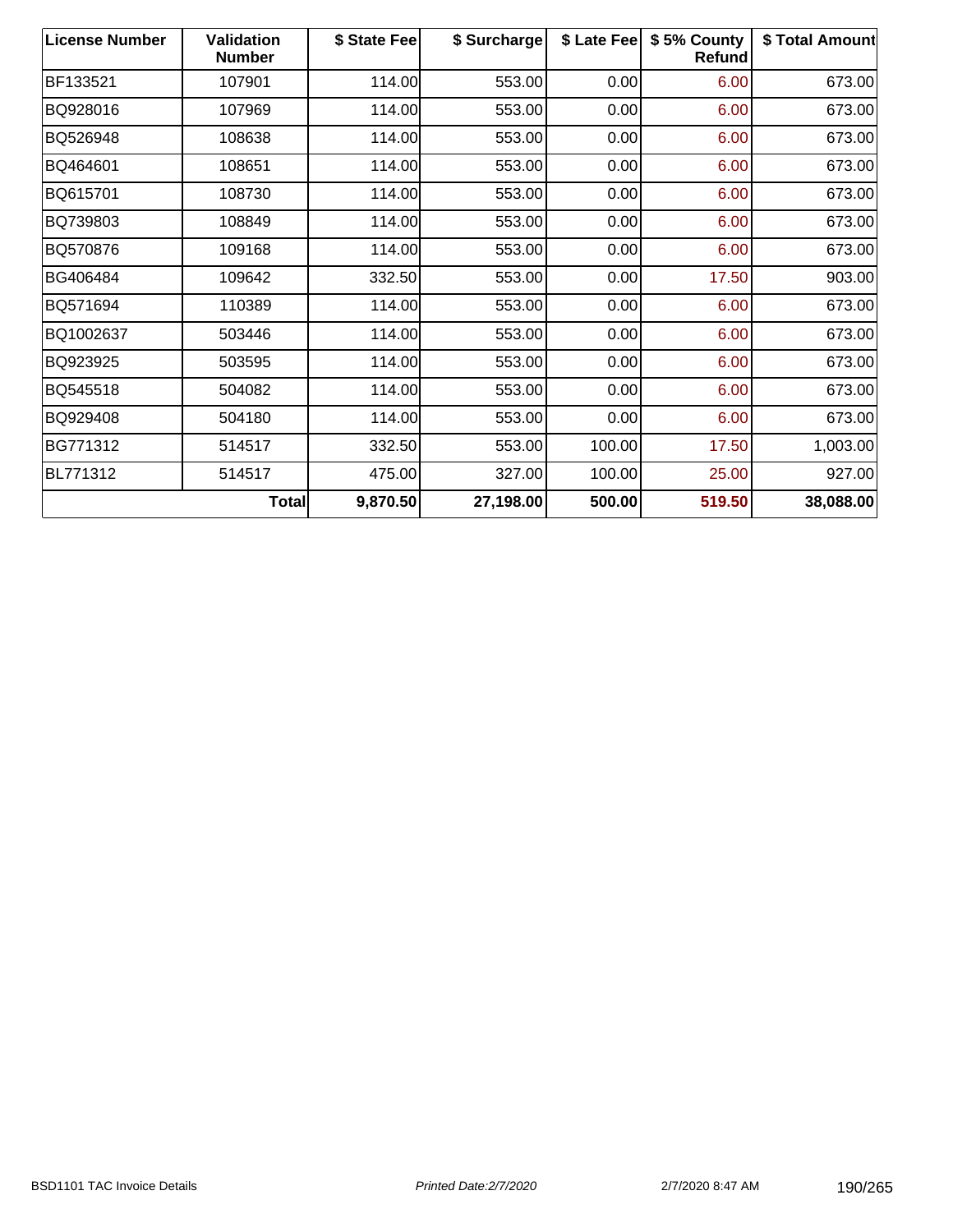

### **TAC To Be Invoiced Details Applications Approved during January 2020 County Ochiltree - 179**

| License Number | <b>Validation</b><br><b>Number</b> | \$ State Feel |        |        | Refundl | \$ Surcharge   \$ Late Fee   \$5% County   \$ Total Amount |
|----------------|------------------------------------|---------------|--------|--------|---------|------------------------------------------------------------|
| BQ859781       | 106679                             | 114.00L       | 553.00 | 0.00 l | 6.00    | 673.00                                                     |
|                | Totall                             | <b>114.00</b> | 553.00 | 0.00   | 6.00    | 673.00                                                     |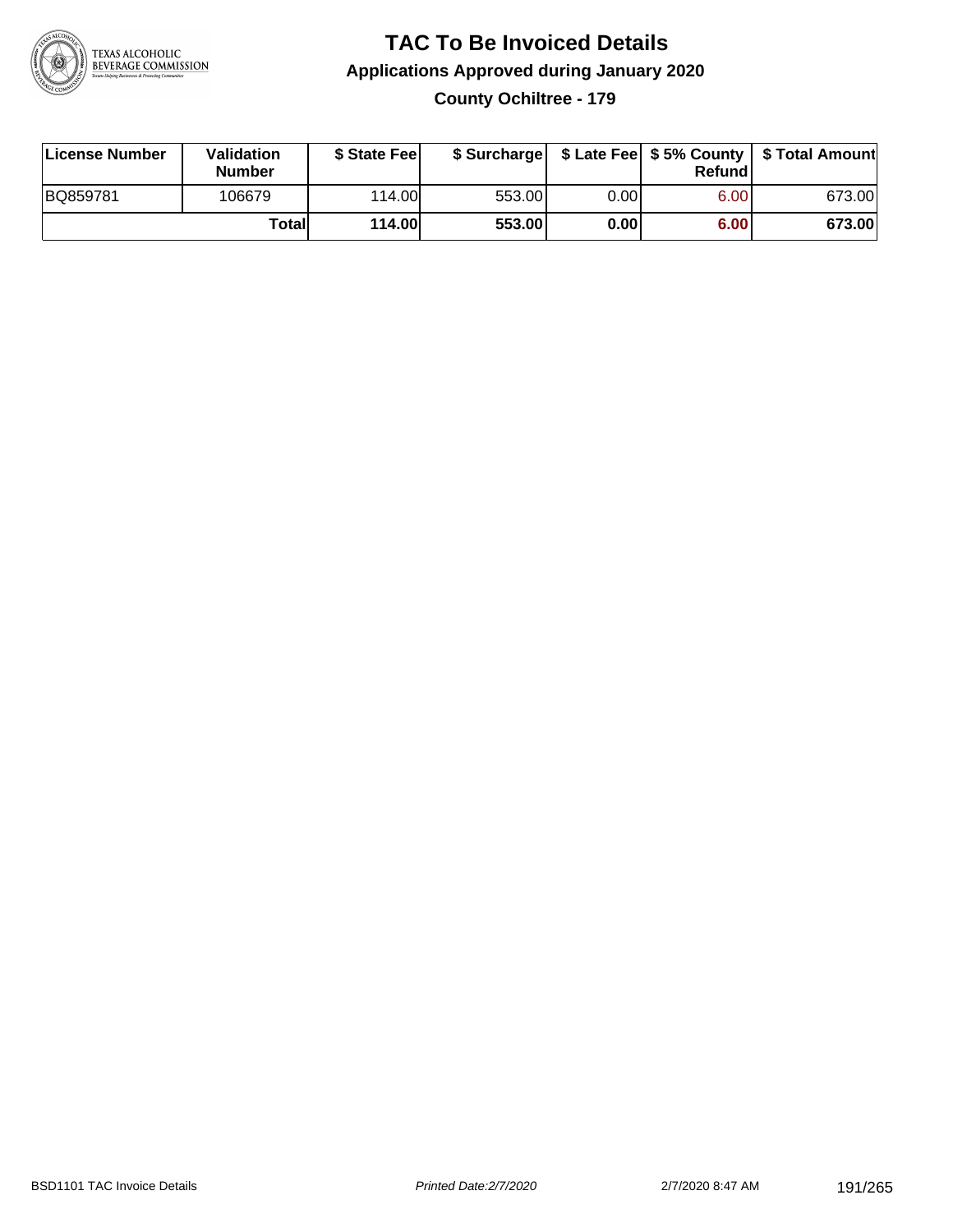

# TEXAS ALCOHOLIC<br>BEVERAGE COMMISSION

#### **TAC To Be Invoiced Details Applications Approved during January 2020 County Orange - 181**

| <b>License Number</b> | <b>Validation</b><br><b>Number</b> | \$ State Fee | \$ Surcharge |      | \$ Late Fee   \$5% County<br>Refund | \$ Total Amount |
|-----------------------|------------------------------------|--------------|--------------|------|-------------------------------------|-----------------|
| BF1077515             | 3052                               | 114.00       | 553.00       | 0.00 | 6.00                                | 673.00          |
| BF1078709             | 3090                               | 114.00       | 553.00       | 0.00 | 6.00                                | 673.00          |
| BF1079019             | 3316                               | 114.00       | 553.00       | 0.00 | 6.00                                | 673.00          |
| BF503000              | 103761                             | 114.00       | 553.00       | 0.00 | 6.00                                | 673.00          |
| BF503003              | 103763                             | 114.00       | 553.00       | 0.00 | 6.00                                | 673.00          |
| BQ554390              | 105074                             | 114.00       | 553.00       | 0.00 | 6.00                                | 673.00          |
| BQ548741              | 107946                             | 114.00       | 553.00       | 0.00 | 6.00                                | 673.00          |
| BQ646364              | 108078                             | 114.00       | 553.00       | 0.00 | 6.00                                | 673.00          |
| BQ1001667             | 109250                             | 114.00       | 553.00       | 0.00 | 6.00                                | 673.00          |
| BQ795305              | 109550                             | 114.00       | 553.00       | 0.00 | 6.00                                | 673.00          |
| BQ794785              | 109611                             | 114.00       | 553.00       | 0.00 | 6.00                                | 673.00          |
| BQ547748              | 109695                             | 114.00       | 553.00       | 0.00 | 6.00                                | 673.00          |
| BF269702              | 503770                             | 114.00       | 553.00       | 0.00 | 6.00                                | 673.00          |
| BQ423257              | 504285                             | 114.00       | 553.00       | 0.00 | 6.00                                | 673.00          |
| BQ929463              | 504789                             | 114.00       | 553.00       | 0.00 | 6.00                                | 673.00          |
| BQ794598              | 505257                             | 114.00       | 553.00       | 0.00 | 6.00                                | 673.00          |
|                       | <b>Total</b>                       | 1,824.00     | 8,848.00     | 0.00 | 96.00                               | 10,768.00       |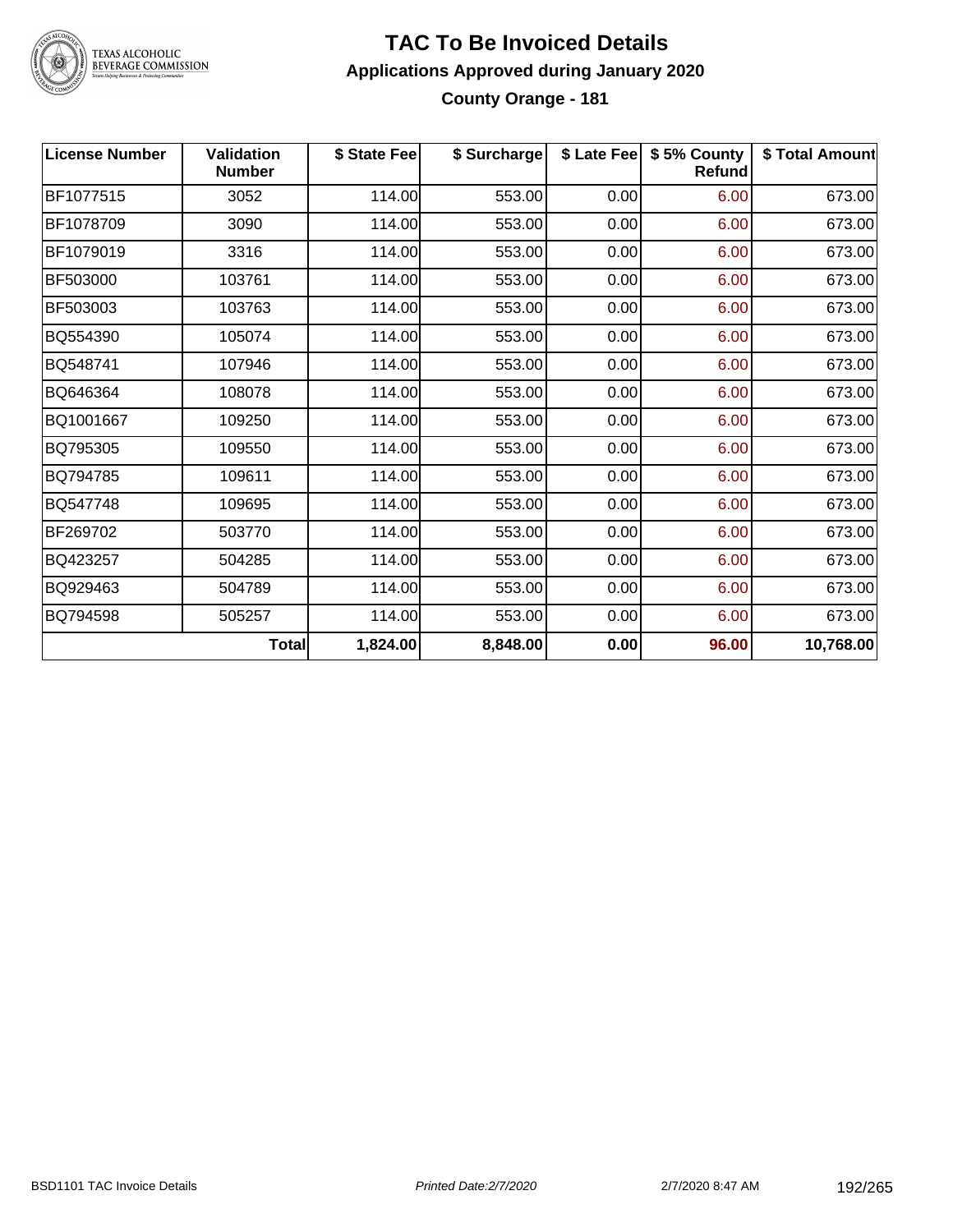

### **TAC To Be Invoiced Details Applications Approved during January 2020 County Palo Pinto - 182**

| <b>License Number</b> | <b>Validation</b><br><b>Number</b> | \$ State Fee | \$ Surcharge | \$ Late Fee | \$5% County<br>Refund | \$ Total Amount |
|-----------------------|------------------------------------|--------------|--------------|-------------|-----------------------|-----------------|
| BG1077187             | 2997                               | 332.50       | 553.00       | 0.00        | 17.50                 | 903.00          |
| BG1079442             | 3550                               | 332.50       | 553.00       | 0.00        | 17.50                 | 903.00          |
| BF291065              | 104165                             | 114.00       | 553.00       | 0.00        | 6.00                  | 673.00          |
| BF302368              | 104345                             | 114.00       | 553.00       | 0.00        | 6.00                  | 673.00          |
| BE793230              | 107614                             | 285.00       | 553.00       | 0.00        | 15.00                 | 853.00          |
| <b>BG176588</b>       | 107769                             | 332.50       | 553.00       | 0.00        | 17.50                 | 903.00          |
| BQ711943              | 505411                             | 114.00       | 553.00       | 0.00        | 6.00                  | 673.00          |
|                       | <b>Total</b>                       | 1,624.50     | 3,871.00     | 0.00        | 85.50                 | 5,581.00        |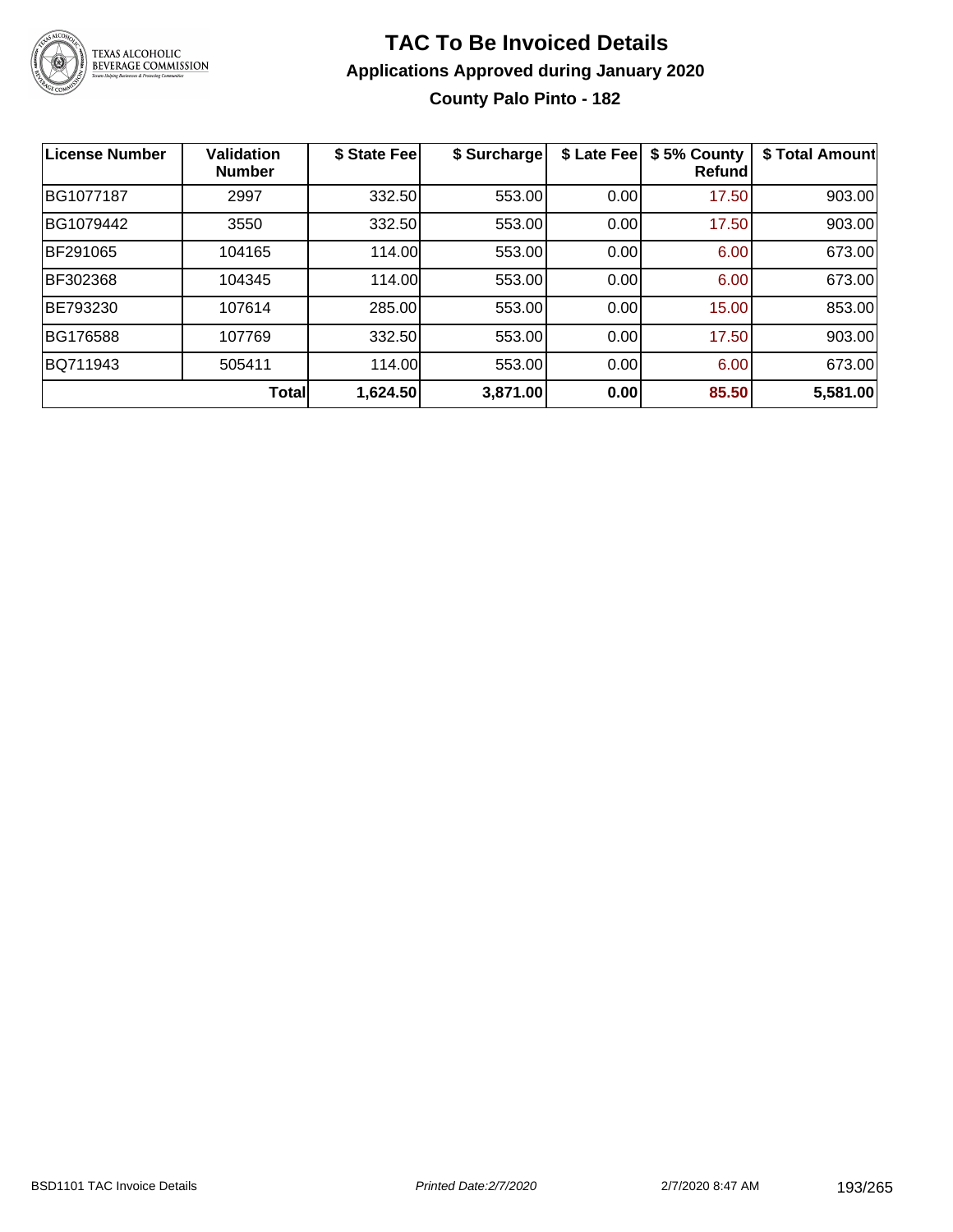

### **TAC To Be Invoiced Details Applications Approved during January 2020 County Panola - 183**

| License Number | <b>Validation</b><br><b>Number</b> | \$ State Fee | \$ Surcharge |       | \$ Late Fee   \$5% County<br>Refundl | \$ Total Amount |
|----------------|------------------------------------|--------------|--------------|-------|--------------------------------------|-----------------|
| BQ861069       | 110340                             | 114.00       | 553.00       | 0.00  | 6.00                                 | 673.00          |
| BQ927849       | 501258                             | 114.00       | 553.00       | 0.00  | 6.00                                 | 673.00          |
| BQ861028       | 505203                             | 114.00       | 553.00       | 0.00  | 6.00                                 | 673.00          |
| BQ861029       | 505203                             | 114.00       | 553.00       | 0.001 | 6.00                                 | 673.00          |
|                | Total                              | 456.00       | 2,212.00     | 0.00  | 24.00                                | 2,692.00        |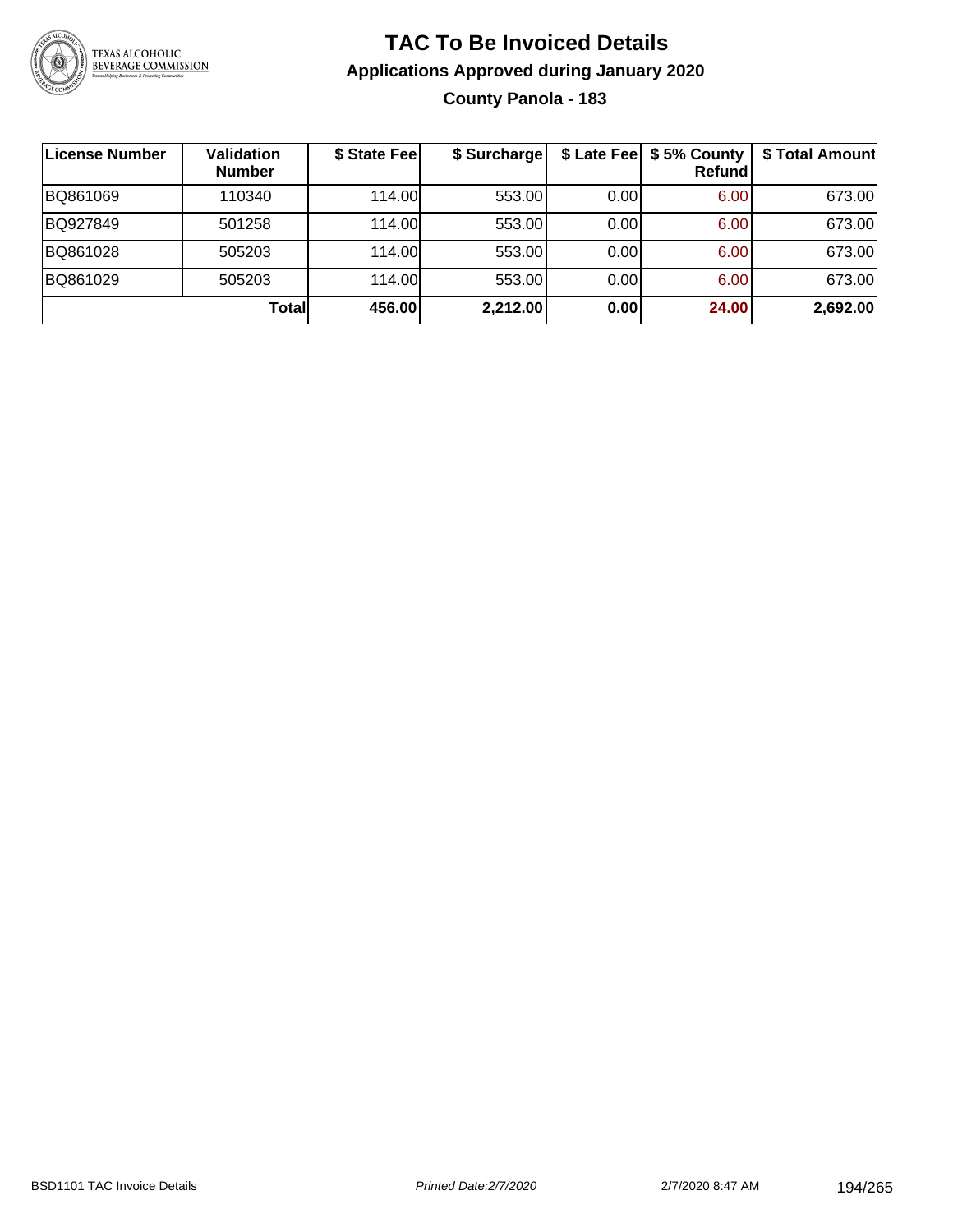

# **TAC To Be Invoiced Details Applications Approved during January 2020**

**County Parker - 184**

| <b>License Number</b> | Validation<br><b>Number</b> | \$ State Fee | \$ Surcharge | \$ Late Fee | \$5% County<br><b>Refund</b> | \$ Total Amount |
|-----------------------|-----------------------------|--------------|--------------|-------------|------------------------------|-----------------|
| BF1077510             | 3092                        | 114.00       | 553.00       | 0.00        | 6.00                         | 673.00          |
| BF1078801             | 3323                        | 114.00       | 553.00       | 0.00        | 6.00                         | 673.00          |
| BQ614421              | 103427                      | 114.00       | 553.00       | 0.00        | 6.00                         | 673.00          |
| BQ924511              | 103662                      | 114.00       | 553.00       | 0.00        | 6.00                         | 673.00          |
| BQ613610              | 106142                      | 114.00       | 553.00       | 0.00        | 6.00                         | 673.00          |
| BQ613611              | 106145                      | 114.00       | 553.00       | 0.00        | 6.00                         | 673.00          |
| BQ1000606             | 106167                      | 114.00       | 553.00       | 0.00        | 6.00                         | 673.00          |
| BQ711368              | 108549                      | 114.00       | 553.00       | 0.00        | 6.00                         | 673.00          |
| BQ526005              | 108915                      | 114.00       | 553.00       | 0.00        | 6.00                         | 673.00          |
| BQ711080              | 109796                      | 114.00       | 553.00       | 0.00        | 6.00                         | 673.00          |
| BQ291673              | 503422                      | 114.00       | 553.00       | 0.00        | 6.00                         | 673.00          |
|                       | Total                       | 1,254.00     | 6,083.00     | 0.00        | 66.00                        | 7,403.00        |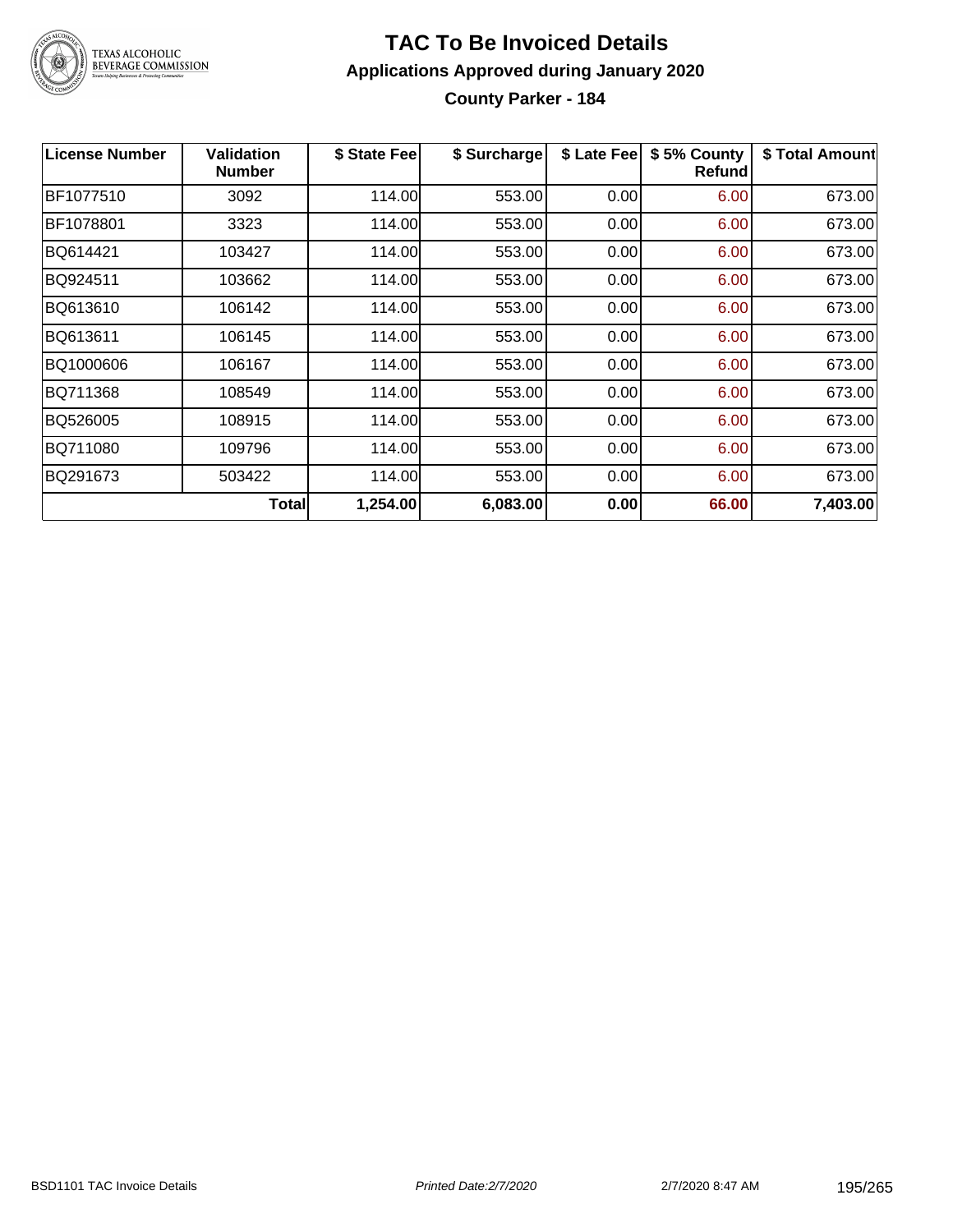

# **TAC To Be Invoiced Details Applications Approved during January 2020**

**County Pecos - 186**

| <b>License Number</b> | <b>Validation</b><br><b>Number</b> | \$ State Fee | \$ Surcharge | \$ Late Fee | \$5% County<br>Refund | \$ Total Amount |
|-----------------------|------------------------------------|--------------|--------------|-------------|-----------------------|-----------------|
| BG1078134             | 2945                               | 332.50       | 553.00       | 0.00        | 17.50                 | 903.00          |
| BQ857759              | 104834                             | 114.00       | 553.00       | 0.00        | 6.00                  | 673.00          |
| BQ676038              | 106179                             | 114.00       | 553.00       | 0.00        | 6.00                  | 673.00          |
| BQ676040              | 106179                             | 114.00       | 553.00       | 0.00        | 6.00                  | 673.00          |
| BQ677353              | 106179                             | 114.00       | 553.00       | 0.00        | 6.00                  | 673.00          |
| BQ277800              | 108158                             | 114.00       | 553.00       | 0.00        | 6.00                  | 673.00          |
|                       | <b>Total</b>                       | 902.50       | 3,318.00     | 0.00        | 47.50                 | 4,268.00        |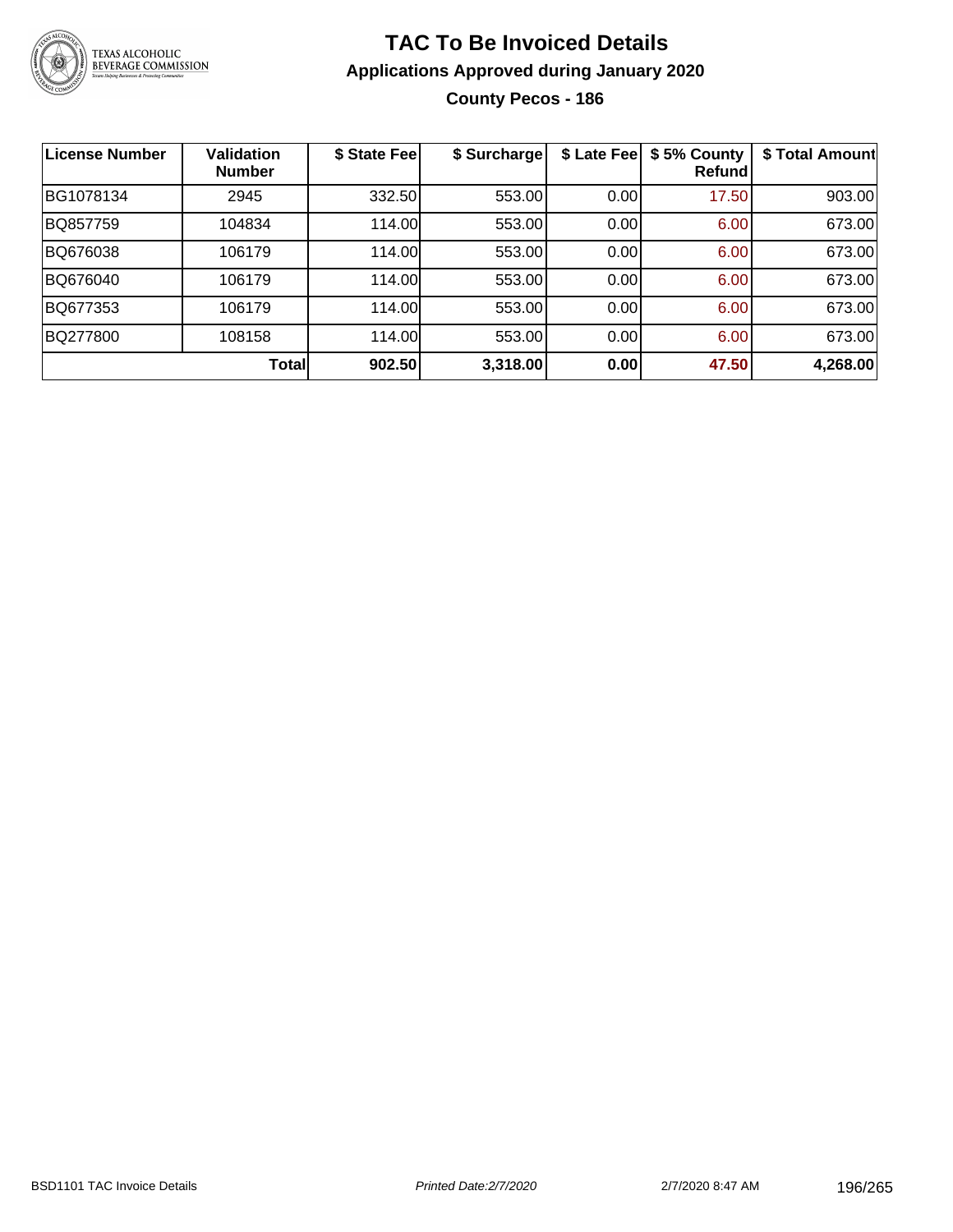

## **TAC To Be Invoiced Details Applications Approved during January 2020 County Polk - 187**

| <b>License Number</b> | <b>Validation</b><br><b>Number</b> | \$ State Fee | \$ Surcharge | \$ Late Fee | \$5% County<br>Refundl | \$ Total Amount |
|-----------------------|------------------------------------|--------------|--------------|-------------|------------------------|-----------------|
| BF1078034             | 3230                               | 114.00       | 553.00       | 0.00        | 6.00                   | 673.00          |
| BQ788418              | 103190                             | 114.00       | 553.00       | 0.00        | 6.00                   | 673.00          |
| BQ792200              | 105748                             | 114.00       | 553.00       | 0.00        | 6.00                   | 673.00          |
| BQ929531              | 107559                             | 114.00       | 553.00       | 0.00        | 6.00                   | 673.00          |
| BQ931596              | 109003                             | 114.00       | 553.00       | 0.00        | 6.00                   | 673.00          |
| BQ643751              | 503147                             | 114.00       | 553.00       | 0.00        | 6.00                   | 673.00          |
|                       | <b>Total</b>                       | 684.00       | 3,318.00     | 0.00        | 36.00                  | 4,038.00        |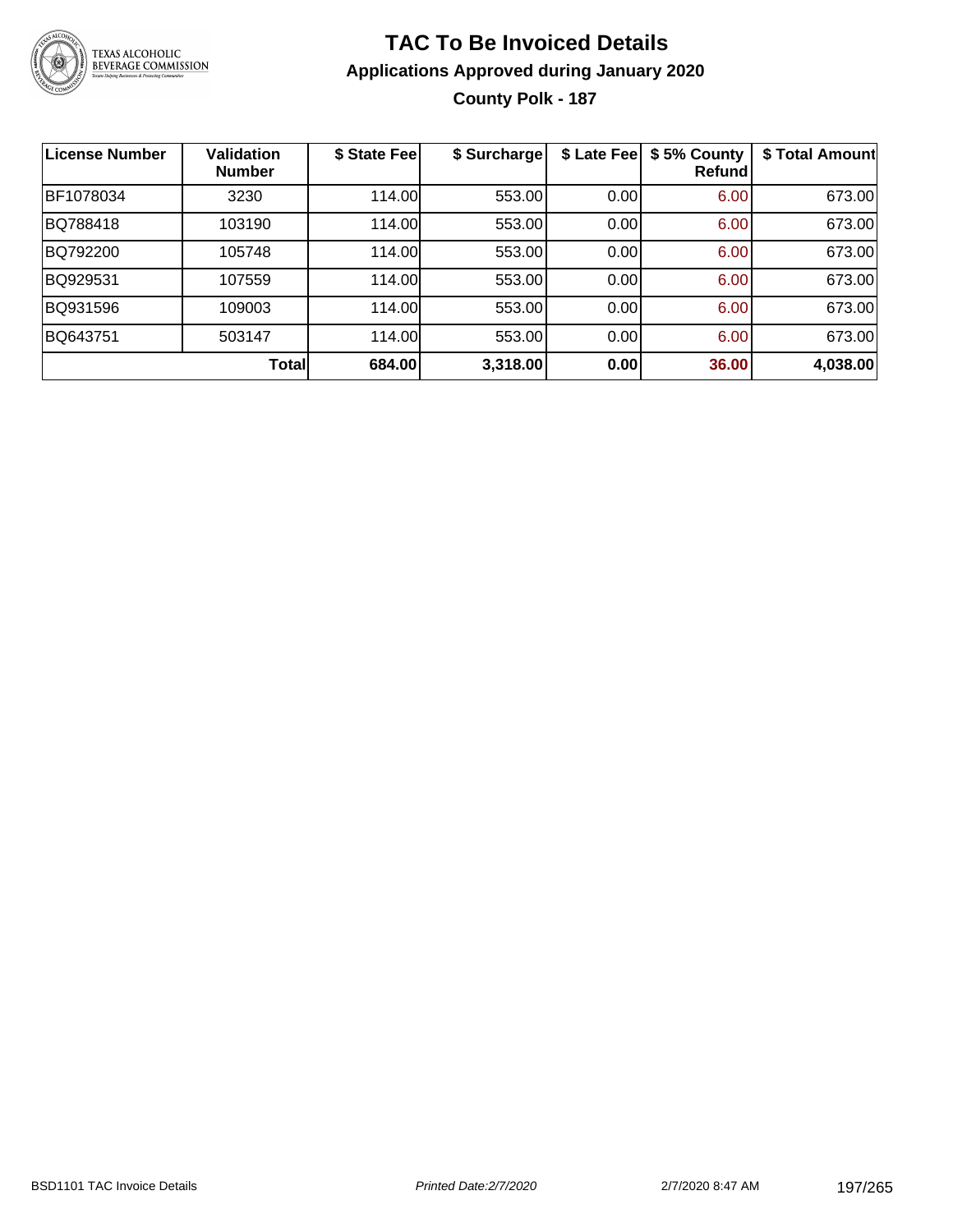

# TEXAS ALCOHOLIC<br>BEVERAGE COMMISSION

#### **TAC To Be Invoiced Details Applications Approved during January 2020 County Potter - 188**

| <b>License Number</b> | <b>Validation</b><br><b>Number</b> | \$ State Fee | \$ Surcharge |      | \$ Late Fee   \$5% County<br><b>Refund</b> | \$ Total Amount |
|-----------------------|------------------------------------|--------------|--------------|------|--------------------------------------------|-----------------|
| BG1078255             | 2948                               | 332.50       | 553.00       | 0.00 | 17.50                                      | 903.00          |
| BQ312581              | 104383                             | 114.00       | 553.00       | 0.00 | 6.00                                       | 673.00          |
| BQ312576              | 104415                             | 114.00       | 553.00       | 0.00 | 6.00                                       | 673.00          |
| BQ312579              | 104416                             | 114.00       | 553.00       | 0.00 | 6.00                                       | 673.00          |
| BQ201276              | 104440                             | 114.00       | 553.00       | 0.00 | 6.00                                       | 673.00          |
| BQ232031              | 104442                             | 114.00       | 553.00       | 0.00 | 6.00                                       | 673.00          |
| BQ232034              | 104444                             | 114.00       | 553.00       | 0.00 | 6.00                                       | 673.00          |
| BQ219827              | 104445                             | 114.00       | 553.00       | 0.00 | 6.00                                       | 673.00          |
| BQ201300              | 104446                             | 114.00       | 553.00       | 0.00 | 6.00                                       | 673.00          |
| BQ201293              | 104448                             | 114.00       | 553.00       | 0.00 | 6.00                                       | 673.00          |
| BQ201285              | 104449                             | 114.00       | 553.00       | 0.00 | 6.00                                       | 673.00          |
| BQ201302              | 104452                             | 114.00       | 553.00       | 0.00 | 6.00                                       | 673.00          |
| BQ201296              | 104454                             | 114.00       | 553.00       | 0.00 | 6.00                                       | 673.00          |
| BQ201291              | 104455                             | 114.00       | 553.00       | 0.00 | 6.00                                       | 673.00          |
| BQ201287              | 104459                             | 114.00       | 553.00       | 0.00 | 6.00                                       | 673.00          |
| BQ201301              | 104460                             | 114.00       | 553.00       | 0.00 | 6.00                                       | 673.00          |
| BQ232041              | 104461                             | 114.00       | 553.00       | 0.00 | 6.00                                       | 673.00          |
| BQ232038              | 104462                             | 114.00       | 553.00       | 0.00 | 6.00                                       | 673.00          |
| BQ201304              | 104463                             | 114.00       | 553.00       | 0.00 | 6.00                                       | 673.00          |
| BQ201278              | 104465                             | 114.00       | 553.00       | 0.00 | 6.00                                       | 673.00          |
| BQ201277              | 104467                             | 114.00       | 553.00       | 0.00 | 6.00                                       | 673.00          |
| BQ201274              | 104474                             | 114.00       | 553.00       | 0.00 | 6.00                                       | 673.00          |
| BQ201305              | 104478                             | 114.00       | 553.00       | 0.00 | 6.00                                       | 673.00          |
| BQ201273              | 104479                             | 114.00       | 553.00       | 0.00 | 6.00                                       | 673.00          |
| BQ201272              | 104480                             | 114.00       | 553.00       | 0.00 | 6.00                                       | 673.00          |
| BQ201270              | 104482                             | 114.00       | 553.00       | 0.00 | 6.00                                       | 673.00          |
| BQ201271              | 104484                             | 114.00       | 553.00       | 0.00 | 6.00                                       | 673.00          |
| BQ201295              | 104487                             | 114.00       | 553.00       | 0.00 | 6.00                                       | 673.00          |
| BQ201299              | 104488                             | 114.00       | 553.00       | 0.00 | 6.00                                       | 673.00          |
| BQ201292              | 104489                             | 114.00       | 553.00       | 0.00 | 6.00                                       | 673.00          |
| BQ201289              | 104490                             | 114.00       | 553.00       | 0.00 | 6.00                                       | 673.00          |
| BF856006              | 104707                             | 114.00       | 553.00       | 0.00 | 6.00                                       | 673.00          |
| BG926425              | 105109                             | 332.50       | 553.00       | 0.00 | 17.50                                      | 903.00          |
| BQ738693              | 106270                             | 114.00       | 553.00       | 0.00 | 6.00                                       | 673.00          |
| BQ423027              | 106311                             | 114.00       | 553.00       | 0.00 | 6.00                                       | 673.00          |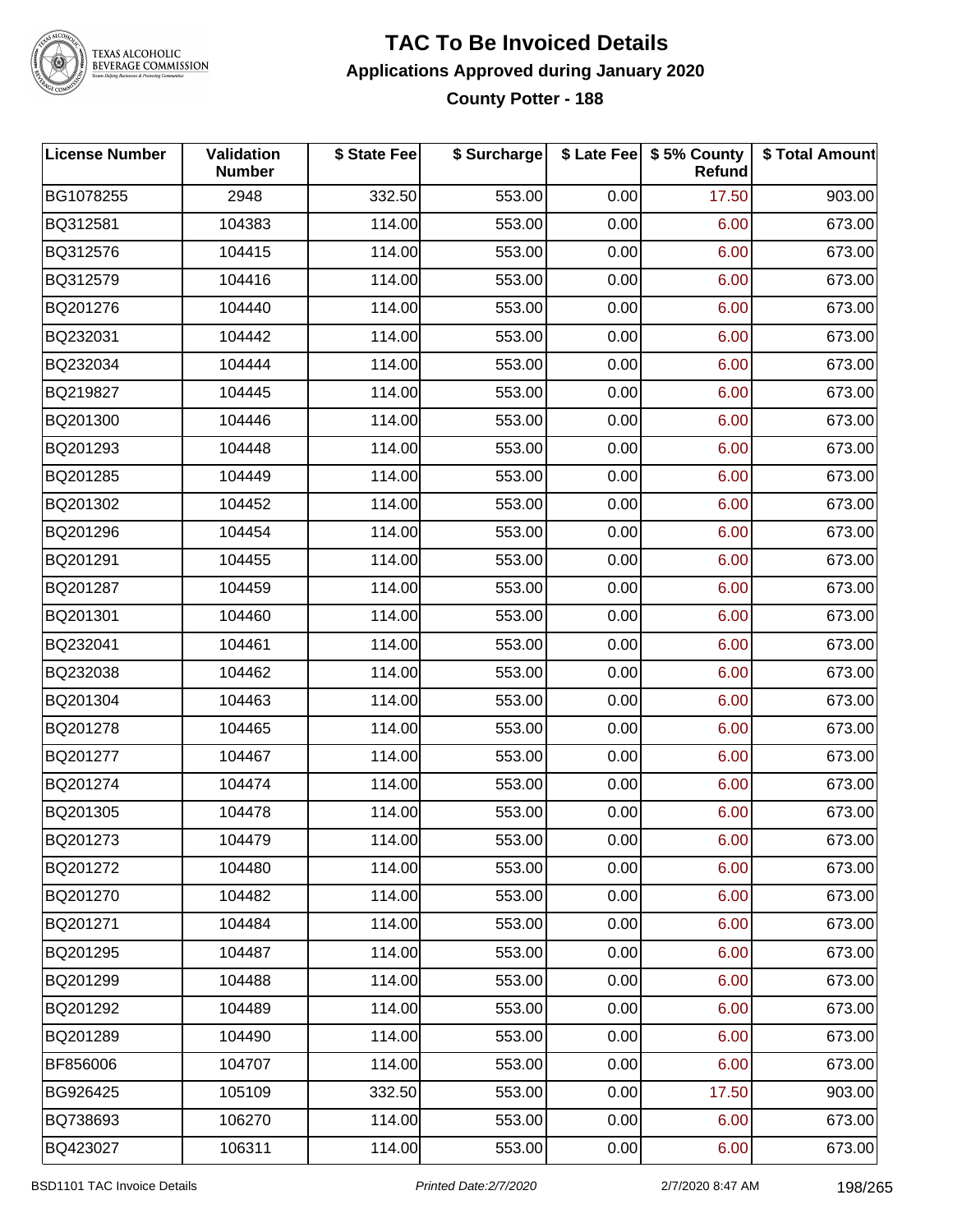| <b>License Number</b> | <b>Validation</b><br><b>Number</b> | \$ State Fee | \$ Surcharge |        | \$ Late Fee   \$5% County<br>Refund | \$ Total Amount |
|-----------------------|------------------------------------|--------------|--------------|--------|-------------------------------------|-----------------|
| BQ549360              | 106892                             | 114.00       | 553.00       | 0.00   | 6.00                                | 673.00          |
| BQ549361              | 107949                             | 114.00       | 553.00       | 0.00   | 6.00                                | 673.00          |
| BQ303140              | 108383                             | 114.00       | 553.00       | 0.00   | 6.00                                | 673.00          |
| BQ303142              | 108755                             | 114.00       | 553.00       | 0.00   | 6.00                                | 673.00          |
| BQ795241              | 109535                             | 114.00       | 553.00       | 0.00   | 6.00                                | 673.00          |
| BQ932796              | 109949                             | 114.00       | 553.00       | 0.00   | 6.00                                | 673.00          |
| BQ702552              | 124798                             | 114.00       | 553.00       | 0.00   | 6.00                                | 673.00          |
| BG992844              | 500116                             | 332.50       | 553.00       | 0.00   | 17.50                               | 903.00          |
| BL992844              | 500116                             | 475.00       | 327.00       | 0.00   | 25.00                               | 827.00          |
| BQ857023              | 501248                             | 114.00       | 553.00       | 0.00   | 6.00                                | 673.00          |
| BQ858455              | 503458                             | 114.00       | 553.00       | 0.00   | 6.00                                | 673.00          |
| BG612142              | 503537                             | 332.50       | 553.00       | 0.00   | 17.50                               | 903.00          |
| BL612142              | 503537                             | 475.00       | 327.00       | 0.00   | 25.00                               | 827.00          |
| BQ709513              | 503754                             | 114.00       | 553.00       | 0.00   | 6.00                                | 673.00          |
| BQ567442              | 503756                             | 114.00       | 553.00       | 0.00   | 6.00                                | 673.00          |
| BG790155              | 504795                             | 332.50       | 553.00       | 0.00   | 17.50                               | 903.00          |
| BL790155              | 504795                             | 475.00       | 327.00       | 0.00   | 25.00                               | 827.00          |
| BQ613695              | 504911                             | 114.00       | 553.00       | 100.00 | 6.00                                | 773.00          |
|                       | <b>Total</b>                       | 8,217.50     | 28,631.00    | 100.00 | 432.50                              | 37,381.00       |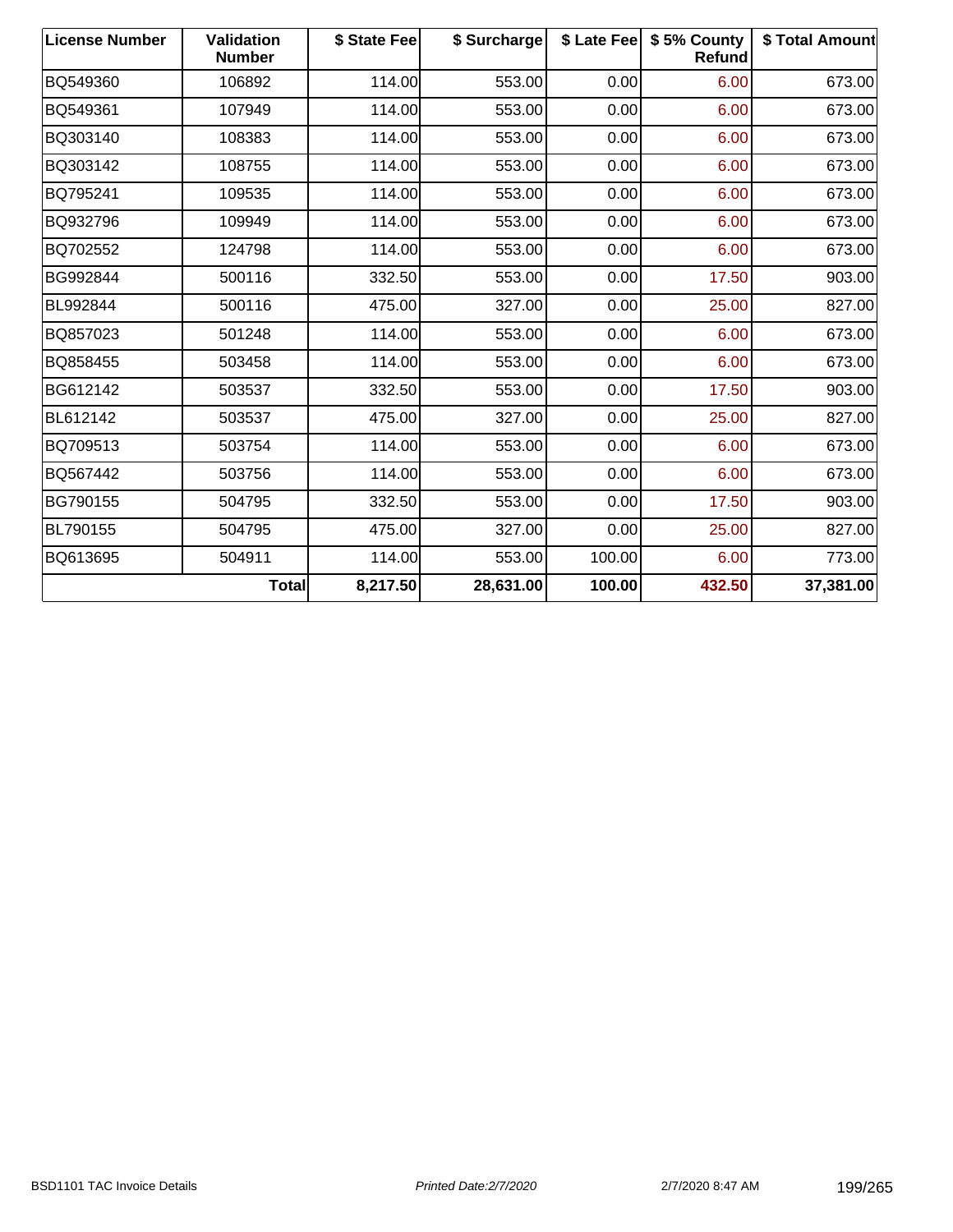

#### **TAC To Be Invoiced Details Applications Approved during January 2020 County Presidio - 189**

| License Number | Validation<br><b>Number</b> | \$ State Fee  |        |       | Refund | \$ Surcharge   \$ Late Fee   \$5% County   \$ Total Amount |
|----------------|-----------------------------|---------------|--------|-------|--------|------------------------------------------------------------|
| BF791642       | 106544                      | 114.00        | 553.00 | 0.001 | 6.00   | 673.00                                                     |
|                | Totall                      | <b>114.00</b> | 553.00 | 0.00  | 6.00   | 673.00                                                     |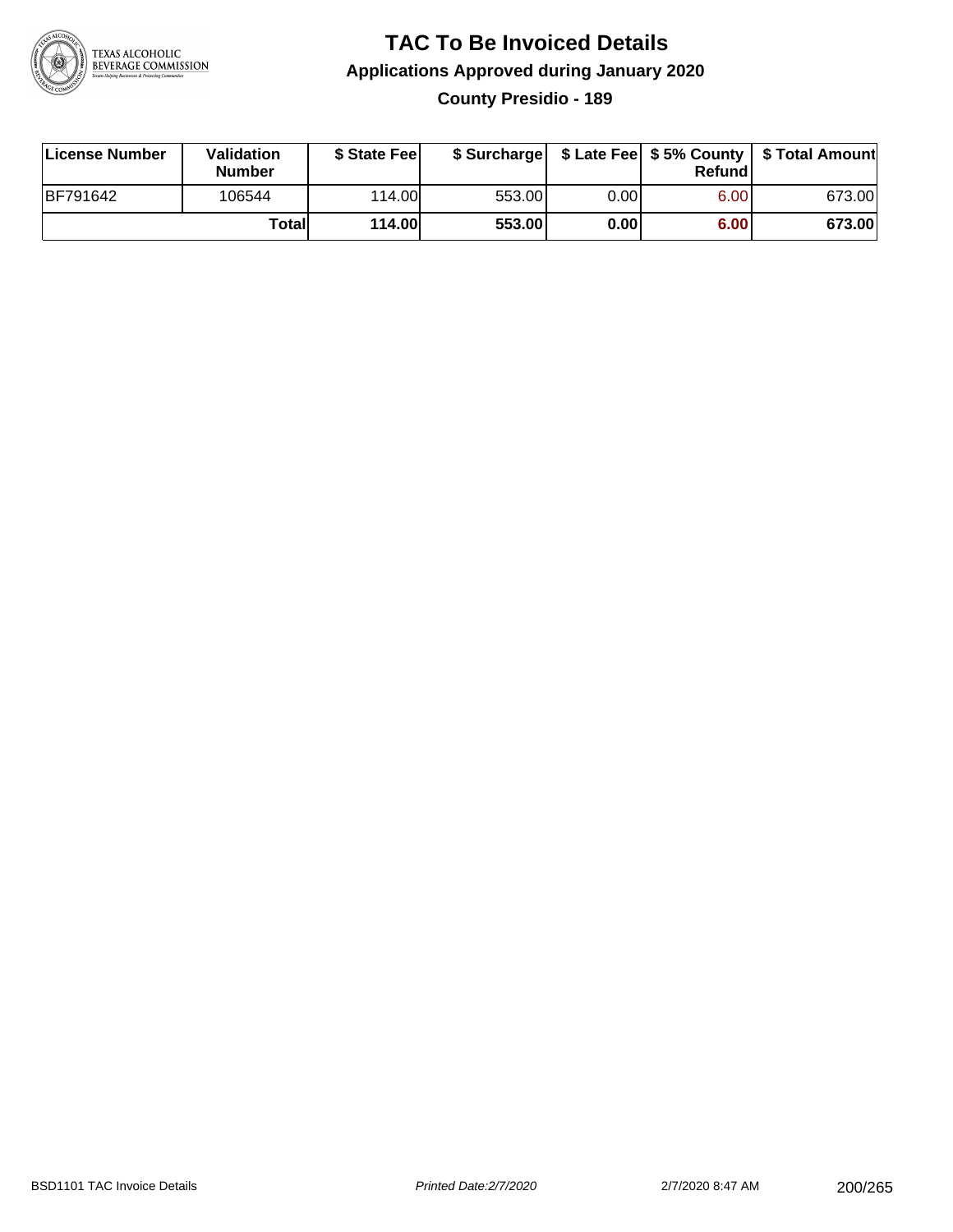

### **TAC To Be Invoiced Details Applications Approved during January 2020 County Rains - 190**

| License Number | Validation<br><b>Number</b> | \$ State Fee | \$ Surcharge |       | \$ Late Fee   \$5% County<br>Refundl | \$ Total Amount |
|----------------|-----------------------------|--------------|--------------|-------|--------------------------------------|-----------------|
| BQ1079547      | 3369                        | 114.00L      | 553.00       | 0.001 | 6.00                                 | 673.00          |
| BQ927586       | 103695                      | 114.00       | 553.00       | 0.00  | 6.00                                 | 673.00          |
| BQ1003446      | 110488                      | 114.00       | 553.00       | 0.00  | 6.00                                 | 673.00          |
|                | Total                       | 342.00       | 1,659.00     | 0.00  | 18.00                                | 2,019.00        |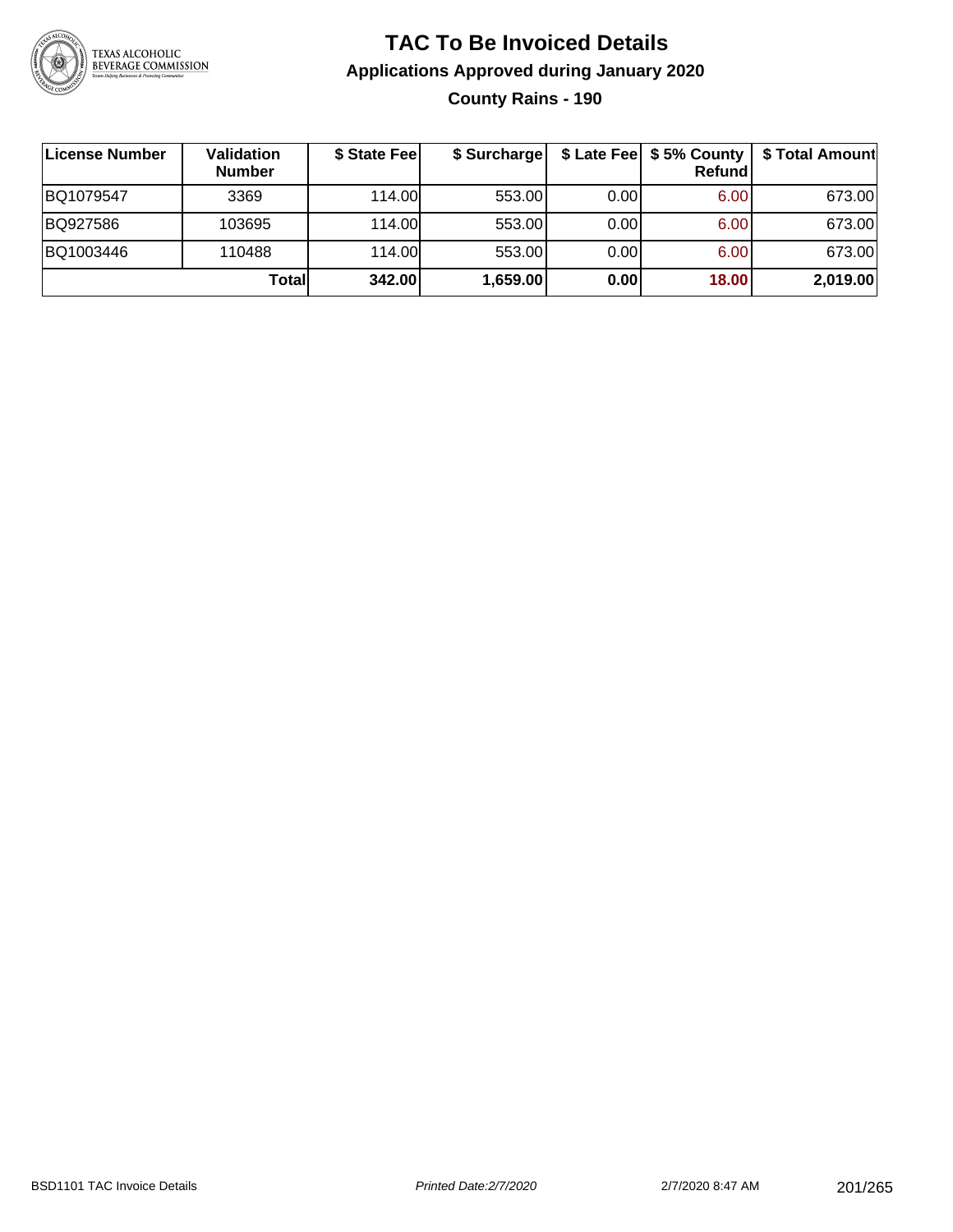

TEXAS ALCOHOLIC<br>BEVERAGE COMMISSION

#### **TAC To Be Invoiced Details Applications Approved during January 2020 County Randall - 191**

| <b>License Number</b> | Validation<br><b>Number</b> | \$ State Fee | \$ Surcharge |      | \$ Late Fee   \$5% County<br><b>Refund</b> | \$ Total Amount |
|-----------------------|-----------------------------|--------------|--------------|------|--------------------------------------------|-----------------|
| BG1076952             | 2929                        | 332.50       | 553.00       | 0.00 | 17.50                                      | 903.00          |
| BQ1078721             | 3238                        | 114.00       | 553.00       | 0.00 | 6.00                                       | 673.00          |
| BG854943              | 103643                      | 332.50       | 553.00       | 0.00 | 17.50                                      | 903.00          |
| BF734549              | 103843                      | 114.00       | 553.00       | 0.00 | 6.00                                       | 673.00          |
| BQ925981              | 104417                      | 114.00       | 553.00       | 0.00 | 6.00                                       | 673.00          |
| BQ201314              | 104450                      | 114.00       | 553.00       | 0.00 | 6.00                                       | 673.00          |
| BQ201315              | 104451                      | 114.00       | 553.00       | 0.00 | 6.00                                       | 673.00          |
| BQ201317              | 104458                      | 114.00       | 553.00       | 0.00 | 6.00                                       | 673.00          |
| BQ201320              | 104468                      | 114.00       | 553.00       | 0.00 | 6.00                                       | 673.00          |
| BQ201321              | 104471                      | 114.00       | 553.00       | 0.00 | 6.00                                       | 673.00          |
| BQ201322              | 104476                      | 114.00       | 553.00       | 0.00 | 6.00                                       | 673.00          |
| BQ201324              | 104481                      | 114.00       | 553.00       | 0.00 | 6.00                                       | 673.00          |
| BQ201326              | 104485                      | 114.00       | 553.00       | 0.00 | 6.00                                       | 673.00          |
| BQ409346              | 104486                      | 114.00       | 553.00       | 0.00 | 6.00                                       | 673.00          |
| BQ201323              | 104491                      | 114.00       | 553.00       | 0.00 | 6.00                                       | 673.00          |
| BQ569734              | 106311                      | 114.00       | 553.00       | 0.00 | 6.00                                       | 673.00          |
| BQ1002026             | 106314                      | 114.00       | 553.00       | 0.00 | 6.00                                       | 673.00          |
| BQ708976              | 106678                      | 114.00       | 553.00       | 0.00 | 6.00                                       | 673.00          |
| BQ860769              | 108762                      | 114.00       | 553.00       | 0.00 | 6.00                                       | 673.00          |
| BF860927              | 108765                      | 114.00       | 553.00       | 0.00 | 6.00                                       | 673.00          |
| BQ1004432             | 108914                      | 114.00       | 553.00       | 0.00 | 6.00                                       | 673.00          |
| BQ257249              | 109033                      | 114.00       | 553.00       | 0.00 | 6.00                                       | 673.00          |
| BQ649710              | 109778                      | 114.00       | 553.00       | 0.00 | 6.00                                       | 673.00          |
| BQ572552              | 110468                      | 114.00       | 553.00       | 0.00 | 6.00                                       | 673.00          |
| BQ426073              | 110644                      | 114.00       | 553.00       | 0.00 | 6.00                                       | 673.00          |
| BQ857021              | 501245                      | 114.00       | 553.00       | 0.00 | 6.00                                       | 673.00          |
| BG676278              | 504324                      | 332.50       | 553.00       | 0.00 | 17.50                                      | 903.00          |
| BE999932              | 504326                      | 285.00       | 553.00       | 0.00 | 15.00                                      | 853.00          |
|                       | Total                       | 4,018.50     | 15,484.00    | 0.00 | 211.50                                     | 19,714.00       |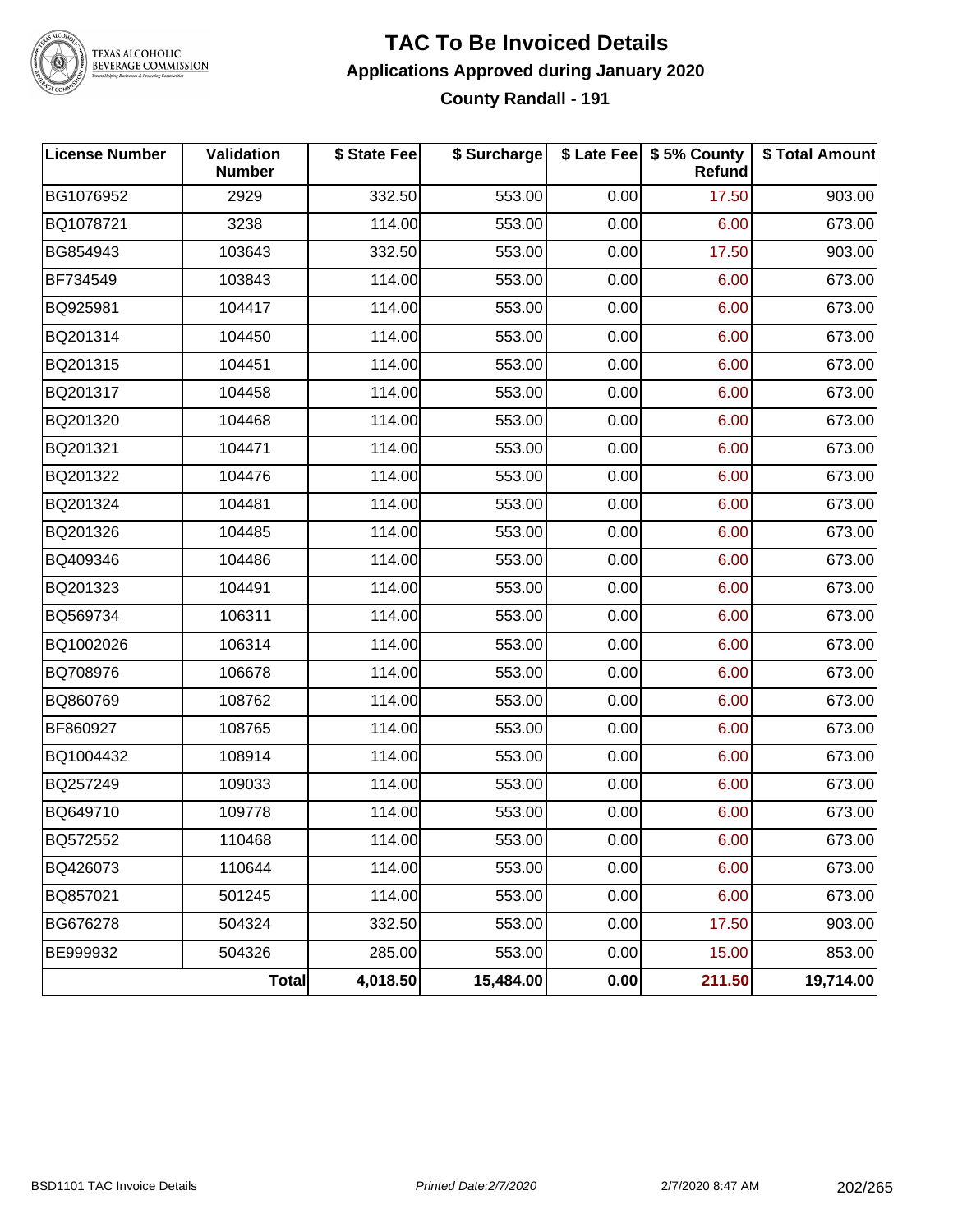

### **TAC To Be Invoiced Details Applications Approved during January 2020 County Reagan - 192**

| License Number  | Validation<br><b>Number</b> | \$ State Feel |        |      | Refund | \$ Surcharge   \$ Late Fee   \$5% County   \$ Total Amount |
|-----------------|-----------------------------|---------------|--------|------|--------|------------------------------------------------------------|
| <b>BF927073</b> | 504333                      | 114.00L       | 553.00 | 0.00 | 6.00   | 673.00                                                     |
|                 | Totall                      | <b>114.00</b> | 553.00 | 0.00 | 6.00   | 673.00                                                     |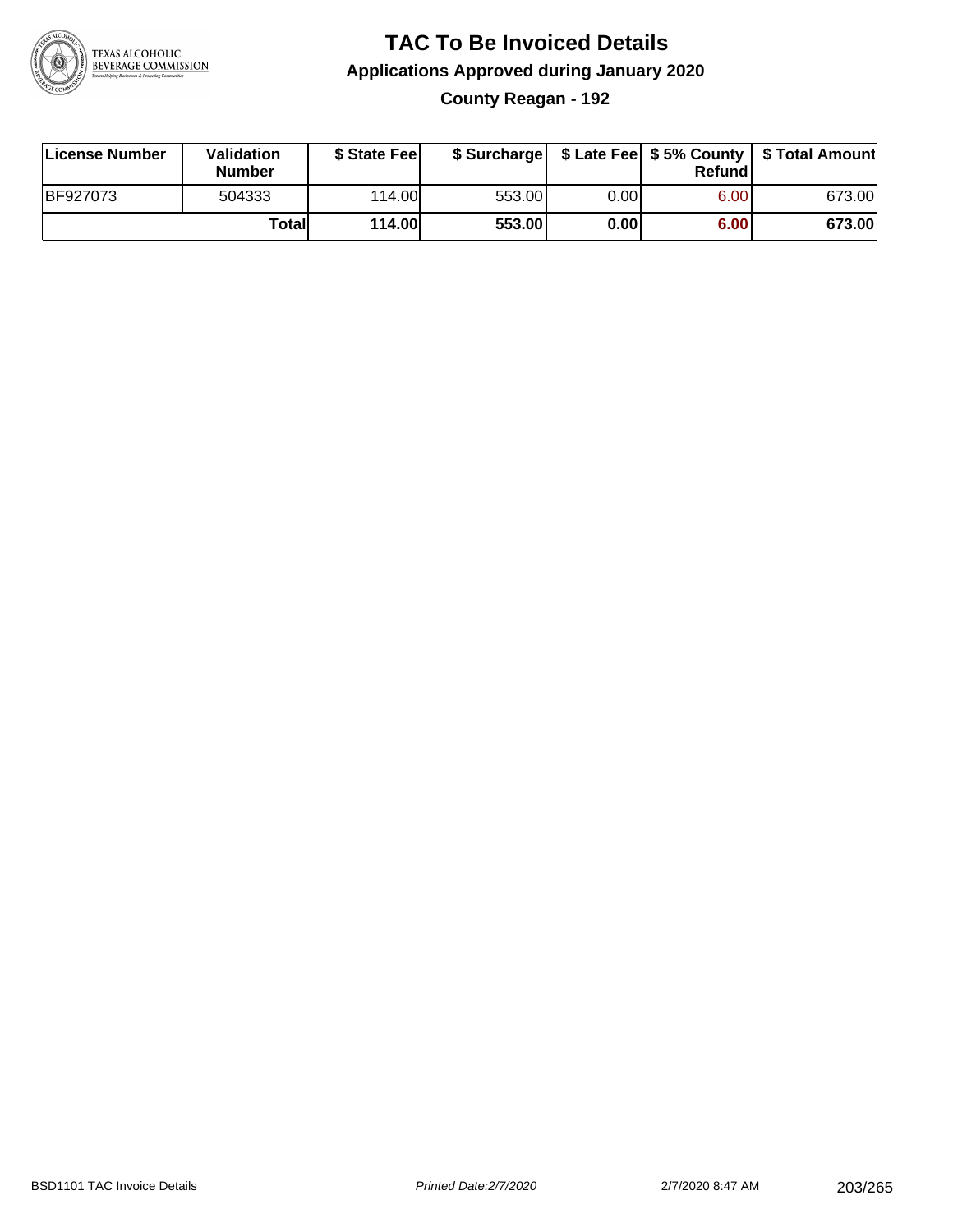

### **TAC To Be Invoiced Details Applications Approved during January 2020 County Real - 193**

| License Number | Validation<br>Number | \$ State Fee |        |        | Refundl | \$ Surcharge   \$ Late Fee   \$5% County   \$ Total Amount |
|----------------|----------------------|--------------|--------|--------|---------|------------------------------------------------------------|
| BG997726       | 503745               | 332.50       | 553.00 | 100.00 | 17.50   | 1.003.00                                                   |
|                | Totall               | 332.50       | 553.00 | 100.00 | 17.50   | 1,003.00                                                   |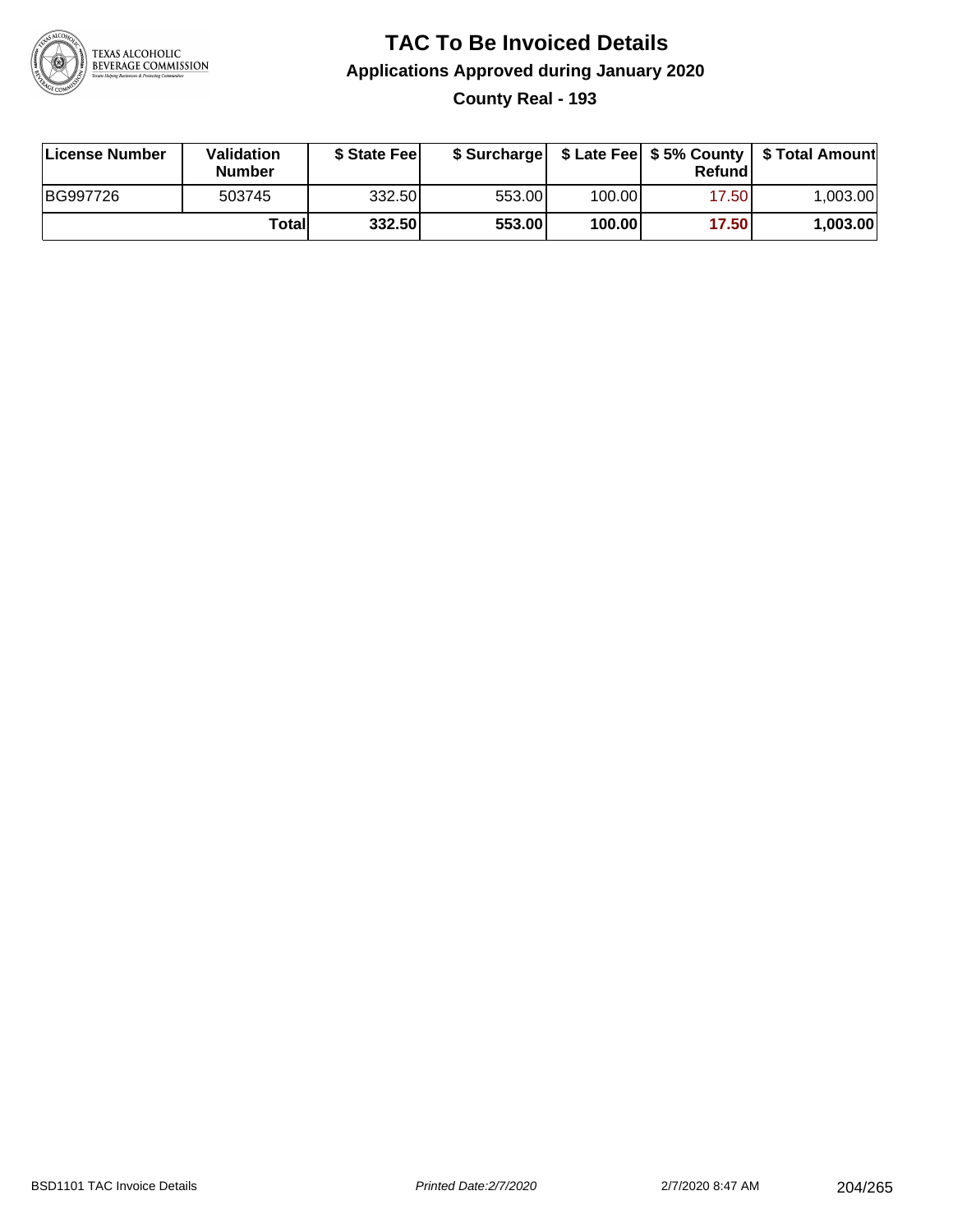

### **TAC To Be Invoiced Details Applications Approved during January 2020 County Reeves - 195**

| License Number | <b>Validation</b><br><b>Number</b> | \$ State Fee | \$ Surcharge | \$ Late Fee | \$5% County<br>Refund | \$ Total Amount |
|----------------|------------------------------------|--------------|--------------|-------------|-----------------------|-----------------|
| BQ923166       | 103326                             | 114.00       | 553.00       | 0.00        | 6.00                  | 673.00          |
| BG855201       | 104792                             | 332.50       | 553.00       | 0.00        | 17.50                 | 903.00          |
| BQ930472       | 107331                             | 114.00       | 553.00       | 0.00        | 6.00                  | 673.00          |
| BG441579       | 107479                             | 332.50       | 553.00       | 0.00        | 17.50                 | 903.00          |
| BL441579       | 107479                             | 475.00       | 327.00       | 0.00        | 25.00                 | 827.00          |
| BQ861939       | 109406                             | 114.00       | 553.00       | 0.00        | 6.00                  | 673.00          |
| BQ507572       | 109425                             | 114.00       | 553.00       | 0.00        | 6.00                  | 673.00          |
| BQ795990       | 506086                             | 114.00       | 553.00       | 0.00        | 6.00                  | 673.00          |
|                | <b>Total</b>                       | 1,710.00     | 4,198.00     | 0.00        | 90.00                 | 5,998.00        |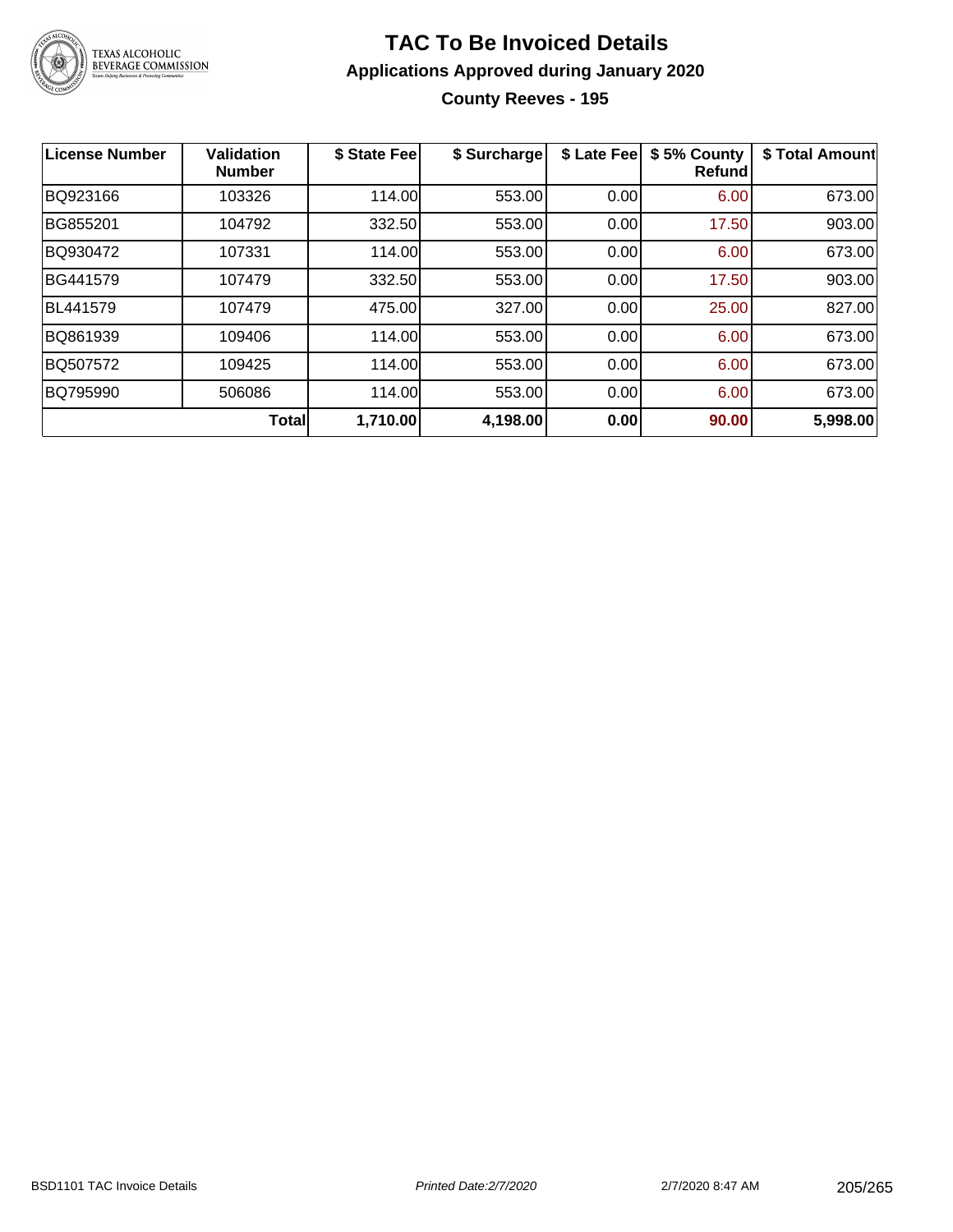

## **TAC To Be Invoiced Details Applications Approved during January 2020 County Refugio - 196**

| License Number | <b>Validation</b><br><b>Number</b> | \$ State Feel | \$ Surcharge |      | Refundl           |          |
|----------------|------------------------------------|---------------|--------------|------|-------------------|----------|
| BQ928055       | 104683                             | 114.00        | 553.00       | 0.00 | 6.00              | 673.00   |
| BQ303505       | 108314                             | 114.00L       | 553.00       | 0.00 | 6.00 <sub>1</sub> | 673.00   |
|                | Totall                             | 228.00        | 1,106.00     | 0.00 | 12.00             | 1,346.00 |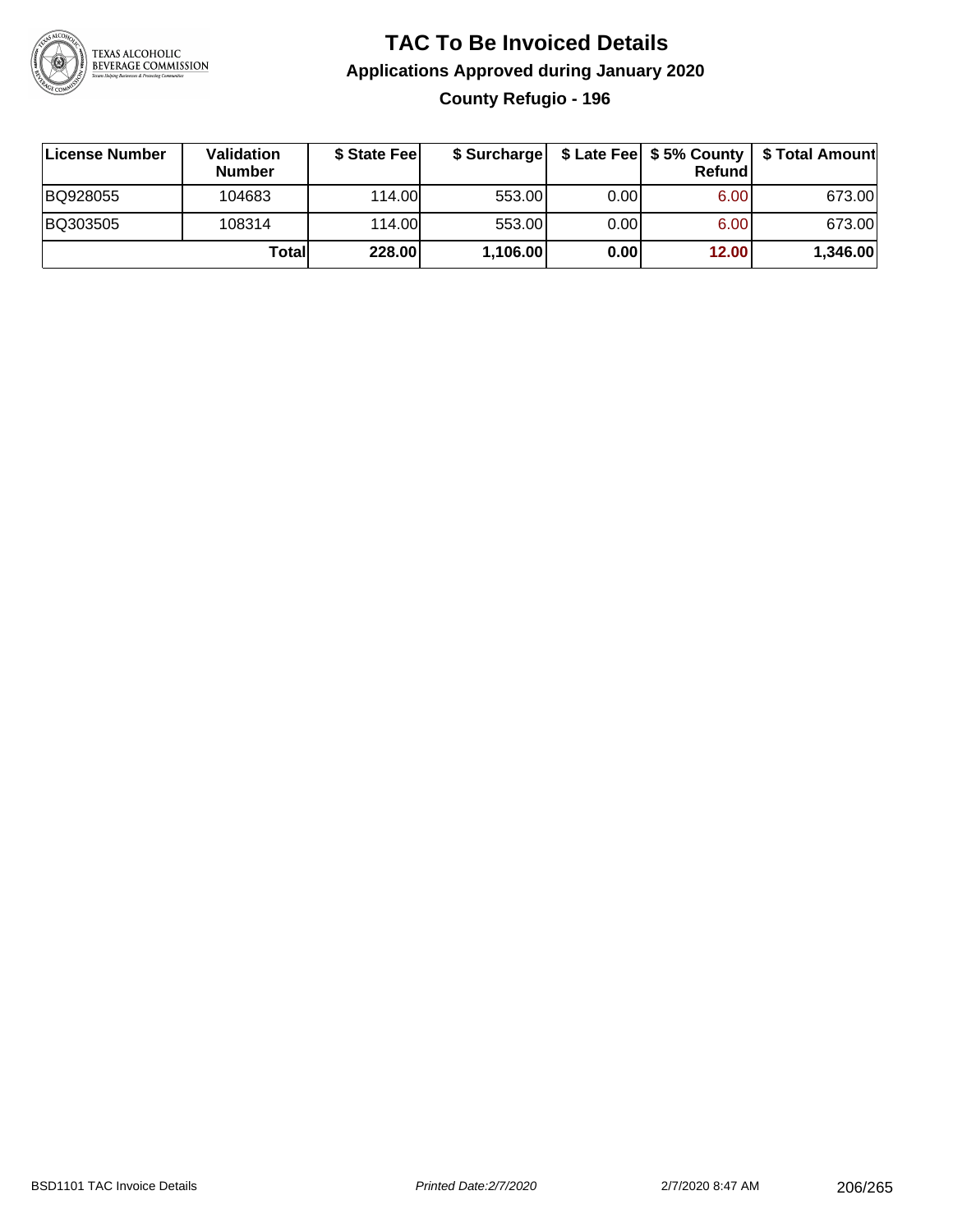

# **TAC To Be Invoiced Details Applications Approved during January 2020**

**County Robertson - 198**

| License Number | Validation<br><b>Number</b> | \$ State Fee | \$ Surcharge |      | Refundl |        |
|----------------|-----------------------------|--------------|--------------|------|---------|--------|
| BG999743       | 104668                      | 332.50       | 553.00       | 0.00 | 17.501  | 903.00 |
|                | Totall                      | 332.50       | 553.00       | 0.00 | 17.50   | 903.00 |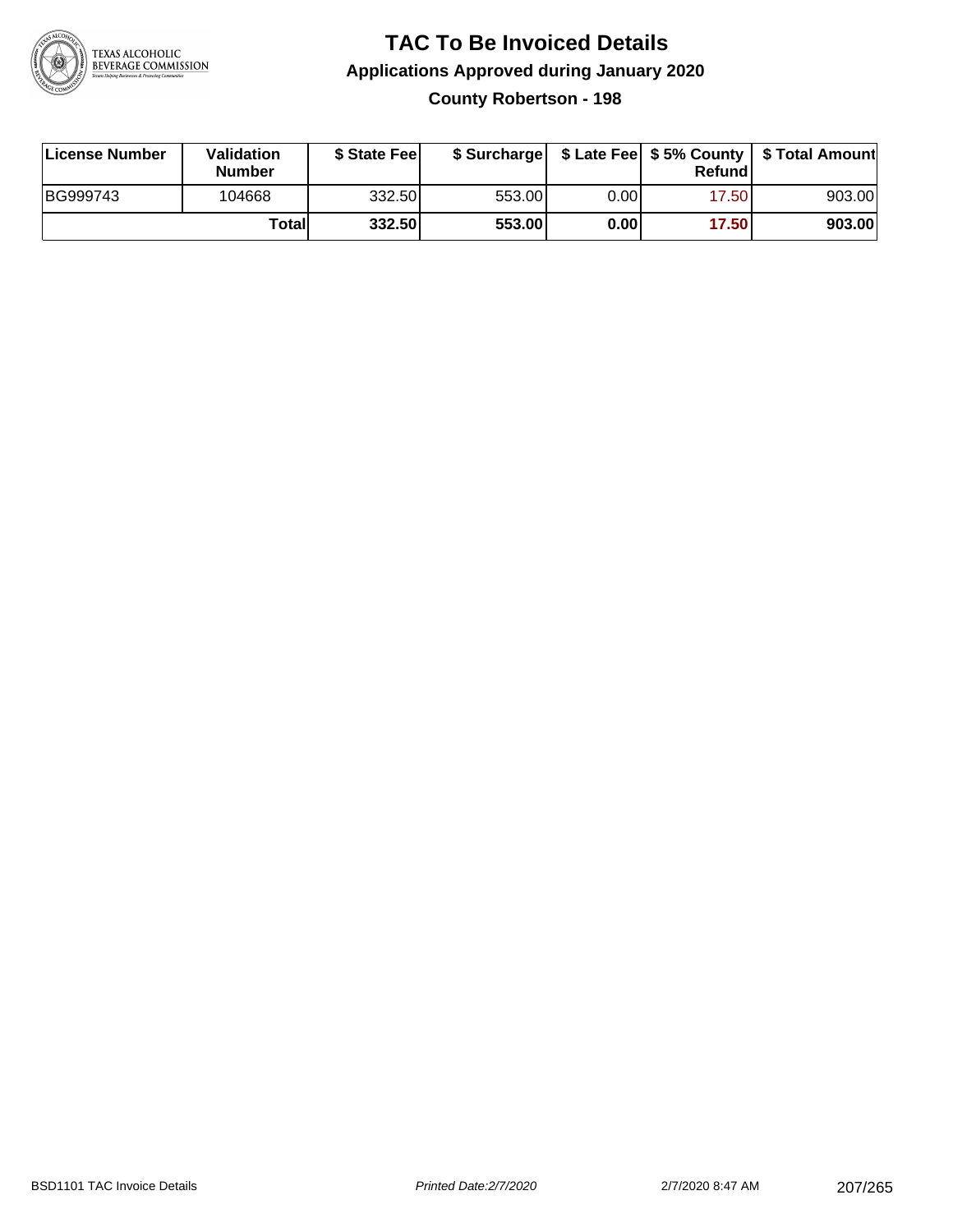

### **TAC To Be Invoiced Details Applications Approved during January 2020 County Rockwall - 199**

| License Number | <b>Validation</b><br><b>Number</b> | \$ State Fee | \$ Surcharge | \$ Late Fee | \$5% County<br><b>Refund</b> | \$ Total Amount |
|----------------|------------------------------------|--------------|--------------|-------------|------------------------------|-----------------|
| BQ926868       | 103176                             | 114.00       | 553.00       | 0.00        | 6.00                         | 673.00          |
| BQ857813       | 104299                             | 114.00       | 553.00       | 0.00        | 6.00                         | 673.00          |
| BQ737735       | 106270                             | 114.00       | 553.00       | 0.00        | 6.00                         | 673.00          |
| BQ737737       | 106270                             | 114.00       | 553.00       | 0.00        | 6.00                         | 673.00          |
| BQ737738       | 106270                             | 114.00       | 553.00       | 0.00        | 6.00                         | 673.00          |
| BQ1003132      | 107626                             | 114.00       | 553.00       | 0.00        | 6.00                         | 673.00          |
| BQ795718       | 110148                             | 114.00       | 553.00       | 0.00        | 6.00                         | 673.00          |
| BQ789412       | 501730                             | 114.00       | 553.00       | 0.00        | 6.00                         | 673.00          |
|                | <b>Total</b>                       | 912.00       | 4,424.00     | 0.00        | 48.00                        | 5,384.00        |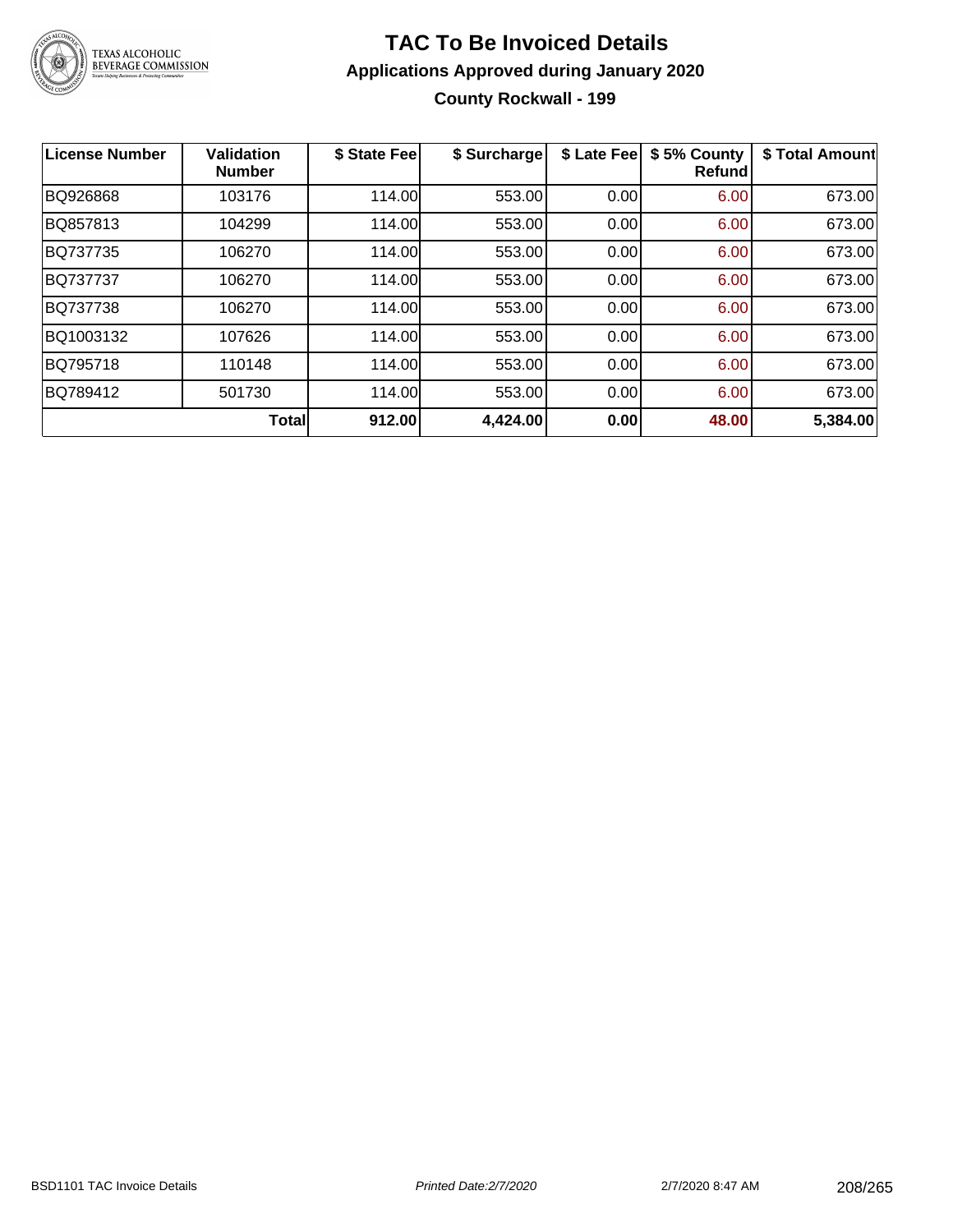

### **TAC To Be Invoiced Details Applications Approved during January 2020 County Runnels - 200**

| <b>License Number</b> | <b>Validation</b><br><b>Number</b> | \$ State Fee | \$ Surcharge | \$ Late Fee | \$5% County<br>Refundl | \$ Total Amount |
|-----------------------|------------------------------------|--------------|--------------|-------------|------------------------|-----------------|
| BE924149              | 103567                             | 285.00       | 553.00       | 0.00        | 15.00                  | 853.00          |
| BQ858246              | 104834                             | 114.00       | 553.00       | 0.00        | 6.00                   | 673.00          |
| BQ1001195             | 105815                             | 114.00       | 553.00       | 0.00        | 6.00                   | 673.00          |
| BQ528167              | 108486                             | 114.00       | 553.00       | 0.00        | 6.00                   | 673.00          |
| BQ1078430             | 505214                             | 114.00       | 553.00       | 0.00        | 6.00                   | 673.00          |
| BQ862410              | 505320                             | 114.00       | 553.00       | 0.00        | 6.00                   | 673.00          |
|                       | Total                              | 855.00       | 3,318.00     | 0.00        | 45.00                  | 4,218.00        |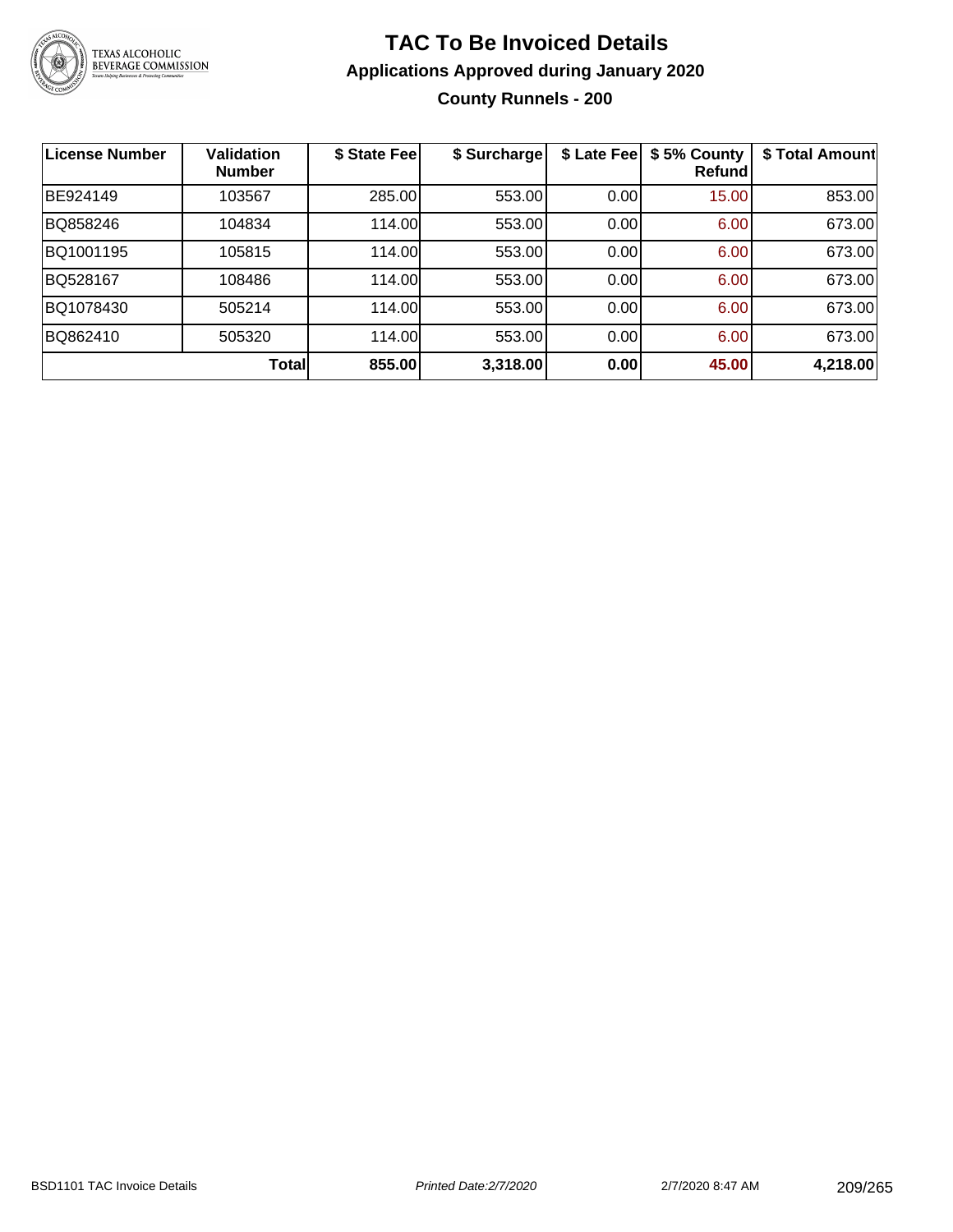

### **TAC To Be Invoiced Details Applications Approved during January 2020 County Rusk - 201**

| License Number | <b>Validation</b><br><b>Number</b> | \$ State Fee | \$ Surcharge |      | \$ Late Fee   \$5% County<br>Refundl | \$ Total Amount |
|----------------|------------------------------------|--------------|--------------|------|--------------------------------------|-----------------|
| BQ1077323      | 2713                               | 114.00       | 553.00       | 0.00 | 6.00                                 | 673.00          |
| BF1077245      | 2949                               | 114.00       | 553.00       | 0.00 | 6.00                                 | 673.00          |
| BQ857789       | 107988                             | 114.00       | 553.00       | 0.00 | 6.00                                 | 673.00          |
|                | Total                              | 342.00       | 1,659.00     | 0.00 | 18.00                                | 2,019.00        |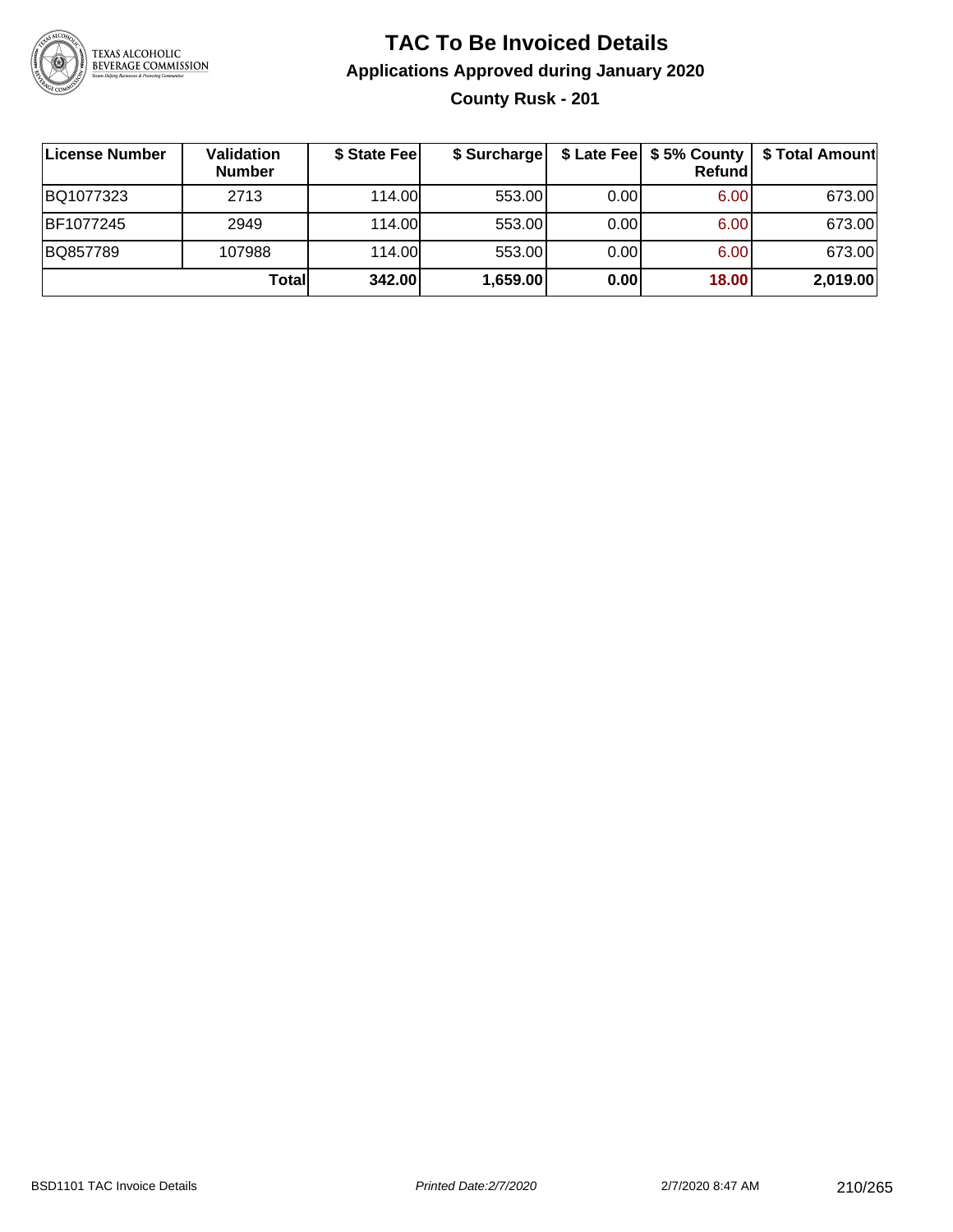

### **TAC To Be Invoiced Details Applications Approved during January 2020 County Sabine - 202**

| License Number | <b>Validation</b><br><b>Number</b> | \$ State Fee |        |      | Refundl | \$ Surcharge   \$ Late Fee   \$5% County   \$ Total Amount |
|----------------|------------------------------------|--------------|--------|------|---------|------------------------------------------------------------|
| BQ927733       | 104266                             | 114.00       | 553.00 | 0.00 | 6.00    | 673.00                                                     |
|                | Totall                             | 114.00       | 553.00 | 0.00 | 6.00    | 673.00                                                     |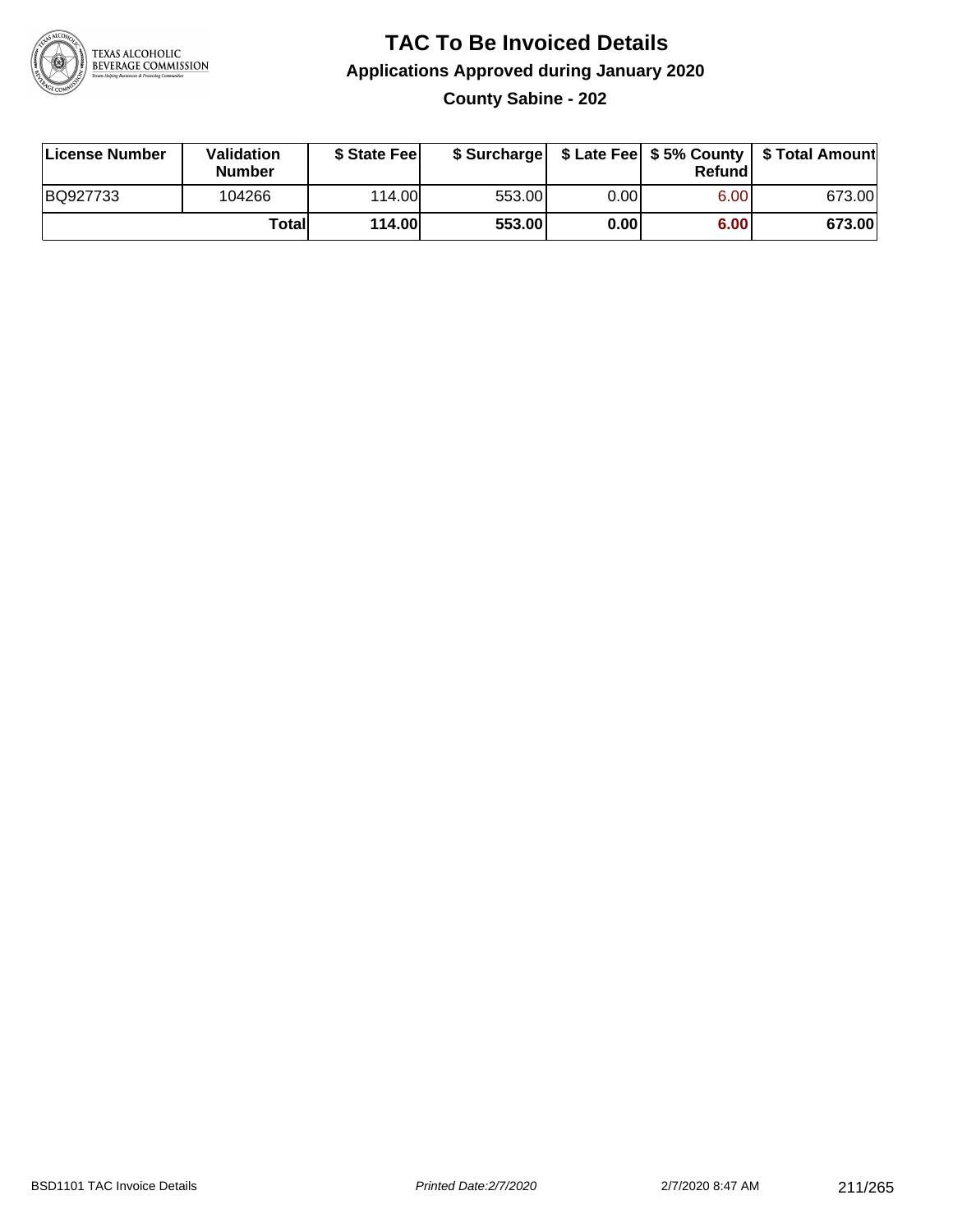

#### **TAC To Be Invoiced Details Applications Approved during January 2020 County San Jacinto - 204**

**License Number Validation Number \$ State Fee \$ Surcharge \$ Late Fee \$ 5% County Refund \$ Total Amount** BQ708363 106972 114.00 553.00 0.00 6.00 673.00 BQ930352 | 108983 | 114.00| 553.00| 0.00| 6.00| 673.00 **Total 228.00 1,106.00 0.00 12.00 1,346.00**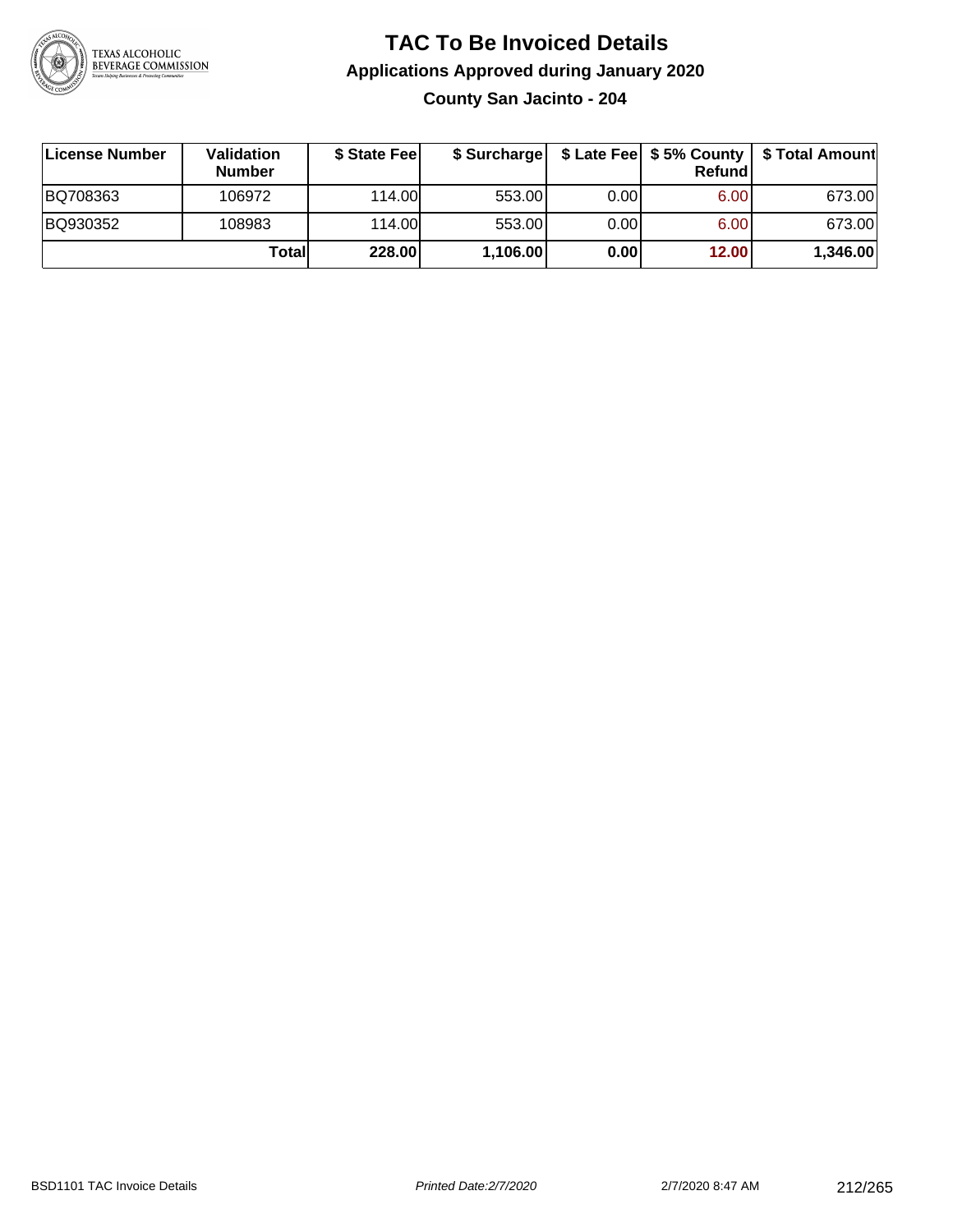

# TEXAS ALCOHOLIC<br>BEVERAGE COMMISSION

#### **TAC To Be Invoiced Details Applications Approved during January 2020 County San Patricio - 205**

| <b>License Number</b> | <b>Validation</b><br><b>Number</b> | \$ State Fee | \$ Surcharge | \$ Late Fee | \$5% County<br><b>Refund</b> | \$ Total Amount |
|-----------------------|------------------------------------|--------------|--------------|-------------|------------------------------|-----------------|
| BF1078533             | 3053                               | 114.00       | 553.00       | 0.00        | 6.00                         | 673.00          |
| BG1078989             | 3102                               | 332.50       | 553.00       | 0.00        | 17.50                        | 903.00          |
| BQ928079              | 104683                             | 114.00       | 553.00       | 0.00        | 6.00                         | 673.00          |
| BQ928084              | 104683                             | 114.00       | 553.00       | 0.00        | 6.00                         | 673.00          |
| BQ928085              | 104683                             | 114.00       | 553.00       | 0.00        | 6.00                         | 673.00          |
| BQ545657              | 104850                             | 114.00       | 553.00       | 0.00        | 6.00                         | 673.00          |
| BQ647033              | 105725                             | 114.00       | 553.00       | 0.00        | 6.00                         | 673.00          |
| BQ676281              | 106287                             | 114.00       | 553.00       | 0.00        | 6.00                         | 673.00          |
| BQ423168              | 109416                             | 114.00       | 553.00       | 0.00        | 6.00                         | 673.00          |
| BQ1005440             | 110184                             | 114.00       | 553.00       | 0.00        | 6.00                         | 673.00          |
| BG789583              | 501732                             | 332.50       | 553.00       | 0.00        | 17.50                        | 903.00          |
| BL789583              | 501732                             | 475.00       | 327.00       | 0.00        | 25.00                        | 827.00          |
| BQ706120              | 503152                             | 114.00       | 553.00       | 0.00        | 6.00                         | 673.00          |
| BQ1003079             | 505353                             | 114.00       | 553.00       | 0.00        | 6.00                         | 673.00          |
|                       | <b>Total</b>                       | 2,394.00     | 7,516.00     | 0.00        | 126.00                       | 10,036.00       |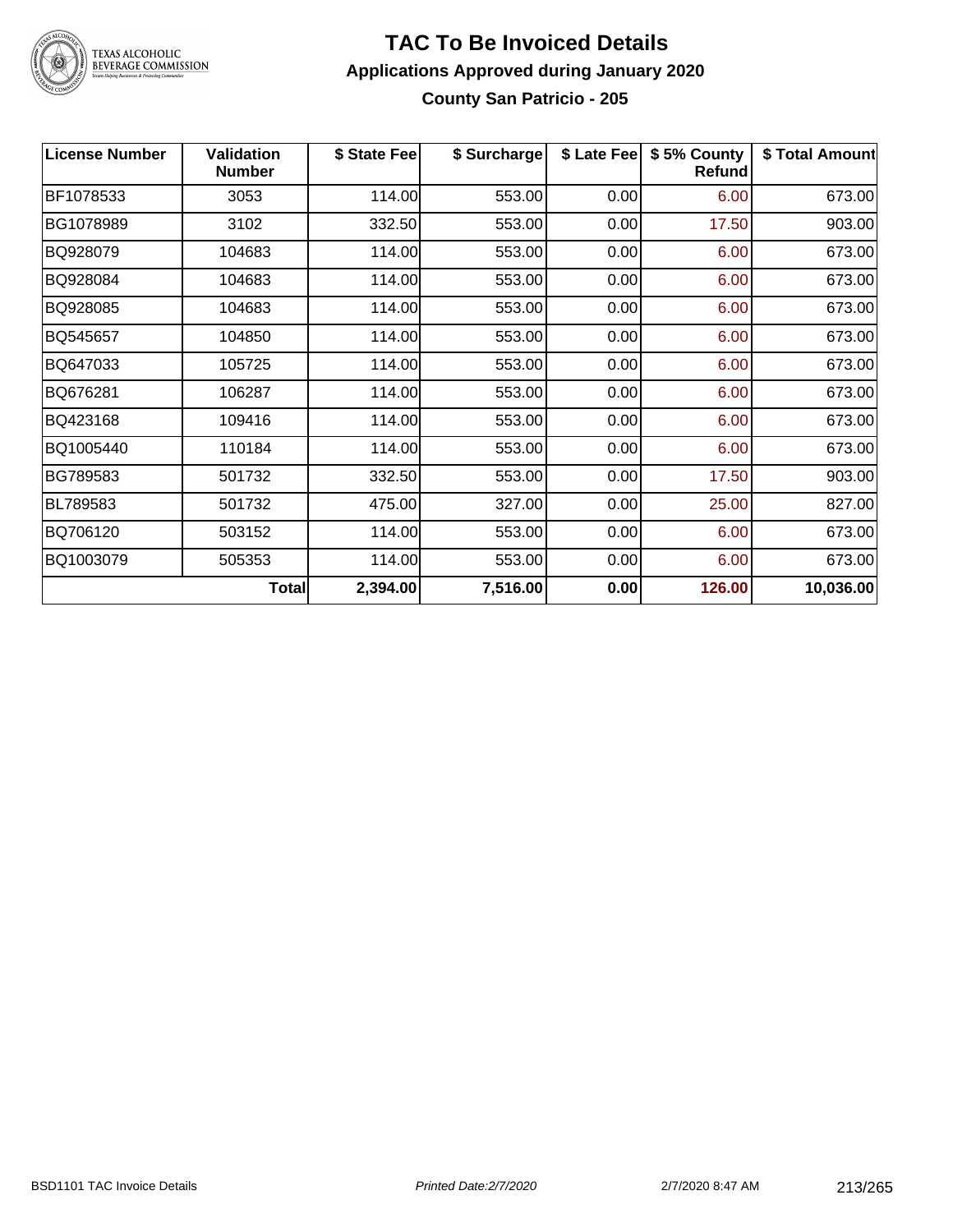

#### **TAC To Be Invoiced Details Applications Approved during January 2020 County San Saba - 206**

| License Number | Validation<br>Number | \$ State Feel |        |      | Refundl | \$ Surcharge   \$ Late Fee   \$5% County   \$ Total Amount |
|----------------|----------------------|---------------|--------|------|---------|------------------------------------------------------------|
| BG789521       | 106295               | 332.50        | 553.00 | 0.00 | 17.50   | 903.00                                                     |
|                | <b>Total</b>         | 332.50        | 553.00 | 0.00 | 17.50   | 903.00                                                     |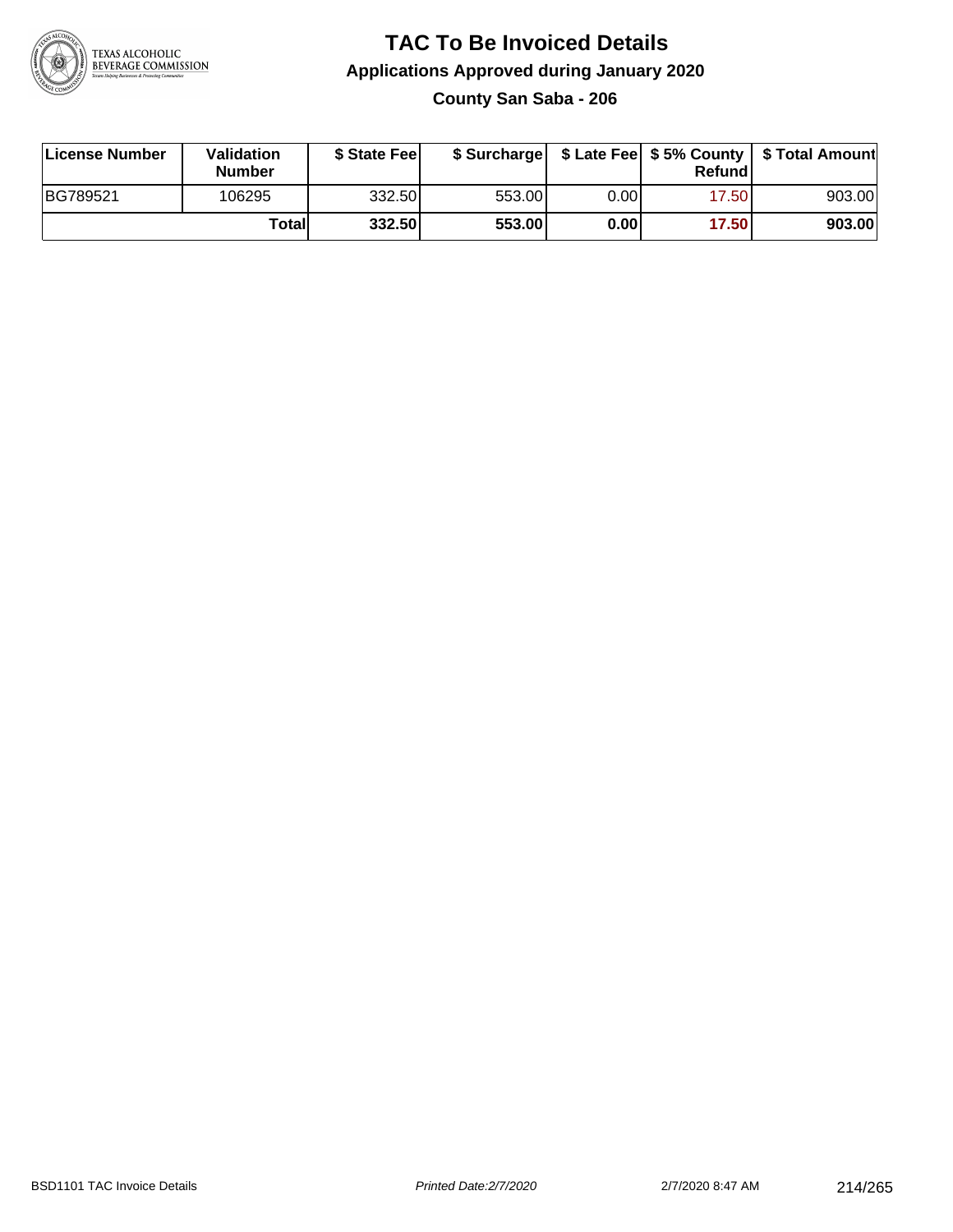

### **TAC To Be Invoiced Details Applications Approved during January 2020 County Scurry - 208**

| License Number  | <b>Validation</b><br><b>Number</b> | \$ State Fee | \$ Surcharge |      | Refundi | \$ Late Fee   \$5% County   \$ Total Amount |
|-----------------|------------------------------------|--------------|--------------|------|---------|---------------------------------------------|
| <b>BF739520</b> | 109262                             | 114.00       | 553.00       | 0.00 | 6.00    | 673.00                                      |
| BQ1077785       | 505212                             | 114.00       | 553.00       | 0.00 | 6.00    | 673.00                                      |
|                 | Totall                             | 228.00       | 1,106.00     | 0.00 | 12.00   | 1,346.00                                    |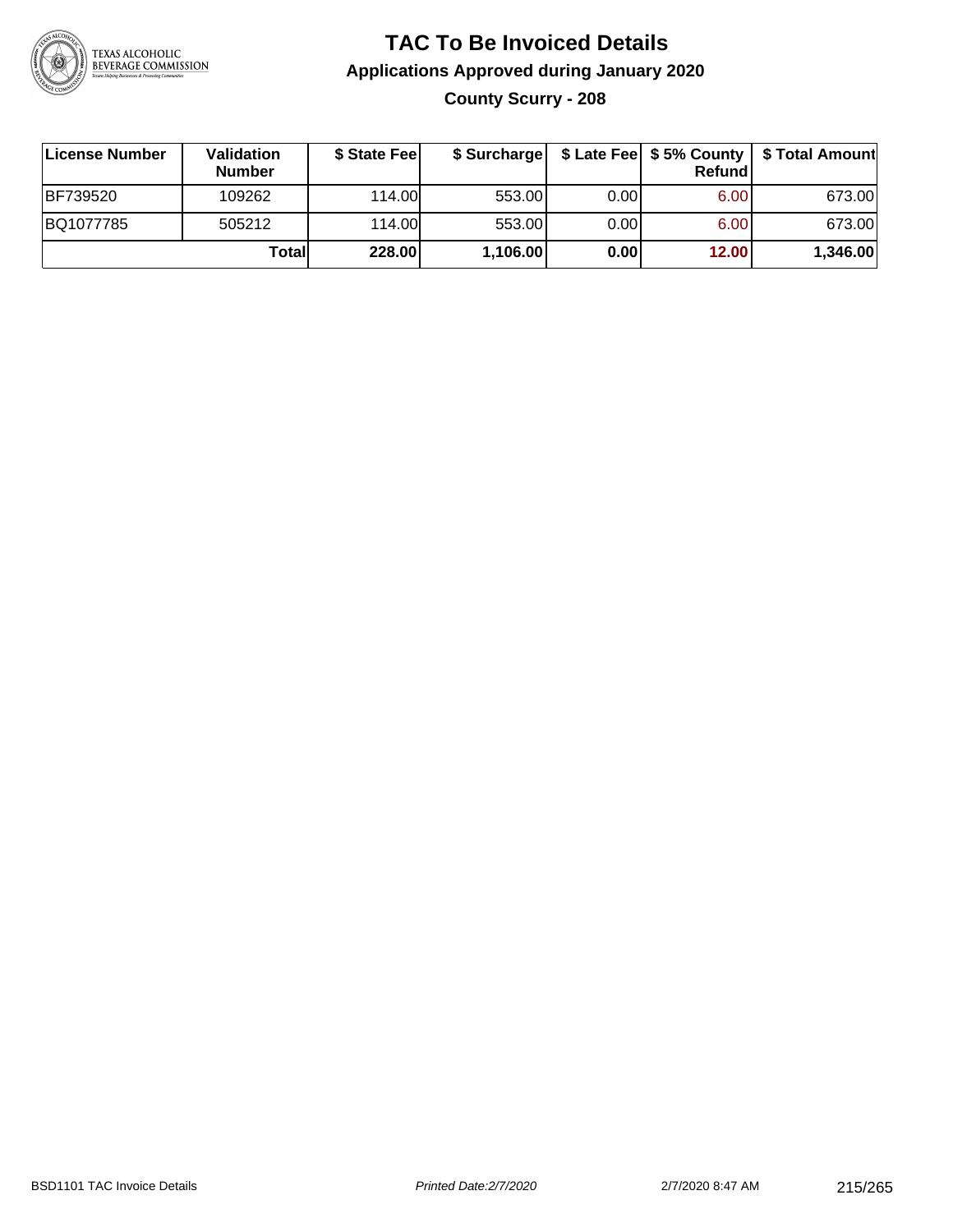

## **TAC To Be Invoiced Details Applications Approved during January 2020 County Shelby - 210**

| License Number | Validation<br><b>Number</b> | \$ State Fee | \$ Surcharge |       | Refundl | \$ Late Fee   \$5% County   \$ Total Amount |
|----------------|-----------------------------|--------------|--------------|-------|---------|---------------------------------------------|
| BF524655       | 104537                      | 114.00       | 553.00       | 0.001 | 6.00    | 673.00                                      |
| BQ437448       | 107288                      | 114.00       | 553.00       | 0.001 | 6.00    | 673.00                                      |
| BQ1002368      | 503462                      | 114.00       | 553.00       | 0.001 | 6.00    | 673.00                                      |
|                | Totall                      | 342.00       | 1,659.00     | 0.00  | 18.00   | 2,019.00                                    |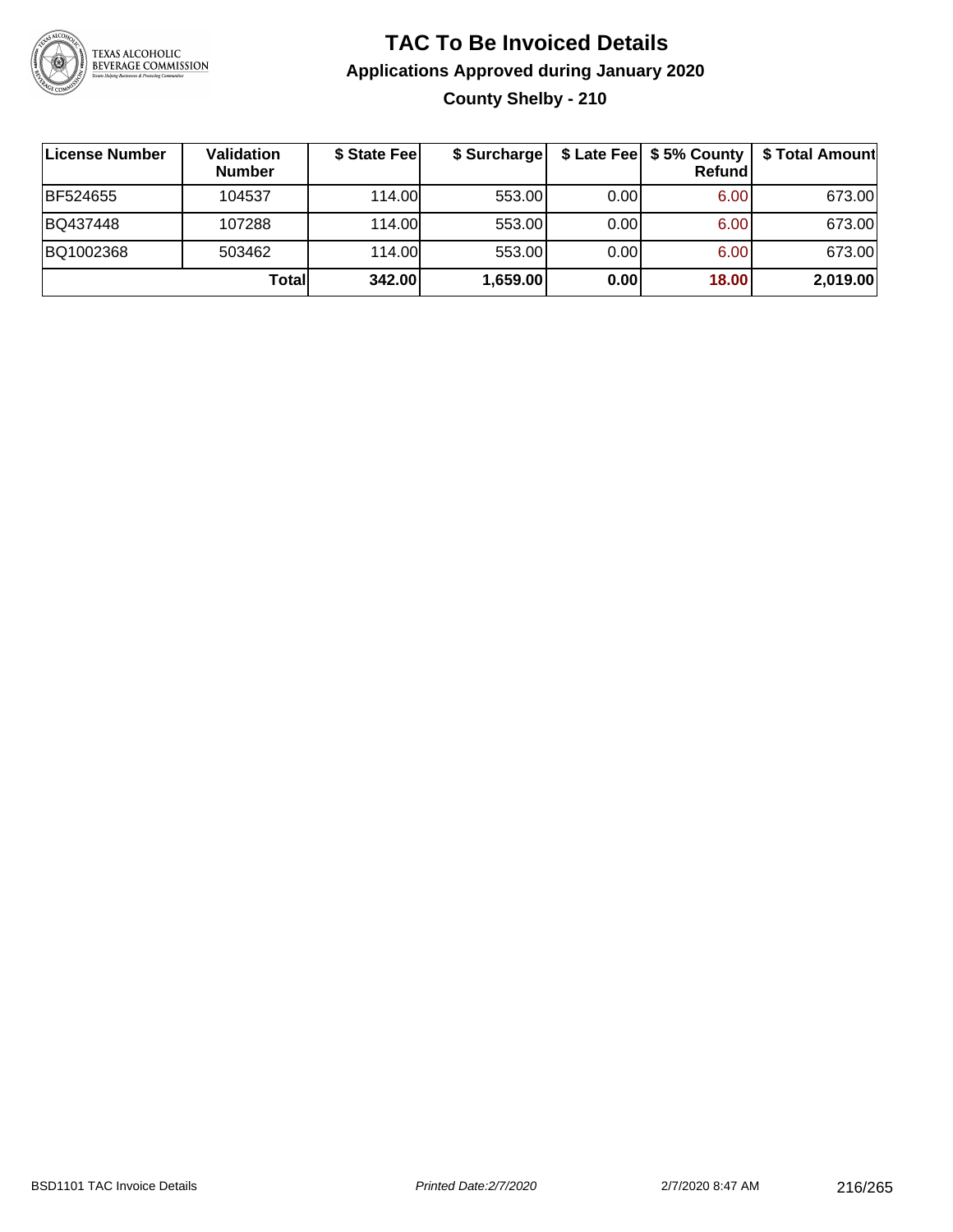

#### **TAC To Be Invoiced Details Applications Approved during January 2020 County Smith - 212**

| <b>License Number</b> | <b>Validation</b><br><b>Number</b> | \$ State Fee | \$ Surcharge |      | \$ Late Fee   \$5% County<br>Refund | \$ Total Amount |
|-----------------------|------------------------------------|--------------|--------------|------|-------------------------------------|-----------------|
| BQ926878              | 103177                             | 114.00       | 553.00       | 0.00 | 6.00                                | 673.00          |
| BQ857792              | 104095                             | 114.00       | 553.00       | 0.00 | 6.00                                | 673.00          |
| BQ827151              | 104633                             | 114.00       | 553.00       | 0.00 | 6.00                                | 673.00          |
| BG858931              | 105511                             | 332.50       | 553.00       | 0.00 | 17.50                               | 903.00          |
| BQ928581              | 105872                             | 114.00       | 553.00       | 0.00 | 6.00                                | 673.00          |
| BQ1002542             | 106526                             | 114.00       | 553.00       | 0.00 | 6.00                                | 673.00          |
| BQ1002663             | 107024                             | 114.00       | 553.00       | 0.00 | 6.00                                | 673.00          |
| BQ858493              | 107146                             | 114.00       | 553.00       | 0.00 | 6.00                                | 673.00          |
| BQ859862              | 107309                             | 114.00       | 553.00       | 0.00 | 6.00                                | 673.00          |
| BQ859401              | 107366                             | 114.00       | 553.00       | 0.00 | 6.00                                | 673.00          |
| BQ859440              | 107367                             | 114.00       | 553.00       | 0.00 | 6.00                                | 673.00          |
| BQ1000155             | 107408                             | 114.00       | 553.00       | 0.00 | 6.00                                | 673.00          |
| BQ1001661             | 108904                             | 114.00       | 553.00       | 0.00 | 6.00                                | 673.00          |
| BQ861948              | 109694                             | 114.00       | 553.00       | 0.00 | 6.00                                | 673.00          |
| BQ861640              | 109701                             | 114.00       | 553.00       | 0.00 | 6.00                                | 673.00          |
| BQ860720              | 110064                             | 114.00       | 553.00       | 0.00 | 6.00                                | 673.00          |
| BQ933893              | 113996                             | 114.00       | 553.00       | 0.00 | 6.00                                | 673.00          |
| BQ930663              | 503455                             | 114.00       | 553.00       | 0.00 | 6.00                                | 673.00          |
| BQ860296              | 503466                             | 114.00       | 553.00       | 0.00 | 6.00                                | 673.00          |
| BG927867              | 504922                             | 332.50       | 553.00       | 0.00 | 17.50                               | 903.00          |
| BF859891              | 504956                             | 114.00       | 553.00       | 0.00 | 6.00                                | 673.00          |
|                       | <b>Total</b>                       | 2,831.00     | 11,613.00    | 0.00 | 149.00                              | 14,593.00       |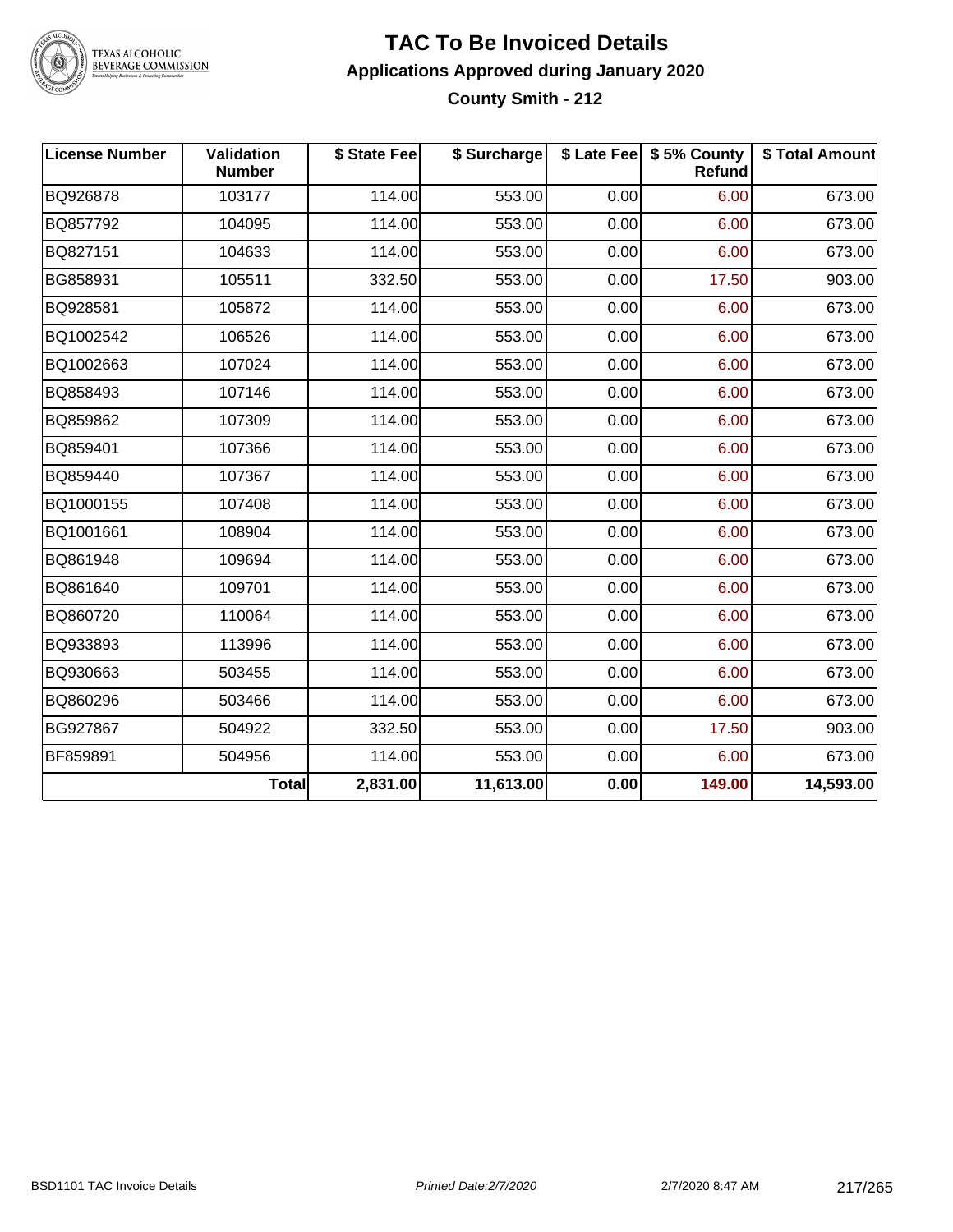

#### **TAC To Be Invoiced Details Applications Approved during January 2020 County Starr - 214**

| <b>License Number</b> | <b>Validation</b><br><b>Number</b> | \$ State Fee | \$ Surcharge | \$ Late Fee | \$5% County<br><b>Refund</b> | \$ Total Amount |
|-----------------------|------------------------------------|--------------|--------------|-------------|------------------------------|-----------------|
| BF707612              | 104346                             | 114.00       | 553.00       | 0.00        | 6.00                         | 673.00          |
| BQ302695              | 104678                             | 114.00       | 553.00       | 0.00        | 6.00                         | 673.00          |
| BQ790352              | 104789                             | 114.00       | 553.00       | 0.00        | 6.00                         | 673.00          |
| BQ925863              | 105313                             | 114.00       | 553.00       | 0.00        | 6.00                         | 673.00          |
| BG643038              | 105758                             | 332.50       | 553.00       | 100.00      | 17.50                        | 1,003.00        |
| BQ568117              | 106264                             | 114.00       | 553.00       | 0.00        | 6.00                         | 673.00          |
| BQ239380              | 106866                             | 114.00       | 553.00       | 0.00        | 6.00                         | 673.00          |
| BQ929217              | 108261                             | 114.00       | 553.00       | 0.00        | 6.00                         | 673.00          |
| BQ569335              | 109420                             | 114.00       | 553.00       | 0.00        | 6.00                         | 673.00          |
| BQ1004214             | 110873                             | 114.00       | 553.00       | 0.00        | 6.00                         | 673.00          |
| BG1001139             | 504776                             | 332.50       | 553.00       | 0.00        | 17.50                        | 903.00          |
| BQ709396              | 505539                             | 114.00       | 553.00       | 0.00        | 6.00                         | 673.00          |
|                       | <b>Total</b>                       | 1,805.00     | 6,636.00     | 100.00      | 95.00                        | 8,636.00        |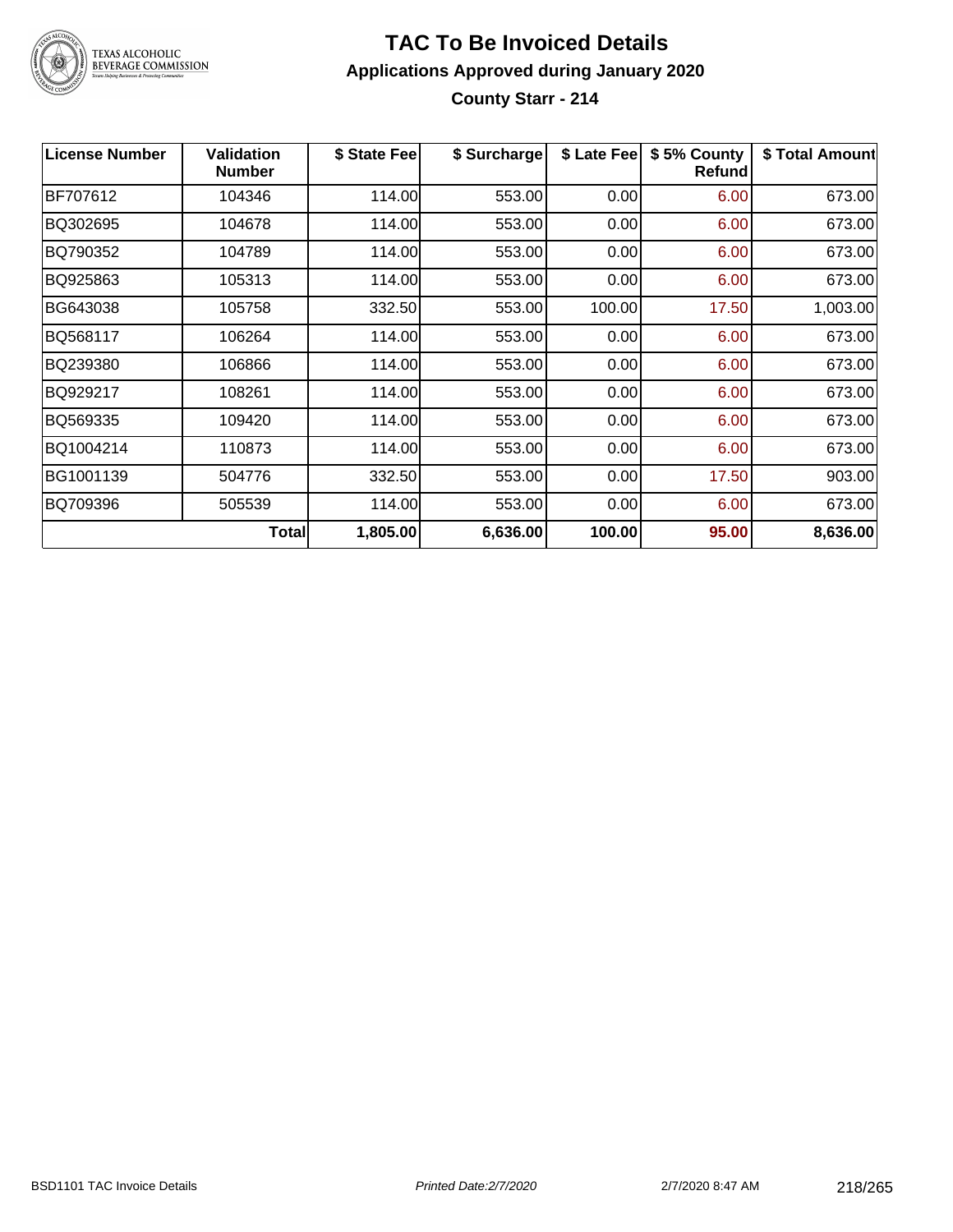

### **TAC To Be Invoiced Details Applications Approved during January 2020 County Stonewall - 217**

| <b>License Number</b> | <b>Validation</b><br><b>Number</b> | \$ State Feel |        |      | Refund            | \$ Surcharge   \$ Late Fee   \$5% County   \$ Total Amount |
|-----------------------|------------------------------------|---------------|--------|------|-------------------|------------------------------------------------------------|
| BQ282679              | 110395                             | 114.00L       | 553.00 | 0.00 | 6.00 <sub>1</sub> | 673.00                                                     |
|                       | Totall                             | 114.00        | 553.00 | 0.00 | 6.00              | 673.00                                                     |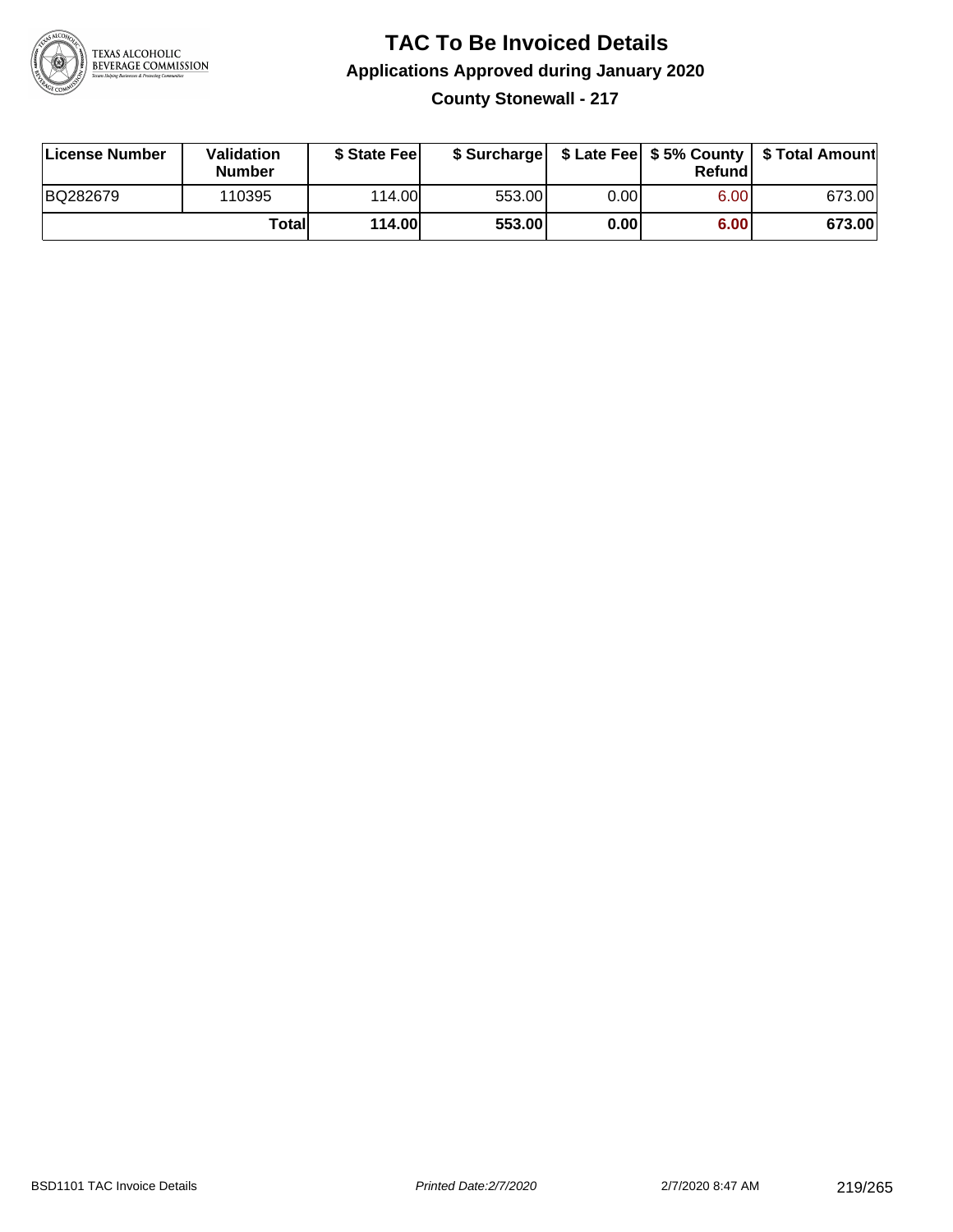

# **TAC To Be Invoiced Details Applications Approved during January 2020**

**County Swisher - 219**

| License Number | <b>Validation</b><br><b>Number</b> | \$ State Fee  | \$ Surcharge |       | Refundl |        |
|----------------|------------------------------------|---------------|--------------|-------|---------|--------|
| BQ713787       | 110726                             | 114.00L       | 553.00       | 0.001 | 6.00    | 673.00 |
|                | Totall                             | <b>114.00</b> | 553.00       | 0.00  | 6.00    | 673.00 |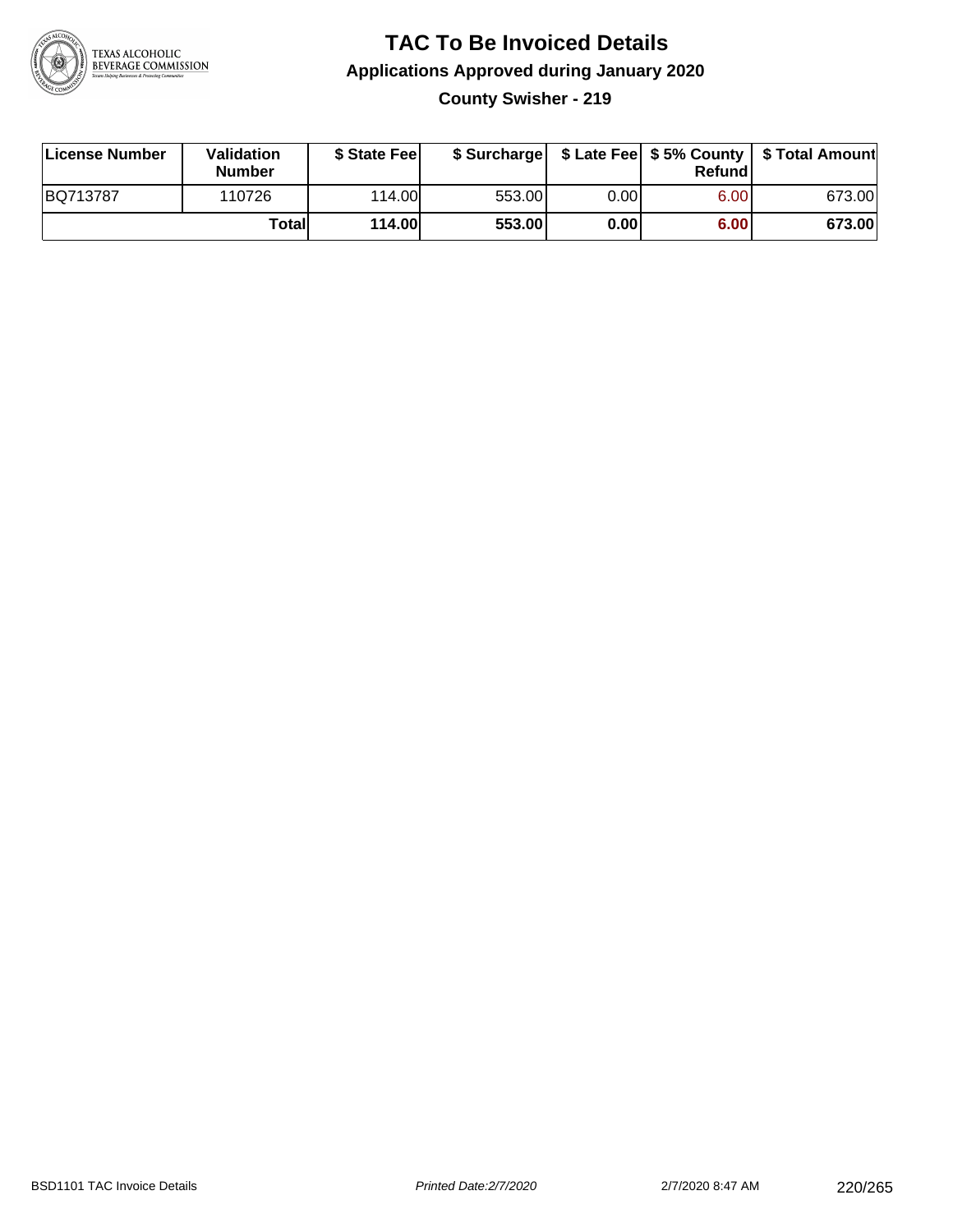

#### **TAC To Be Invoiced Details Applications Approved during January 2020 County Tarrant - 220**

| <b>License Number</b> | Validation<br><b>Number</b> | \$ State Fee | \$ Surcharge |      | \$ Late Fee \$ 5% County<br><b>Refund</b> | \$ Total Amount |
|-----------------------|-----------------------------|--------------|--------------|------|-------------------------------------------|-----------------|
| BG1076838             | 2658                        | 1,900.00     | 553.00       | 0.00 | 100.00                                    | 2,553.00        |
| BQ1077623             | 2822                        | 114.00       | 553.00       | 0.00 | 6.00                                      | 673.00          |
| BQ1077317             | 2823                        | 114.00       | 553.00       | 0.00 | 6.00                                      | 673.00          |
| BQ1078378             | 2862                        | 114.00       | 553.00       | 0.00 | 6.00                                      | 673.00          |
| BQ1077184             | 2924                        | 114.00       | 553.00       | 0.00 | 6.00                                      | 673.00          |
| BF1077887             | 2925                        | 114.00       | 553.00       | 0.00 | 6.00                                      | 673.00          |
| BQ1077032             | 3012                        | 114.00       | 553.00       | 0.00 | 6.00                                      | 673.00          |
| BQ1077415             | 3036                        | 114.00       | 553.00       | 0.00 | 6.00                                      | 673.00          |
| BG1078809             | 3077                        | 1,900.00     | 553.00       | 0.00 | 100.00                                    | 2,553.00        |
| BF1077248             | 3093                        | 114.00       | 553.00       | 0.00 | 6.00                                      | 673.00          |
| BF1078128             | 3094                        | 114.00       | 553.00       | 0.00 | 6.00                                      | 673.00          |
| BG1079322             | 3107                        | 1,900.00     | 553.00       | 0.00 | 100.00                                    | 2,553.00        |
| BL1079322             | 3107                        | 475.00       | 327.00       | 0.00 | 25.00                                     | 827.00          |
| BA1079039             | 3133                        | 2,850.00     | 651.00       | 0.00 | 150.00                                    | 3,651.00        |
| BQ1079358             | 3154                        | 114.00       | 553.00       | 0.00 | 6.00                                      | 673.00          |
| BQ1077192             | 3177                        | 114.00       | 553.00       | 0.00 | 6.00                                      | 673.00          |
| BQ1079361             | 3201                        | 114.00       | 553.00       | 0.00 | 6.00                                      | 673.00          |
| BQ1078799             | 3202                        | 114.00       | 553.00       | 0.00 | 6.00                                      | 673.00          |
| BF1078112             | 3224                        | 114.00       | 553.00       | 0.00 | 6.00                                      | 673.00          |
| BF1078589             | 3228                        | 114.00       | 553.00       | 0.00 | 6.00                                      | 673.00          |
| BQ1077331             | 3249                        | 114.00       | 553.00       | 0.00 | 6.00                                      | 673.00          |
| BQ1078094             | 3287                        | 114.00       | 553.00       | 0.00 | 6.00                                      | 673.00          |
| BG1079167             | 3319                        | 1,900.00     | 553.00       | 0.00 | 100.00                                    | 2,553.00        |
| BQ1079138             | 3363                        | 114.00       | 553.00       | 0.00 | 6.00                                      | 673.00          |
| BQ927083              | 103178                      | 114.00       | 553.00       | 0.00 | 6.00                                      | 673.00          |
| BQ733651              | 103229                      | 114.00       | 553.00       | 0.00 | 6.00                                      | 673.00          |
| BQ674454              | 103459                      | 114.00       | 553.00       | 0.00 | 6.00                                      | 673.00          |
| BQ291043              | 103483                      | 114.00       | 553.00       | 0.00 | 6.00                                      | 673.00          |
| BQ643965              | 103526                      | 114.00       | 553.00       | 0.00 | 6.00                                      | 673.00          |
| BQ734293              | 103574                      | 114.00       | 553.00       | 0.00 | 6.00                                      | 673.00          |
| BQ1000468             | 103632                      | 114.00       | 553.00       | 0.00 | 6.00                                      | 673.00          |
| BQ567105              | 103645                      | 114.00       | 553.00       | 0.00 | 6.00                                      | 673.00          |
| BA998303              | 103678                      | 1,425.00     | 651.00       | 0.00 | 75.00                                     | 2,151.00        |
| BQ927335              | 103694                      | 114.00       | 553.00       | 0.00 | 6.00                                      | 673.00          |
| BF645018              | 103713                      | 114.00       | 553.00       | 0.00 | 6.00                                      | 673.00          |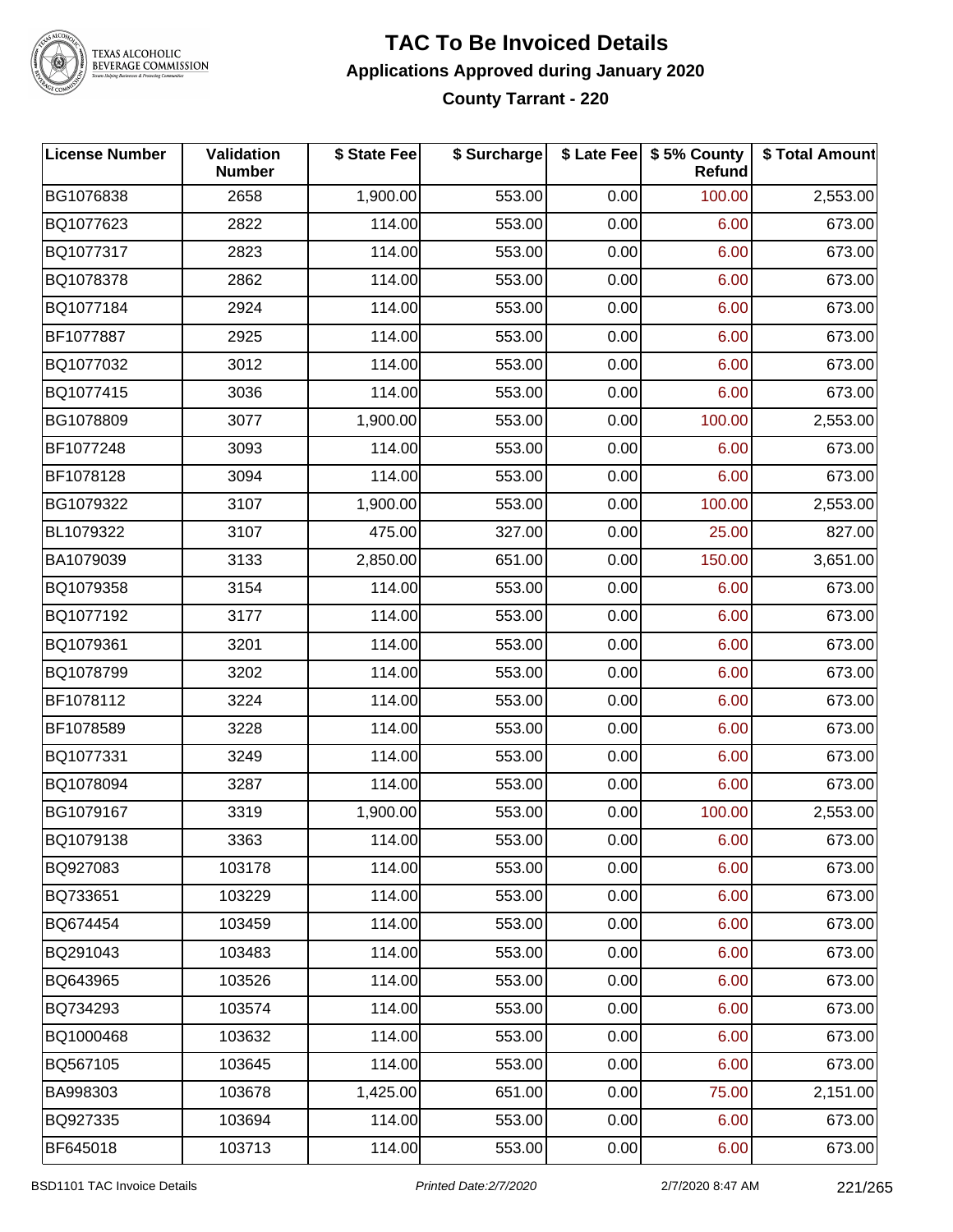| <b>License Number</b> | Validation<br><b>Number</b> | \$ State Fee | \$ Surcharge |        | \$ Late Fee   \$5% County<br>Refund | \$ Total Amount |
|-----------------------|-----------------------------|--------------|--------------|--------|-------------------------------------|-----------------|
| BQ568591              | 103731                      | 114.00       | 553.00       | 0.00   | 6.00                                | 673.00          |
| BF441679              | 103750                      | 114.00       | 553.00       | 0.00   | 6.00                                | 673.00          |
| BQ790027              | 103766                      | 114.00       | 553.00       | 0.00   | 6.00                                | 673.00          |
| BQ923349              | 103787                      | 114.00       | 553.00       | 0.00   | 6.00                                | 673.00          |
| BQ925490              | 103788                      | 114.00       | 553.00       | 0.00   | 6.00                                | 673.00          |
| BQ789104              | 103789                      | 114.00       | 553.00       | 0.00   | 6.00                                | 673.00          |
| BF855550              | 103836                      | 114.00       | 553.00       | 0.00   | 6.00                                | 673.00          |
| BF460326              | 103838                      | 114.00       | 553.00       | 0.00   | 6.00                                | 673.00          |
| BQ706521              | 103917                      | 114.00       | 553.00       | 0.00   | 6.00                                | 673.00          |
| BQ998847              | 103947                      | 114.00       | 553.00       | 0.00   | 6.00                                | 673.00          |
| BQ613044              | 104103                      | 114.00       | 553.00       | 0.00   | 6.00                                | 673.00          |
| BQ644310              | 104109                      | 114.00       | 553.00       | 0.00   | 6.00                                | 673.00          |
| BQ1000327             | 104215                      | 114.00       | 553.00       | 0.00   | 6.00                                | 673.00          |
| BQ737263              | 104351                      | 114.00       | 553.00       | 0.00   | 6.00                                | 673.00          |
| BF403837              | 104382                      | 114.00       | 553.00       | 0.00   | 6.00                                | 673.00          |
| BQ997408              | 104387                      | 114.00       | 553.00       | 0.00   | 6.00                                | 673.00          |
| BG404688              | 104397                      | 1,425.00     | 553.00       | 0.00   | 75.00                               | 2,053.00        |
| BL404688              | 104397                      | 475.00       | 327.00       | 0.00   | 25.00                               | 827.00          |
| BG999847              | 104435                      | 1,425.00     | 553.00       | 0.00   | 75.00                               | 2,053.00        |
| BL999847              | 104435                      | 475.00       | 327.00       | 0.00   | 25.00                               | 827.00          |
| BQ568624              | 104477                      | 114.00       | 553.00       | 0.00   | 6.00                                | 673.00          |
| BQ708829              | 104546                      | 114.00       | 553.00       | 0.00   | 6.00                                | 673.00          |
| BQ789265              | 104569                      | 114.00       | 553.00       | 0.00   | 6.00                                | 673.00          |
| BG676613              | 104632                      | 1,425.00     | 553.00       | 0.00   | 75.00                               | 2,053.00        |
| BG998965              | 104642                      | 1,425.00     | 553.00       | 0.00   | 75.00                               | 2,053.00        |
| BQ1000872             | 104643                      | 114.00       | 553.00       | 0.00   | 6.00                                | 673.00          |
| BQ1000066             | 104671                      | 114.00       | 553.00       | 0.00   | 6.00                                | 673.00          |
| BQ567979              | 104690                      | 114.00       | 553.00       | 0.00   | 6.00                                | 673.00          |
| BQ737543              | 104697                      | 114.00       | 553.00       | 0.00   | 6.00                                | 673.00          |
| BG927352              | 104821                      | 1,425.00     | 553.00       | 0.00   | 75.00                               | 2,053.00        |
| BQ708830              | 104901                      | 114.00       | 553.00       | 0.00   | 6.00                                | 673.00          |
| BQ926137              | 104998                      | 114.00       | 553.00       | 0.00   | 6.00                                | 673.00          |
| BF436836              | 105004                      | 114.00       | 553.00       | 0.00   | 6.00                                | 673.00          |
| BQ791327              | 105031                      | 114.00       | 553.00       | 0.00   | 6.00                                | 673.00          |
| BG568621              | 105043                      | 1,425.00     | 553.00       | 0.00   | 75.00                               | 2,053.00        |
| BG922759              | 105085                      | 1,425.00     | 553.00       | 100.00 | 75.00                               | 2,153.00        |
| BQ1000591             | 105102                      | 114.00       | 553.00       | 0.00   | 6.00                                | 673.00          |
| BQ928377              | 105104                      | 114.00       | 553.00       | 0.00   | 6.00                                | 673.00          |
| BE612977              | 105110                      | 1,425.00     | 553.00       | 0.00   | 75.00                               | 2,053.00        |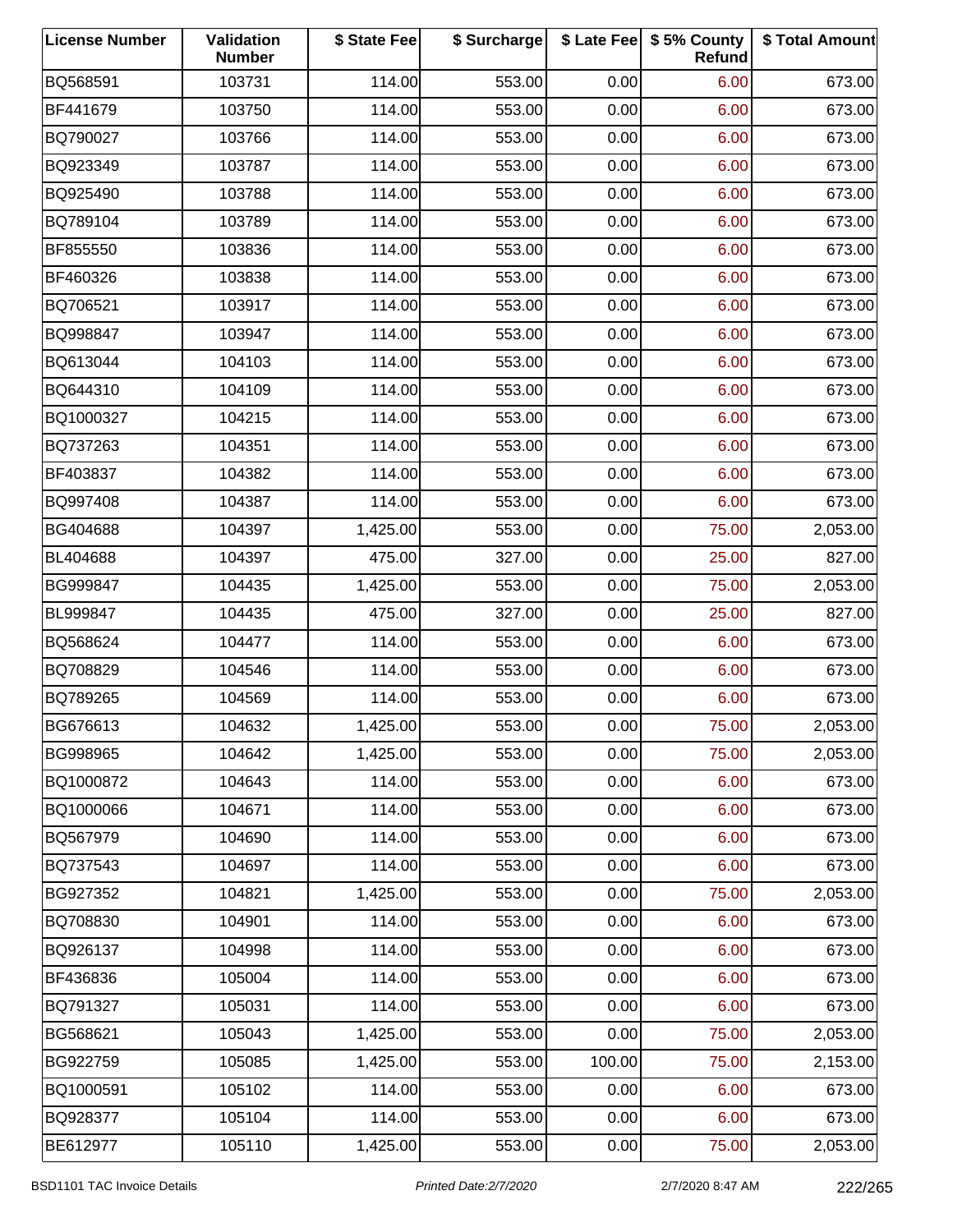| <b>License Number</b> | Validation<br><b>Number</b> | \$ State Fee | \$ Surcharge |      | \$ Late Fee   \$5% County<br>Refund | \$ Total Amount |
|-----------------------|-----------------------------|--------------|--------------|------|-------------------------------------|-----------------|
| BE612975              | 105111                      | 1,425.00     | 553.00       | 0.00 | 75.00                               | 2,053.00        |
| BG925424              | 105112                      | 1,425.00     | 553.00       | 0.00 | 75.00                               | 2,053.00        |
| BF312594              | 105138                      | 114.00       | 553.00       | 0.00 | 6.00                                | 673.00          |
| BQ926722              | 105281                      | 114.00       | 553.00       | 0.00 | 6.00                                | 673.00          |
| BQ570039              | 105340                      | 114.00       | 553.00       | 0.00 | 6.00                                | 673.00          |
| BQ570040              | 105340                      | 114.00       | 553.00       | 0.00 | 6.00                                | 673.00          |
| BQ709202              | 105340                      | 114.00       | 553.00       | 0.00 | 6.00                                | 673.00          |
| BQ239355              | 105418                      | 114.00       | 553.00       | 0.00 | 6.00                                | 673.00          |
| BG789317              | 105471                      | 1,425.00     | 553.00       | 0.00 | 75.00                               | 2,053.00        |
| BQ789001              | 105507                      | 114.00       | 553.00       | 0.00 | 6.00                                | 673.00          |
| BQ926209              | 105592                      | 114.00       | 553.00       | 0.00 | 6.00                                | 673.00          |
| BQ858590              | 105606                      | 114.00       | 553.00       | 0.00 | 6.00                                | 673.00          |
| BF312504              | 105635                      | 114.00       | 553.00       | 0.00 | 6.00                                | 673.00          |
| BQ709684              | 105725                      | 114.00       | 553.00       | 0.00 | 6.00                                | 673.00          |
| BQ710068              | 105725                      | 114.00       | 553.00       | 0.00 | 6.00                                | 673.00          |
| BQ1001548             | 105725                      | 114.00       | 553.00       | 0.00 | 6.00                                | 673.00          |
| BG856834              | 105789                      | 1,425.00     | 553.00       | 0.00 | 75.00                               | 2,053.00        |
| BG998964              | 105865                      | 1,425.00     | 553.00       | 0.00 | 75.00                               | 2,053.00        |
| BQ401905              | 105890                      | 114.00       | 553.00       | 0.00 | 6.00                                | 673.00          |
| BQ1001545             | 105932                      | 114.00       | 553.00       | 0.00 | 6.00                                | 673.00          |
| BE227494              | 105941                      | 1,425.00     | 553.00       | 0.00 | 75.00                               | 2,053.00        |
| BL227494              | 105941                      | 475.00       | 327.00       | 0.00 | 25.00                               | 827.00          |
| BQ1001484             | 106019                      | 114.00       | 553.00       | 0.00 | 6.00                                | 673.00          |
| BF709428              | 106049                      | 114.00       | 553.00       | 0.00 | 6.00                                | 673.00          |
| BQ929698              | 106050                      | 114.00       | 553.00       | 0.00 | 6.00                                | 673.00          |
| BQ1001519             | 106088                      | 114.00       | 553.00       | 0.00 | 6.00                                | 673.00          |
| BQ929655              | 106134                      | 114.00       | 553.00       | 0.00 | 6.00                                | 673.00          |
| BQ858594              | 106140                      | 114.00       | 553.00       | 0.00 | 6.00                                | 673.00          |
| BQ462520              | 106189                      | 114.00       | 553.00       | 0.00 | 6.00                                | 673.00          |
| BQ929712              | 106250                      | 114.00       | 553.00       | 0.00 | 6.00                                | 673.00          |
| BQ738018              | 106270                      | 114.00       | 553.00       | 0.00 | 6.00                                | 673.00          |
| BQ738056              | 106270                      | 114.00       | 553.00       | 0.00 | 6.00                                | 673.00          |
| BQ738236              | 106270                      | 114.00       | 553.00       | 0.00 | 6.00                                | 673.00          |
| BQ738238              | 106270                      | 114.00       | 553.00       | 0.00 | 6.00                                | 673.00          |
| BQ738240              | 106270                      | 114.00       | 553.00       | 0.00 | 6.00                                | 673.00          |
| BQ738242              | 106270                      | 114.00       | 553.00       | 0.00 | 6.00                                | 673.00          |
| BQ738245              | 106270                      | 114.00       | 553.00       | 0.00 | 6.00                                | 673.00          |
| BQ738703              | 106270                      | 114.00       | 553.00       | 0.00 | 6.00                                | 673.00          |
| BQ1000040             | 106347                      | 114.00       | 553.00       | 0.00 | 6.00                                | 673.00          |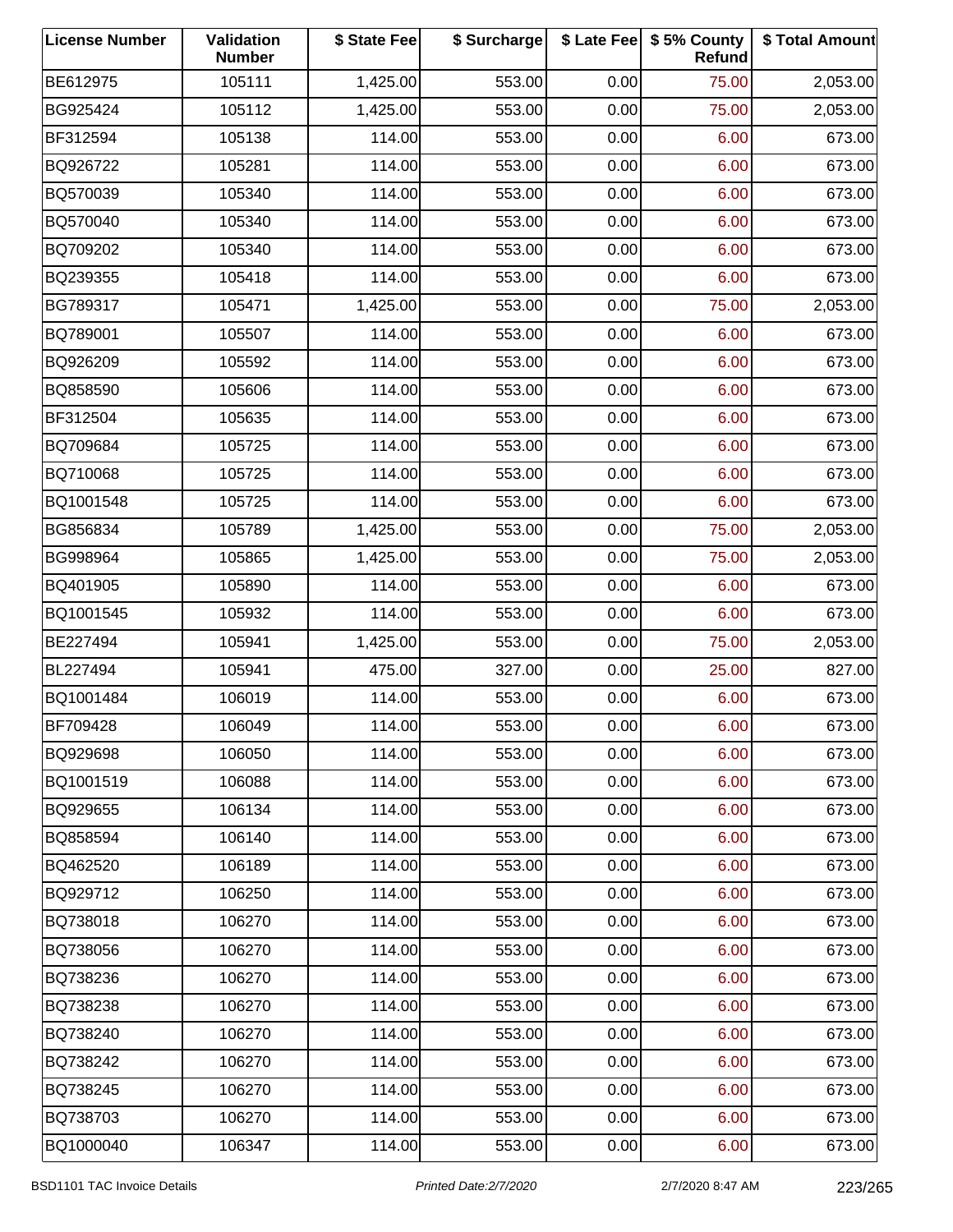| <b>License Number</b> | Validation<br><b>Number</b> | \$ State Fee | \$ Surcharge |      | \$ Late Fee   \$5% County<br>Refund | \$ Total Amount |
|-----------------------|-----------------------------|--------------|--------------|------|-------------------------------------|-----------------|
| BQ1002303             | 106350                      | 114.00       | 553.00       | 0.00 | 6.00                                | 673.00          |
| BG928165              | 106384                      | 1,425.00     | 553.00       | 0.00 | 75.00                               | 2,053.00        |
| BF857988              | 106408                      | 114.00       | 553.00       | 0.00 | 6.00                                | 673.00          |
| BF928594              | 106486                      | 114.00       | 553.00       | 0.00 | 6.00                                | 673.00          |
| BF856996              | 106504                      | 114.00       | 553.00       | 0.00 | 6.00                                | 673.00          |
| BQ790999              | 106524                      | 114.00       | 553.00       | 0.00 | 6.00                                | 673.00          |
| BQ859191              | 106539                      | 114.00       | 553.00       | 0.00 | 6.00                                | 673.00          |
| BF859197              | 106578                      | 114.00       | 553.00       | 0.00 | 6.00                                | 673.00          |
| BQ708433              | 106590                      | 114.00       | 553.00       | 0.00 | 6.00                                | 673.00          |
| BQ857575              | 106678                      | 114.00       | 553.00       | 0.00 | 6.00                                | 673.00          |
| BF857166              | 106710                      | 114.00       | 553.00       | 0.00 | 6.00                                | 673.00          |
| BG927331              | 106712                      | 1,425.00     | 553.00       | 0.00 | 75.00                               | 2,053.00        |
| BF857470              | 106715                      | 114.00       | 553.00       | 0.00 | 6.00                                | 673.00          |
| BG215833              | 106718                      | 1,425.00     | 553.00       | 0.00 | 75.00                               | 2,053.00        |
| BF312521              | 106751                      | 114.00       | 553.00       | 0.00 | 6.00                                | 673.00          |
| BE527227              | 106767                      | 1,425.00     | 553.00       | 0.00 | 75.00                               | 2,053.00        |
| BF791253              | 106781                      | 114.00       | 553.00       | 0.00 | 6.00                                | 673.00          |
| BQ292346              | 106823                      | 114.00       | 553.00       | 0.00 | 6.00                                | 673.00          |
| BG679424              | 106846                      | 1,425.00     | 553.00       | 0.00 | 75.00                               | 2,053.00        |
| BQ791754              | 106853                      | 114.00       | 553.00       | 0.00 | 6.00                                | 673.00          |
| BQ484654              | 106905                      | 114.00       | 553.00       | 0.00 | 6.00                                | 673.00          |
| BQ859400              | 106905                      | 114.00       | 553.00       | 0.00 | 6.00                                | 673.00          |
| BQ679580              | 107031                      | 114.00       | 553.00       | 0.00 | 6.00                                | 673.00          |
| BQ1001808             | 107089                      | 114.00       | 553.00       | 0.00 | 6.00                                | 673.00          |
| BQ1001549             | 107159                      | 114.00       | 553.00       | 0.00 | 6.00                                | 673.00          |
| BQ1001324             | 107260                      | 114.00       | 553.00       | 0.00 | 6.00                                | 673.00          |
| BQ567345              | 107327                      | 114.00       | 553.00       | 0.00 | 6.00                                | 673.00          |
| BG860251              | 107356                      | 1,425.00     | 553.00       | 0.00 | 75.00                               | 2,053.00        |
| BF1002989             | 107370                      | 114.00       | 553.00       | 0.00 | 6.00                                | 673.00          |
| BE927267              | 107391                      | 1,425.00     | 553.00       | 0.00 | 75.00                               | 2,053.00        |
| BQ463094              | 107522                      | 114.00       | 553.00       | 0.00 | 6.00                                | 673.00          |
| BF739460              | 107795                      | 114.00       | 553.00       | 0.00 | 6.00                                | 673.00          |
| BQ647439              | 107864                      | 114.00       | 553.00       | 0.00 | 6.00                                | 673.00          |
| BQ793449              | 107898                      | 114.00       | 553.00       | 0.00 | 6.00                                | 673.00          |
| BQ792958              | 107900                      | 114.00       | 553.00       | 0.00 | 6.00                                | 673.00          |
| BQ463445              | 107905                      | 114.00       | 553.00       | 0.00 | 6.00                                | 673.00          |
| BQ793143              | 107906                      | 114.00       | 553.00       | 0.00 | 6.00                                | 673.00          |
| BQ793151              | 107908                      | 114.00       | 553.00       | 0.00 | 6.00                                | 673.00          |
| BQ930717              | 107942                      | 114.00       | 553.00       | 0.00 | 6.00                                | 673.00          |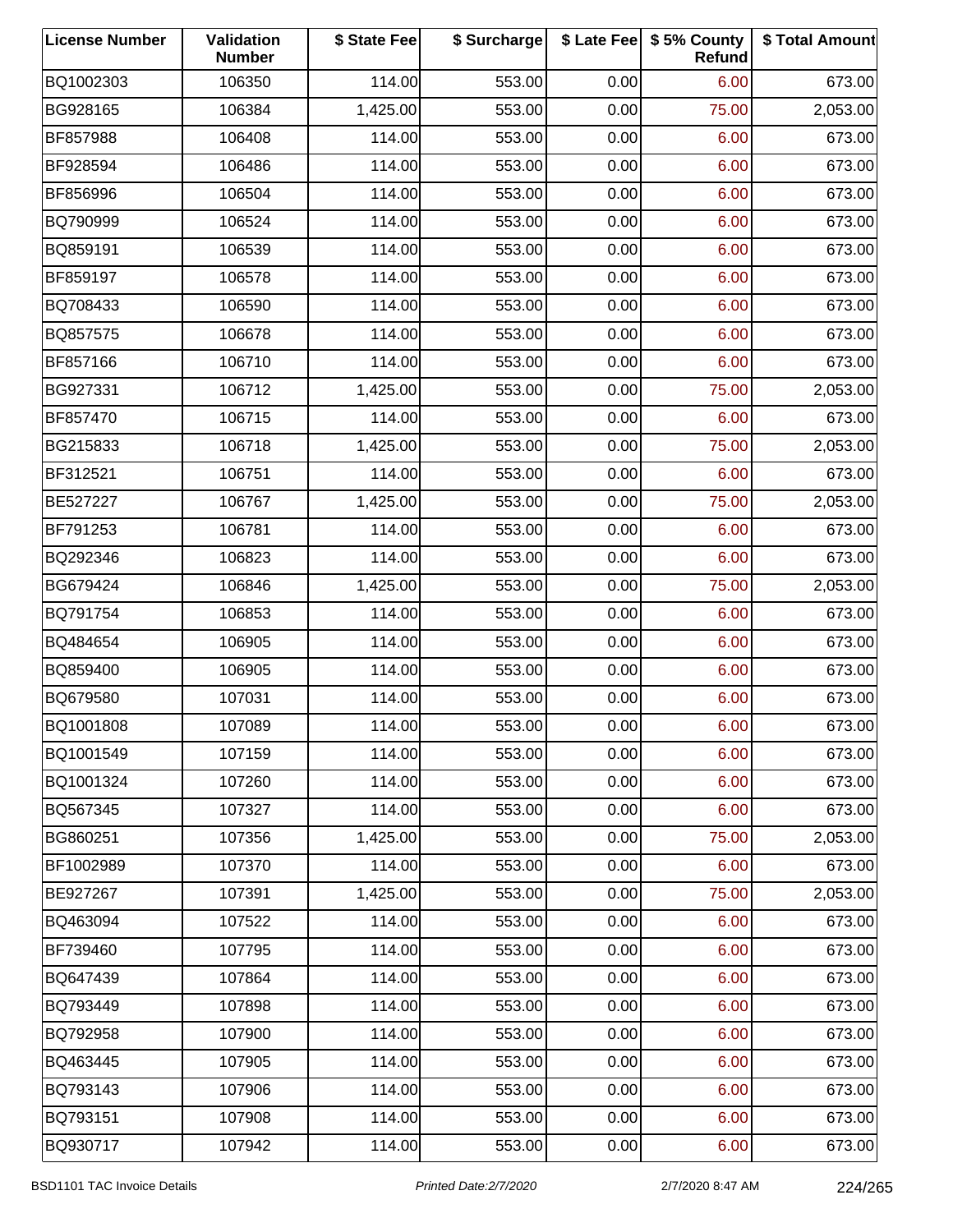| <b>License Number</b> | Validation<br><b>Number</b> | \$ State Fee | \$ Surcharge |      | \$ Late Fee   \$5% County<br>Refund | \$ Total Amount |
|-----------------------|-----------------------------|--------------|--------------|------|-------------------------------------|-----------------|
| BF444062              | 108091                      | 114.00       | 553.00       | 0.00 | 6.00                                | 673.00          |
| BQ616056              | 108176                      | 114.00       | 553.00       | 0.00 | 6.00                                | 673.00          |
| BQ739124              | 108247                      | 114.00       | 553.00       | 0.00 | 6.00                                | 673.00          |
| BF858364              | 108277                      | 114.00       | 553.00       | 0.00 | 6.00                                | 673.00          |
| BQ792392              | 108295                      | 114.00       | 553.00       | 0.00 | 6.00                                | 673.00          |
| BQ615999              | 108298                      | 114.00       | 553.00       | 0.00 | 6.00                                | 673.00          |
| BQ463364              | 108383                      | 114.00       | 553.00       | 0.00 | 6.00                                | 673.00          |
| BQ737759              | 108383                      | 114.00       | 553.00       | 0.00 | 6.00                                | 673.00          |
| BQ737794              | 108383                      | 114.00       | 553.00       | 0.00 | 6.00                                | 673.00          |
| BQ281159              | 108465                      | 114.00       | 553.00       | 0.00 | 6.00                                | 673.00          |
| BQ251040              | 108496                      | 114.00       | 553.00       | 0.00 | 6.00                                | 673.00          |
| BF1000862             | 108502                      | 114.00       | 553.00       | 0.00 | 6.00                                | 673.00          |
| BQ1003036             | 108629                      | 114.00       | 553.00       | 0.00 | 6.00                                | 673.00          |
| BQ1002364             | 108724                      | 114.00       | 553.00       | 0.00 | 6.00                                | 673.00          |
| BQ463443              | 108755                      | 114.00       | 553.00       | 0.00 | 6.00                                | 673.00          |
| BQ647049              | 108809                      | 114.00       | 553.00       | 0.00 | 6.00                                | 673.00          |
| BQ617393              | 108846                      | 114.00       | 553.00       | 0.00 | 6.00                                | 673.00          |
| BQ648829              | 108873                      | 114.00       | 553.00       | 0.00 | 6.00                                | 673.00          |
| BQ929446              | 108922                      | 114.00       | 553.00       | 0.00 | 6.00                                | 673.00          |
| BQ861278              | 109003                      | 114.00       | 553.00       | 0.00 | 6.00                                | 673.00          |
| BQ1004136             | 109003                      | 114.00       | 553.00       | 0.00 | 6.00                                | 673.00          |
| BQ549675              | 109065                      | 114.00       | 553.00       | 0.00 | 6.00                                | 673.00          |
| BQ549917              | 109065                      | 114.00       | 553.00       | 0.00 | 6.00                                | 673.00          |
| BQ648848              | 109065                      | 114.00       | 553.00       | 0.00 | 6.00                                | 673.00          |
| BQ648853              | 109065                      | 114.00       | 553.00       | 0.00 | 6.00                                | 673.00          |
| BQ712207              | 109065                      | 114.00       | 553.00       | 0.00 | 6.00                                | 673.00          |
| BQ931552              | 109177                      | 114.00       | 553.00       | 0.00 | 6.00                                | 673.00          |
| BQ570035              | 109247                      | 114.00       | 553.00       | 0.00 | 6.00                                | 673.00          |
| BQ712261              | 109382                      | 114.00       | 553.00       | 0.00 | 6.00                                | 673.00          |
| BQ647173              | 109421                      | 114.00       | 553.00       | 0.00 | 6.00                                | 673.00          |
| BQ570786              | 109432                      | 114.00       | 553.00       | 0.00 | 6.00                                | 673.00          |
| BQ861241              | 109484                      | 114.00       | 553.00       | 0.00 | 6.00                                | 673.00          |
| BQ932696              | 109576                      | 114.00       | 553.00       | 0.00 | 6.00                                | 673.00          |
| BQ1005151             | 109576                      | 114.00       | 553.00       | 0.00 | 6.00                                | 673.00          |
| BQ551146              | 109577                      | 114.00       | 553.00       | 0.00 | 6.00                                | 673.00          |
| BQ794708              | 109708                      | 114.00       | 553.00       | 0.00 | 6.00                                | 673.00          |
| BQ931721              | 109709                      | 114.00       | 553.00       | 0.00 | 6.00                                | 673.00          |
| BQ931717              | 109715                      | 114.00       | 553.00       | 0.00 | 6.00                                | 673.00          |
| BQ932698              | 109723                      | 114.00       | 553.00       | 0.00 | 6.00                                | 673.00          |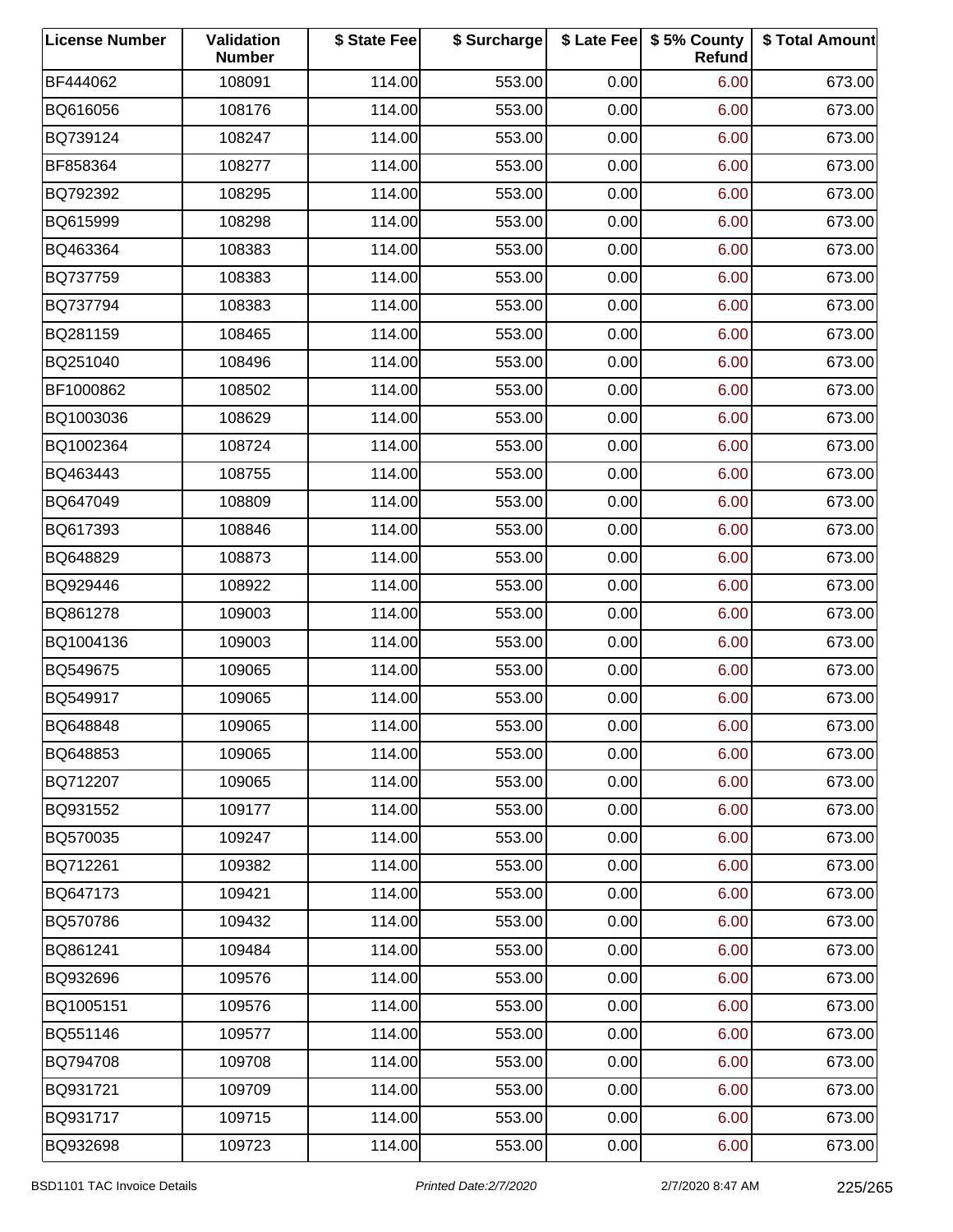| <b>License Number</b> | Validation<br><b>Number</b> | \$ State Fee | \$ Surcharge |      | \$ Late Fee   \$5% County<br>Refund | \$ Total Amount |
|-----------------------|-----------------------------|--------------|--------------|------|-------------------------------------|-----------------|
| BQ930868              | 109726                      | 114.00       | 553.00       | 0.00 | 6.00                                | 673.00          |
| BQ528221              | 109733                      | 114.00       | 553.00       | 0.00 | 6.00                                | 673.00          |
| BQ616332              | 109748                      | 114.00       | 553.00       | 0.00 | 6.00                                | 673.00          |
| BQ711081              | 109797                      | 114.00       | 553.00       | 0.00 | 6.00                                | 673.00          |
| BQ1001806             | 109815                      | 114.00       | 553.00       | 0.00 | 6.00                                | 673.00          |
| BQ740521              | 109946                      | 114.00       | 553.00       | 0.00 | 6.00                                | 673.00          |
| BQ1005124             | 109954                      | 114.00       | 553.00       | 0.00 | 6.00                                | 673.00          |
| BQ228472              | 110187                      | 114.00       | 553.00       | 0.00 | 6.00                                | 673.00          |
| BQ443882              | 110188                      | 114.00       | 553.00       | 0.00 | 6.00                                | 673.00          |
| BQ425727              | 110199                      | 114.00       | 553.00       | 0.00 | 6.00                                | 673.00          |
| BQ795615              | 110261                      | 114.00       | 553.00       | 0.00 | 6.00                                | 673.00          |
| BQ1002765             | 110275                      | 114.00       | 553.00       | 0.00 | 6.00                                | 673.00          |
| BQ713004              | 110290                      | 114.00       | 553.00       | 0.00 | 6.00                                | 673.00          |
| BQ713543              | 110290                      | 114.00       | 553.00       | 0.00 | 6.00                                | 673.00          |
| BQ933344              | 110290                      | 114.00       | 553.00       | 0.00 | 6.00                                | 673.00          |
| BQ930511              | 110356                      | 114.00       | 553.00       | 0.00 | 6.00                                | 673.00          |
| BQ932936              | 110454                      | 114.00       | 553.00       | 0.00 | 6.00                                | 673.00          |
| BQ617239              | 110470                      | 114.00       | 553.00       | 0.00 | 6.00                                | 673.00          |
| BQ930742              | 110472                      | 114.00       | 553.00       | 0.00 | 6.00                                | 673.00          |
| BQ930364              | 110475                      | 114.00       | 553.00       | 0.00 | 6.00                                | 673.00          |
| BQ739833              | 110567                      | 114.00       | 553.00       | 0.00 | 6.00                                | 673.00          |
| BQ932691              | 110589                      | 114.00       | 553.00       | 0.00 | 6.00                                | 673.00          |
| BQ507566              | 110636                      | 114.00       | 553.00       | 0.00 | 6.00                                | 673.00          |
| BQ794283              | 110641                      | 114.00       | 553.00       | 0.00 | 6.00                                | 673.00          |
| BQ1003072             | 110716                      | 114.00       | 553.00       | 0.00 | 6.00                                | 673.00          |
| BQ618660              | 110731                      | 114.00       | 553.00       | 0.00 | 6.00                                | 673.00          |
| BQ1006344             | 110791                      | 114.00       | 553.00       | 0.00 | 6.00                                | 673.00          |
| BQ794976              | 110829                      | 114.00       | 553.00       | 0.00 | 6.00                                | 673.00          |
| BQ861645              | 110842                      | 114.00       | 553.00       | 0.00 | 6.00                                | 673.00          |
| BQ860688              | 110855                      | 114.00       | 553.00       | 0.00 | 6.00                                | 673.00          |
| BQ713335              | 110924                      | 114.00       | 553.00       | 0.00 | 6.00                                | 673.00          |
| BQ616964              | 111392                      | 114.00       | 553.00       | 0.00 | 6.00                                | 673.00          |
| BF685272              | 113006                      | 114.00       | 553.00       | 0.00 | 6.00                                | 673.00          |
| BQ997229              | 400911                      | 114.00       | 553.00       | 0.00 | 6.00                                | 673.00          |
| BQ610234              | 400916                      | 114.00       | 553.00       | 0.00 | 6.00                                | 673.00          |
| BQ857069              | 501246                      | 114.00       | 553.00       | 0.00 | 6.00                                | 673.00          |
| BG311465              | 501508                      | 1,425.00     | 553.00       | 0.00 | 75.00                               | 2,053.00        |
| BQ996972              | 501649                      | 114.00       | 553.00       | 0.00 | 6.00                                | 673.00          |
| BQ566738              | 501650                      | 114.00       | 553.00       | 0.00 | 6.00                                | 673.00          |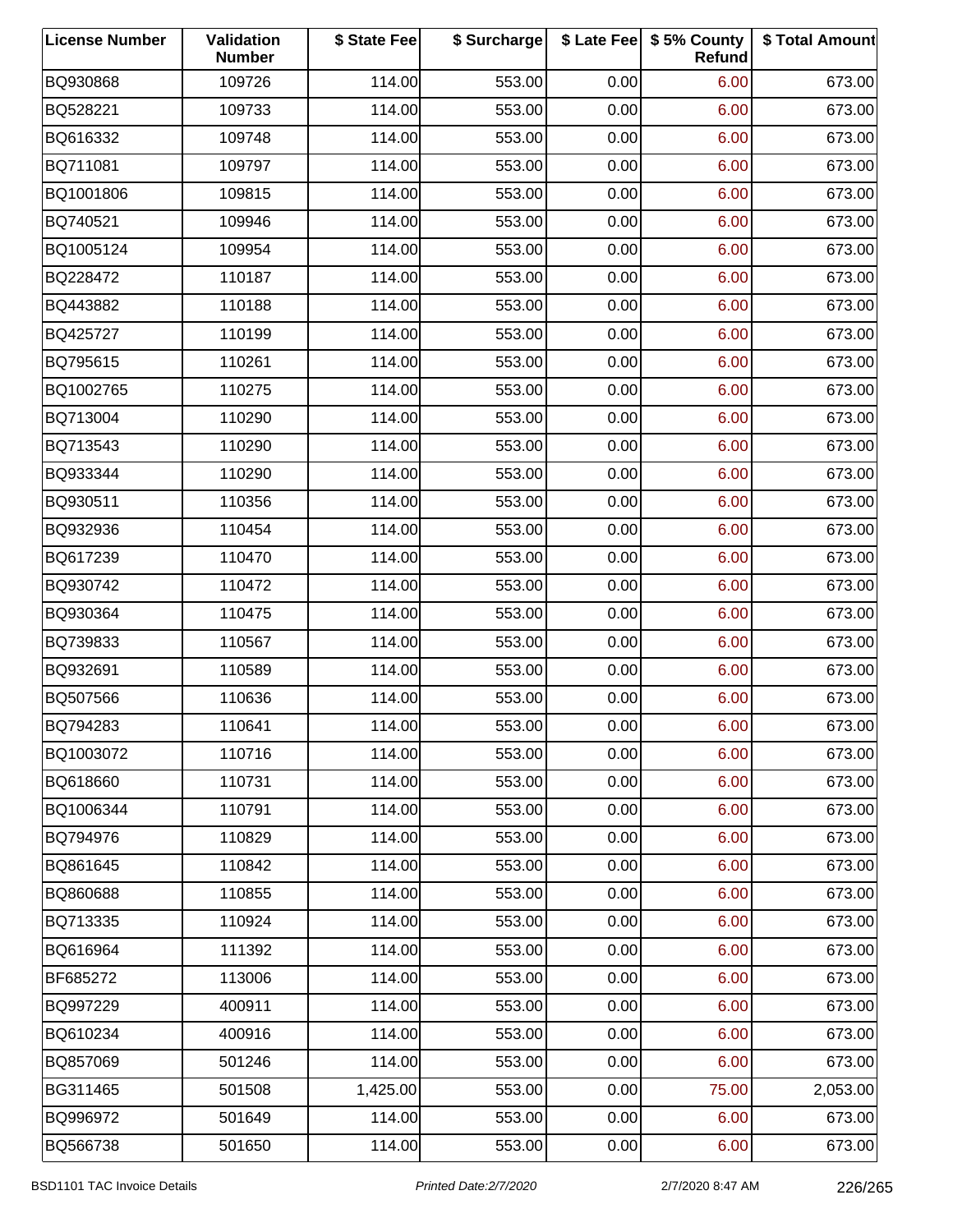| <b>License Number</b> | Validation<br><b>Number</b> | \$ State Fee | \$ Surcharge |        | \$ Late Fee   \$5% County<br>Refund | \$ Total Amount |
|-----------------------|-----------------------------|--------------|--------------|--------|-------------------------------------|-----------------|
| BQ612136              | 501707                      | 114.00       | 553.00       | 0.00   | 6.00                                | 673.00          |
| BQ786867              | 501893                      | 114.00       | 553.00       | 0.00   | 6.00                                | 673.00          |
| BG996843              | 501894                      | 1,425.00     | 553.00       | 0.00   | 75.00                               | 2,053.00        |
| BF924265              | 501895                      | 114.00       | 553.00       | 0.00   | 6.00                                | 673.00          |
| BF525021              | 502036                      | 114.00       | 553.00       | 0.00   | 6.00                                | 673.00          |
| BQ611385              | 502084                      | 114.00       | 553.00       | 0.00   | 6.00                                | 673.00          |
| BF706135              | 502197                      | 114.00       | 553.00       | 0.00   | 6.00                                | 673.00          |
| BF460897              | 502198                      | 114.00       | 553.00       | 0.00   | 6.00                                | 673.00          |
| BG471777              | 502199                      | 1,425.00     | 553.00       | 0.00   | 75.00                               | 2,053.00        |
| BL471777              | 502199                      | 475.00       | 327.00       | 0.00   | 25.00                               | 827.00          |
| BF213929              | 502414                      | 114.00       | 553.00       | 0.00   | 6.00                                | 673.00          |
| BQ568463              | 502784                      | 114.00       | 553.00       | 0.00   | 6.00                                | 673.00          |
| BG998128              | 502869                      | 1,425.00     | 553.00       | 0.00   | 75.00                               | 2,053.00        |
| BL998128              | 502869                      | 475.00       | 327.00       | 0.00   | 25.00                               | 827.00          |
| BF504838              | 502874                      | 114.00       | 553.00       | 0.00   | 6.00                                | 673.00          |
| BQ312593              | 502875                      | 114.00       | 553.00       | 0.00   | 6.00                                | 673.00          |
| BQ568623              | 503129                      | 114.00       | 553.00       | 0.00   | 6.00                                | 673.00          |
| BQ502584              | 503145                      | 114.00       | 553.00       | 0.00   | 6.00                                | 673.00          |
| BQ302512              | 503422                      | 114.00       | 553.00       | 0.00   | 6.00                                | 673.00          |
| BQ1001439             | 503447                      | 114.00       | 553.00       | 0.00   | 6.00                                | 673.00          |
| BE482565              | 503601                      | 1,425.00     | 553.00       | 0.00   | 75.00                               | 2,053.00        |
| BQ999758              | 503603                      | 114.00       | 553.00       | 0.00   | 6.00                                | 673.00          |
| BF312546              | 503701                      | 114.00       | 553.00       | 0.00   | 6.00                                | 673.00          |
| BF613161              | 503723                      | 114.00       | 553.00       | 0.00   | 6.00                                | 673.00          |
| BF643744              | 503898                      | 114.00       | 553.00       | 0.00   | 6.00                                | 673.00          |
| BE706963              | 503902                      | 1,425.00     | 553.00       | 0.00   | 75.00                               | 2,053.00        |
| BQ615253              | 504048                      | 114.00       | 553.00       | 0.00   | 6.00                                | 673.00          |
| BQ483452              | 504049                      | 114.00       | 553.00       | 0.00   | 6.00                                | 673.00          |
| BQ569270              | 504053                      | 114.00       | 553.00       | 0.00   | 6.00                                | 673.00          |
| BG999063              | 504090                      | 1,425.00     | 553.00       | 0.00   | 75.00                               | 2,053.00        |
| BF441541              | 504092                      | 114.00       | 553.00       | 0.00   | 6.00                                | 673.00          |
| BQ1000852             | 504248                      | 114.00       | 553.00       | 0.00   | 6.00                                | 673.00          |
| BE1306                | 504605                      | 1,425.00     | 553.00       | 0.00   | 75.00                               | 2,053.00        |
| BQ505605              | 504608                      | 114.00       | 553.00       | 0.00   | 6.00                                | 673.00          |
| BG927824              | 504916                      | 1,425.00     | 553.00       | 0.00   | 75.00                               | 2,053.00        |
| BQ999929              | 505096                      | 114.00       | 553.00       | 100.00 | 6.00                                | 773.00          |
| BQ616315              | 505256                      | 114.00       | 553.00       | 0.00   | 6.00                                | 673.00          |
| BQ1004843             | 505306                      | 114.00       | 553.00       | 0.00   | 6.00                                | 673.00          |
| BQ1004552             | 505308                      | 114.00       | 553.00       | 0.00   | 6.00                                | 673.00          |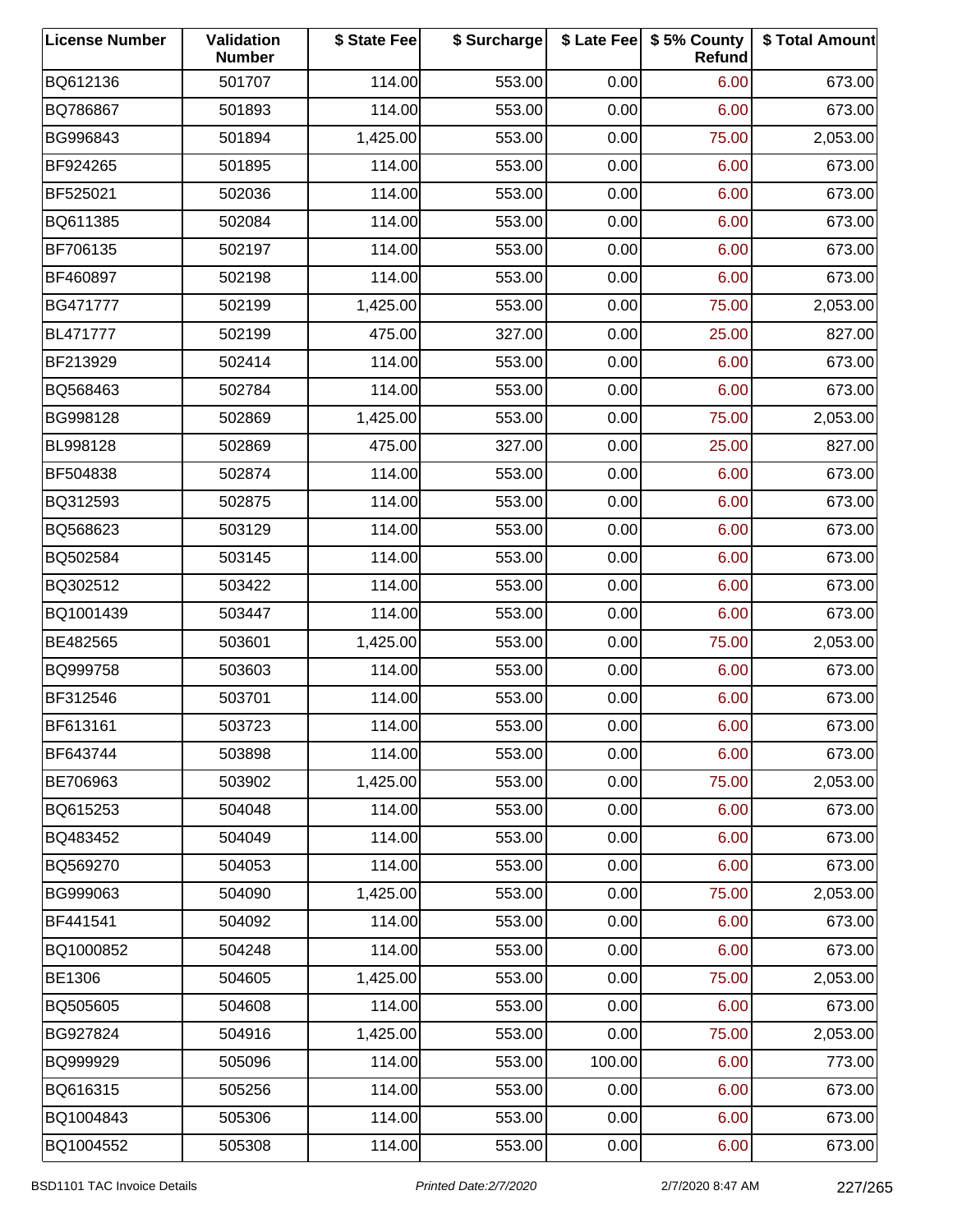| License Number | <b>Validation</b><br><b>Number</b> | \$ State Fee | \$ Surcharge | \$ Late Fee | \$5% County<br><b>Refund</b> | \$ Total Amount |
|----------------|------------------------------------|--------------|--------------|-------------|------------------------------|-----------------|
| BQ1004844      | 505310                             | 114.00       | 553.00       | 0.00        | 6.00                         | 673.00          |
| BQ862415       | 505315                             | 114.00       | 553.00       | 0.00        | 6.00                         | 673.00          |
| BQ647923       | 505355                             | 114.00       | 553.00       | 0.00        | 6.00                         | 673.00          |
| BQ711047       | 505750                             | 114.00       | 553.00       | 0.00        | 6.00                         | 673.00          |
| BQ163400       | 505847                             | 114.00       | 553.00       | 0.00        | 6.00                         | 673.00          |
| BQ713294       | 506082                             | 114.00       | 553.00       | 0.00        | 6.00                         | 673.00          |
| BQ618961       | 506545                             | 114.00       | 553.00       | 0.00        | 6.00                         | 673.00          |
| BG991648       | 519837                             | 1,425.00     | 553.00       | 0.00        | 75.00                        | 2,053.00        |
|                | <b>Total</b>                       | 85,576.00    | 152,021.00   | 200.00      | 4,504.00                     | 242,301.00      |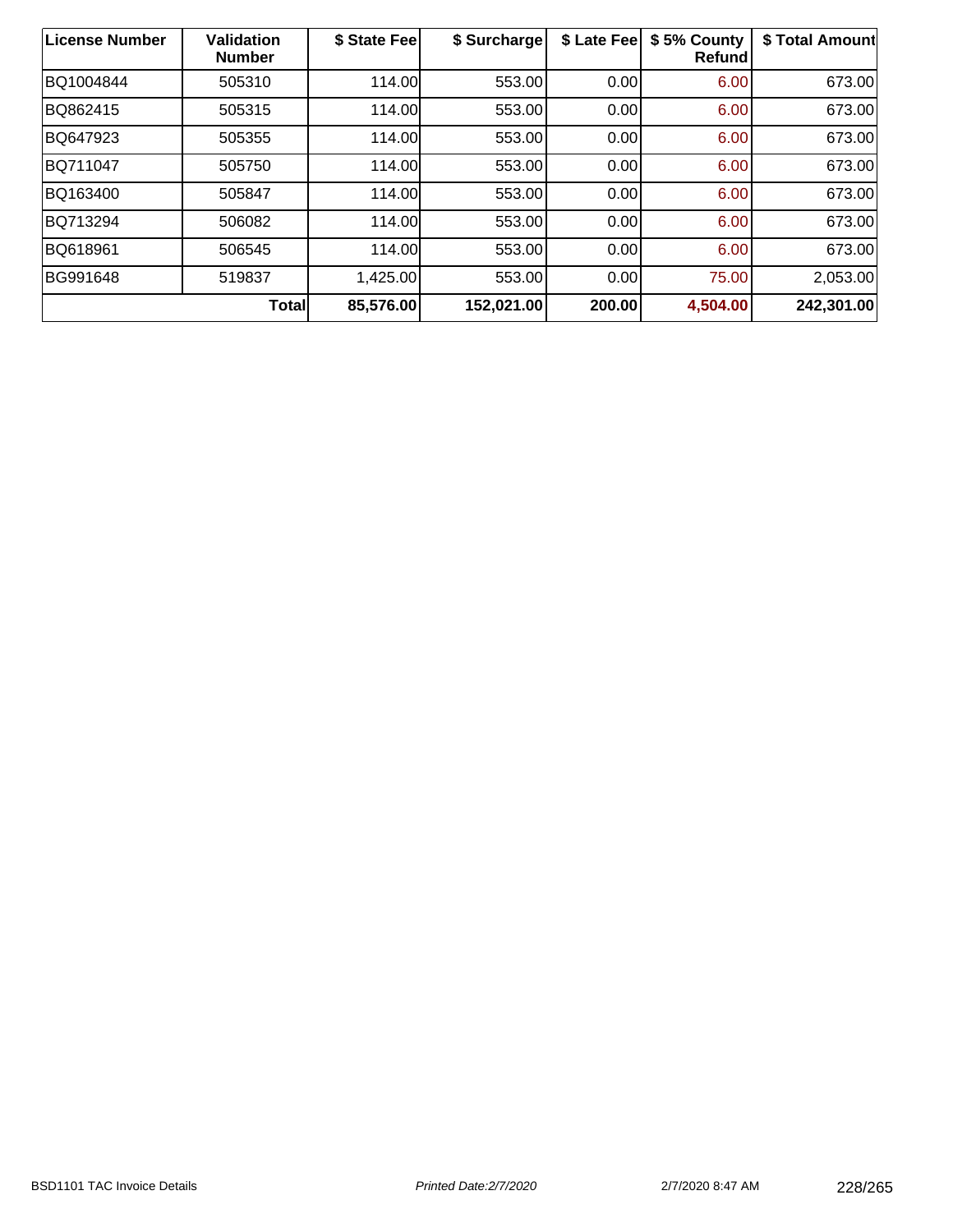

### **TAC To Be Invoiced Details Applications Approved during January 2020 County Taylor - 221**

| <b>License Number</b> | <b>Validation</b><br><b>Number</b> | \$ State Fee | \$ Surcharge |        | \$ Late Fee   \$5% County<br><b>Refund</b> | \$ Total Amount |
|-----------------------|------------------------------------|--------------|--------------|--------|--------------------------------------------|-----------------|
| BQ998744              | 103103                             | 114.00       | 553.00       | 0.00   | 6.00                                       | 673.00          |
| BG924622              | 103779                             | 332.50       | 553.00       | 0.00   | 17.50                                      | 903.00          |
| BQ317692              | 104578                             | 114.00       | 553.00       | 0.00   | 6.00                                       | 673.00          |
| BQ317689              | 104579                             | 114.00       | 553.00       | 0.00   | 6.00                                       | 673.00          |
| BQ317697              | 104583                             | 114.00       | 553.00       | 0.00   | 6.00                                       | 673.00          |
| BQ317690              | 104584                             | 114.00       | 553.00       | 0.00   | 6.00                                       | 673.00          |
| BQ317695              | 104585                             | 114.00       | 553.00       | 0.00   | 6.00                                       | 673.00          |
| BQ317698              | 104587                             | 114.00       | 553.00       | 0.00   | 6.00                                       | 673.00          |
| BQ317694              | 104588                             | 114.00       | 553.00       | 0.00   | 6.00                                       | 673.00          |
| BE612640              | 105524                             | 285.00       | 553.00       | 0.00   | 15.00                                      | 853.00          |
| BF118663              | 105689                             | 114.00       | 553.00       | 0.00   | 6.00                                       | 673.00          |
| BG999419              | 105850                             | 332.50       | 553.00       | 0.00   | 17.50                                      | 903.00          |
| BQ929943              | 106980                             | 114.00       | 553.00       | 0.00   | 6.00                                       | 673.00          |
| BQ929951              | 106980                             | 114.00       | 553.00       | 0.00   | 6.00                                       | 673.00          |
| BF527305              | 107885                             | 114.00       | 553.00       | 0.00   | 6.00                                       | 673.00          |
| BQ148644              | 110761                             | 114.00       | 553.00       | 0.00   | 6.00                                       | 673.00          |
| BG997274              | 502878                             | 332.50       | 553.00       | 100.00 | 17.50                                      | 1,003.00        |
| BQ1078275             | 505208                             | 114.00       | 553.00       | 0.00   | 6.00                                       | 673.00          |
| BQ1078205             | 505209                             | 114.00       | 553.00       | 0.00   | 6.00                                       | 673.00          |
|                       | <b>Total</b>                       | 2,992.50     | 10,507.00    | 100.00 | 157.50                                     | 13,757.00       |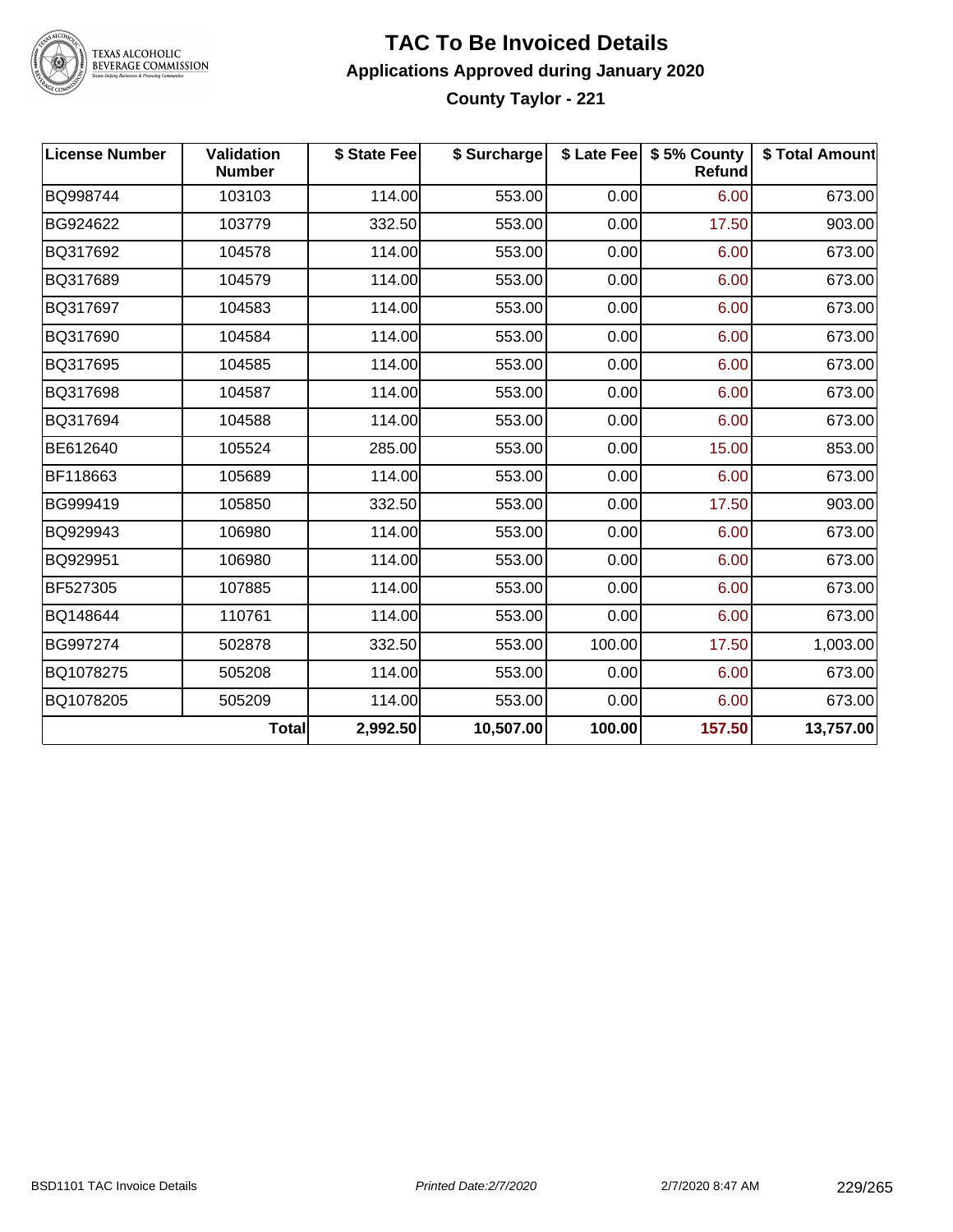

### **TAC To Be Invoiced Details Applications Approved during January 2020 County Terrell - 222**

| License Number | Validation<br><b>Number</b> | \$ State Fee |        |      | Refundl | \$ Surcharge   \$ Late Fee   \$5% County   \$ Total Amount |
|----------------|-----------------------------|--------------|--------|------|---------|------------------------------------------------------------|
| BQ858912       | 106862                      | 114.00       | 553.00 | 0.00 | 6.00    | 673.00                                                     |
|                | Totall                      | 114.00       | 553.00 | 0.00 | 6.00    | 673.00                                                     |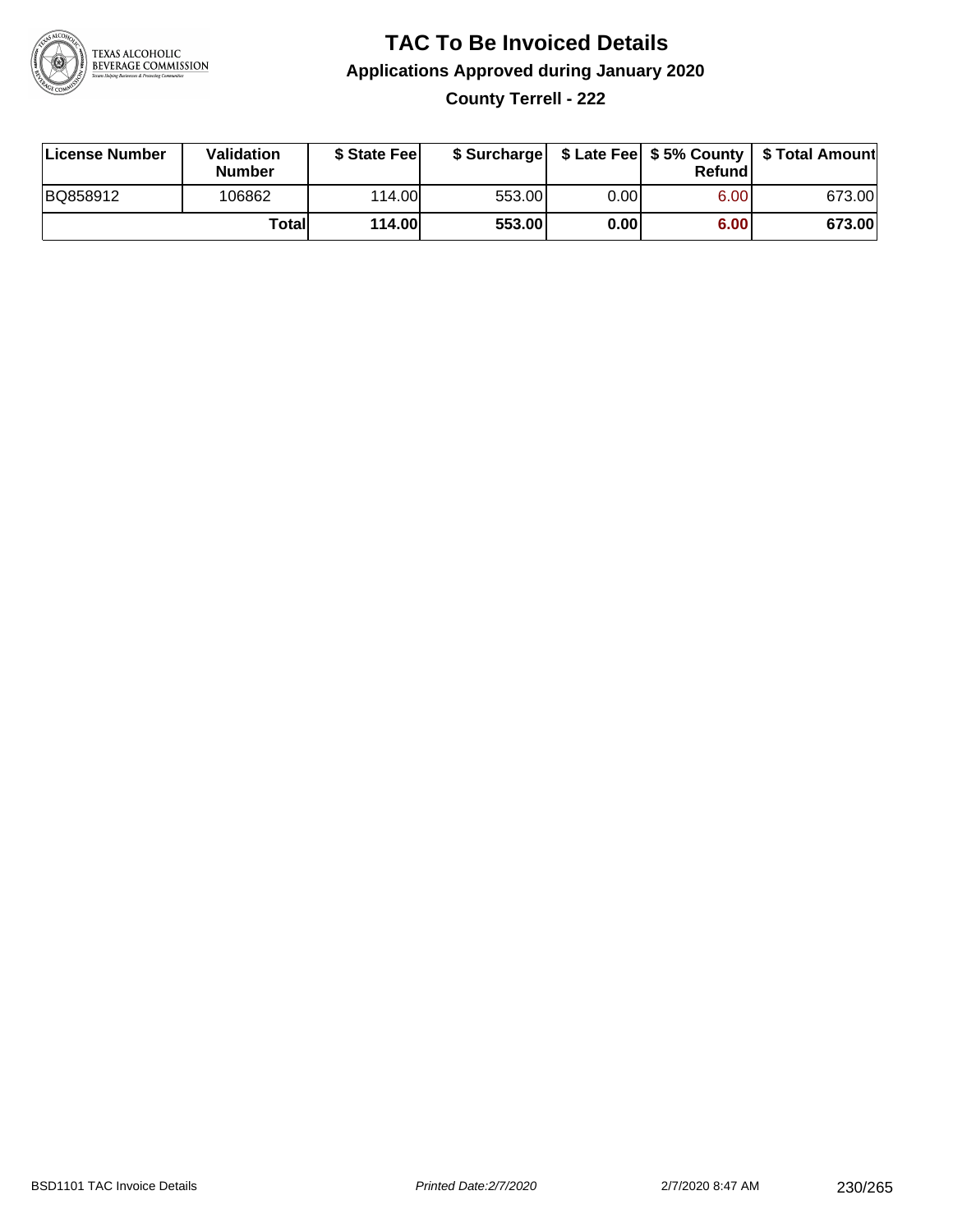

# **TAC To Be Invoiced Details Applications Approved during January 2020 County Terry - 223**

| License Number | <b>Validation</b><br><b>Number</b> | \$ State Fee |        |       | Refund | \$ Surcharge   \$ Late Fee   \$5% County   \$ Total Amount |
|----------------|------------------------------------|--------------|--------|-------|--------|------------------------------------------------------------|
| BQ712501       | 109356                             | 114.00       | 553.00 | 0.00I | 6.00   | 673.00                                                     |
|                | Totall                             | 114.00       | 553.00 | 0.00  | 6.00   | 673.00                                                     |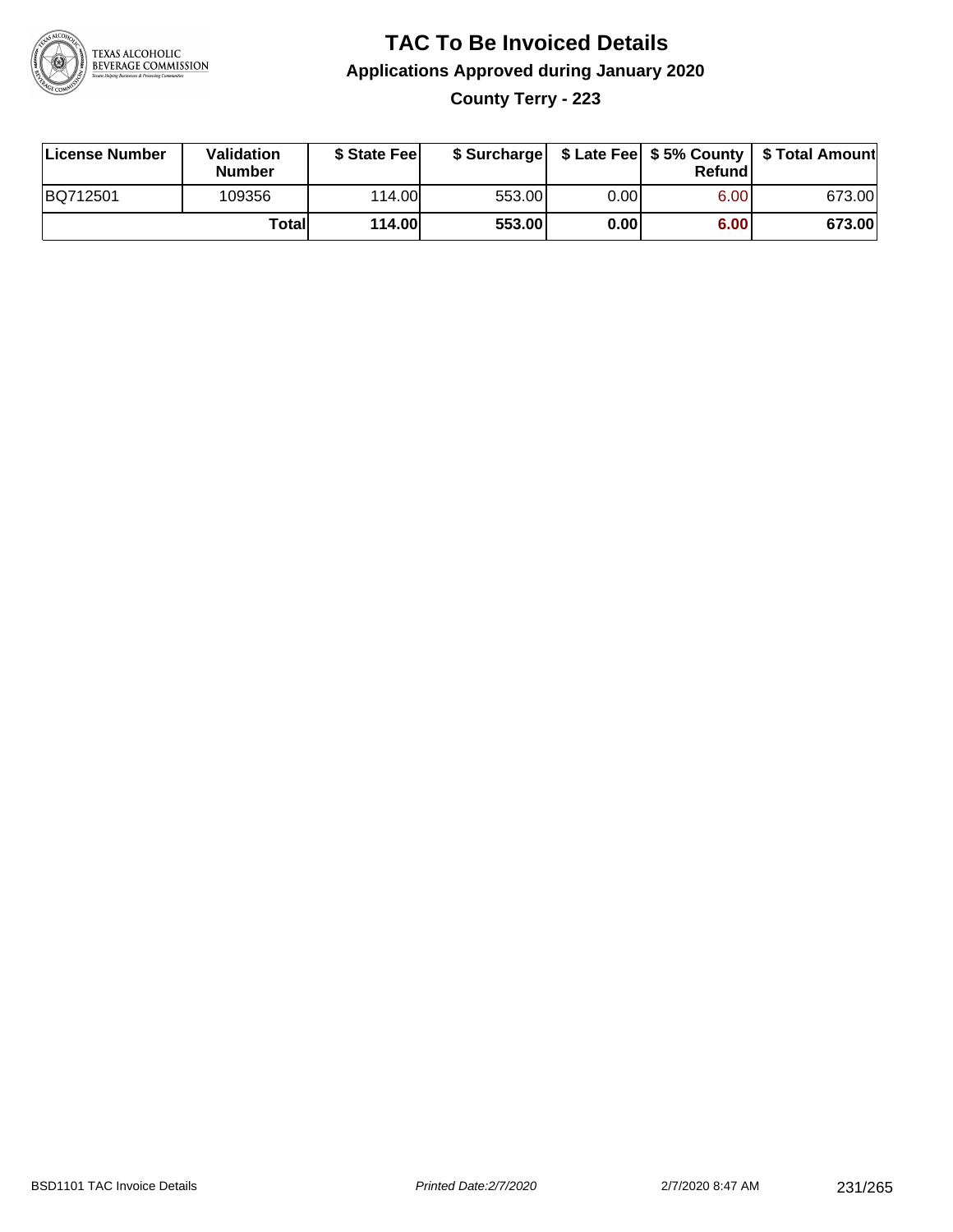

# **TAC To Be Invoiced Details Applications Approved during January 2020 County Titus - 225**

| License Number | Validation<br><b>Number</b> | \$ State Feel |          |       | Refundl | \$ Surcharge   \$ Late Fee   \$5% County   \$ Total Amount |
|----------------|-----------------------------|---------------|----------|-------|---------|------------------------------------------------------------|
| BQ1079542      | 3157                        | 114.00        | 553.00   | 0.001 | 6.00    | 673.00                                                     |
| BQ999892       | 105242                      | 114.00L       | 553.00   | 0.00  | 6.00    | 673.00                                                     |
|                | Totall                      | 228.00        | 1,106.00 | 0.00  | 12.00   | 1,346.00                                                   |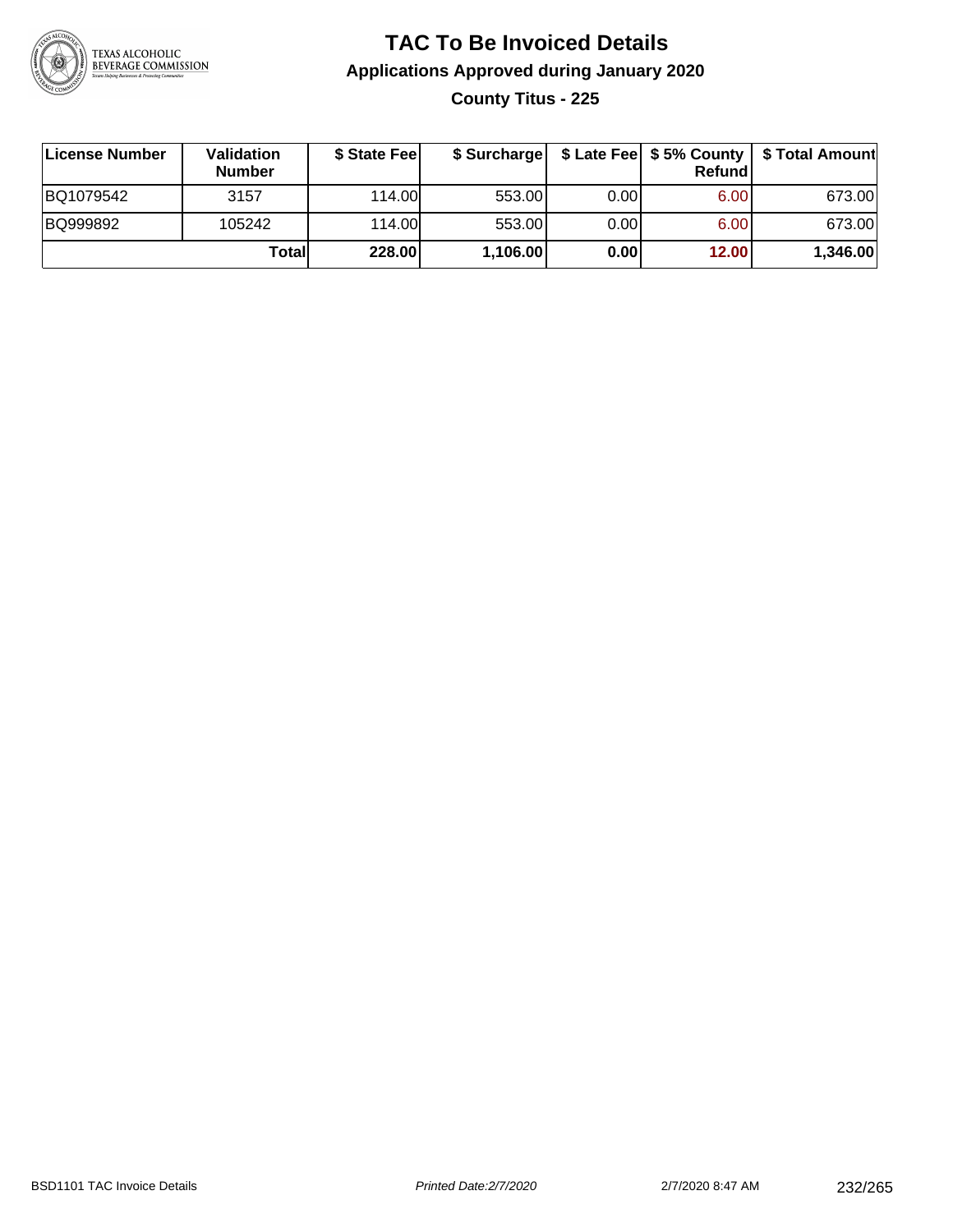

#### **TAC To Be Invoiced Details Applications Approved during January 2020 County Tom Green - 226**

| <b>License Number</b> | <b>Validation</b><br><b>Number</b> | \$ State Fee | \$ Surcharge |        | \$ Late Fee   \$5% County<br>Refund | \$ Total Amount |
|-----------------------|------------------------------------|--------------|--------------|--------|-------------------------------------|-----------------|
| BQ1077430             | 2966                               | 114.00       | 553.00       | 0.00   | 6.00                                | 673.00          |
| BQ1079097             | 3411                               | 114.00       | 553.00       | 0.00   | 6.00                                | 673.00          |
| BQ790121              | 103402                             | 114.00       | 553.00       | 0.00   | 6.00                                | 673.00          |
| BQ567811              | 103645                             | 114.00       | 553.00       | 0.00   | 6.00                                | 673.00          |
| BQ737452              | 104074                             | 114.00       | 553.00       | 0.00   | 6.00                                | 673.00          |
| BQ737657              | 106270                             | 114.00       | 553.00       | 0.00   | 6.00                                | 673.00          |
| BQ568111              | 106397                             | 114.00       | 553.00       | 0.00   | 6.00                                | 673.00          |
| BF615354              | 106413                             | 114.00       | 553.00       | 0.00   | 6.00                                | 673.00          |
| BQ708428              | 106678                             | 114.00       | 553.00       | 0.00   | 6.00                                | 673.00          |
| BG930377              | 107580                             | 332.50       | 553.00       | 0.00   | 17.50                               | 903.00          |
| BQ568294              | 109433                             | 114.00       | 553.00       | 0.00   | 6.00                                | 673.00          |
| BQ568299              | 109436                             | 114.00       | 553.00       | 0.00   | 6.00                                | 673.00          |
| BQ568295              | 109438                             | 114.00       | 553.00       | 0.00   | 6.00                                | 673.00          |
| BQ568296              | 109440                             | 114.00       | 553.00       | 0.00   | 6.00                                | 673.00          |
| BE289382              | 501869                             | 285.00       | 553.00       | 100.00 | 15.00                               | 953.00          |
| BL289382              | 501869                             | 475.00       | 327.00       | 100.00 | 25.00                               | 927.00          |
| BE569726              | 505842                             | 285.00       | 553.00       | 0.00   | 15.00                               | 853.00          |
| BL569726              | 505842                             | 475.00       | 327.00       | 0.00   | 25.00                               | 827.00          |
|                       | <b>Total</b>                       | 3,334.50     | 9,502.00     | 200.00 | 175.50                              | 13,212.00       |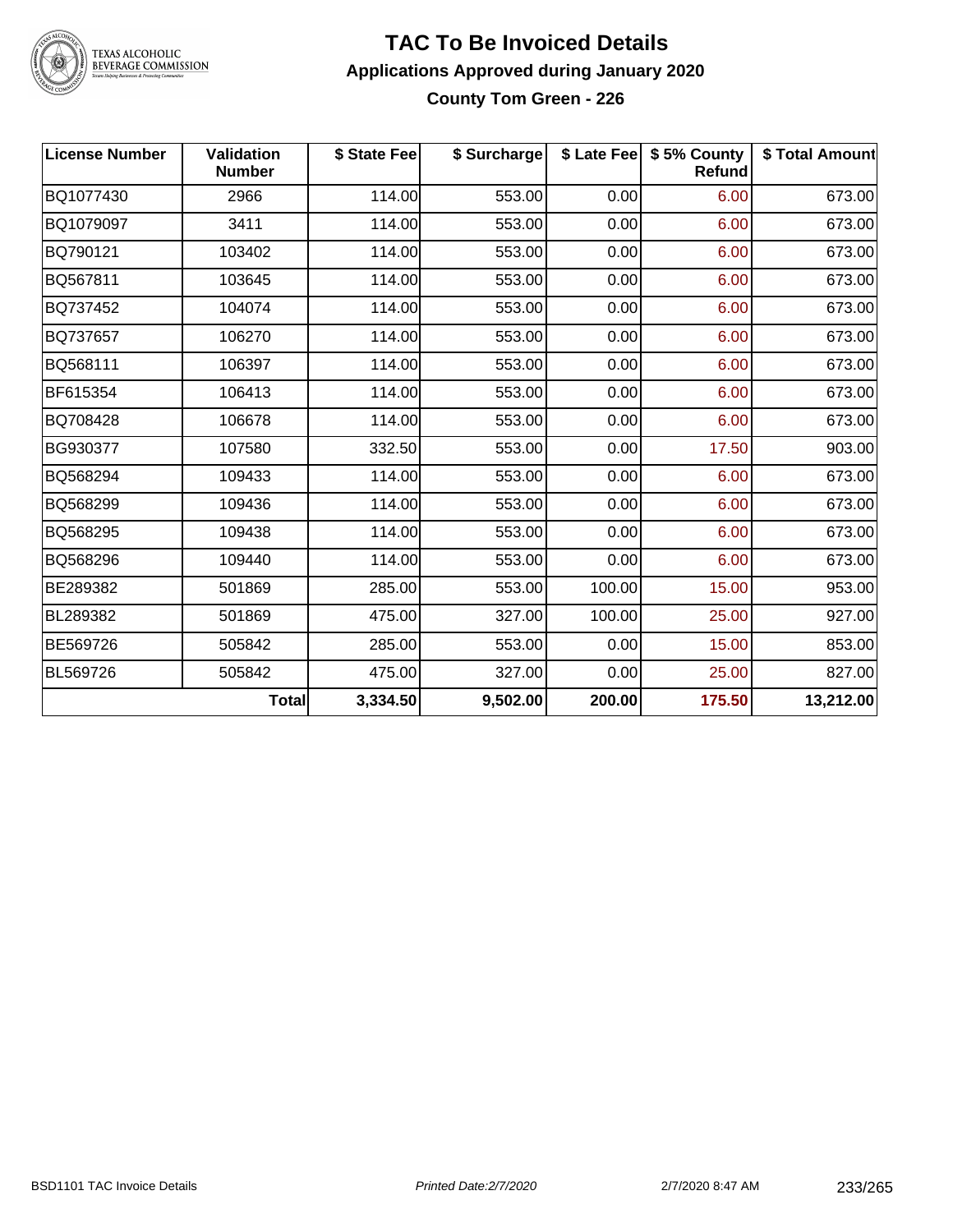

#### **TAC To Be Invoiced Details Applications Approved during January 2020 County Travis - 227**

| <b>License Number</b> | Validation<br><b>Number</b> | \$ State Fee | \$ Surcharge |        | \$ Late Fee   \$5% County<br><b>Refund</b> | \$ Total Amount |
|-----------------------|-----------------------------|--------------|--------------|--------|--------------------------------------------|-----------------|
| BG1077700             | 2260                        | 332.50       | 553.00       | 0.00   | 17.50                                      | 903.00          |
| BG1077511             | 2471                        | 332.50       | 553.00       | 0.00   | 17.50                                      | 903.00          |
| BG1077963             | 2573                        | 332.50       | 553.00       | 0.00   | 17.50                                      | 903.00          |
| BG1079533             | 2922                        | 332.50       | 553.00       | 0.00   | 17.50                                      | 903.00          |
| BF1077740             | 2927                        | 114.00       | 553.00       | 0.00   | 6.00                                       | 673.00          |
| BF1078001             | 3018                        | 114.00       | 553.00       | 0.00   | 6.00                                       | 673.00          |
| BF1078658             | 3020                        | 114.00       | 553.00       | 0.00   | 6.00                                       | 673.00          |
| BA1078237             | 3088                        | 1,425.00     | 651.00       | 0.00   | 75.00                                      | 2,151.00        |
| BG1078815             | 3101                        | 332.50       | 553.00       | 0.00   | 17.50                                      | 903.00          |
| BG1077934             | 3160                        | 332.50       | 553.00       | 0.00   | 17.50                                      | 903.00          |
| BQ1079424             | 3328                        | 114.00       | 553.00       | 0.00   | 6.00                                       | 673.00          |
| BG1078268             | 3452                        | 332.50       | 553.00       | 0.00   | 17.50                                      | 903.00          |
| BG1079461             | 3776                        | 332.50       | 553.00       | 0.00   | 17.50                                      | 903.00          |
| BQ997645              | 103265                      | 114.00       | 553.00       | 0.00   | 6.00                                       | 673.00          |
| BG735872              | 103468                      | 332.50       | 553.00       | 0.00   | 17.50                                      | 903.00          |
| BQ853510              | 103489                      | 114.00       | 553.00       | 100.00 | 6.00                                       | 773.00          |
| BG117909              | 103572                      | 332.50       | 553.00       | 0.00   | 17.50                                      | 903.00          |
| BG524553              | 103631                      | 332.50       | 553.00       | 0.00   | 17.50                                      | 903.00          |
| BQ461728              | 103703                      | 114.00       | 553.00       | 0.00   | 6.00                                       | 673.00          |
| BF676623              | 103903                      | 114.00       | 553.00       | 0.00   | 6.00                                       | 673.00          |
| BQ926887              | 103911                      | 114.00       | 553.00       | 0.00   | 6.00                                       | 673.00          |
| BG502576              | 103937                      | 332.50       | 553.00       | 0.00   | 17.50                                      | 903.00          |
| BG994502              | 103943                      | 332.50       | 553.00       | 100.00 | 17.50                                      | 1,003.00        |
| BF547425              | 103978                      | 114.00       | 553.00       | 0.00   | 6.00                                       | 673.00          |
| BQ999792              | 104034                      | 114.00       | 553.00       | 0.00   | 6.00                                       | 673.00          |
| BQ927445              | 104037                      | 114.00       | 553.00       | 0.00   | 6.00                                       | 673.00          |
| BQ927831              | 104047                      | 114.00       | 553.00       | 0.00   | 6.00                                       | 673.00          |
| BQ927840              | 104048                      | 114.00       | 553.00       | 0.00   | 6.00                                       | 673.00          |
| BQ734921              | 104132                      | 114.00       | 553.00       | 0.00   | 6.00                                       | 673.00          |
| BG926285              | 104166                      | 332.50       | 553.00       | 0.00   | 17.50                                      | 903.00          |
| BF927613              | 104182                      | 114.00       | 553.00       | 0.00   | 6.00                                       | 673.00          |
| BQ790627              | 104249                      | 114.00       | 553.00       | 0.00   | 6.00                                       | 673.00          |
| BQ677285              | 104261                      | 114.00       | 553.00       | 0.00   | 6.00                                       | 673.00          |
| BG999396              | 104279                      | 332.50       | 553.00       | 0.00   | 17.50                                      | 903.00          |
| BL999396              | 104279                      | 475.00       | 327.00       | 0.00   | 25.00                                      | 827.00          |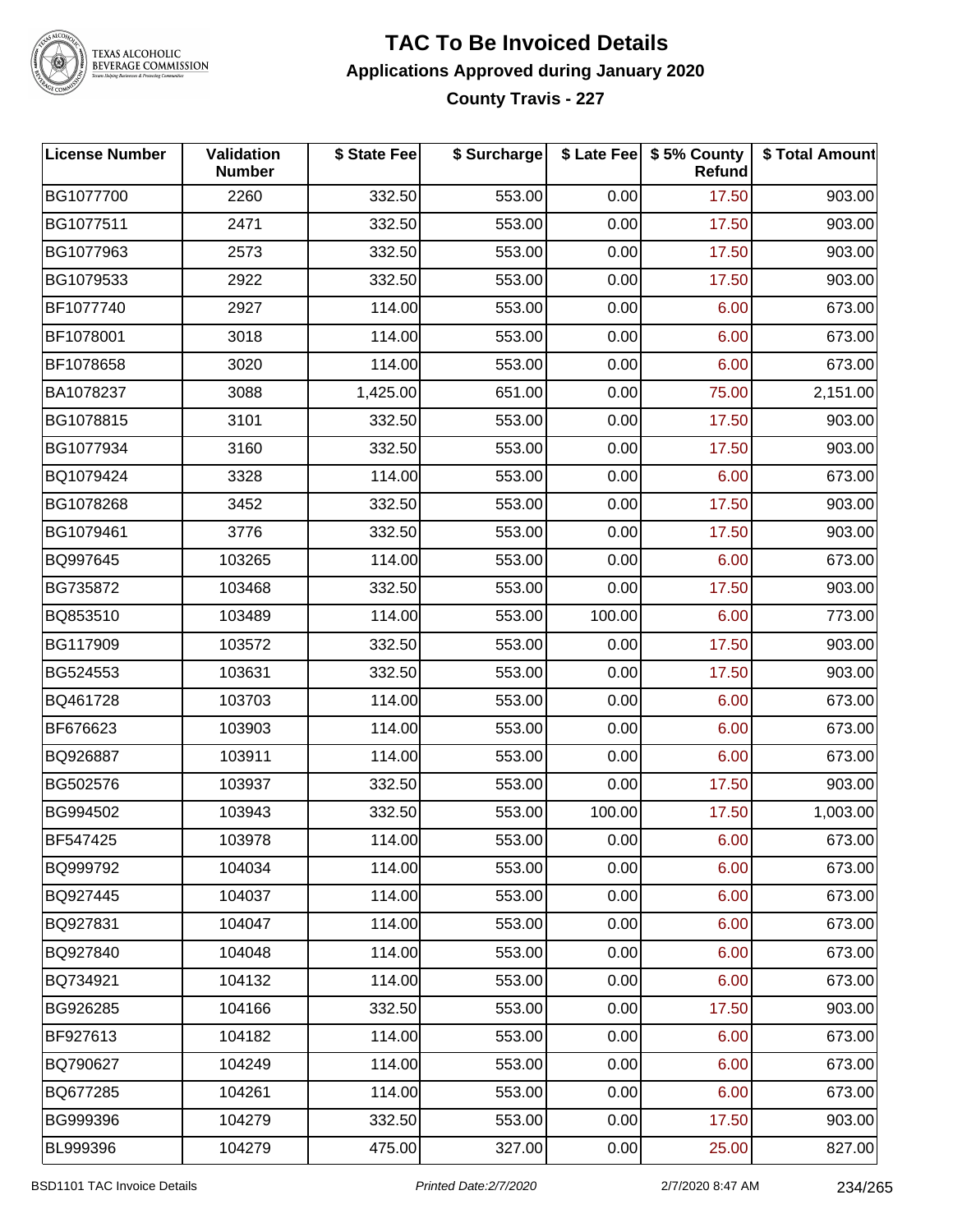| <b>License Number</b> | Validation<br><b>Number</b> | \$ State Fee | \$ Surcharge |        | \$ Late Fee   \$5% County<br>Refund | \$ Total Amount |
|-----------------------|-----------------------------|--------------|--------------|--------|-------------------------------------|-----------------|
| BG927611              | 104297                      | 332.50       | 553.00       | 0.00   | 17.50                               | 903.00          |
| BQ856993              | 104323                      | 114.00       | 553.00       | 0.00   | 6.00                                | 673.00          |
| BQ857022              | 104323                      | 114.00       | 553.00       | 0.00   | 6.00                                | 673.00          |
| BQ857024              | 104323                      | 114.00       | 553.00       | 0.00   | 6.00                                | 673.00          |
| BG737314              | 104334                      | 332.50       | 553.00       | 0.00   | 17.50                               | 903.00          |
| BQ858277              | 104391                      | 114.00       | 553.00       | 0.00   | 6.00                                | 673.00          |
| BQ927881              | 104391                      | 114.00       | 553.00       | 0.00   | 6.00                                | 673.00          |
| BQ1000655             | 104391                      | 114.00       | 553.00       | 0.00   | 6.00                                | 673.00          |
| BQ1000880             | 104391                      | 114.00       | 553.00       | 0.00   | 6.00                                | 673.00          |
| BG787426              | 104414                      | 332.50       | 553.00       | 100.00 | 17.50                               | 1,003.00        |
| BG787430              | 104414                      | 332.50       | 553.00       | 100.00 | 17.50                               | 1,003.00        |
| BG996394              | 104535                      | 332.50       | 553.00       | 100.00 | 17.50                               | 1,003.00        |
| BG855888              | 104608                      | 332.50       | 553.00       | 0.00   | 17.50                               | 903.00          |
| BL855888              | 104608                      | 475.00       | 327.00       | 0.00   | 25.00                               | 827.00          |
| BQ996345              | 104651                      | 114.00       | 553.00       | 100.00 | 6.00                                | 773.00          |
| BQ736153              | 104656                      | 114.00       | 553.00       | 0.00   | 6.00                                | 673.00          |
| BG999197              | 104700                      | 332.50       | 553.00       | 0.00   | 17.50                               | 903.00          |
| BQ854299              | 104706                      | 114.00       | 553.00       | 100.00 | 6.00                                | 773.00          |
| BG854074              | 104758                      | 332.50       | 553.00       | 100.00 | 17.50                               | 1,003.00        |
| BG677872              | 104994                      | 332.50       | 553.00       | 0.00   | 17.50                               | 903.00          |
| BG709111              | 105001                      | 332.50       | 553.00       | 0.00   | 17.50                               | 903.00          |
| BQ1001412             | 105031                      | 114.00       | 553.00       | 0.00   | 6.00                                | 673.00          |
| BG790678              | 105044                      | 332.50       | 553.00       | 0.00   | 17.50                               | 903.00          |
| BG736719              | 105045                      | 332.50       | 553.00       | 0.00   | 17.50                               | 903.00          |
| BG736721              | 105047                      | 332.50       | 553.00       | 0.00   | 17.50                               | 903.00          |
| BQ998173              | 105125                      | 114.00       | 553.00       | 0.00   | 6.00                                | 673.00          |
| BG790920              | 105225                      | 332.50       | 553.00       | 0.00   | 17.50                               | 903.00          |
| BQ547468              | 105265                      | 114.00       | 553.00       | 0.00   | 6.00                                | 673.00          |
| BF674439              | 105325                      | 114.00       | 553.00       | 100.00 | 6.00                                | 773.00          |
| BG998823              | 105363                      | 332.50       | 553.00       | 0.00   | 17.50                               | 903.00          |
| BQ998289              | 105369                      | 114.00       | 553.00       | 0.00   | 6.00                                | 673.00          |
| BG676918              | 105437                      | 332.50       | 553.00       | 0.00   | 17.50                               | 903.00          |
| BQ441843              | 105568                      | 114.00       | 553.00       | 0.00   | 6.00                                | 673.00          |
| BG614526              | 105625                      | 332.50       | 553.00       | 0.00   | 17.50                               | 903.00          |
| BG927468              | 105715                      | 332.50       | 553.00       | 0.00   | 17.50                               | 903.00          |
| BF404599              | 105729                      | 114.00       | 553.00       | 0.00   | 6.00                                | 673.00          |
| BG857615              | 105766                      | 332.50       | 553.00       | 0.00   | 17.50                               | 903.00          |
| BG999260              | 105884                      | 332.50       | 553.00       | 0.00   | 17.50                               | 903.00          |
| BP999260              | 105884                      | 950.00       | 426.00       | 0.00   | 50.00                               | 1,426.00        |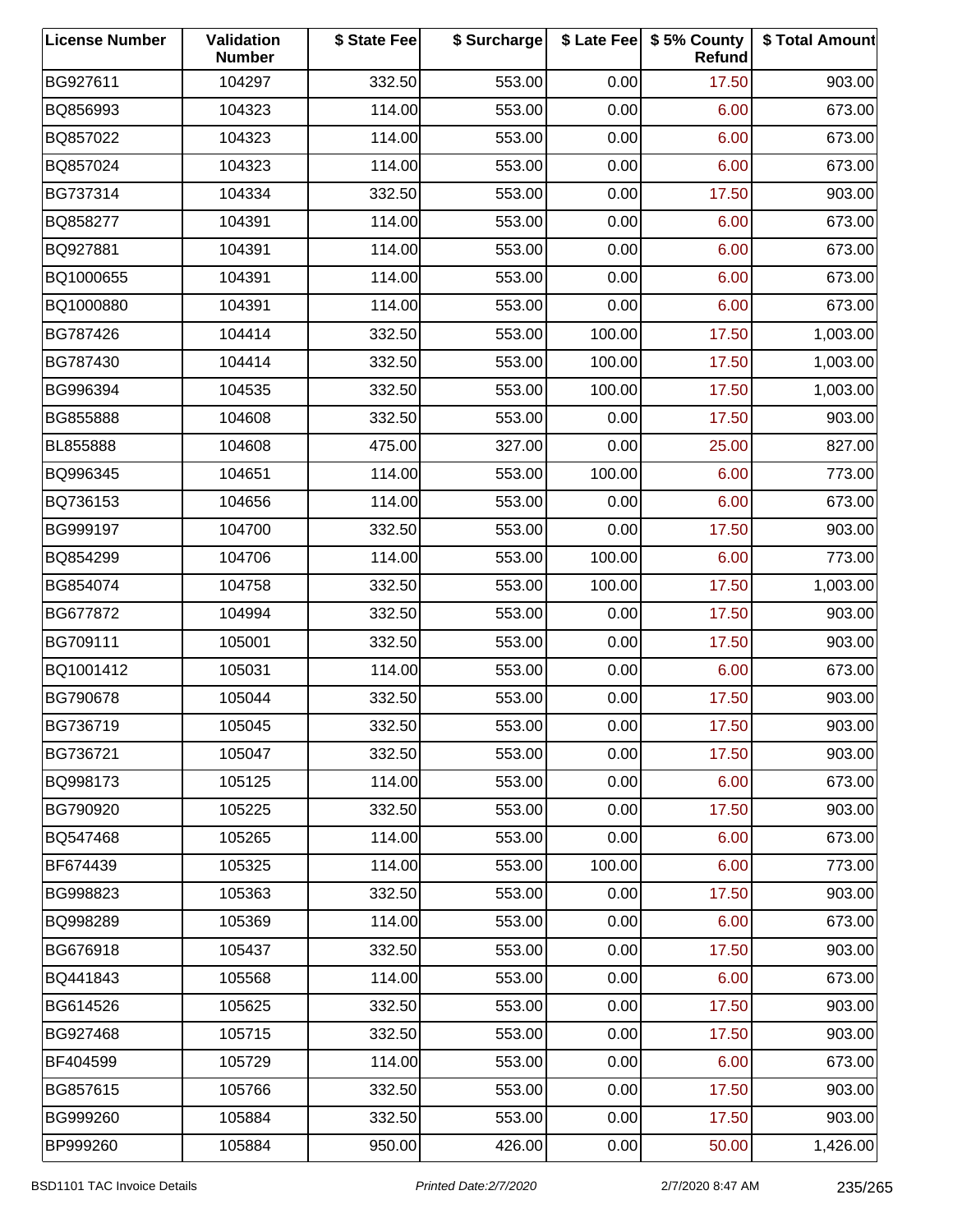| <b>License Number</b> | Validation<br><b>Number</b> | \$ State Fee | \$ Surcharge |        | \$ Late Fee   \$5% County<br>Refund | \$ Total Amount |
|-----------------------|-----------------------------|--------------|--------------|--------|-------------------------------------|-----------------|
| BQ645242              | 105890                      | 114.00       | 553.00       | 0.00   | 6.00                                | 673.00          |
| BG643552              | 106030                      | 332.50       | 553.00       | 0.00   | 17.50                               | 903.00          |
| BF645532              | 106113                      | 114.00       | 553.00       | 0.00   | 6.00                                | 673.00          |
| BG226970              | 106168                      | 332.50       | 553.00       | 0.00   | 17.50                               | 903.00          |
| BL226970              | 106168                      | 475.00       | 327.00       | 0.00   | 25.00                               | 827.00          |
| BF239421              | 106322                      | 114.00       | 553.00       | 0.00   | 6.00                                | 673.00          |
| BQ527873              | 106353                      | 114.00       | 553.00       | 0.00   | 6.00                                | 673.00          |
| BQ710338              | 106353                      | 114.00       | 553.00       | 0.00   | 6.00                                | 673.00          |
| BQ929618              | 106353                      | 114.00       | 553.00       | 0.00   | 6.00                                | 673.00          |
| BQ929621              | 106353                      | 114.00       | 553.00       | 0.00   | 6.00                                | 673.00          |
| BQ1002098             | 106353                      | 114.00       | 553.00       | 0.00   | 6.00                                | 673.00          |
| BG647069              | 106439                      | 332.50       | 553.00       | 0.00   | 17.50                               | 903.00          |
| BG923613              | 106470                      | 332.50       | 553.00       | 100.00 | 17.50                               | 1,003.00        |
| BG1001906             | 106471                      | 332.50       | 553.00       | 0.00   | 17.50                               | 903.00          |
| BQ462899              | 106503                      | 114.00       | 553.00       | 0.00   | 6.00                                | 673.00          |
| BQ928657              | 106510                      | 114.00       | 553.00       | 0.00   | 6.00                                | 673.00          |
| BG999821              | 106522                      | 332.50       | 553.00       | 0.00   | 17.50                               | 903.00          |
| BP999821              | 106522                      | 950.00       | 426.00       | 0.00   | 50.00                               | 1,426.00        |
| BG792600              | 106553                      | 332.50       | 553.00       | 0.00   | 17.50                               | 903.00          |
| BF527515              | 106763                      | 114.00       | 553.00       | 0.00   | 6.00                                | 673.00          |
| BF858926              | 106837                      | 114.00       | 553.00       | 0.00   | 6.00                                | 673.00          |
| BQ463324              | 106855                      | 114.00       | 553.00       | 0.00   | 6.00                                | 673.00          |
| BF737781              | 106860                      | 114.00       | 553.00       | 0.00   | 6.00                                | 673.00          |
| BQ859303              | 107027                      | 114.00       | 553.00       | 0.00   | 6.00                                | 673.00          |
| BQ859305              | 107027                      | 114.00       | 553.00       | 0.00   | 6.00                                | 673.00          |
| BG313915              | 107028                      | 332.50       | 553.00       | 0.00   | 17.50                               | 903.00          |
| BG706954              | 107114                      | 332.50       | 553.00       | 100.00 | 17.50                               | 1,003.00        |
| BG859420              | 107118                      | 332.50       | 553.00       | 0.00   | 17.50                               | 903.00          |
| BQ292672              | 107478                      | 114.00       | 553.00       | 0.00   | 6.00                                | 673.00          |
| BQ507082              | 107486                      | 114.00       | 553.00       | 0.00   | 6.00                                | 673.00          |
| BG930371              | 107584                      | 332.50       | 553.00       | 0.00   | 17.50                               | 903.00          |
| BQ679399              | 107645                      | 114.00       | 553.00       | 0.00   | 6.00                                | 673.00          |
| BQ792658              | 107656                      | 114.00       | 553.00       | 0.00   | 6.00                                | 673.00          |
| BF548644              | 107715                      | 114.00       | 553.00       | 0.00   | 6.00                                | 673.00          |
| BF858399              | 108083                      | 114.00       | 553.00       | 0.00   | 6.00                                | 673.00          |
| BF646521              | 108089                      | 114.00       | 553.00       | 0.00   | 6.00                                | 673.00          |
| BQ791728              | 108169                      | 114.00       | 553.00       | 0.00   | 6.00                                | 673.00          |
| BQ739332              | 108247                      | 114.00       | 553.00       | 0.00   | 6.00                                | 673.00          |
| BQ1001233             | 108514                      | 114.00       | 553.00       | 0.00   | 6.00                                | 673.00          |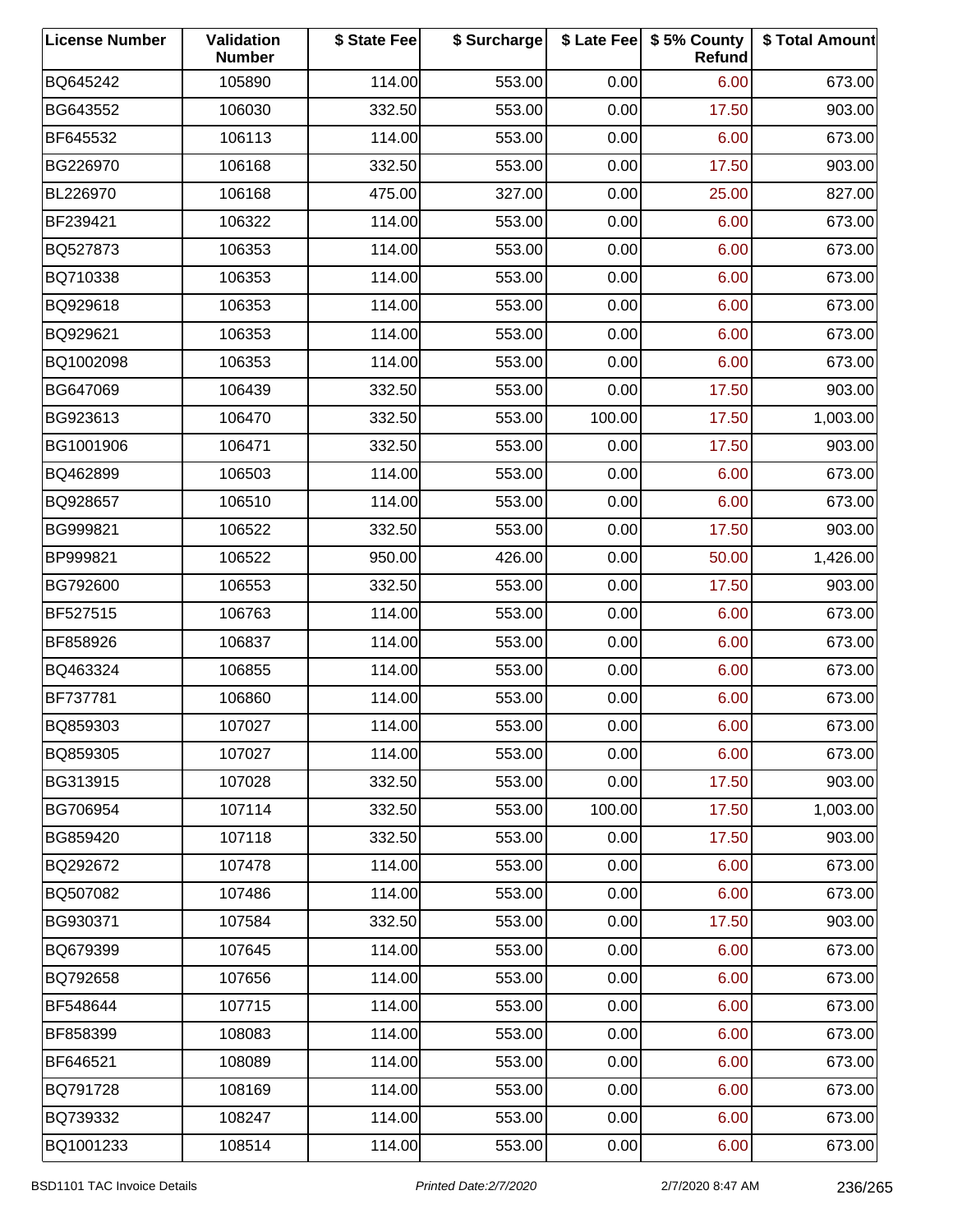| <b>License Number</b> | Validation<br><b>Number</b> | \$ State Fee | \$ Surcharge |        | \$ Late Fee   \$5% County<br>Refund | \$ Total Amount |
|-----------------------|-----------------------------|--------------|--------------|--------|-------------------------------------|-----------------|
| BQ791767              | 108538                      | 114.00       | 553.00       | 0.00   | 6.00                                | 673.00          |
| BQ739708              | 108636                      | 114.00       | 553.00       | 0.00   | 6.00                                | 673.00          |
| BQ711049              | 108786                      | 114.00       | 553.00       | 0.00   | 6.00                                | 673.00          |
| BQ680691              | 108918                      | 114.00       | 553.00       | 0.00   | 6.00                                | 673.00          |
| BQ680688              | 108920                      | 114.00       | 553.00       | 0.00   | 6.00                                | 673.00          |
| BF793241              | 108964                      | 114.00       | 553.00       | 0.00   | 6.00                                | 673.00          |
| BQ1003589             | 109003                      | 114.00       | 553.00       | 0.00   | 6.00                                | 673.00          |
| BQ1004404             | 109192                      | 114.00       | 553.00       | 0.00   | 6.00                                | 673.00          |
| BQ571524              | 109297                      | 114.00       | 553.00       | 0.00   | 6.00                                | 673.00          |
| BQ261157              | 109416                      | 114.00       | 553.00       | 0.00   | 6.00                                | 673.00          |
| BQ261159              | 109416                      | 114.00       | 553.00       | 0.00   | 6.00                                | 673.00          |
| BQ443426              | 109416                      | 114.00       | 553.00       | 0.00   | 6.00                                | 673.00          |
| BQ739993              | 109562                      | 114.00       | 553.00       | 0.00   | 6.00                                | 673.00          |
| BQ793451              | 109791                      | 114.00       | 553.00       | 0.00   | 6.00                                | 673.00          |
| BQ550573              | 109810                      | 114.00       | 553.00       | 0.00   | 6.00                                | 673.00          |
| BQ739458              | 110043                      | 114.00       | 553.00       | 0.00   | 6.00                                | 673.00          |
| BQ862240              | 110296                      | 114.00       | 553.00       | 0.00   | 6.00                                | 673.00          |
| BQ862248              | 110296                      | 114.00       | 553.00       | 0.00   | 6.00                                | 673.00          |
| BQ862274              | 110345                      | 114.00       | 553.00       | 0.00   | 6.00                                | 673.00          |
| BQ792660              | 110404                      | 114.00       | 553.00       | 100.00 | 6.00                                | 773.00          |
| BQ616655              | 110631                      | 114.00       | 553.00       | 0.00   | 6.00                                | 673.00          |
| BQ1004656             | 110776                      | 114.00       | 553.00       | 0.00   | 6.00                                | 673.00          |
| BQ712486              | 110806                      | 114.00       | 553.00       | 0.00   | 6.00                                | 673.00          |
| BQ1006736             | 110830                      | 114.00       | 553.00       | 0.00   | 6.00                                | 673.00          |
| BQ860348              | 111150                      | 114.00       | 553.00       | 100.00 | 6.00                                | 773.00          |
| BQ648225              | 111690                      | 114.00       | 553.00       | 100.00 | 6.00                                | 773.00          |
| BG997925              | 400820                      | 332.50       | 553.00       | 0.00   | 17.50                               | 903.00          |
| BQ479994              | 501118                      | 114.00       | 553.00       | 100.00 | 6.00                                | 773.00          |
| BF674519              | 502016                      | 114.00       | 553.00       | 0.00   | 6.00                                | 673.00          |
| BF705749              | 502031                      | 114.00       | 553.00       | 0.00   | 6.00                                | 673.00          |
| BF927265              | 502186                      | 114.00       | 553.00       | 0.00   | 6.00                                | 673.00          |
| BQ674785              | 502552                      | 114.00       | 553.00       | 0.00   | 6.00                                | 673.00          |
| BF735168              | 502556                      | 114.00       | 553.00       | 0.00   | 6.00                                | 673.00          |
| BF645723              | 503403                      | 114.00       | 553.00       | 0.00   | 6.00                                | 673.00          |
| BE166008              | 503614                      | 285.00       | 553.00       | 0.00   | 15.00                               | 853.00          |
| BF201265              | 503673                      | 114.00       | 553.00       | 0.00   | 6.00                                | 673.00          |
| BF708690              | 503675                      | 114.00       | 553.00       | 0.00   | 6.00                                | 673.00          |
| BF567809              | 503677                      | 114.00       | 553.00       | 0.00   | 6.00                                | 673.00          |
| BF645237              | 503711                      | 114.00       | 553.00       | 0.00   | 6.00                                | 673.00          |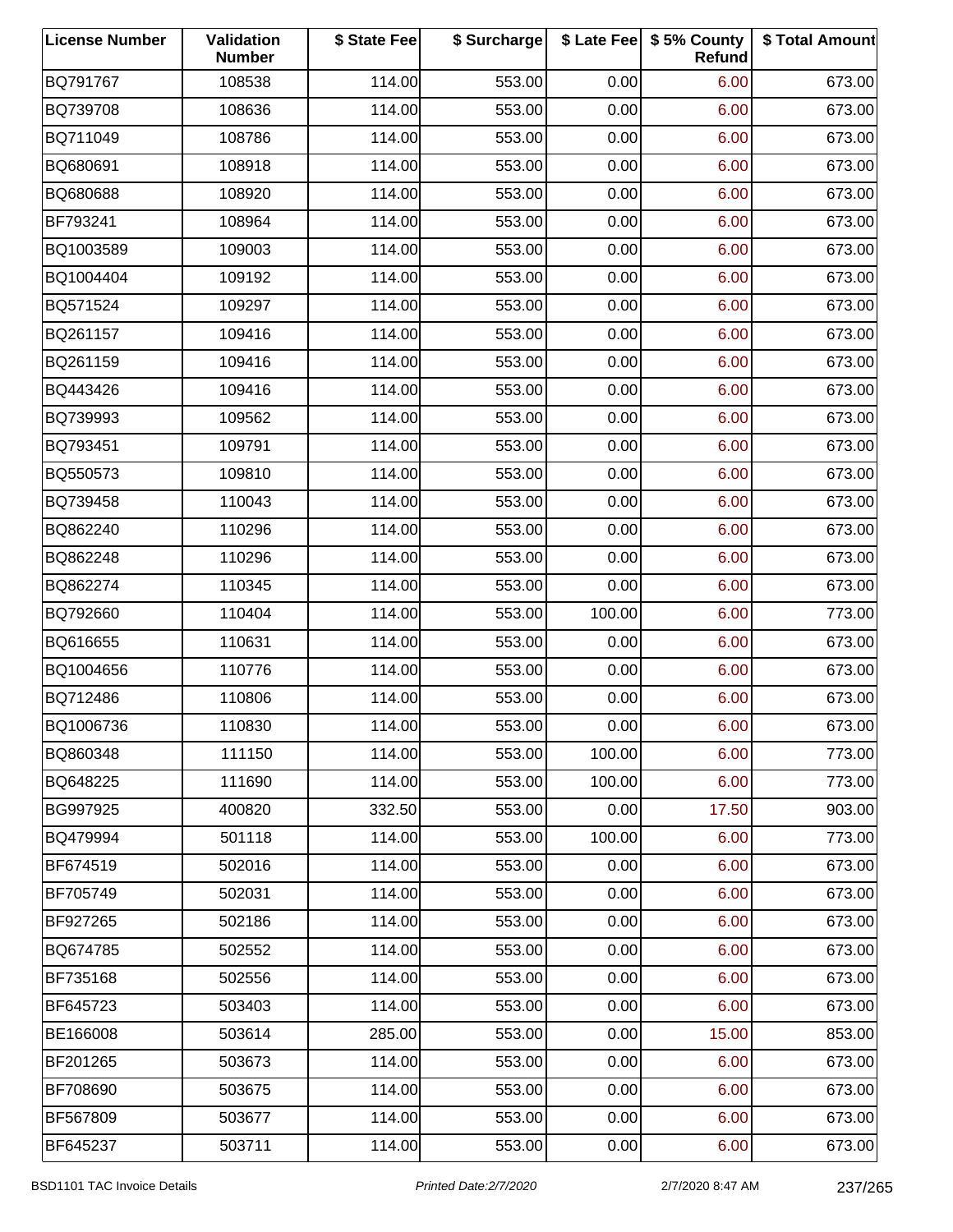| License Number  | <b>Validation</b><br><b>Number</b> | \$ State Fee | \$ Surcharge | \$ Late Fee | \$5% County<br><b>Refund</b> | \$ Total Amount |
|-----------------|------------------------------------|--------------|--------------|-------------|------------------------------|-----------------|
| BF676363        | 503763                             | 114.00       | 553.00       | 0.00        | 6.00                         | 673.00          |
| BG926345        | 503951                             | 332.50       | 553.00       | 0.00        | 17.50                        | 903.00          |
| <b>BG999947</b> | 504068                             | 332.50       | 553.00       | 0.00        | 17.50                        | 903.00          |
| BQ927061        | 504318                             | 114.00       | 553.00       | 0.00        | 6.00                         | 673.00          |
| BF501765        | 504746                             | 114.00       | 553.00       | 0.00        | 6.00                         | 673.00          |
| BF710652        | 504958                             | 114.00       | 553.00       | 0.00        | 6.00                         | 673.00          |
| BQ90689         | 505059                             | 114.00       | 553.00       | 0.00        | 6.00                         | 673.00          |
| BQ292643        | 505415                             | 114.00       | 553.00       | 0.00        | 6.00                         | 673.00          |
|                 | <b>Total</b>                       | 33,183.50    | 87,646.00    | 1,500.00    | 1,746.50                     | 124,076.00      |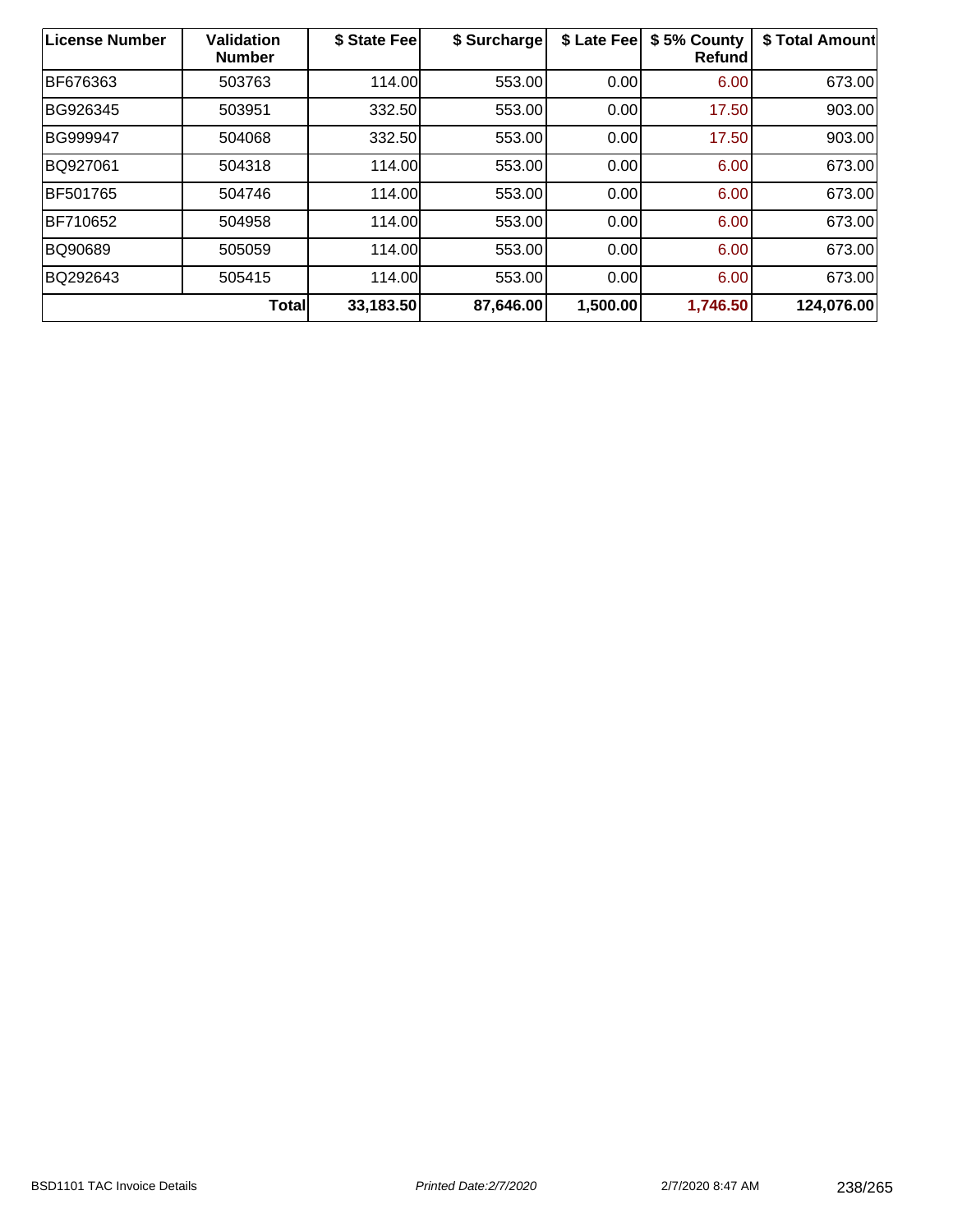

# **TAC To Be Invoiced Details Applications Approved during January 2020 County Trinity - 228**

| <b>License Number</b> | <b>Validation</b><br><b>Number</b> | \$ State Fee | \$ Surcharge | \$ Late Fee | \$5% County<br>Refund | \$ Total Amount |
|-----------------------|------------------------------------|--------------|--------------|-------------|-----------------------|-----------------|
| BI545728              | 106382                             | 38.00        | 278.00       | 0.00        | 2.00                  | 318.00          |
| BB545727              | 106383                             | 570.00       | 701.00       | 0.00        | 30.00                 | 1,301.00        |
| BG439793              | 107026                             | 332.50       | 553.00       | 0.00        | 17.50                 | 903.00          |
| BQ640476              | 502555                             | 114.00       | 553.00       | 100.00      | 6.00                  | 773.00          |
| BF503501              | 503952                             | 114.00       | 553.00       | 0.00        | 6.00                  | 673.00          |
| BF503725              | 503952                             | 114.00       | 553.00       | 0.00        | 6.00                  | 673.00          |
|                       | <b>Total</b>                       | 1,282.50     | 3,191.00     | 100.00      | 67.50                 | 4,641.00        |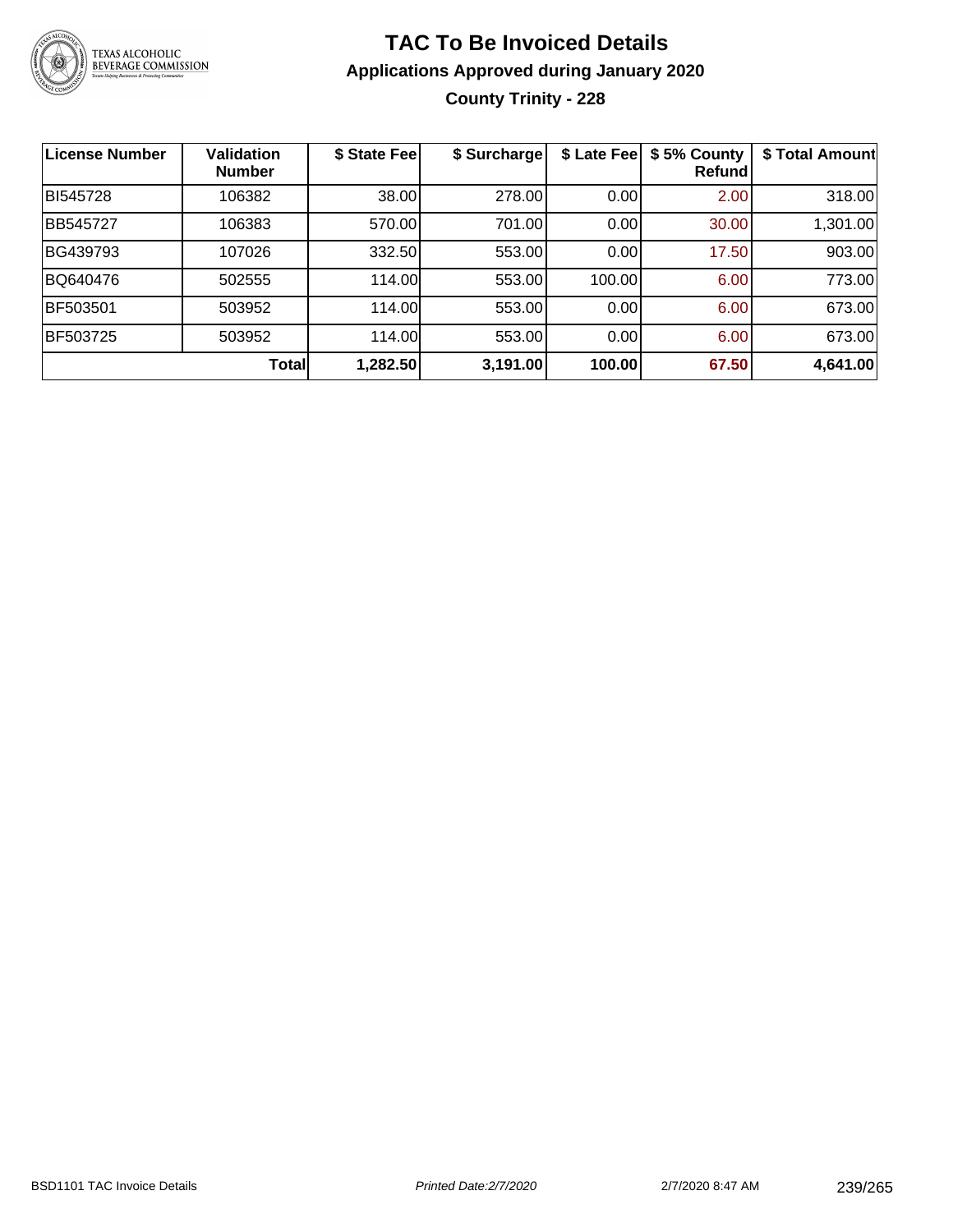

# **TAC To Be Invoiced Details Applications Approved during January 2020 County Upshur - 230**

| ∣License Number | Validation<br><b>Number</b> | \$ State Fee | \$ Surcharge |       | \$ Late Fee   \$5% County  <br>Refundl | \$ Total Amount |
|-----------------|-----------------------------|--------------|--------------|-------|----------------------------------------|-----------------|
| BQ929776        | 106356                      | 114.00L      | 553.00       | 0.001 | 6.00                                   | 673.00          |
| BQ929310        | 109180                      | 114.00       | 553.00       | 0.00  | 6.00                                   | 673.00          |
| BQ932492        | 109687                      | 114.00       | 553.00       | 0.00  | 6.00                                   | 673.00          |
|                 | Totall                      | 342.00       | 1,659.00     | 0.00  | 18.00                                  | 2,019.00        |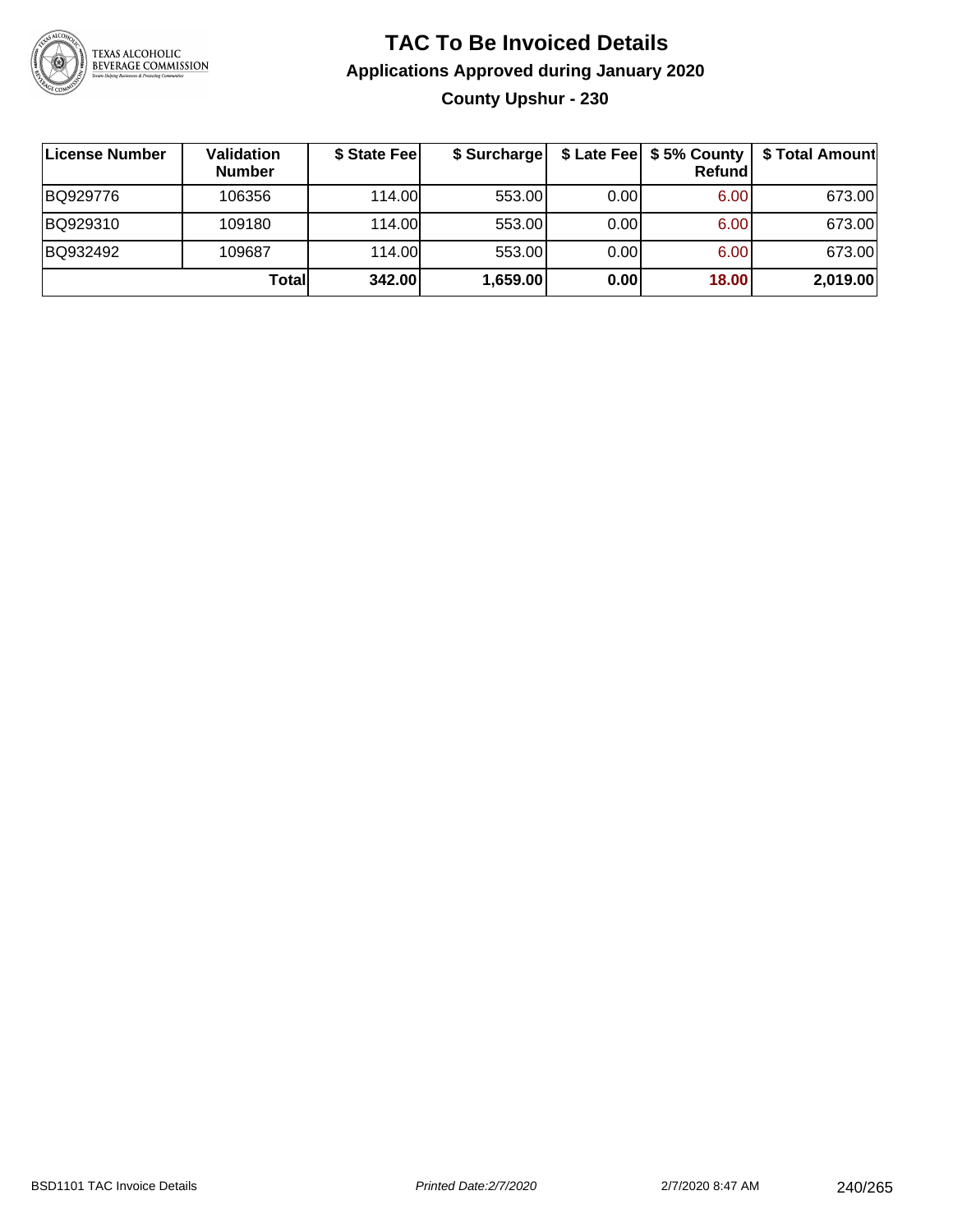

### **TAC To Be Invoiced Details Applications Approved during January 2020 County Upton - 231**

| License Number | <b>Validation</b><br><b>Number</b> | \$ State Feel |        |      | Refund | \$ Surcharge   \$ Late Fee   \$5% County   \$ Total Amount |
|----------------|------------------------------------|---------------|--------|------|--------|------------------------------------------------------------|
| BQ927882       | 106395                             | 114.00L       | 553.00 | 0.00 | 6.00   | 673.00                                                     |
|                | Totall                             | <b>114.00</b> | 553.00 | 0.00 | 6.00   | 673.00                                                     |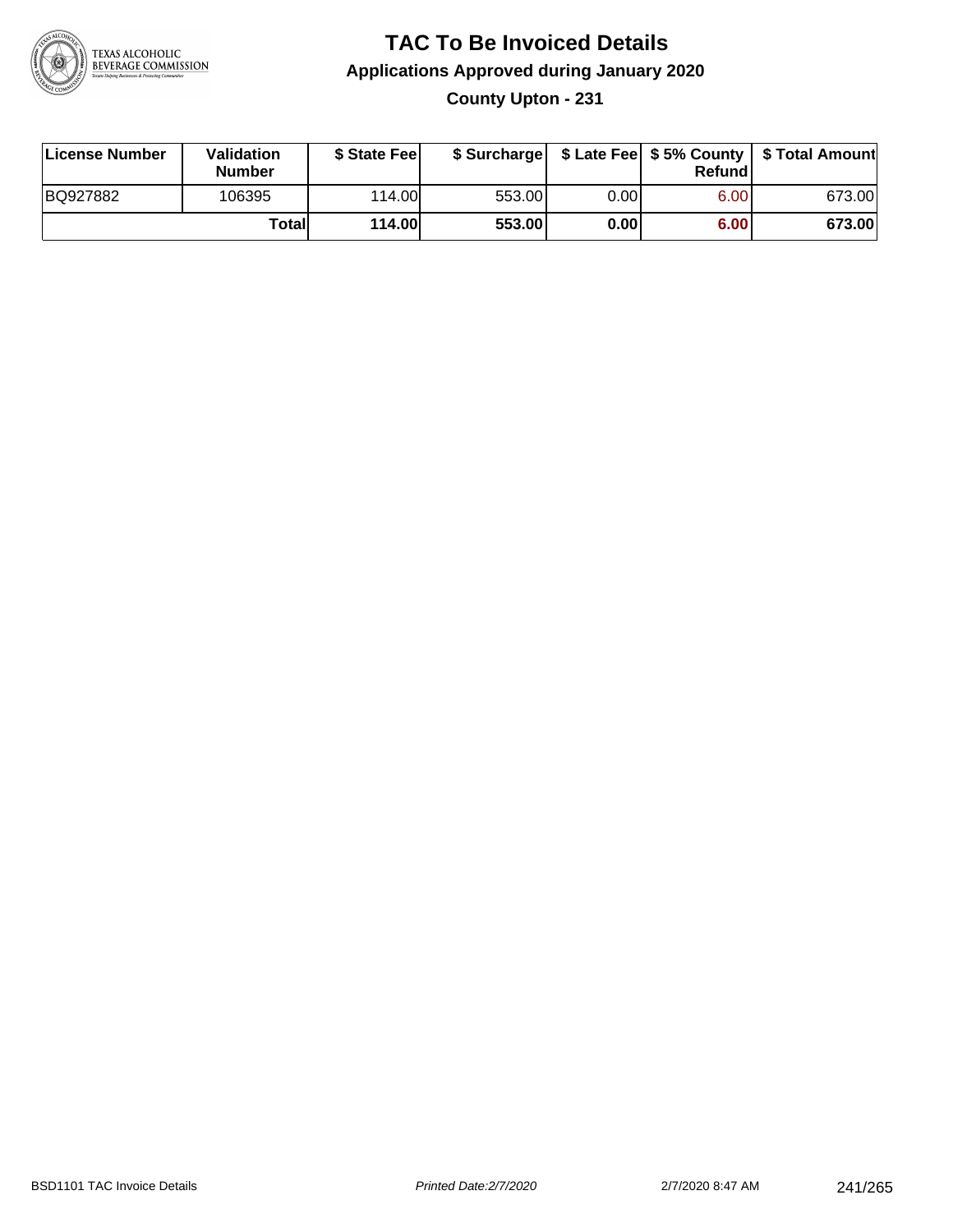

# **TAC To Be Invoiced Details Applications Approved during January 2020 County Uvalde - 232**

| License Number  | <b>Validation</b><br><b>Number</b> | \$ State Fee | \$ Surcharge |      | \$ Late Fee   \$5% County<br>Refund | \$ Total Amount |
|-----------------|------------------------------------|--------------|--------------|------|-------------------------------------|-----------------|
| BQ736578        | 103403                             | 114.00L      | 553.00       | 0.00 | 6.00                                | 673.00          |
| <b>BF927888</b> | 104268                             | 114.00L      | 553.00       | 0.00 | 6.00                                | 673.00          |
| BG546457        | 106525                             | 332.50       | 553.00       | 0.00 | 17.50                               | 903.00          |
| BQ649889        | 110071                             | 114.00       | 553.00       | 0.00 | 6.00                                | 673.00          |
|                 | Totall                             | 674.50       | 2,212.00     | 0.00 | 35.50                               | 2,922.00        |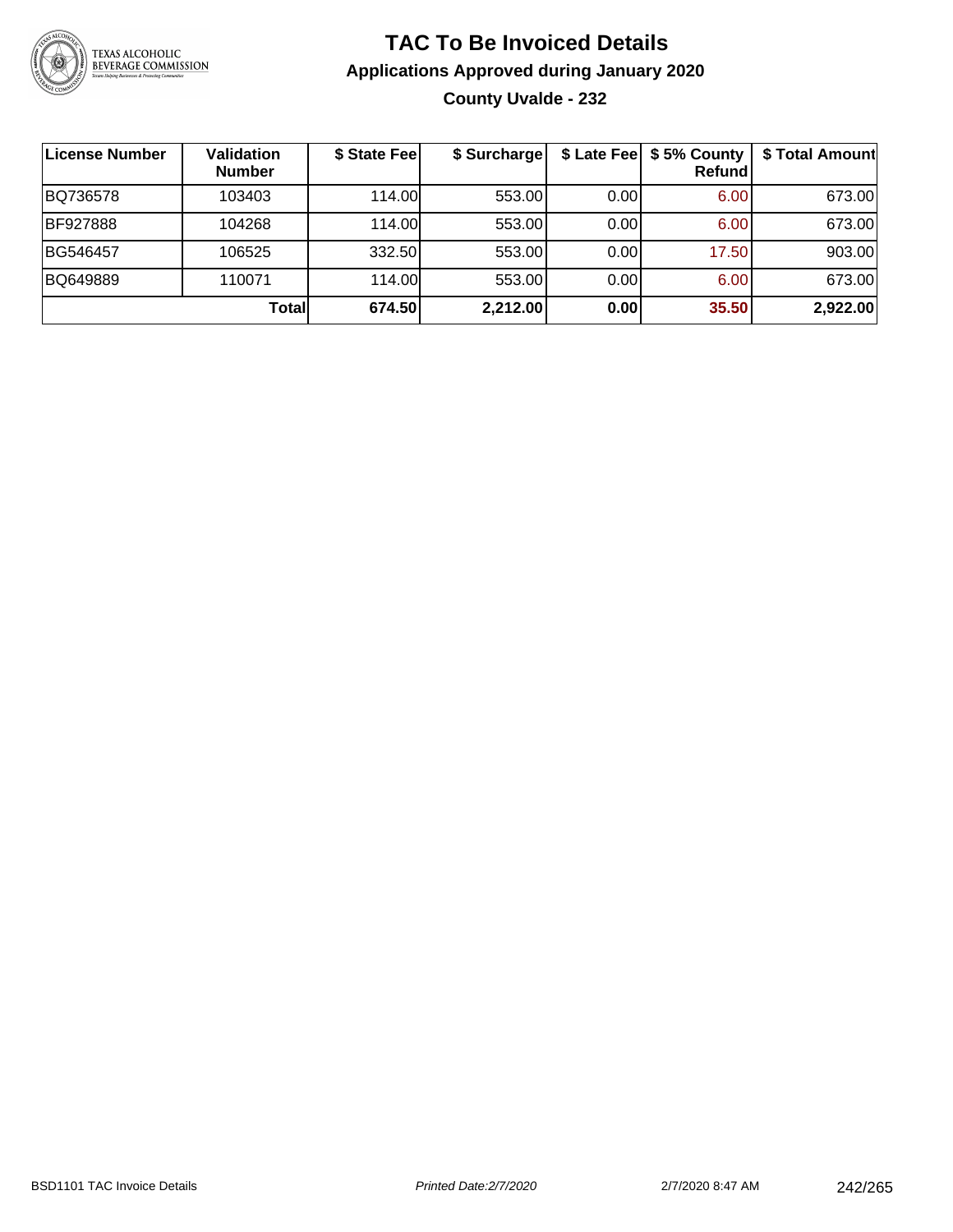

# **TAC To Be Invoiced Details Applications Approved during January 2020 County Val Verde - 233**

| <b>License Number</b> | <b>Validation</b><br><b>Number</b> | \$ State Fee | \$ Surcharge | \$ Late Fee | \$5% County<br>Refund | \$ Total Amount |
|-----------------------|------------------------------------|--------------|--------------|-------------|-----------------------|-----------------|
| BQ281027              | 106622                             | 114.00       | 553.00       | 0.00        | 6.00                  | 673.00          |
| <b>BF790650</b>       | 107272                             | 114.00       | 553.00       | 0.00        | 6.00                  | 673.00          |
| BQ862739              | 110296                             | 114.00       | 553.00       | 0.00        | 6.00                  | 673.00          |
| BQ999071              | 501293                             | 114.00       | 553.00       | 0.00        | 6.00                  | 673.00          |
| BG999901              | 504195                             | 332.50       | 553.00       | 0.00        | 17.50                 | 903.00          |
| <b>BL999901</b>       | 504195                             | 475.00       | 327.00       | 0.00        | 25.00                 | 827.00          |
|                       | <b>Total</b>                       | 1,263.50     | 3,092.00     | 0.00        | 66.50                 | 4,422.00        |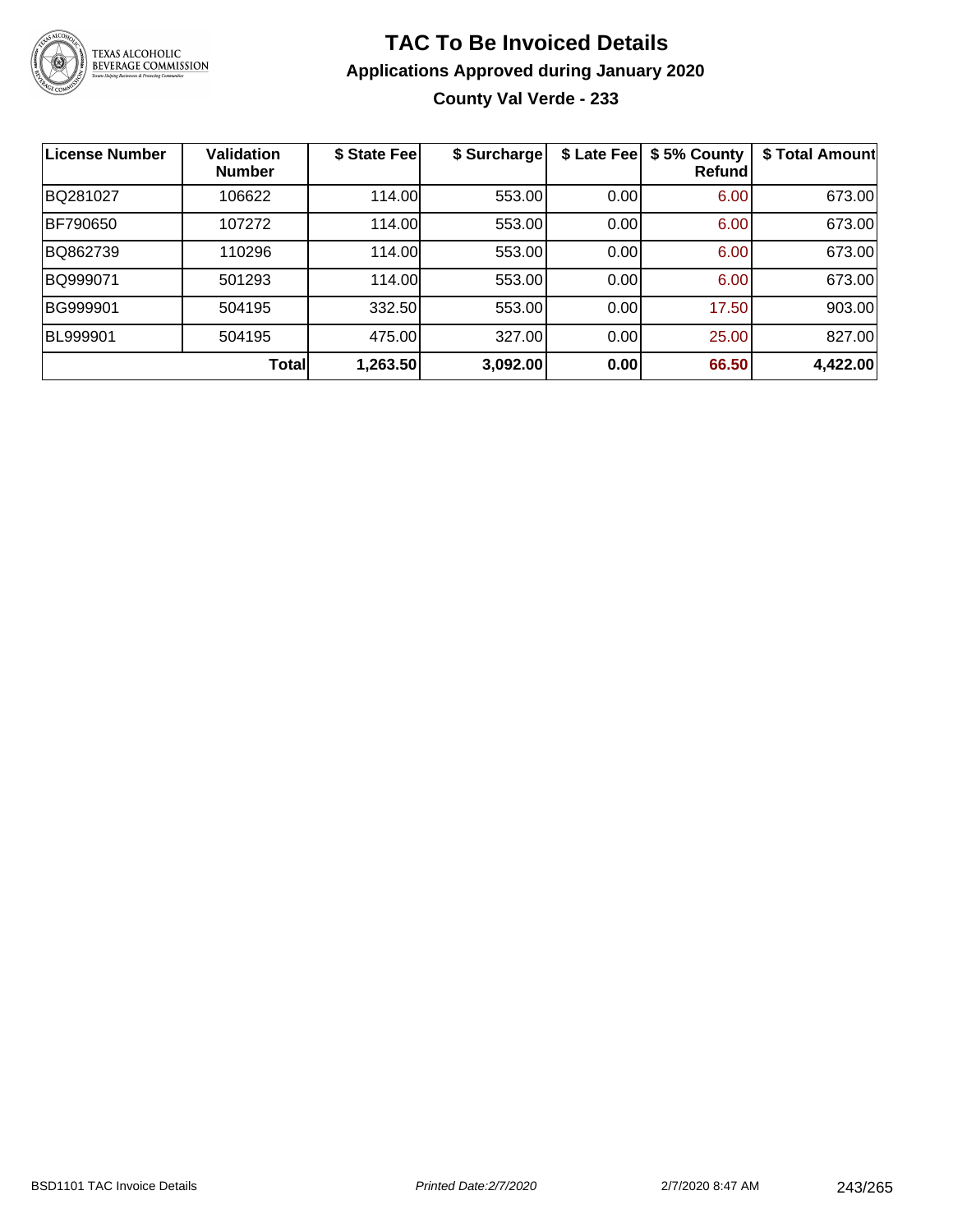

### **TAC To Be Invoiced Details Applications Approved during January 2020 County Van Zandt - 234**

| ∣License Number | Validation<br><b>Number</b> | \$ State Feel | \$ Surcharge |      | Refund | \$ Late Fee   \$5% County   \$ Total Amount |
|-----------------|-----------------------------|---------------|--------------|------|--------|---------------------------------------------|
| BQ1004439       | 109968                      | 114.00        | 553.00       | 0.00 | 6.00   | 673.00                                      |
| BQ863136        | 110890                      | 114.00        | 553.00       | 0.00 | 6.00   | 673.00                                      |
|                 | Totall                      | 228.00        | 1,106.00     | 0.00 | 12.00  | 1,346.00                                    |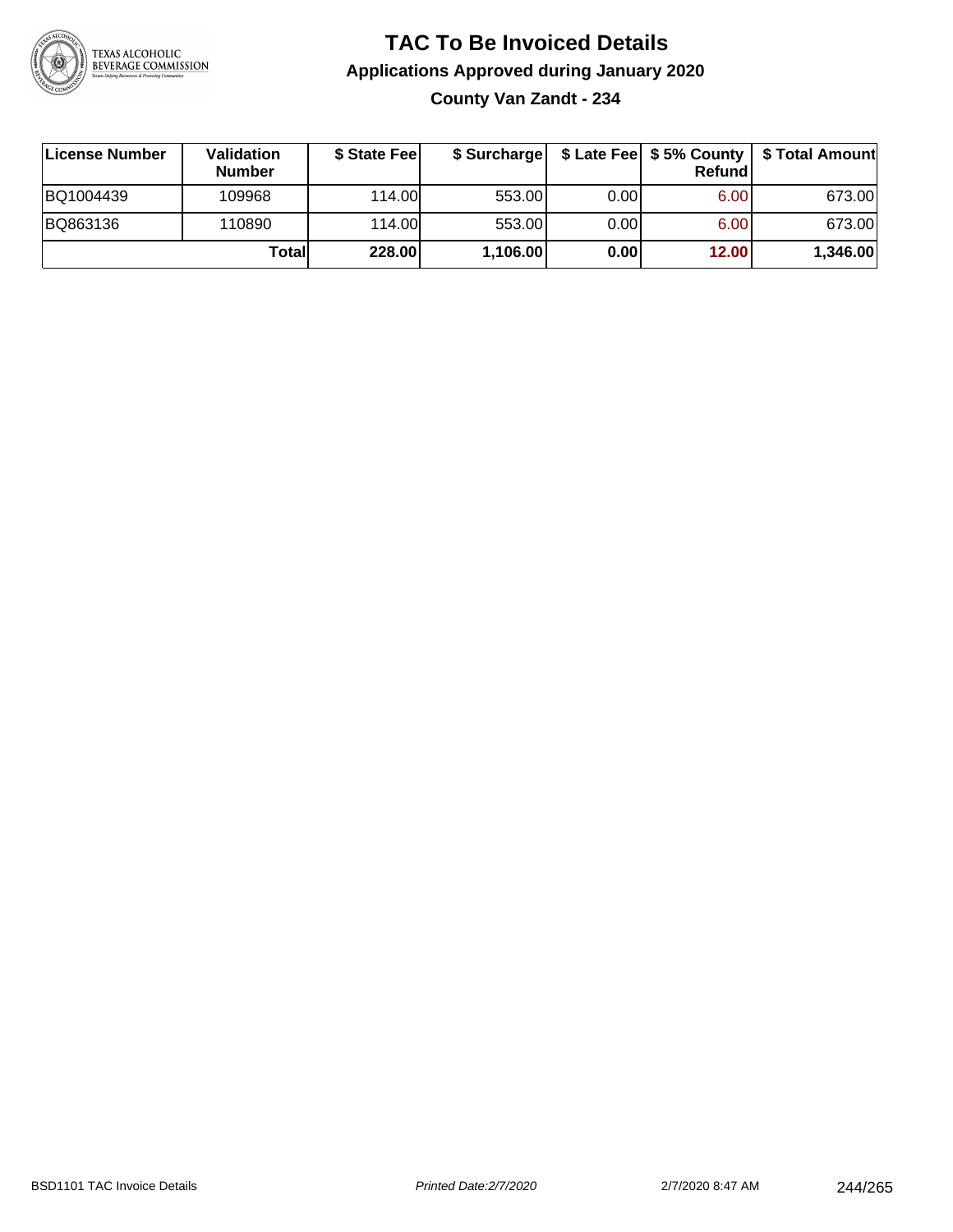

#### **TAC To Be Invoiced Details Applications Approved during January 2020 County Victoria - 235**

| <b>License Number</b> | Validation<br><b>Number</b> | \$ State Fee | \$ Surcharge |      | \$ Late Fee   \$5% County<br>Refund | \$ Total Amount |
|-----------------------|-----------------------------|--------------|--------------|------|-------------------------------------|-----------------|
| BG642459              | 103681                      | 332.50       | 553.00       | 0.00 | 17.50                               | 903.00          |
| BG176006              | 103820                      | 332.50       | 553.00       | 0.00 | 17.50                               | 903.00          |
| BQ312898              | 104391                      | 114.00       | 553.00       | 0.00 | 6.00                                | 673.00          |
| BQ303083              | 104940                      | 114.00       | 553.00       | 0.00 | 6.00                                | 673.00          |
| BQ615572              | 105031                      | 114.00       | 553.00       | 0.00 | 6.00                                | 673.00          |
| BQ677711              | 105978                      | 114.00       | 553.00       | 0.00 | 6.00                                | 673.00          |
| BQ679056              | 106054                      | 114.00       | 553.00       | 0.00 | 6.00                                | 673.00          |
| BQ424493              | 106353                      | 114.00       | 553.00       | 0.00 | 6.00                                | 673.00          |
| BG708103              | 106511                      | 332.50       | 553.00       | 0.00 | 17.50                               | 903.00          |
| BQ790329              | 106620                      | 114.00       | 553.00       | 0.00 | 6.00                                | 673.00          |
| BE227907              | 107646                      | 285.00       | 553.00       | 0.00 | 15.00                               | 853.00          |
| BG616389              | 107766                      | 332.50       | 553.00       | 0.00 | 17.50                               | 903.00          |
| BF930683              | 108249                      | 114.00       | 553.00       | 0.00 | 6.00                                | 673.00          |
| BQ711528              | 108839                      | 114.00       | 553.00       | 0.00 | 6.00                                | 673.00          |
| BQ711764              | 108840                      | 114.00       | 553.00       | 0.00 | 6.00                                | 673.00          |
| BQ507697              | 109003                      | 114.00       | 553.00       | 0.00 | 6.00                                | 673.00          |
| BQ932019              | 109196                      | 114.00       | 553.00       | 0.00 | 6.00                                | 673.00          |
| BQ860829              | 109269                      | 114.00       | 553.00       | 0.00 | 6.00                                | 673.00          |
| BQ794798              | 110087                      | 114.00       | 553.00       | 0.00 | 6.00                                | 673.00          |
| BQ739274              | 110257                      | 114.00       | 553.00       | 0.00 | 6.00                                | 673.00          |
| BG226112              | 502194                      | 332.50       | 553.00       | 0.00 | 17.50                               | 903.00          |
| BQ1002768             | 505657                      | 114.00       | 553.00       | 0.00 | 6.00                                | 673.00          |
|                       | <b>Total</b>                | 3,771.50     | 12,166.00    | 0.00 | 198.50                              | 16,136.00       |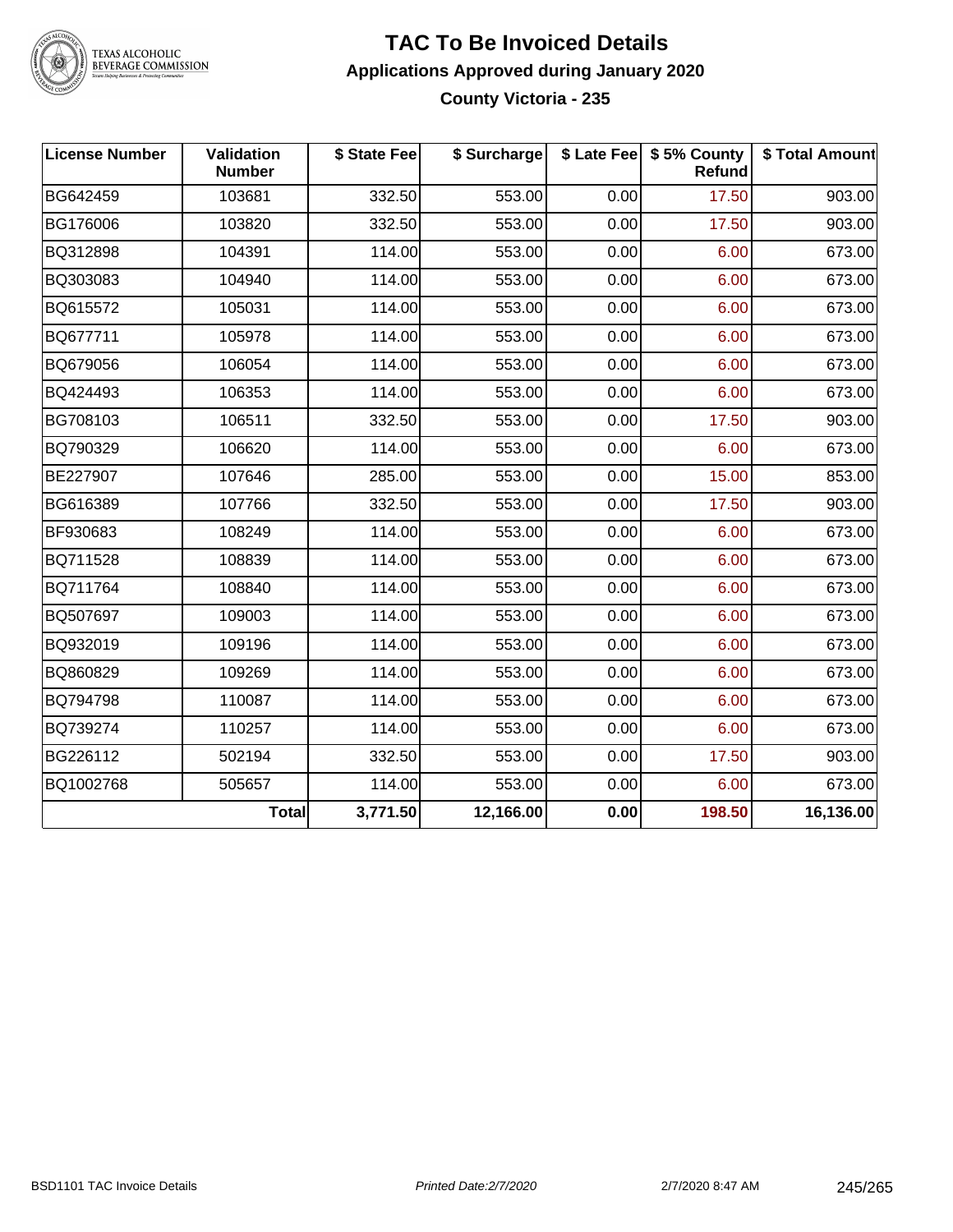

# **TAC To Be Invoiced Details Applications Approved during January 2020 County Walker - 236**

| <b>License Number</b> | <b>Validation</b><br><b>Number</b> | \$ State Fee | \$ Surcharge | \$ Late Fee | \$5% County<br><b>Refund</b> | \$ Total Amount |
|-----------------------|------------------------------------|--------------|--------------|-------------|------------------------------|-----------------|
| BQ614193              | 105879                             | 114.00       | 553.00       | 0.00        | 6.00                         | 673.00          |
| BF1000884             | 105999                             | 114.00       | 553.00       | 0.00        | 6.00                         | 673.00          |
| BQ1001361             | 106869                             | 114.00       | 553.00       | 0.00        | 6.00                         | 673.00          |
| BF281115              | 108063                             | 114.00       | 553.00       | 0.00        | 6.00                         | 673.00          |
| BQ925976              | 502786                             | 114.00       | 553.00       | 0.00        | 6.00                         | 673.00          |
| BQ924571              | 503384                             | 114.00       | 553.00       | 0.00        | 6.00                         | 673.00          |
| BQ929130              | 504760                             | 114.00       | 553.00       | 0.00        | 6.00                         | 673.00          |
|                       | Total                              | 798.00       | 3,871.00     | 0.00        | 42.00                        | 4,711.00        |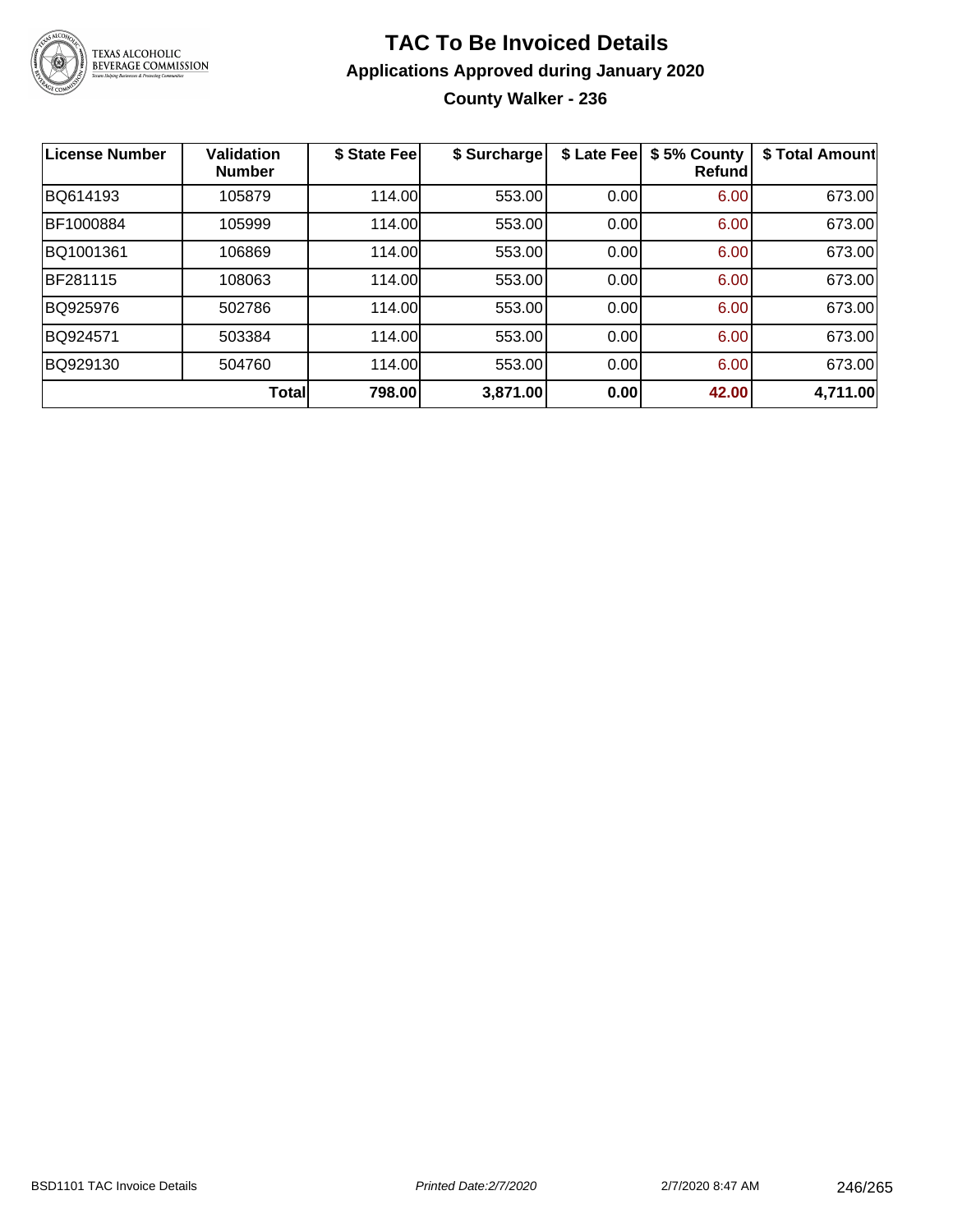

# **TAC To Be Invoiced Details Applications Approved during January 2020**

**County Waller - 237**

| <b>License Number</b> | <b>Validation</b><br><b>Number</b> | \$ State Fee | \$ Surcharge | \$ Late Fee | \$5% County<br>Refundl | \$ Total Amount |
|-----------------------|------------------------------------|--------------|--------------|-------------|------------------------|-----------------|
| BG1077183             | 2504                               | 332.50       | 553.00       | 0.00        | 17.50                  | 903.00          |
| BQ1078774             | 3272                               | 114.00       | 553.00       | 0.00        | 6.00                   | 673.00          |
| BQ624278              | 103815                             | 114.00       | 553.00       | 0.00        | 6.00                   | 673.00          |
| BQ856664              | 104140                             | 114.00       | 553.00       | 0.00        | 6.00                   | 673.00          |
| BQ567349              | 105944                             | 114.00       | 553.00       | 0.00        | 6.00                   | 673.00          |
| BG999842              | 106072                             | 332.50       | 553.00       | 0.00        | 17.50                  | 903.00          |
| BF793610              | 108671                             | 114.00       | 553.00       | 0.00        | 6.00                   | 673.00          |
| BQ865009              | 508172                             | 114.00       | 553.00       | 0.00        | 6.00                   | 673.00          |
|                       | Total                              | 1,349.00     | 4,424.00     | 0.00        | 71.00                  | 5,844.00        |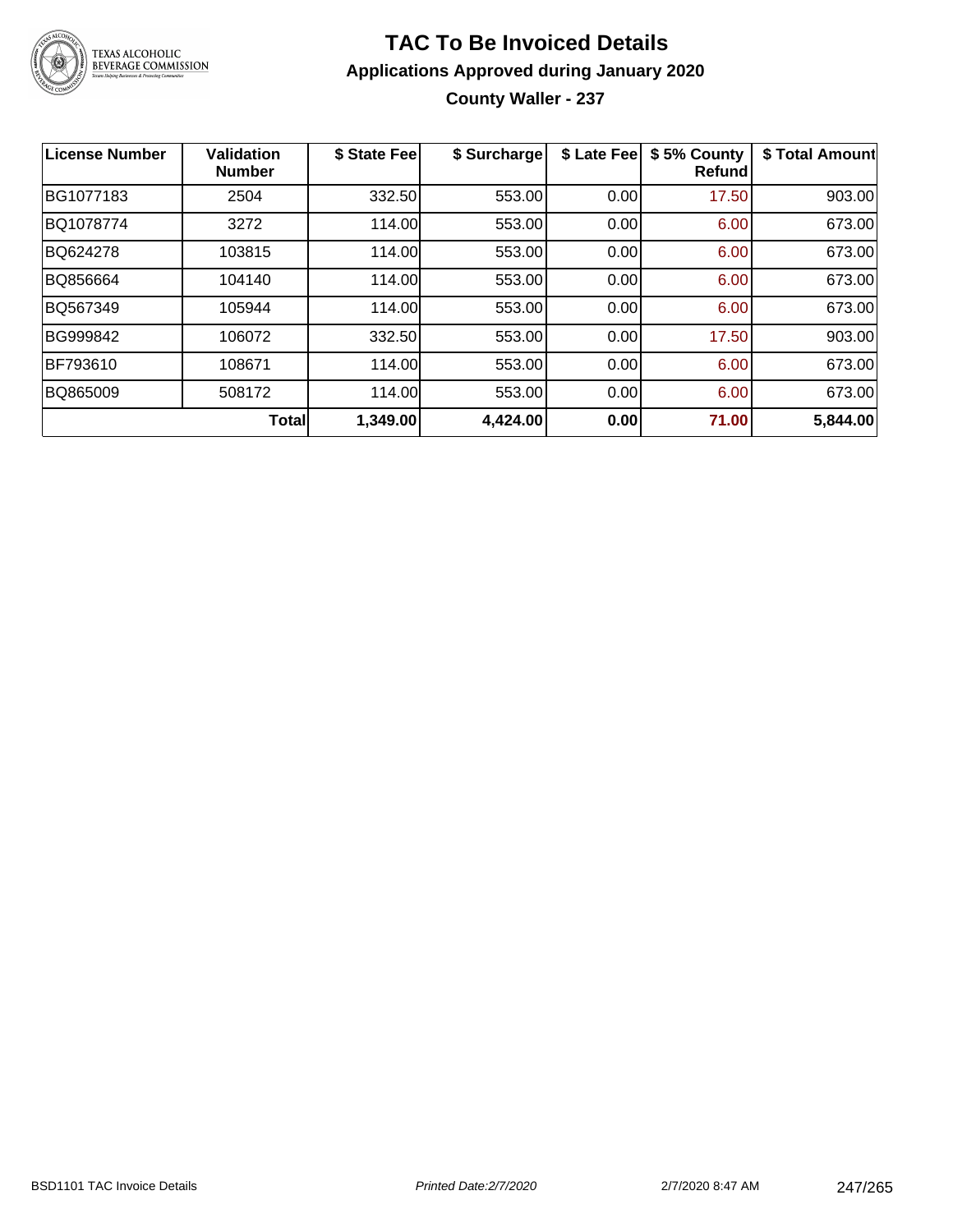

### **TAC To Be Invoiced Details Applications Approved during January 2020 County Ward - 238**

| License Number  | Validation<br><b>Number</b> | \$ State Fee | \$ Surcharge |      | Refund | \$ Late Fee   \$5% County   \$ Total Amount |
|-----------------|-----------------------------|--------------|--------------|------|--------|---------------------------------------------|
| <b>BF431669</b> | 107824                      | 114.00L      | 553.00       | 0.00 | 6.00   | 673.00                                      |
| BG547075        | 502545                      | 332.50       | 553.00       | 0.00 | 17.50  | 903.00                                      |
|                 | Totall                      | 446.50       | 1,106.00     | 0.00 | 23.50  | 1,576.00                                    |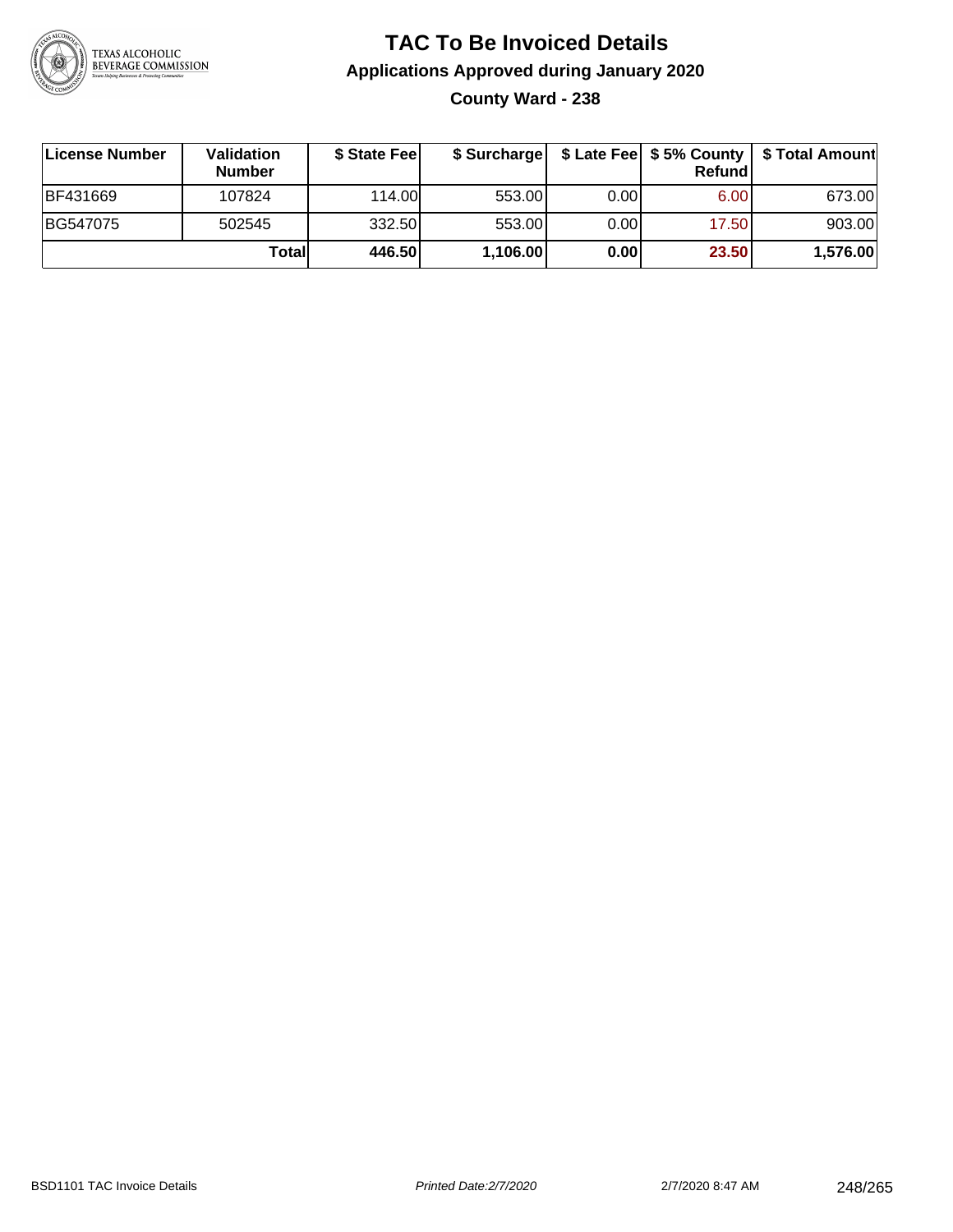

#### **TAC To Be Invoiced Details Applications Approved during January 2020 County Washington - 239**

| <b>License Number</b> | <b>Validation</b><br><b>Number</b> | \$ State Fee | \$ Surcharge | \$ Late Fee | \$5% County<br><b>Refund</b> | \$ Total Amount |
|-----------------------|------------------------------------|--------------|--------------|-------------|------------------------------|-----------------|
| BQ924909              | 104046                             | 114.00       | 553.00       | 0.00        | 6.00                         | 673.00          |
| BG924123              | 104999                             | 332.50       | 553.00       | 0.00        | 17.50                        | 903.00          |
| BG998618              | 105590                             | 332.50       | 553.00       | 0.00        | 17.50                        | 903.00          |
| BG260257              | 106148                             | 332.50       | 553.00       | 0.00        | 17.50                        | 903.00          |
| BQ709443              | 106309                             | 114.00       | 553.00       | 0.00        | 6.00                         | 673.00          |
| BF303435              | 107268                             | 114.00       | 553.00       | 0.00        | 6.00                         | 673.00          |
| BG928831              | 107742                             | 332.50       | 553.00       | 0.00        | 17.50                        | 903.00          |
| BQ549325              | 109799                             | 114.00       | 553.00       | 0.00        | 6.00                         | 673.00          |
| BQ529486              | 110626                             | 114.00       | 553.00       | 0.00        | 6.00                         | 673.00          |
| BF424335              | 504742                             | 114.00       | 553.00       | 0.00        | 6.00                         | 673.00          |
| BF528406              | 504764                             | 114.00       | 553.00       | 0.00        | 6.00                         | 673.00          |
|                       | <b>Total</b>                       | 2,128.00     | 6,083.00     | 0.00        | 112.00                       | 8,323.00        |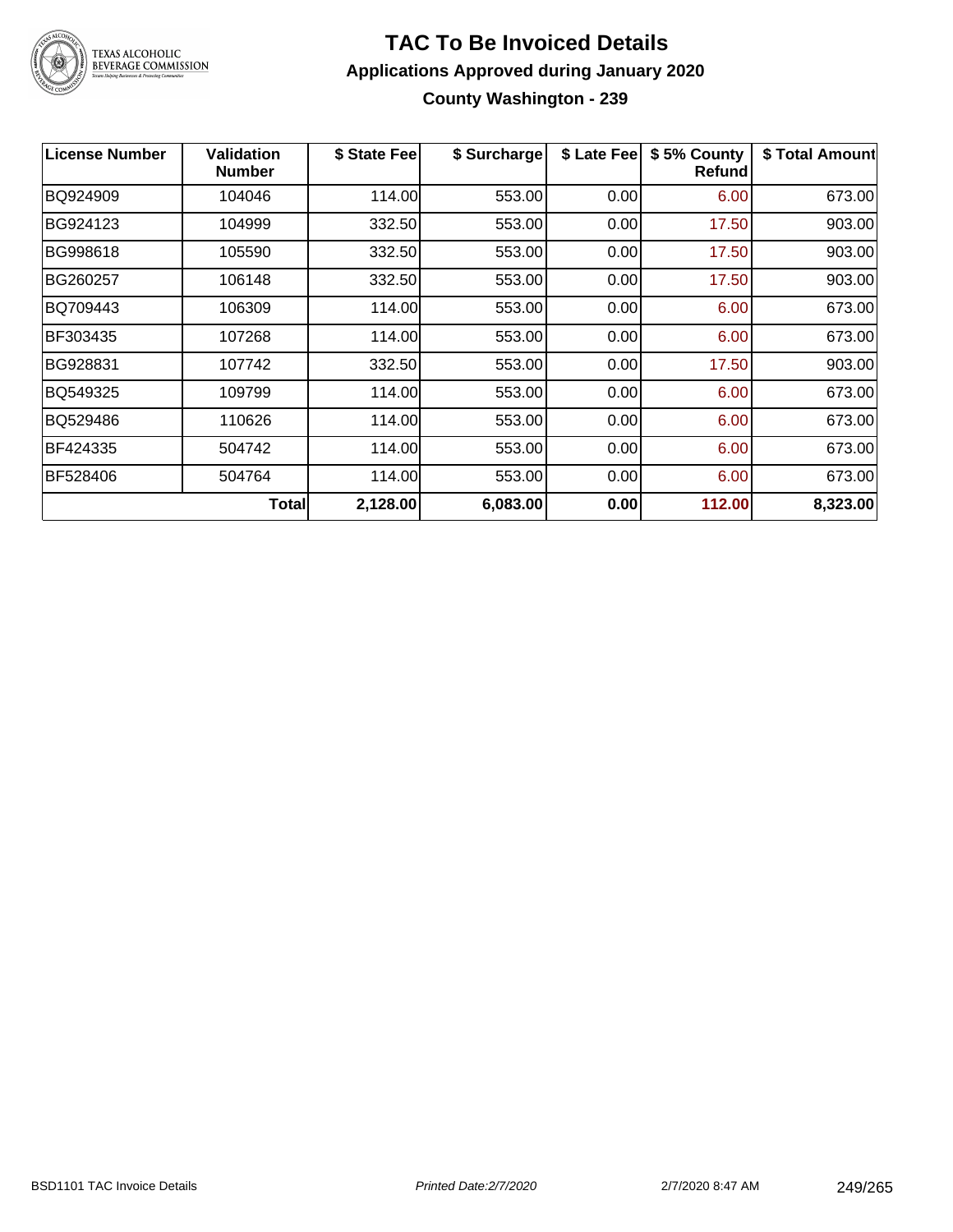

#### **TAC To Be Invoiced Details Applications Approved during January 2020 County Webb - 240**

| <b>License Number</b> | Validation<br><b>Number</b> | \$ State Fee | \$ Surcharge |      | \$ Late Fee   \$5% County<br>Refund | \$ Total Amount |
|-----------------------|-----------------------------|--------------|--------------|------|-------------------------------------|-----------------|
| BF1079503             | 3129                        | 114.00       | 553.00       | 0.00 | 6.00                                | 673.00          |
| BQ641068              | 103227                      | 114.00       | 553.00       | 0.00 | 6.00                                | 673.00          |
| <b>BB36594</b>        | 103288                      | 570.00       | 701.00       | 0.00 | 30.00                               | 1,301.00        |
| BI36595               | 103294                      | 38.00        | 278.00       | 0.00 | 2.00                                | 318.00          |
| <b>BJ36595</b>        | 103294                      | 38.00        | 202.00       | 0.00 | 2.00                                | 242.00          |
| BG999336              | 103955                      | 332.50       | 553.00       | 0.00 | 17.50                               | 903.00          |
| BL999336              | 103955                      | 475.00       | 327.00       | 0.00 | 25.00                               | 827.00          |
| BG998929              | 104021                      | 332.50       | 553.00       | 0.00 | 17.50                               | 903.00          |
| BQ568610              | 104071                      | 114.00       | 553.00       | 0.00 | 6.00                                | 673.00          |
| BQ313163              | 105077                      | 114.00       | 553.00       | 0.00 | 6.00                                | 673.00          |
| BQ645125              | 105634                      | 114.00       | 553.00       | 0.00 | 6.00                                | 673.00          |
| BQ736839              | 106270                      | 114.00       | 553.00       | 0.00 | 6.00                                | 673.00          |
| BQ679217              | 106353                      | 114.00       | 553.00       | 0.00 | 6.00                                | 673.00          |
| BF647542              | 107032                      | 114.00       | 553.00       | 0.00 | 6.00                                | 673.00          |
| BQ793036              | 107638                      | 114.00       | 553.00       | 0.00 | 6.00                                | 673.00          |
| BQ793037              | 107640                      | 114.00       | 553.00       | 0.00 | 6.00                                | 673.00          |
| BQ443696              | 107848                      | 114.00       | 553.00       | 0.00 | 6.00                                | 673.00          |
| BQ302354              | 108871                      | 114.00       | 553.00       | 0.00 | 6.00                                | 673.00          |
| BQ571755              | 109003                      | 114.00       | 553.00       | 0.00 | 6.00                                | 673.00          |
| BQ710306              | 109461                      | 114.00       | 553.00       | 0.00 | 6.00                                | 673.00          |
| BQ932307              | 110256                      | 114.00       | 553.00       | 0.00 | 6.00                                | 673.00          |
| BQ932308              | 110259                      | 114.00       | 553.00       | 0.00 | 6.00                                | 673.00          |
| BQ932306              | 110263                      | 114.00       | 553.00       | 0.00 | 6.00                                | 673.00          |
| BQ445185              | 110920                      | 114.00       | 553.00       | 0.00 | 6.00                                | 673.00          |
| BG981583              | 116435                      | 332.50       | 553.00       | 0.00 | 17.50                               | 903.00          |
| BQ928694              | 503460                      | 114.00       | 553.00       | 0.00 | 6.00                                | 673.00          |
| BG711367              | 504748                      | 332.50       | 553.00       | 0.00 | 17.50                               | 903.00          |
|                       | <b>Total</b>                | 4,617.00     | 14,227.00    | 0.00 | 243.00                              | 19,087.00       |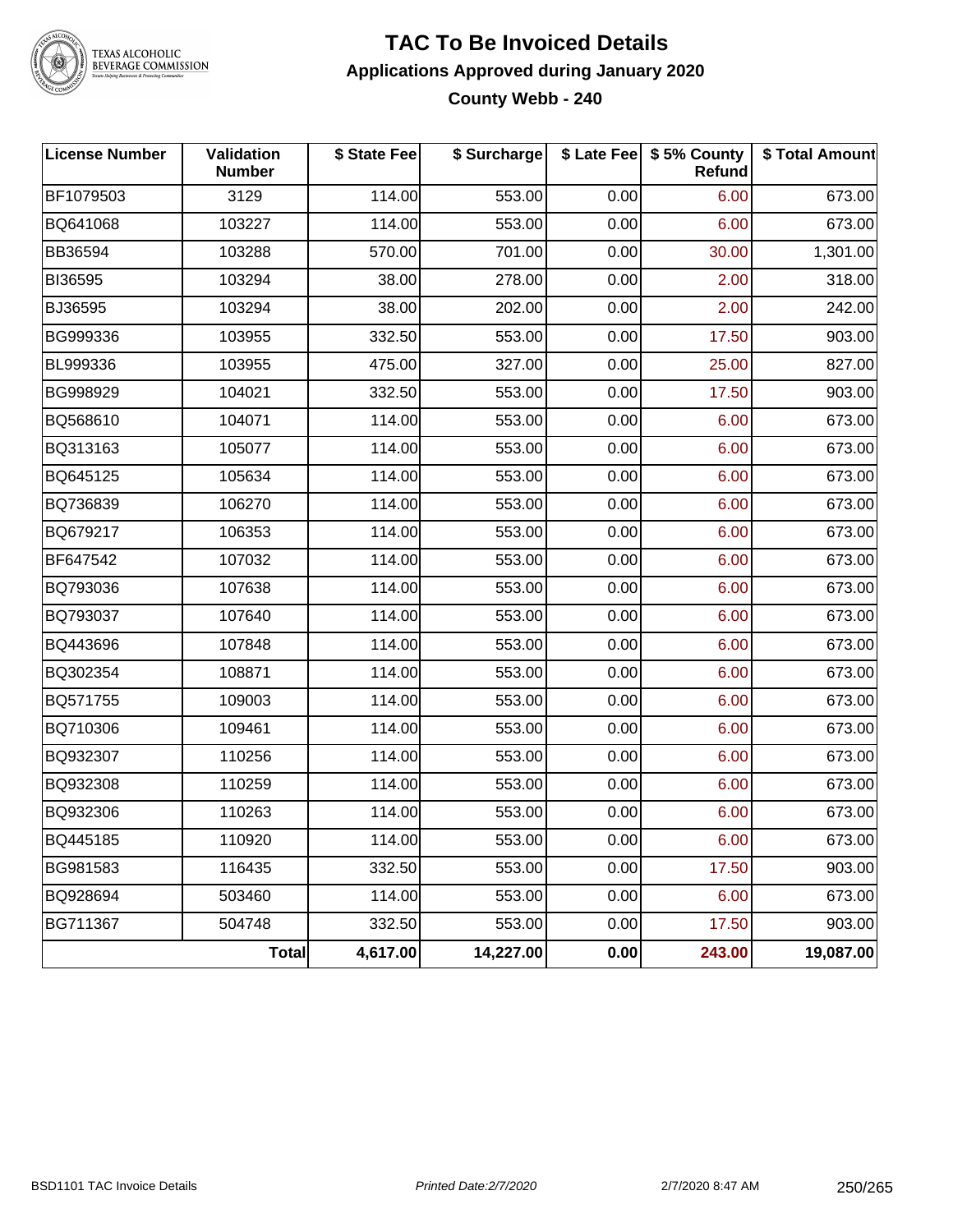

### **TAC To Be Invoiced Details Applications Approved during January 2020 County Wharton - 241**

| <b>License Number</b> | <b>Validation</b><br><b>Number</b> | \$ State Fee | \$ Surcharge | \$ Late Fee | \$5% County<br>Refund | \$ Total Amount |
|-----------------------|------------------------------------|--------------|--------------|-------------|-----------------------|-----------------|
| BF1077143             | 2918                               | 114.00       | 553.00       | 0.00        | 6.00                  | 673.00          |
| BF1077813             | 3017                               | 114.00       | 553.00       | 0.00        | 6.00                  | 673.00          |
| BG312171              | 105147                             | 332.50       | 553.00       | 100.00      | 17.50                 | 1,003.00        |
| BG675444              | 105816                             | 332.50       | 553.00       | 0.00        | 17.50                 | 903.00          |
| BG676949              | 106204                             | 332.50       | 553.00       | 0.00        | 17.50                 | 903.00          |
| <b>BL676949</b>       | 106204                             | 475.00       | 327.00       | 0.00        | 25.00                 | 827.00          |
| BG239033              | 107294                             | 332.50       | 553.00       | 0.00        | 17.50                 | 903.00          |
| BQ547665              | 107454                             | 114.00       | 553.00       | 0.00        | 6.00                  | 673.00          |
| BQ444685              | 110635                             | 114.00       | 553.00       | 0.00        | 6.00                  | 673.00          |
| BE131374              | 502317                             | 285.00       | 553.00       | 0.00        | 15.00                 | 853.00          |
| BQ676018              | 504508                             | 114.00       | 553.00       | 0.00        | 6.00                  | 673.00          |
| BQ862311              | 505327                             | 114.00       | 553.00       | 0.00        | 6.00                  | 673.00          |
|                       | Total                              | 2,774.00     | 6,410.00     | 100.00      | 146.00                | 9,430.00        |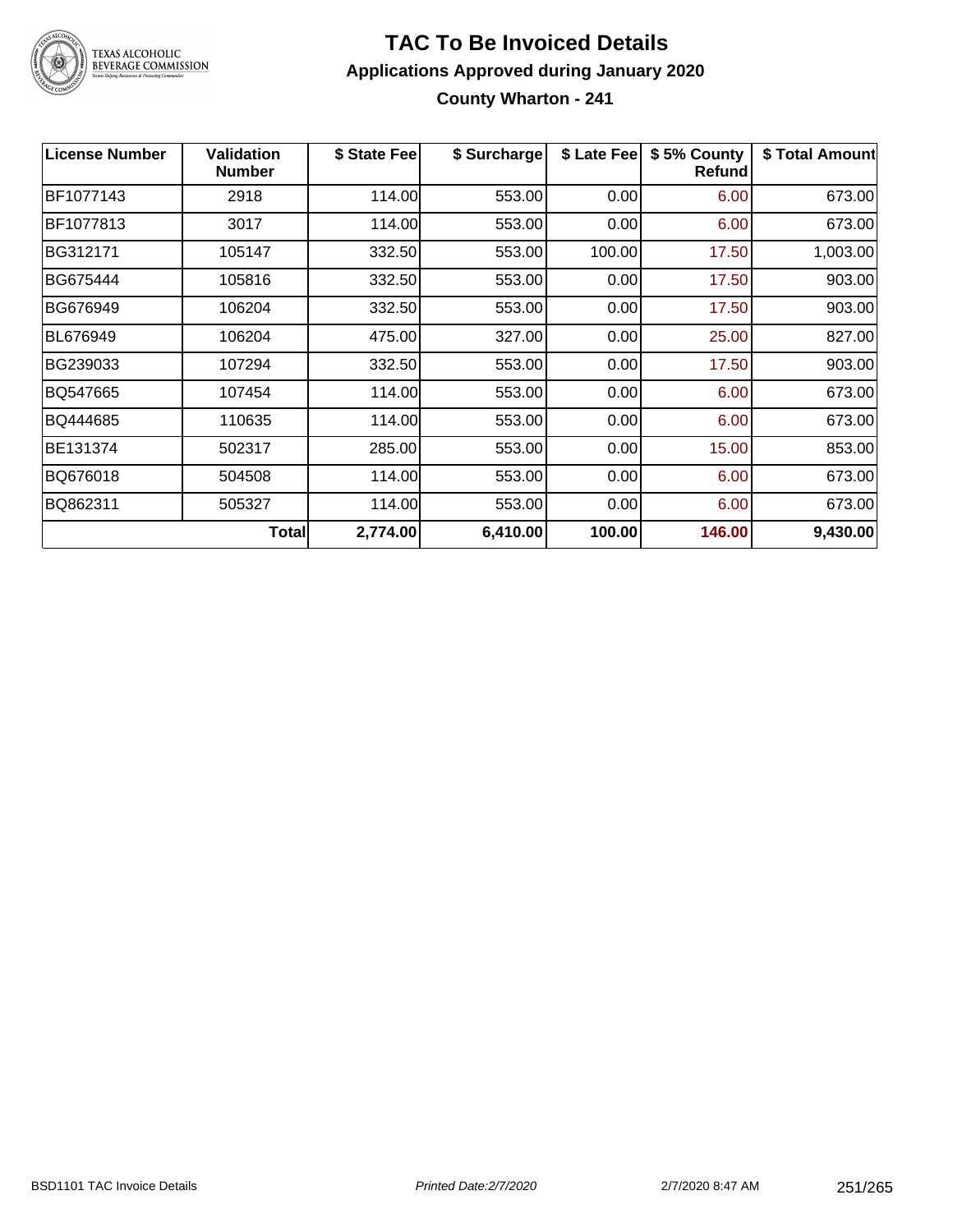

### **TAC To Be Invoiced Details Applications Approved during January 2020 County Wheeler - 242**

| License Number | <b>Validation</b><br><b>Number</b> | \$ State Fee  |        |      | Refund | \$ Surcharge   \$ Late Fee   \$5% County   \$ Total Amount |
|----------------|------------------------------------|---------------|--------|------|--------|------------------------------------------------------------|
| BF1002462      | 106956                             | 114.00        | 553.00 | 0.00 | 6.00   | 673.00                                                     |
|                | <b>Totall</b>                      | <b>114.00</b> | 553.00 | 0.00 | 6.00   | 673.00                                                     |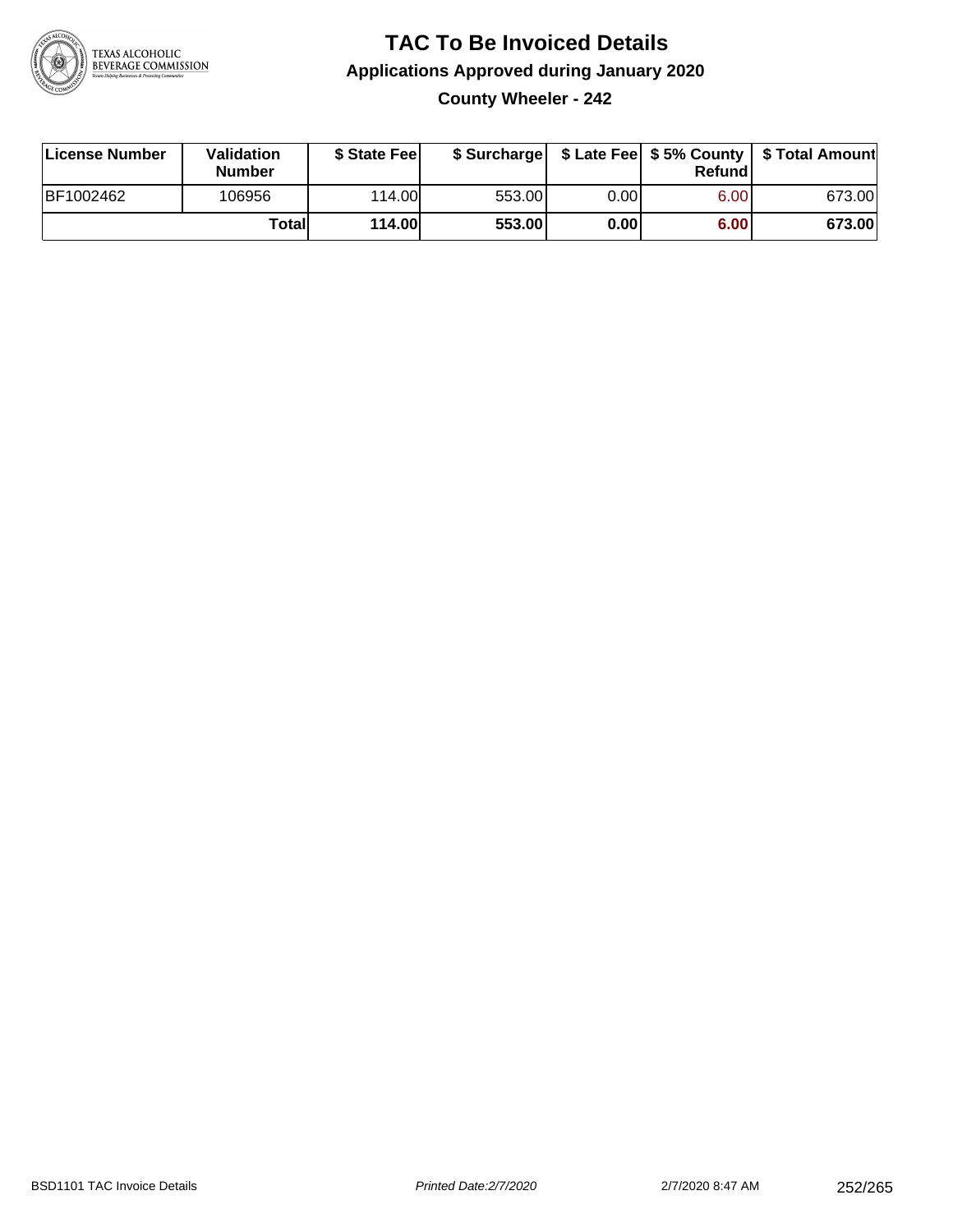

# TEXAS ALCOHOLIC<br>BEVERAGE COMMISSION

#### **TAC To Be Invoiced Details Applications Approved during January 2020 County Wichita - 243**

| <b>License Number</b> | Validation<br><b>Number</b> | \$ State Fee | \$ Surcharge |        | \$ Late Fee   \$5% County<br>Refund | \$ Total Amount |
|-----------------------|-----------------------------|--------------|--------------|--------|-------------------------------------|-----------------|
| BG1077144             | 2389                        | 332.50       | 553.00       | 0.00   | 17.50                               | 903.00          |
| BL1077144             | 2389                        | 475.00       | 327.00       | 0.00   | 25.00                               | 827.00          |
| BG1079117             | 3060                        | 332.50       | 553.00       | 0.00   | 17.50                               | 903.00          |
| BE920168              | 103420                      | 285.00       | 553.00       | 100.00 | 15.00                               | 953.00          |
| BQ605166              | 103817                      | 114.00       | 553.00       | 0.00   | 6.00                                | 673.00          |
| BQ280201              | 103873                      | 114.00       | 553.00       | 0.00   | 6.00                                | 673.00          |
| BQ302796              | 105298                      | 114.00       | 553.00       | 0.00   | 6.00                                | 673.00          |
| BQ738731              | 106270                      | 114.00       | 553.00       | 0.00   | 6.00                                | 673.00          |
| BQ404308              | 106678                      | 114.00       | 553.00       | 0.00   | 6.00                                | 673.00          |
| BQ484051              | 106862                      | 114.00       | 553.00       | 0.00   | 6.00                                | 673.00          |
| BG504747              | 106989                      | 332.50       | 553.00       | 0.00   | 17.50                               | 903.00          |
| BG547238              | 107378                      | 332.50       | 553.00       | 0.00   | 17.50                               | 903.00          |
| BG927827              | 108012                      | 332.50       | 553.00       | 0.00   | 17.50                               | 903.00          |
| BL927827              | 108012                      | 475.00       | 327.00       | 0.00   | 25.00                               | 827.00          |
| BQ313686              | 108383                      | 114.00       | 553.00       | 0.00   | 6.00                                | 673.00          |
| BF680766              | 108767                      | 114.00       | 553.00       | 0.00   | 6.00                                | 673.00          |
| BQ507698              | 109062                      | 114.00       | 553.00       | 0.00   | 6.00                                | 673.00          |
| BQ932598              | 109610                      | 114.00       | 553.00       | 0.00   | 6.00                                | 673.00          |
| BQ680466              | 109689                      | 114.00       | 553.00       | 0.00   | 6.00                                | 673.00          |
| BQ927473              | 501257                      | 114.00       | 553.00       | 0.00   | 6.00                                | 673.00          |
| BG790168              | 503748                      | 332.50       | 553.00       | 0.00   | 17.50                               | 903.00          |
|                       | Total                       | 4,598.00     | 11,161.00    | 100.00 | 242.00                              | 16,101.00       |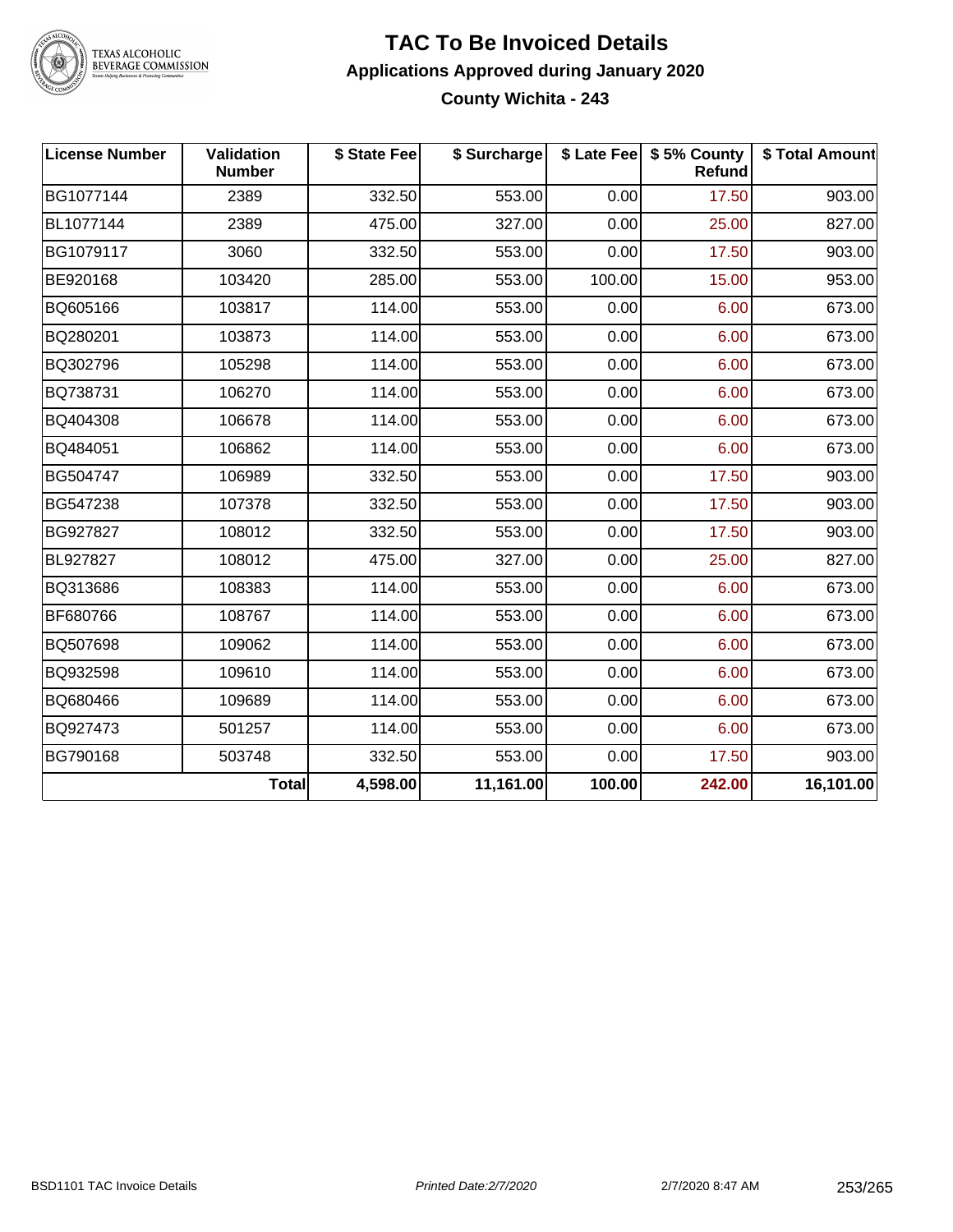

#### **TAC To Be Invoiced Details Applications Approved during January 2020 County Wilbarger - 244**

| <b>License Number</b> | Validation<br><b>Number</b> | \$ State Fee | \$ Surcharge |      | \$ Late Fee   \$5% County<br><b>Refund</b> | \$ Total Amount |
|-----------------------|-----------------------------|--------------|--------------|------|--------------------------------------------|-----------------|
| BF1077792             | 3095                        | 114.00L      | 553.00       | 0.00 | 6.00                                       | 673.00          |
| BF999185              | 106159                      | 114.00L      | 553.00       | 0.00 | 6.00                                       | 673.00          |
| BQ1002429             | 106891                      | 114.00       | 553.00       | 0.00 | 6.00                                       | 673.00          |
| BQ1077814             | 505210                      | 114.00L      | 553.00       | 0.00 | 6.00                                       | 673.00          |
|                       | Totall                      | 456.00       | 2,212.00     | 0.00 | 24.00                                      | 2,692.00        |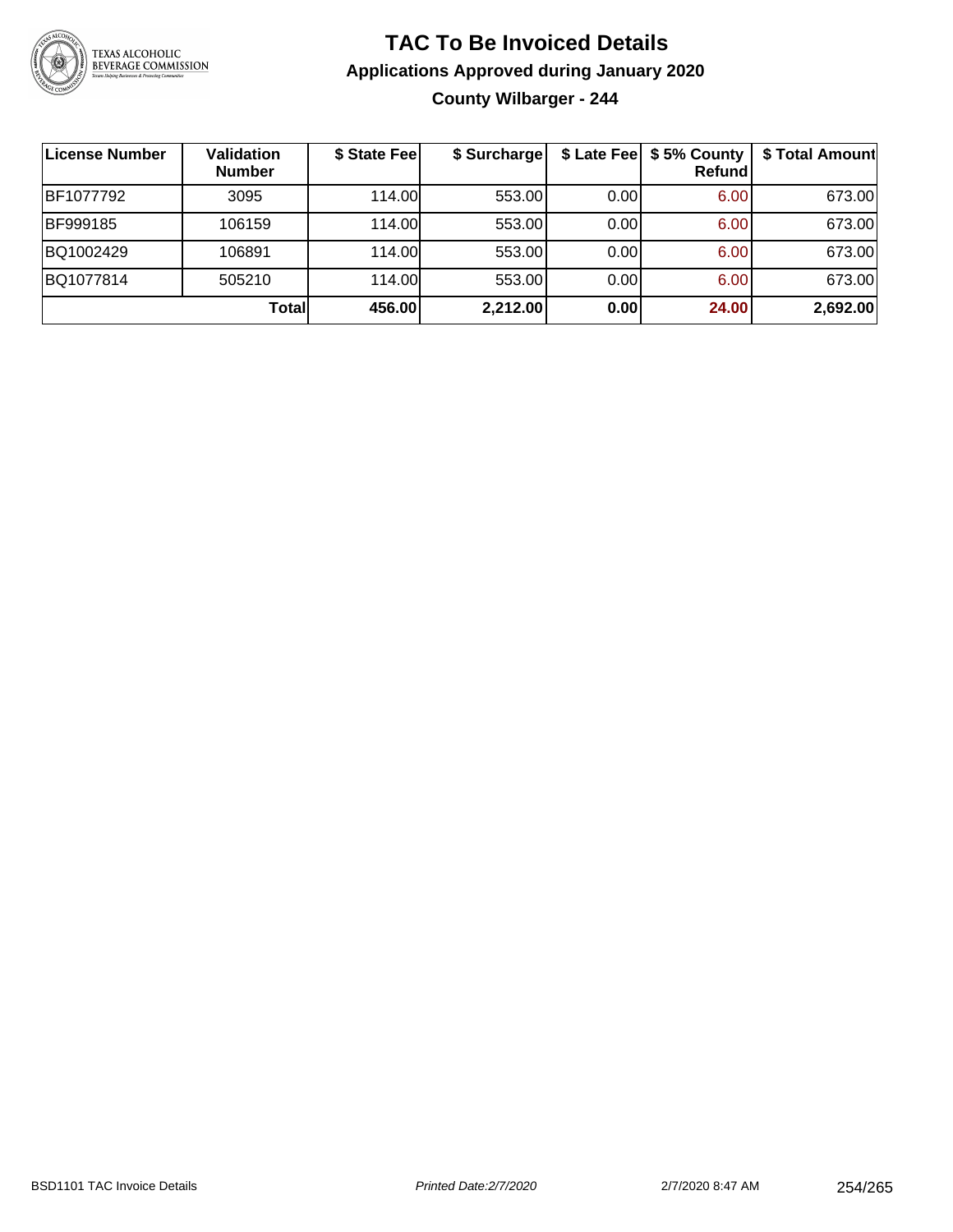

#### **TAC To Be Invoiced Details Applications Approved during January 2020 County Willacy - 245**

| License Number | Validation<br>Number | \$ State Fee |        |       | Refundl | \$ Surcharge   \$ Late Fee   \$5% County   \$ Total Amount |
|----------------|----------------------|--------------|--------|-------|---------|------------------------------------------------------------|
| BQ741297       | 110296               | 114.00L      | 553.00 | 0.001 | 6.00    | 673.00                                                     |
|                | Total                | 114.00       | 553.00 | 0.001 | 6.00    | 673.00                                                     |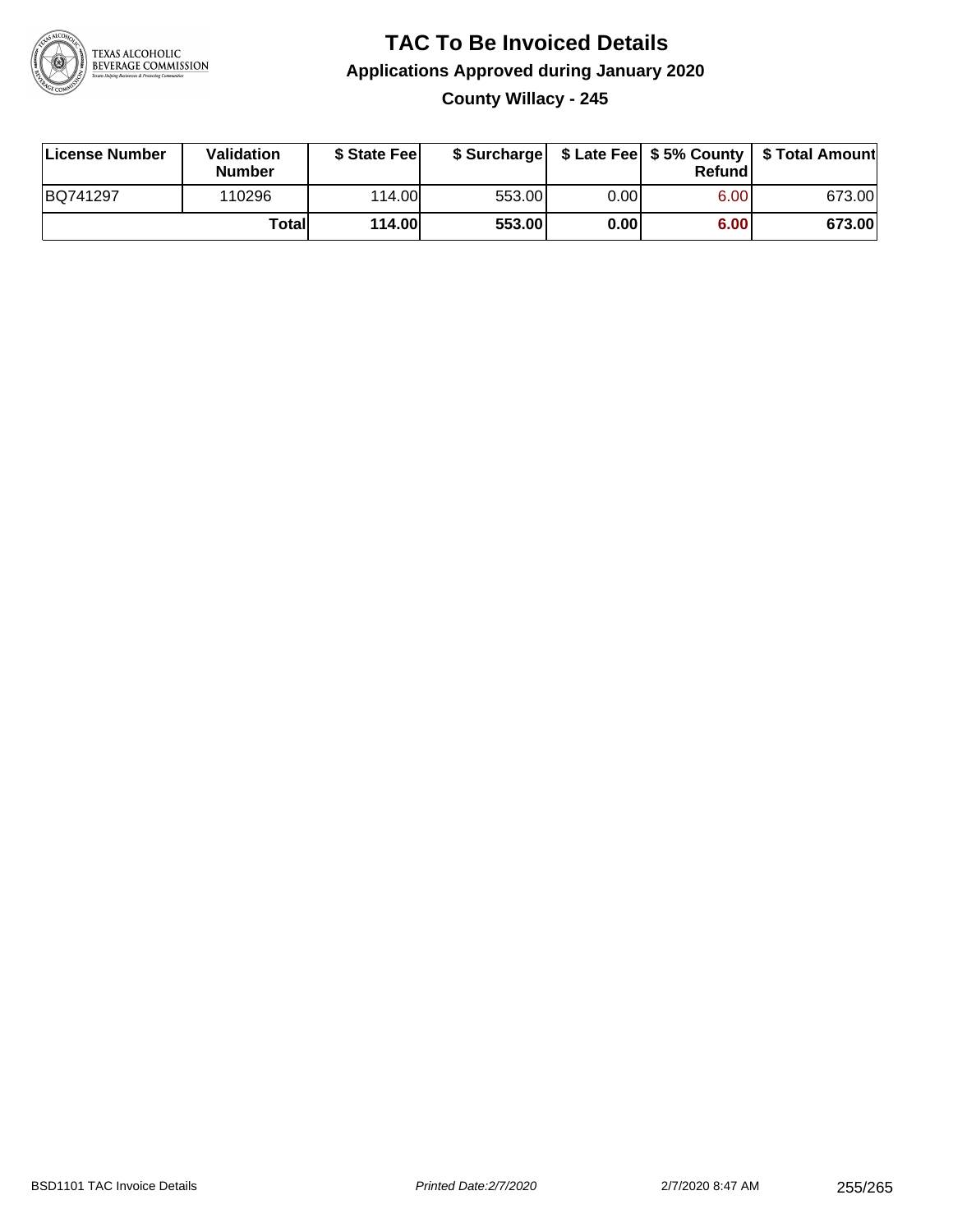

## TEXAS ALCOHOLIC<br>BEVERAGE COMMISSION

#### **TAC To Be Invoiced Details Applications Approved during January 2020 County Williamson - 246**

| <b>License Number</b> | Validation<br><b>Number</b> | \$ State Fee | \$ Surcharge |        | \$ Late Fee   \$5% County<br>Refund | \$ Total Amount |
|-----------------------|-----------------------------|--------------|--------------|--------|-------------------------------------|-----------------|
| BF1077874             | 2488                        | 114.00       | 553.00       | 0.00   | 6.00                                | 673.00          |
| BQ1077666             | 2698                        | 114.00       | 553.00       | 0.00   | 6.00                                | 673.00          |
| BG1078911             | 3099                        | 332.50       | 553.00       | 0.00   | 17.50                               | 903.00          |
| BQ1078345             | 3105                        | 114.00       | 553.00       | 0.00   | 6.00                                | 673.00          |
| BQ1079462             | 3172                        | 114.00       | 553.00       | 0.00   | 6.00                                | 673.00          |
| BG1076821             | 3221                        | 332.50       | 553.00       | 0.00   | 17.50                               | 903.00          |
| BF1079530             | 3551                        | 114.00       | 553.00       | 0.00   | 6.00                                | 673.00          |
| BQ707036              | 101720                      | 114.00       | 553.00       | 0.00   | 6.00                                | 673.00          |
| BG996828              | 103654                      | 332.50       | 553.00       | 0.00   | 17.50                               | 903.00          |
| BF226714              | 103858                      | 114.00       | 553.00       | 0.00   | 6.00                                | 673.00          |
| BG996969              | 103907                      | 332.50       | 553.00       | 0.00   | 17.50                               | 903.00          |
| BG856679              | 103909                      | 332.50       | 553.00       | 0.00   | 17.50                               | 903.00          |
| BQ927447              | 104038                      | 114.00       | 553.00       | 0.00   | 6.00                                | 673.00          |
| BQ927826              | 104042                      | 114.00       | 553.00       | 0.00   | 6.00                                | 673.00          |
| BG927311              | 104408                      | 332.50       | 553.00       | 0.00   | 17.50                               | 903.00          |
| BQ1000334             | 104497                      | 114.00       | 553.00       | 0.00   | 6.00                                | 673.00          |
| BQ928061              | 104683                      | 114.00       | 553.00       | 0.00   | 6.00                                | 673.00          |
| BG646144              | 105365                      | 332.50       | 553.00       | 0.00   | 17.50                               | 903.00          |
| BG1001227             | 105611                      | 332.50       | 553.00       | 0.00   | 17.50                               | 903.00          |
| BQ791859              | 105680                      | 114.00       | 553.00       | 0.00   | 6.00                                | 673.00          |
| BQ791917              | 106025                      | 114.00       | 553.00       | 0.00   | 6.00                                | 673.00          |
| BQ485319              | 106795                      | 114.00       | 553.00       | 0.00   | 6.00                                | 673.00          |
| BQ1000325             | 106843                      | 114.00       | 553.00       | 0.00   | 6.00                                | 673.00          |
| BF1000132             | 106858                      | 114.00       | 553.00       | 0.00   | 6.00                                | 673.00          |
| BQ738562              | 107354                      | 114.00       | 553.00       | 0.00   | 6.00                                | 673.00          |
| BG482440              | 107401                      | 332.50       | 553.00       | 100.00 | 17.50                               | 1,003.00        |
| BQ526326              | 107577                      | 114.00       | 553.00       | 0.00   | 6.00                                | 673.00          |
| BG549577              | 107781                      | 332.50       | 553.00       | 0.00   | 17.50                               | 903.00          |
| BQ793104              | 107999                      | 114.00       | 553.00       | 0.00   | 6.00                                | 673.00          |
| BF710619              | 108207                      | 114.00       | 553.00       | 0.00   | 6.00                                | 673.00          |
| BF678810              | 108221                      | 114.00       | 553.00       | 0.00   | 6.00                                | 673.00          |
| BF281951              | 108430                      | 114.00       | 553.00       | 0.00   | 6.00                                | 673.00          |
| BQ712334              | 109034                      | 114.00       | 553.00       | 0.00   | 6.00                                | 673.00          |
| BQ649636              | 109576                      | 114.00       | 553.00       | 0.00   | 6.00                                | 673.00          |
| BQ648585              | 110185                      | 114.00       | 553.00       | 0.00   | 6.00                                | 673.00          |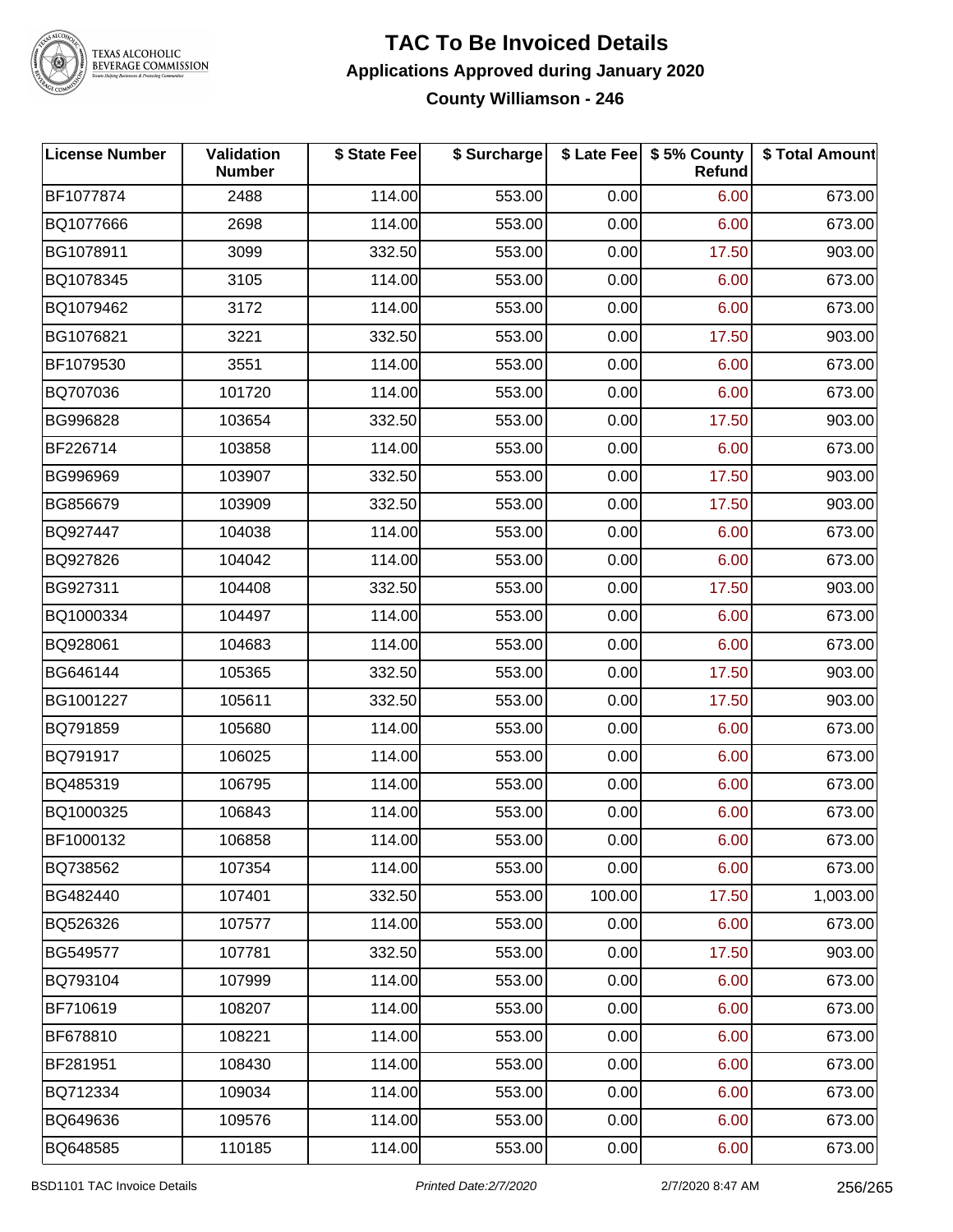| License Number | <b>Validation</b><br><b>Number</b> | \$ State Fee | \$ Surcharge | \$ Late Fee | \$5% County<br><b>Refund</b> | \$ Total Amount |
|----------------|------------------------------------|--------------|--------------|-------------|------------------------------|-----------------|
| BQ649972       | 110290                             | 114.00       | 553.00       | 0.00        | 6.00                         | 673.00          |
| BQ932885       | 110290                             | 114.00       | 553.00       | 0.00        | 6.00                         | 673.00          |
| BQ486744       | 110521                             | 114.00       | 553.00       | 0.00        | 6.00                         | 673.00          |
| BQ741630       | 110830                             | 114.00       | 553.00       | 0.00        | 6.00                         | 673.00          |
| BG996202       | 501756                             | 332.50       | 553.00       | 0.00        | 17.50                        | 903.00          |
| BG854586       | 503764                             | 332.50       | 553.00       | 100.00      | 17.50                        | 1,003.00        |
| BQ1000987      | 505364                             | 114.00       | 553.00       | 0.00        | 6.00                         | 673.00          |
| BQ526330       | 505573                             | 114.00       | 553.00       | 0.00        | 6.00                         | 673.00          |
| BQ214705       | 505605                             | 114.00       | 553.00       | 0.00        | 6.00                         | 673.00          |
|                | <b>Total</b>                       | 7,638.00     | 24,332.00    | 200.00      | 402.00                       | 32,572.00       |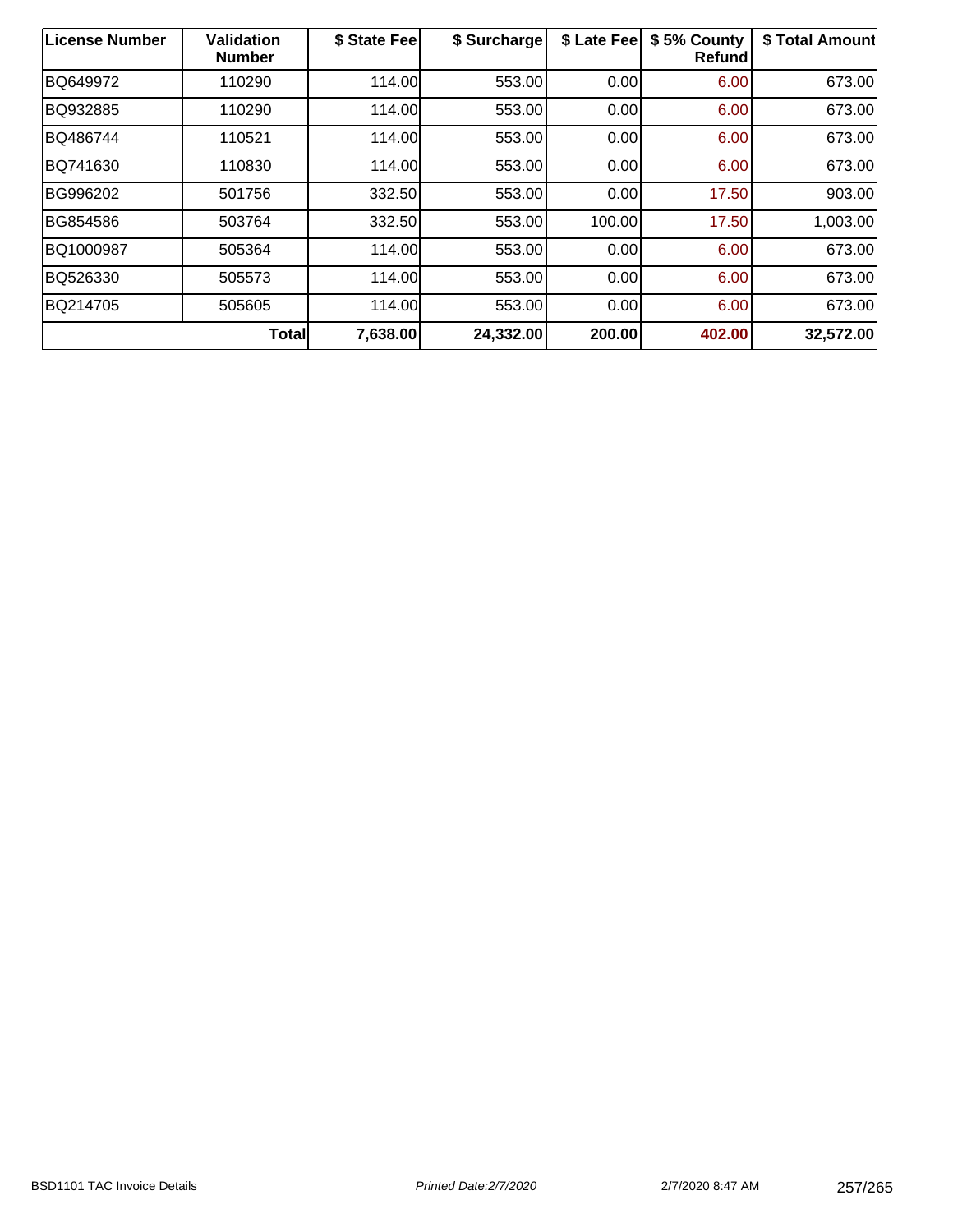

### **TAC To Be Invoiced Details Applications Approved during January 2020 County Wilson - 247**

| <b>License Number</b> | <b>Validation</b><br><b>Number</b> | \$ State Fee | \$ Surcharge | \$ Late Fee | \$5% County<br>Refund | \$ Total Amount |
|-----------------------|------------------------------------|--------------|--------------|-------------|-----------------------|-----------------|
| BE733968              | 105202                             | 285.00       | 553.00       | 100.00      | 15.00                 | 953.00          |
| BG461797              | 105794                             | 332.50       | 553.00       | 0.00        | 17.50                 | 903.00          |
| BE176057              | 106007                             | 285.00       | 553.00       | 0.00        | 15.00                 | 853.00          |
| BG790227              | 107081                             | 332.50       | 553.00       | 0.00        | 17.50                 | 903.00          |
| BQ572328              | 109628                             | 114.00       | 553.00       | 0.00        | 6.00                  | 673.00          |
| BQ1001901             | 505862                             | 114.00       | 553.00       | 0.00        | 6.00                  | 673.00          |
|                       | <b>Total</b>                       | 1,463.00     | 3,318.00     | 100.00      | 77.00                 | 4,958.00        |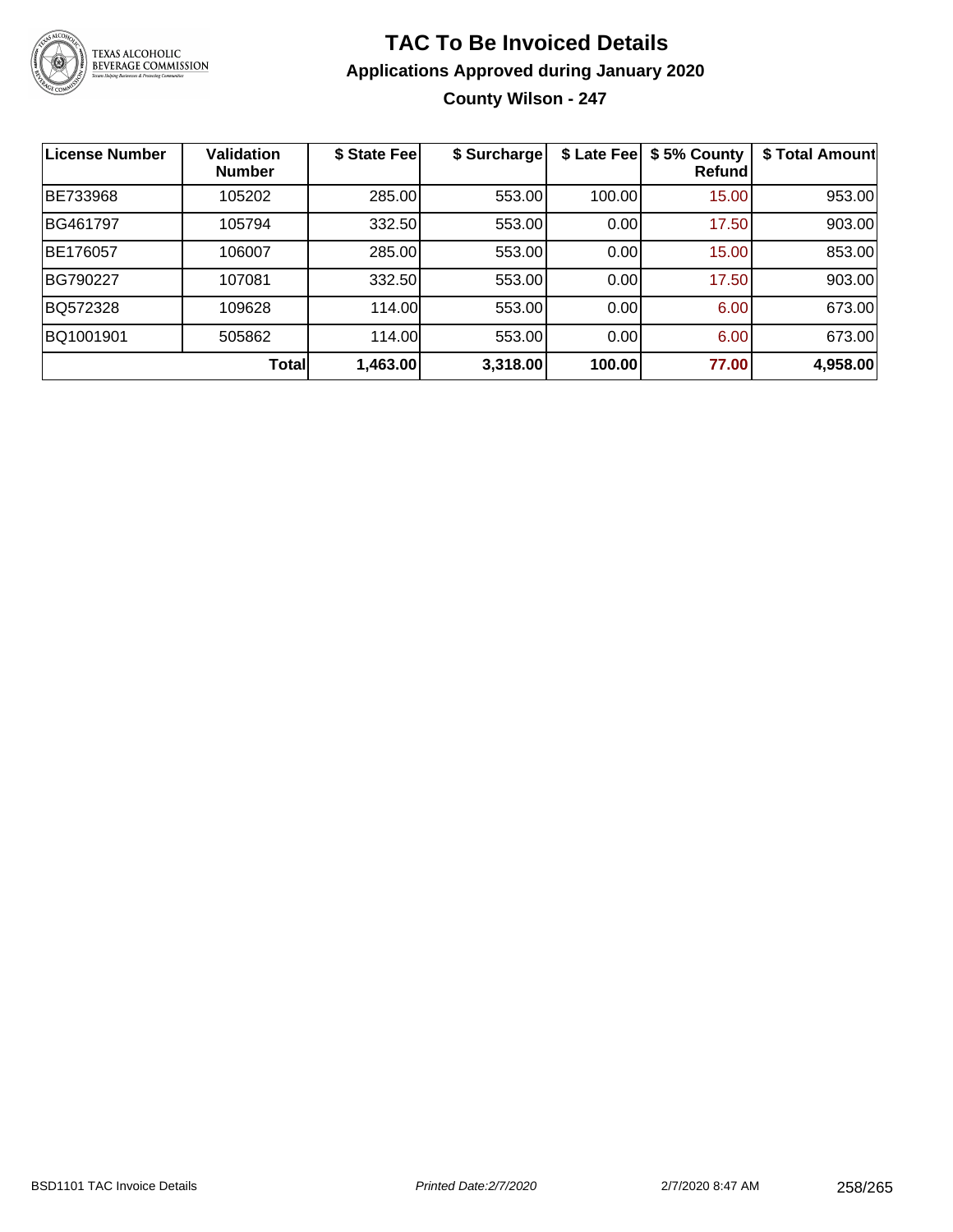

### **TAC To Be Invoiced Details Applications Approved during January 2020 County Winkler - 248**

| License Number | Validation<br>Number | \$ State Feel |        |      | Refund | \$ Surcharge   \$ Late Fee   \$5% County   \$ Total Amount |
|----------------|----------------------|---------------|--------|------|--------|------------------------------------------------------------|
| BG705795       | 502306               | 332.50        | 553.00 | 0.00 | 17.50  | 903.00                                                     |
|                | Totall               | 332.50        | 553.00 | 0.00 | 17.50  | 903.00                                                     |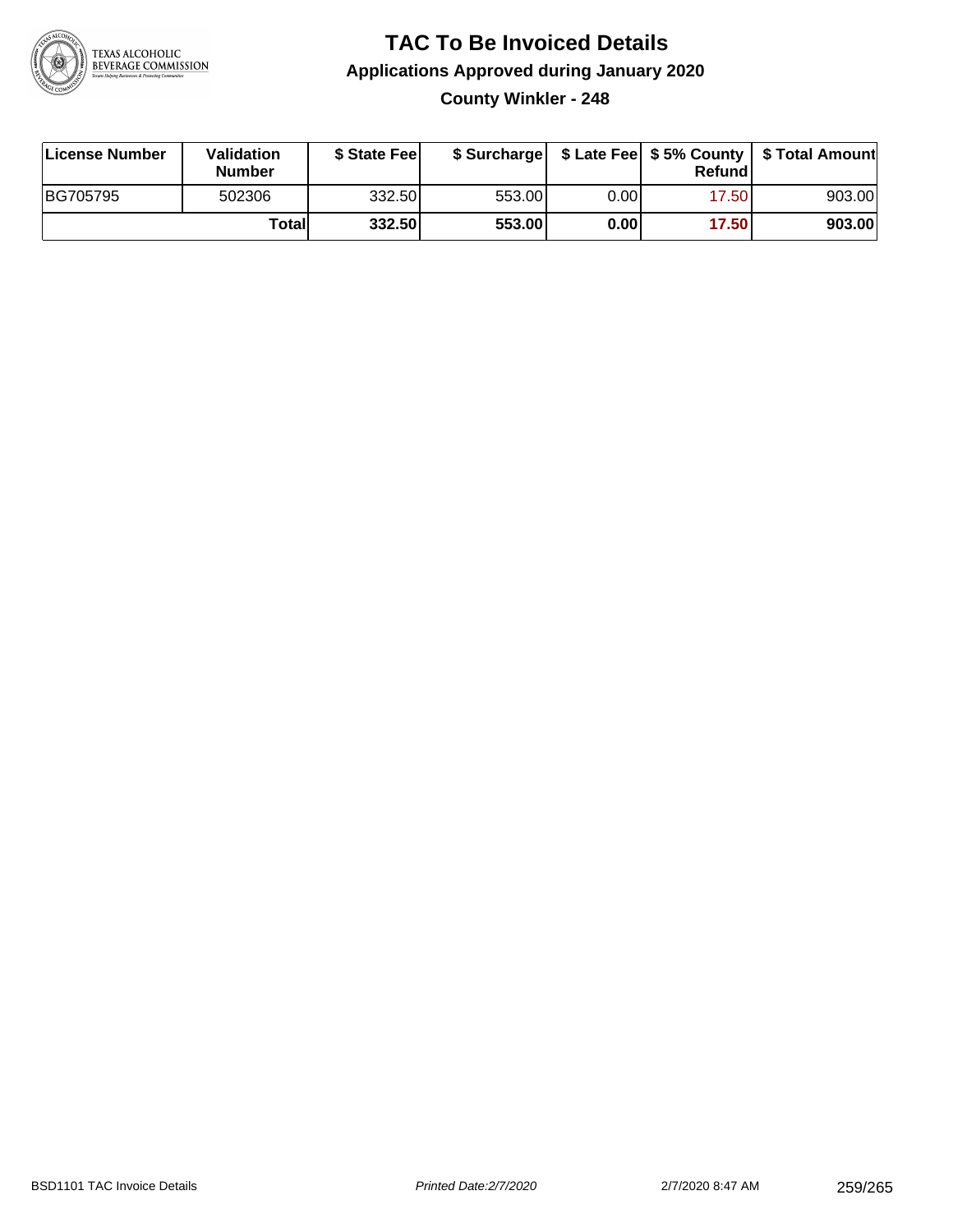

#### **TAC To Be Invoiced Details Applications Approved during January 2020 County Wise - 249**

| <b>License Number</b> | <b>Validation</b><br><b>Number</b> | \$ State Fee | \$ Surcharge | \$ Late Fee | \$5% County<br><b>Refund</b> | \$ Total Amount |
|-----------------------|------------------------------------|--------------|--------------|-------------|------------------------------|-----------------|
| BF1077153             | 2780                               | 114.00       | 553.00       | 0.00        | 6.00                         | 673.00          |
| BF504530              | 103616                             | 114.00       | 553.00       | 0.00        | 6.00                         | 673.00          |
| BF999014              | 105135                             | 114.00       | 553.00       | 0.00        | 6.00                         | 673.00          |
| BG928004              | 106265                             | 332.50       | 553.00       | 0.00        | 17.50                        | 903.00          |
| BQ1002046             | 106569                             | 114.00       | 553.00       | 0.00        | 6.00                         | 673.00          |
| BQ680468              | 109402                             | 114.00       | 553.00       | 0.00        | 6.00                         | 673.00          |
| BQ795524              | 109919                             | 114.00       | 553.00       | 0.00        | 6.00                         | 673.00          |
|                       | Total                              | 1,016.50     | 3,871.00     | 0.00        | 53.50                        | 4,941.00        |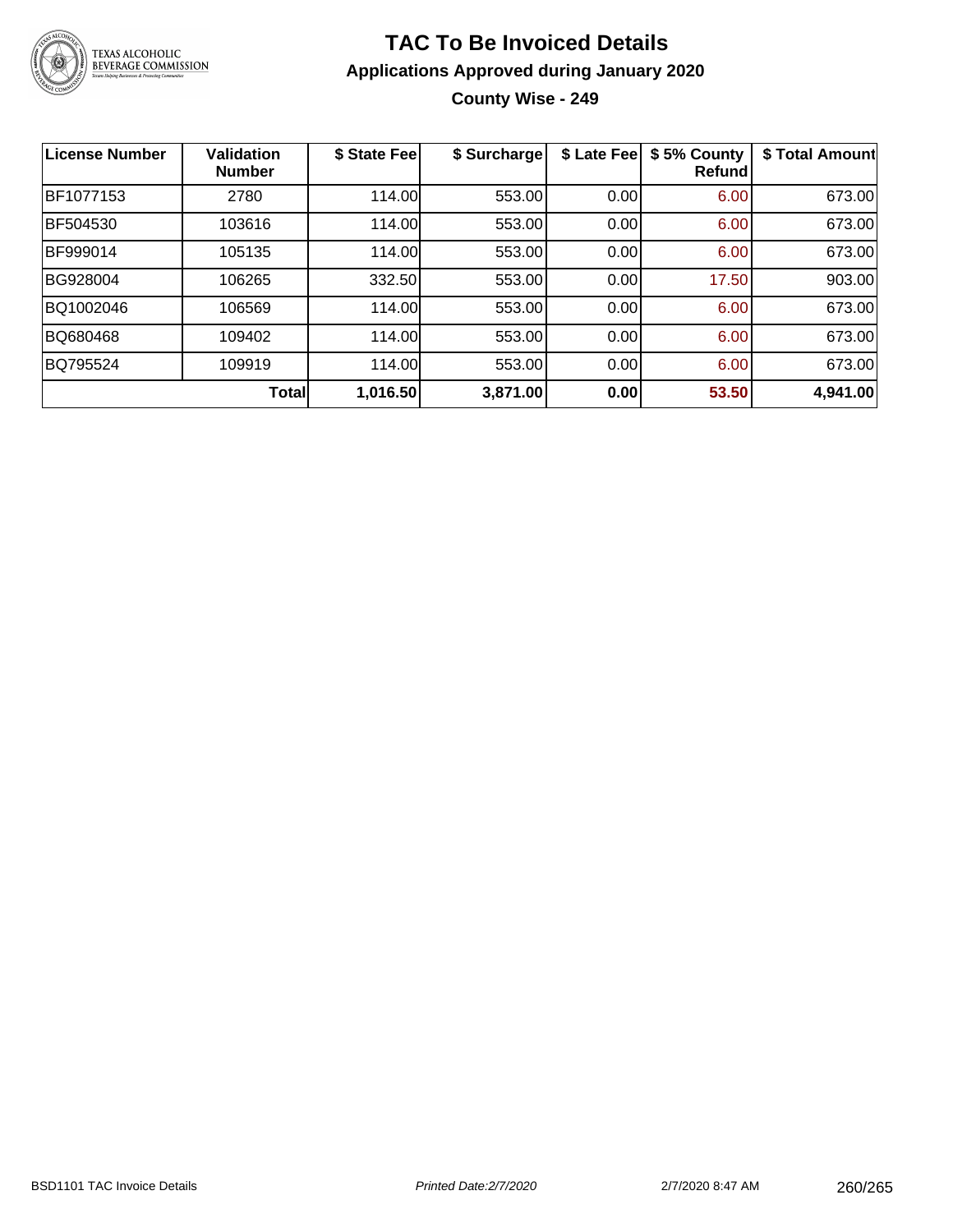

#### **TAC To Be Invoiced Details Applications Approved during January 2020 County Wood - 250**

| License Number | <b>Validation</b><br><b>Number</b> | \$ State Fee | \$ Surcharge |       | \$ Late Fee   \$5% County  <br><b>Refund</b> | \$ Total Amount |
|----------------|------------------------------------|--------------|--------------|-------|----------------------------------------------|-----------------|
| BQ927343       | 104771                             | 114.00       | 553.00       | 0.00  | 6.00                                         | 673.00          |
| BQ928427       | 105402                             | 114.00       | 553.00       | 0.00  | 6.00                                         | 673.00          |
| BQ861232       | 109368                             | 114.00       | 553.00       | 0.001 | 6.00                                         | 673.00          |
| BQ933188       | 110253                             | 114.00       | 553.00       | 0.00  | 6.00                                         | 673.00          |
|                | <b>Total</b>                       | 456.00       | 2,212.00     | 0.00  | 24.00                                        | 2,692.00        |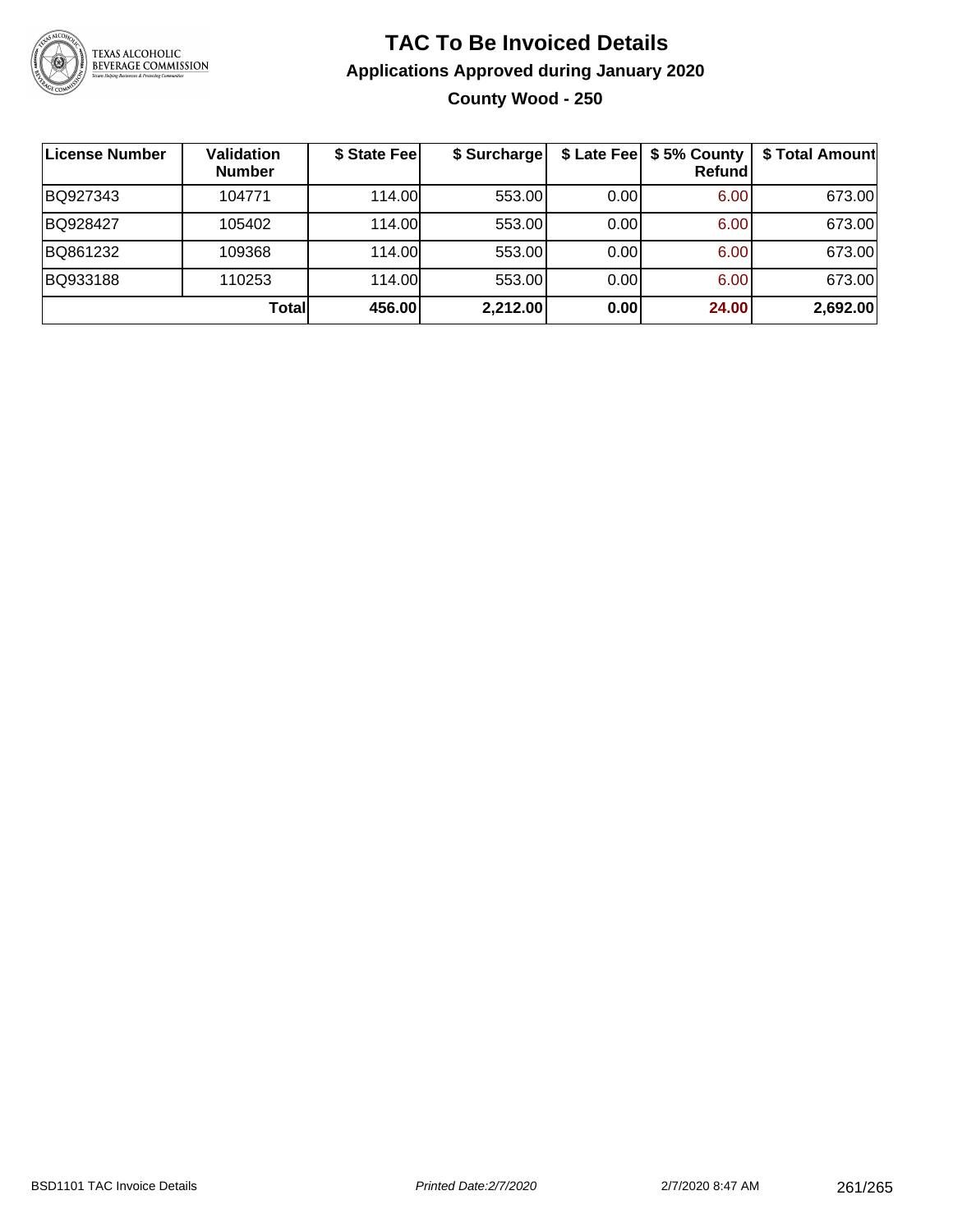

### **TAC To Be Invoiced Details Applications Approved during January 2020 County Young - 252**

| License Number  | Validation<br><b>Number</b> | \$ State Fee  |        |      | Refund | \$ Surcharge   \$ Late Fee   \$5% County   \$ Total Amount |
|-----------------|-----------------------------|---------------|--------|------|--------|------------------------------------------------------------|
| <b>BF270461</b> | 104784                      | 114.00L       | 553.00 | 0.00 | 6.00   | 673.00                                                     |
|                 | Totall                      | <b>114.00</b> | 553.00 | 0.00 | 6.00   | 673.00                                                     |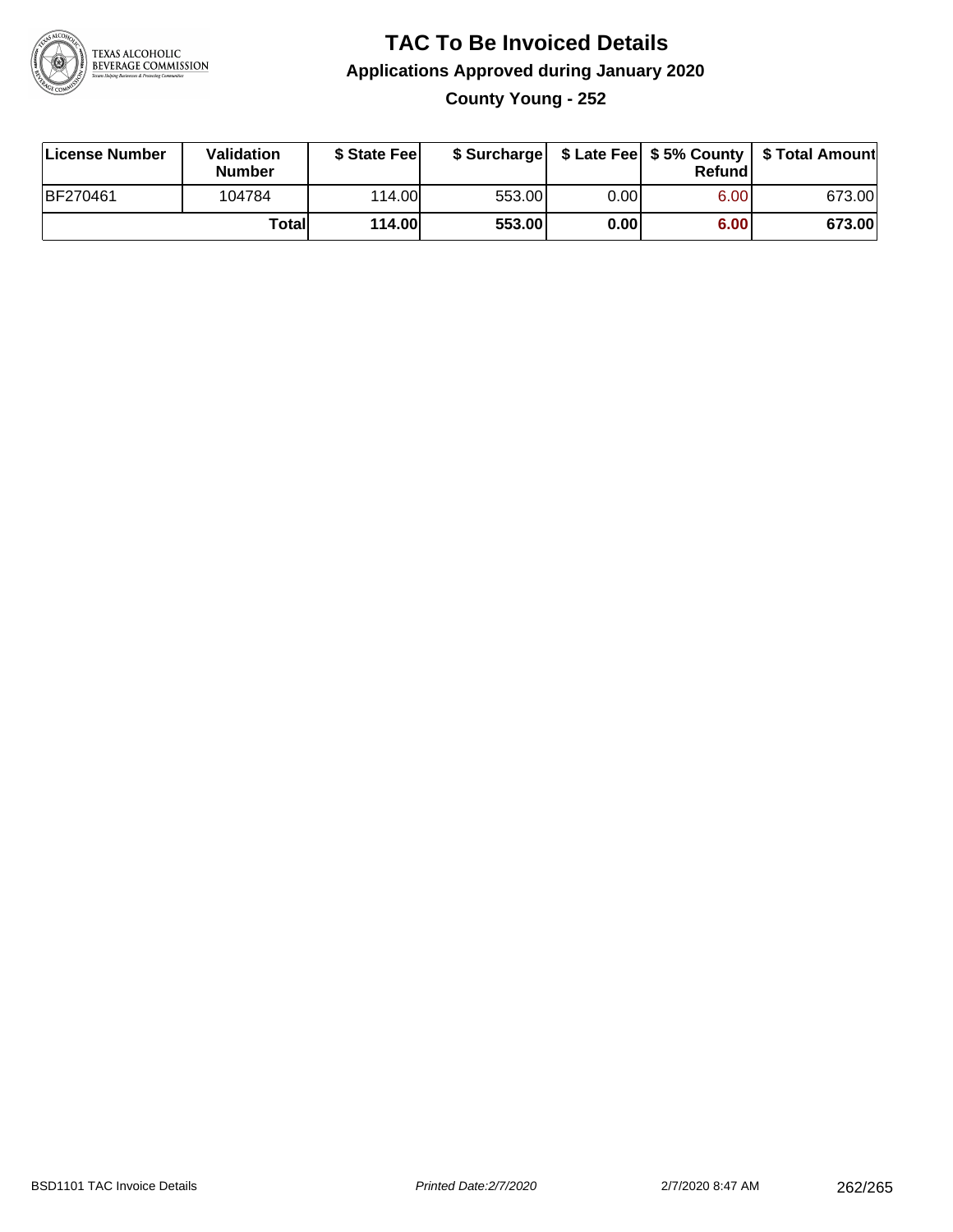

#### **TAC To Be Invoiced Details Applications Approved during January 2020 County Zapata - 253**

| License Number | Validation<br><b>Number</b> | \$ State Feel | \$ Surcharge |      | Refund | \$ Late Fee   \$5% County   \$ Total Amount |
|----------------|-----------------------------|---------------|--------------|------|--------|---------------------------------------------|
| BQ677360       | 104308                      | 114.00L       | 553.00       | 0.00 | 6.00   | 673.00                                      |
| BQ682097       | 110616                      | 114.00L       | 553.00       | 0.00 | 6.00   | 673.00                                      |
| BQ403542       | 504745                      | 114.00L       | 553.00       | 0.00 | 6.00   | 673.00                                      |
|                | Total                       | 342.00        | 1,659.00     | 0.00 | 18.00  | 2,019.00                                    |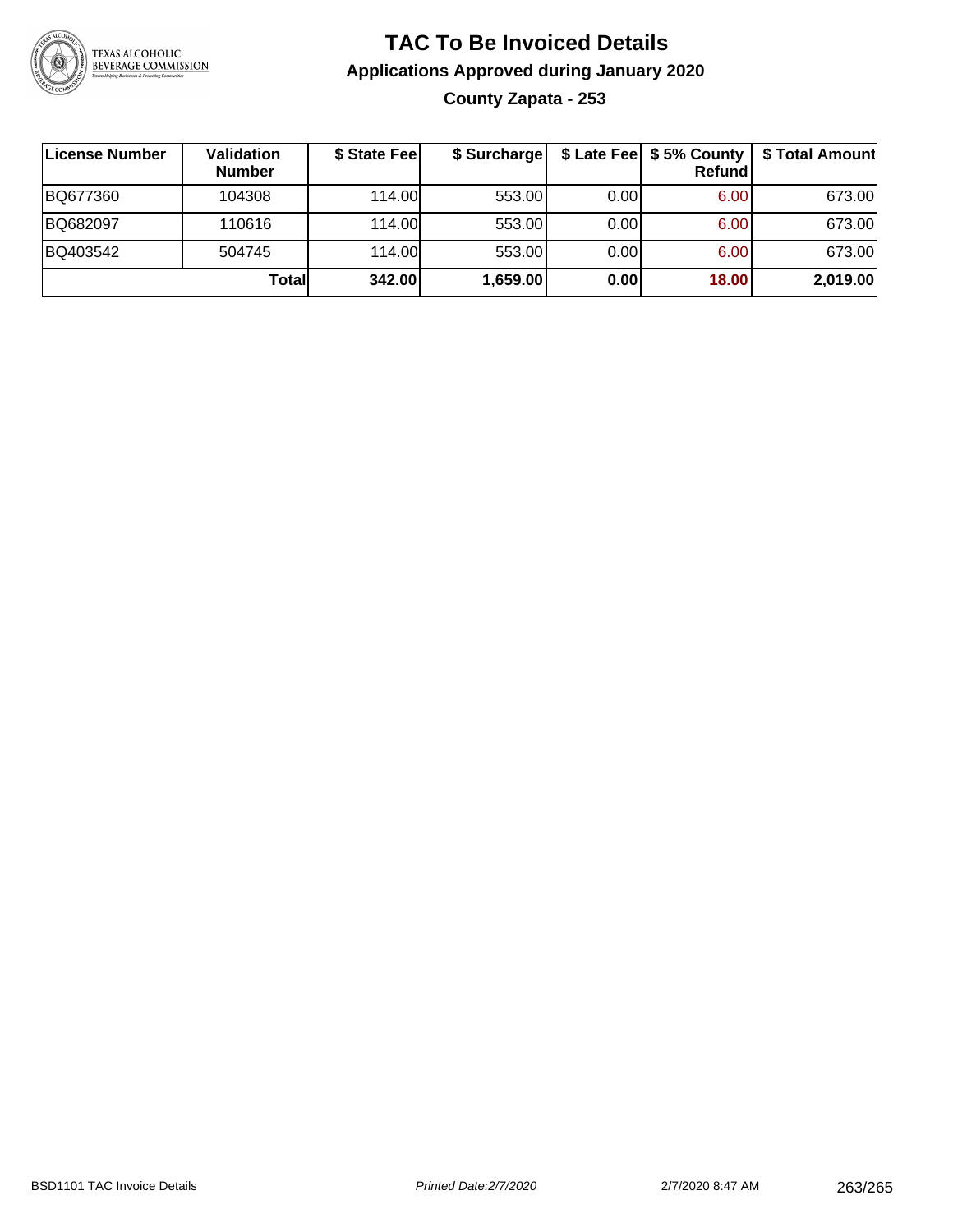

## **TAC To Be Invoiced Details Applications Approved during January 2020 County Zavala - 254**

| License Number | <b>Validation</b><br><b>Number</b> | \$ State Feel | \$ Surcharge | \$ Late Fee | \$5% County<br>Refundl | \$ Total Amount |
|----------------|------------------------------------|---------------|--------------|-------------|------------------------|-----------------|
| BQ674298       | 103790                             | 114.00L       | 553.00       | 0.00        | 6.00                   | 673.00          |
| BQ928247       | 105098                             | 114.00        | 553.00       | 0.00        | 6.00                   | 673.00          |
| BQ857895       | 106331                             | 114.00L       | 553.00       | 0.00        | 6.00                   | 673.00          |
| BQ1001308      | 107055                             | 114.00        | 553.00       | 0.00        | 6.00                   | 673.00          |
| BQ648620       | 110786                             | 114.00L       | 553.00       | 0.00        | 6.00                   | 673.00          |
|                | Total                              | 570.00        | 2,765.00     | 0.00        | 30.00                  | 3,365.00        |